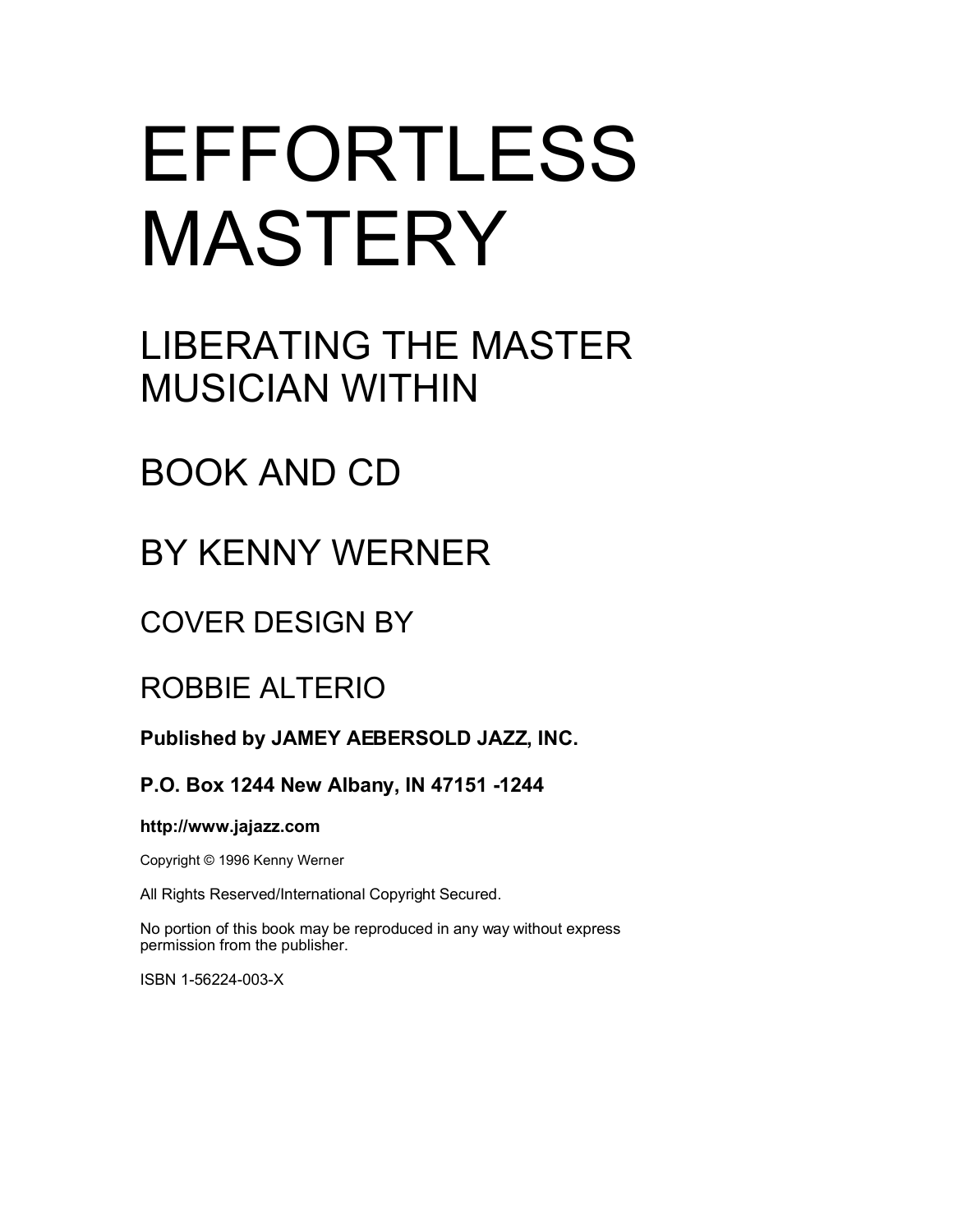### **Dedication**

*For my father, who said that he loved to give advice and always wanted to write a book entitled If I Were You!*

*For my mother, who exemplifies selfless service and never offered me anything but encouragement.*

*For my beautiful daughter Katheryn may her brashness never be thwarted.*

*For my wife Lorraine, who has taught me the meaning of Dharma, or righteous action one of the most soulful and selfless people I've ever met. We're all lucky to have her!*

### **Acknowledgements**

**I would like to thank the following people and institutions for helping make this book a reality:**

*Robin Brisker, for helping me figure out the early version of the cover design; Scott Reeves, for an early editing of the text; and Tony Moreno, forgiving me much source material which I used extensively - all done as a labor of love.*

*The Danish Musician's Union and Jens Sondergaard, for inviting me to give a very special clinic on a "sunny day" in Copenhagen. The original text was an unedited transcription of my two days there.*

*Winnie and Eigil Mollsgaard, for allowing us to use their beautiful home for the clinic.*

*All the music societies and universities that invited me to give lectures and perfect my "schtick."*

*Jamey Aebersold, for immediately sharing my enthusiasm for this project, and for his own dedication to spirit.*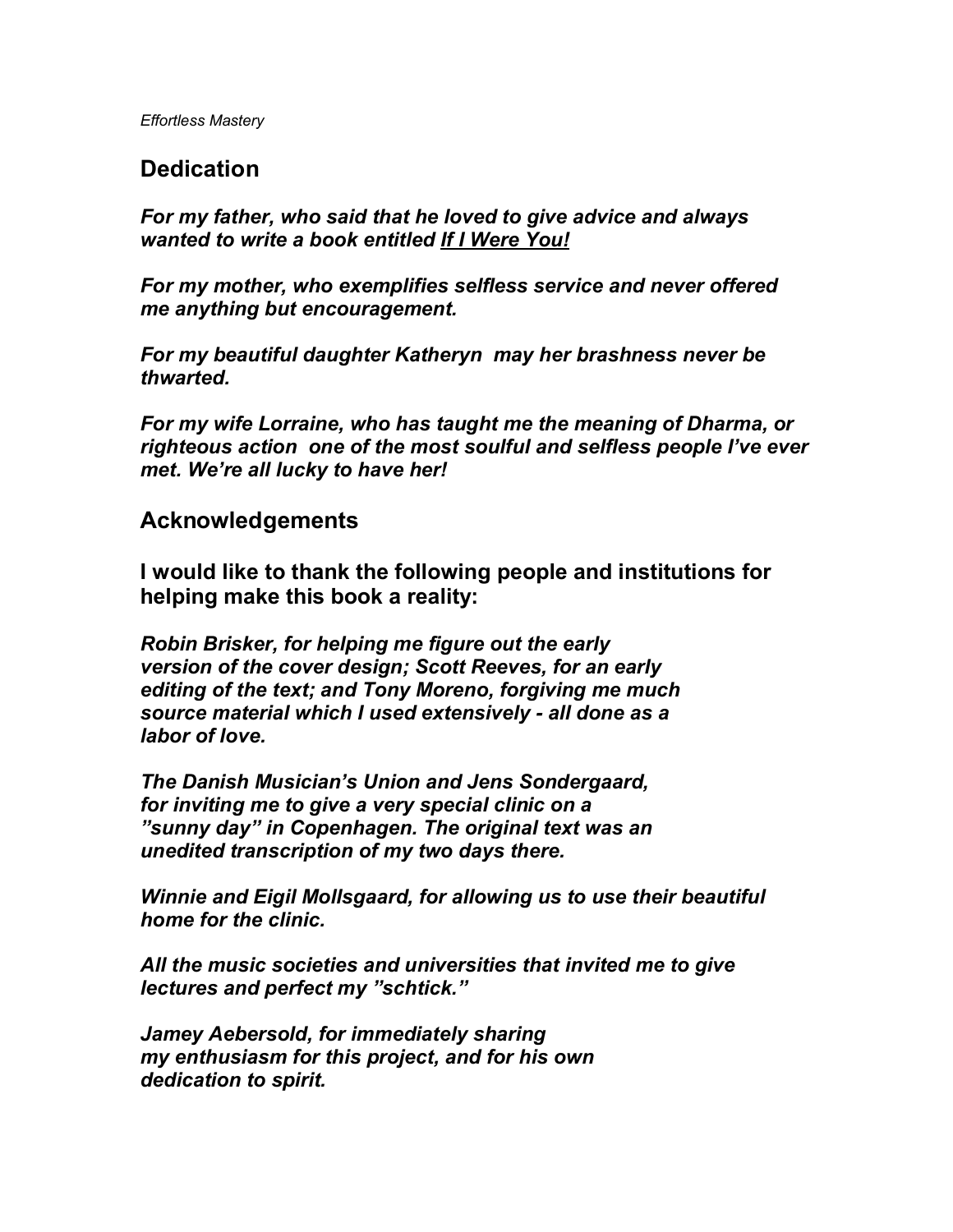*For my beloved teacher, Gurumayi Chidvilasananda, for continually leading me along the path towards the heart and reminding me about "the inner music."*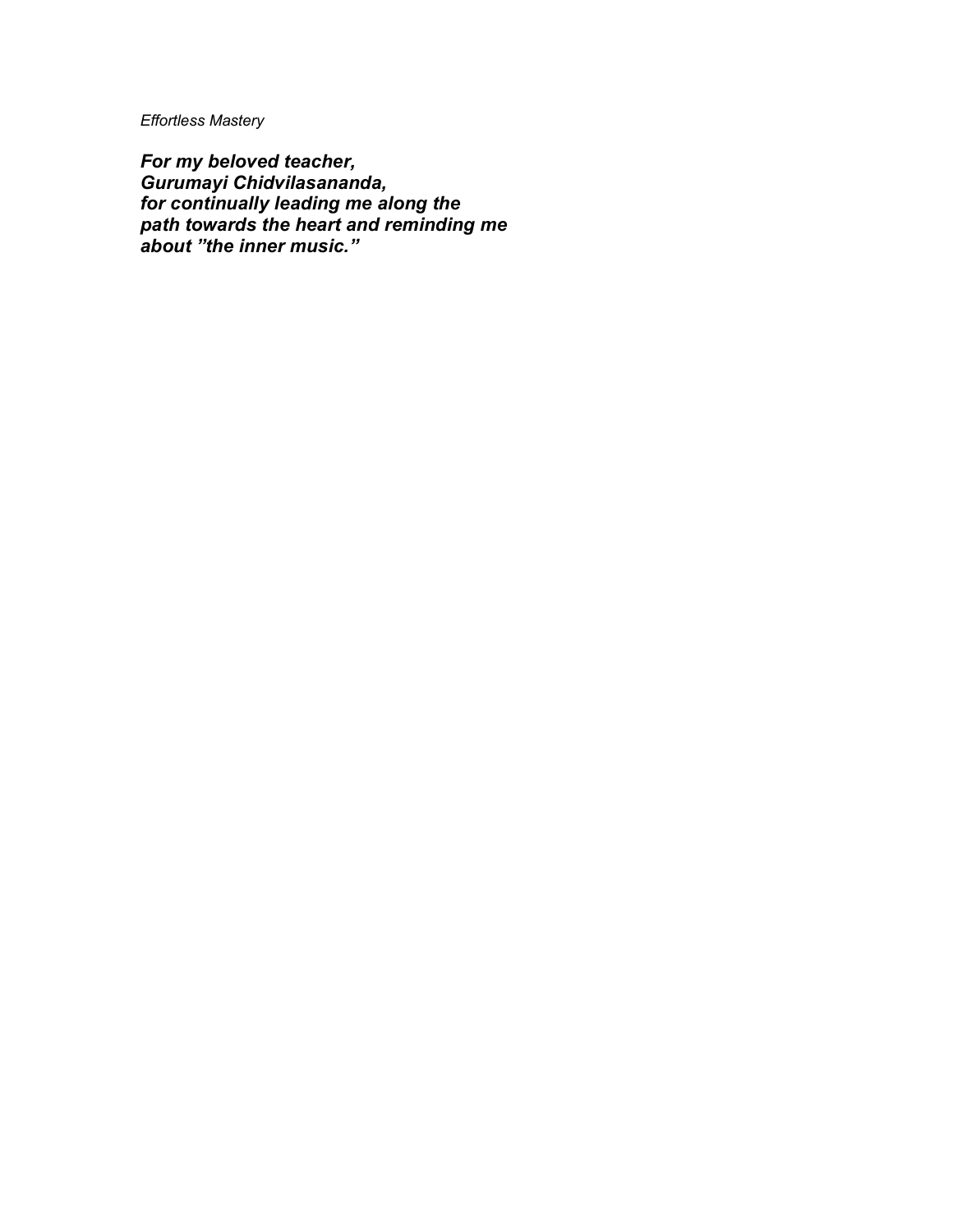# **Selected Discography**

As LEADER:

Ken Werner Plays the Music of Bix Beiderbecke. Duke Ellington. James P. Johnson and George Gershwin: (Finnadar Records)

Beyond the Forest of Mirkwood: Ken Werner (Enja Records) 298 Bridge St.: Ken Werner Sextet - Joe Lovano, Bill Drewes, Bill DeArango, Ratzo Harris, torn Rainey (AMF Records)

Kenny Werner: Introducing the Trio: Ken Werner Trio - Ratzo Harris, torn Rainey (Sunnyside Records)

Uncovered Heart: Ken Werner Sextet - Joe Lovano, Randy Brecker, Eddie Gomez, John Riley, Edson Cafe Adasilva (Sunnyside Records)

Press Enter: Ken Werner Trio - Ratzo Harris, torn Rainey (Sunnyside Records)

Meditations: Ken Werner (Steeplechase Records)\* Copenhagen Calypso: solo (SteepleChase Records) Gu-Ru: Ken Werner Trio - Ratzo Harris, torn Rainey (TCB Records)

Paintings: Ken Werner, torn Rainey, Ratzo Harris, Billy Drewes, Tim Hagans, Mark Feldman, Eric Friedlander, Cafe Edson Adasilva, Jamie Haddad, Judith Silvano, Richard Martinez (Pioneer LDC, Inc., Japan)

Kenny Werner Live at Maybeck Hall: Chris Potter and Ken Werner (Concorde Records)

Kenny Werner Trio Live At Visiones: torn Rainey, Ratzo Harris (Concorde Records)

A Delicate Balance: Ken Werner Trio featuring Dave Holland and Jack DeJohnette (RCA/BMG)

As SIDEMAN:

Something Like A Bird: Charles Mingus (Atlantic Records)

I Know About the Life: Archie Shepp (SteepleChase Records)

Comin' and Goin': Jim Pepper (Europa Records)

Soul Song: Archie Shepp (Enja Records)

Tangents: Chico Freeman (Elektra-Asylum Records)

Twenty Years at the Village Vanguard: Mel Lewis Jazz Orchestra (Atlantic Records)

Tones, Shapes, and Colors: Joe Lovano (Soul Note Records)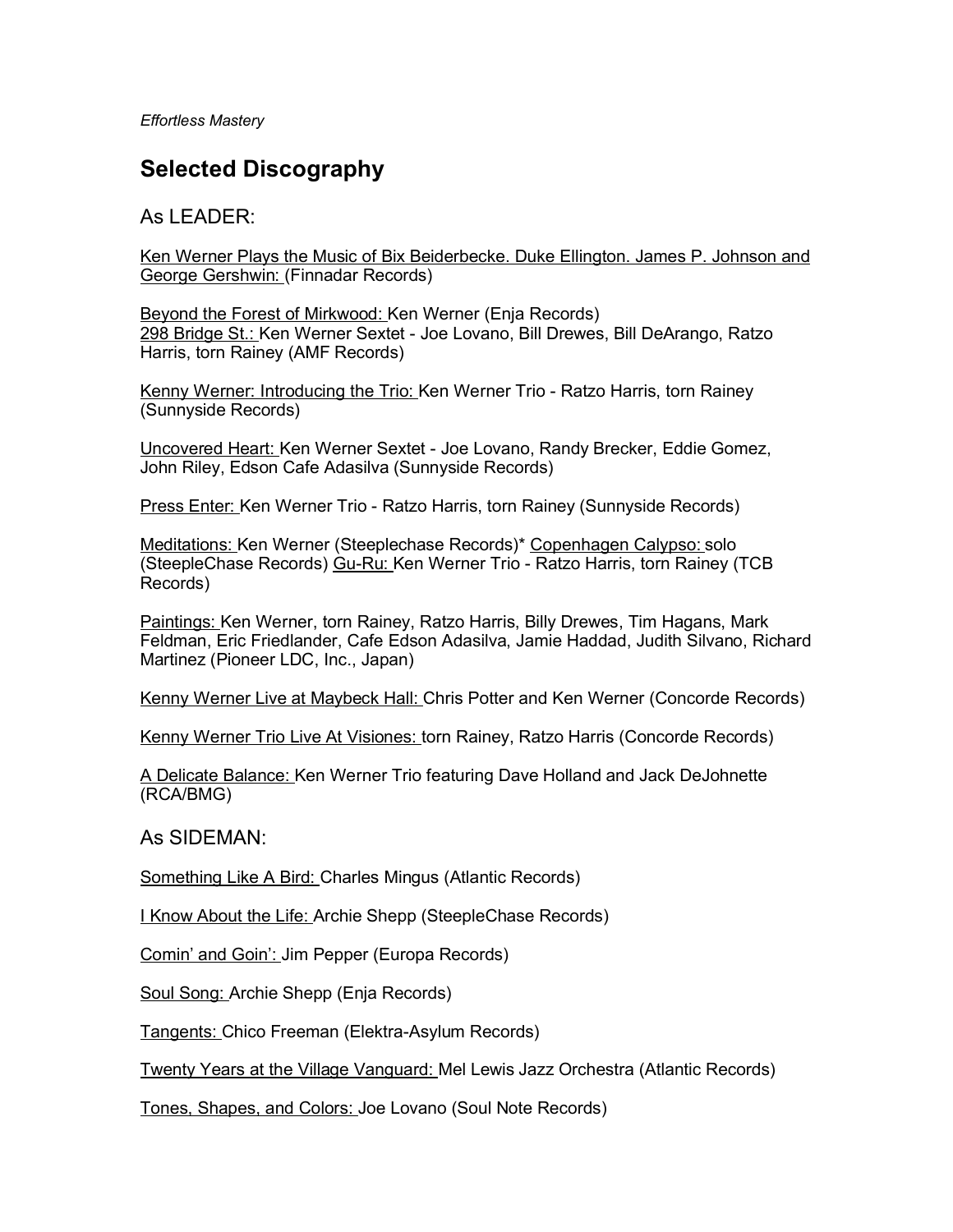Transition: Peter Erskine (Denon Records)

The Good Life: Archie Shepp (Varrick Records)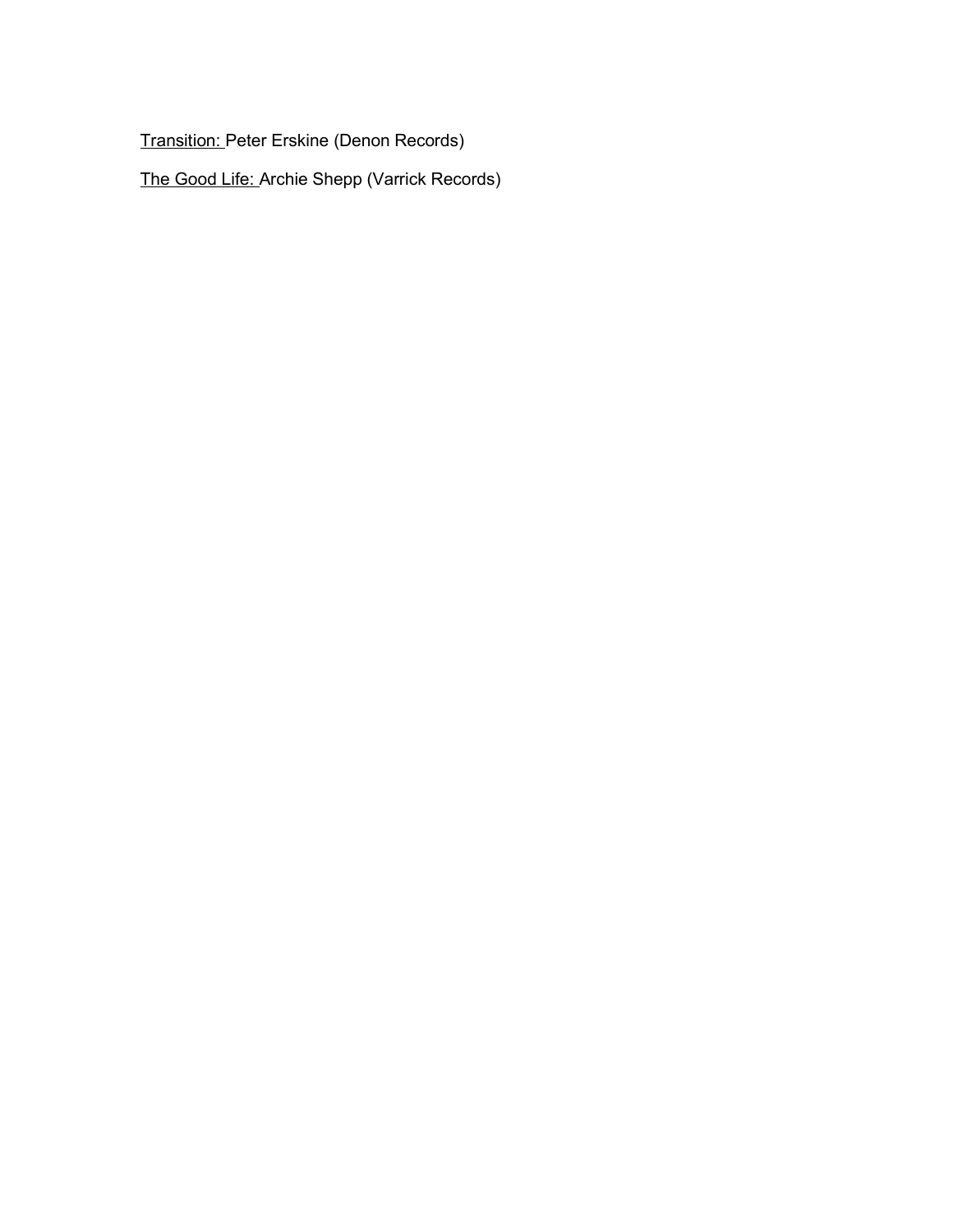Soft Lights and Hot Music: Mel Lewis Jazz Orchestra (Music Masters Records)

To You: Mel Lewis Jazz Orchestra (Music Masters Records)

Definitive Thad Jones: Mel Lewis Jazz Orchestra (Music Masters Records)

Definitive Thad Jones. Volume 2: Mel Lewis Jazz Orchestra (Music Masters Records)

Lost Art: Mel Lewis Sextet (Music Masters Records)

Confidential: Special EFX (GRP Records)

Street Talk: Eddie Gomez (Columbia Records)

Music Inside: Joyce (Verve Forecast Records)

Landmarks: Joe Lovano (Blue Note Records)

Sweet Soul: Peter Erskine (BMG)

**Language & Love: Joyce (Verve Forecast Records)** 

Reaching For the Moon: Roseanne Vitro (CMG)

Global Village: Special EFX (GRP Records)

Sail Away: torn Harrell (Musidisc Records)

Zounds: Lee Konitz (Soul Note Records)

Universal Language: Joe Lovano (Blue Note Records)

Labyrinth: torn Harrell (RCA/BMG)

Celebrating Sinatra: Joe Lovano (Blue Note Records)

Between Heaven and Earth: Andy Stattman (Shanachie Records)

Betty Buckley: Children Will Listen (Sterling Records)

- With One Look (Sterling Records)

- The London Concert (Sterling Records)

- Live At Carnegie Hall (Sterling Records)

- Much More (Sterling Records)

"Channeling Music." Organica, Spring 1988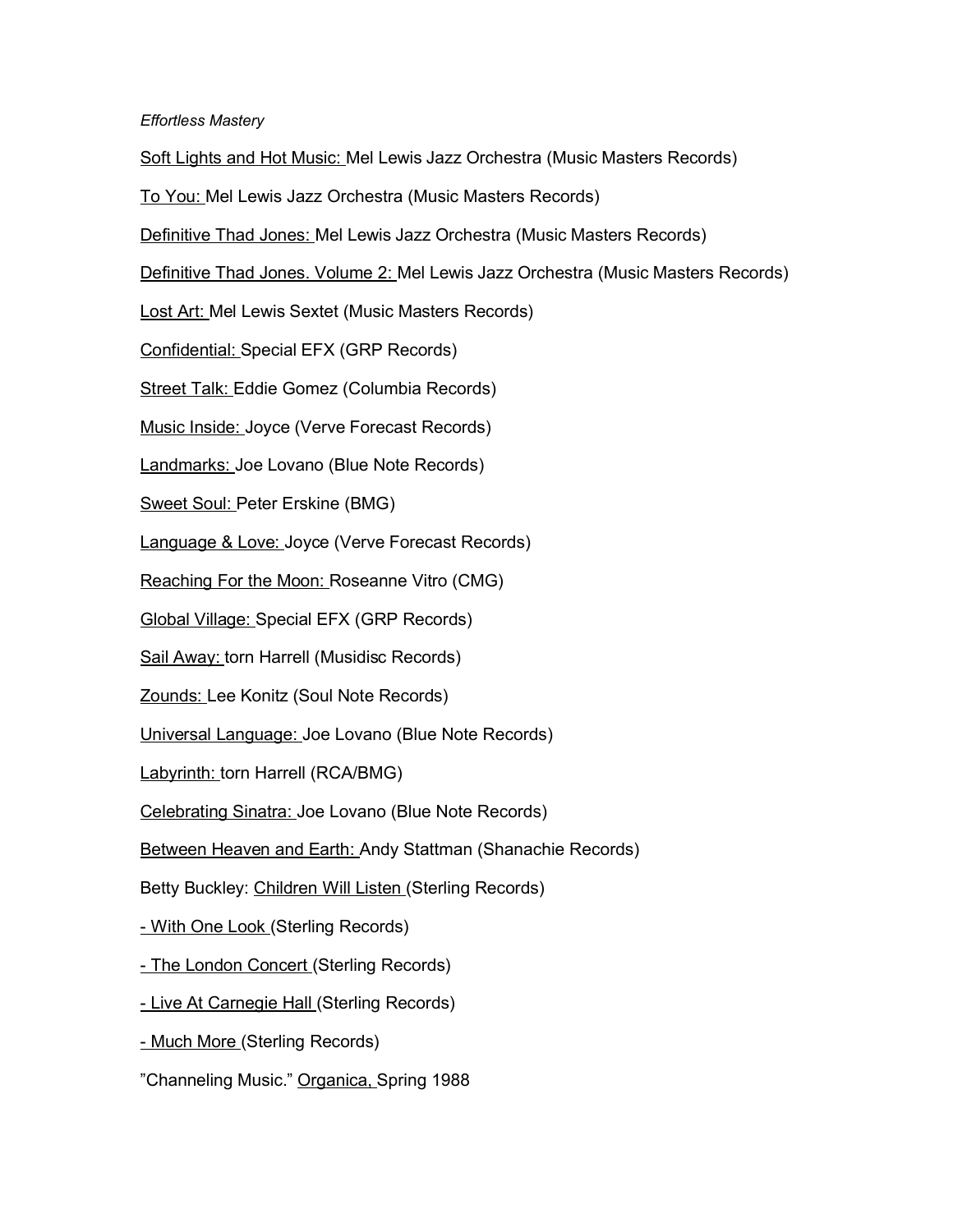"Play for the Right Reasons." Organica. Winter 1990

"Hostile Triads." The Piano Stylist & Jazz Workshop. April-May 1991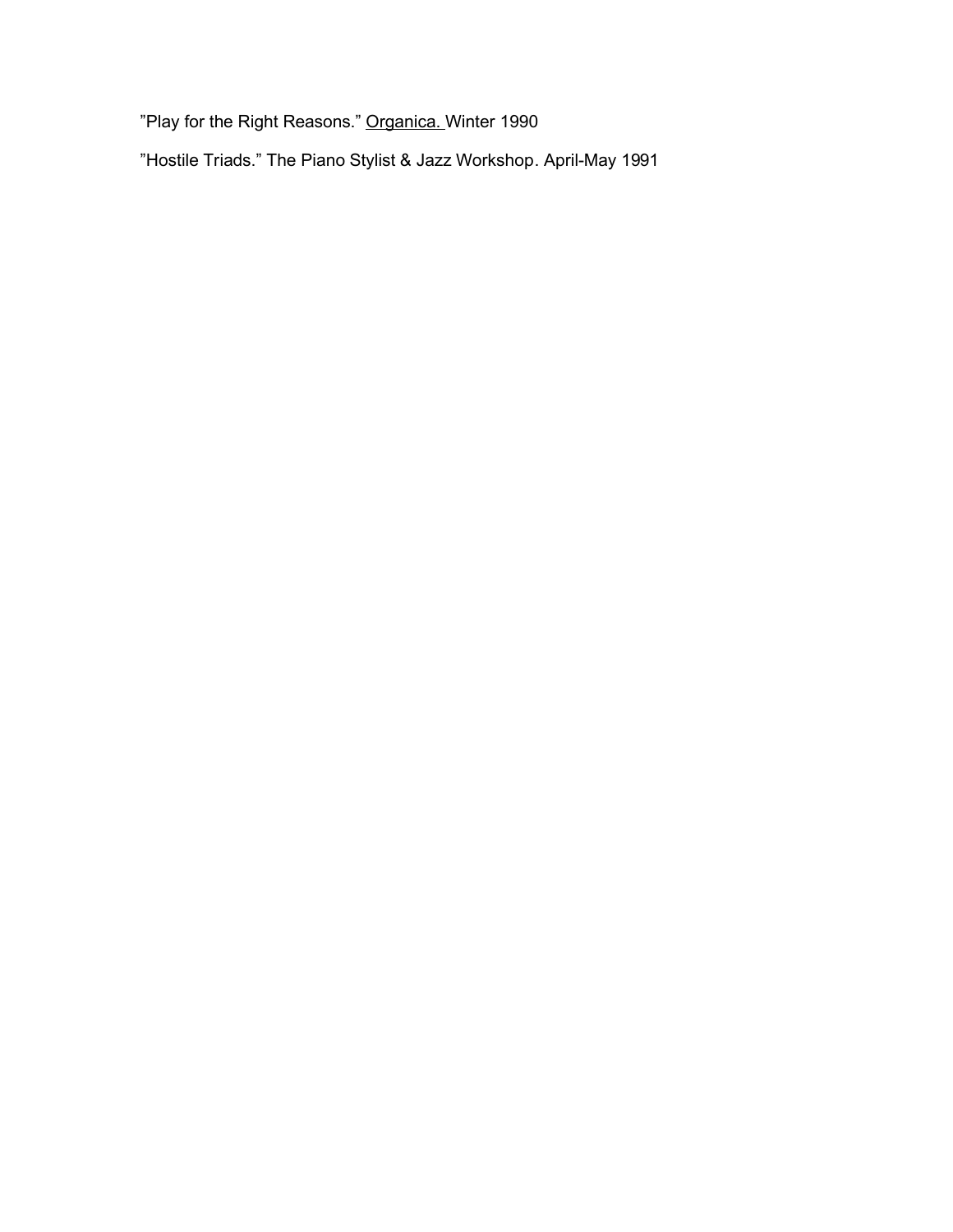### **How To Use The CD**

The exercises on the CD are basically meditations/ visualizations. Their purpose is to help you experience your "inner space." This is a state discussed in great detail throughout the book. The meditations are also featured as chapters in this book. When you reach those chapters, you will be instructed to listen to the corresponding exercise on the CD. Part of their effect is to relax and focus you after you have absorbed a great deal of information, and to give you a sense of the consciousness being described. If you listen to the meditations consecutively, they may sound repetitious as they contain much overlapping information. If used when indicated, however, they can enhance the experience of this book greatly.

I recommend that you carefully read the meditations presented in the chapters, as well as listening to them on the CD. In some cases, there are a few ideas in the chapters that are not mentioned on the CD.

After you have experienced the exercises the first time in their intended places, feel free to use any or all of them as an ongoing practice for contacting, working with and creating from that "inner space."

*Some of the material in this book is specifically directed towards musicians and may seem highly technical, especially some of the examples in the chapter, "Step Four." Please feel free to pass over those passages. The bulk of the text should relate to anyone who aims to attain mastery in any area of their lives.*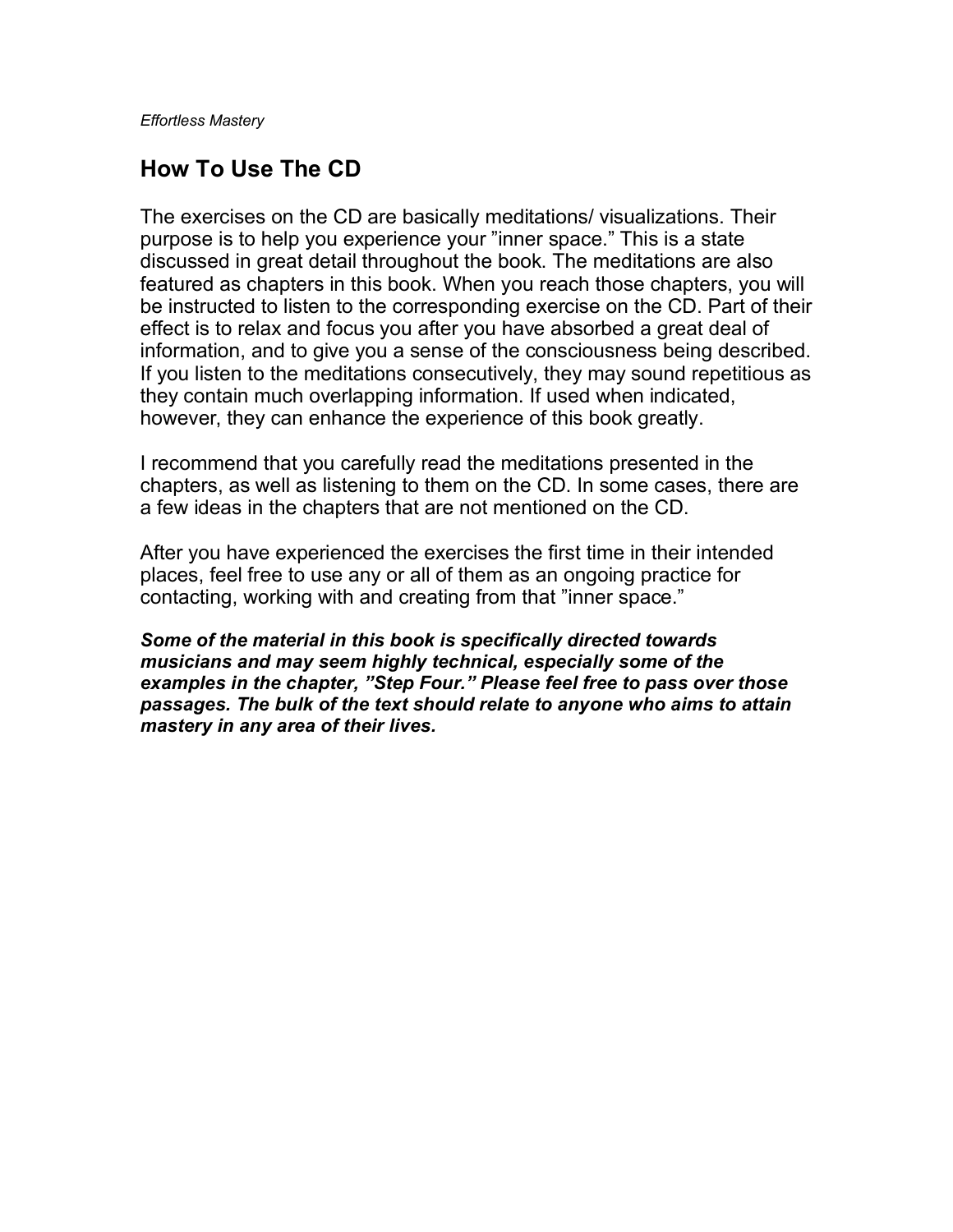# **Table of Contents**

**Preface 9**

**1 Introduction 13**

2 My Story 15

- **3 Why Do We Play? 27**
- **4 Beyond Limited Goals 37**

**5 Fear, The Mind And The Ego 51**

**6 Fear-Based Practicing 59**

**7 Teaching Dysfunctions:**

**Fear-Based Teaching 65**

**8 Hearing Dysfunctions:**

**Fear-Based Listening 69**

**9 Fear-Based Composing 73**

10 "The Space" 77

**11 "There Are No Wrong Notes" 87**

**12 Meditation #1 93**

- **13 Effortless Mastery 99**
- **14 Meditation #2 119**

**15 Affirmations 125**

**16 The Steps To Change 131**

17 Step One 135

18 Step Two 145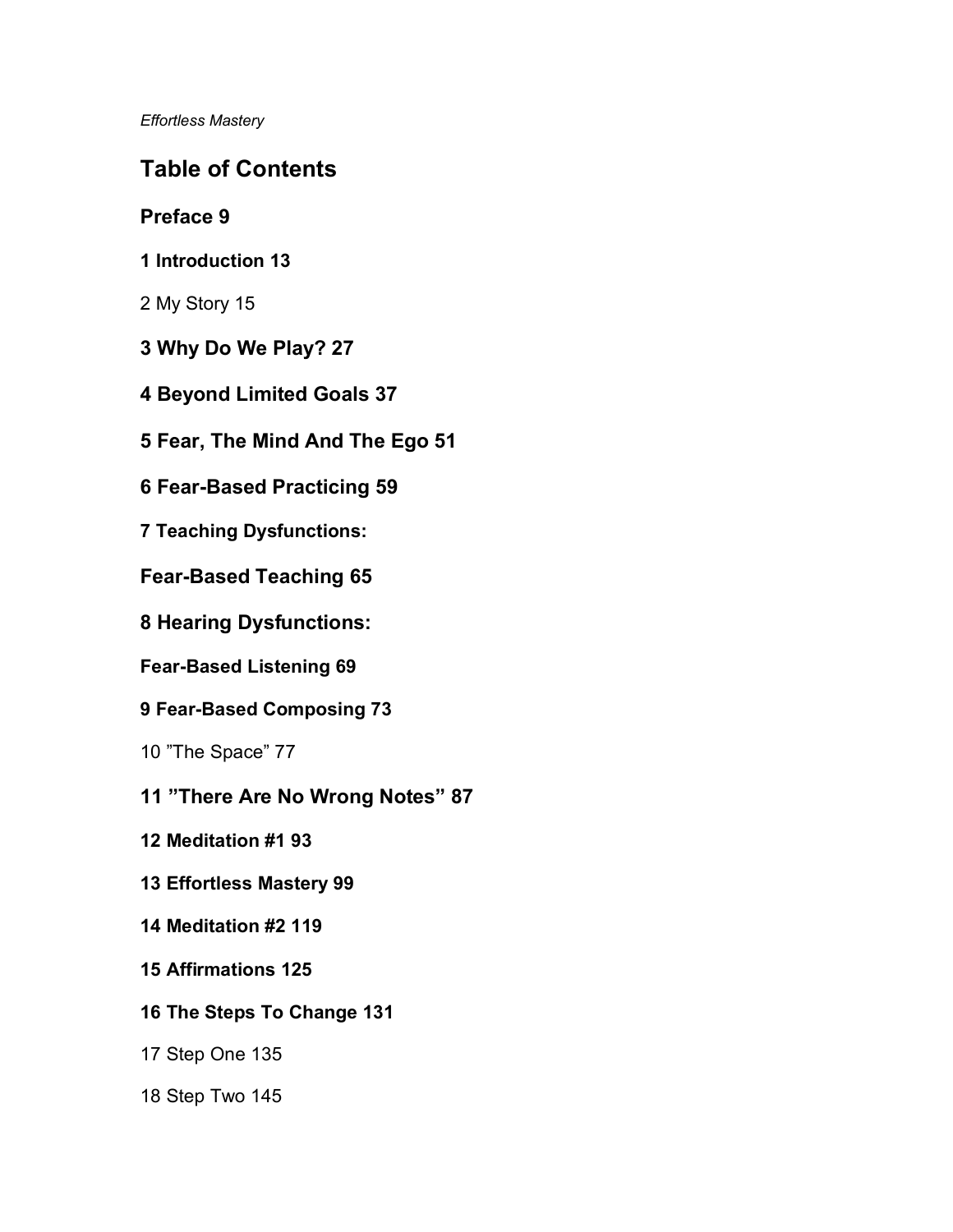**19 Step Three 151**

**20 Step Four 159**

21 An Afterthought 173

**22 I Am Great, I Am A Master 179**

**23 Stretching The Form 183**

**24 The Spiritual (Reprise) 187**

**One Final Meditation 191**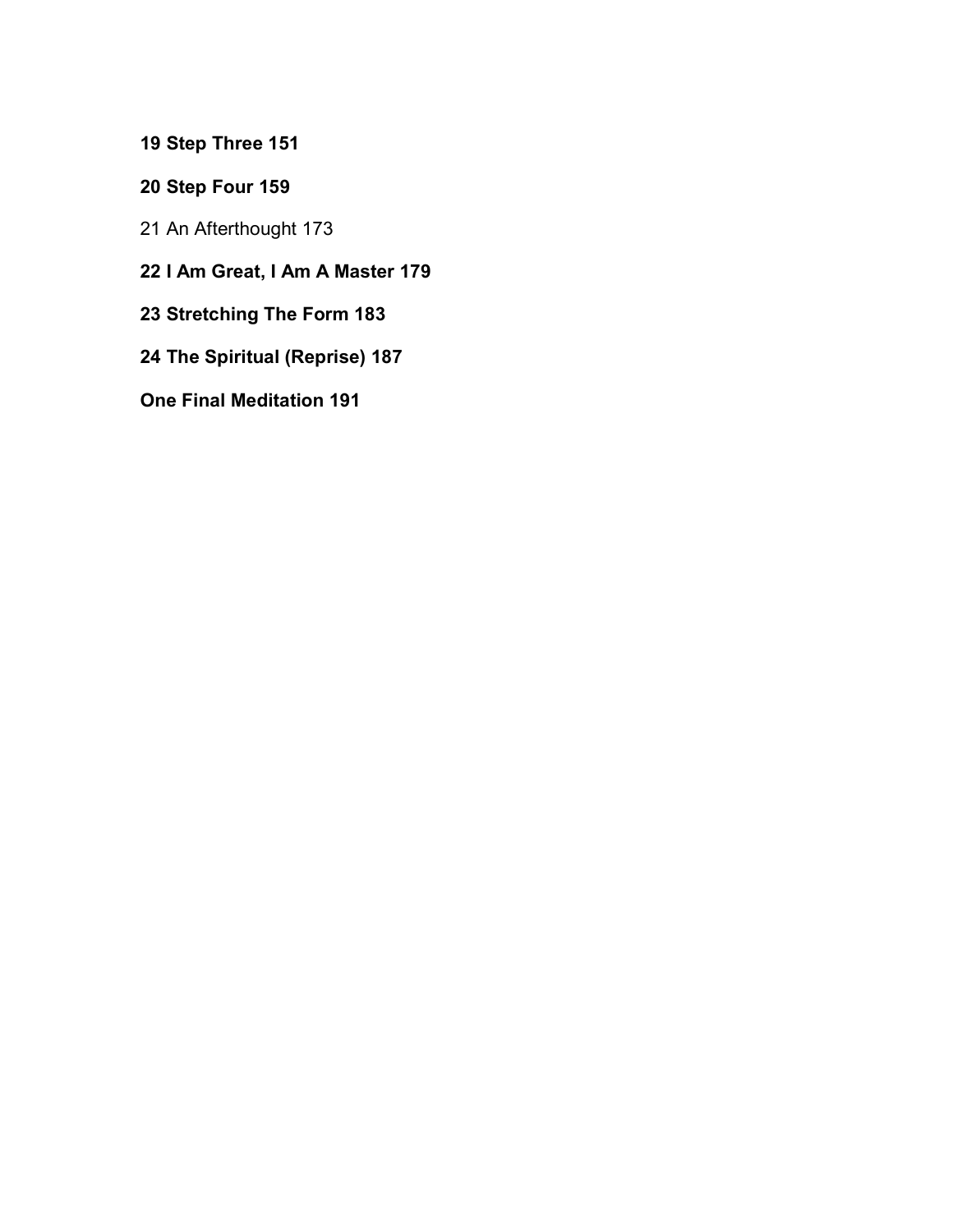# **Effortless Mastery**

#### **TRUTH: INNOVATION** VS *JAZZ!*

Louis Armstrong, Duke Ellington, Bix Biederbecke, Fats Waller, James P. Johnson, Jelly Roll Morton, Scott Joplin, Charlie Parker, Dizzy Gillespie, Miles Davis, Bud Powell, Bill Evans, Ornette Coleman, Thelonious Monk, John Coltrane. Can we agree that this is a fair representation of the tradition of jazz? What do these people all have in common? THEY WERE ALL INNOVATORS! INNOVATION IS THE TRADITION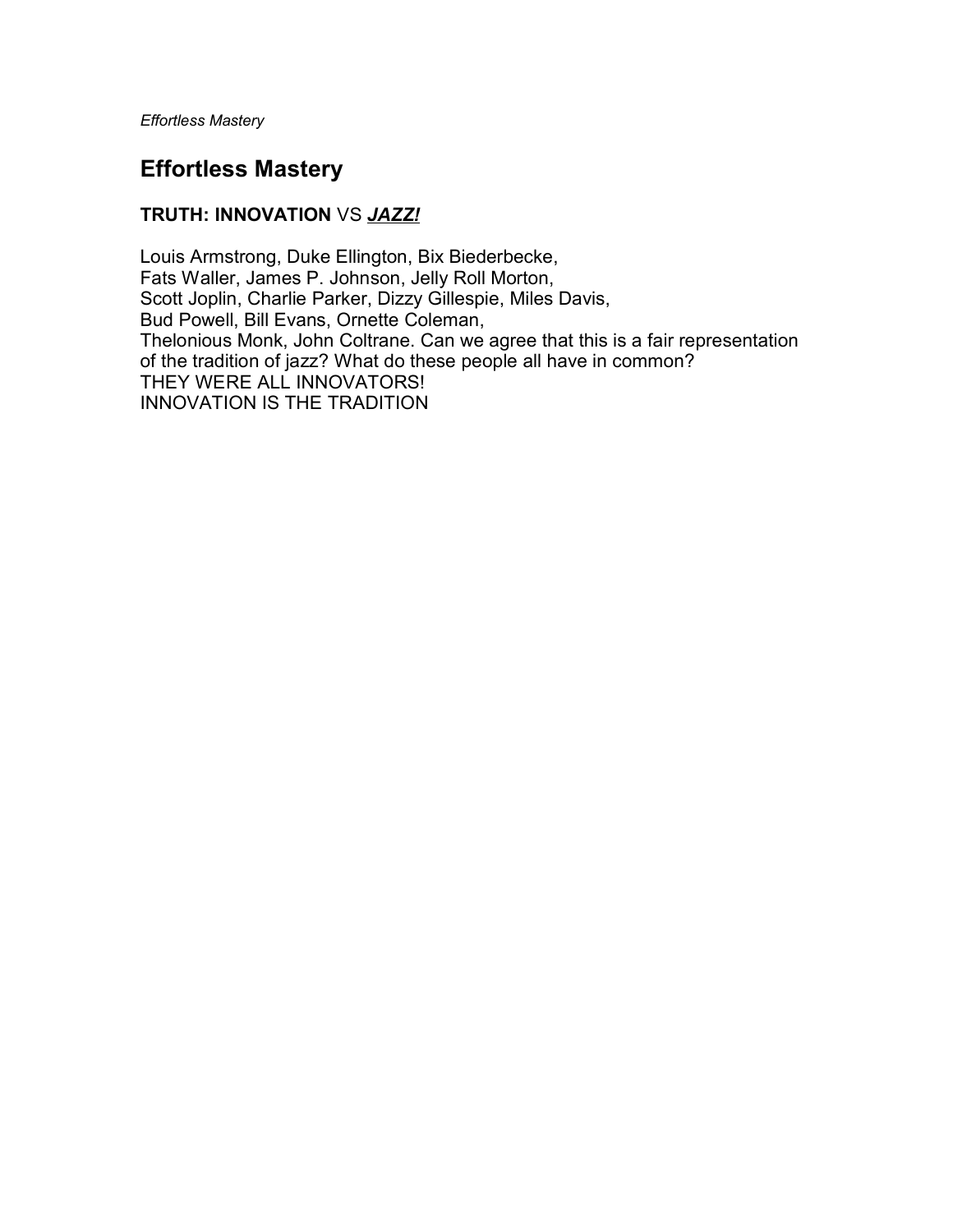## **Preface**

*(The* realm of the gifted has always seemed to be an exclusive club. The common belief is that, "Some of us have it, some of us don't." Implicit in that statement is the assumption that "most of us don't." The way music (and, I suspect other subjects as well) is traditionally taught works for those who "have it." Only very gifted or advanced students absorb the language of music in the way it is usually taught. Perhaps two percent of all music students ever attain anything. Many others struggle with the various elements of playing or improvising and as a result do not become performers.

Most people fall by the wayside. We don't seem to have given much thought to this discrepancy, simply accepting the old adage, "some of us have it and some of us don't." In cultures less intruded upon by "civilization," everyone is a musician. It has much to do with how music is introduced into our lives. This book will look at that subject and offer hope as well as practices to those who think they "don't have it." These practices will also increase the effectiveness of those who believe they do.

My belief is that, if you can talk, you can play. There are many reasons why the so-called less gifted don't get it. There are also methods of obtaining "it," which this book will discuss.

Many people have what I call musiphobia: fear of playing music. To a person afflicted with musiphobia, touching an instrument is like touching a hot stove. This is irrational, since one cannot get burned touching an instrument-yet it is a common problem. Though there are absolutely no negative consequences, most of us are afraid. It is not our fault. We have been programmed to *fear playing.* All too often, our relationship to music is doomed to failure.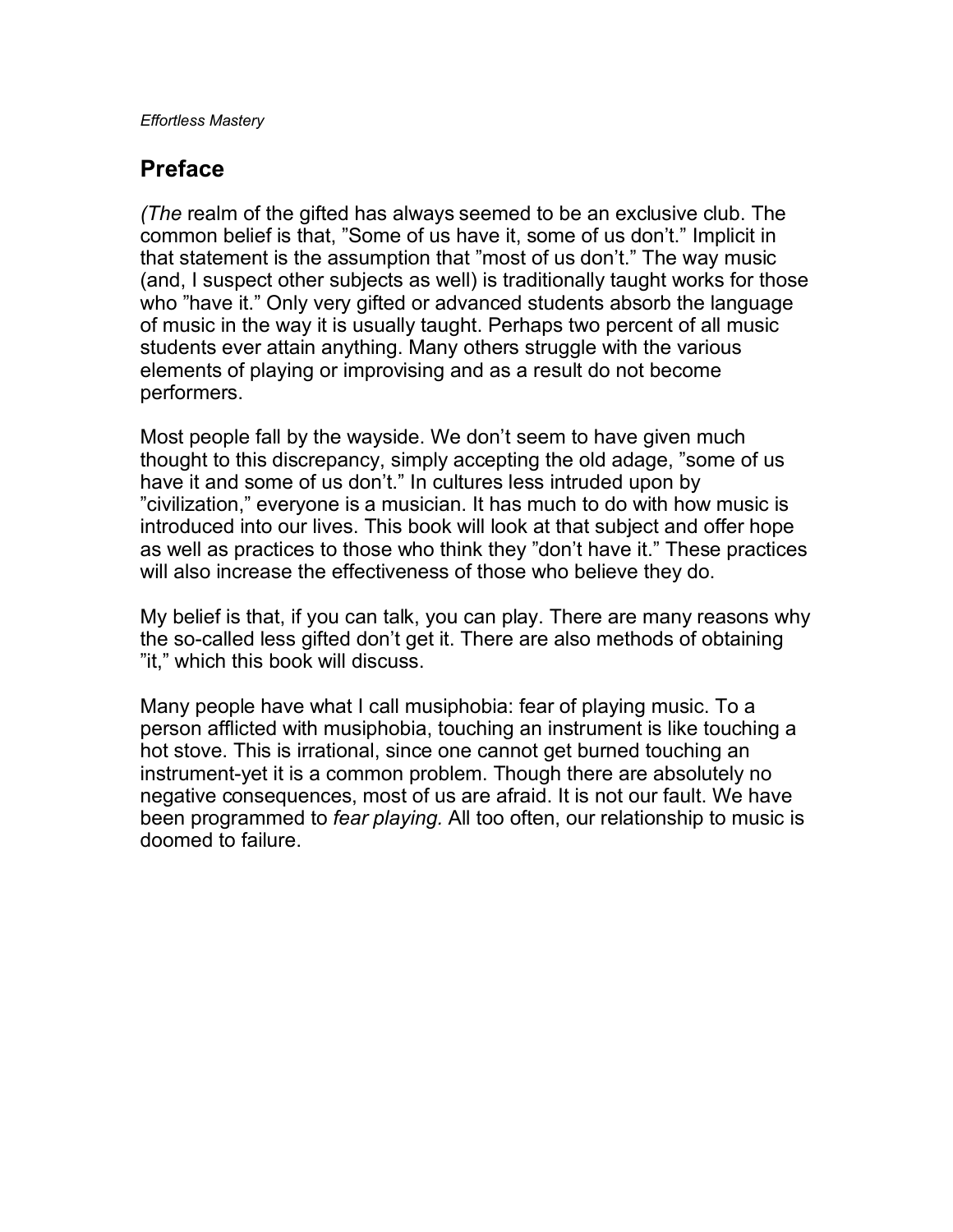A person might give up playing for reasons of insufficient talent, when upon closer inspection it becomes clear that the problem was the mode of study, or the lack thereof.

Many people are crippled by an inability to focus and by a sense of being overwhelmed. These problems are often mistaken for laziness or lethargy. There is a grand paradox in why we can't focus. This subject will be explored and many other paradoxes as well.

The exercises will help people on different levels in different ways. For example, there are good players who, for some reason, have little impact when they play. Everything works fine. They are "swinging" and all that, but still, something is not landing in the hearts of their audience. They are trapped in their minds. There is no nectar, because they are merely plotting and planning an approach along acceptable, "valid" lines *of jazz* style. The same thing commonly occurs to classical performers. They don't know what "channeling creativity" is because they, too, are dominated by their conscious minds. One must practice surrendering control to a larger, or higher force. It's scary at first, but eventually liberating. In Sanskrit the word is *moksha,* which means liberation. *Moksha* is attainable through the surrender of the small self to the larger "Self." I will introduce exercises for achieving that goal in music. After one taste of *moksha* through the medium of music, one will never want to return to a life of "thinking music." As one moves beyond the acceptable to the inevitable, creativity flows. Personal power will increase manyfold.

One truth for all players to contemplate is this: *learning new kinds of sophisticated jazz theory is not necessarily the key to freedom.* Once new theory is mastered, it is recited with the same dreary predictability as the old. If you are inhibited playing with the toys you have now, you will not play differently with new toys. Also, many jazz players feel that there is an experience in improvisation that they are not having, or not having fully enough. Classical musicians also report a "dryness" in their renderings of the great composers. It's like the priest who secretly has no love for God. The customs are observed, but there is no 10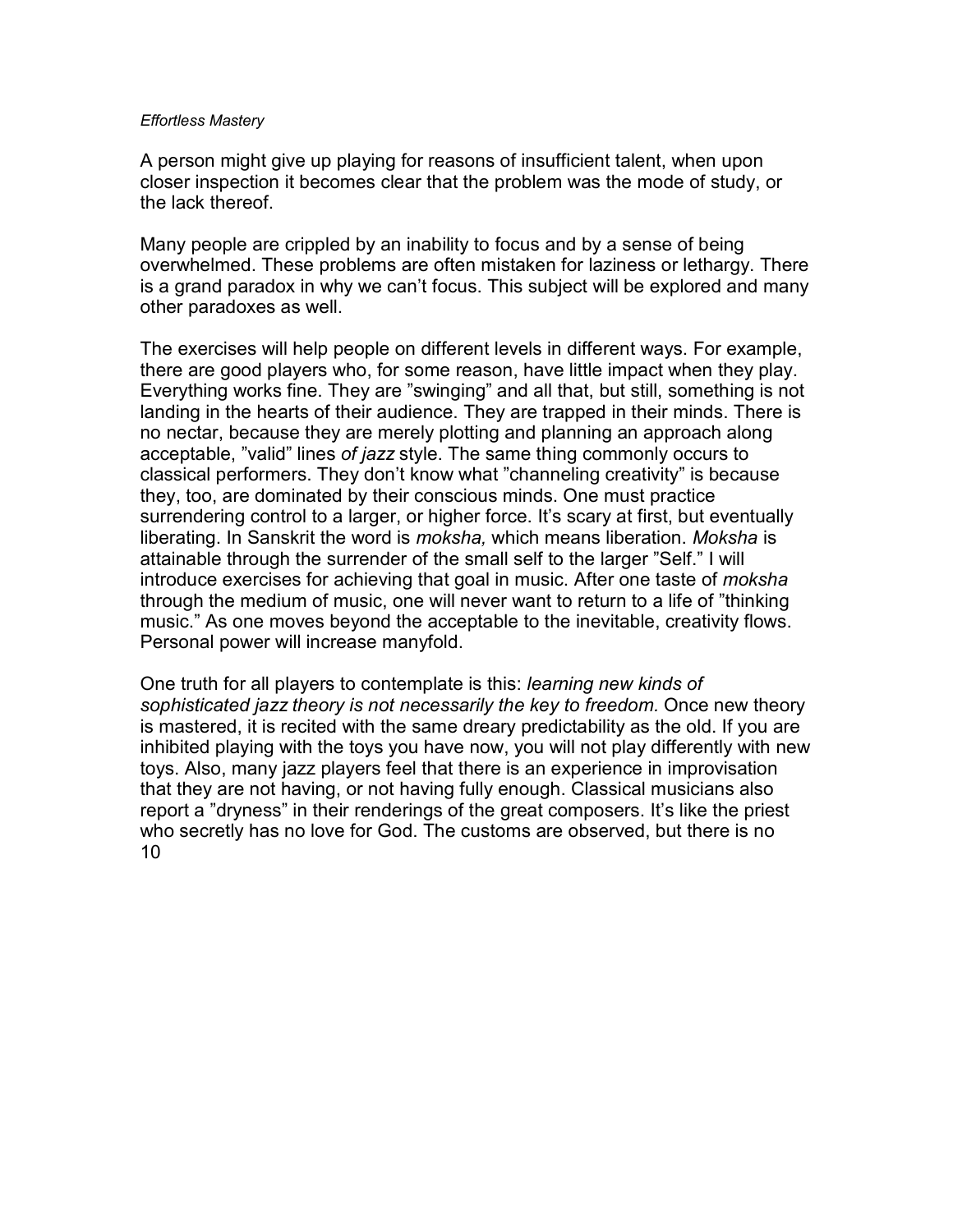true feeling. If the lamp is not lit, music can be as dreary as anything else. Along with the desire for a deeper experience comes an intense drive to be a better player. These aspects often work against each other. True musical depth is not about better playing, but about more "organic" playing.

It's very hard to let go in the combat of performance, but the exercises here will help you expand your "intuitive self." Over time, this intuition will emerge naturally without sabotaging the technical part of your performance. Assimilation into the whole is very much about "forgetting" one's self.

People who meditate or do tai chi will recognize many of the principles in this text. Even to them, it may be a revelation to know that one can live in the meditative state while playing an instrument. The mind is the chief culprit in most playing problems, and so any discipline that aims to control the mind is complementary to the process described here. Music can shoot through the musician like lightning through the sky if that music is unobstructed by thoughts. Therefore, the elimination of thoughts is a very relevant issue.

To dysfunctional learners, of which there are many in the jazz educational system, these exercises will cut through loads of books and exercises. It will help them get in touch with the next step in their development, putting aside all the theories, politics and fashions and instead focusing on their lives and the personal meaning that music has for them. In many cases, the decision to *study* music has robbed them of the ability to *play* music. They have lost respect for music that comes from within because they have been programmed to feel "unworthy." Some parts of this book will help these individuals get back to loving and honoring themselves, *with or without music!* Even many great professionals suffer from low self esteem and other negative illusions.

For those who practice things that never surface in their playing, (and there are many such musicians), I offer reasons for why this happens, as well as a way out of this dilemma. This book also contemplates the relationship of belief systems to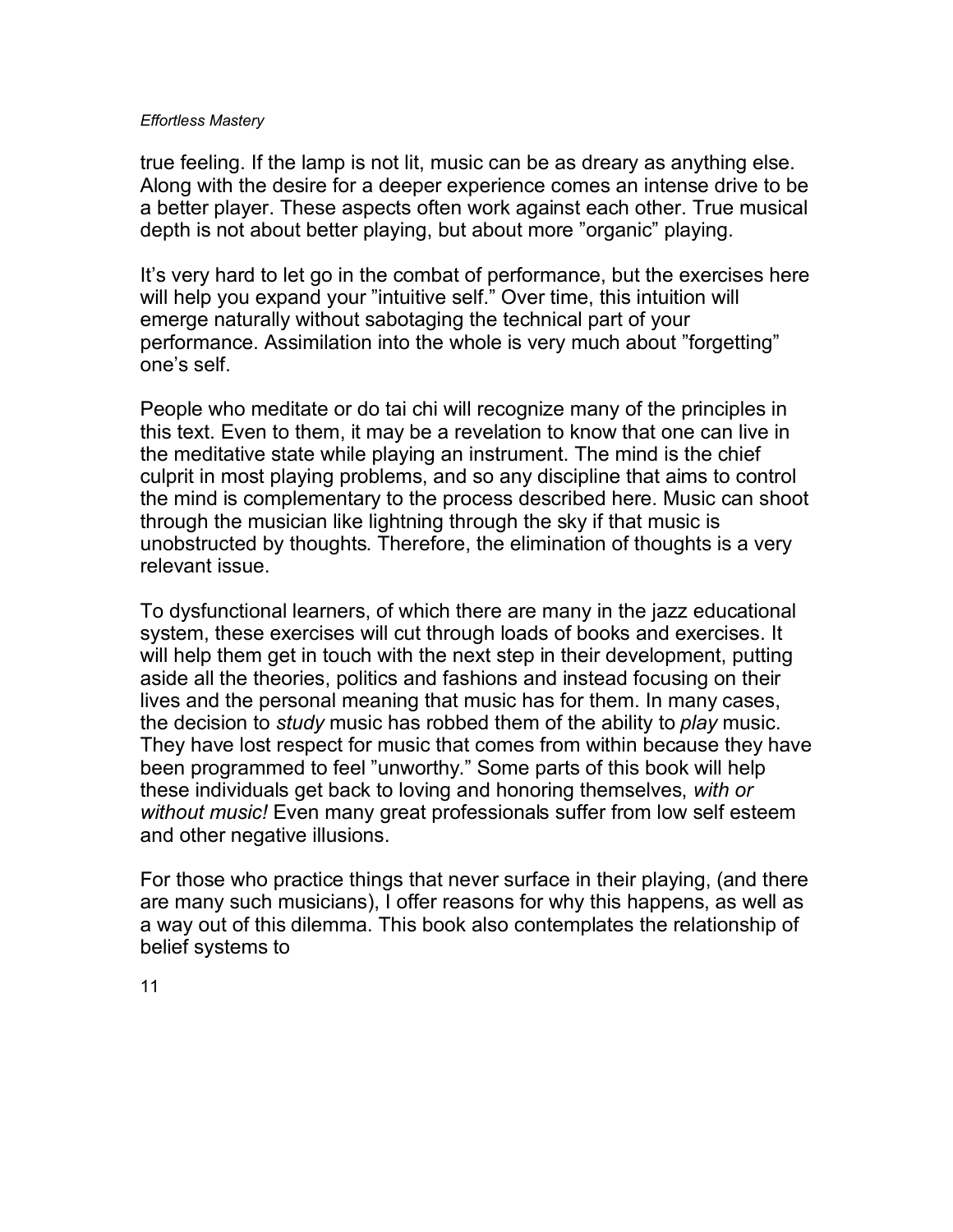effectiveness and how we "practice for mediocrity."

In addition this book delves into the nature of artistry, and quite extensively into the nature of mastery. I will discuss how to effortlessly play what you already know and reach a depth you didn't think you were capable of.

There are certainly artists who can enjoy music in a positive way, artists who always know how to become inspired and how to execute effortlessly. But the percentage of people who do this is small. Much of this book is for those who are not succeeding in their efforts to fulfill their hopes and dreams musically, and for musicians who feel tense and constricted while playing. Some of the ideas contained here are radical. They challenge institutions to change and individuals to move from the comfort zone of limitation and blossom into their higher selves. If you've been playing for thirty years and hardly ever enjoyed it, if you've constantly pointed to other players and thought that they possessed something you didn't, or if you've practiced for years and never really improved, read on.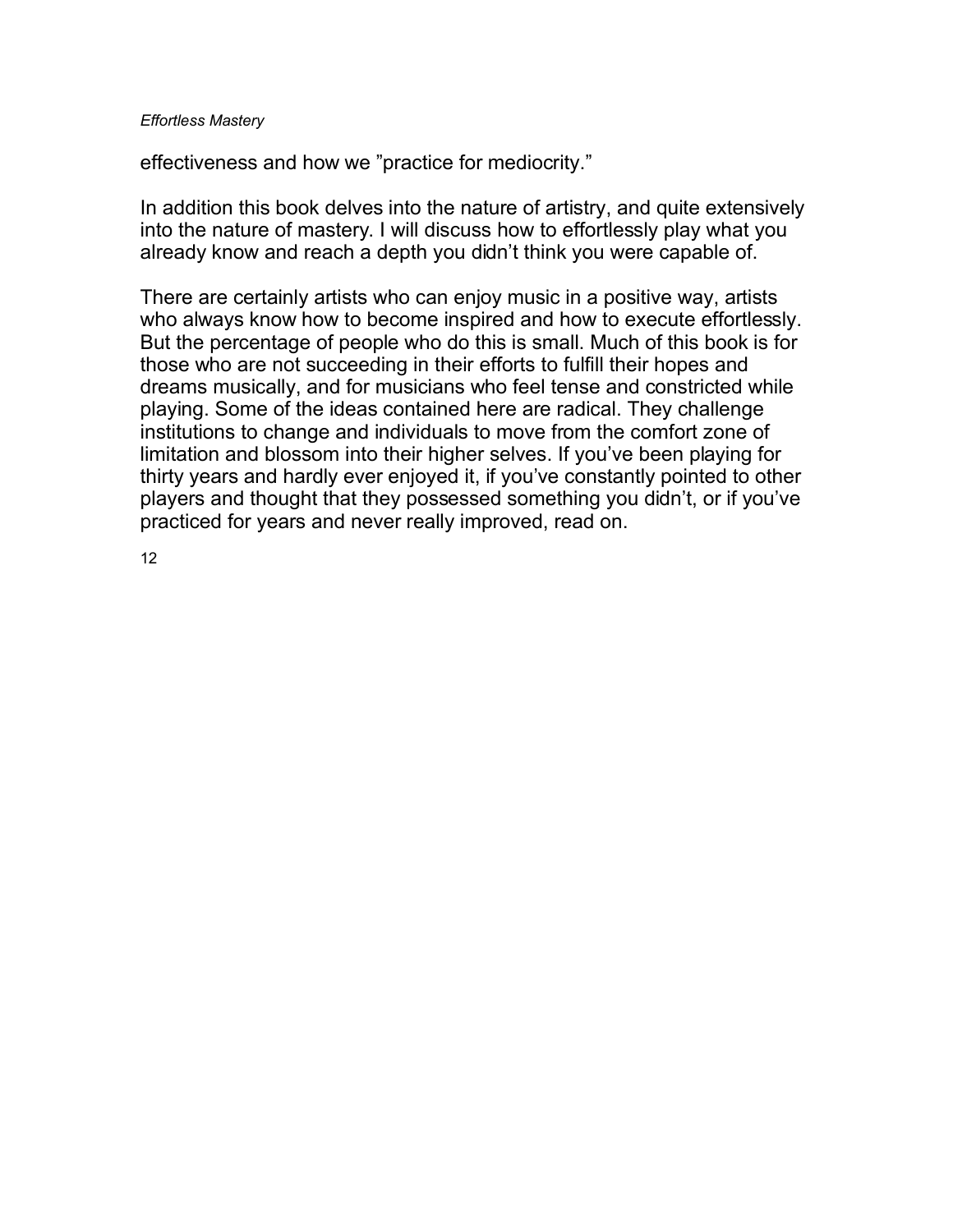*Chapter 1*

# **Introduction**

# <£

*(There* is an ocean. It is an ocean of consciousness, an ocean of bliss. Each one of us is a drop in that ocean. In that sense, we are all one or as a famous American television commercial states, "We're all connected." Illusion would have us think that we are all separate entities, separate drops. But if that were true, we would all evaporate rather quickly.

As we expand our limited selves into this infinite consciousness, we tap into a network of infinite possibilities, infinite creativity great, great power. Carried by the waves of this ocean, we swirl past all limitations and maximize our Godgiven potential. Everything good that can possibly happen to us, from within and without, does. Our abilities expand beyond all reasonable limits, and we become a magnetic force for abundant light and all that that implies.

We are all part of a universal game. Returning to our essence while living in the world is the object of the game. The earth is the game board, and we are the pieces on the board. We move around and around until we remember who we really are, and then we can be taken off the board. At that point, we are no longer the game-piece, but the player; we've won the game.

As musicians/healers, it is our destiny to conduct an inward search, and to document it with our music so that others may benefit. As they listen to the music coming through us, they too are inspired to look within. Light is being transmitted and received from soul to soul. Gradually, the planet moves from darkness to light. We as musicians must surrender to the ocean of our inner selves. We must descend deep into that ocean while the sludge of the ego floats on the surface. We let go of our egos and permit the music to come through us and do its work. We act as the instruments for that work.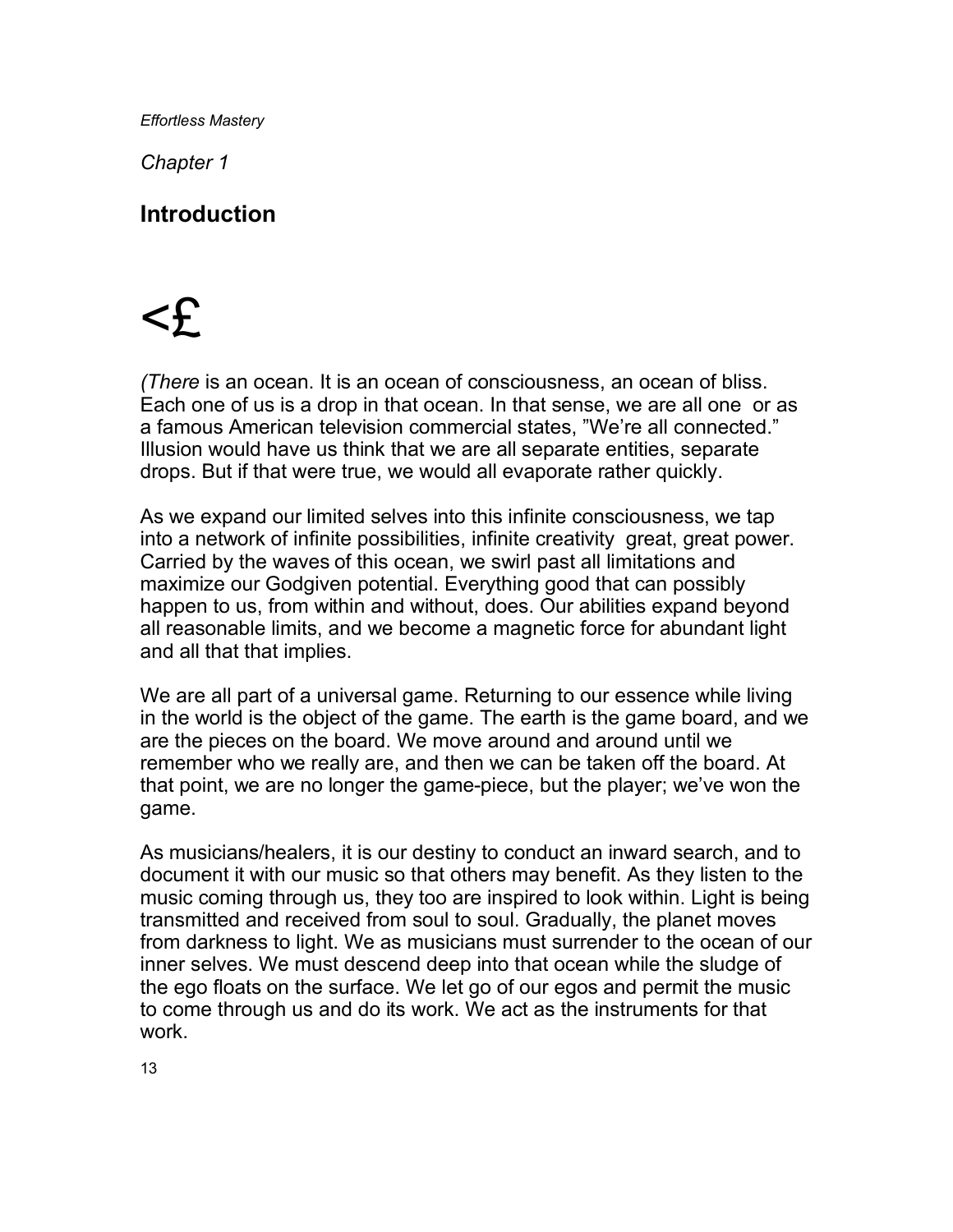If we can live in this realization, we will constantly have deep motivation for what is played, never getting stuck in the ungrateful consciousness of good gigs/bad gigs, out-of-tune pianos, low fees, ungracious audiences, and so on. Instead, our minds will be consumed with what a very great privilege it is to be the one selected to deliver the message to others. We will no longer be caught in the mundane world of good music/bad music ("am I playing well?") Instead, our hearts and minds will be focused on the task of remaining empty and alert to receiving this God-inspired information and translating it faithfully, without any coloration from us.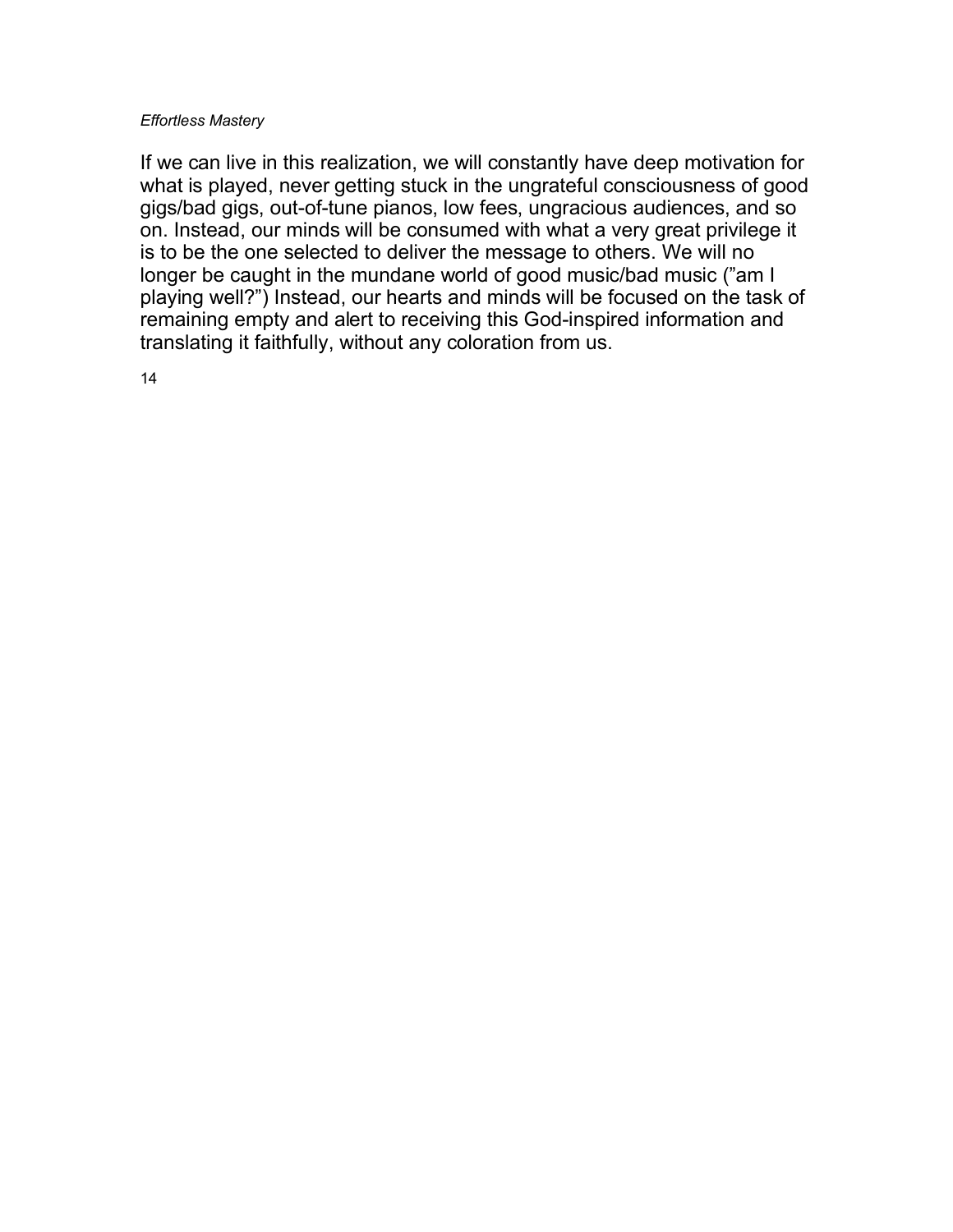*Chapter 2*

# **My Story** *Numb in Long Island*

I grew up in a cultural wasteland. I'm sure that people from the suburbs all across America can identify. Post-World War II America had witnessed "miraculous" innovations, such as television, drug-induced labor and TV dinners. The baby boom was such that hospitals came to rely on drugs to hurry along the process of birth; no time for mom to get too comfy. Machines monitored expectant mothers. Caesarean births increased greatly. Drugs and intrusive hospital procedures - such as treating the mothers-to-be as if they were sick - severed the time-honored process of mother-child bonding. If Mary had given birth to Jesus in 1950, all those Madonna pictures would have shown her groggy from drugs with an insert of Jesus under a heat lamp next to twenty-five babies!

This time period produced "amazing discoveries." Cans and boxes were created to preserve food: just heat and serve. Researchers found ways of adding vitamins and minerals to create a "superior product." Fortune smiled on our civilization, and flavor-enhancers were born! I ate canned peaches packed in delicious sugar gravy for about fifteen years before actually eating a fresh peach. What a disappointment that was! Fresh peaches tasted like lemon-flavored suede shoes! Nothing could match the ecstasy of drinking the juice from canned peaches or pears.

Most of the kids I knew ate dinner the same way; we took our plates from our moms and went to the den to eat alone while watching television. In that way, we could remain blissfully shut down. Television short-circuited our minds, and the salt and sugar in all the food kept our senses occupied. By eating alone,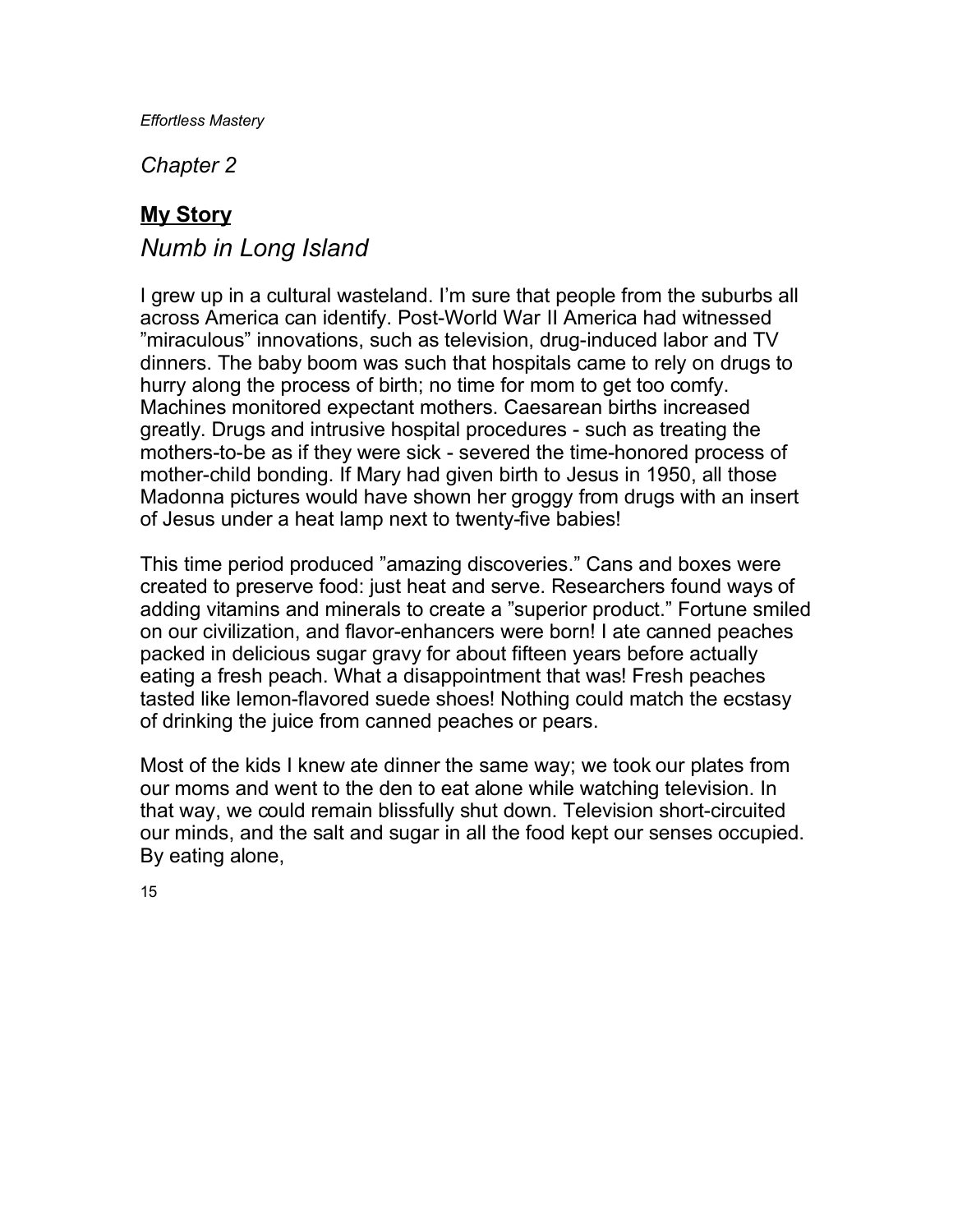we didn't have to converse or answer questions. There was enough distasteful stuff of that kind in school.

I'm waiting for new, startling evidence to turn up, showing that the Greeks and Romans had a crude form of television before their downfall. Television and its programming contributes more to the dehumanization of society than any other development in history. It seems that the successful strategy in the market place is to keep us hungry, horny, and as unfocused as possible. Mindmelding with TV robs us of an inner connection and makes living in the moment intolerable. TV is a drug, and we as a nation have become hooked. It isn't hard to see why the baby-boomers pursued their drugs so vigorously. Turn on Saturday morning TV for kids and watch an ad for cereal! Beams of light come streaming out of the box, and when the cereal is consumed, the child becomes encircled in golden honey light and then blasts off for Venus! Jimi Hendrix and Janis Joplin died trying to feel that good!

School was a place where we were all supposed to develop our minds and learn social interaction. Whatever personal interests we were developing dissolved in an ocean of useless information. Since the relevant was indistinguishable from the irrelevant, it was hard to develop a genuine affinity for things we might have cared about. For me, there was no joy, just homework. Studying music in elementary school was as interesting as a lecture on early menopause. The teachers in my time were likely to subvert a child's wonder about the nature of sound and its formation into music. Music became another thing you had to pay attention to: more questions to answer, more tests to take, more scolding to incur, more *pressure.* Teachers often didn't relay the information with any enthusiasm. In school, we were asked to care about things we didn't care about and stop caring about the things we did, and generally behave in a manner that contradicted childhood. We were fed to institutions who baby-sat us, when it was love and compassion that we craved. I understand that it is much better in many schools these days, but the education I grew up with was of the conveyor-belt variety. Our society was and still is the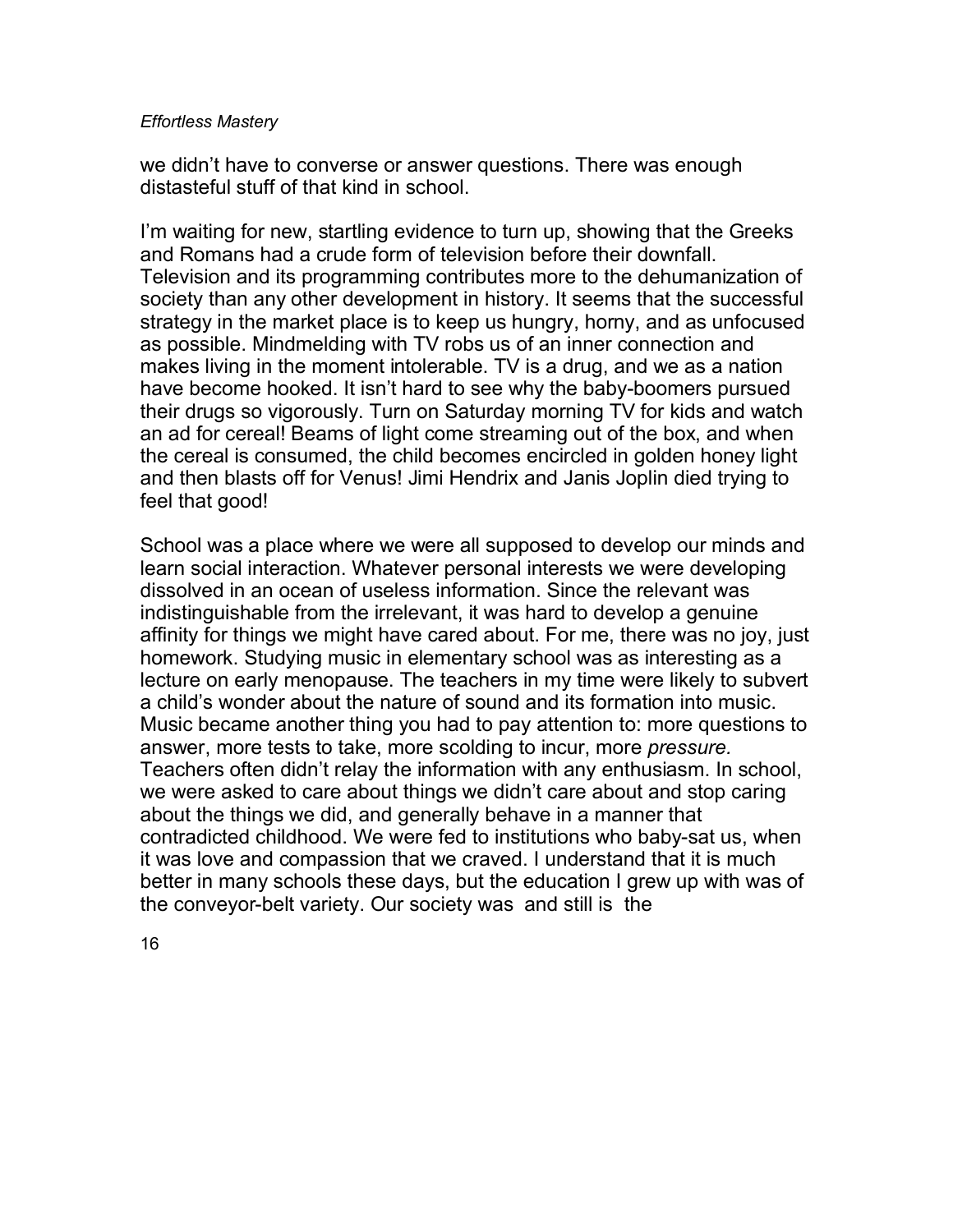progenitor of prepackaged emotions, fast-food boredom, "popping fresh" apathy, artistic oblivion, pop culture body-snatchers or, as Robert Hughes puts it, living in "the empire of Donald Duck."1

No wonder Western civilization is producing so few real artists. In American society, a child is lucky to survive with his or her artistic tendencies intact (or unlucky, perhaps?)

# *School Daze*

In school, I had a tendency to daydream. I would sit in class, hum to myself and look out the window. Whatever the teacher was saying dissolved into a nonlinguistic drone. Having no interest in what was taught, I could not concentrate. Extremely bored, I learned to be anywhere but in the moment!

By junior high school, I was a solidly dysfunctional learner; one of many such casualties. For example, I remember taking a class in algebra. The first week or two, I was involved in the subject. But one day, I missed five minutes of what the teacher was saying and was lost for the rest of the semester. Ashamed by this, I would keep quiet. I developed a belief system of personal inadequacy. The same thing happened with most of my courses. After a few minutes of not understanding anything, my mind would drift and I would space out. Everything got kind of surreal. Once in a while, I would try to tune in, but it seemed that the teacher was no longer speaking English. His or her mouth would be moving, but the sound coming out was "wawawawawa ..."

As I hid my ignorance day after day, the fire of low self-esteem raged, and with it, the steam of escapism rose within me. I would escape this self-loathing by absorbing myself in television when I got home. My mind was quieted by the blue light as I stimulated my senses with sugar. Later on in life, I would find much more dynamic substances with which to stuff my feelings. In this way, the trials and failures of the day would drift into distant memory

'Hughs Robert. *The Culture of Complaint*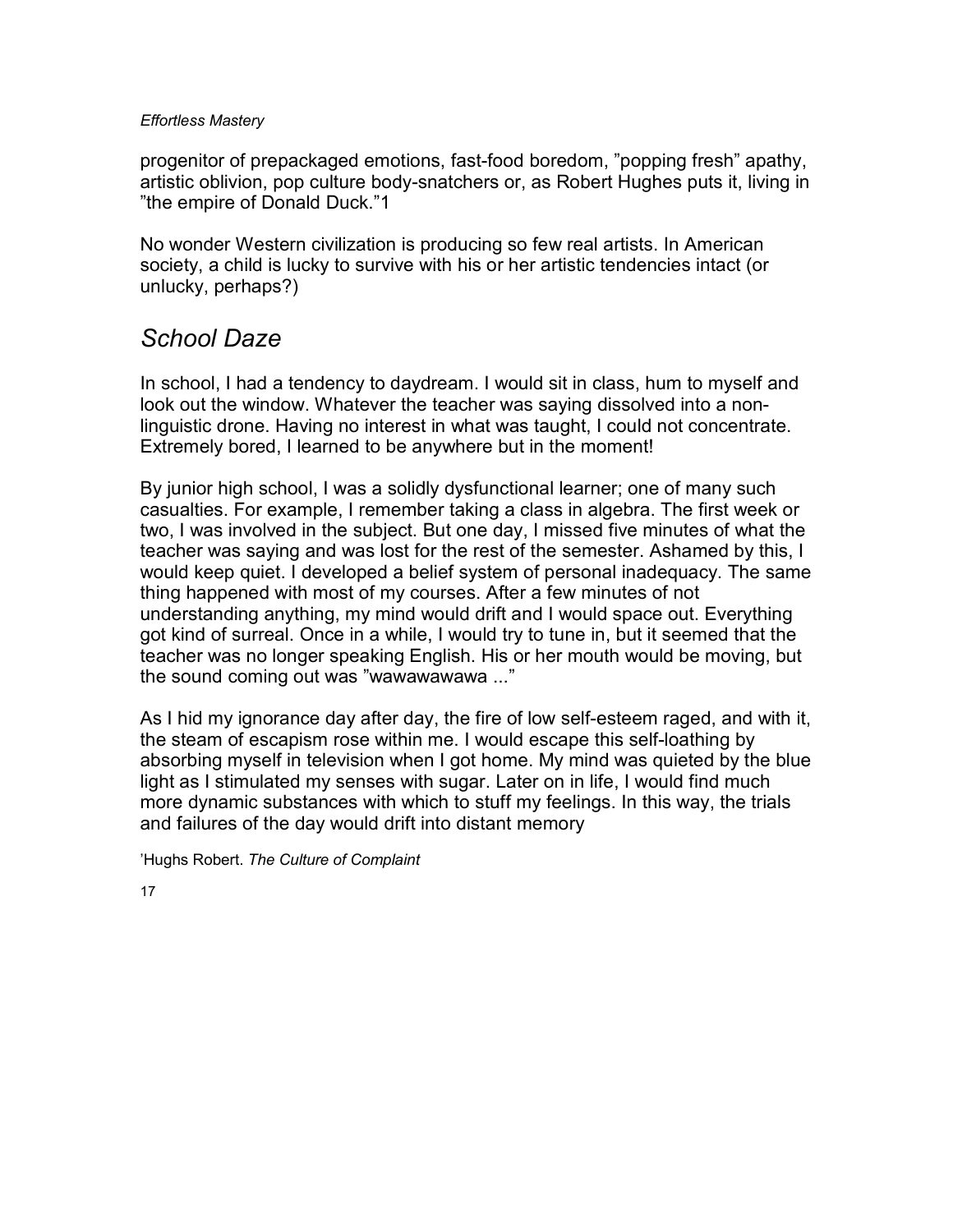*-* not to disappear, but to arrange themselves as another piece in the mosaic of my dysfunctional existence. It wasn't until very much later in life, while in therapy, that I heard the word "dysfunctional." After being told I was dysfunctional, I remember leaving the therapist's office elated. I wanted to celebrate! No wonder nothing ever worked. I wasn't a "bad" person, I just wasn't functioning correctly. What a relief!

As a child, toward the end of the day I would have gotten nothing done - no homework, no practicing, nothing. I remember my father coming down the stairs from his nap at 5:00 pm (he worked nights) and asking menacingly, "Did Kenny practice?" My mom would say, "No, not yet." He would look down at me in the den watching television and point his finger, saying something sternly to me. I don't remember what it was, I was so busy cringing!

I would go to sleep having made a resolution to start the next day off better. But the next day I would get overwhelmed, and the whole dysfunctional process would begin again. I thought, in my self-loathing, that I was lazy and stupid. Mental hell on earth is waking up with expectations every morning and going to sleep disappointed in yourself every night!

## *Most Popular Guy*

*I* had a free ride of sorts. Although I had very little success scholastically, I had even less athletically. I was a total couch potato and suffered from great lethargy. In the summer, when all the kids would go to camp or elsewhere, I would stay in the house next to the air conditioner. The TV and refrigerator kept me company all summer. I felt isolated and numb. I was the only kid who came back from summer vacation with his skin paler than when school had ended!

I had no outstanding physical attributes, nothing that distinguished me from the other students. I would have been a total loser in school but for one thing - I could play the piano. And I could play very well. I started playing at seven, and by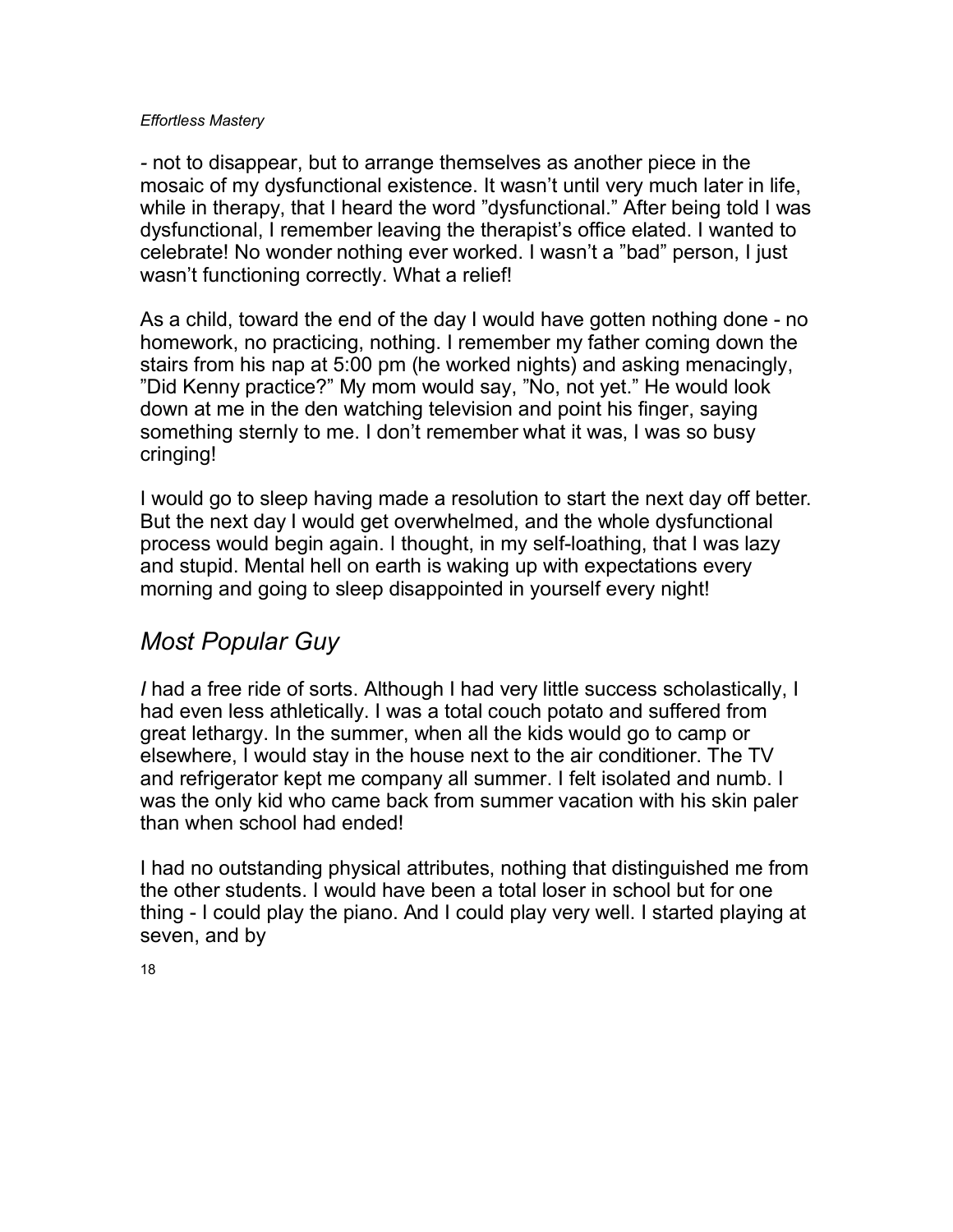eight, I was playing for assembly. At nine years old I was playing gigs.

I made absolutely no impression on my fellow students until I would sit down to play. Then the world changed completely. I was it: Mr. "Bad" himself! The athletes, who otherwise didn't know I existed, suddenly put their arms around me and proclaimed me their friend. The greasers (motorcycle types) would just as soon beat me up as talk to me, but if I played a tune they liked, they became my protectors. ("Don't mess with my brother Kenny or *I'll kill you!").* The girls oh how I wanted them to notice me! They could be very cruel. But if I was in the middle of the party cranking something out on the piano, there would always be that one special girl who would emerge with a soulful smile and tell me how much she loved my playing. That was okay with me, as long as I was loved and admired for something!

I was the best player wherever I went. This masked my despair and self-loathing. I depended heavily on my playing for a sense of self-worth. Playing the music came so easily to me that it was hard for people to believe that I was malfunctioning. If I was failing at everything else, it was okay because people could point to the way I played, as if to say that I was all right. I even felt guilty and loathsome for the free ride.

# *Miles Who?*

My musical influences at that time were primarily TV themes and music from movies I watched on TV. After that, they were AM radio, where pop music was played in those days, and Broadway show tunes. As a pianist, I was influenced by the records of Roger Williams playing *Rhapsody In Blue* and Andre Previn playing jazz arrangements of My *Fair Lady.* My father had bought me a Fats Waller album when I was younger. That and the Previn album were the only contacts I had with jazz. I played bastardized stride piano because of hearing Waller and a friend of my father who used to come over to our house and play piano. In junior high school a friend played the John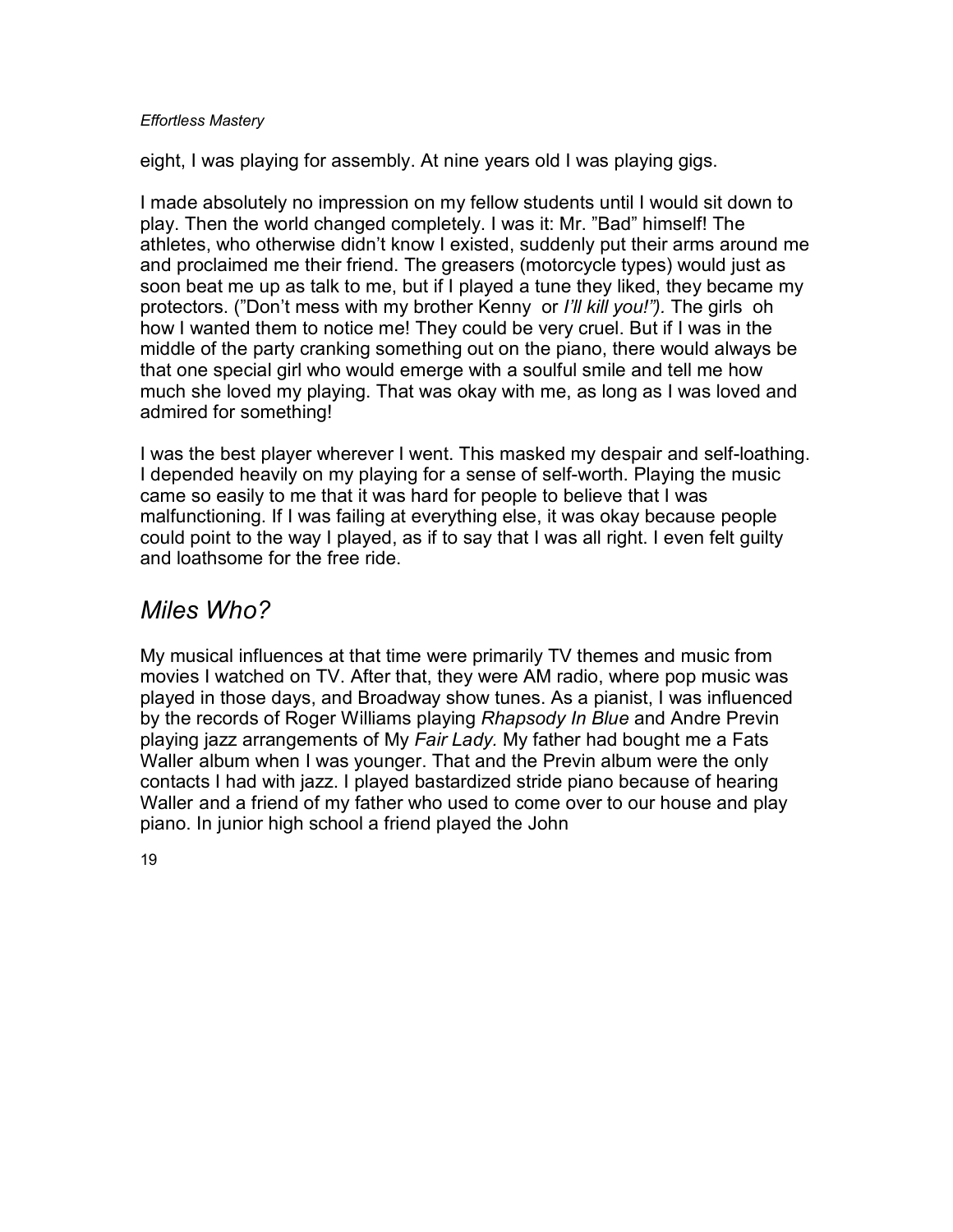Coltrane record "My Favorite Things" for me, and I hated it. My attention span was far too short for that music, and to my ears, there was no melody. Even today when I am asked who my influences were, I usually answer Chico Marx, Jimmy Durante, and Victor Borge (the latter two had TV shows, you know).

# *Suicide Watch at The Manhattan School of Music*

Musically, everything was under control. I seemed to be getting something for nothing until the day of reckoning came. I applied and was accepted to Manhattan School of Music as a classical piano major. It didn't matter that I didn't know Beethoven from Brahms, or that I *didn't care to know.* I was going to be a concert pianist!

Up to this time music had been a free ride. Without practicing at all, I was the best player everywhere I went. The messages I received from parents, aunts, uncles, and teachers were "You're great" and "We'll see you in Carnegie Hall!" Because of these messages and the extreme low selfesteem I had in all other areas, I thought that I had to be nothing less than the best. I felt as though my life would truly be a failure if I didn't play at Carnegie Hall one day.

I was always either very high or very low. When I would hear a pianist play better than me, *I would want to die!* I would literally feel worthless. I had come to depend so heavily on my talent for validation that I couldn't face not being God's gift to music.

Manhattan School of Music was a real slap in the face. There were students with talent equal to mine, but they could practice long hours. I was devastated. Instead of being the special one the musician I was, for the first time in my life, just another musician, and not a particularly distinguished one at that. I felt like an impostor: someone who only pretended to be involved in what he was doing. Without the distinction of being that special guy, I was nothing. I had no purpose, no direction. I didn't even know why I was playing music anymore.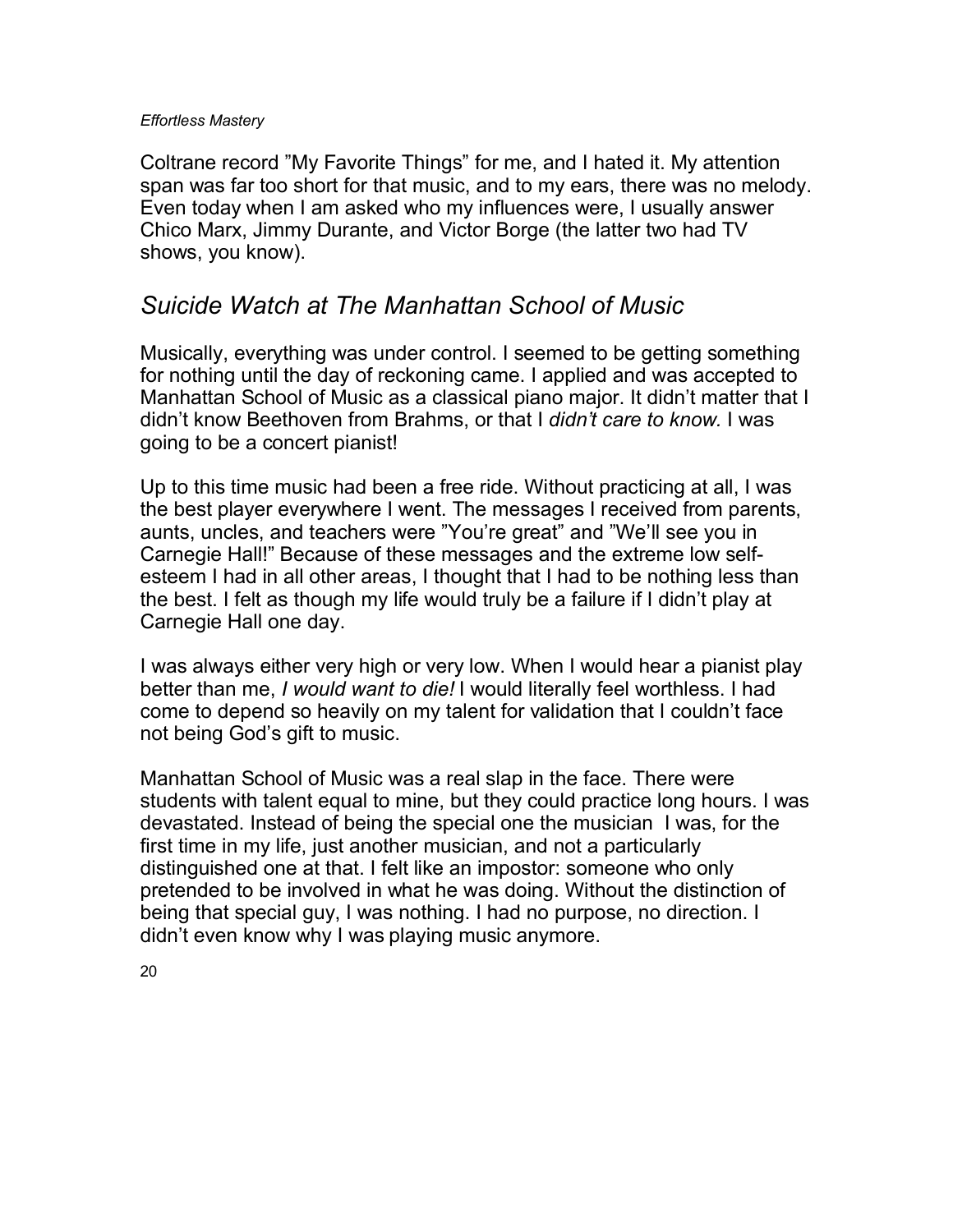# *A New Beginning*

Although life didn't really feel worth living, I didn't have the courage to end it, although the thought of ending it made me feel vaguely peaceful. I had heard that Berklee School of Music had a good jazz program. I didn't know much about jazz, but I did know that it involved improvisation, which was all that I ever really loved about music. Lord knows that if there were any glimpses of my inner self in those early years, they came when I sat down at the piano with no plan in mind no form, no structure, just my raw feeling and a few friendly listeners. (I always had to have listeners. Otherwise, it wasn't worth giving up valuable TV time.)

When I enrolled in Berklee, I was delighted to find other misfits like myself, people who truly didn't know where they were at or what they were doing. These guys became my fraternity. I responded to this new, stimulating environment by having the first B-plus year of my life. I actually made the dean's list and I was practicing! Praise the Lord, I was practicing! It felt great. It all related to improvising, so I guessed I was in the right place.

I began to really appreciate jazz and all its great artists. For the next few years, I tried to do what most music students do: imitate the masters, not only in playing, but in mind and speech. I lamented my Jewishness, the fact that I came from Long Island. When people asked, I just said that I was from New York.

Most of my friends were concerned with learning the language of jazz without sacrificing individuality. Unfortunately, this prevented some of them from adequately learning the language (a problem that I'll address in a later chapter). But while I was there, I met a few people who would help shape my future. The seeds were planted for what would become my path.

# *Madame Chaloff*

People were telling me about a legend whom many great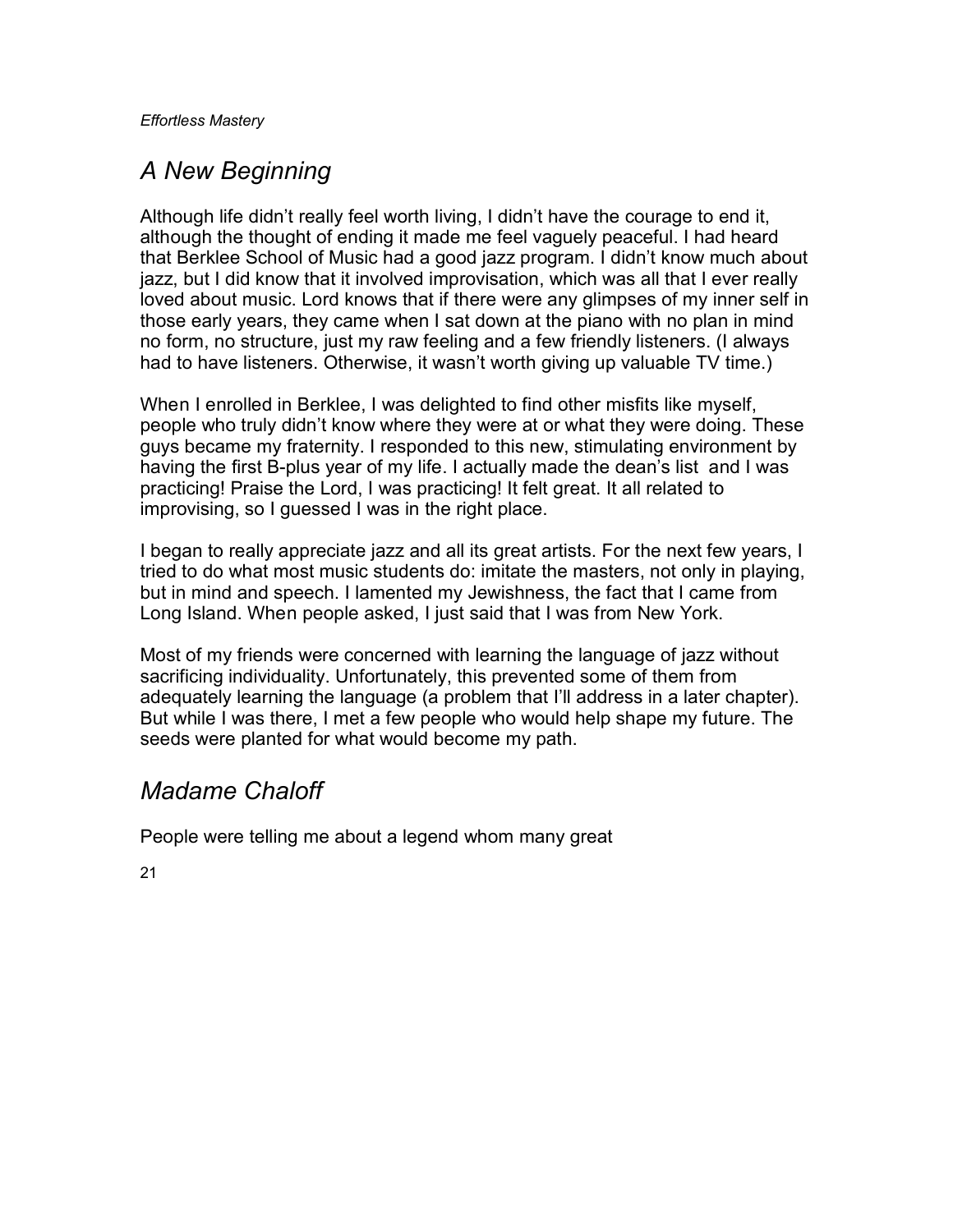pianists were supposed to have studied with in Boston. Madame Chaloff was a mystical figure who taught the "secret of music." I found her to be a truly light-filled being.

She was about eighty years old when I met her, but her hair was golden reddish blond and seemed to glow as if a little spotlight were following her around the room. She spoke of the secret of playing piano. It had to do with the pianist's arms "defying gravity." We worked on other physical actions as well. We even worked on how my walking could be more graceful.

She taught the perfect way to drop a finger. This was my first introduction to effortlessness. Until then, I had grunted and groaned and made all sorts of weird faces. People loved the faces I made, because it meant that I was really into the music. I later recognized this as tension and nothing more. Madame Chaloff was a real stickler for the perfect drop of the finger. I spent months learning to play one note. I think that once or twice I got it right, and we actually went on to the second finger!

Madame Chaloff was very one-pointed in her focus. Music was about playing for God. I was grateful for that message, because I had been trying to meditate under the tutelage of a popular guru at the time. She made the connection for me between spirit and music. Through her, I was able to merge the two. I would often go to the lessons with my own agenda, bringing so many questions. But once in her chamber, I would enter another dimension. Everything that seemed important would dissolve. I felt as if in the presence of truth. I know that this experience was true for many others as well, though not for all.

At one point, it had been a while since I had seen her, and I had drifted off her subtle path. After a distressing breakup with my longtime girlfriend, I was so distraught that I decided to see Madame Chaloff. I thought, "This time she'll see the pain I'm in and really want to listen to my sad story. Maybe it would be good if I were crying when she came to the door. Yes! That's a very good idea! I'll cry, and she'll see that I don't need that spiritual stuff right now, and she'll comfort me and pity me and give me solace." I got to her door, sad-faced and ready for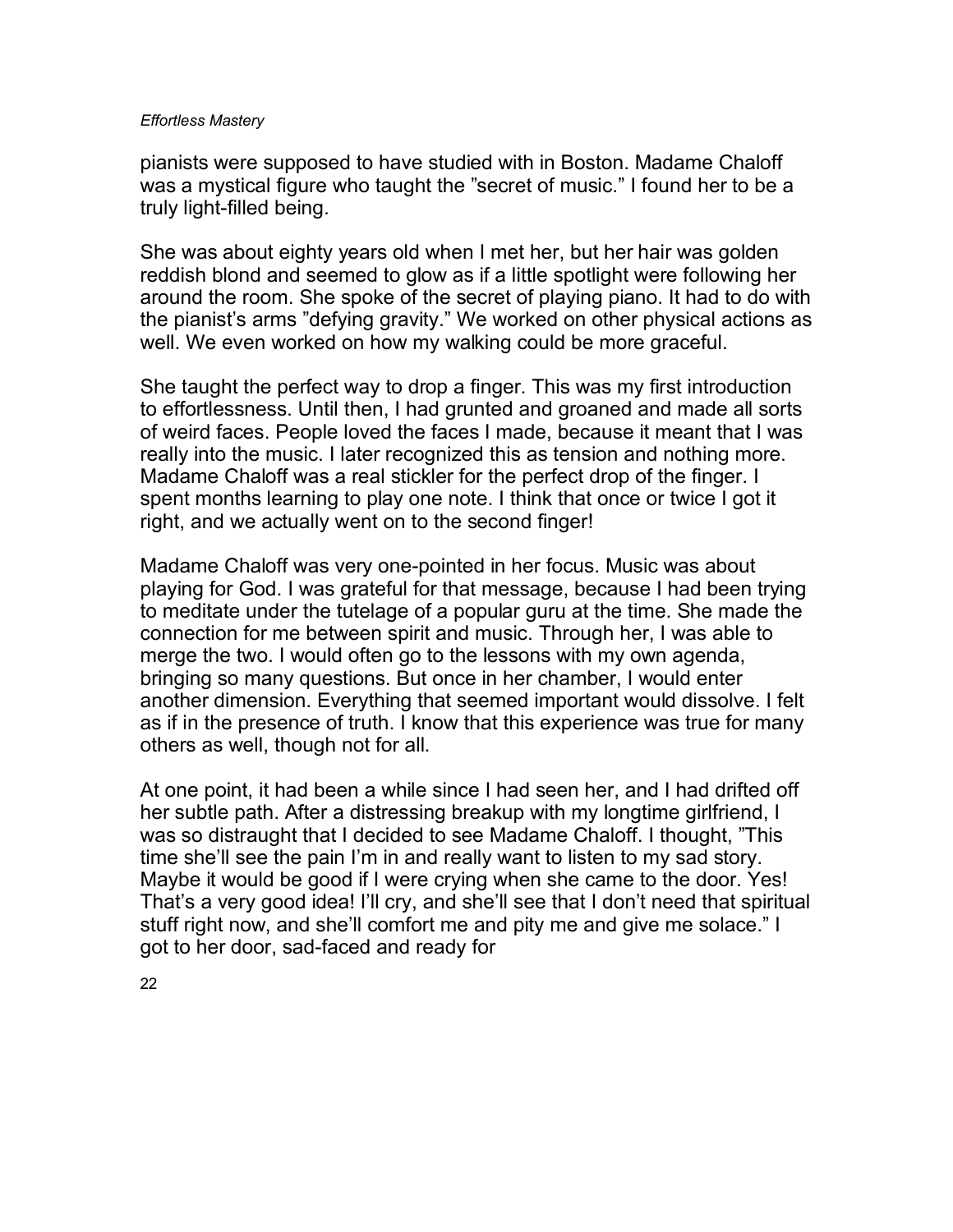sympathy. As she opened the door, I involuntarily smiled. She took one look at me and asked, "Where have you been? Come on in here. We've got a lot of work to do!" And we went right to it.

I must regretfully say that I never did learn to play that one note right. It was too early for me to learn that lesson. I had the urgency and ambition of a typical college student. Her message was too high for me. When I was with her, I knew I was hearing truth, but I would lose it soon after leaving. I must have been meant to learn this truth, however, because the next place I moved to, another teacher was waiting to show me the very same thing.

# *Joao Assis Brasil*

After attending Berklee on and off for three years, I got the opportunity to go to Rio de Janeiro. Joao Assis Brasil was a concert pianist who happened to be the twin brother of the late saxophonist Victor Assis Brasil, with whom I traveled to Rio to play concerts.

Joao was entering European competitions and practicing eight hours a day. He had achieved a high degree of excellence through intense pressure and practice. The result was a nervous breakdown. He returned home to live with his parents and went to therapy five days a week. He started to practice two things that would restore him to health.

Whenever his mind tormented him, his therapist told him to go somewhere and chant, "I must be kind to myself, I must be kind to myself!" He practiced that and a simple exercise that a teacher in Vienna had shown him: a fivefinger exercise that consisted of releasing the fingers effortlessly, one by one, onto the keyboard. This was similar to Madame Chaloff's one-finger exercise, but not as elusive. This exercise only needed to be done for five minutes a short amount of time to focus without pressure. Concentrating in this manner, five minutes became ten, ten became twenty, and so on, until one could practice effortlessly for as long as one wanted. At the time I met him,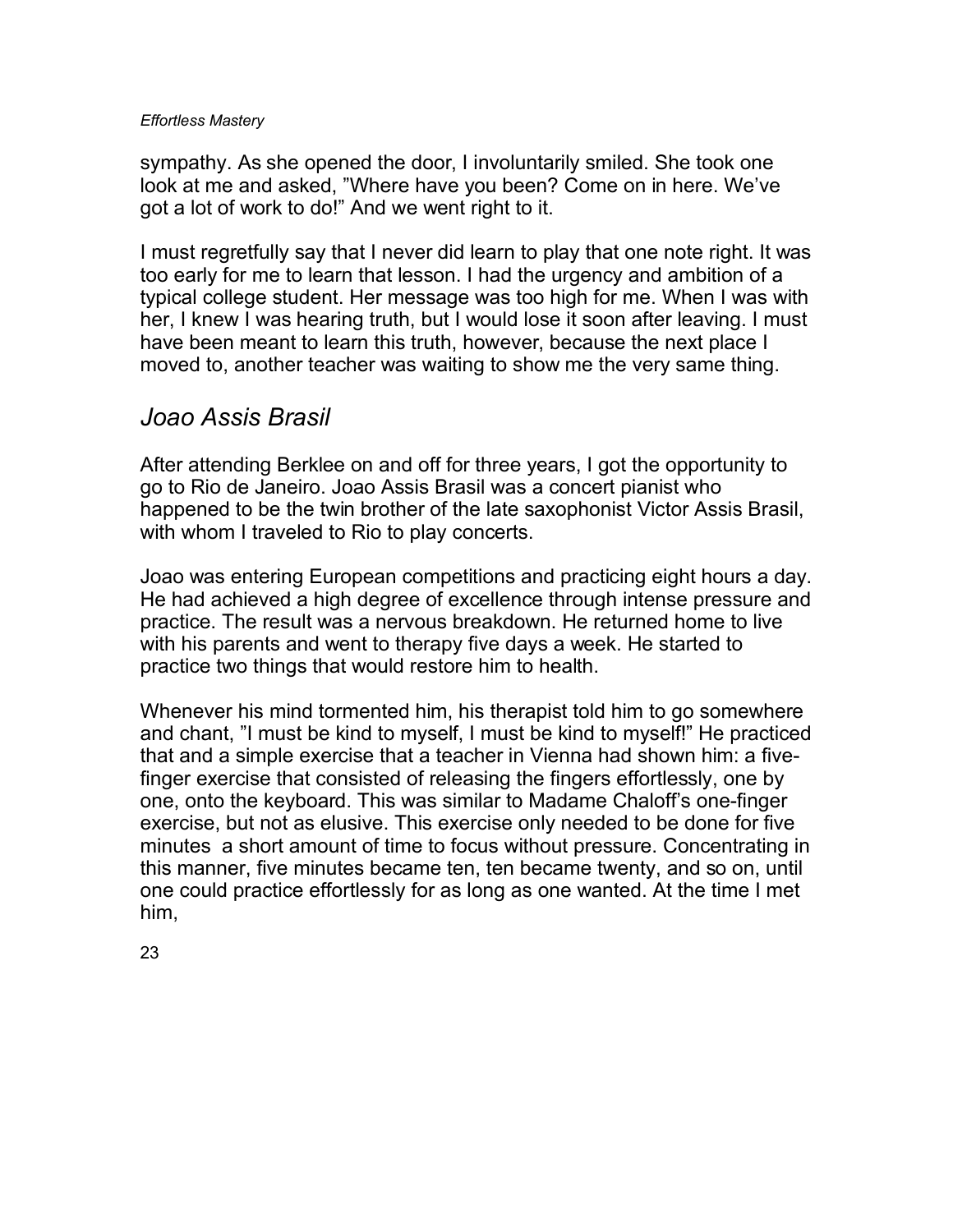Joao had been recovering for about two years, and his personality was rather luminous. The therapy had helped him mentally, and using the five minute concept, he had built up his practice time to eight to ten hours a day. But now it was pressure-free, and he felt a great deal of love and joy while doing it. As I watched him play, I felt like some kind of inferior species he made it all look so easy!

I was fortunate to live in that household for a couple of months. It gave me a unique opportunity to practice only from that space. Joao was going in the same direction as Madame, but he wasn't so removed from the problems of the mind. He had dealt with the same issues as I had and could address them for me.

For example, one day we were listening to Horowitz playing I don't remember which piece, but Joao was joyously listening while I was biting my fingernails. I was thinking so much, I could barely hear the music. Thoughts like, "Oh, that playing is so great... it's really painful to hear it!... This means that I am nothing ... unless ... if I practice eight hours a day for the next twenty years..." raced through my mind. My mind often behaved like that. In fact, it behaved that way all the time. Just at that moment, Joao put his hand on my shoulder, and I jumped. He startled me! When I turned around, he was smiling. He must have been reading my mind, or at least my body language, because he said, "BE KIND TO YOURSELF!" This statement, uttered at that moment, was revelatory. It showed me the folly of my thoughts. At that moment, I was able to let go, and suddenly I HEARD THE MUSIC! Horowitz was playing so exquisitely! I felt reborn (at least temporarily). I was sitting there enjoying the music for the first time as a listener rather than a compulsive musician, one whose self-worth was on the line every time he heard someone else play well. I became aware of what was wrong with me. This was a key lesson about myself.

The five-finger exercise that Joao gave me seemed simple enough. I only had to practice for five minutes. As a dysfunctional learner and undisciplined person, that sounded great. But the assignment at first terrified me. He wanted me to practice 24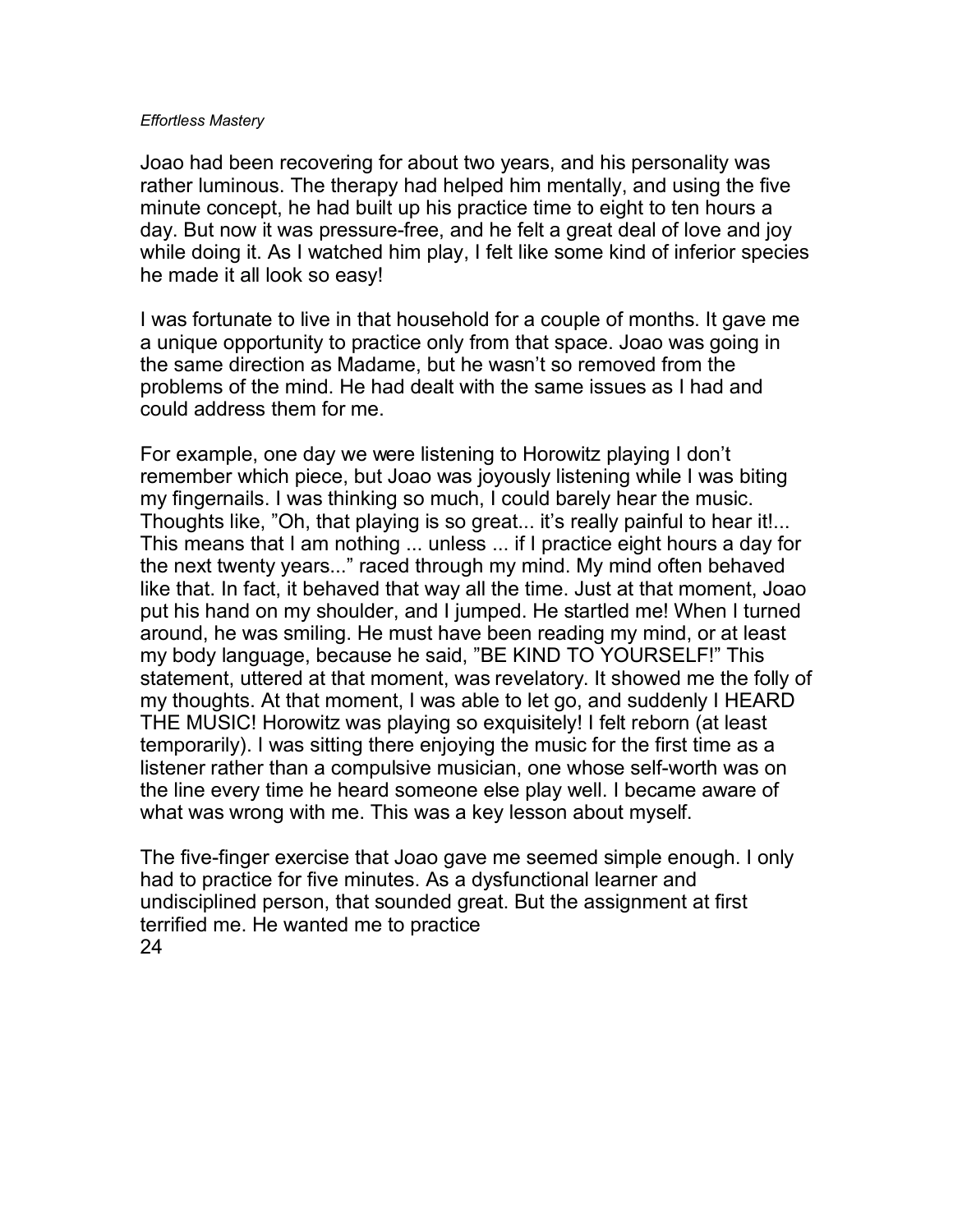nothing but the five-finger exercise for two weeks! I was to do absolutely no other playing. I could observe the panic in my mind and the illusions it was creating. I thought that in two weeks, I would forget how to play. Even more absurd was the notion that I would lose so much valuable practice time. What practice time? That was my problem to begin with: I never practiced!

With great trepidation, I began the exercise. Day after day, I noticed some good things. It occurred to me that, for the first time in my musical life, I *was actually doing the work assigned to me by a piano teacher!* It was so simple that I never felt overwhelmed. Five minutes seemed to be the right amount of time. One of the reasons I never practiced was the belief that I had to sit there for *five hours* for it to mean anything. Since I never had five hours free in any given day (too busy watching television, I guess) I never got around to practicing. Another reason I was now practicing was that the material was so simple: the effortless release of each finger to the key. Thumb to fifth finger and back; then the other hand; and then....finished! Just walk away! It had a very calming effect, cleansing me with *a* feeling of a new beginning. I felt really good.

I floated serenely through the days, just sitting down for a few minutes in the morning, afternoon, and night, feeling good about myself. I wish I could say that I made it through the whole two weeks without playing anything else, but after about six days, I played hooky. A beautiful Brazilian woman called one day to invite me and Victor to a party. She wanted us to play a duo. I told her that I was on a special program and not playing right now. But she asked me in that special way, and I acquiesced!

When we arrived at the party, people asked us to play. I apologized for what was about to happen. I explained that Victor's crazy brother had me touching the piano for only five minutes a day. I was out of shape and had no idea what would come out. What followed was something I will never forget. We played *Autumn Leaves.* I put my hands on the piano and *they played!* I mean that they actually played by themselves while *I watched!* And what they played was blowing my mind and everybody else's. Not only was it good, but it was so much better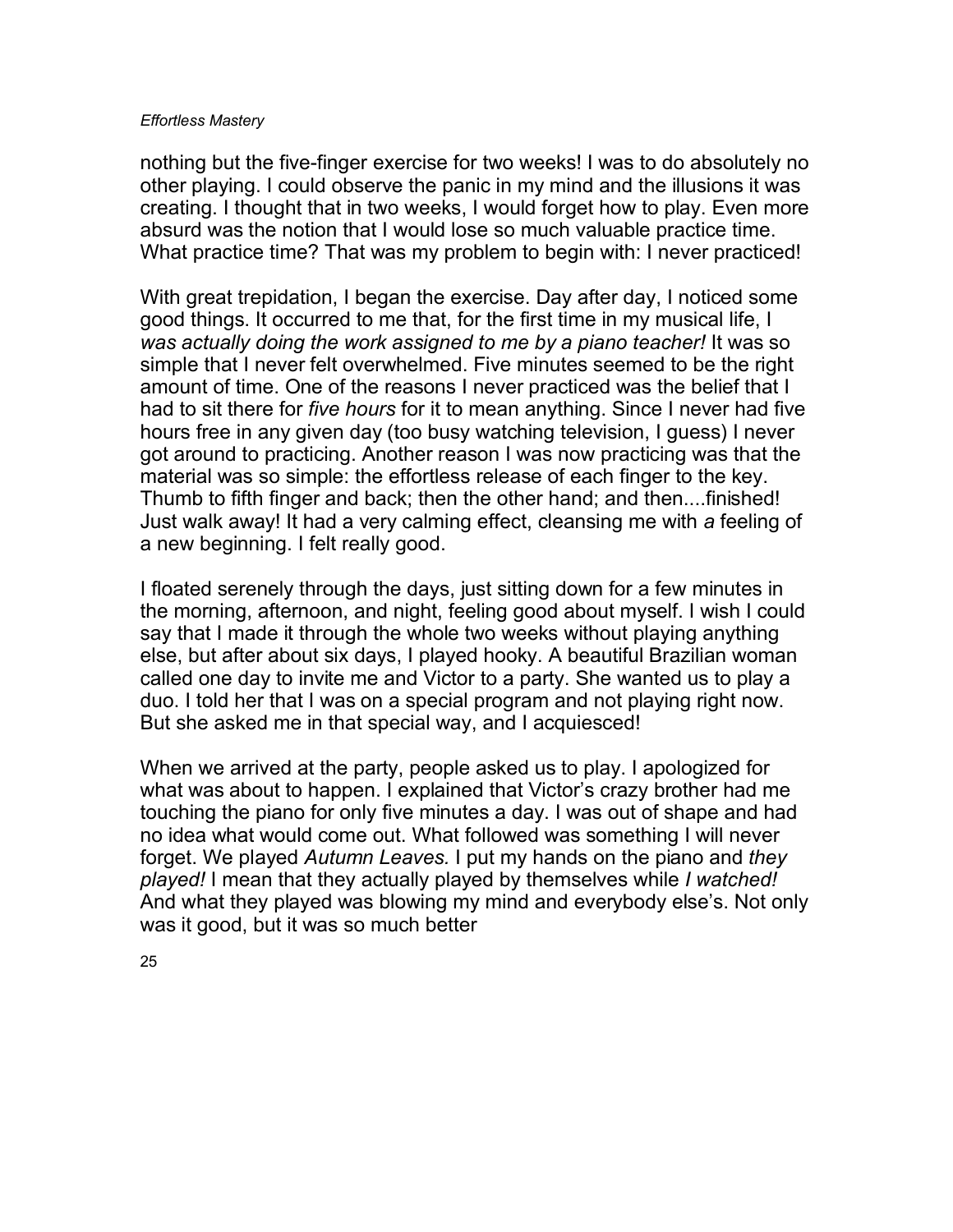than I usually played! The change was astounding. In just six days of meditating, more or less, at the piano, I was totally different! My touch, usually hard and strained, sounded balanced and beautiful, like Bill Evans. I had discovered the secret of his sound. Also, at this stage of my development, I usually needed about thirteen notes to find eight good ones. There was no great rhythm or symmetry to my lines. But this night, I was playing perfect, symmetrical lines in beautiful swinging time. And again, I must stress the point that I was *only observing, not doing!*

This powerful demonstration made a believer of me for life. I realized that the goal is letting go of my ego and being kind to myself, playing only what wants to come out effortlessly. I now knew that I could observe myself play and embrace the spiritual ideas of service and surrender. The pursuit of these ideals would stretch me further than my limited consciousness could ever do *and make me a better player!* This blew my mind.

I have since found confirmation of this process in many ancient spiritual traditions. Our society is very much in the dark as to what its spiritual purpose is, and our musicians no less so.

In the course of working with music students of all ages, from the amateur to the professional, I have found many sincere but ego-ridden musicians. As I was, they are defeated by selfcenteredness, and lack vision and purpose. And, most important, they don't know what music is, who they are, and what they are really doing here.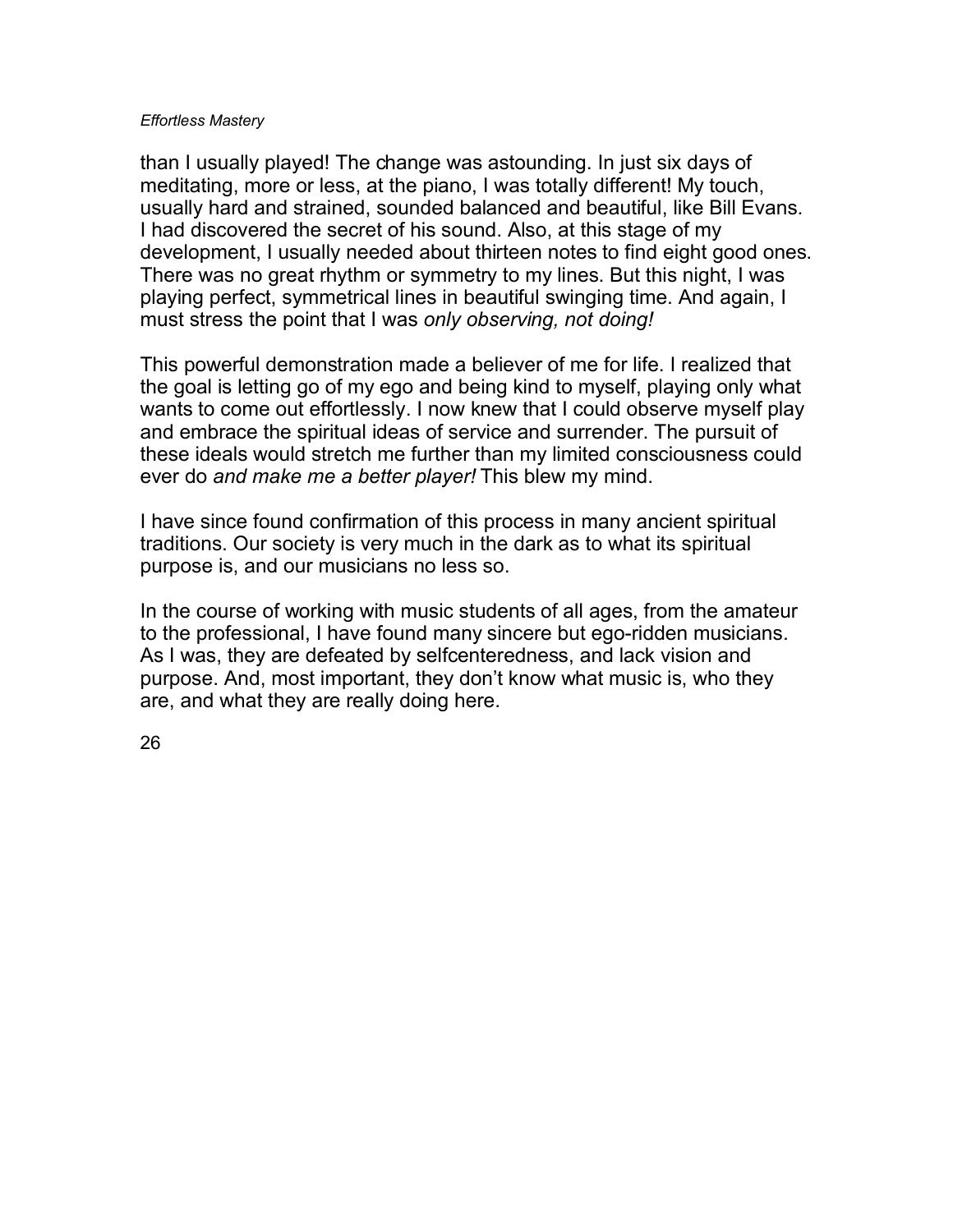*Chapter 3*

# **Why Do We Play?**

*For people of my tribe, with its rich musical context, exposure to music begins in the womb, when pregnant mothers join in the community dances. From inside the womb, our babies feel the vibrations of the rhythms enter their bodies. Infants are then wrapped onto their mothers' backs with a cloth and taken into the dancing circle with everyone else.*

Yayo Diallo.1

# *Your First Time*

I remember my first time. I went to a friend's birthday party and his father played the piano for us. I was mesmerized. I had never seen a piano played before. I ran home after the party and told my mother that I wanted to play. "Get me a piano, will ya, will ya, will ya?"

For Christmas they rented one with an option to buy. If I took to it, they would buy it. I'll never forget the day it arrived. I could hardly wait to touch it. I started to pick out the notes of some songs I knew, and I remember running into the kitchen to proudly exclaim to my mother, "Good news, mom. I won't be needing any lessons. I've already figured out how to play!" I believed myself to have been a musician from that time on ...

Why do we travel the sometimes masochistic route of becoming a musician? Being an artist in "civilized" society doesn't seem as secure as owning stock in IBM (though it may be no

'Hart, Mickey. *Planet Drum, A Celebration of Percussion and Rhythm.* New York: HarperCollins, 1991.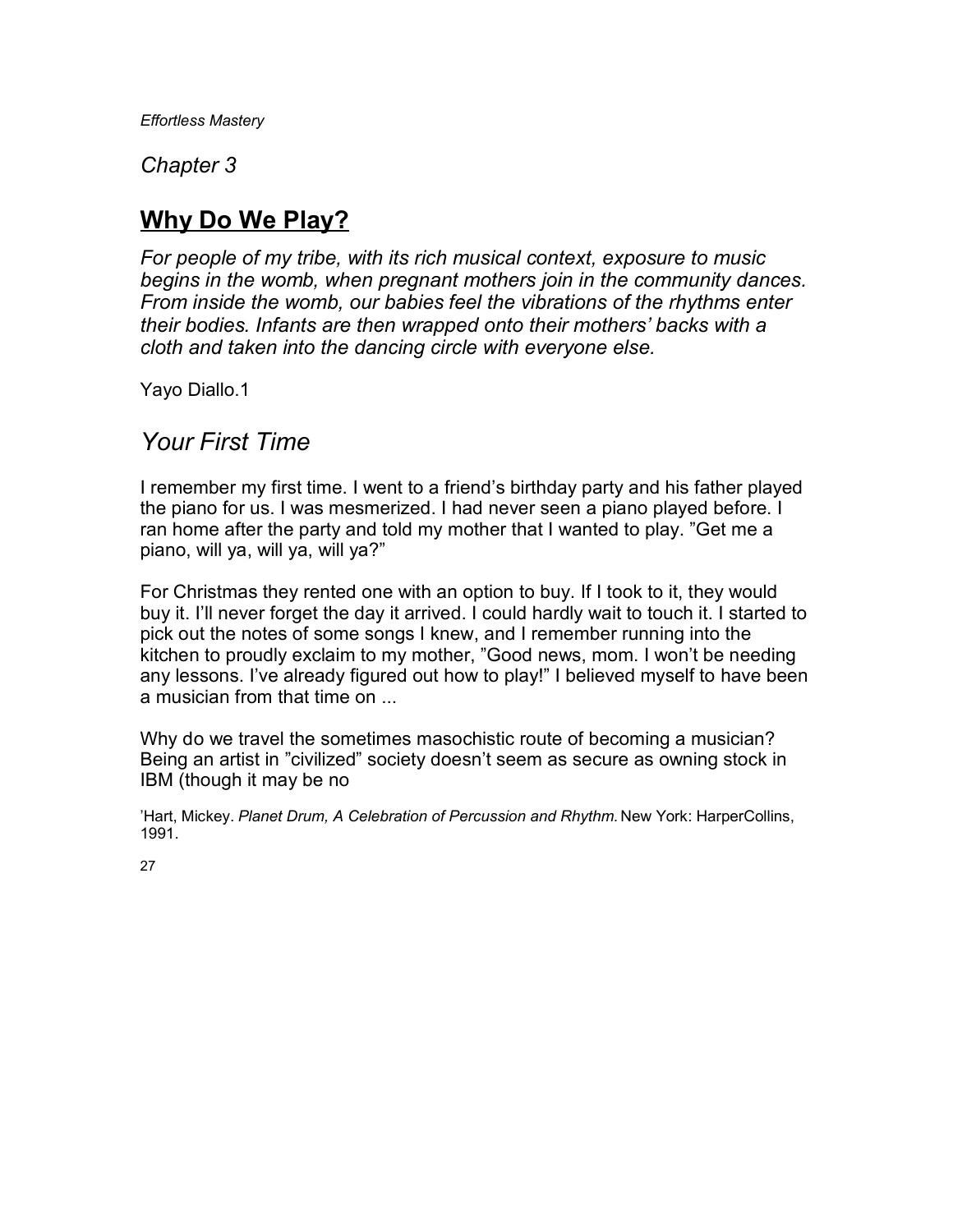less so). So what compels us to try? How did we become "codependent" with music? We love it and can't leave it, no matter how unsatisfied some of us are with the fruits of our efforts. Why do we do it? Take a moment to contemplate your first time:

Think back to the time you first touched an instrument. Remember the wondrous sound that came out? Think of that virginal experience. Anything you played sounded incredible. There was so much magic in the sound! You couldn't wait to do it again. You probably didn't think there was anything to learn. You were content to hear the sound come back to you. This was the unfolding of a natural process.

Stimulated by the sound, your curiosity about music could have grown from there. If you were left -alone, you might have developed various relationships to the different sounds on that instrument. The different octaves, combinations of notes (if it was polyphonic), loud and soft, and so on, would have expressed something personal for you, something that "just wanted to come through."

Perhaps we would have many more musical languages, creative techniques, ways of playing the instruments and even innovative fingerings if everyone had been left to their own devices for the first few years with an instrument. If there were no pressure to learn early on, kids might become curious about how to find the songs they hear on the radio, develop a real yearning to know harmony, and so on.

A friend of mine who is a painter told me that when she was a child, she was trying to draw a bracelet on a wrist, but she couldn't get the perspective right. The bracelet is not supposed to be seen behind the wrist. After a long time, she became frustrated and started to cry. Her mother came in and showed her how to hide part of the bracelet behind the wrist, making it look much more realistic. Her own experimentation had led her to yearn for this knowledge, and her mother's teaching was right on time. That lesson really stayed with her. Similarly, you would have been excited to have a teacher come forward at the right time and show you what you craved to know about music. It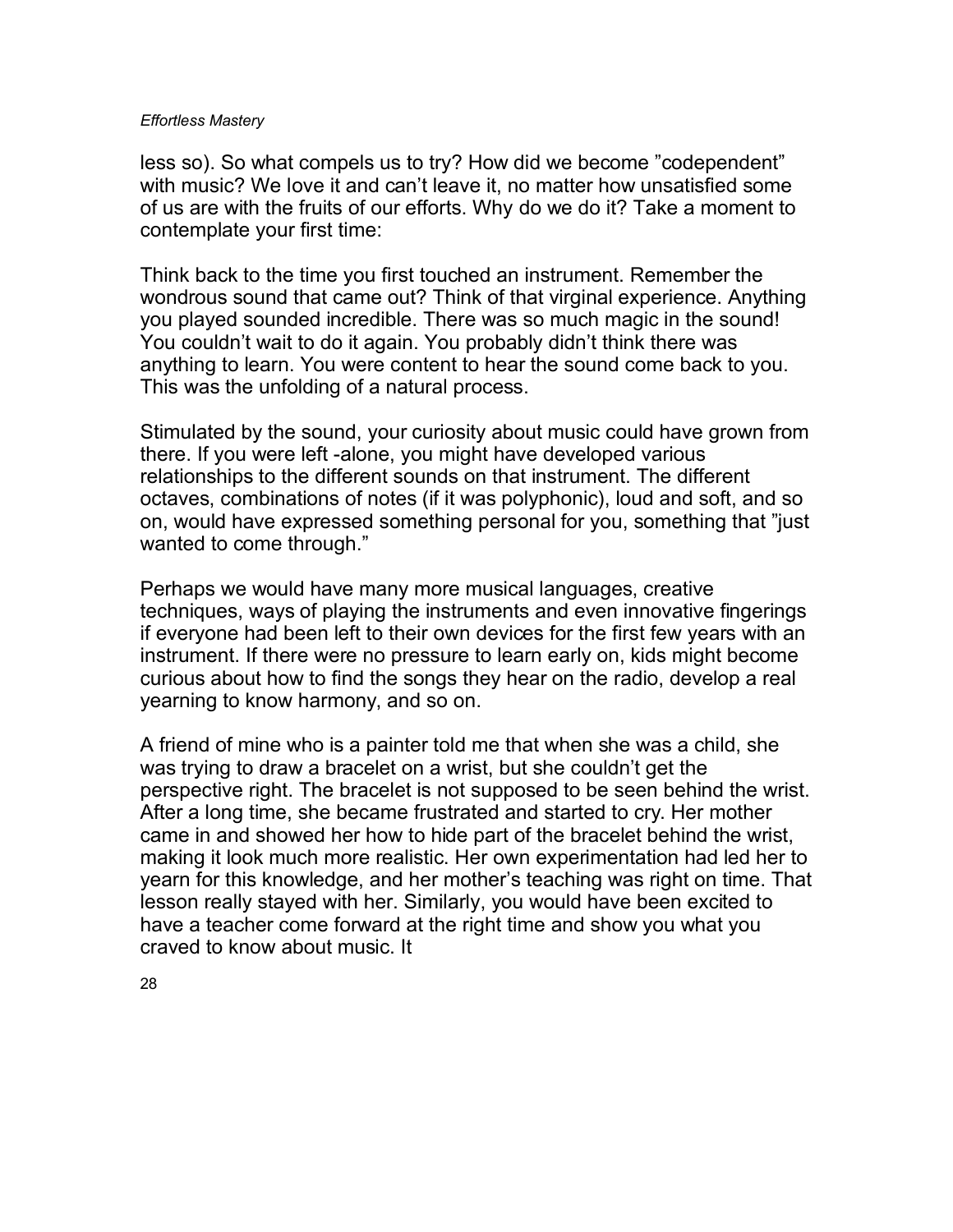would have been an artistic journey from the very beginning! But unfortunately most of us never traveled that road.

# *Education: The Death Knell*

Usually, somebody comes along at an early stage and breaks the groove. A parent, for example, tells you things like, "You must have a teacher," or "Nothing will come of this if you don't practice." Even if that is true, the dreariness of this message drones on, and the magic evaporates. Perhaps that was not the *first thing* a child needs to know. Music has now been relegated to the maximum security prison of homework.

Many people I've talked with say that they studied an instrument at an early age but let it go in their teens. They always express regret that they didn't continue.

But why did they stop?

The answer is that the bliss of music had been filtered out of their studies. Teachers doled out their assignments with drab monotony. How could the teachers know the bliss that was there? Many of them had never experienced it growing up, either. Just as abused children become abusive parents, music teachers forcefeed dry information from generation to generation. The dryness of music (as well as all other subjects) in school causes young people to tune out. It is no coincidence that they become rebellious teenagers, rejecting "rules" in favor of "fun." Music often gets identified with the rules instead of with "freedom" and "fun." When a kid gets serious about music, it is usually not the music he or she has been taught in school. However, I hear that the situation is improving in some public schools.

I used to love to play stick ball with my friends. We would play until it was so dark that we could hardly see the ball. I hated to come in to get my practicing done. That was no more inviting than doing my homework. I do not mean to blame teachers and parents for trying to do their jobs. But our educational system has not served our creativity very well. I don't profess to have the answers. I am just citing some of the reasons why an overwhelming amount of people lost their love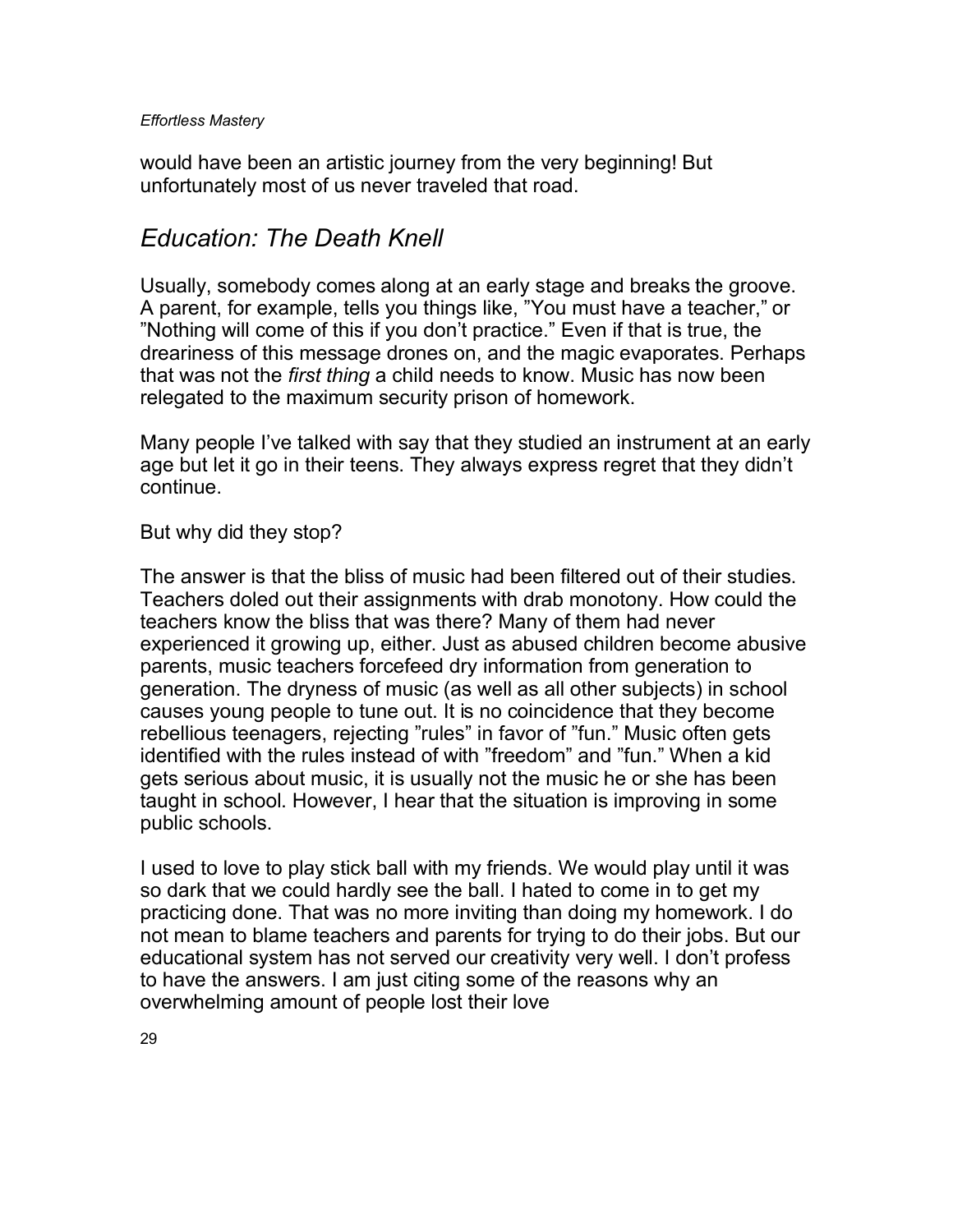of music through *studying it.* Later on, many regain it as listeners, and hence the common outcry, "I wish I'd never quit my piano lessons!"

Despite the odds, many of us who get bitten by the music bug stay with it. Those first experiences make music addicts out of us, and from then on we are driven. However, as we continue to pursue music, many other motivations become superimposed onto our pure love of playing.

# *Self-Worth*

As you can see from my story, the quality of a person's playing can determine his or her self-worth. A feeling of little self-worth is very common in musicians, young and old alike, yielding unsatisfying results. It seems as if in order to be good you have to *play good.* Musicians who fall into this trap generally don't enjoy life. Every day brings anxiety. They are either elated or depressed. Each solo is the acid test of apparent worth. Their self-respect is more volatile than the stock market. They rarely play anything of depth. They are like the person who is always trying to get us to like him; we usually don't.

# *Fear of Failure*

Many young people go to music school because they think that it's a great idea to be a jazz musician. However, once the decision is made, they dare not quit for fear of failing. They don't know what they're doing there, but they don't know what else to do. In time, most of these kids drop off.

If you think you might like to quit, *do it.* Don't worry about failing. You'd be a failure if you *didn't* quit! You might miss an opportunity in some other field. At Manhattan School of Music, I was afraid to quit because it would mean that I was a failure. It was obvious that I was no more suited to be a concert pianist than to be a nuclear physicist. Fear of failure blinded me from this fact, but only after I moved on did my life begin.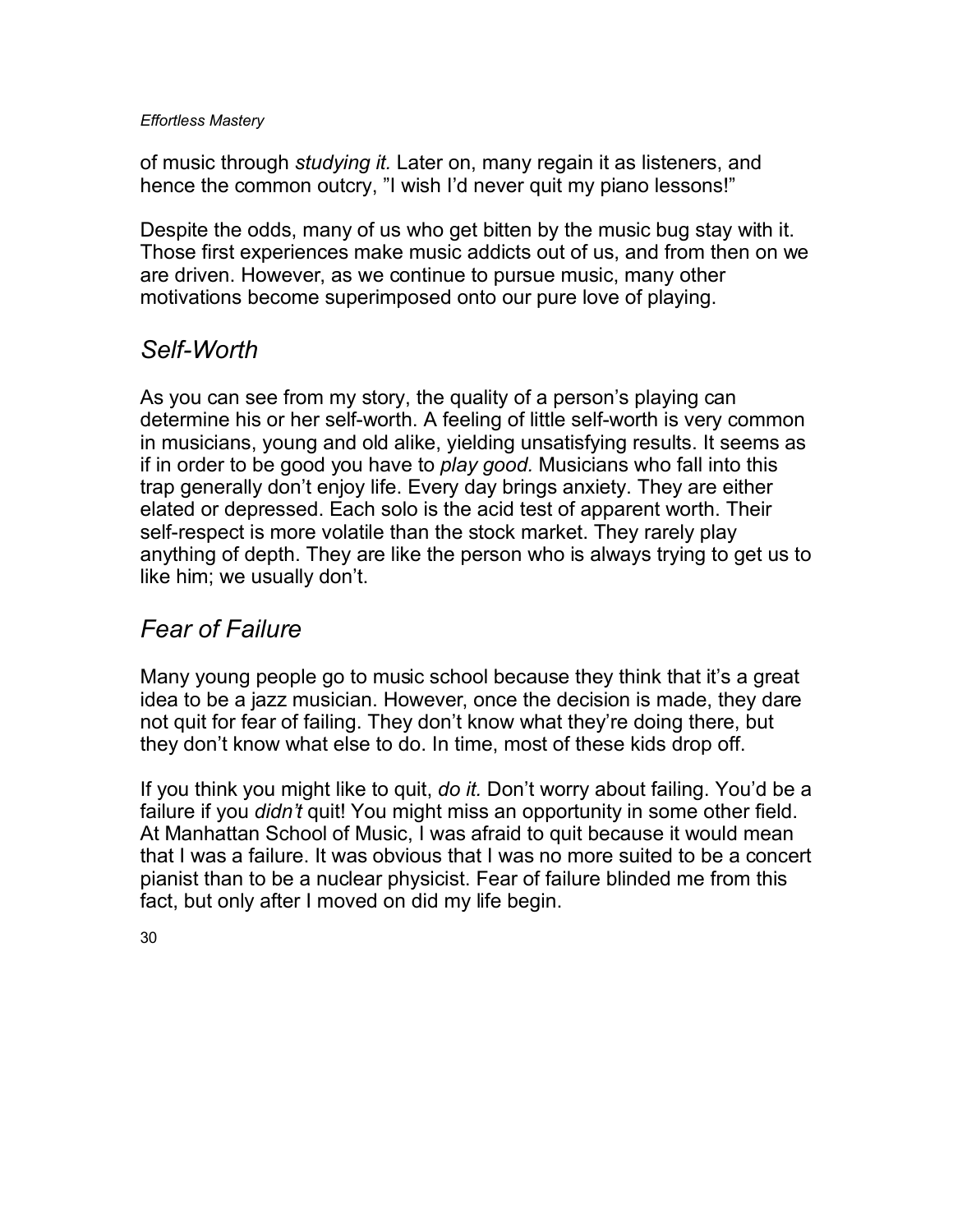# *I'm Going To Be A Star!*

This has got to be the craziest reason of all. Of all the people who pursue careers in music, be it jazz or classical (or playing weddings and barmitzvahs), how many become stars? A musician's life is the riskiest investment in the universe. If it's money you're after, become a bank president!

If you are a struggling musician-artist, there are only three real reasons you don't quit: 1) you're having a lot of fun and you love the music *THAT MUCH;* 2) you have a deep-seated need to express yourself through music; or 3) you are either too lazy, too scared, or too dysfunctional to retrain for another career. I believe that if you're motivated by either of the first two reasons, or by both, you will be taken care of.

Many of us are unaware of the depths that music beckons us to. Keith Jarrett, in an article for the New York Times, used the occasion of Miles Davis' death to comment on the music scene and society in general. He wrote, "Try to imagine the first musician. He was not playing for an audience, or a market, or working on his next recording, or touring with his show, or working on his image. He was playing out of need, out of his need for the music. Every year the number of musicians who remember why they play music in the first place gets smaller, and the greatest loss from this handful was Miles Davis, who died last year."2

In the movie, *The Piano,* Holly Hunter plays a mute who travels to another country to be wedded to a man she's never met. Without the ability to speak, she develops her "voice" playing the piano. Whenever she plays, she is drawn deep within and uplifted emotionally and spiritually. The piano is her rock, her center, her lover and her voice. Intoxicated by the sound, she has little patience for idle chatter. In such a person, the divine musician manifests, and nothing is wasted.

Keith Jarrett writes, "The original musician was not looking for his image; he was using his voice to learn about the world.

2Jarrett, Keith. New York Times Article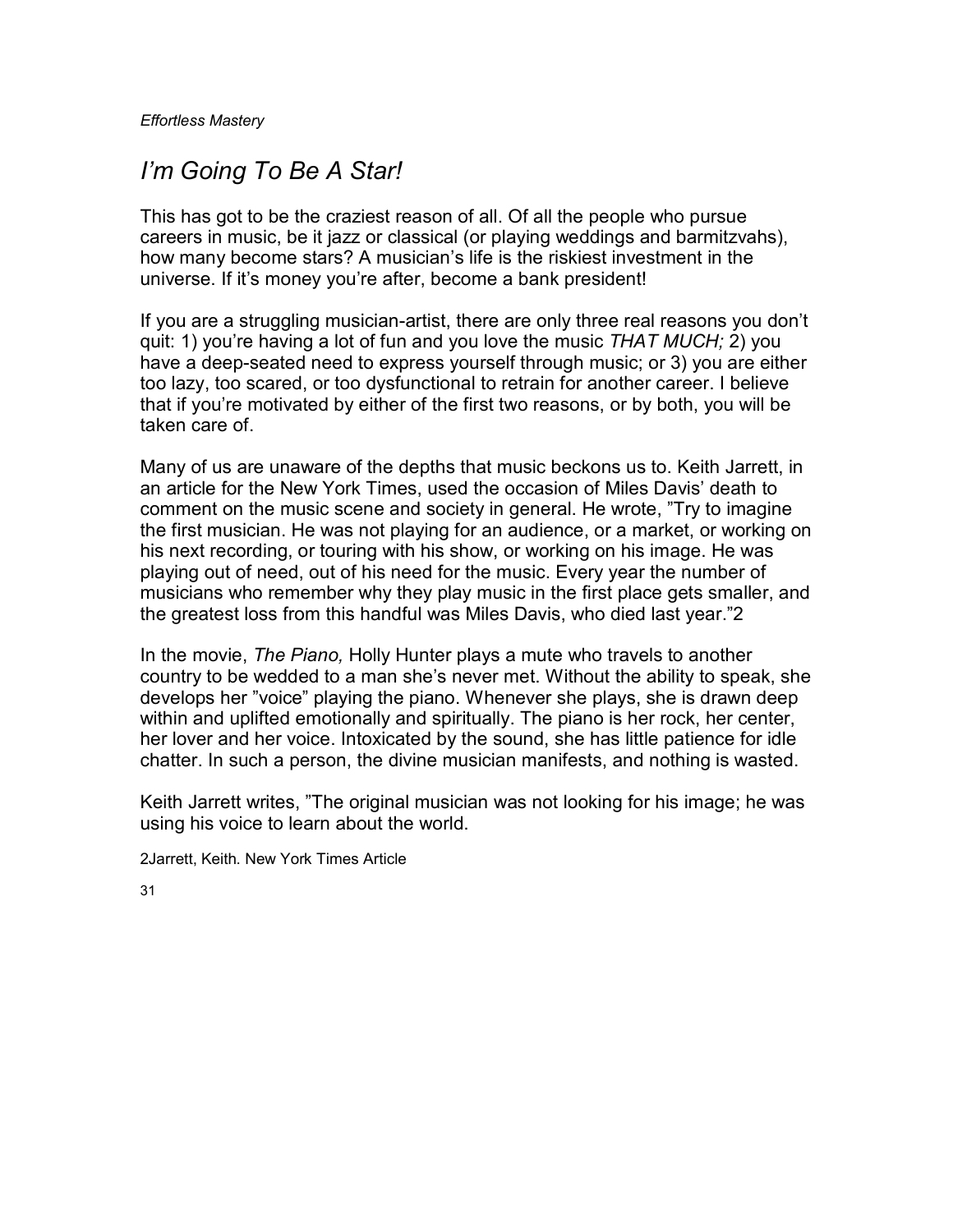He knew the world to be liquid (i.e., not made up of discrete entities)." Jarrett decries the fact that "we see the world as 'bits of information,' " and laments that "fewer and fewer musicians let us know who they are by the expression of music."3

# *The Original Purpose*

Let us remember that, in the beginning, music was our sole means of communication.

"A study of ancient traditions reveals that the first divine messages were given in song, as were the Psalms of David, the Song of Solomon, the Gathas of Zoroaster and the Gita of Krishna."4 So writes Hazrat Inayat Khan, the great Sufi musician.

The original purpose of music was worship, divine intelligence, and basic communication. Music intoxicated the human soul. It was, according to ancient legend, the song of angels that induced the unwilling soul to enter the body of Adam. In every way, music is our bond between the material and the eternal.

"In the beginning of human creation, no language such as we now have existed, but only music. Man first expressed his thoughts and feelings by low and high, short and prolonged sounds. Man conveyed his sincerity, insincerity, disinclination, pleasure or displeasure by the variety of his musical expressions."5

Language is the retention of rhythm without pitch. In this way, poetry was born of music. Ancient spiritual texts were expressed in poetry such as the Vedas, Ramayana, Mahabaharata and the Bible.

Distilling poetry of its rhythm, we have prose. So it can be said that all language is derived from music. Music can put a baby to sleep or inspire a soldier in war.

3Jarrett, Keith. Ibid

4Hazrat Inayat Khan, *The Sufi Message* p. 51

6Ibid. p. 51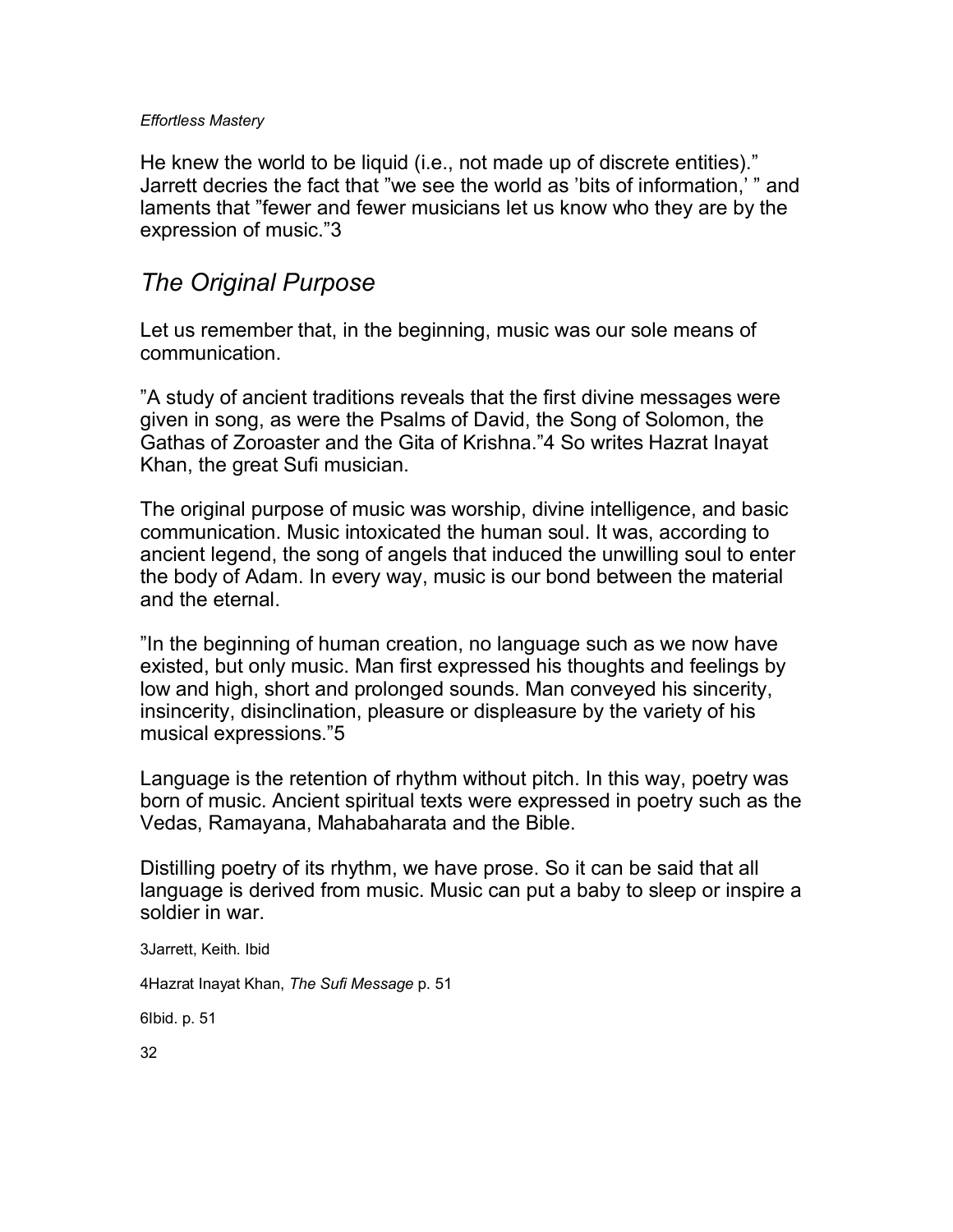Our most natural tendency is to make music. It requires no more thought than breathing. "The infant begins his life on earth by moving its arms and legs, thus showing the rhythm of its nature, and illustrating the philosophy which teaches that rhythm is the sign of life."6

Actually, music is derived from sound, and sound is composed of vibration. Now we get to the heart of the matter, for all matter is made up of vibrations. It is a scientific fact that, although we see solids when we look at an object, what we are really seeing is fluid vibrations organized in sufficiently gross frequencies to form solid matter.

Hazrat Inayat Khan says: "The life absolute from which has sprung all that is felt, seen, and perceived, and into which all again merges in time, is a silent, motionless and eternal life .... Every motion that springs forth from this silent life becomes active in a certain part, and creates in every moment more and more activity, losing thereby the peace of the original silent life. It is the grade of activity of these vibrations that accounts for the various planes of existence .... The activity of vibrations makes them grosser, and thus the earth is born of the heavens."7

We are made up of vibrations. And thus, all things can be said to have music in them. It travels to us directly from the infinite on the wings of vibration and molds itself to our every desire. Sound, when seen in this way, is no less than a gift from God. "Music is the only means of understanding among birds and beasts."8

Music and art remain the best way we have to appreciate creation, hence, the Indian concept that man was created so that God could behold himself (or herself). This concept presents a magnificent image of humans as empty molds for God to pour consciousness into. When man expresses the inexpressible, he does so on the wings of song. The song evaporates somewhat as we stop hearing the inner voice. All music manifests from the

6Hazrat Inayat Khan, *The Sufi Message* p. 44 'Ibid p. 13 "Ibid p. 50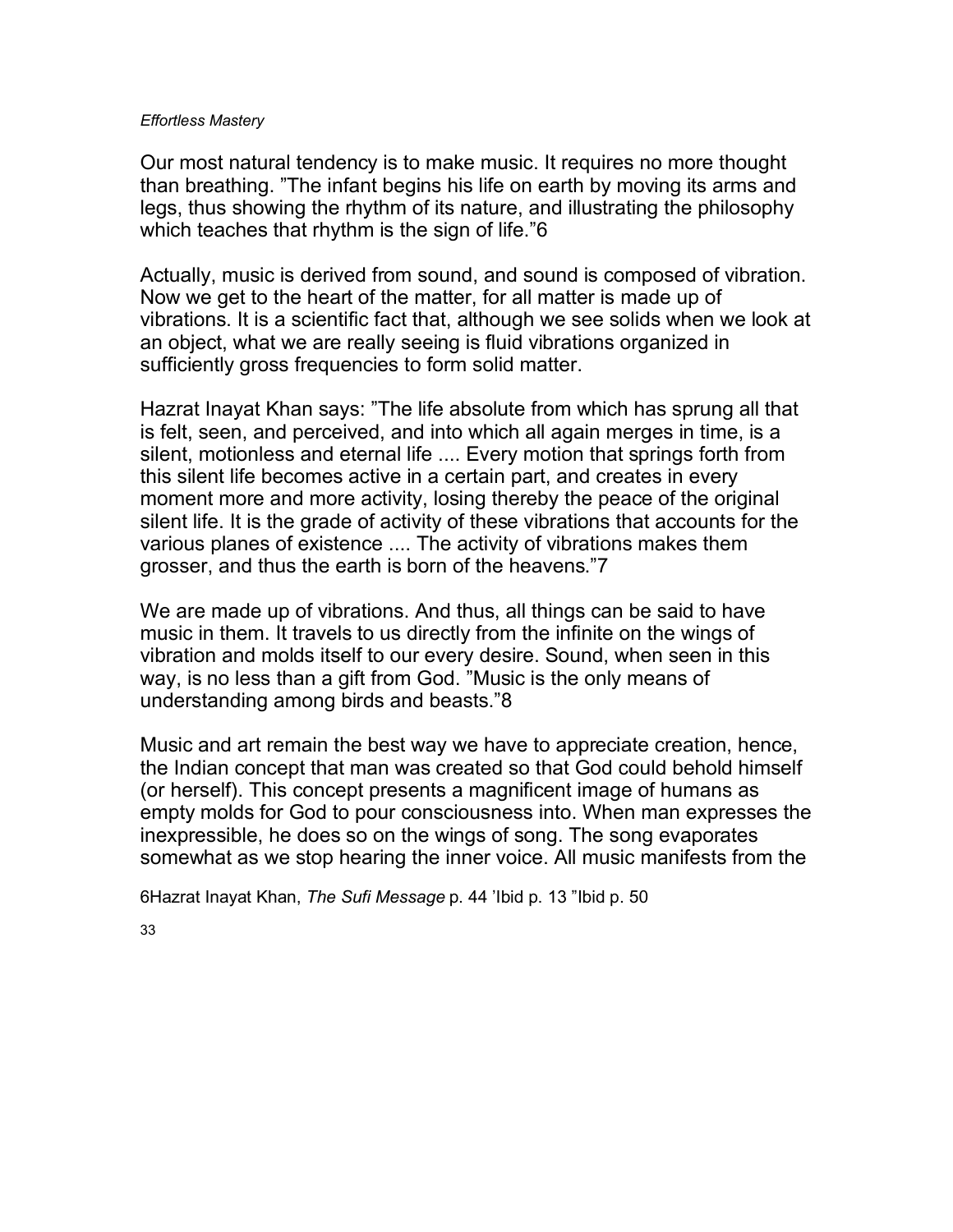inner music: the "unstruck sound," as it were. The death-rattle of any religion may be heard in the absence of song and the increase of verbiage (and fund-raising).

Many of the world's indigenous musical traditions went beyond the point of surrender into trance. Religions were based entirely on music. Mickey Hart, of "The Grateful Dead" fame, wrote a beautiful book entitled *Planet Drum, A Celebration of Percussion and Rhythm.* Describing the shamans of West Africa and their function in society, he says that they are "professional trance travelers, handling the tribe's communication between this world and the spirit world. Shamans are the healers, psychics, weather workers; they lobby the higher powers to assure a good hunt. A shaman typically needs three things: power songs to summon his spirit allies, spirit allies to guide him to the world tree, and a drum to ride there on."9

Notice that in traveling to the "world tree," two out of the three things he needs have to do with music: a drum and a song.

The shaman's state is trance, a state that eludes most of us in the modern world, but which may still be witnessed in an inspired jazz soloist or classical performer.

Possession trance is a state where "the spirits ride the drumbeat down into the body of the trance-dancer."10 Hart writes: "Scholars connect the West African possession cultures with the ancient Neolithic mother goddess culture that nine thousand years ago stretched from eastern Europe into what is now the Sahara desert. When the slave trade began in the seventeenth century, this technique of possession trance was carried to the New World. In those places where the Africans were allowed to keep their drums, it mutated into candomble, santeria, and vodun. In America, where the drums were prohibited for many generations, this legacy of possessiontrance dance rhythm was

9Hart, Mickey. *Planet Drum, A Celebration of Percussion and Rhythm.* New York: HarperCollins, 1991. 10Ibid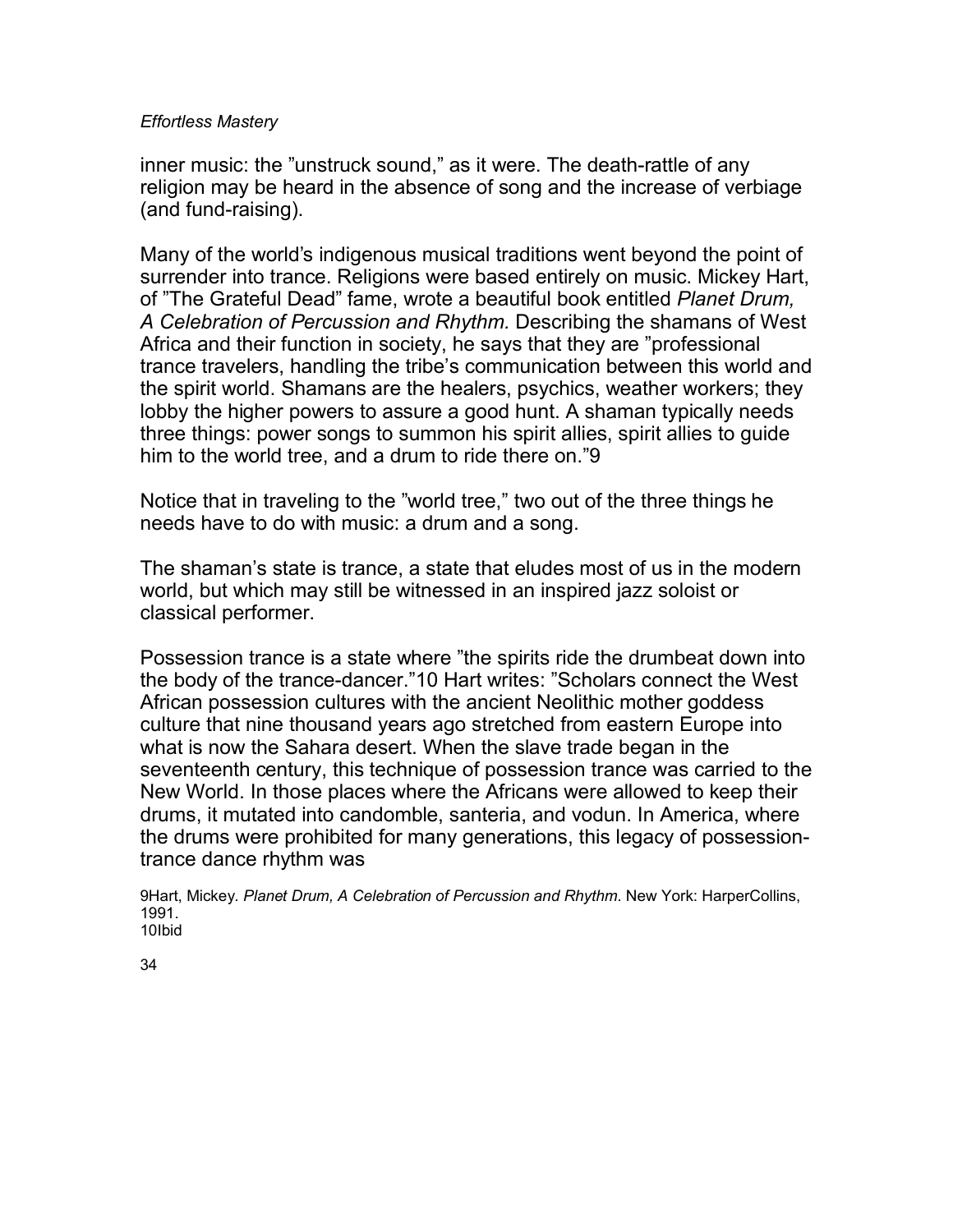shorn of its spiritual dimension, becoming instead jazz, blues, rhythm and blues, and rock and roll."11

This is a significant point, for it reveals the origin of jazz to be a "legacy of possession-trance dance rhythm shorn of its spiritual dimension."

These comments by Mickey Hart excited me because I have heard and read of great beings who have said many times that all search for sense pleasures is really the search for God. Even the conqueror in war what is he looking for? No matter how much of the world he rules during his life, he will have to surrender it when he dies. So what is he really after? Although he doesn't realize it, he is seeking oneness with the self in all things. When a musician superficially craves security in the level of his playing, what is he really after? It is said that one drop of ecstasy tasted from the self, the God inside us, renders all other pursuits insignificant. At that point, the seeker has found everything he has sought. Every song is either praise or an entreatment for more connection with the beloved.

As enslaved peoples are separated from their religion, the lyrics of the song change. The cry is for sense pleasures: more sex, money, alcohol. How many blues and rock and roll songs speak about that? Desire for "my God" is supplanted by the desire for "my man." Mankind's vision decays, entangled by the search for temporary relief from its subjugation to false gods. But the cry is still there, even if man no longer knows for what. It is the yearning for unity, for oneness as experienced in the mother's womb, attuned to the rhythm of her heartbeat. The muffled song can still be heard from the God within "seeking to behold himself," and man's yearning to be one with him. Later, the blues, drained of all meaning, decays into a twelvebar crossword puzzle to be "re-harmonized" in theory class. Finally, jazz visionaries revive it as an Indian Tala and ascend on its numeric highway.

11 Ibid, 1991.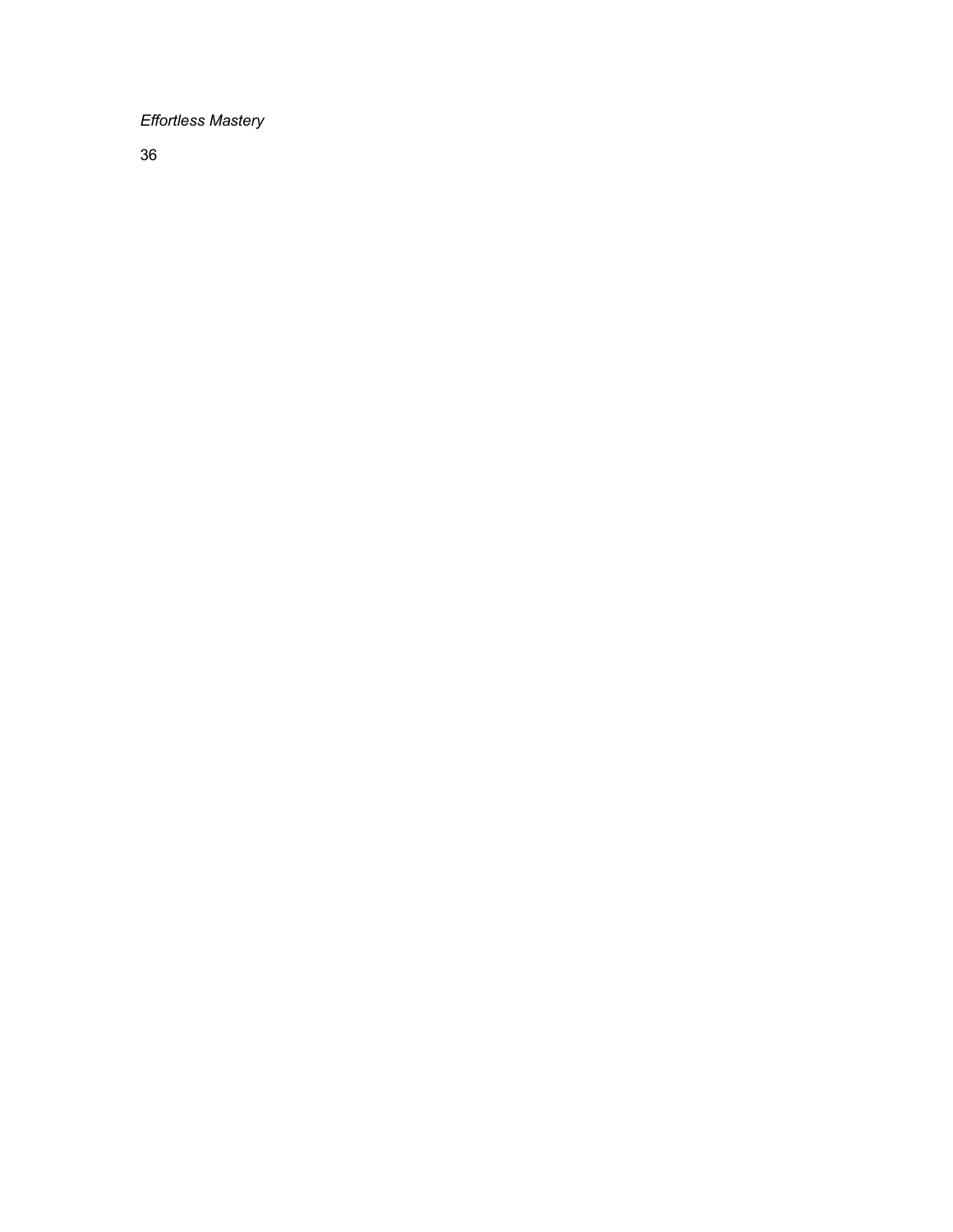# *Chapter 4*

# **Beyond Limited Goals**

Even in European classical music and American jazz, we can witness something akin to the trance state. Artists who can enter this state are the most focused performers, the most accomplished at what they do, and they usually give us the most memorable concerts. We can remember such concerts as being an "experience." Perhaps it is such an experience that compels us to become musicians; it can be that life-changing.

How does one achieve that level of musicianship of *humanness?* How does one evolve into a riveting presence so worthy of praise? Limited goals, such as trying to impress people, find security, play "valid" jazz, and so on, block that goal. Surrender is the key, and the first thing to surrender is one of your most prized possessions: *YOUR OBSESSIVE NEED TO SOUND GOOD!* This is a paradox that most people can prove through their own experience.

# *Musicians Who Care Too Much ...*

Think of a time when you really needed to sound good. Maybe you were in school and you had to play for a "jury" (dig that word), or you were playing with musicians who were better than you and you really wanted to make an impression, or perhaps you were playing at a bar and all of a sudden a great musician walked in and sat down right in front of you! At that moment you wanted to play so *good!* How well did you play under those circumstances? Didn't your whole system freeze with the desire *to sound good?*

Now think back to times when it really didn't matter. You were playing with some buddies whom you trusted and who you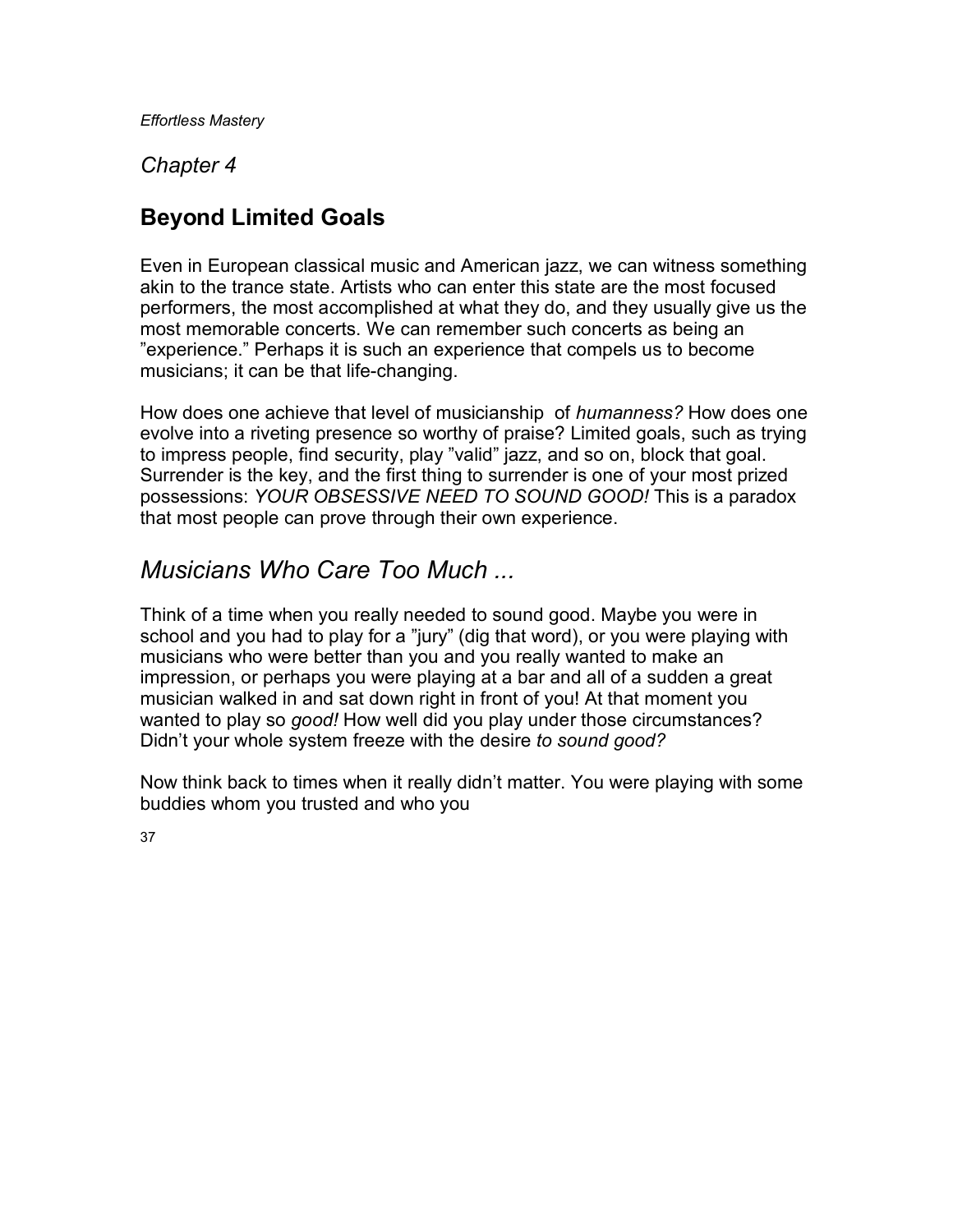knew really liked you; or perhaps *you* were the most happening player in the group, and everyone was trying to impress you; or maybe it was 3:00 in the morning at a gig that no one had come to, and you had a few beers and couldn't have cared less. How did that sound? *You were grooving! Playing great and having a great time! You didn't care that much, and it really flowed.* Now what happened the next night? You thought about how good you had played the night before, *and you wanted to do it again!* How did this gig go? *NOT TOO GOOD!*

Usually, a bad gig follows a good gig for the following reason: you are thinking about how you made it happen the other night, and *you want to do it again.* That expectation causes the gig to go sour, *and you play lousy.* Or if you don't have a gig following that great experience, you can derive some comfort from your memory, and have a temporary feeling of high self-esteem. At insecure times in the day after a good gig, your mind can spin back to that special solo, and your calmness is restored. "Not to worry, I'M PLAYING GREAT, AREN'T I?" (And 24 hours later your mind has already exaggerated how good you really played!) But when the next gig finally arrives, there is no sense of letting the music develop the way it wants to that night, because you're looking for the same experience as the last time. The feeling is similar to taking a cruise on a sinking ship!

When I ask people in my clinics to contemplate this, 99% of them realize that they *played better when it didn't matter so much.* Think about it. What does that mean? When you *don't try as hard to be good, you play better.* It is a startling realization. Truly, your own experience should prove to you that when you don't care, you play better. This is the opposite of what has always been thought of as true. *By not caring, you play better!*

# *An Involuntary Muscle*

At this point in my clinics, I usually say, "Okay, now that we've proven that not caring leads to better playing, you're all never going to care again when you play, right?" That always gets some nervous laughter. Everyone knows that they won't be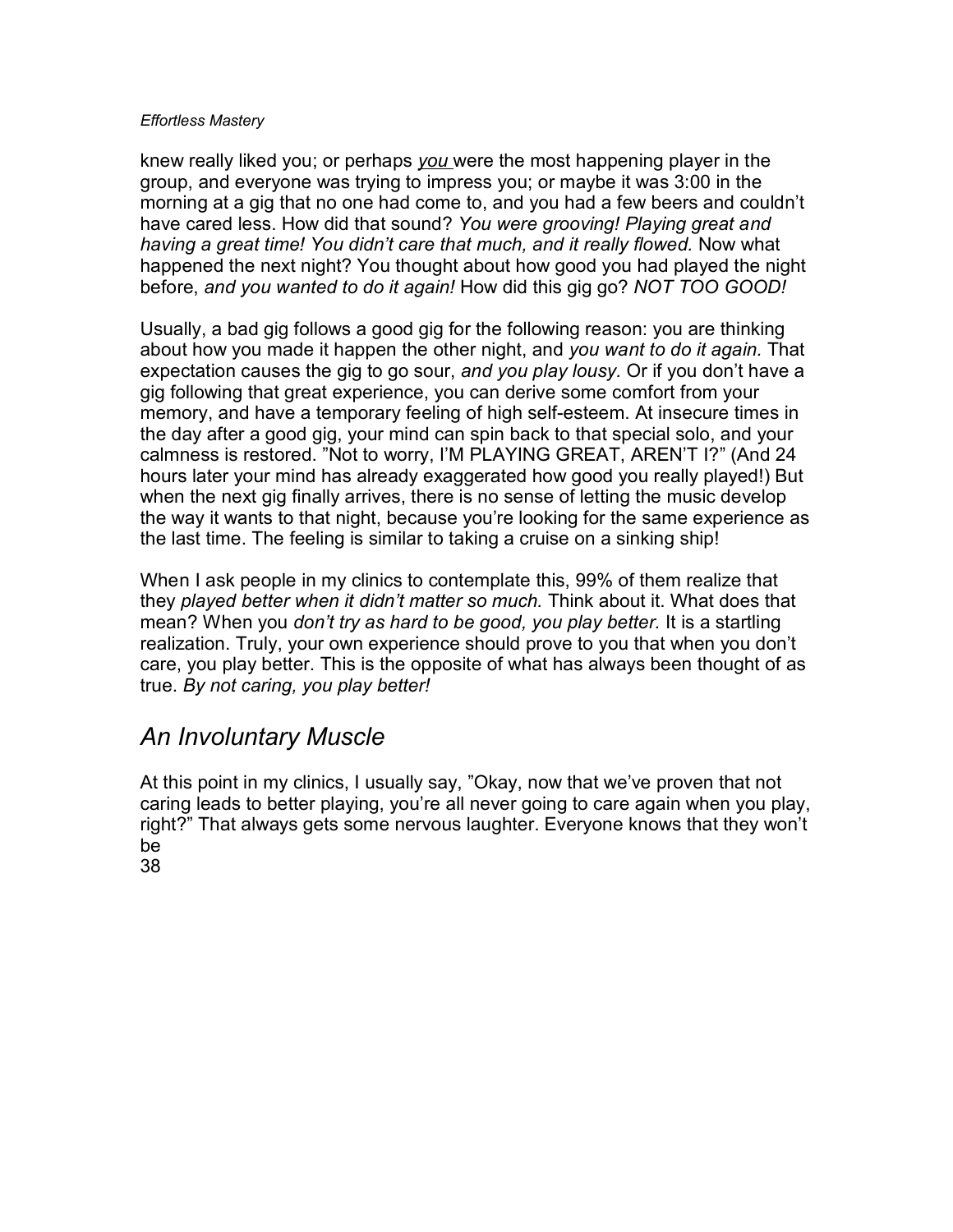able to stop caring for even one second. Like an involuntary muscle, this concern just happens even as one approaches one's instrument. No matter how much people are intellectually aware, they will not be able to control their concern once they start to play. You may have read the most profound books on spiritual creativity and be certain that you know what it's all about, but when you approach the instrument, *that will not matter one bit. You will still be consumed with how good you sound!*

How many people are willing to get up on stage, play their instruments, and sound awful? And then, after sounding awful, how many people could say, "I *love myself?"* It may sound like "New Age philosophy," but if a true acceptance of oneself if not actual love is present, the *fear of failure will be gone!* "The easiest way to do art is to dispense with success and failure altogether and just get on with it," says Stephen Nachmanovich in his book, *Free Play.1 A* person who is not afraid to die, knows how to live. A person who is not afraid to fail, succeeds. And a person who is not afraid to sound terrible may sound great. It isn't guaranteed, because there are other factors involved but this essential element must be there.

# *Afraid of Sounding Bad* ...

When you approach your instrument, no matter what lofty goals you say you have, wanting to sound good will predominate and render you impotent. For example, some horn players I've worked with didn't have a rich tone. In working with them, I've often found that they weren't really taking a deep breath and moving it through the horn. Doesn't it seem odd that horn players wouldn't take a deep breath? Why is that? Because *they are afraid to commit themselves to what's going to come out.* A really deep breath is going to add tone and weight to the next phrase, but the horn player is not sure about that next phrase. His lack of confidence causes a shorter breath, and a shorter breath

'Nachmanovich, Stephen. *Free Play,* Los Angeles: Jeremy P. Tardier, Inc , 1990 (p.135)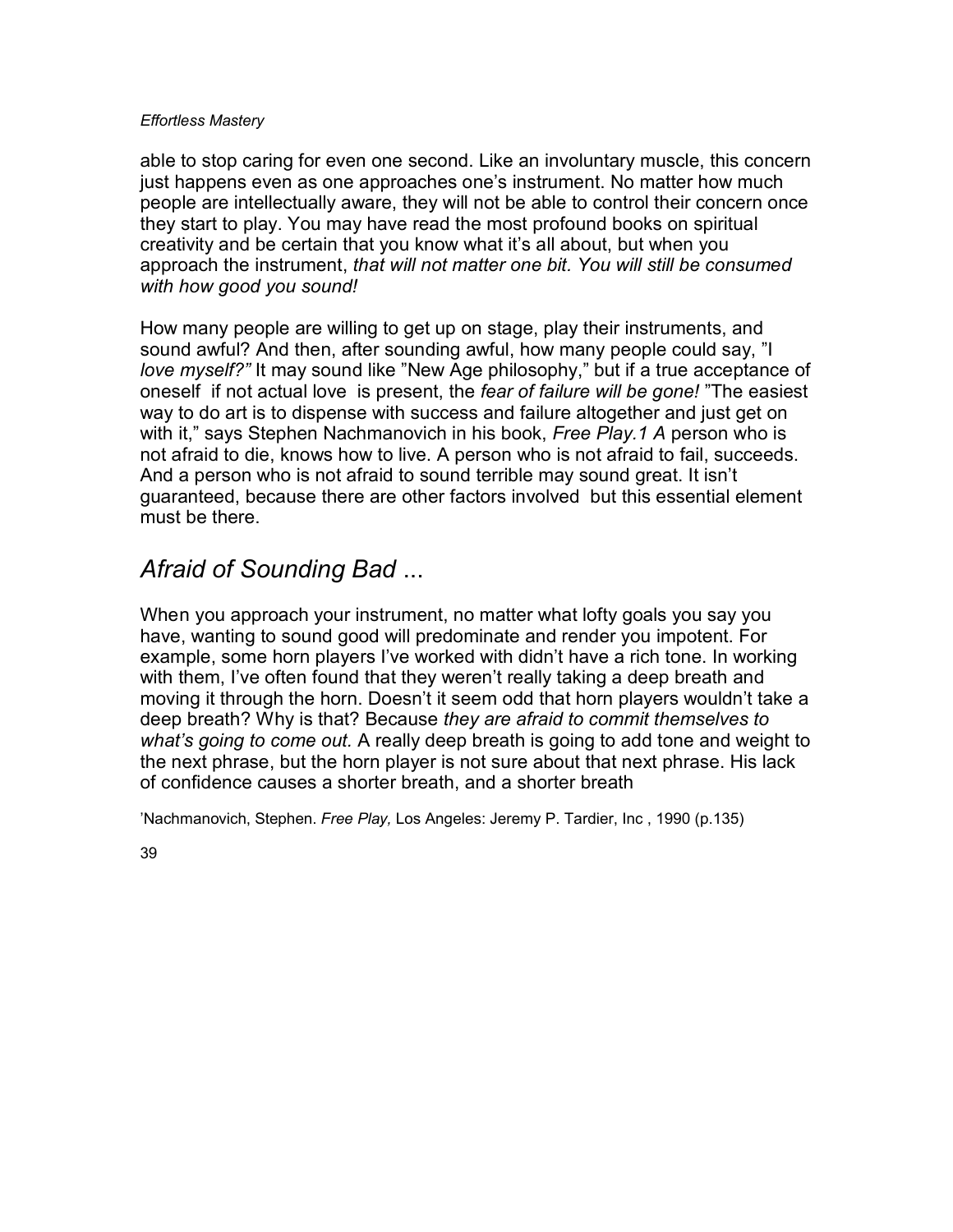creates a weaker tone, or a less rhythmic, or incomplete phrasing. The result confirms the player's fears. "Thought overheated loses its power ... Reason gives birth to doubt, which destroys the thought-power before it is able to fulfill its destiny."2 If a horn player were to hold his breath as long as possible, almost passing out, and then release that breath into the horn while just moving his fingers over the keys, not worrying about the notes, he would experience a tone, force, dexterity and energy that he never knew existed. At that moment, the absolute necessity to exhale would override any trepidation about the musicality of the phrase.

Fear takes away the strength of what you are doing. Without fear of wrong notes, you would feel the body's craving for more air, and a new posture would emerge spontaneously. Pianists often show their fear in raised shoulders, stiff necks and tense minds. They don't let their arms move freely because they're *afraid to play poorly.* The result is anemic tone and rhythm. In this way their fears are manifested. In *Zen In The Art Of Archery,* the master admonishes his student, "The right shot at the right moment does not come because you do not let go of yourself. You do not wait for fulfillment, but brace yourself for failure."3 These restrictive movements are the main cause of tendonitis and related physical ailments. It isn't piano playing that causes them. *Piano playing feels good to the muscles if you play freely.* I have had sore hands from carrying my luggage on tour or tightening a screw at home, (I don't claim mastery over those activities), but playing the piano *heals them!*

Once, while sitting in on a conducting class with Gunther Schuller, I noticed that a similar neurosis exists in the act of conducting. As the students in the class came up to conduct, their bodies would assume artificial postures. Their faces would reflect an austerity not relevant to the situation. I noticed that they showed a great concern for what they were doing, and this caused a stiffness in their whole persona. Some students would get up on their toes to emphasize the dynamics. Some would

2Hazrat Inayat Khan, *The Sufi Message* (p. 21) 3Eugen Herrigel, *Zen In The Art Of Archery* (p. 30)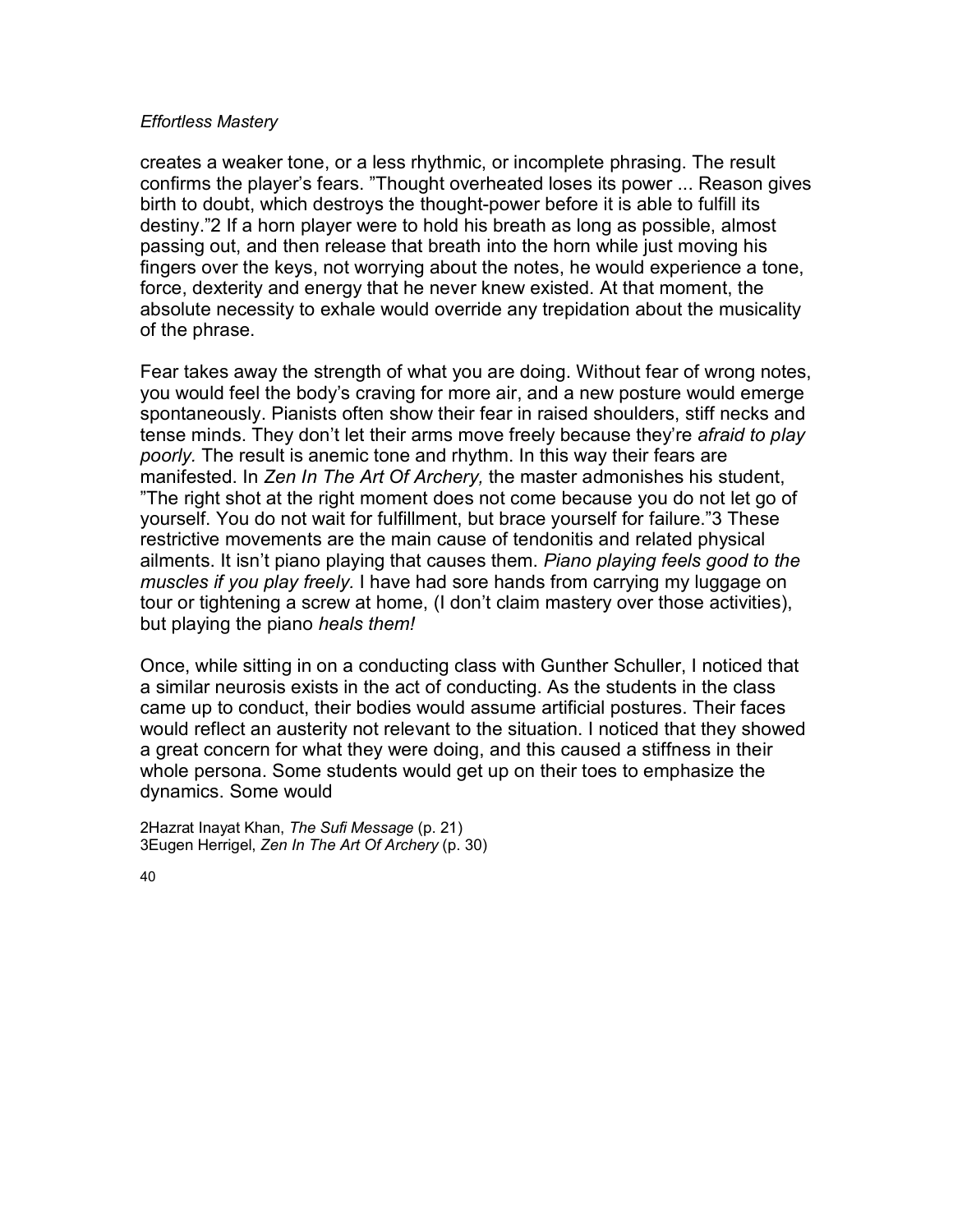lean awkwardly forward, and lose their center of gravity. Gunther would make comments to them about the extra effort they were making, and how it broke the fluidity of motion.

One chap, in Gunther's words, looked so sad, so sullen. Gunther invited him to enjoy the music. He kept replying that he was not sad, but concentrating. Even though I was only auditing this class, I almost yelled out, "Stop concentrating!"

I've only witnessed two conducting seminars one with Gunther Schuller and the other with Pierre Boulez and both stressed ease and simplicity of movement. Both conductors are famous for their simplicity, and it is a testimony to the power of self-assurance that these conductors can get more response from an orchestra with a subtle wave of a hand than others can with extraneous body-english and over-emphasis. What makes that happen? It is the drawing power of the inner self. It emerges when one has a true sense of oneself and one's powers.

From a technical point of view, conducting and piano playing are similar in that the rhythm must be entirely in the hand. Body-english is fine if it reflects joy or spirit, but if it is needed to make the hands work, it is detrimental. When Gunther got the students to relax the rest of their bodies, even a little bit, the crispness of the beat was somewhat lost because of their reliance on tension. I couldn't help thinking how easy conducting might be if one hadn't built up such a desire to conduct!

Why are you afraid to sound bad? Of course, it is understandable that on a gig you don't want to play badly because the leader may not want you back, and you will not put bread on the table. But don't you hate sounding bad when you're alone, or at a jam session, when there are no consequences? Don't you still feel that pressure to perform, even when it doesn't matter?

Isn't it true that when you sound bad, you feel bad? Don't you feel great the day after you sounded great? You walk around saying, "Wow, I am happening! I'm a happening guy! One of the cats!" But if you sound bad, you might walk around feeling, "I am nothing, less than nothing. Don't even talk to me, I don't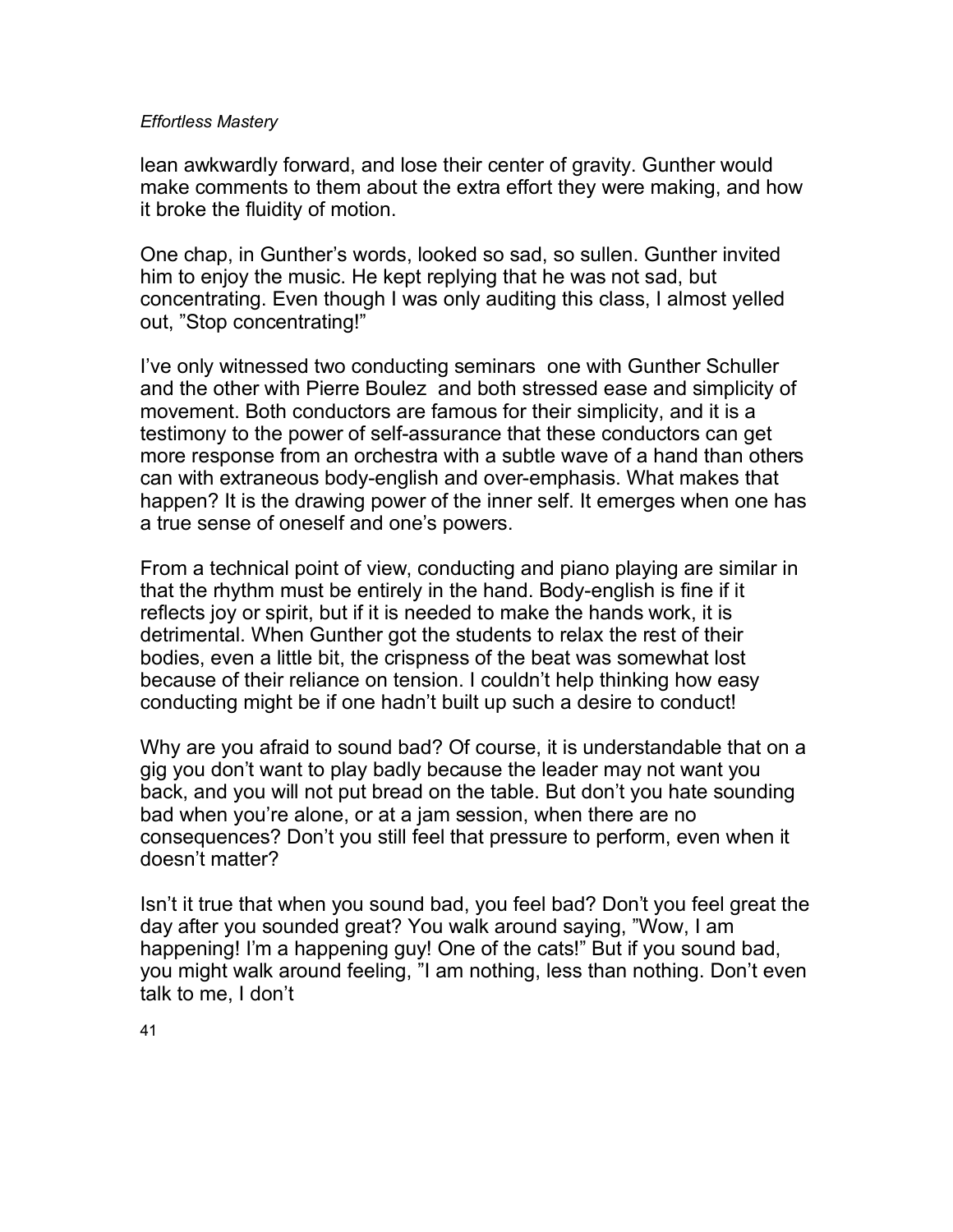deserve it." That may be exaggerating, but a lot of people can relate to these mood swings. The sad fact is that *most musicians judge their value as a person by their level of playing.* Therein lies an unhealthy linkage between musical proficiency and selfworth. It raises the stakes for what it means to play badly or well. This puts undue pressure on the act of playing and as we just proved with the examples in our own lives, when the pressure is on to sound good we play worse and so on and so forth.

Much of this mental/ spiritual/ physical /emotional struggle is experienced by even the greatest players. For sure, there are some who don't experience these problems; who take their music in stride, believing it to be only a part of who they are. Perhaps they have a sense of humor about it. But for most musicians, music students, and teachers, the musical life is pressure, even depression!

Does the following sound familiar? You think about your life all day long, your mind filled with issues. Should I move to New York? Should I stay in school? Should I become a teacher, or should I try and make it? If I got out of school, I could shed (practice) more, maybe get better. If you're a teacher, perhaps you feel the need to take a sabbatical so you can practice and become the player *your students think that you are!*

Music is not supposed to be a source of depression! Music is a gift. Music is ecstasy. Some people walk around wearing the badge proudly: "My whole life is music. I'm not a human being, I'm a musician. It isn't not necessary for me to interact with the 'squares,' I just care about playing" and so on.

But, you have to discover a reason for living that *is more important than playing!* You need a sense of self that is stable, durable and not attached to your last solo. And, paradoxically, *that makes you play better!* It removes the consequences and puts everything in perspective. The pressure is gone ... and you play better.

As previously stated, it is extremely difficult, if not impossible, to just give up caring about how you sound, even if 42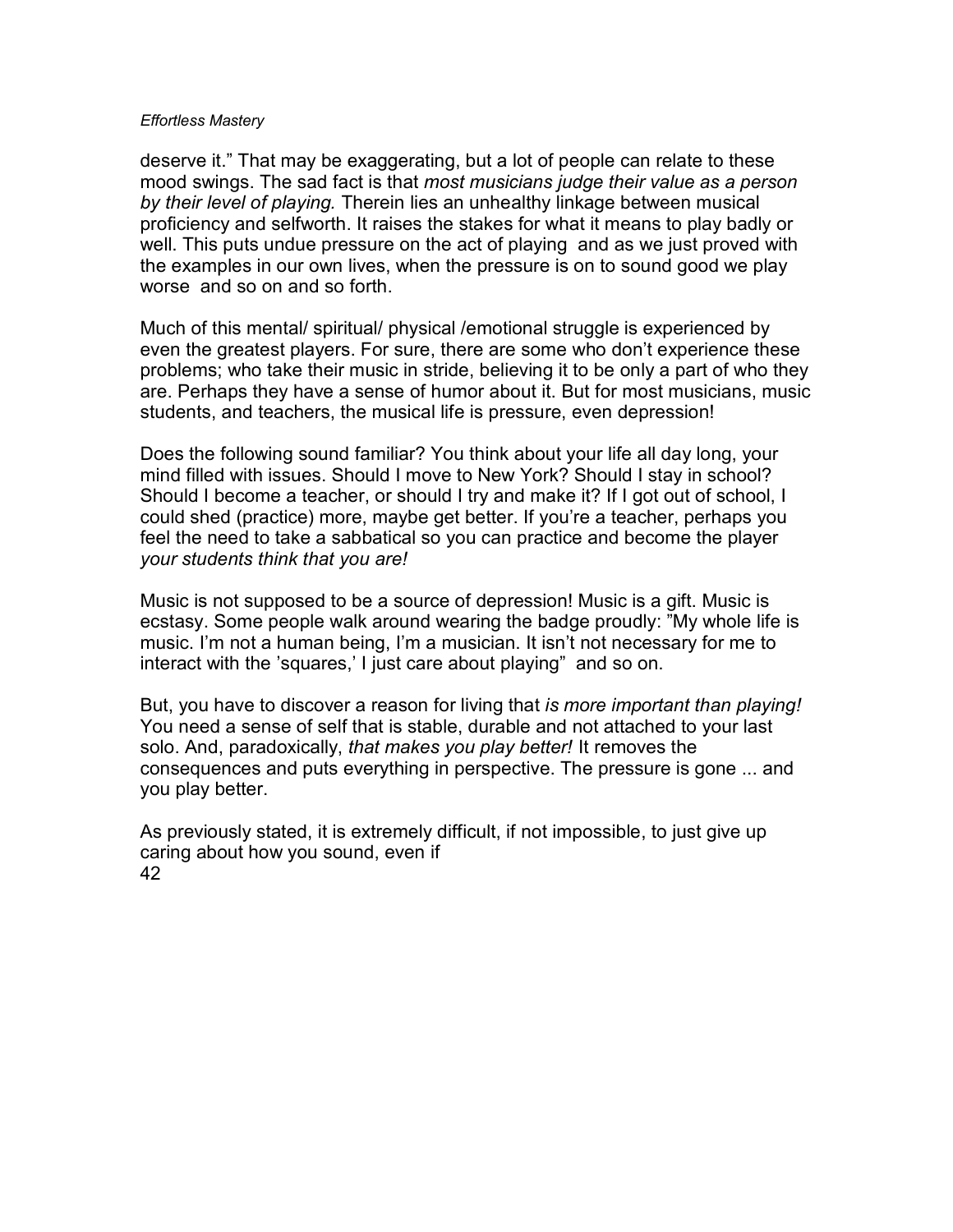you know that that is ruining your performance. It takes more than knowing that intellectually in order to change. You may need a system of "reprogramming" to put your relationship to music on firmer ground.

# *Going Beyond*

Music, unencumbered by unhealthy constraints, induces a state of ecstasy in the musician and audience. Music is there for our enjoyment and enrichment. Music is literally the sound of joy and devotion. It is a gift from God to allow us to express the incredible ecstasy of our inner nature. Falling short of that, music lays itself at our feet for expressing any of the countless feelings associated with the human condition. All other goals are limited goals. It's nice to play well, but that is not the point. My fouryear-old daughter can walk over to the piano and enjoy herself more than ninety-five percent of the professional pianists. That's because *she has not defined herself as a pianist.*

Have you ever played an instrument other than your own, whether it be a saxophonist playing piano, or a pianist playing drums? Didn't you have a ball doing it? Playing the drums and thinking to yourself, "Yeah man, I'm cooking!" Bashing the cymbal, you feel like Elvin Jones, Philly Joe Jones, and Max Roach combined. You're having a great time, *and you sound terrible!* You were able to let go and feel benevolence towards your playing because *you don't call yourself a drummer! 'You* are free to have a good time.

Once you call yourself a drummer, it becomes more difficult to enjoy it unless you're a good player. You forget that it's more important to have a good time than to sound good.

There's nothing wrong with wanting to play well, but *needing* to play very well is the problem. The harder you try, the worse you play. Remember that your own experiences bear this out.

4 Degas, Edgar. "Notebooks, 1856." *In Artists on Art,* edited by Robert Goldwater and Marco Treves. New York: Pantheon, 1945.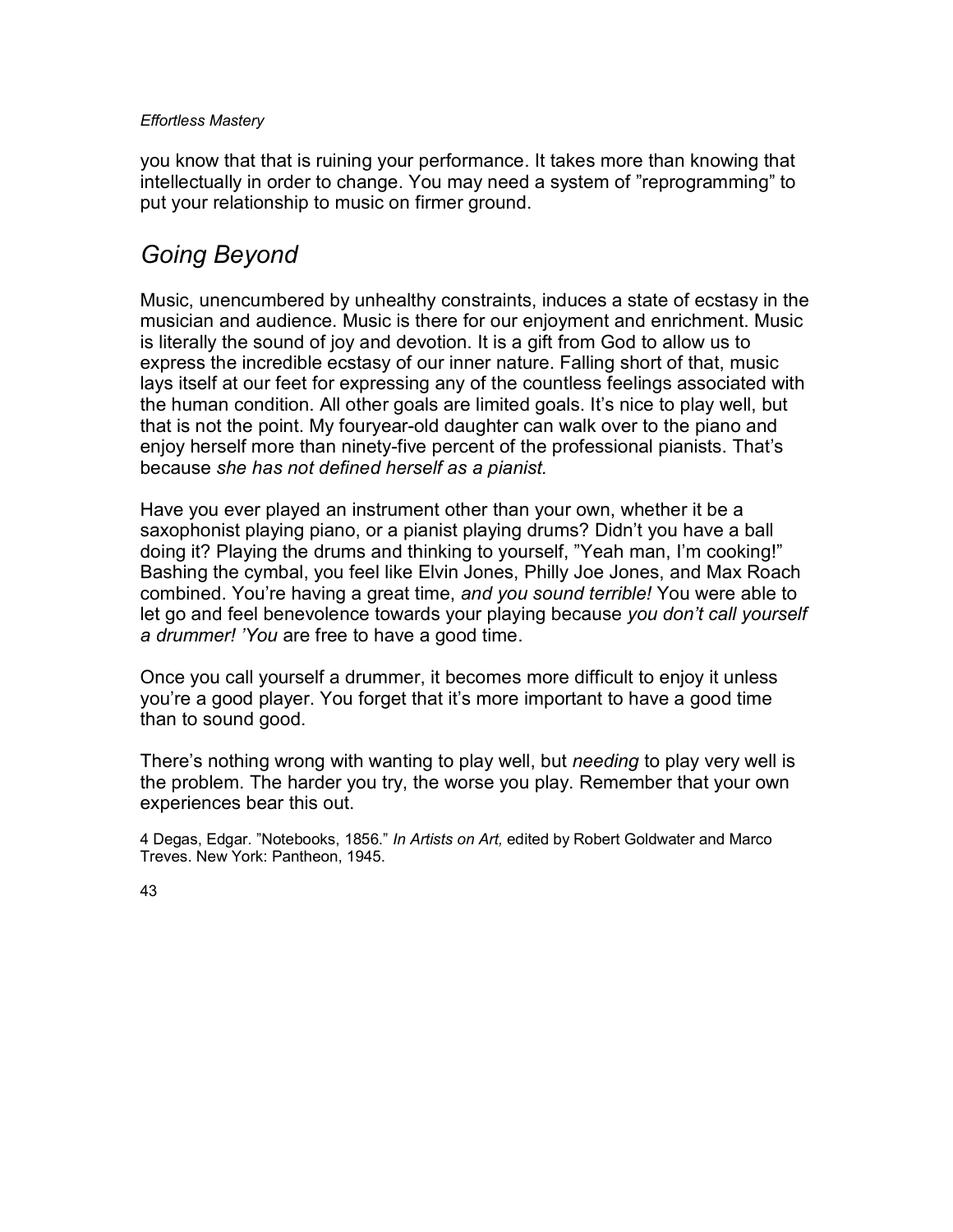# *You Sounded Good, How Did I Sound?*

"Only when he no longer knows what he is doing does the painter do good things."4 So wrote Edgar Degas in 1856. The most mundane question in music is, *"How do I sound?"* Preoccupation with sounding good severely limits one's vision. If you asked most people why they play, they wouldn't say it was to sound good, but when you hear or watch them, you can tell that that becomes their overriding concern. In a relatively comfortable society like ours, musicians get caught up in mundane issues. You wake up in your little world and wonder how good you sound. Every ten minutes: "How do I sound? How do I sound now?" You walk around with that concern all day, and when you go to the gig, that's what you project.

Maybe you admit that your goal is to sound good, and you ask, What's wrong with that? Well, let's apply the issue to speaking. Imagine you asked someone, "What is your goal when you speak?" and they answered, "I just really want to *sound good! I really need to sound good, and I won't rest until I sound good!"* What would you think of that person? Probably that he's pretty shallow. But in music, people exert real effort, withholding love from themselves and *others, just trying to sound good.* What a foolish waste of a life!

When you have those good nights and you use the memory of them to feel secure, your sense of security is coming from outside you. That simply won't work for true fulfillment in your life. You don't need to play great. *You already are great.* Did you know that? If you play from that perspective, your music will become deeper. You will see beyond the limited goal of sounding good.

# *Chill Out*

Did you know that it's not even important that you play another note of music again? In fact, many of you have a greater chance of happiness if you STOP PLAYING RIGHT NOW! UNLESS ... you change your relationship to playing and your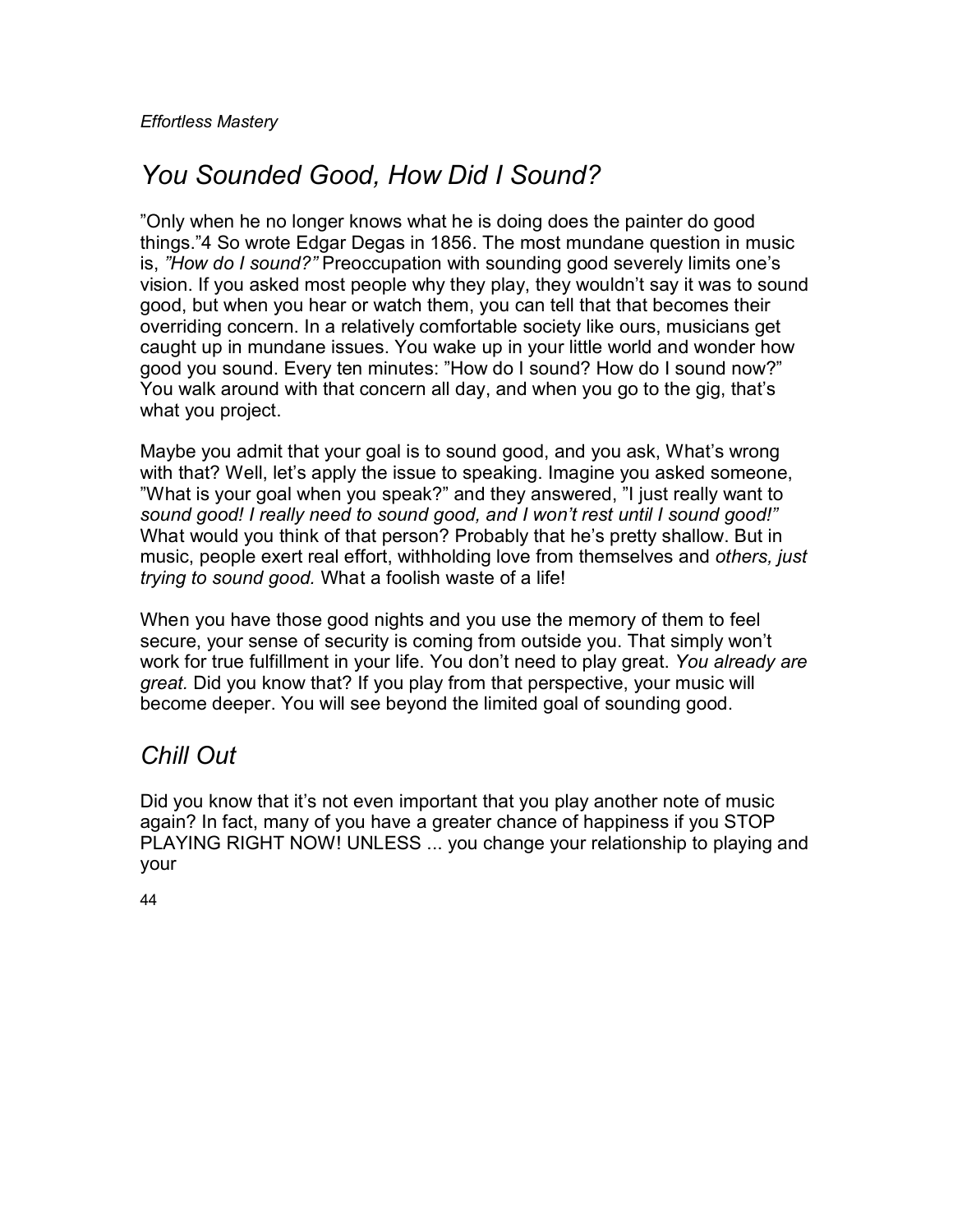relationship to yourself.

Playing can be a joyous celebration of who you are. When I play, I try to ignore the mundane considerations in my head and focus on the truth. I like to fill my head with words like "THANK YOU." Thank you for the experience of playing music. Thanks for this job in life. There are certainly many jobs that are less pleasant. Thanks for the fact that I'm in America, Denmark, France, or wherever, and not in a war-torn country! In fact, THANKS FOR THAT LAST BREATH I JUST TOOK!"

# *It's Only Music!*

Here is a very simple test to prove that music is not that important:

Go to the kitchen and get a plastic bag. Place it over your head, tying the opening snugly around your neck so that no air can get through. Now, let's count to one hundred. By the count of twenty, let me ask you: how important is music? Are there any "burning issues"? Is Charlie Parker important? By the count of

35, would you be debating whether or not bebop was the real music? By 54, no doubt you would be contemplating whether music should swing, or whether free jazz really is where it's at. At 73, the question would burn in your consciousness; "Is Cecil Taylor for real?"

I think you get the point. The only thing that's really important is your next breath. We lose sight of reality very easily because of the little dictator in our heads: the mind. Our mind is always feeding us messages: "I must sound good;" "This is the right music, that is the wrong music;" "This is valid jazz, that is politically correct jazz" (yes, we have that these days). Or it sends us messages like: "I'm not supposed to play really great, because I'm a woman," or "I'm white," or "I'm European," or "only guys who live in New York can really play," or "I'm too old, and I can't learn to play any better." The mind is always supplying a steady stream of these illusions of limitation. They don't happen to be true, but they prevent you from seeing or hearing truth.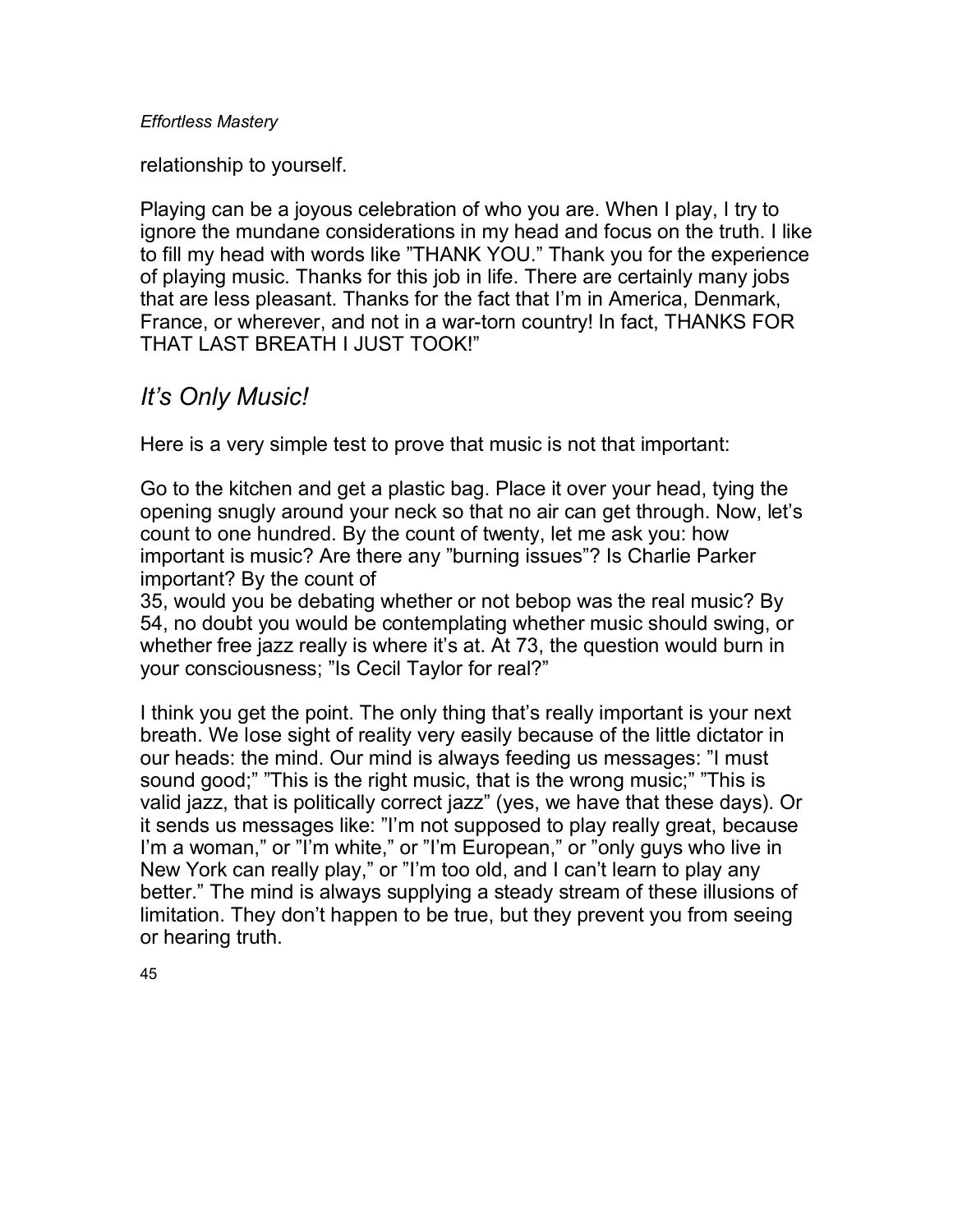# *Music is the Icing on the Cake*

The truth is that every breath is a gift, *and playing music is optional.* For the people in Somalia, food, not bebop, is important. For the people of Bosnia, it's peace. The absence of pain is important. Food, shelter, clean air, clean water, clothes to wear: these are more important than musical concerns, if not music itself. Music is not the cake. It's the icing on the cake. It is one of the enjoyments provided for us on this planet, in this life.

In the overall scheme of things, your level of proficiency is not important. Remember that you can benefit from realizing this, because if you decide it's not so important, *YOU MIGHT PLAY A LOT BETTER!*

In places like Bosnia and Somalia,' music might very well be an important need for people to boost their spirits and give them courage. But music played under those circumstances tends to be the kind that matters, not the mundane kind that exists in the mind only. People without real problems can dwell too much in their thoughts. They may be consumed with their egotistical need to sound good. There is no ecstasy, love or spiritual sustenance.

# *Who Cares?*

Who cares if you ever play another note of music? No one. What global purpose are you fulfilling? What burning need? Do you think that there is a shortage of good jazz musicians? My friends FEAR NOT! There are holes in the ozone and the ozone layer is depleting. The seas are getting more polluted every year. There are fewer and fewer places where you can turn on the tap and drink the water. There are serious food shortages around the globe. But FEAR NOT, THERE IS A GLUT OF GOOD JAZZ MUSICIANS! A lot of them! Thousands come out of schools and universities every year. They multiply like coat hangers in your closet. Did you ever notice how you always have more and more coat hangers without ever buying one? Has anyone ever bought a coat hanger? So it is with competent,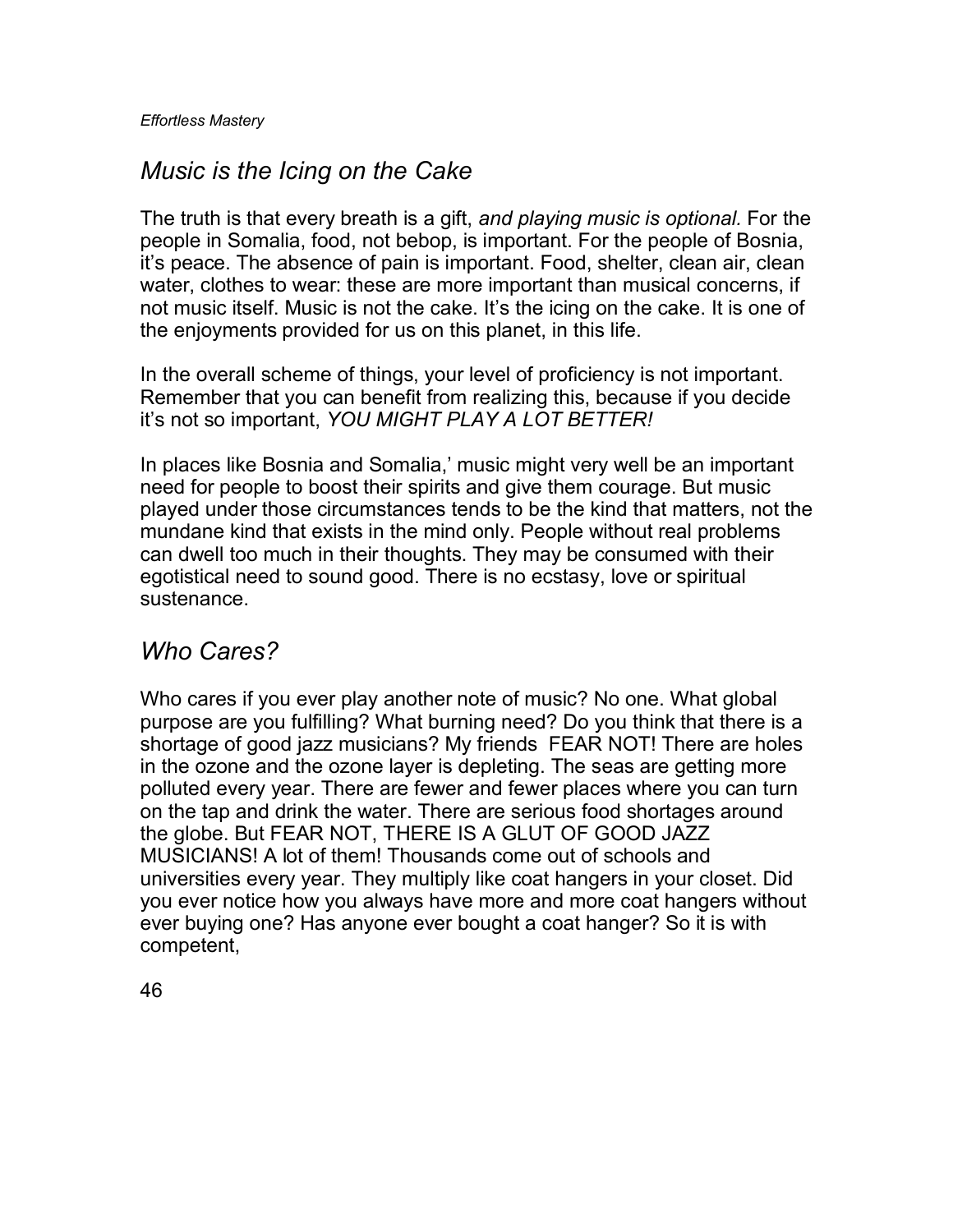stylistically correct, "no voice of their own" type of jazz musicians. They can play fast. They can burn. They can play blues and rhythm changes. We get more of these people every year. So your participation is not important. We don't need you! Go back to your homes and start a new life!

# *Expression*

What do we need? Even with all these well-trained improvisers, we don't have any more *artists* than we ever had. Artists take all that technology, all that language, and *say something.* They express something from very deep in their soul, or their deepest thoughts, political statements, love of homeland, love of self and of others, or just something that *needs to be said!* Maybe they're just having fun. Such people are not caught up in the petty issues of the day, but keep their eyes fixed on the truth as they know it. They may be visionaries, luminaries that light the way for the rest of us. They give us art from the soul, or the genitals, or from whatever drives them. When Ben Webster or Lester Young played a ballad, the atmosphere was supercharged. Their ballads were emotional, sexual or spiritual statements. Keith Jarrett says, "It is the individual voice, present to itself, that needs to be heard. We need to hear the process of a musician working on himself. We don't need to hear who is more clever with synthesizers. Our cleverness has created the world we live in, which in many ways we're sorry about."5

Jarrett's disdain for synthesizers aside, when many young players play a ballad, it becomes a chance to play more notes. Often they can't focus on a melodic statement and convey emotion, but are driven by myopic concerns, such as "burning." Young singers are often so preoccupied with their scat singing that they don't even check out the words to the song. They have the opportunity to tell us a story and make us feel its meaning, but they miss the point. Jarrett says, "We hear jazz musicians dabbling in world music and American Indian music, Minimalists

5Jarrett, Keith. New York Times article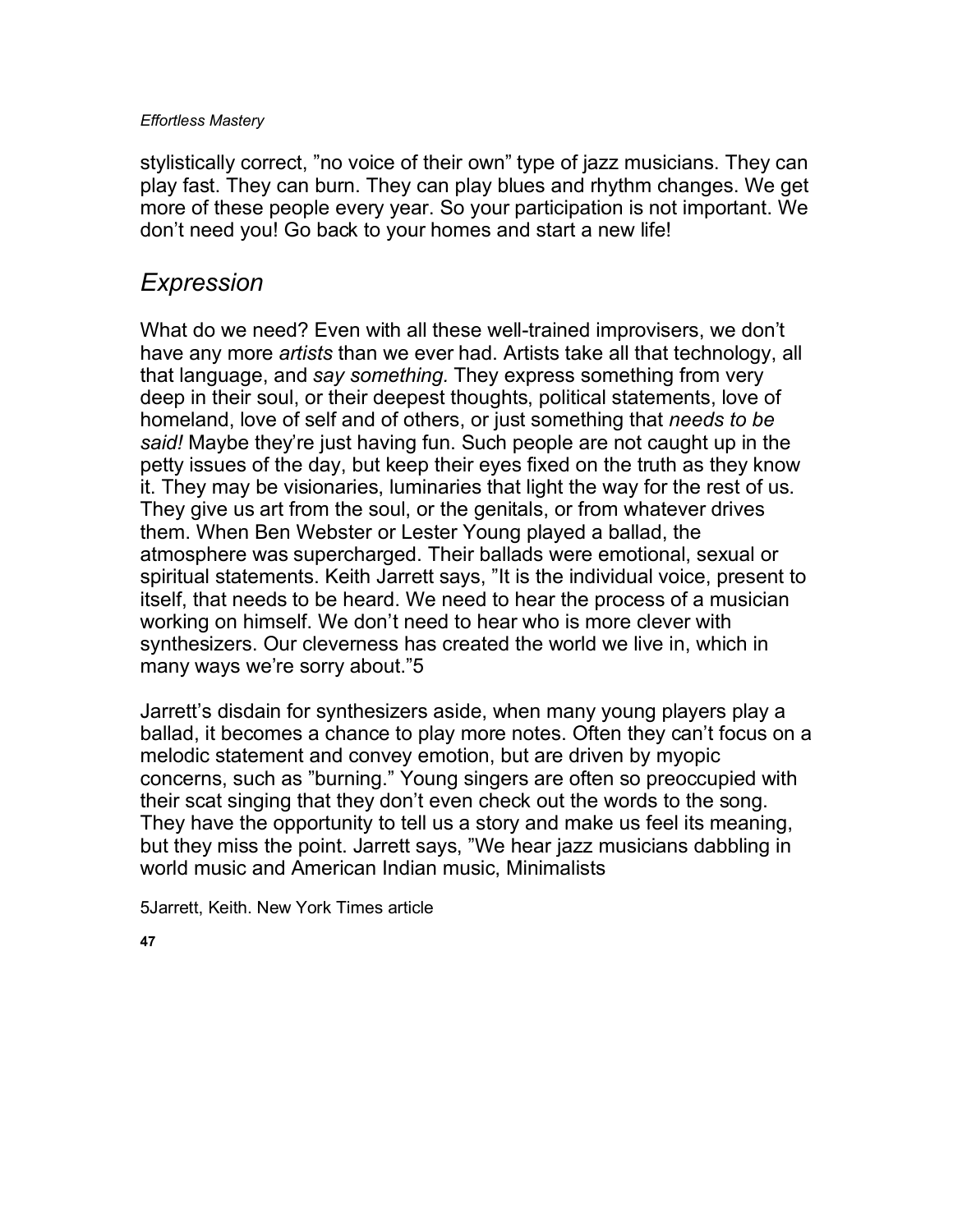filling as many sheets of paper as they can before they run out of 'idea,' industry reps dressed as players, players dressed as movie stars, indeed becoming movie stars , black musicians without soul and countless 'studio' musicians reading newspapers in the control rooms (and getting paid handsomely for it, you might say being paid for their patience). We hear all this, but where is that voice, that original voice, that individual, primal need? Where is Miles? Where is the music?"6

# *Creativity and Discipline*

It's nice to have the ability to burn and play on a million changes, but that is just the technology of the music, the language of improvisation. Bebop is a language, for example. If you strip away the romantic folklore about heroin, Harlem, and 52nd Street, it comes down to being a rhythmic and melodic language. If you relate to it as language, and not style, you can personalize it more easily. If you master that language, you can use it to say anything you want. In *The Music Of Santeria, Traditional Rhythms Of The Bata Drum,* the author says, "A study of New York (Bata) tradition reveals that while there are definitely correct and incorrect ways to play the salute rhythms, to a certain extent each generation, ensemble, and individual performer will internalize and recreate that tradition in his own musical voice."7

The goal of so many players is just to speak the language. Again, let's apply the issue to conversation. If you master the English language, does that make you a poet? Being able to speak in complete sentences is not an art, but a technical skill. Being a poet, a playwright or lyricist that is art.

Looking at it this way resolves a long-standing controversy about technique versus creativity. One camp says, "I don't want to absorb too much technique, too much language, because it will squelch my creativity." Some people are afraid to learn too

# 6Ibid

'Amira, John & Cornelius, Steven. *The Music of Santeria, Traditional Rhythms of the Bata Drums.* Crown Point, IN: White Cliffs Media Company, 1992.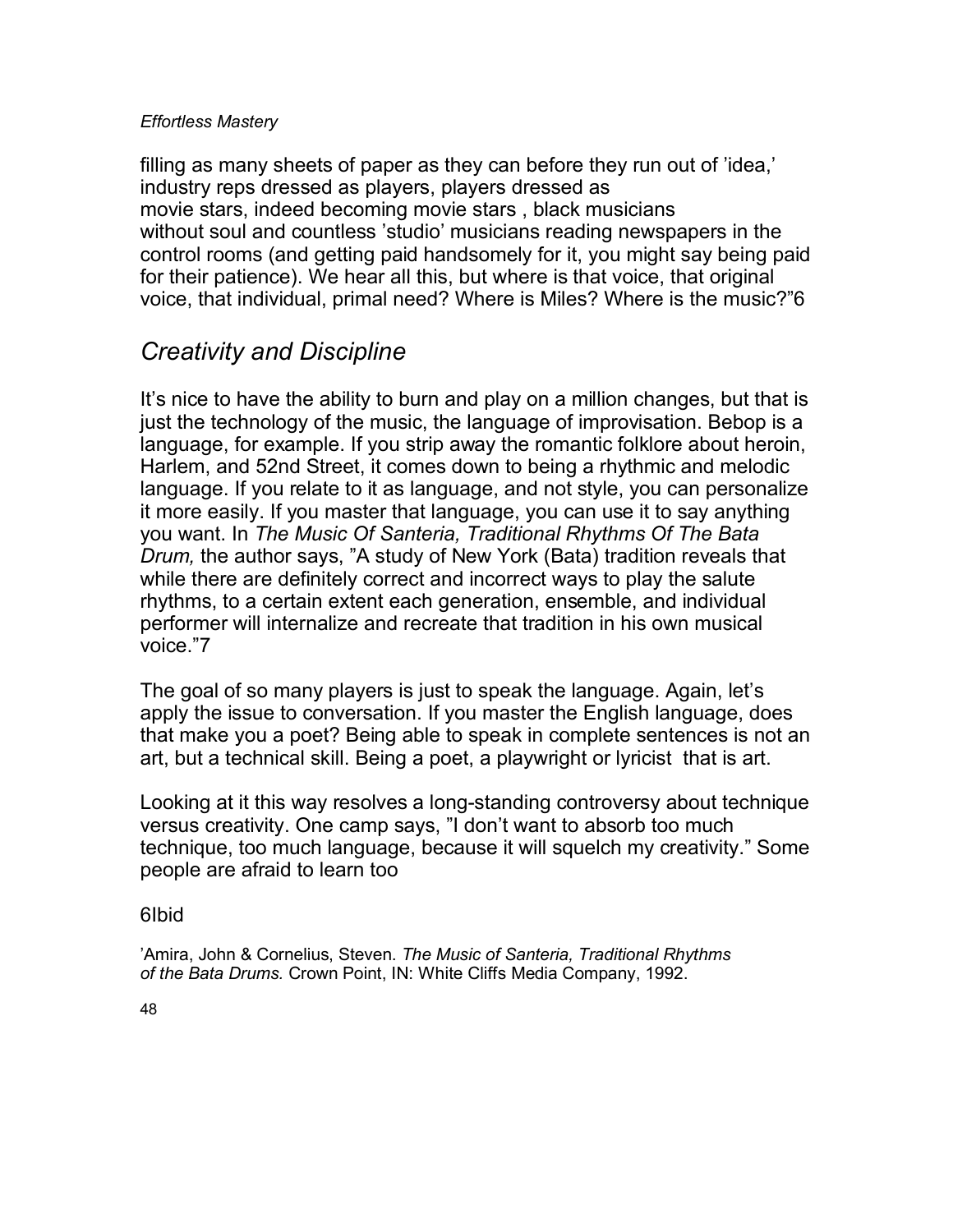much for fear of losing their soul. But that doesn't hold up. What could the poet or playwright write without command of language? Composer Donald Erb says that if your talent can't stand a little training, it must have been pretty fragile to begin with.

The other camp states, "I play bebop well, therefore I am an artist." But that doesn't hold up either. Can you say, "I speak English well, therefore I am an artist"? Of course not. It all depends on what you say with language.

# *Helps the Planet*

Music never dies in terrible times. To the contrary, it flourishes. At those times, the essence of what music can provide really comes through. The music that gives strength to deal with the atrocities of the day, a song that can articulate our pain, the dance that plays out our longing, the poetry that restores for us a moment of tranquility or incites us to riot that's what becomes important.

Ultimately, musicians of the world must come to realize the potential of their calling. Like the shamans, we may serve as healers, metaphysicians, inciters, exciters, spiritual guides and sources of inspiration. If the musician is illumined from within, he becomes a lamp that lights other lamps. Then he is serving as a vehicle for the healing ocean of sound to wash over our planet and its people, healing what ails us. *Such music is truly important.* It is said that "only one who obeys can truly command." When the artist is immersed in service, giving himself up over and over again, another paradox occurs: *HE IS BEING SEEN BY ALL OTHERS AS A MASTER.*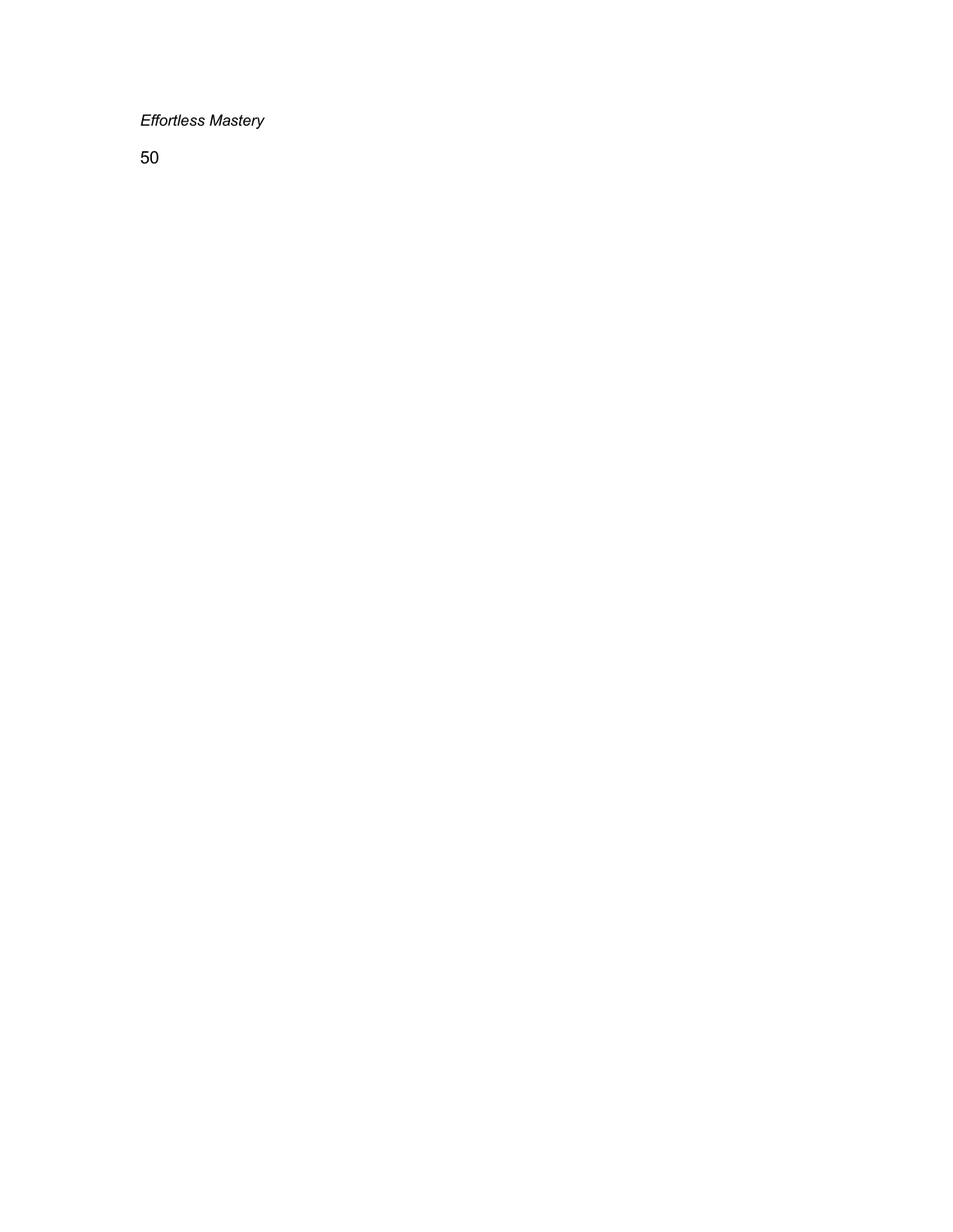*Chapter 5*

# **Fear-Based Playing** *Fear, The Mind and The Ego*

*For it is not death and pain that is a fearful thing, but fear of death and pain* **Epictetus** 

(though music is commonly regarded as a gift from the gods, many suffer great pain and fear in attempting to play it. But this fear is quite irrational. Some of us play as if there were a gun being held to our head, and there usually is because we're holding it! We assess our self-worth with every note, or with every stroke on the canvas; it doesn't matter which art form we are talking about. Enslaved by ego, we are encased in fear. What are the consequences of playing poorly? Nothing really, compared with the consequences of, say, jumping off a cliff. Yet if you ask some classical musicians to improvise, they might behave as if you were pushing them off a cliff!

Why is this so? As stated before, many of us have formed an unhealthy linkage between who we are and how we play. We fear being inadequate and that leads to ineffective playing, practicing, and listening. Fear closes all doors to the true self, that brilliant center where the ecstasy lies.

On the other hand, without excess mental baggage, playing music produces a feeling more exquisite than the sweetest nectar this world has to offer. It is the sound, smell and taste of grace. It may seem like a fairy tale, but this is the experience. However, the mechanism of fear makes such ecstasy unimaginable.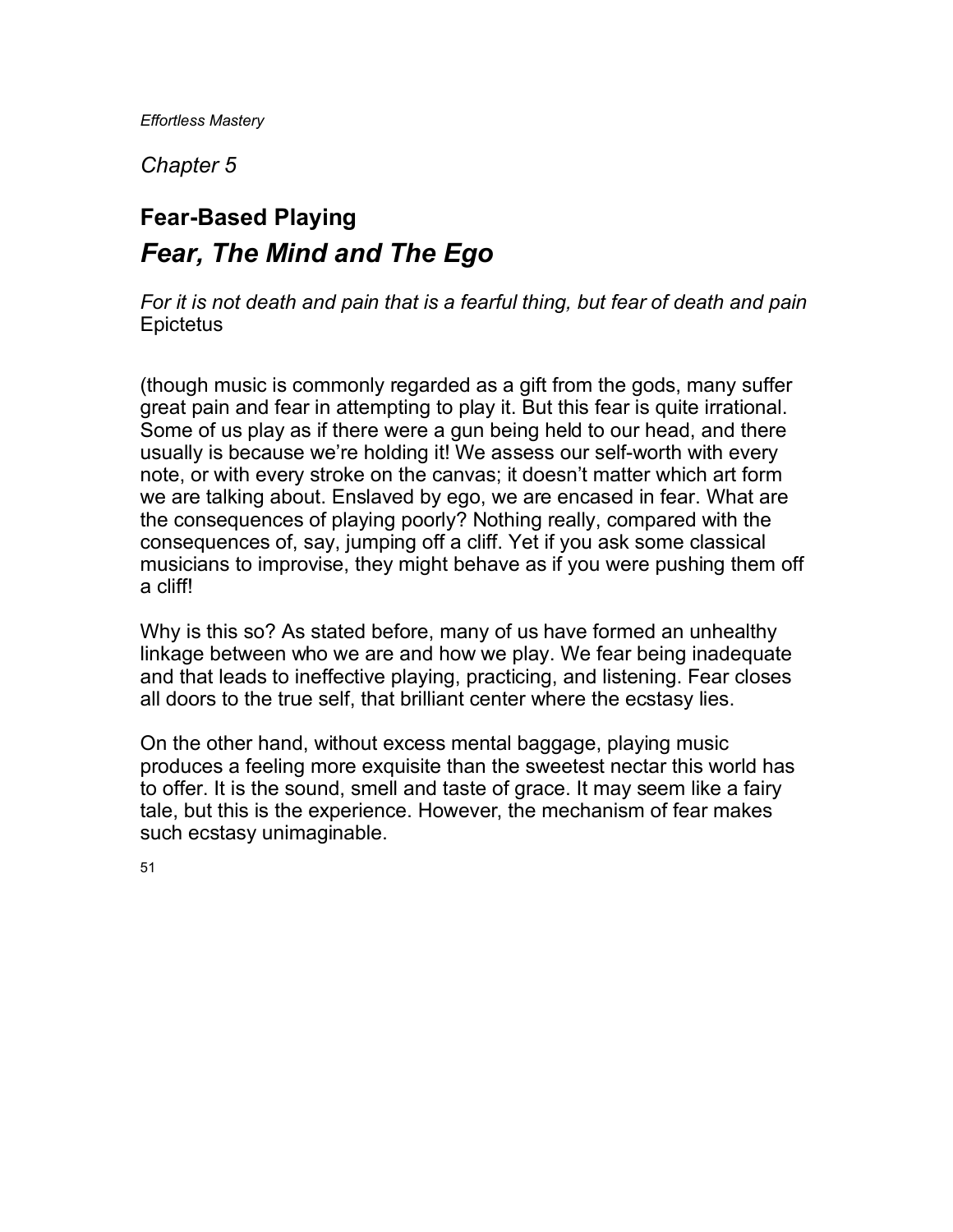Stephen Nachmanovich, in his book, *Free Play,* writes of five fears that the Buddhists speak of that block our liberation: fear of loss of life; fear of loss of livelihood; fear of loss of reputation; fear of unusual states of mind; and fear of speaking before an assembly. He points out that fear of speaking before an assembly may seem light compared with the others, but we may take that to mean speaking up, or performing. Our fear of performing is "profoundly related to fear of foolishness, which has two parts: fear of being thought a fool (loss of reputation) and fear of actually being a fool (fear of unusual states of mind)."1

Then he says: "Let's add fear of ghosts."2 I would take that to mean the implant of fear by authority figures no longer present in our lives, but the echo of whose voice remains to control us (teachers, parents and so forth). Or it could literally be ghosts; the legacy of music left by the great masters. So many musicians are filled with too much awe for that legacy and never feel "worthy" of adding to it.

People who have unusual difficulty learning and playing might have been told at an early age that playing music is very difficult, or that they were untalented. Once that is believed, it becomes very hard to progress. The menacing voices from childhood become the voices in one's own head: "You're no good, stupid!" The messages can be more subtle than that, but lingering fear of being a fool translates into fear of not being worthy, of not having value. I see that in so many students. The drive to assuage those fears derails the quest for mastery.

Where does fear originate? From the mind? Yes, but not the "universal mind," or the "over mind," or the "collective unconscious." Rather, fear originates in our "little mind." One may call that little mind the ego. Let us set aside the Freudian and post-Freudian debate on what the ego is or isn't. For our purposes, we are referring to the ego as the limited "I" consciousness. It is the lens through which we perceive our

'Nachmanovich, Stephen. *Free Play,* Los Angeles: Jeremy P. Tardier, Inc., 1990.

(p. 135) 2Ibid (p. 135)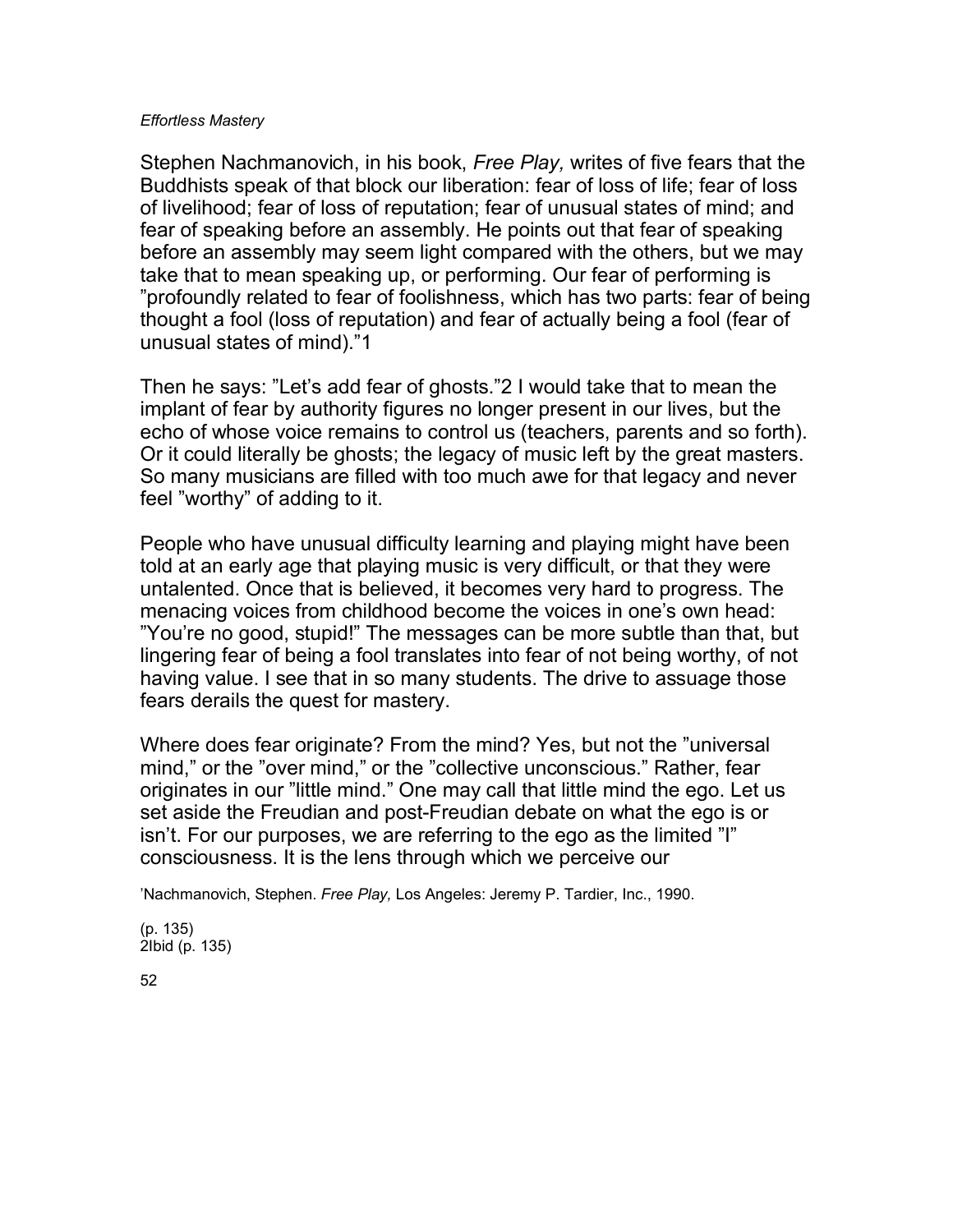separateness from each other. Separateness invites comparison and competition. This is where problems originate: he's younger than I, more talented, and so forth.

By contrast, dissolution of the ego and union with the divine is the goal of Indian music. Oneness with the universal mind is "called *sadhana,* the supreme act of ego surrender of merging individual identity into the object worshiped."3 The trancedancer has the same goal.

Tyrannized by our egos, we live in a state the Hindus call *maya,* or delusion. Engrossed in *maya,* we can't see the magnificence of who we really are. We think we need so much. Desires multiply, and we know nothing of real inner happiness. "The clouds of emotion obscure the clear sight of the soul."4 We seek safety in "job security" and obsess about our level of play. Fear sabotages us at every turn.

Taking an honest inventory of our musicianship is difficult. Some feel more comfortable condemning themselves totally than accurately assessing their strengths and weaknesses. They are usually defeated by a sense of futility before they play the first note. Others believe themselves to be better than they are, not wanting to face the gaps they need to work on. Their performances tend to hit or miss, but they rationalize that their best performances are how they really play, and their worst performances are flukes. It's *not really them.* In this way they avoid fixing and cleaning up what needs to be fixed and cleaned. In either case, the disclosure of flaws in their playing hurts. Because there is so much emotion attached to the flaws, the latter group would try to overlook them, and the former would use them as evidence that they stink. Improvement is delayed for years, or perhaps forever.

3Holroyde, Peggy. *The Music of India.* New York: Praeger Publishers, Inc., 1972. (p. 45)

4Hazrat Inayat Khan, *The Sufi Message* (p. 19)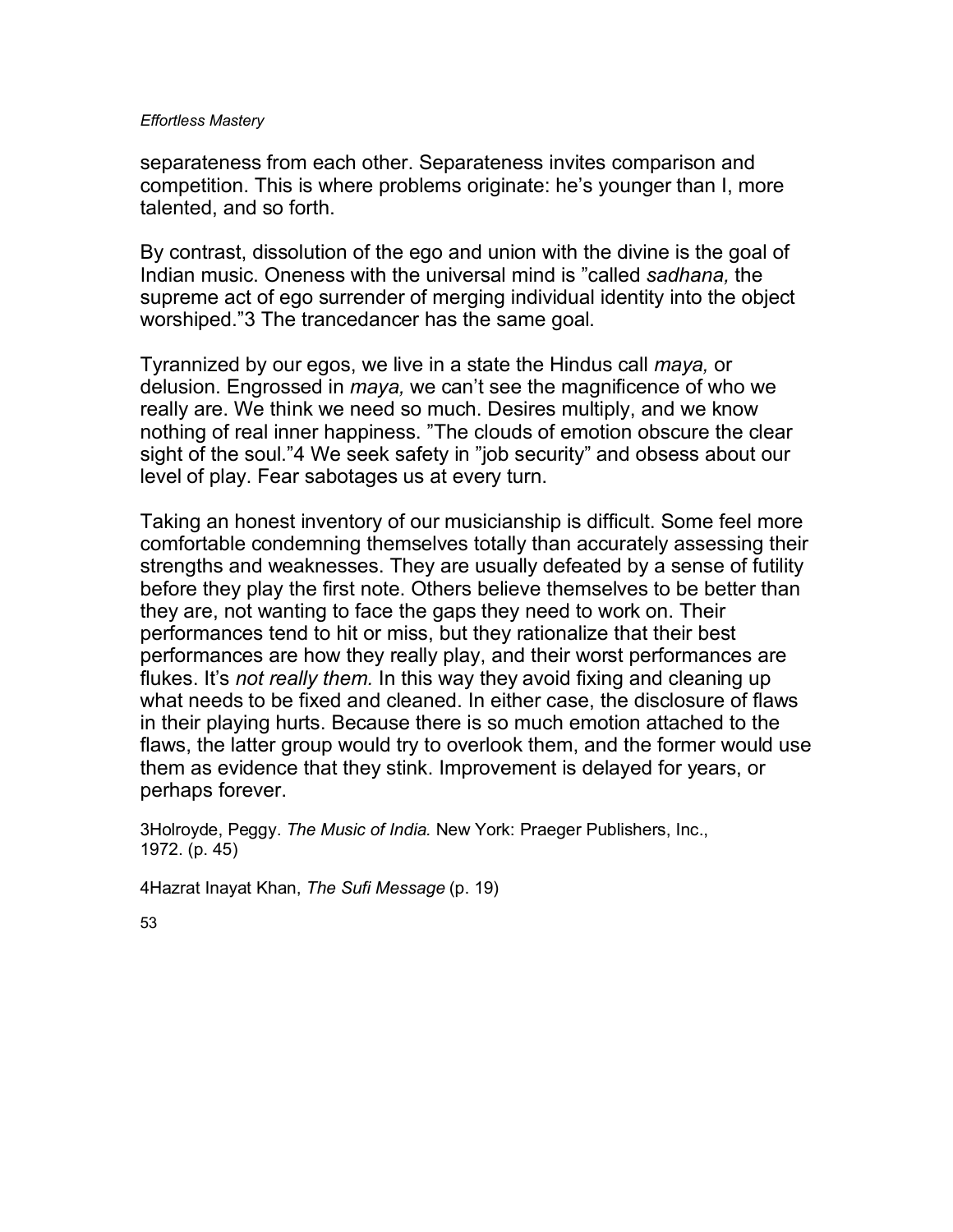# *Fear-Based Playing*

You start a nice and tasty solo and a little voice goes off in your head, *"It isn't good enough! I have to play hipper. This should burn more. It has to be more complex* ..." or some thought like that. Whatever comes easily isn't good enough because, in your mind, *you're* not good enough! You start thumping your feet, trying to coerce music out of yourself, or sing along for emphasis. You are straining or "digging in," and at that moment, the solo loses all subtlety and groove. It sounds nervous, and the tone is lost. Perhaps you start rushing or over-playing and just then you might get lost in the form or in the time. Then, fear of looking foolish causes you to sit there stiffly *and pretend you're not lost!* Sound familiar?

Fear of inadequacy causes you to ignore the ideas that want to come naturally. They seem too obvious or "not hip enough." But they are, in fact, the right stuff. Trapped in thought, you cannot groove. "As soon as we reflect, deliberate, and conceptualize, the original unconscious is lost and a thought interferes."5

Remember that fear of sounding bad robs the music of all its strength. Believing that playing is a difficult, painful process, we shun anything that seems easy.

Here is another example of fear sabotaging your playing: Let's say you have been practicing something for a while, and you have a great desire to hear yourself play it in performance; in fact, you feel *pressured* to play it. Why? Because you want to convince yourself that your practicing wasn't a waste of time. So ready or not, you *will* play it! You'll get it in there somehow. But like a cake that hasn't been fully baked, it comes out raw. You have fallen into an ego trap and sound terrible. Had the piece you were practicing been fully absorbed, it would have come out naturally and enhanced your performance. But if you had to think about it, it wasn't "ready to serve." Your sight was clouded by ego in this case. Fear of wasting your time (fear of

5Eugen Herrigel, *Zen In The Art Of Archery* (p. viii) 54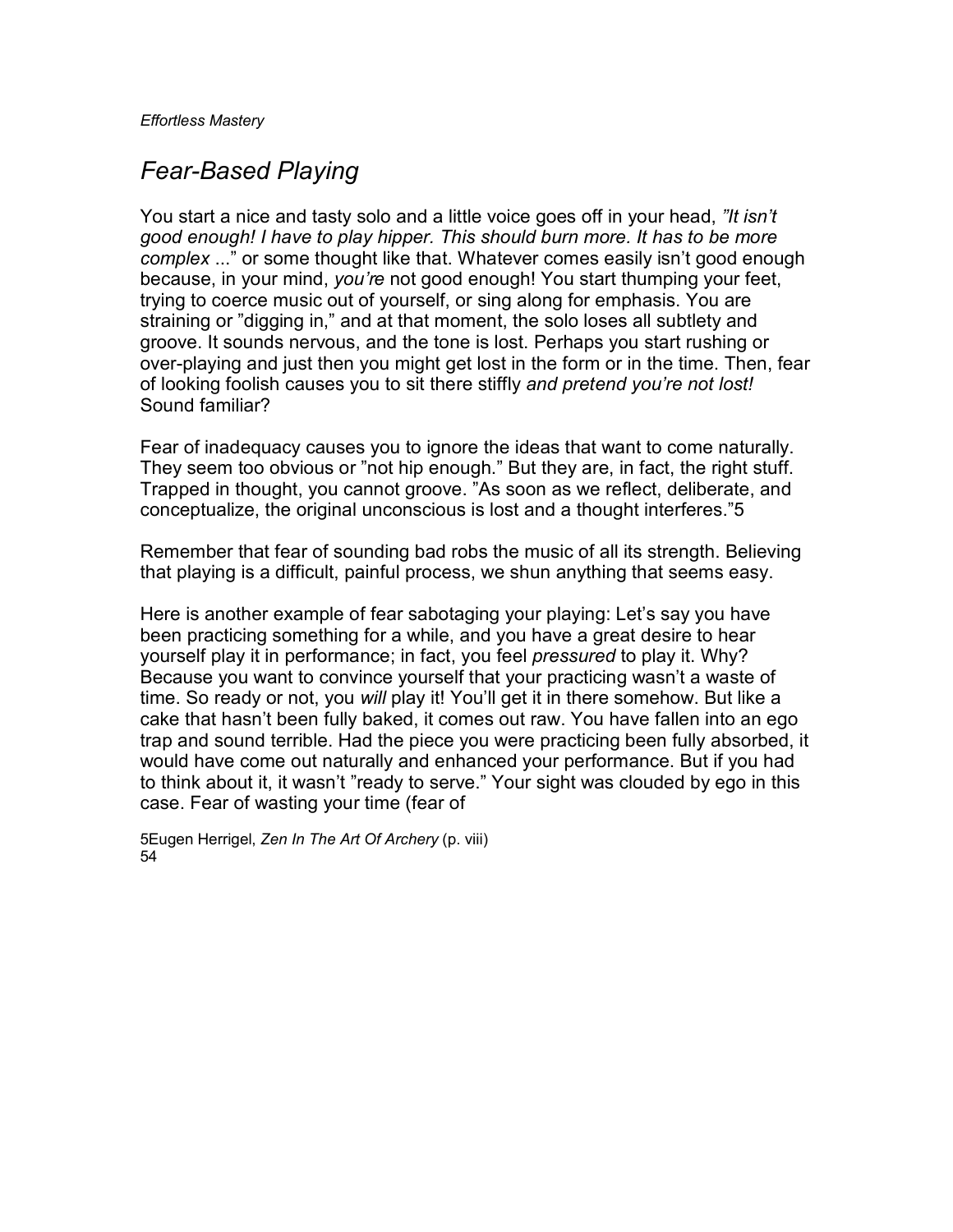loss of life, perhaps?) caused you to rush material into your performance before it was ready. You might have very well given up practicing that item, either because you thought you had it, or because you were completely fed up waiting for it to work.

In your delusion, you think that you must know eighty-five styles of music. But the fact is that I've never heard any player of note who plays in any style but his own. Have you? It may not be an original style, but it is the style he has embraced. You may think that you can never repeat yourself, but jazz is not total improvisation. If you listen to any great improviser, from Art Tatum to Charlie Parker to John Coltrane, you'll notice that they *always repeat themselves.* Transcribe their solos and you'll find that they are always playing the same lines. Sometimes they are even playing the same things in the same places. The improvisational aspect is the juxtaposition of those phrases, but the notes within the phrases are often the same. As they are not afraid of doing this, it comes out as "their voice" rather than sounding repetitive. Don't be afraid to play the phrases you know. Those are the ones that groove. Conversely, all the great improvisers say that when you take a chance, leave fear behind and go with the flow, so to speak; you'll usually land on your feet. Fear either doesn't allow you to take a chance, or if you do, it makes you falter. I am not a skier, but I imagine that when Olympic skiers make those huge jumps, they'd better not flinch, or else we might see two upside-down feet with skis on them sticking up out of the snow!

Fear of ghosts is so common in young players. If you're a pianist, for example, you wouldn't want to be thinking about Art Tatum before you play! That would be like shooting yourself in the foot. If you want to be funky and rhythmic, thinking of Herbie Hancock would inhibit that. While playing, say the words "Keith Jarrett" in your mind and see how much fun *that* is. Listening to a Miles Davis quintet album from the sixties before you go to the gig could be a disaster. Overcome by the need to be "modern" and "complex," you might just end up sounding terrible. At those moments your shoulders go up, your neck strains, your face crumples up into a prune as you try to be somebody else.

#### 55 *Effortless Mastery*

You deny your birthright to create, and are condemned to recreate! Most of us would settle for being able to recreate these musicians, but since most of us are not on that level of proficiency, we probably could never do it convincingly and would overextend ourselves trying. Even if you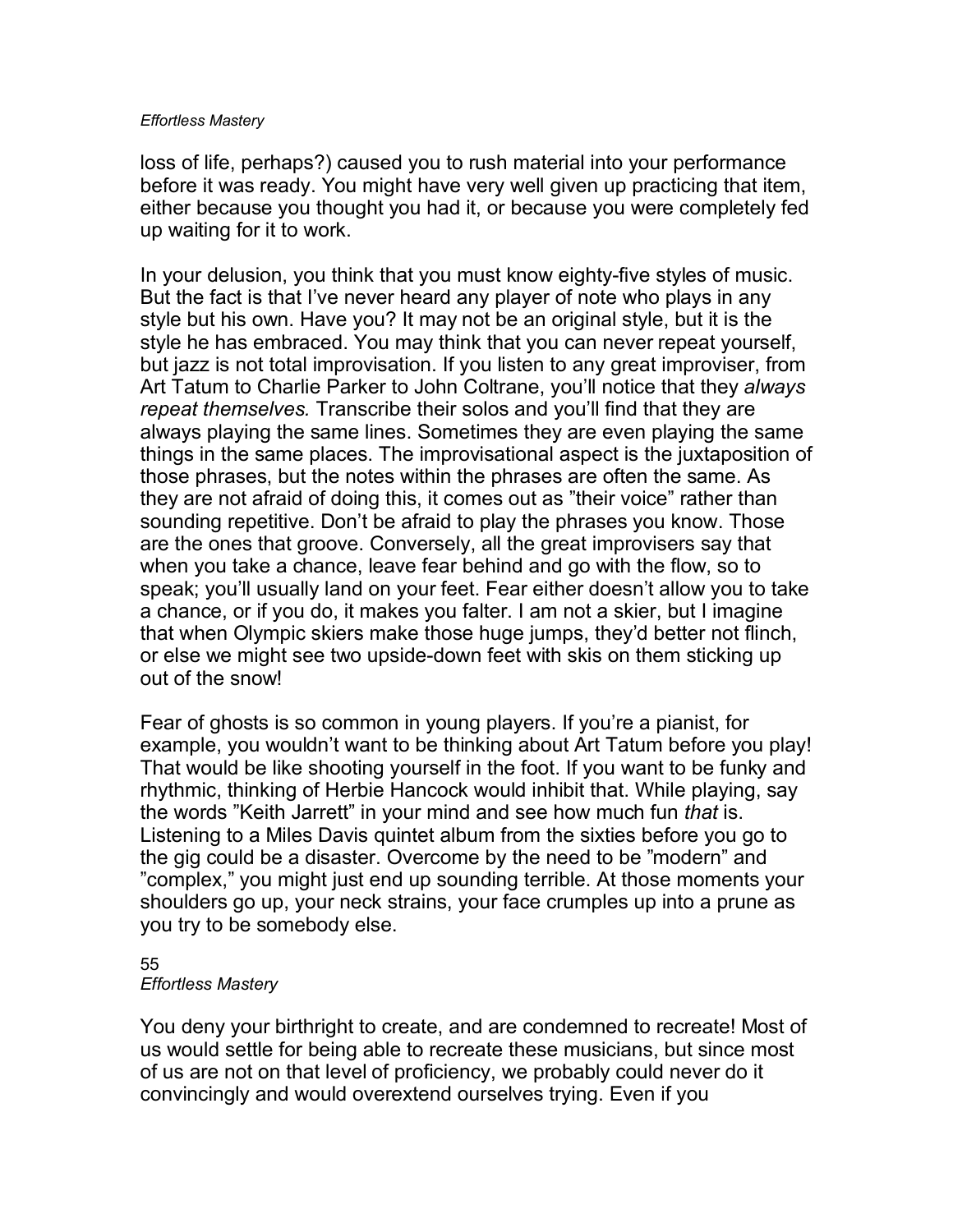successfully recreate someone else's sound, you may lack power and depth, since you are fearful of over-stepping the bounds of that style (and thus appearing foolish).

Miles Davis came into Charlie Parker's band following Dizzy Gillespie. If you listen to those early recordings, Miles sounds as if he were struggling a bit. With the force of Gillespie still ringing in his ears, he had not yet found his center of power. It was only later, when Miles found his own approach, that his voice, tempo, style, power and grace emerged.

Without "fear of ghosts," you might make music of real depth. Without fear of sounding bad, you are free to be real. Fear lurks in the mind. If you want to be free, master your mind. "You will be free of the world's turbulence as soon as you calm your thoughts."6

Bobby McFerrin said in a workshop that "improvisation is the courage to move from one note to the next." It's that simple. Once you conquer that basic fear, when you are able to make that leap from one note to the next without thinking or preparing for it, then you are improvising.7

When you move from one note to the next, the audience will hear you whether they understand jazz or not, and they'll want to hear you again. But, fear won't let you do that. Ego makes you lose sight of the whole, and fixate instead on "hipness," which narrows the interest of the music to you and perhaps a few fellow students. And those fellow students sit there biting their nails and actually hoping you *don't sound good!* (I'll expound on this later).

"Millman, Dan. *Way Of The Peaceful Warrior, A Book That Changes Lives.* Tibouron California: HJ Kramer, Inc., 1984. (p. 81)

'Milkowski, Bill. "Swing, Soul, Sincerity A Bobby Mcferrin Workshop". *DownBeat*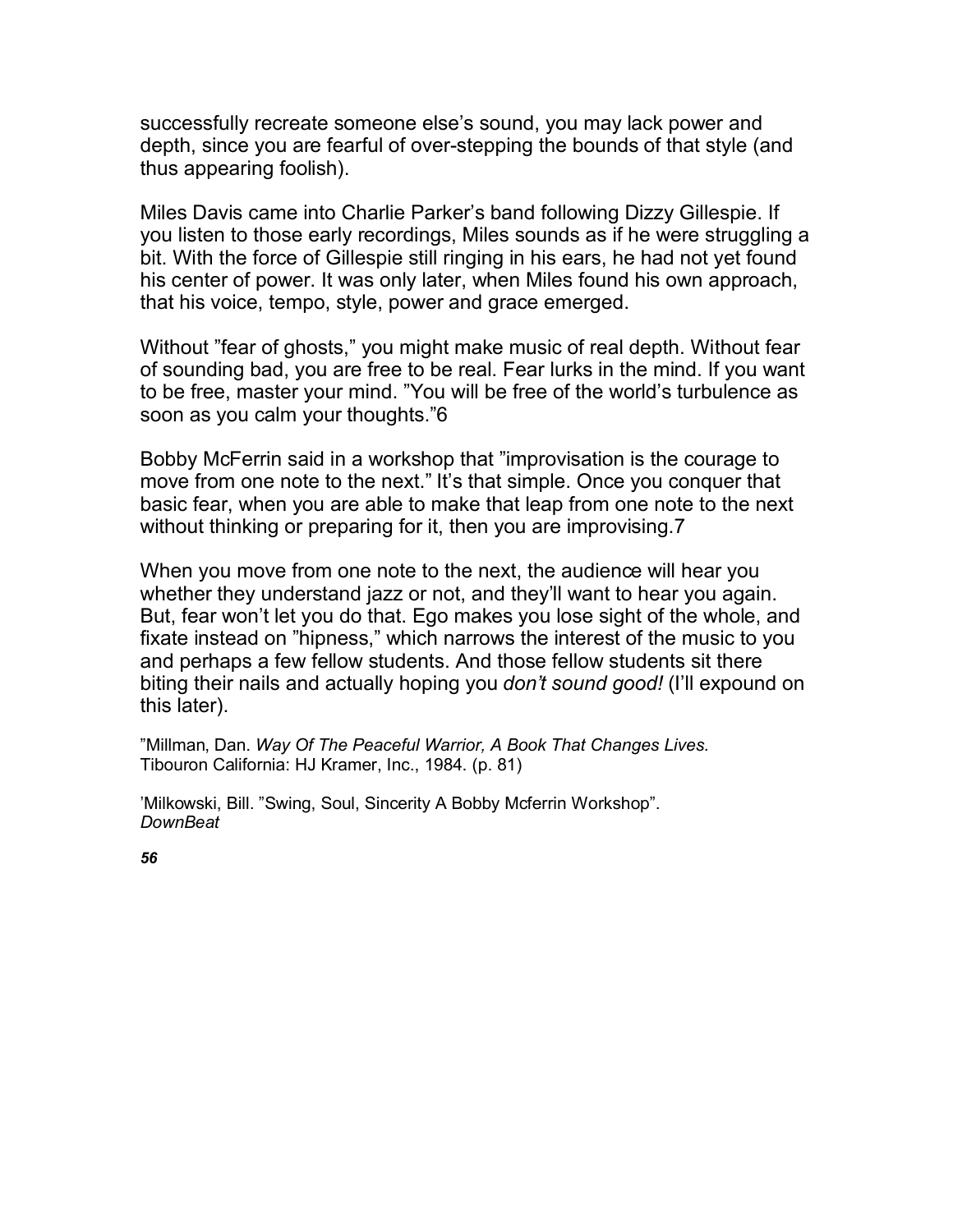Don't make the mistake of thinking that the audience's ears don't matter. On the contrary. They are more objective,in what they hear than the musician. A fearless improviser who likes to turn himself on in public will have an impact on any audience. Bill Evans was quite eloquent on this subject when he said, "I do not agree that the layman's opinion is less of a valid judgment of music than that of the professional musician. In fact, I would often rely more on the judgment of the sensitive layman than that of a professional, since a professional, because of his constant involvement with the mechanics of music, must fight to preserve the naivete that the layman already possesses."8 "Mechanical" concerns obscure "naivete."

Just before I play, I like to feel that no one has ever played the piano before, that I'm in complete virgin territory, and that *every note I play is the most beautiful sound I've ever heard.*

In fear, we expect; with love, we accept.

"Bill Evans from his video, *The Universal Mind of Bill Evans: The Creative Process and Self Teaching.* Rhapsody Films Inc.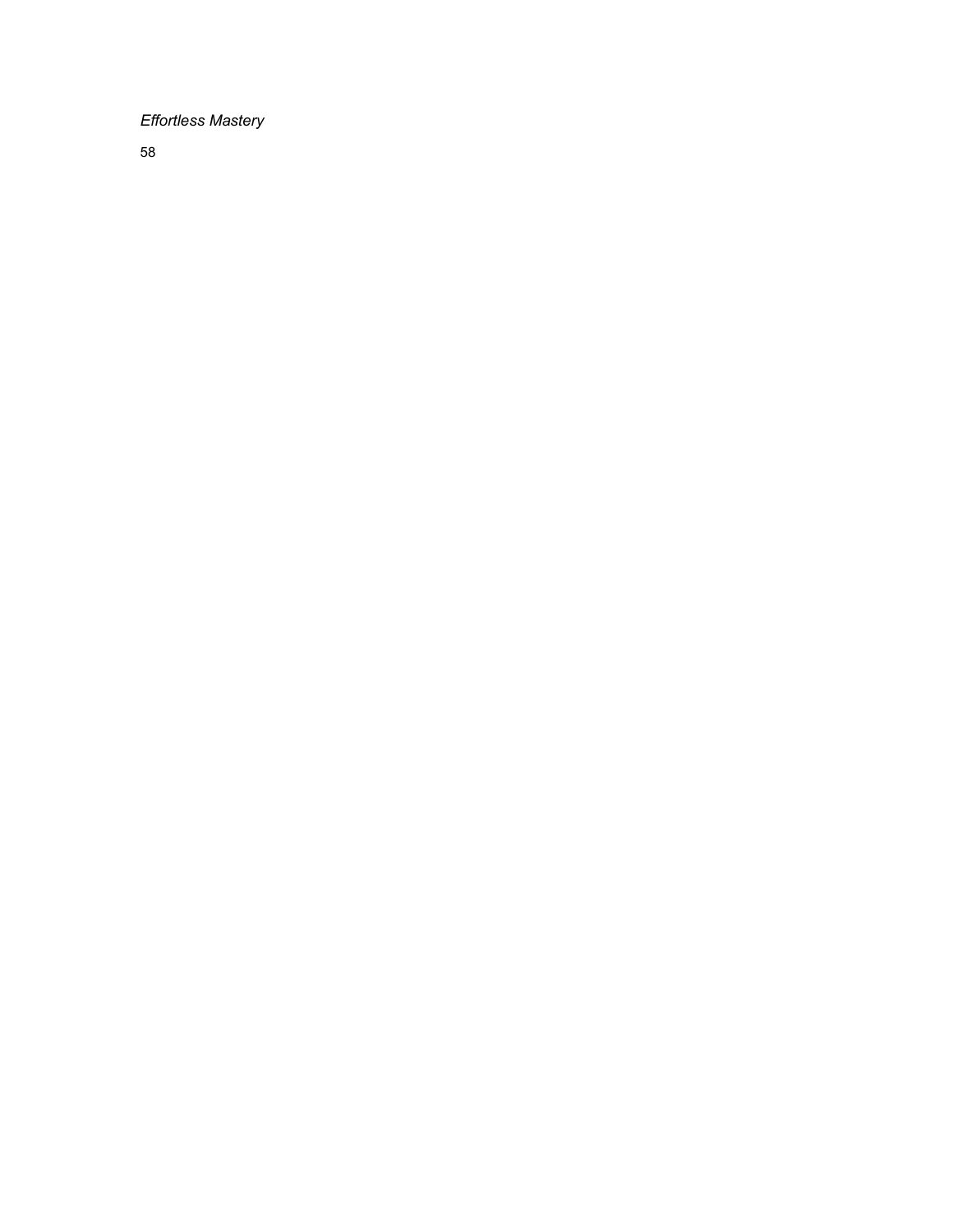*Chapter 6*

# **Fear-Based Practicing**

*The wise man in the storm prays to God, not for safety from danger, but for deliverance from fear.*

Ralph Waldo Emerson

*Just* as fear pollutes the environment for creativity, it also inhibits effective study. The mind wreaks havoc, and the ego has a picnic. For example, you want to be a great jazz player, and your mind tells you that you must succeed by a certain age. If you're 18, you must succeed by 21. When that doesn't happen, you give yourself until 25. By 25, it's 30 ... and so on. And if you're 35, it's 40, and by 40 you feel that "the parade has passed you by."

Your mind might be driven by the thought that you must be an expert in all styles of music; therefore, you have a great deal of material that must be covered. You feel as though there is a huge workload ahead of you with so little time. You experience a fear of dying before you'll get it all together!

You see, fear has ruined your practicing by *rushing you through the material,* rendering you unable to absorb anything. You try to cover too much ground every time you practice, barely skimming the surface of each item, and then moving on. You ignore the fact that you can barely execute the material, because you have no time to notice that. After all, *there's so much to practice and so little time!* It's frustrating even though you're practicing all this stuff, your playing is not improving much. Nothing is mastered. Hearing yourself play the exercise correctly once or twice, you rationalize that you have it. The only problem is if you come back to it ten minutes later, you find that you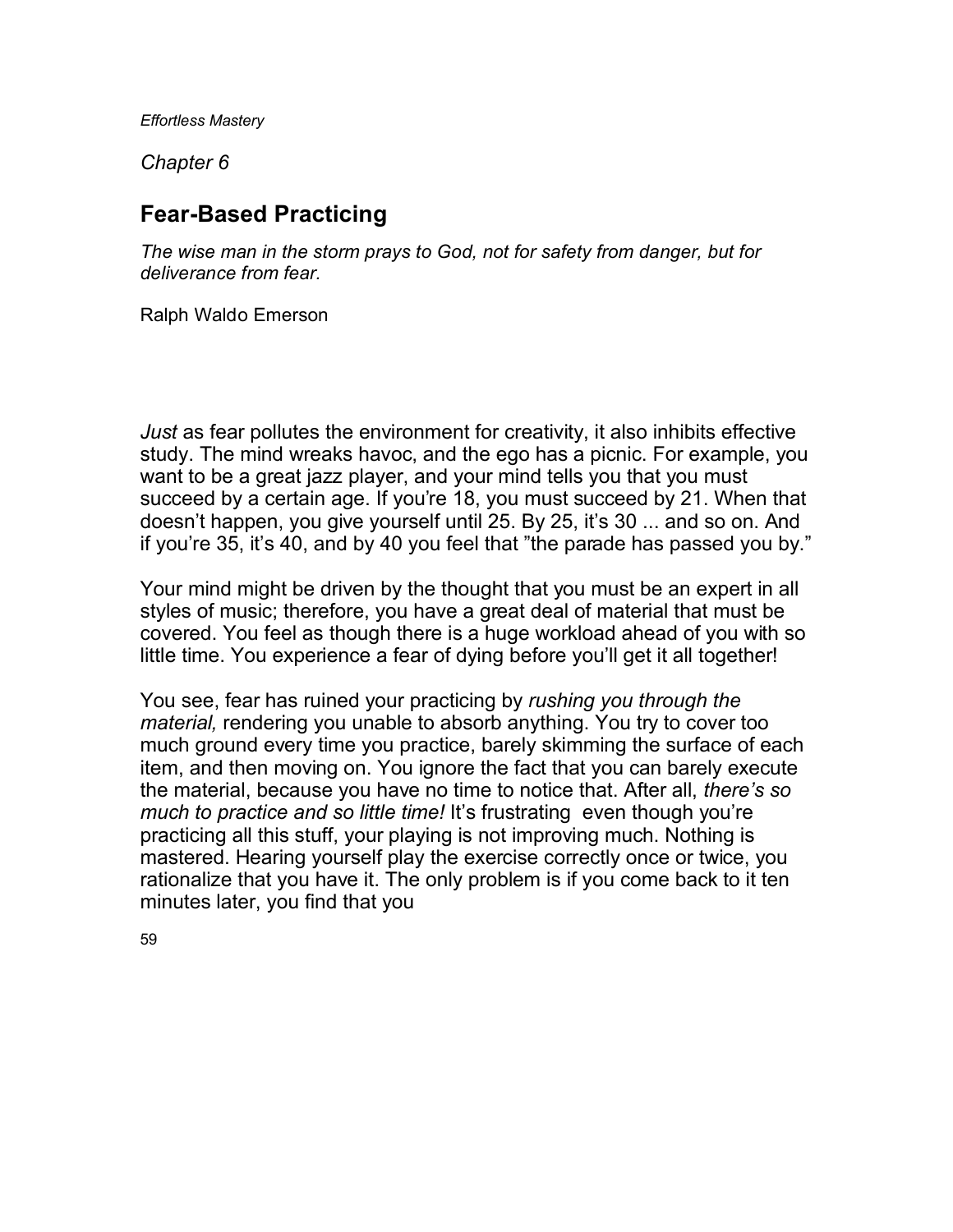don't have it! You are practicing many things, but nothing is sinking in, and nothing you practice is surfacing when you play. You never stop to think that you should be playing better for all this practice. You have a belief system, rooted in fear, *thatyou're not supposed to play that well anyway!* The results you're getting are confirming that belief.

While moving quickly through material, you're under the delusion that you are making progress. Spending enough time learning something would feel interminably slow, but that is the way of true growth. It takes what it takes. The fact is that if you don't stay with the material long enough for it to become comfortable, you'll find that it doesn't stay with you. *Then you will truly be wasting your time! It really doesn't pay to move on until something is mastered.*

A fearful mind won't allow you to concentrate and absorb. Even while focusing on one thing, the mind is exerting subtle or not-so-subtle pressure with the thought of the other things that need tending to. This creates a very anxious and insecure feeling. When you skim the surface, you acquire many bad habits with regard to tempo, fingering and other details. Repetition of these bad habits causes them to grow ingrained ever more deeply into your subconscious, so that you are actually doing what I call *negative practice.* In this way, one hour of practicing is better than two, thirty minutes is better than an hour, and *no practicing at all would be preferable to that kind of negative practice!*

Many musicians are so fixated on complex elements that they fail to spend enough time on the basics. As a result, they tend to have all sorts of glitches basic gaps in their playing. For example, if basic chord progressions are not fully digested, you will struggle with most standard tunes. Eighty percent of all jazz standards are comprised of the II-V-I progression, a succession of chords. If you really master that progression in all keys, you'll find that you can fly through most tunes instantly. But before mastering this fundamental progression, your restless mind may have already driven you to study more exotic ones. By not having properly learned II-V-I, you are probably doomed to fail in the playing of more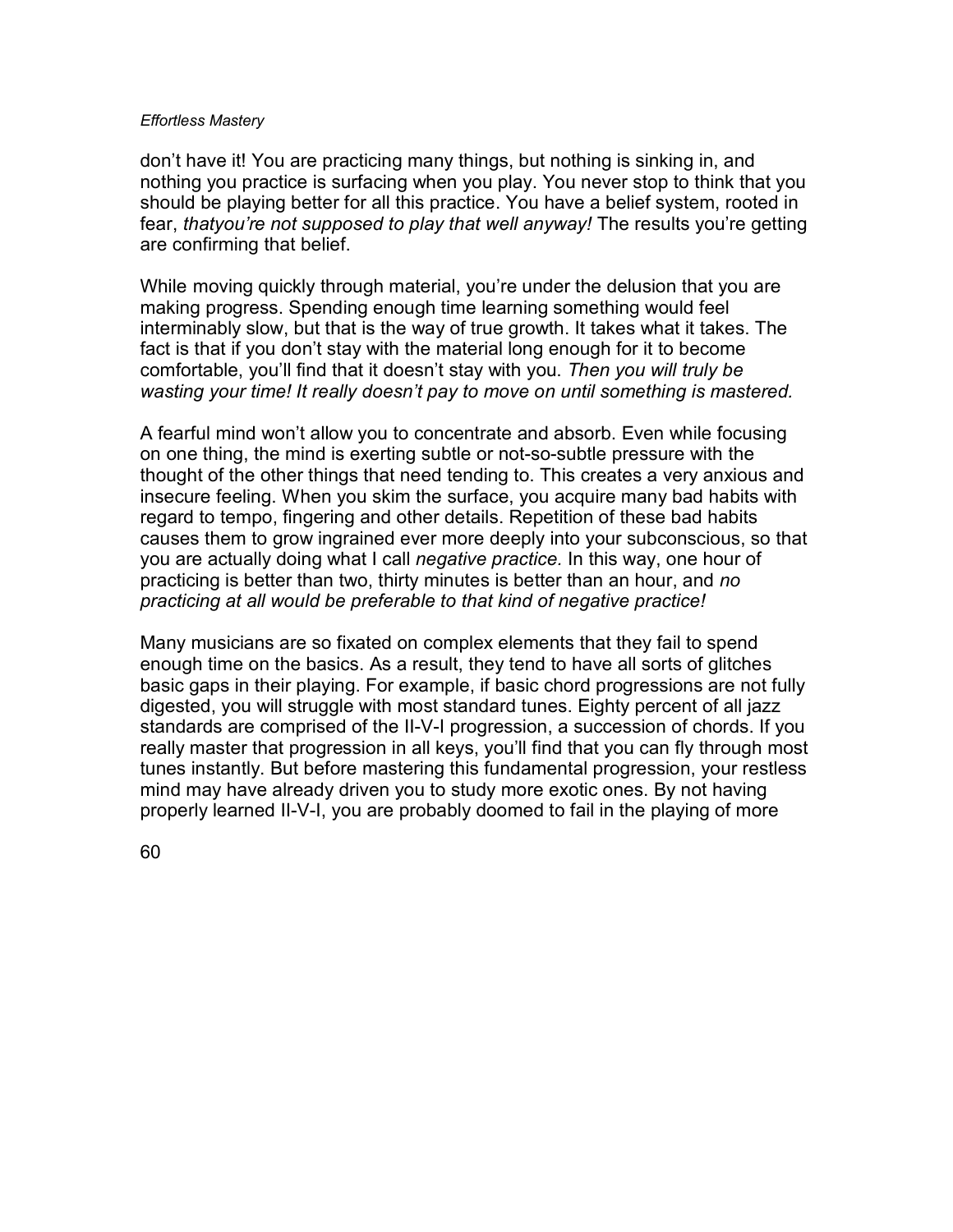modern progressions as well as in the basic ones. Your fear in this case might be a fear of dying before you are considered "modern."

Why do most of us move on when we haven't yet mastered anything? *We are afraid that we won't become great players, and that becomes a self-fulfilling prophecy.*

You move on because you think there isn't enough time to learn all the things you need in order to become a great player. You move on, leaving the previous material in an unusable state. *And you never become a great player.* Your mind has played a trick on you.

Dysfunctional practicing is one by-product of fear and ego. Sometimes the mind is so restless and filled with anxiety that you can't practice at all. A person in this state thinks himself uncommitted or just "lazy" because he can never get it together to practice. If this is you, be kind to yourself. You're not lazy, you're just *completely overwhelmed!* In your mind, there is so much to accomplish that you can't get started. You're caught in an energy field of angst.

Does the following sound familiar? You wake up, look at your list of things to practice and say, "I need a cup of coffee before I get started." So you drink your coffee and decide to read the paper as well. There's no better time to read the paper than with that first cup of coffee (and, of course, we all know how genuinely concerned you are about current events). The time slips away, and you look at your list, then your watch, and say to yourself, "Well, I don't have time for that right now. Maybe after lunch." After lunch, you think about that list and decide, "Maybe I'll just make some phone calls first and then I'll get right down to it." After the phone calls, you head for your instrument, and as you do, you pass the kitchen and think, "Maybe just one more cup of coffee. After that I'll be pumped up from the caffeine and I'll burn through that list!" You drink the coffee, come bounding out of the kitchen, look at the list and exclaim, "One more phone call!" The phone call was frustrating, and you're too wound up to practice. Now you need to cool out.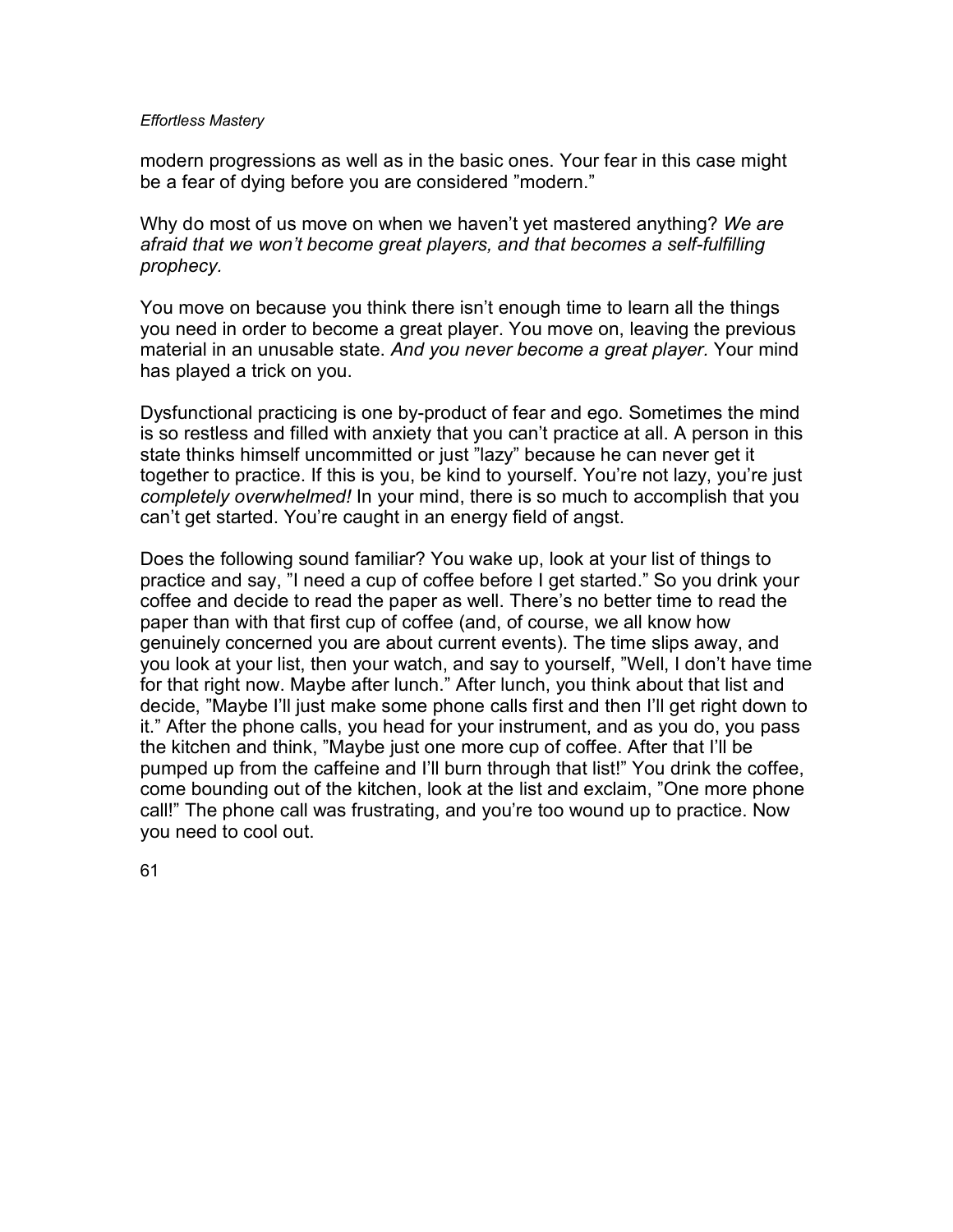Looking at the list again, you think, "I'm a little too tired to practice right now. I think I'll watch some television for half an hour, then I'll be ready to go." You watch TWO HOURS of television and say, "Oh, I'm too spaced out to do anything now. I'll wait until after dinner." After dinner you yawn and say, "That was a good dinner. I need to digest for a while." Or you go out partying so that you can forget the failures of the day. You procrastinated the whole day away. Perhaps some drug is part of the diversion. You might think that after a nice joint you'll really be able to get into it. Four or five minutes feel great, but soon you're too spaced out (or hungry again) to concentrate on a process, and it's time to tune out. Real practicing never takes place, and you go to bed disappointed in yourself again. This feeds the fire of self-loathing. You try to ease the pain with a silent promise to "wake up earlier tomorrow" and get started right away. It is your overactive mind that cannot concentrate maybe if you wake up an hour earlier, you might accomplish something before your mind wakes up! But, alas, as you open your eyes, your mind is staring you in the face, smiling and saying, "Good morning, sleepy-head. I thought you'd never wake up!" Your mind is right there waiting for you again, and that day slips away like all the others. Instead of moving forward a tiny bit each day and evolving, you spend most of the day in your head obsessing about your life. I joke with students in my clinics, saying that I want them to borrow five minutes from those hours they spend each day obsessing about themselves, and use that time to practice!

Why does one do nothing when one cares so passionately about playing music? It is *not* laziness; it *is* a sense of being overwhelmed. You need to know this. It's like the alcoholic acknowledging, "I'm not a bad person, I'm a sick person." It allows one to feel a bit more self-compassion.

If your expectations can't be met, lowering them is in order. For example, don't think that you must practice three to five hours every day. Who's got three to five hours? You don't realize the benefits of focused, patient practice for even five minutes! Five-minute interludes center the mind. Many people feel the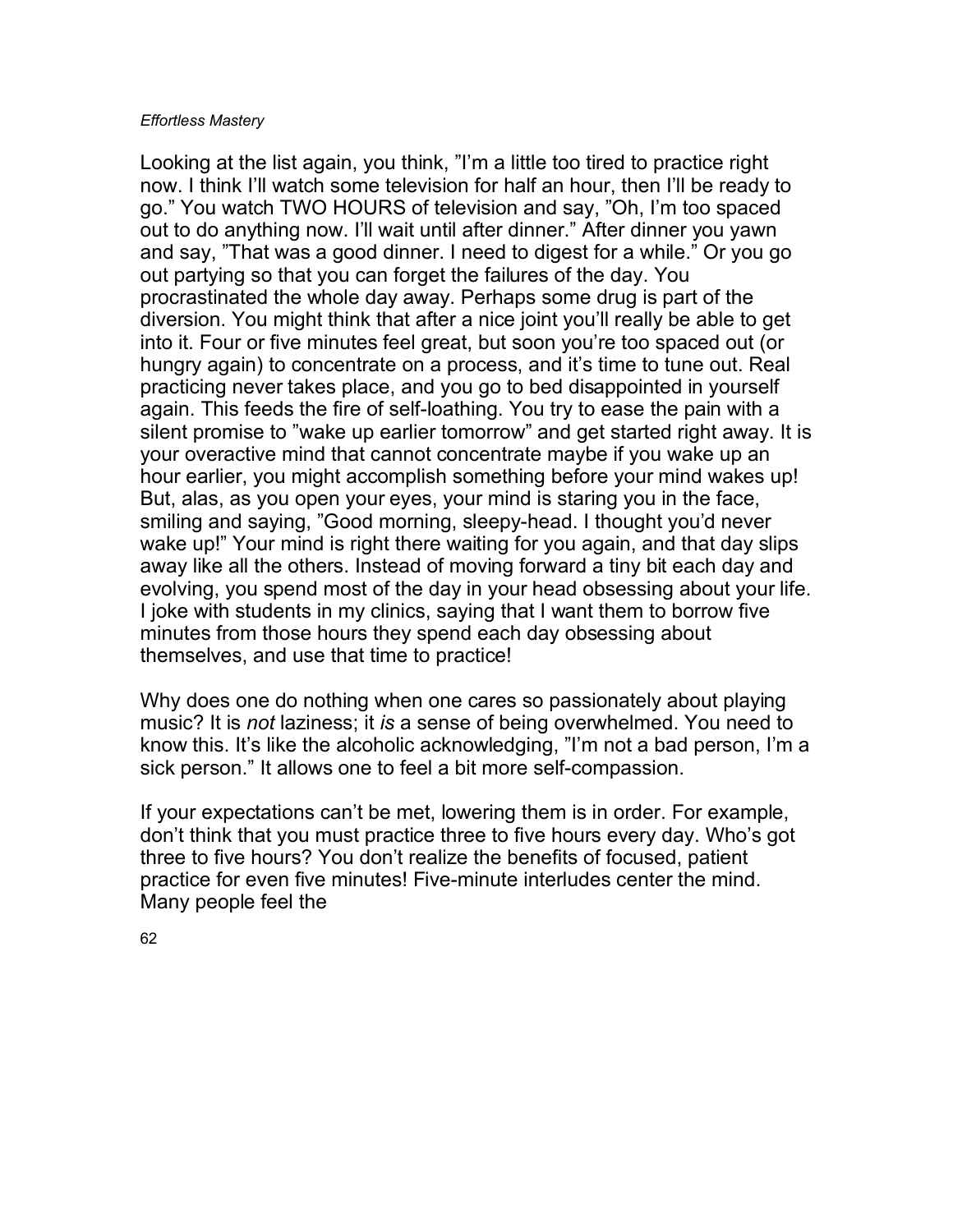onset of anxiety (another word for fear) at the mere thought of practice. Their anxiety is caused by two quandaries: how long should they practice, and what should they begin with. These people are trapped in their heads. If you fit one or more of the profiles I've just described, I hope that you will find answers later in this book as to how to change your mental landscape and begin to move forward.

Being afflicted by the inability to act, you feel locked out of a glass-enclosed world of functioning musicians. You bang on the glass with scattered practice habits, but nobody hears you. All your attempts to enter are futile. Fear of not becoming great has kept you from becoming great. To find a way out of this dilemma, a thorough re-programming of your mind is necessary.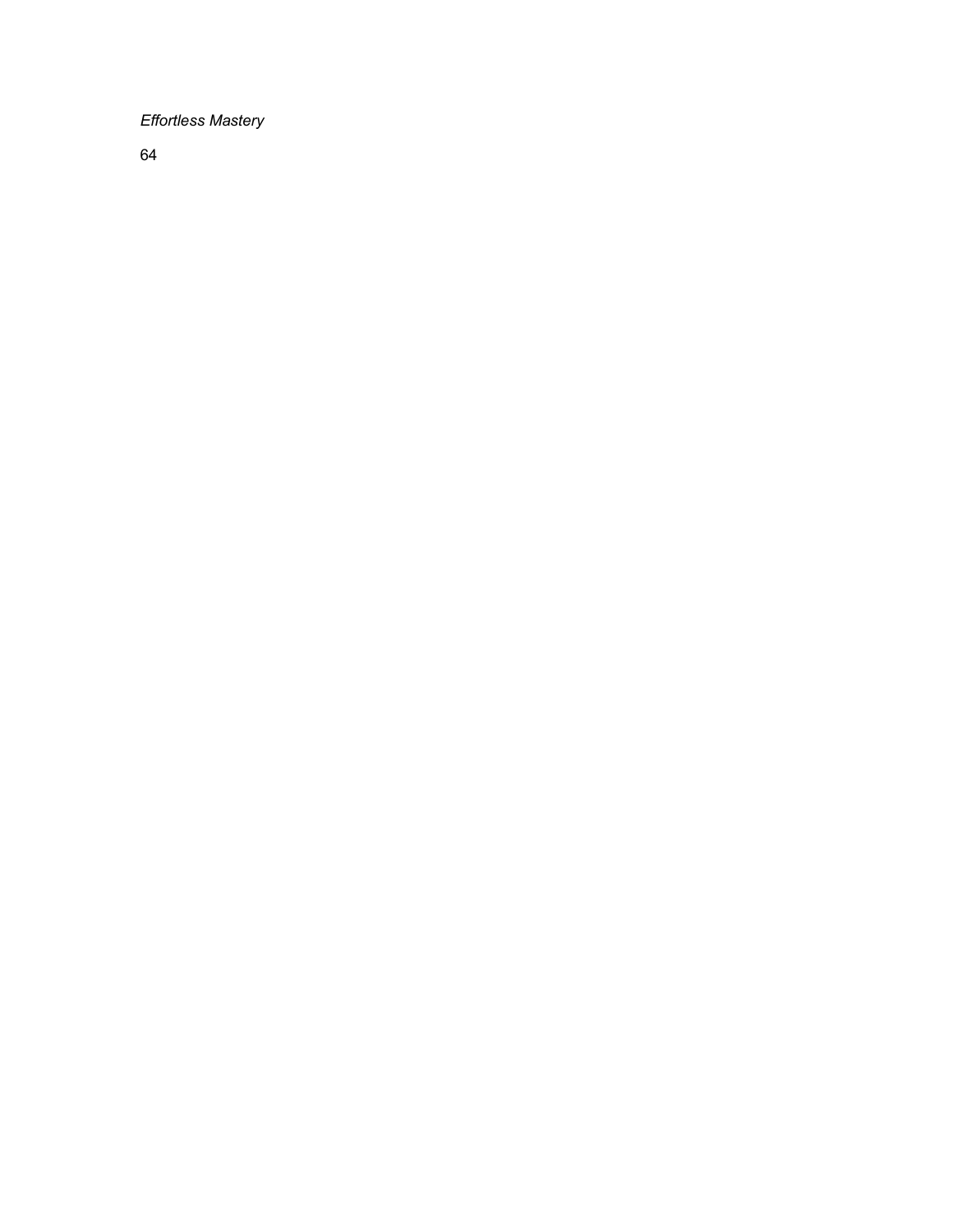*Chapter 7*

# **Teaching Dysfunctions: Fear-Based Teaching**

*It is not death that a man should fear, but he should fear never beginning to live.* Nachmanovich makes a great statement: "To *educe* means to draw out or evoke that which is latent: education then means drawing out the person's latent capacities for understanding and living, not stuffing a (passive) person full of preconceived knowledge."1 Therein lies the reason why so many are overwhelmed, as described in the previous chapter. They're very likely to be "stuffed with preconceived knowledge" rather than having had their "latent capabilities" drawn out.

This is an important point. It is common practice to give weekly assignments rather than *support the student in understanding the material.* I firmly believe that educators should rethink this approach. Burying the student in assignments will often sink him. Sometimes it is necessary to discontinue lessons until the student regains his bearings. But since many were taught this way, as a result, they teach this way. Fear and anxiety are passed on from generation to generation. Also there are those who occupy positions of authority, but are incompetent and that too causes fear.

The world is blessed with many accomplished, even inspired, teachers, but there are also many teachers that fit the description above. Too many.

1 Nachmanovich, Stephen. *Free Play,* Los Angeles: Jeremy P. Tarcher, Inc., 1990. (p. 118)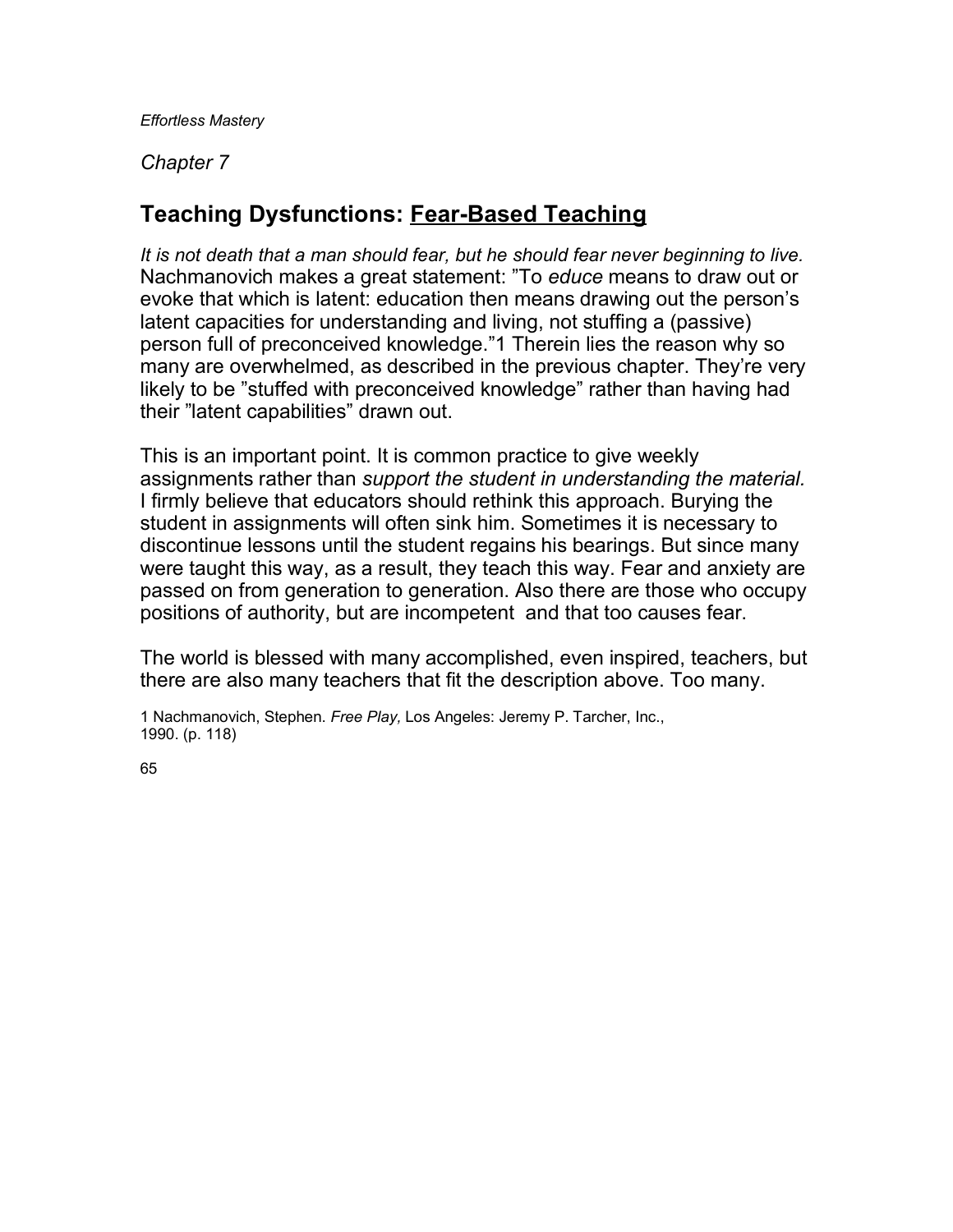Such a teacher may put emphasis on the wrong things. Perhaps he cannot impart the right information that would solve the students' dilemmas, having never solved them himself. The student knows something is wrong, but may not realize that his teacher is also in the dark.

I want to reiterate that there are many great and effective teachers. However, I am not referring to them at the moment. The reason I am talking about poor teachers is that we need to articulate all barriers to mastery and, if possible, to restore clarity.

A frustrated teacher has a self-loathing problem that grows over time. He might appear to be generally disgruntled. He is conspicuously absent from important musical events, such as when a great player comes to town. Sometimes a student comes along who plays well and forces the teacher to confront his own ego. The teacher has to find ways to guide the student, while secretly he may fear or resent that student for his or her gifts.

Such gifted students are only temporarily handicapped. They usually go on and find their way. But for borderline players, the quality of the teacher may mean the difference between becoming a musician and not. Some don't make it and *many become teachers themselves!* Years go by while they slip further into denial.

More often I find teachers who are good players, but stumped as to how to get better. They've reached a plateau that they can't surpass. Secretly, they suffer all the same frustrations of the students they are counseling. Often during clinics, one or more of the teachers attending will come up to me discreetly and whisper, "You know, you just told my story." We'll hang out for a while, and I'll listen to his or her plight, trying to recommend a course of action. Sometimes they are humble and honest enough to admit their frailties to their students, and express a willingness to figure it out together. It becomes a mutual journey. I really like seeing that.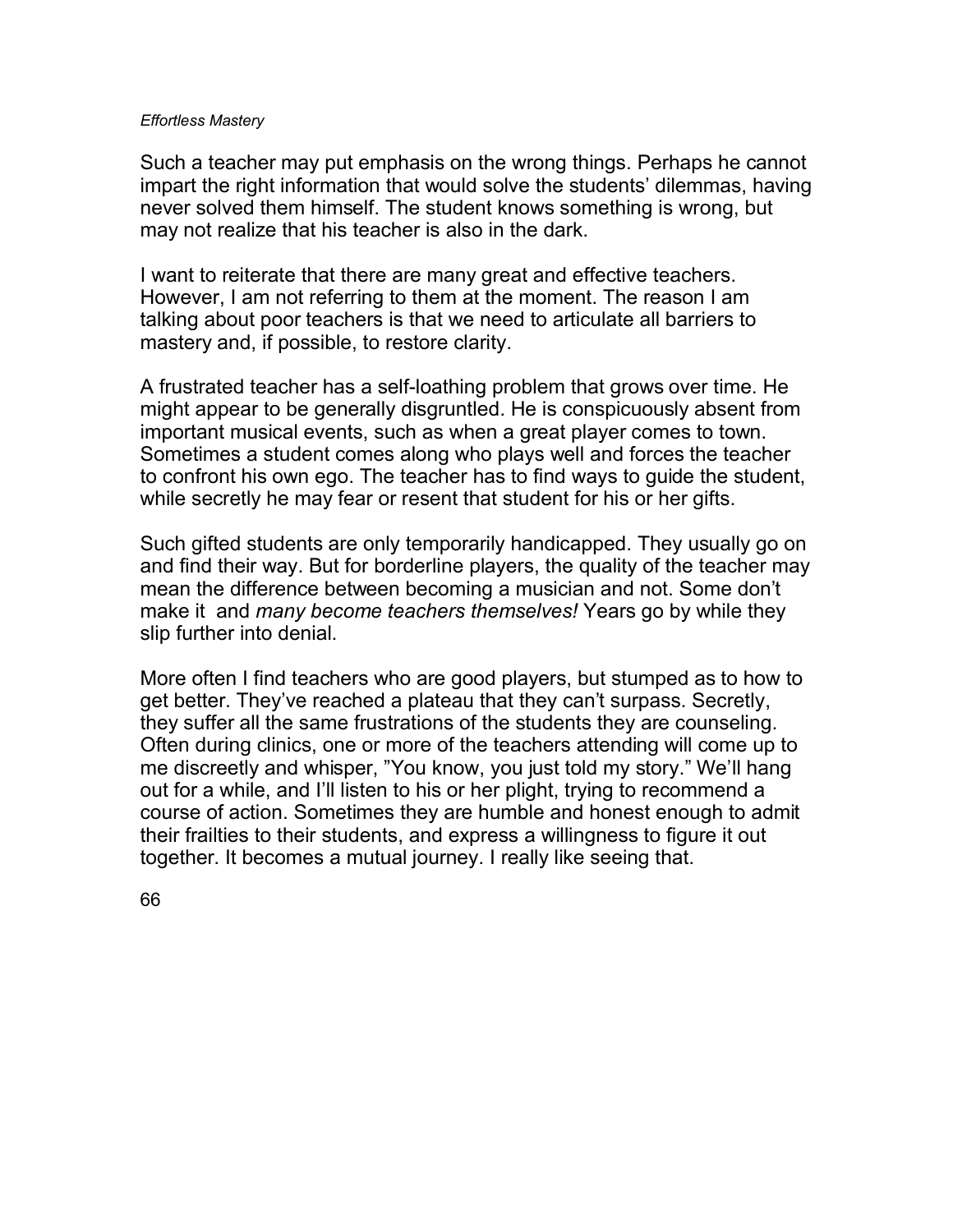Teachers who need to change are in the same situation as their pupils. The student complains that he cannot reprogram himself because he is so busy *going to school,* and the teacher has the same lament because he is so busy *teaching school!* There is a way for anyone to change their tendencies, level of proficiency, and, in fact, their life with steady, conscious action. But without such a plan, these musicians grow progressively unhappier as time passes, because they are living a lie. It becomes more painful to carry the burden as the years go by.

But you *can* change with self-effort. Get honest, and get control of your mind.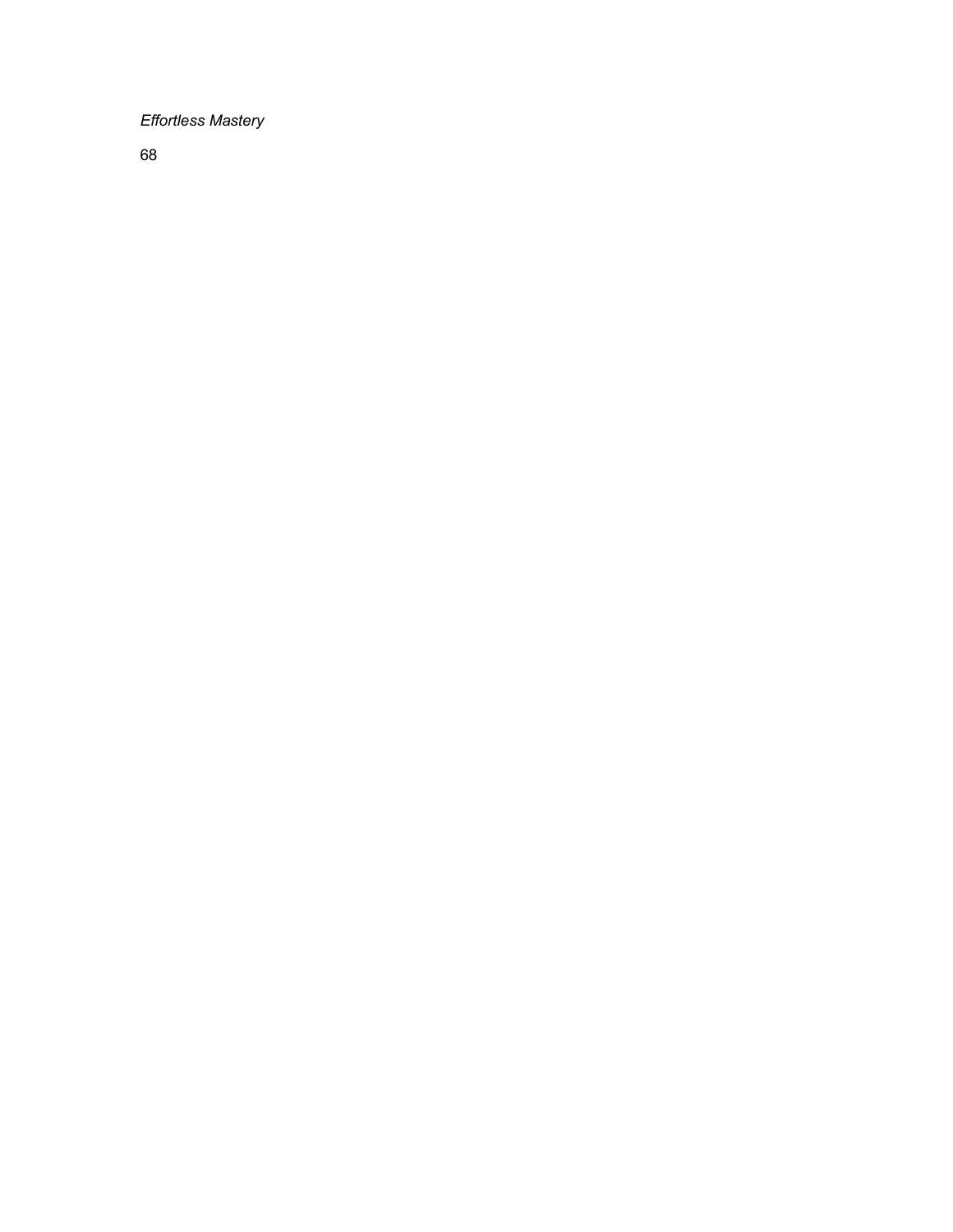*Chapter 8*

# **Hearing Dysfunctions: Fear-Based Listening**

**"Joyous** *we too launch out on trackless seas, Fearless of unknown shores."* Walt Whitman

*Jazz* students with ego problems actually fear hearing good music. I was once in a town performing with a great group. The next day I did a clinic at the local music school for about thirty people. I asked how many students had attended the concert the night before. Only three people raised their hands. This was not New York or a town where one could hear this quality of music very often. I was shocked. I told them that if a gig or other important commitment didn't keep them from attending, they might want to reevaluate their motives for studying music because if this was what they really wanted to do in life, why would they miss an opportunity to hear how beautiful it can be? Hearing inspired performers invigorates us and reinforces our commitment. However, if one is merely stroking oneself, one would avoid awareness of great players. Musicians like these prefer the comfort and safety of their hobbit holes!

Who wants to admit that he hates to hear a great player? But some find it too painful. It fuels the fires of their self-loathing: "If he plays great, then I am worthless," is how it goes. I know that this applies to many of you.

I experienced the transition between fear-based listening and listening with love when, as mentioned earlier, I was listening to Horowitz with my teacher in Brazil. I suddenly noticed how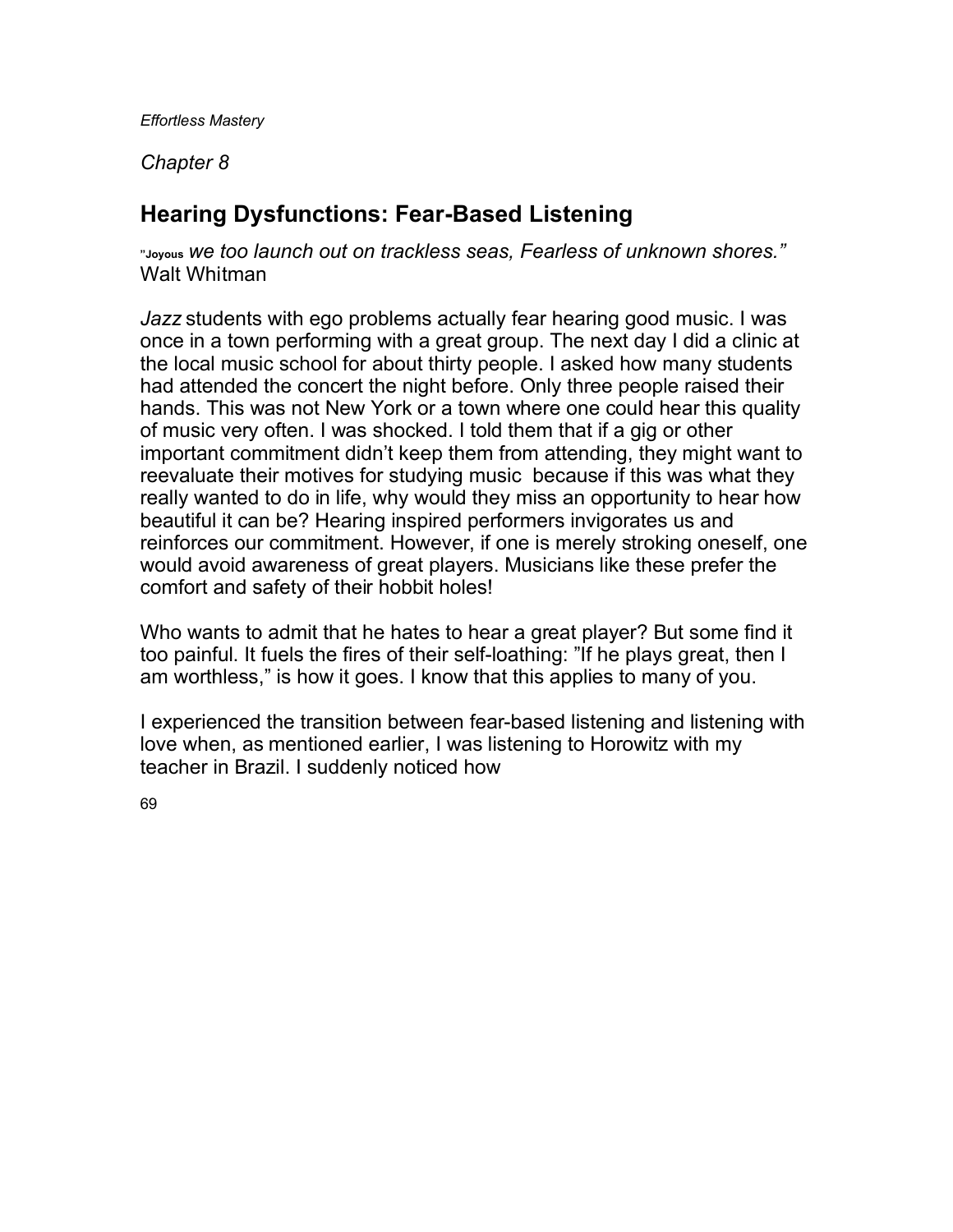twisted and tense my body was. Being released from my ego at that moment allowed me to experience the joy in his playing.

You should listen the same way that you play, practice or teach: with love and openness. In this way, you become absorbed in the moment and lose yourself in the music. You may find that your playing has changed through osmosis. This point has been proven to me many times. There is a radio station in New York City that celebrates the birthdays of various musicians by playing their music all day, or sometimes all week. One time they were playing Art Blakey for several days. I had the radio on that station all weekend. Day and night, listening or not, Art Blakey was drifting through my ears. Sometimes I would sit and listen, other times I would be busy. It occurred to me that I had never listened to so much continuous Blakey before. Monday night, on my way to the Village Vanguard for my regular gig with the Mel Lewis Orchestra, I was still listening to him on the car radio.

When we started to play, I noticed that everything felt different. I had automatically absorbed Blakey's groove, and I was playing things with a different gait. Others in the band acknowledged the change in feeling. Effortless listening is like breathing. It nourishes you without your even knowing it.

Another time, while teaching at the Schweitzer Institute in Sandpoint, Idaho, I had the opportunity to listen to more orchestral and chamber music than I've ever listened to in a small period of time. One night I played solo piano and improvised like never before. It was as if a spontaneous orchestra piece were "channeling" through me. Weeks of inhaling all that great music were now manifesting in my playing.

You even have to remain open to music that doesn't at first grab you. If you do not have a passion for certain styles of music, it's good to be honest about that. But as a student of music, it is also good to try to expand your limits. All music is related. Different types of music offer lessons to enrich you. What blocks listening is the same element that blocks playing: mental noise.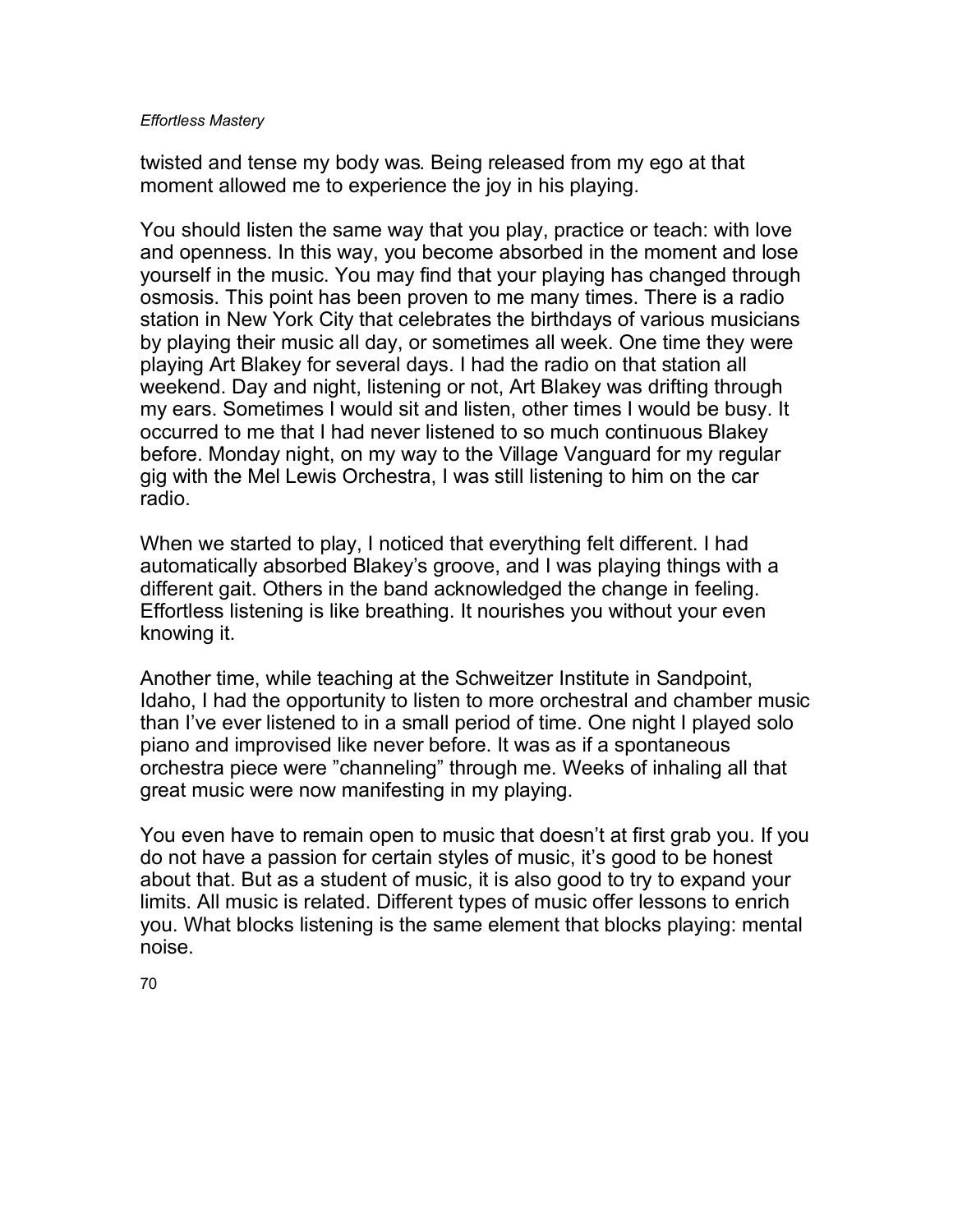Years ago, when I would see a sky filled with stars, my mind would say, "Wow, I *should* really dig this sky." I was actually pressuring myself to love the sky. Later, as my mind became quieter, I could stand out there and merge with the beauty. The same is true of music. Don't try to listen, but just *let yourself listen.* As you "merge with the beauty," you become uplifted; and if you listen deeply, you hear things.

Once, while listening to music all night, I heard an absolute relationship between Joni Mitchell, Bela Bartok, and South Indian music. It was a revelation to me - but was it not there before? These insights were caused by my immersion in the music.

The Sufi Master, Hazrat Inayat Khan, says: "There are different ways of listening to music. There is a technical state when a person who is developed in technique and has learned to appreciate better music, feels disturbed by a lower grade of music. But there is a spiritual way, which has nothing to do with technique. It is simply to tune oneself to the music; therefore the spiritual does not worry about the grade of the music. No doubt, the better the music the more helpful it is to a spiritual person; but at the same time one must not forget there are lamas in Tibet who do their concentrations and meditations while moving a kind of rattle, the sound of which is not especially melodious. They cultivate thereby that sense which raises a person by the help of vibration to the higher planes. There is nothing better than music as a means for the upliftment of the soul."1

It is egoless listening that tunes you to the music. The same quality of listening applies when playing with a group. Fearbased listening is *trying* to play with others while being preoccupied with yourself. One of my students said that his selfconsciousness got in the way of listening to others while he was playing. He found himself listening and *trying to respond.* That's partially right. You want to listen and respond, but you can't plan your response or you'll lose the moment: that precious

'Hazrat Inayat Khan, *The Sufi Message.*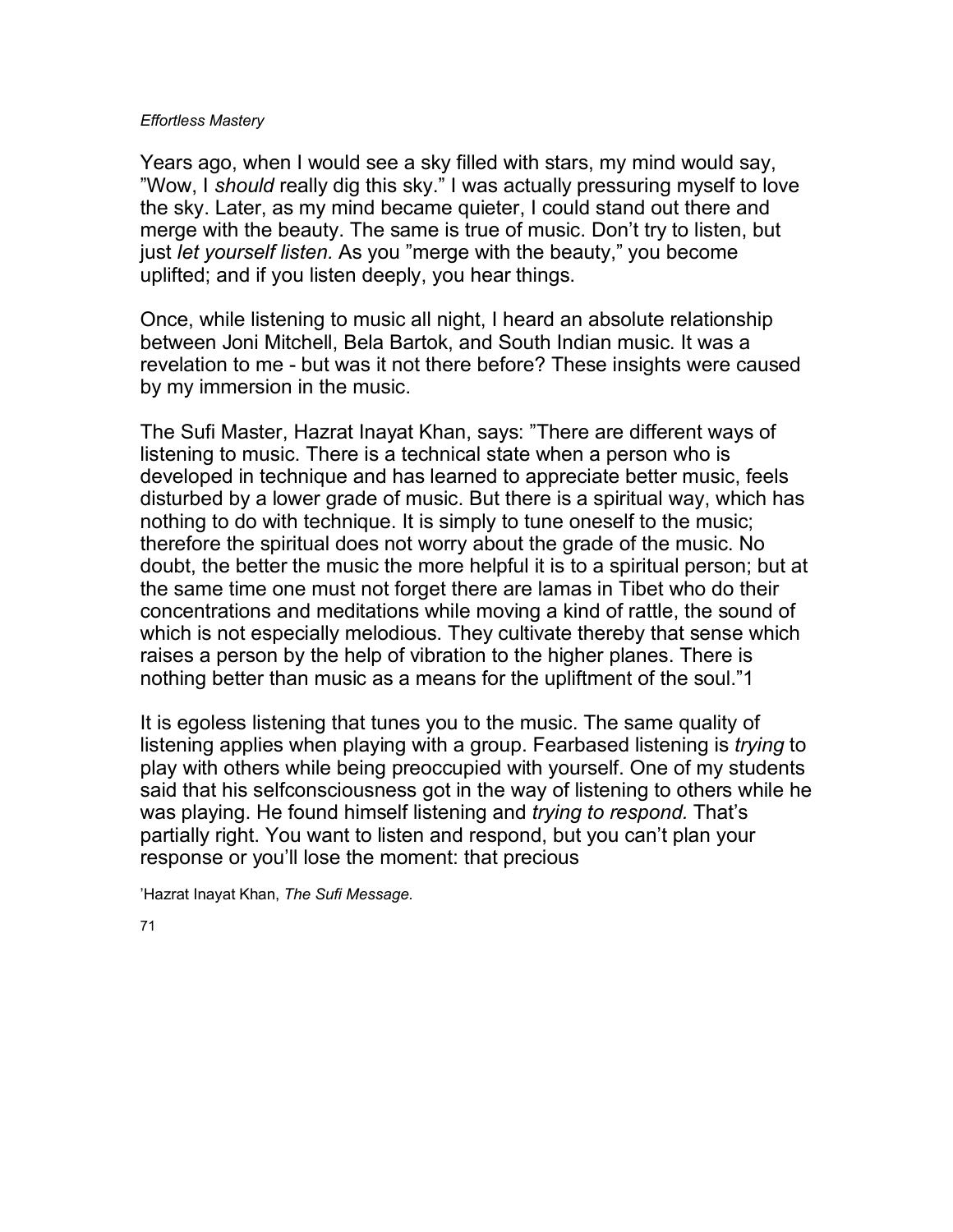connection with true self. This same person said that once, when he was playing with a group, he kept repeating to himself like a mantra, "Don't think, listen... Don't think, listen..." He realized that he was so busy saying, "Don't think, listen," that he wasn't listening. That is called *trying not to try* and it is one of the follies of an intrusive mind. In the book, *The Music OfSanteria, Traditional Rhythms Of The Bata Drums,* by John Amira and Steven Cornelius, the authors point out the nature of listening: "In the early stages of learning it is not uncommon to lose track of the very sounds that one creates on his own drum amongst the broader sounds of the ensemble. While disconcerting at first, this may also be a positive sign, for it suggests that one's ears are experiencing and assimilating the totality of the ensemble rather than being locked onto a single musical line."2

We need this awareness to attain oneness with the music, and with ourselves. There's a nectar that flows from the fruit of egolessness; it is the bliss that we have sought all our lives.

*2The Music Of Santeria, Traditional Rhythms Of The Bata Drums,* by John Amira & Steven Cornelius.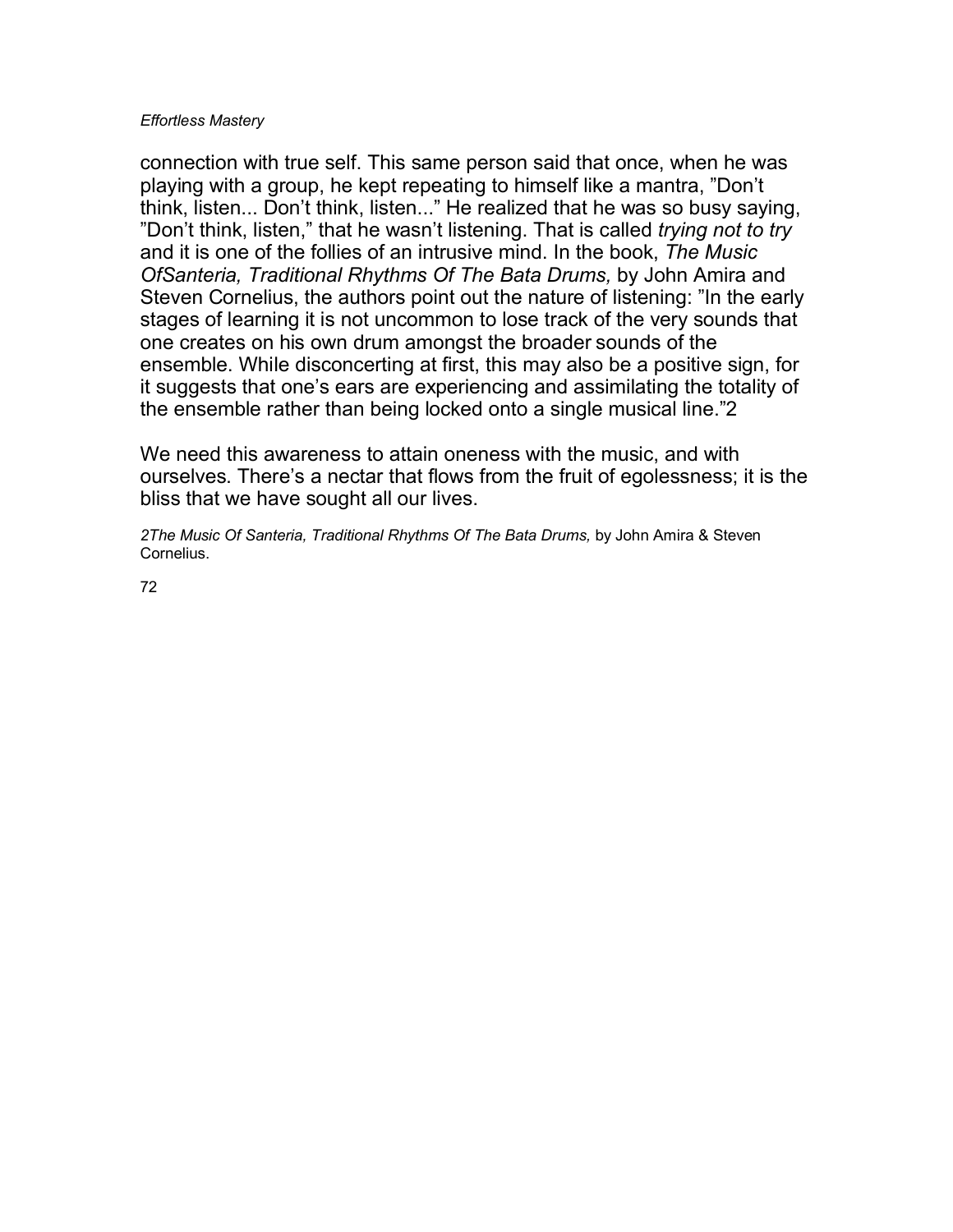*Chapter 9*

# **Fear-Based Composing**

The fear of composing, like fear of playing, is irrational. The source is the same: fear of writing bad compositions. There is really no importance to writing a good composition other than to nourish your feeling of self-worth. If one weren't in need of validation as a composer, one could delightfully doodle, happily filling many music notebooks. If a person has acquired the tools of composing through study, then that expertise will manifest in his compositions. It must be said again and again: *without the need for selfvalidation, talent and acquired knowledge flow naturally.*

## *Random Composition*

"Channeling" composition involves the same process as improvisation *through the grateful acceptance of whatever comes out.* I call this random composition: Filling a piece of paper with random notes.

The most anxious moment for a composer is staring at a blank piece of paper. It is much easier to edit material than it is to create from nothing. Putting notes on paper without attachment is a great start!

Once you have created "some stuff," you can begin to edit. Through the process of variation, you can create more music or improve upon what you've got. However, any sense of attachment to the work prevents you from seeing the possibilities. For example, whatever notes you write can be developed by varying the order, the octave, the transposition, and so on. If you do this *without any emotional attachment,* without the need to create anything *worthwhile* (the same old trap), you are likely to come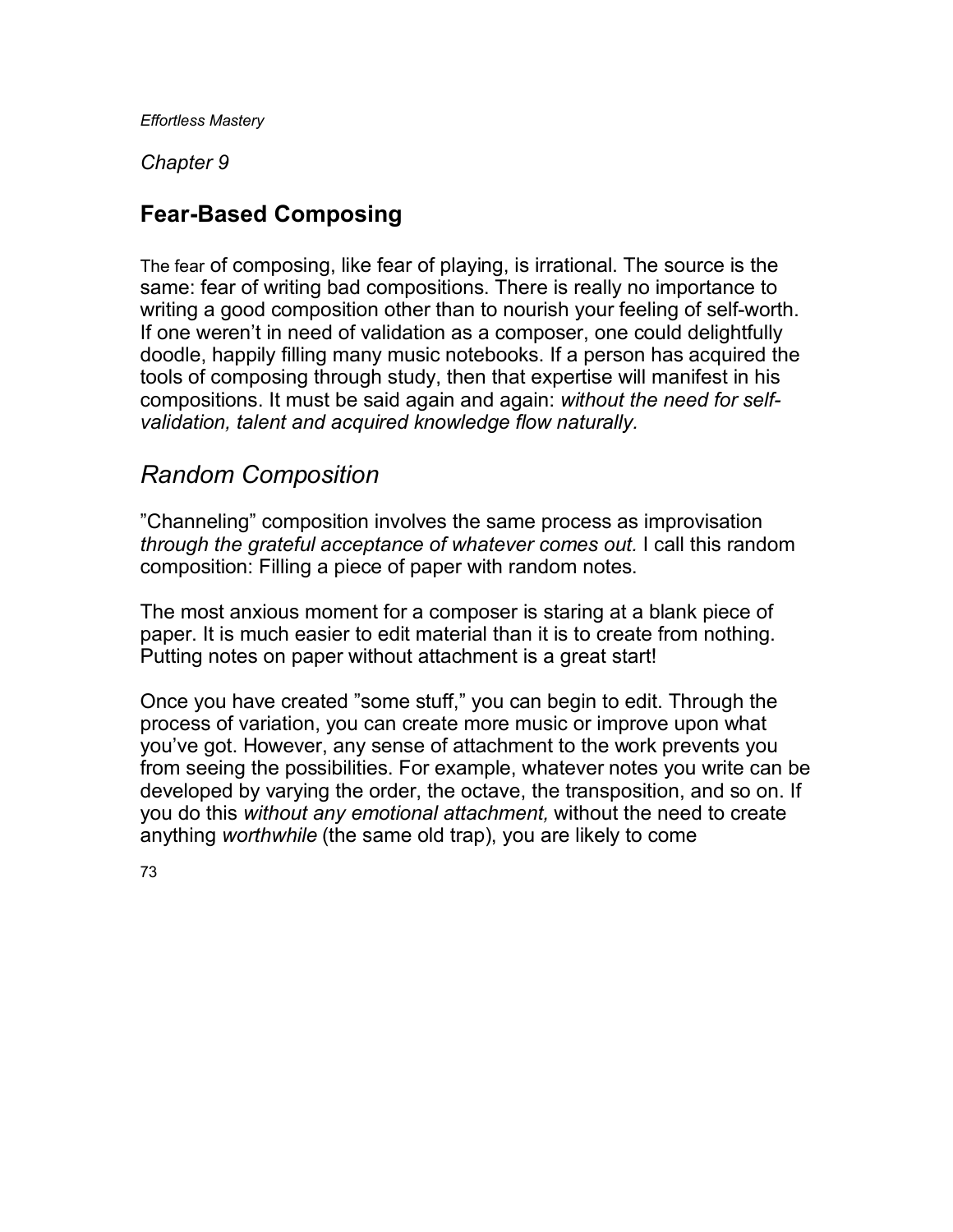up with more attractive sets of notes. Putting some of them together, you can create longer ideas from the embryo of your original random choices.

Other elements can be varied as well. For example, you can harmonize a melody, then get rid of the melody and write a new one to the harmony. Then you can re-harmonize that melody, and you have created two melodies and two sets of changes from the embryo. Now you can modify those progressions and melodies in many other ways. Bob Brookmeyer talks about polishing the music: you polish and polish through variation, until it shines with continuity. But I would add that you must resist as long as possible the temptation to make "a piece" out of it. Just keep doodling. The longer you resist identifying the piece, the more "stuff happens." As you detach, the piece seems to "write itself." And this is very important: *you must feel free to throw things away!* Entering into greater detail would be the subject of another book but what is important is the principle of *composing with detachment.*

I was recently working on several pieces for large ensembles. Using a computer, I had the benefit of copying, erasing, or reworking the ideas instantly. The result was that I could stretch the ideas any way that I wanted to. People commented that I must have learned a lot about computers from this experience, but I learned much more about composition. I would rework and rework the piece until it changed into something that I wasn't expecting at all. Another benefit was that so *much music emerged,* like having a pipeline to a never-ending ocean of ideas. It is important to note that sometimes, when I couldn't hear anything at all and felt no inspiration, writing random notes and playing with them would cause the creative juices to flow.

Nothing is so inhibiting as *needing to write something brilliant.* Once a good friend of mine was writing an opera and really experiencing a block. He was duly tormented, believing that "composing is a painful process." He talked wistfully about a certain opera as being considered "the greatest opera since World War Two." I told him, "It sounds to me like you are trying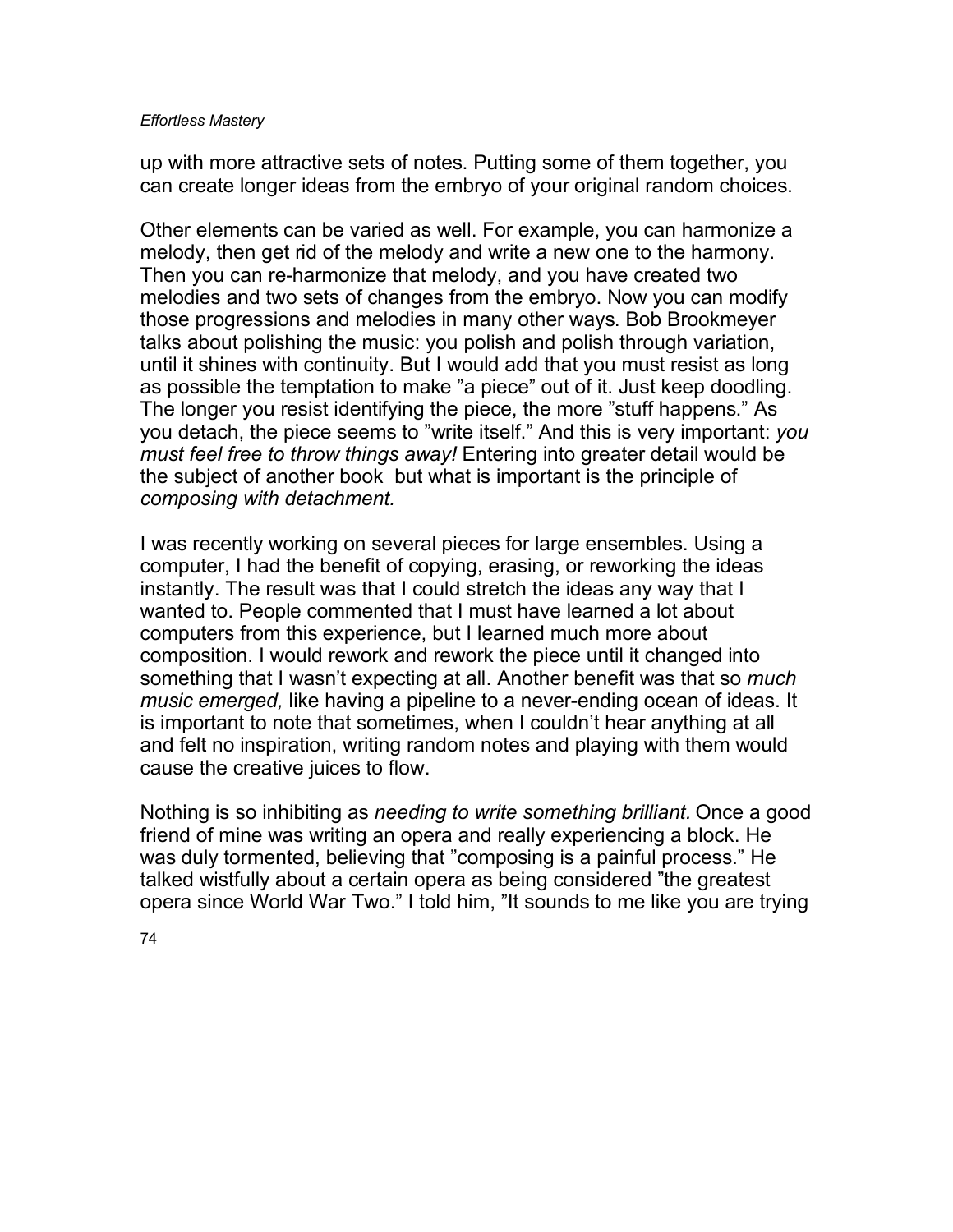to write the greatest opera since Desert Storm! I have an idea. Why don't you just write a bad opera? That should be easy." My friend laughed uncomfortably with me, but I could sympathize with his dilemma. You always want to do well, but the recurring paradox is that you have a much better chance of doing well if you let go of the anxiety and just get on with it.

Try writing three bad pieces a day. I bet you can't do it. Your talent will sabotage you and cause some great music to come out! Another composer-friend of mine told me, "Kenny, I know that that just doesn't work. I've written a ton of bad pieces over the last thirty years, and it hasn't done anything for me." I said to him, "Ah yes, but did you ever *try to write a bad piece?* That is the liberation that I'm talking about!"

You may think that this stuff sounds great, and that reading about it has the power to change your life. But I guarantee that the next time you play or compose, *you'll act as if you've heard and read nothing!* As I said before, trying to sound good is a reflex. The ego is like an involuntary muscle. You wish you weren't so self-absorbed, but you just can't help it. And your selfabsorption doesn't necessarily manifest itself in most obvious ways. For example, you may think you're humble because you put yourself down all the time, but you're still caught up in ego because you have to be selfcentered in the extreme to feel that bad about yourself!

The taming of the mind, the dissolution of the ego and the letting go of all fears can only evolve through *patient practice.* There is nothing worth attaining on this or any other planet that doesn't take practice. As you do this, you become aware of another "space."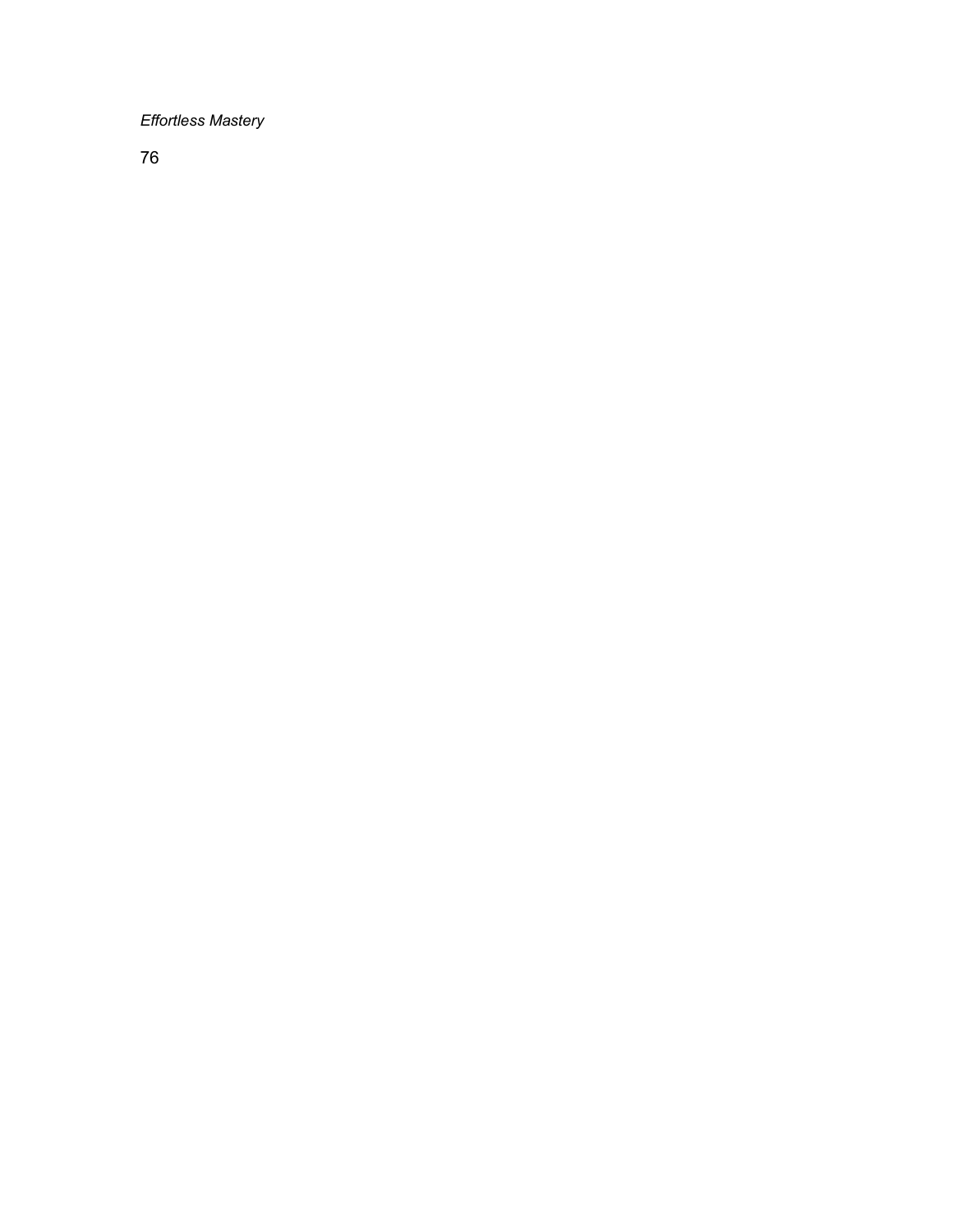*II*

*Chapter 10*

# **The Space**

# *Making The Connection*

*"You must be nothing but an ear that hears what the universe of the world is constantly saying within you."* Rabbi Dov Baer of Mezritch

*(There* is a place inside each of us where perfection exists. The genius, God, lives there. All the creative possibilities of the universe are to be found there. It is the innate ability of each of us to be God, to behave with extreme dignity, to conduct our business in a righteous manner, and to channel an endless stream of life-enhancing ideas and celebratory sounds for the upliftment of mankind. This joyful noise is the sound of the Supreme Being manifesting through us. If we surrender our desires, we will hear it. At first it will seem distant, like the sound of the ocean when you put an ear to a conch shell, but with practice, one can hear the divine "unstruck sound" and become enveloped by it. The outer music is then imbued with the light of the universe and its great transforming power. A most worthy goal is to live one's life and perform all of one's duties from this inner space. "Out of the fullness of this presence of mind, disturbed by no ulterior motive, the artist who is released from all attachment must practice his art."1

From this space, there is great compassion, and great love, as well as great detachment. A person becomes the supreme

'Eugen Herrigel, *Zen In The Art Of Archery* p. 38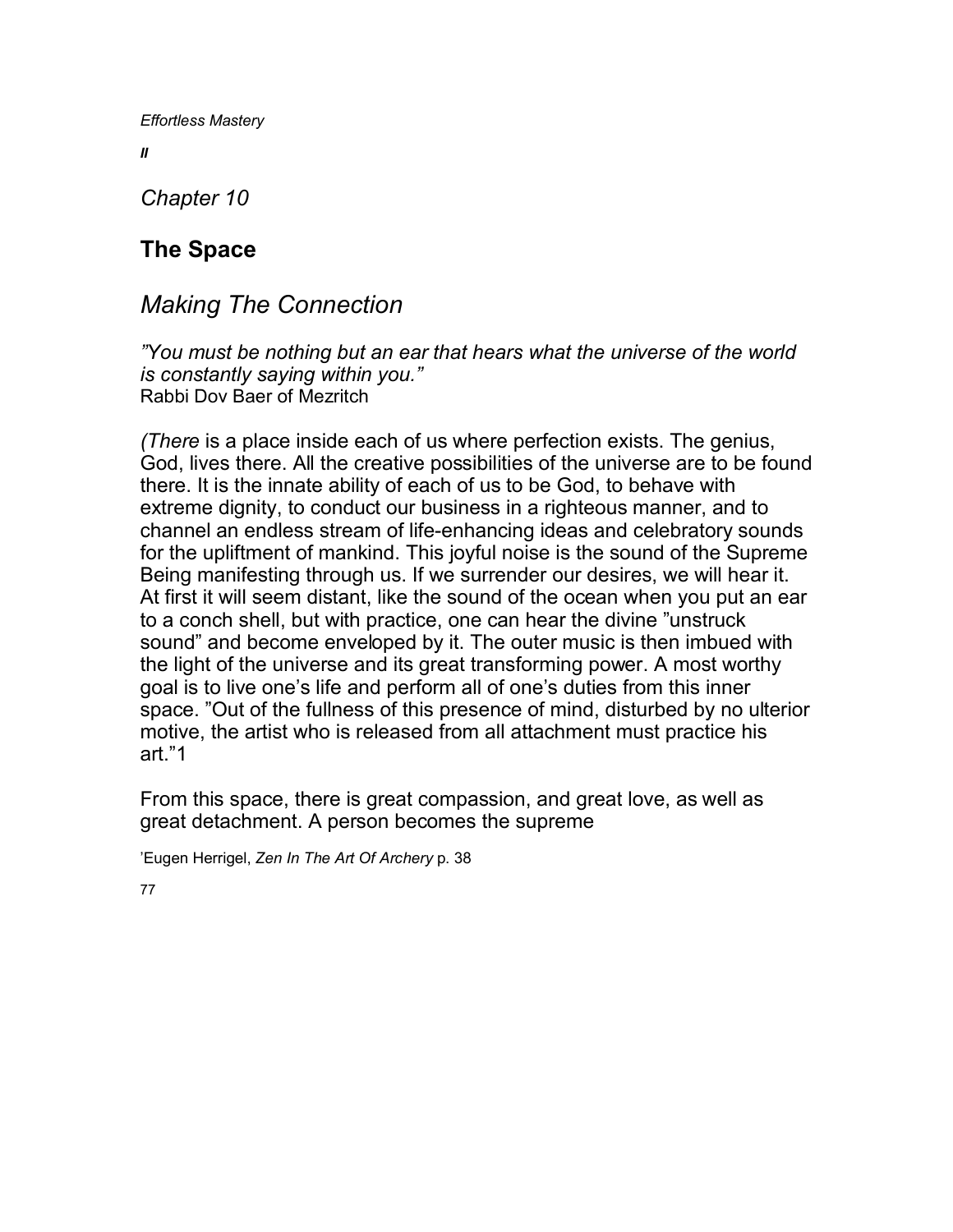enjoyer, observer, and doer. His involvement in life is total. He fully participates in the world, yet is not ensnared by it. There is no fear, because he is not attached to the results of actions. Practice takes no patience, since there is no burning need to reach a goal. There is simply the celebration of the doing, the learning, the achieving and enjoying. To be sure, he experiences the entire range of emotions, but he is not attached. Therefore, he can live his life and make his moves in harmony with his inner self and the outer universe. He frequently receives intuition about what to do next, and he follows it fearlessly. Paradoxically, detachment causes his actions to have great purpose and result in great success. The abundance of the universe tends to rain on such a person; however, if it does not, that too is all right.

In terms of a musical life, this translates into fearless expression: just moving from one note to the other, seeking unity with one's own inner self, and unlocking an ocean of music for others to replenish their spirits. The entire process of learning becomes a joyful game, because the student is not attached to results but observes himself with one-pointed focus.

"When vibratory *activity is properly controlled, man may experience all of life's joy, and at the same time not be enslaved by it." "in the control abides the whole of what is called mastership.!"2*

Detachment is an essential quality for one to become established in that space. Expectations create agitation in the mind, and then merging with one's self is not possible. The great Siddha Yoga master, Swami Chidvilasananda has said, "Expectation exists when there is fear."3 The fear of not getting what we want is predominant in Western society, but the neverending quest to satisfy "needs" masks our deepest desire: oneness with the divine force. The ego refracts the pure light of One and creates the illusion of many, and we seek union in the pursuit of

2Hazrat Inayat Khan, *The Sufi Message,* p. 20 3Darshan Magazine, March 1994, p. 42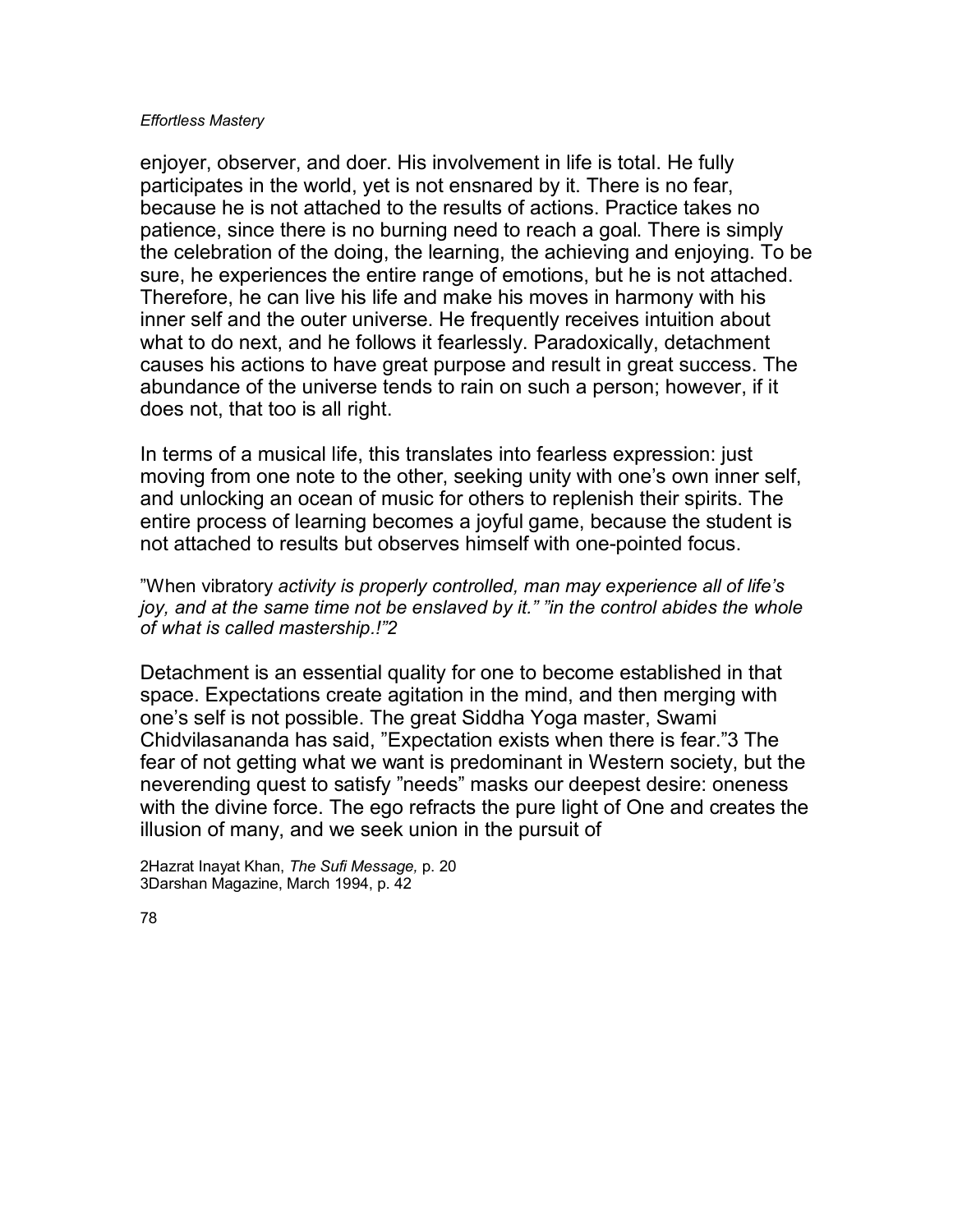externals. We think that if we have enough of what we want, we will be safe. But from the inner space, one realizes that everything one needs and desires already exists within. Christ, or Jesus said, "First seek ye the Kingdom of God and all else will be added." He also said, "The Kingdom of Heaven lies within." I take those statements to mean that our true fulfillment is to be found in the Kingdom, and that Kingdom lies within ourselves.

The Inner Space is the place where joy, pleasure and fulfillment worldly and otherwise are available in unlimited supply. Acceptance of these gifts allows the flow to increase. Performances given from this state are said to be greatly inspired, leaving their audiences profoundly moved. A concert given by a performer who has attained this state is regarded as an event not to be missed.

As musicians, we have the potential of doing great things. Everyone can remember at least one great concert they've been to. The performance was so inspired that it stayed with the audience well after they went home. Perhaps the fragrance of it was still there the next day. The feeling it created caused those present to behave differently for a while, possibly with more grace, with more mindfulness of the soul. Spiraling to deeper levels of consciousness, the performer takes us beneath the layers of illusion and peels us like an onion. He gives us the spiritual nourishment that we so deeply need.

A true master is not just a master of technique or language, but of himself. He can sit serenely in the center of that space while performing his- actions to perfection. This is a state of selflessness and absolute concentration is called *samadhi* by Hindus and Buddhists. Meditation is the tool most often used to achieve this state. Once *samadhi* is achieved, *one may perform all actions in that state.* In a conversation I had with Toots Thielemans on the subject, he referred to it as "ground level zero."

Mildred Chase, in her wonderful book, *Just Being At The Piano,* expressed it beautifully: "I am now able to reach a state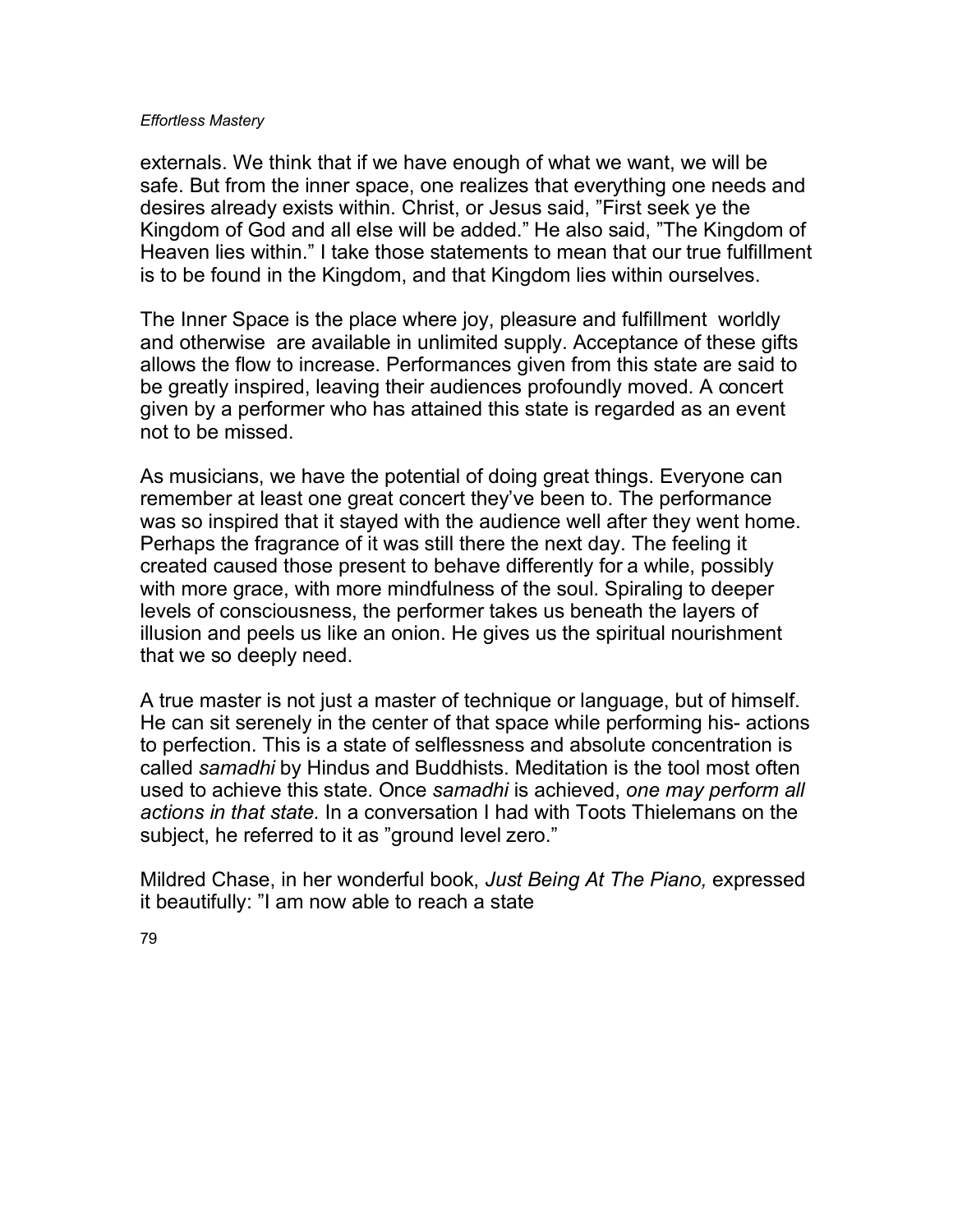of being at the piano from which I come away renewed and at peace with myself, having established a harmony of the mind, heart, and body."4

A quiet mind allows the artist to tap into the wellspring of Divine Music within. Having experienced that state, all other goals seem insignificant.

When you do the meditations in this book, notice if you feel a quieting of the mind and/or a feeling of expansiveness. It is from there that we must learn to play. The goal is to get beyond the mind, that noisy little stream of thoughts, and merge into the ocean of consciousness. From there, you experience an *absence of things* an absence of effort, of caring, the absence of desire or of needs. Things become quite simple.

If you have experienced this space even for a moment, you become determined to get there again. You're amazed that you've spent so much of your life tyrannized by your mind' when this "space" existed. (Wow - I can actually feel like this without cognac?). In the inner space there are no conditions, no requirements; you just are. You are making conscious contact, forming an informational highway, with the higher, or inner self. This is the spiritual connection that many artists speak of as the primary force in their art. When one is motivated by a deeper sense of purpose than just making "good music," one reaches greater heights.

## *"In music and dance we soon become very aware of this world alive with gods and goddesses."5*

Gunther Schuller told me that after his wife Marjorie died, he couldn't write music for almost a year. Then one day, it burst forth from him in a tidal wave of emotion. He wrote a great

4Chase, Mildred. *Just Being at the Piano.* Berkeley: Creative Arts Books. 6Holroyde, Peggy. *The Music of India.* New York: Praeger Publishers, Inc., 1972 (p. 49).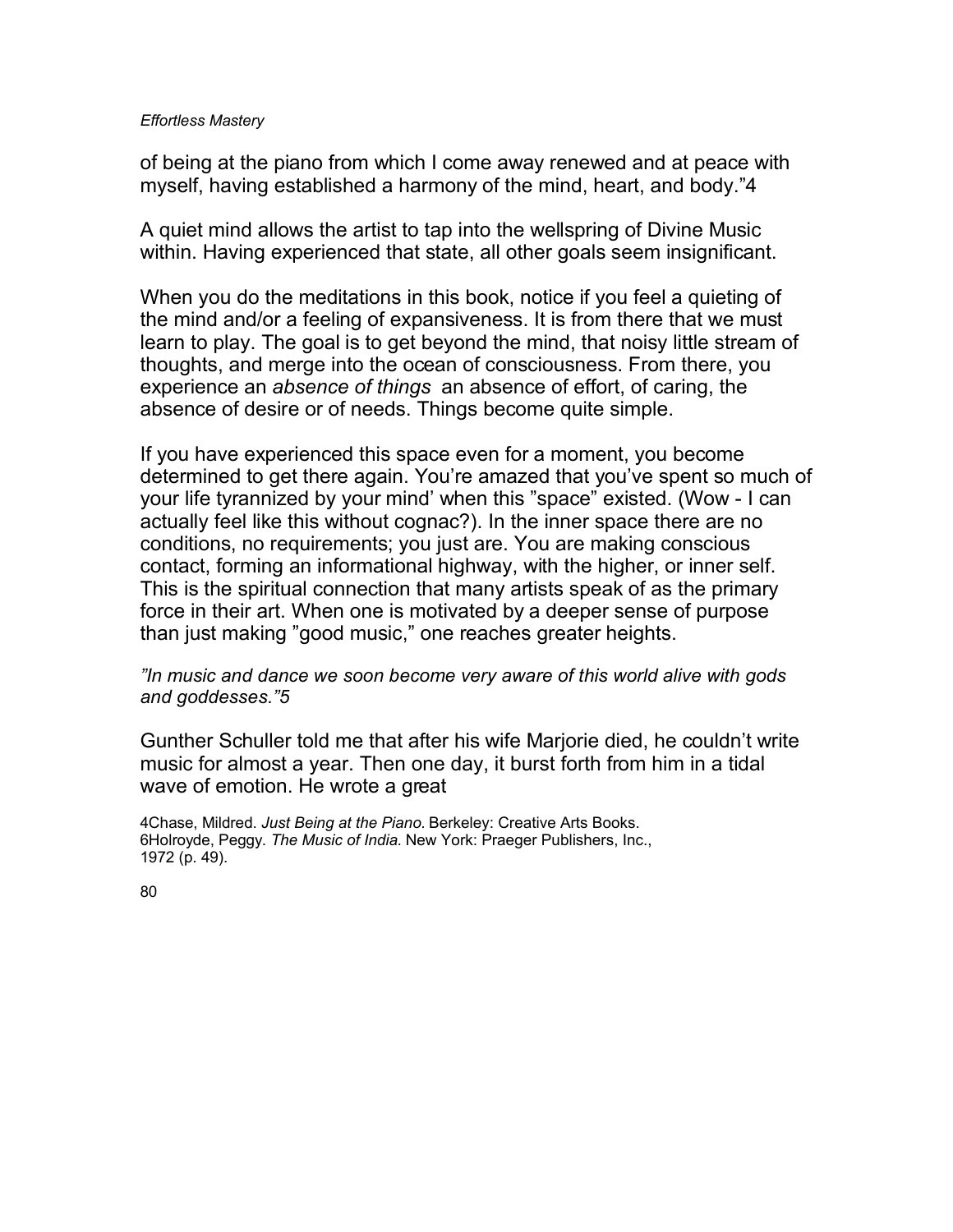piece for her in four days. Motivated not by twelve-tone correctness, the music scene in general or "history," he wrote what had to be written. All of his expertise was now in the service of his need to express. Mr. Schuller won a Pulitzer Prize for this piece. He told me that he had entered pieces many other times and had never won. But that piece, a catharsis for him, was the one that most impressed the panel of judges.

Tapping this source is not necessarily spiritual in a religious way. The mind is thought to be divided into three parts: the conscious, subconscious, and super-conscious. If you lean towards that view, you might refer to the space as the super-conscious mind. As an artist, one would want to transcend the conscious mind, where all the noise resides, change the negative messages that have been stored in the subconscious mind and become attuned to the super-conscious mind. That is where inner perfection may exist. Changing the messages in the subconscious is a matter of steady self-effort and patient reprogramming.

Bill Evans calls this space the universal mind. "I believe that all people are in possession of what might be called a universal mind. Any true music speaks with this universal mind to the universal mind in all people."6 Aaron Copland said, "Inspiration may be a form of super-consciousness, or perhaps of subconsciousness I wouldn't know. But I am sure that it is the antithesis of self-consciousness."7

The highest state a musician can be in is a *selfless state.* Just as a river bed receives the great waters, we receive inspiring ideas. For many, becoming such a channel is little more than a myth or wishful thinking. Artists often have trouble getting out of their own way, and they must therefore struggle. They are often swept away by a river of mental and emotional activity. They are drowning in feelings of inferiority, inadequacy, and anxiety - the battle is mistaken for a holy war and romanticized.

6 The *Universal Mind Of Bill Evans: The Creative Process and Self Teaching.* Rhapsody Films Inc., 1991 7Copeland, Aaron. *Music and Imagination.* Cambridge: Harvard University Press, 1952.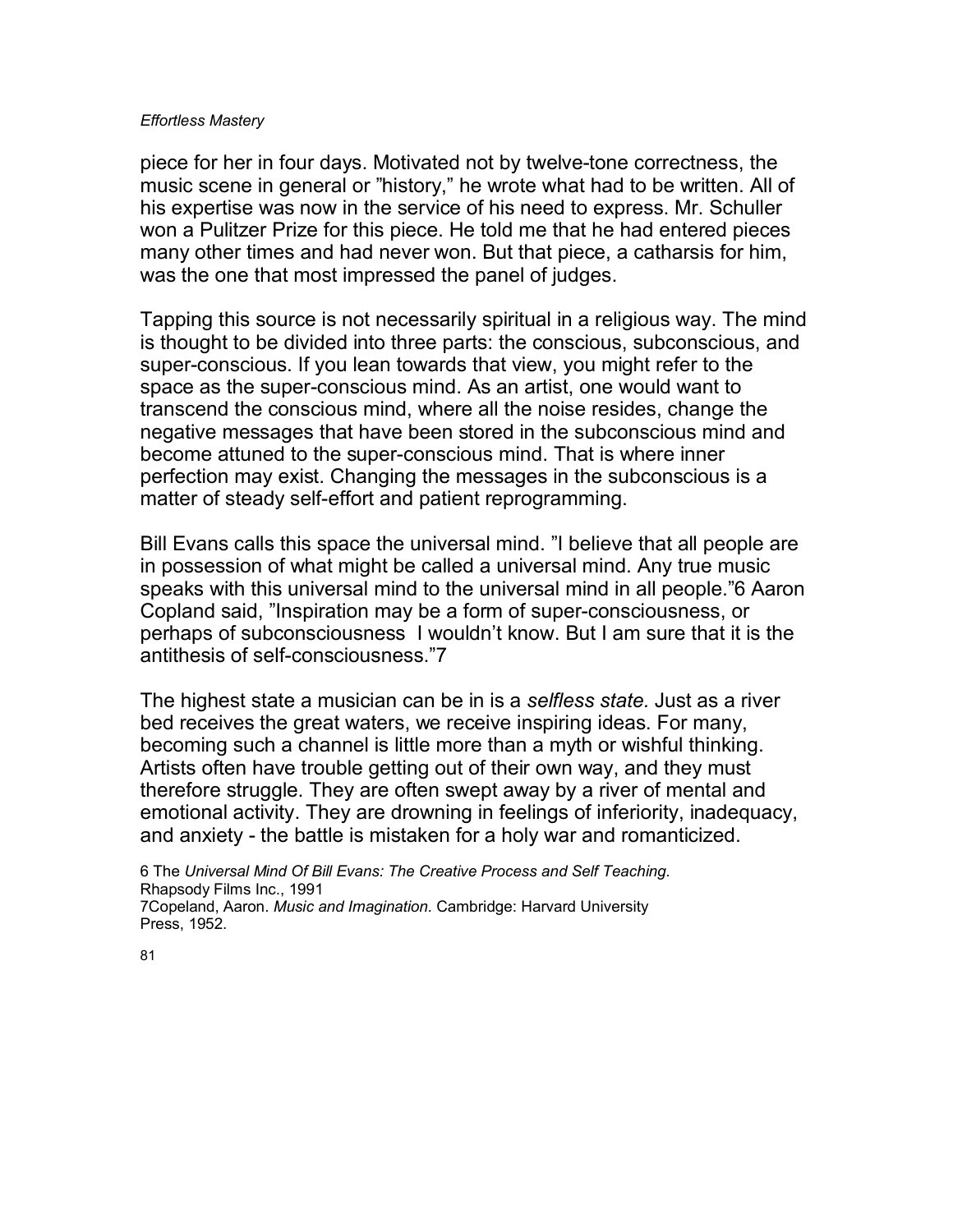But the struggle is simply with their ego. What should be an ecstatic act becomes as much fun as paying the monthly bills!

When I ask people which musician first attracted them to music, they often mention one who transcended these limitations. In the hands of such people, music has the potential of changing lives. Even when novices go to their concerts, they feel something opening inside. People can achieve this state in any kind of work, but they usually do not, because they don't regard their work as creative or "holy." After attending a concert containing this special feeling, they may be motivated to wait fifteen extra minutes before turning on the television upon arriving home. If the music had that effect, it was indeed important!

One of the attractions of art is the possibility it affords of opening the heart, of being exposed to a level of inspiration not usually experienced. It excites and delights. People all over the world have sought this experience in many ways. Some seek it by sailing or climbing mountains, and others by shooting heroin or eating sugar.

If you look at videos of artists such as Vladimir Horowitz, Miles Davis, Count Basie, Itzhak Perlman and others, you will see how they play from this space. After considering the material in this book, you'll view what they are doing in a new light. When Miles Davis approached the microphone, he focused himself into that space before playing the first note. There would frequently be long silences between his phrases. In that time, you could see and feel him re-centering himself. That is very rare in jazz musicians today. That practice has the paradoxical effect of heightening people's awareness and increasing the intensity of the moment. Miles Davis had the audience transfixed *before he played the first note!* Likewise, when Vladimir Horowitz played, you could see absolute stillness and concentration as he "watches his hands" play the piece.

To achieve that level of focus, there is no room for a cluttered mind; no room for doubt or worry. You never sense these masters thinking, "Gee, I sure hope I sound good for the folks out there!"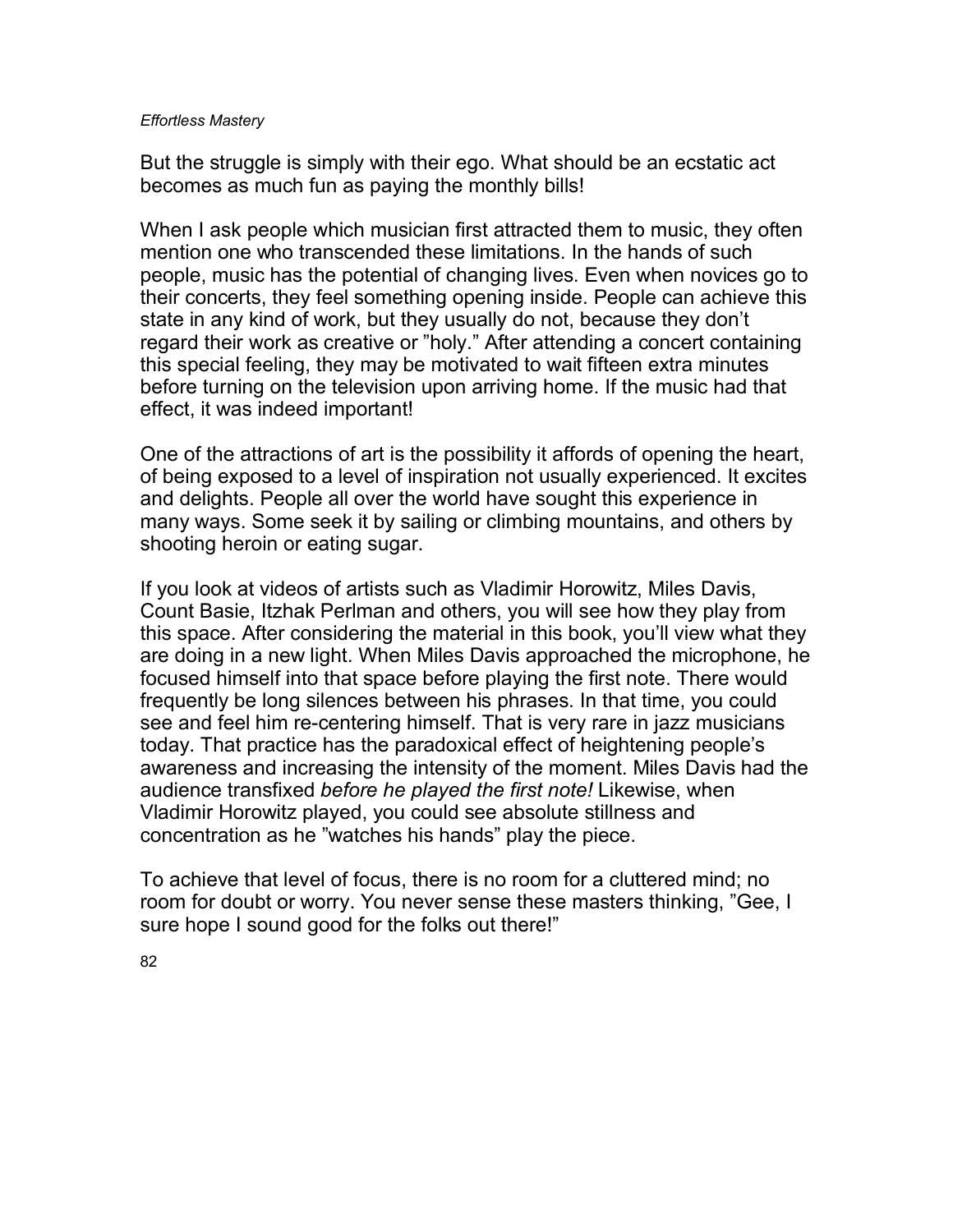You know it when you see it. You know it when you hear it. The room electrifies quickly.

Miles was one of the best modern-day examples of the full power of the "master space." When he played, you didn't compare him to other trumpet players. You didn't even think of Miles as just a trumpet player. You speak of Miles when you're talking about spirits, about mystical experiences. When you speak of trumpet players, Dizzy Gillespie, Freddie Hubbard, Kenny Dorham, Fats Navarro and Wynton Marsalis come to mind. But when Miles played, you didn't think about what instrument he played so much as his aura, the sound of his band. Your eyes would follow him as he walked around the stage. He may not have played trumpet as well as those other people, but when he played his first note, we were in rapt attention. Others could play a thousand notes and not get our attention that way.

Keith Jarrett says,"Whatever clothes Miles wore, it was always Miles in those clothes. Whatever noise was around him, Miles still played from that need, his sound coming from that silence, the vast liquid, edgeless silence that existed before the first musician played the first note. We need this silence, because *that's* where the music is."8

## *False Idols*

*Jazz, as* well as other types of music, has always been about the search for inspiration and the inner connection. This connection has been the treasure coveted or extolled by poets and artists throughout human history. In the nineteen twenties and thirties, many jazz musicians sought it with alcohol. In the forties, it was heroin, the new buzz. And what is the attraction of heroin? You *can't think,* you can only do. You can't play too much, you can only play what *wants to come out.* You accept everything that comes out without worry or pain. So, in their own way, those players were also searching for the "space." Even the great Charlie Parker felt this need. There are stories of him

'Jarrett, Keith New York Times Article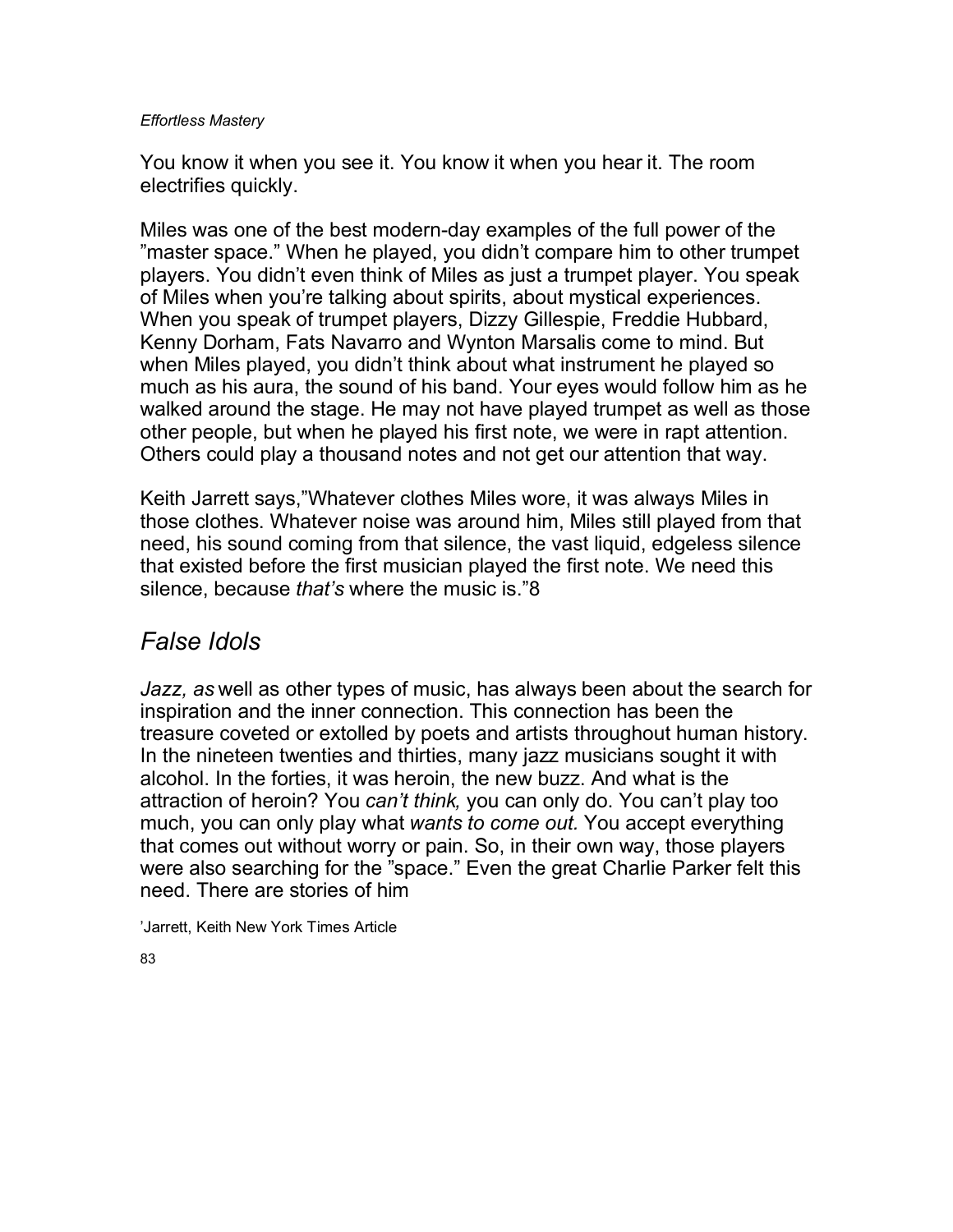arriving to a gig without his drug, not playing well, leaving the gig, copping some heroin, coming back and playing great.

This is not a recommendation to start shooting heroin; but it illustrates that the inner search in some form has always been prevalent in the artist. The first time Charlie Parker did heroin must have been exquisite! But the one great sin of all drugs is ... *the feeling doesn't last!* You always have to do more, getting less and less out of it. As you increase the dosage of whatever you're addicted to, be it violence or chocolate cheesecake - the result is always sad or even tragic. Early in his life, John Coltrane found heroin. A bit later, he used LSD. The psychedelic drugs of the sixties and seventies gave the user a different kind of experience. You got the buzz, but a window would also open that allowed you to go beyond physical reality and explore other realms of consciousness (similar to the "buzz" illustrated on those cereal commercials). In this state, the musician could see and hear on other levels. With heightened senses, it was possible to milk the ecstasy of each note. But after the effects of the drug wore off, the window always closed, making the natural state feel dry and intolerable. Eventually, for John Coltrane, the search led to no drugs. Toward the end of his life, his path had evolved into meditation, diet and spirituality. He ran the gamut, but was always searching for the same state. Finally he found what he was looking for within himself. The folly of human history is the search for this state in things outside us. This explains all wars, all quests for money, power, sex and other sensory experiences. The ultimate security one seeks can only be found within.

I play music from this space. The longer I play, the deeper into the 'space' I go and the quieter my mind becomes. Other issues seem less important. I focus deeper and deeper in the moment. Inspiration and ideas start to flow through me. The execution of the music becomes automatic. I find myself resting more and more as the music progresses. When it reaches the point of happening by itself, I am able to play all night. In fact, I have trouble stopping! I find that I love playing more now than when I was a kid, and the music coming out is more than I could have hoped for!

Don't waste your time moralizing about drugs and sex. It's not about being locked out of the Kingdom of Heaven. I believe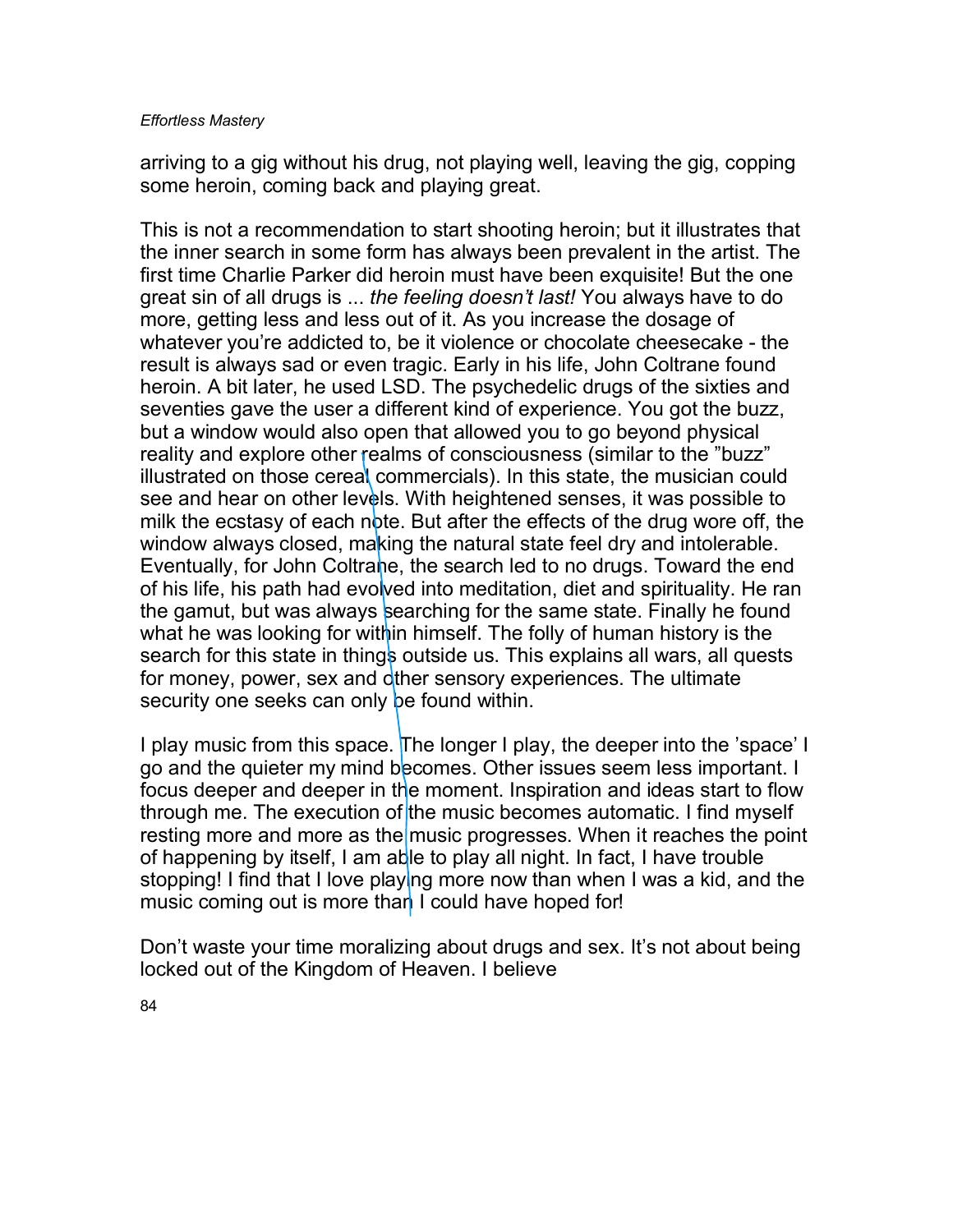that whatever force is the guiding principle of our existence, He/She wants us to feel *that good* all the time. That power has provided a nectar within our very own Selves. I capitalize "Self because I was taught to capitalize the name of God. That's where I have come to believe He/She lives, in that inner space inside me. If we would just stand still and quiet ourselves long enough to sense that power, we would come to know an ecstasy that lasts. We must decide that it's more important to surrender to the space and to love what it gives than to play well. Once that decision is made, music will open herself to us and reveal all her secrets. We will experience waves of joy. Then we will become beacons that can light the way for others, and our mission will truly become important.

## *Practice*

Perhaps music feels great as long as you're about fifteen feet away from the instrument, but as you move closer, a different energy takes over and your connection dwindles. It's like a horror movie where, from a distance, your bride looks beautiful, but as you get closer, the dress becomes tattered, her face shrivels up, her hair becomes dried and gray, the flowers wilt and all the petals fall off her bouquet; and by the time you reach her, she has turned into a hideous skeleton!

How can we retain the bliss of freedom as we approach our instrument? *We must let go of all desires and focus on love.* To have the nectar flow through us, we must honor our inner being, and practice receiving what is being given. We must practice and strengthen this connection daily. We may even have to go outside of music to do it. This is really important, because playing, being so addictive, pulls us easily from the true goal and draws us back into more mundane realms.

But when you have made the inner connection, playing becomes more like taking dictation from within. Work with the thought, *I am a master, I am great.* Then just put your hands on the instrument, trust them, and eventually it will be so.

*"Do not fear mistakes. There are none.'* Miles Davis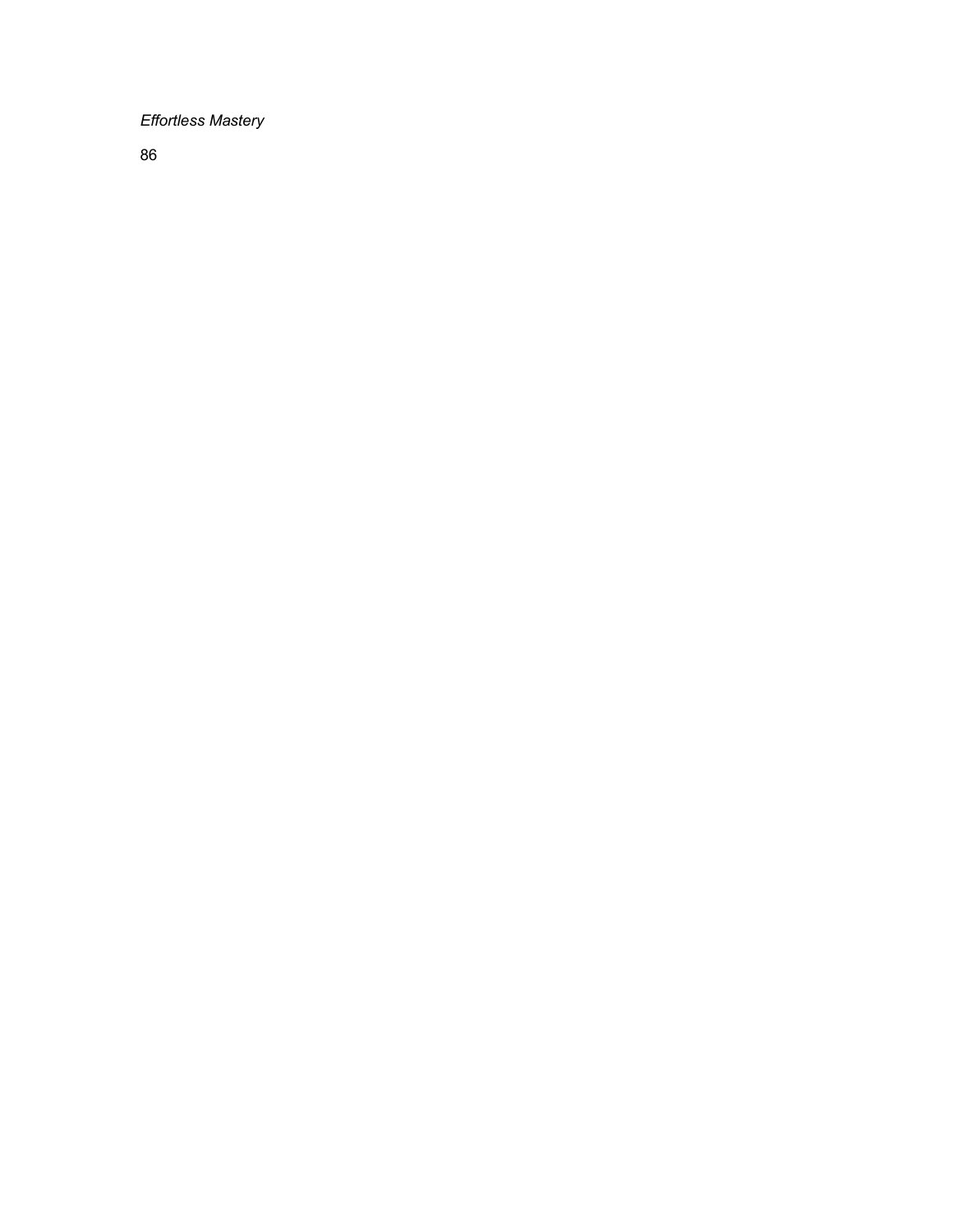*II*

*Chapter 11*

# **There Are No Wrong Notes**

"you improvise from an expanded consciousness, you discover that, in fact, *there are no wrong notes!* Appropriateness and correctness are products of the mind. Trying to live within those imaginary guidelines inhibits the flow. I have illustrated this in clinics very clearly by playing AW *The Things You Are* in two keys simultaneously. I'll play the chords in "Ab" and the lines in "A." Playing in those two keys should create many wrong notes. It should sound tremendously dissonant, but everyone is amazed to hear how fresh and stimulating it sounds! There is a secret here: if dissonant notes are played and the player embraces them as consonant, *the listener will also hear them as consonant!* Conversely, even the simplest harmony will sound strange to a listener if the player hasn't understood that harmony. If you listen to the wrong notes, meditate and embrace them with your heart, affirming their beauty, they will become sonic rubies, sparkling with tone. You can resolve so-called dissonant intervals the same way.

When a madman comes along to whom violence is consonant, his attitude may convince people that violence is beautiful. Followers go temporarily insane in his presence, falling prey to his complete self-acceptance! Later on, they might wonder how they could have fallen under that spell. Charles Manson had that mad man's conviction. His relationship to violence was like Monk's relationship to dissonance. Manson had such a love for violence that the people under his influence accepted his insanity. The same thing was certainly true of Hitler. People were so "inspired" by his message that they followed his lead. It's the inspiration itself we crave. When a person acts with complete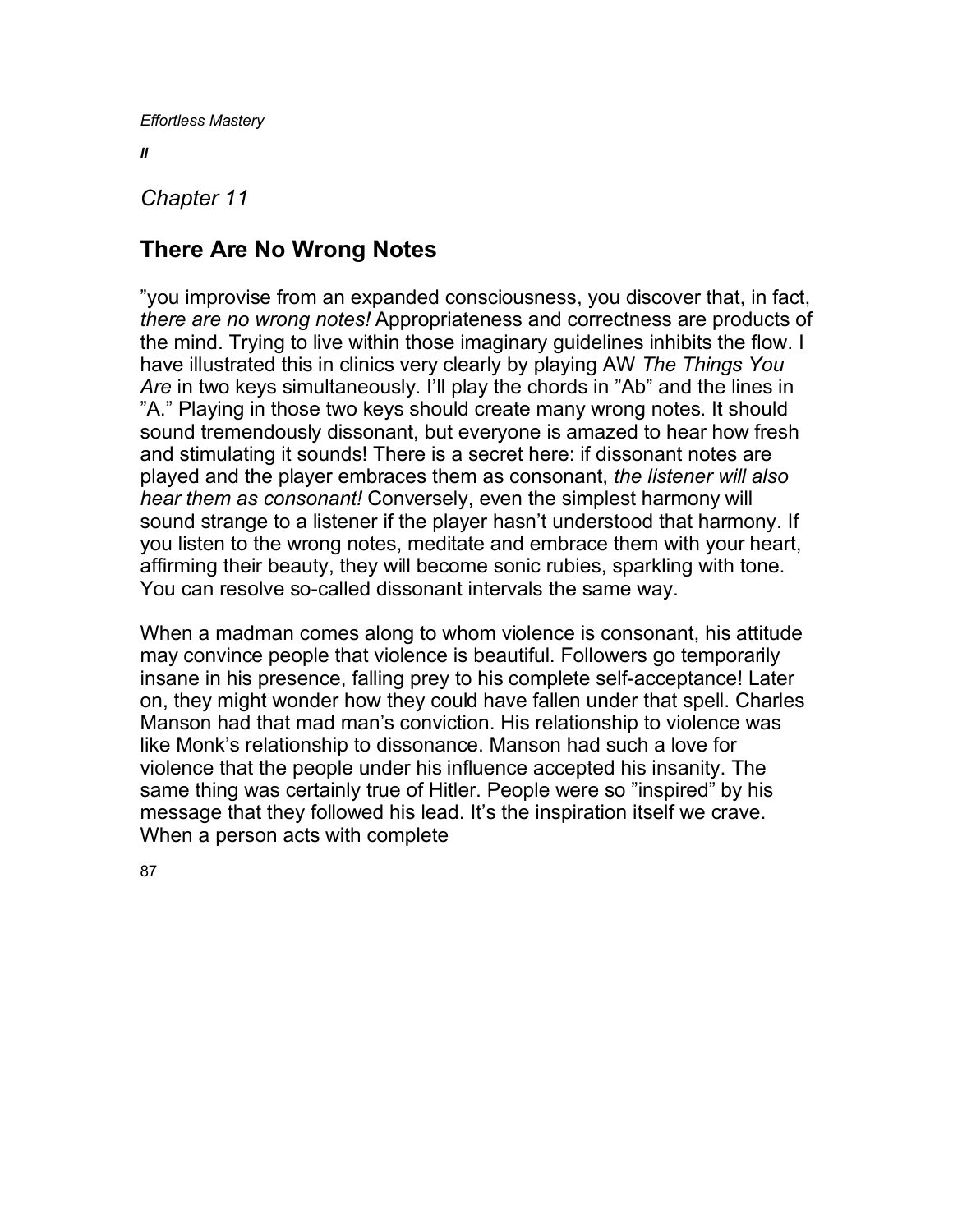confidence, even for insane purposes, it fills a void in us. Charismatic individuals make their followers do insane things by the force of their personalities. It proves the point that the force of a person's will, of his selfacceptance, can be so strong that he can change the view of the masses.

Musicians of every era, coming from that intuitive place, would use notes that the society of the time thought were insane. "One renowned pianist remembered the relief he felt during a performance when he missed the specific keys he intended to hit and Charlie Parker exclaimed, 'I hear you,' having interpreted the erroneous pitches within the pieces' framework as an 'interesting chord voicing.'1 In the movie *Robin Hood,* Maid Marian says to Robin Hood, "You speak treason, my lord!" Robin Hood arrogantly replies, "Fluently!"

The visionary is often regarded as a heretic and the devil's tool. Through the force of his will and his sincere need of more intensity in the music, the musical visionary has convinced us time and time again that these dissonances were the new *right notes.* The heresy of the 14th century became the conventional wisdom of the 15th century. So the question is: if the notes sounded wrong and unusable in the 14th century, how did they become *desirable* in the 15th century? The answer is that they were never wrong! We just heard them that way. Hence, the truth: *there are no wrong notes.* There is a Zen saying: "Truth starts as heresy, grows into fashion, and decays into superstition."

Unrestrained by your prejudgments, your taste for consonance and dissonance shifts back and forth like the desire for hot and cold. What feels better after playing in the snow all day than a warm fire and some hot chocolate? But after sweating awhile and removing more and more clothes, doesn't going out into the cold air sound appealing? In the same way you would fluctuate between consonance and dissonance. After a period of playing "inside" the changes or chords of a tune, my ears delight

Berliner Paul F. "Thinking in Jazz: Composing in the Moment." *Jazz Educators Journal,* May 1994. (p. 33).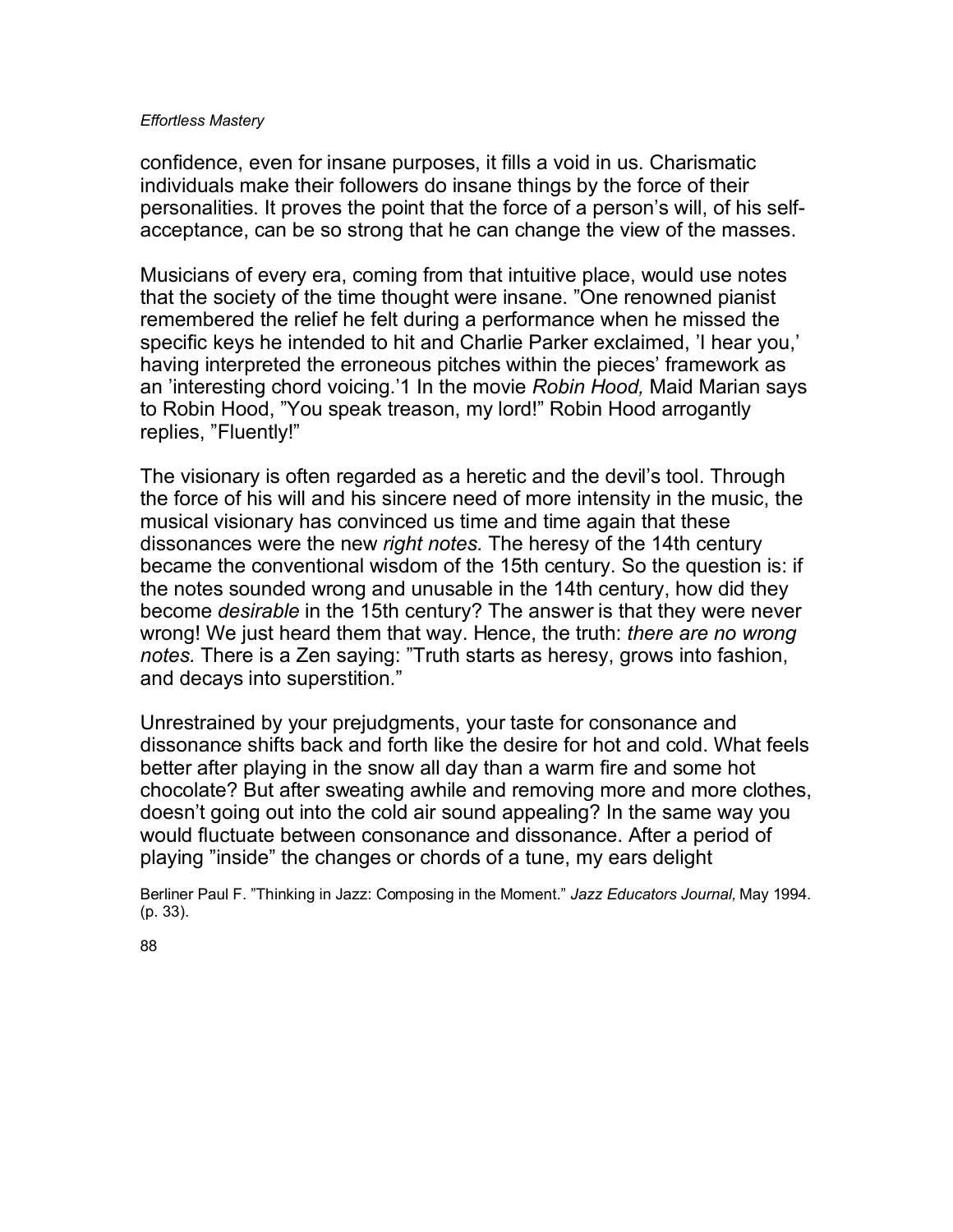in the sound of playing "outside" the changes. But as soon as I feel the responsibility to "play out," that becomes dull and boring, and I find playing the simplest, sweetest melody absolutely delicious. I never call myself modern or traditional, in or out, new or used, because I prefer not to be hemmed in by rigid definitions.

# *The Monk Principle*

Thelonious Monk was a perfect example of a creator with a strong inner connection. His writing and playing were an extension of his personality, and he invented musical jokes that no one had ever thought of before. His compositions are obviously great, but think about his piano playing for a moment. He had a herky-jerky style, playing odd rhythms with a strange feel. His voicings weren't nearly as pretty as those of Bill Evans, nor could he create an easy groove like Red Garland or Wynton Kelly. For God's sake, Art Tatum was still alive! If it was just about piano playing, why would you listen to anyone other than Art Tatum? It was said of Monk that he could make a concert grand sound like an out-of-tune upright. There were certainly better pianists around in his day. So why was Thelonious Monk so revered? The answer is that he had the *depth of sound, the arrogance to play what he wanted to play.* He was uninhibited by mind and fortified by spirit. Behind every note was the belief that "this is the truth." He didn't believe in wrong notes. He believed that they were right notes because *he played them.*

Do you believe that every note you play is right, or are you always looking for the right notes? The world is made up of two kinds of people: the ones who play the right stuff, and the ones who are *looking* for the right stuff to play! Miles Davis was always making the next right note out of the last wrong note. Monk had so much conviction in what he played (perhaps enjoying the moral indignation of the establishment), that while he was playing, we couldn't conceive of anything else. He had the same effect on his audience as the madmen described earlier. The authenticity of Monk came from the permission he gave himself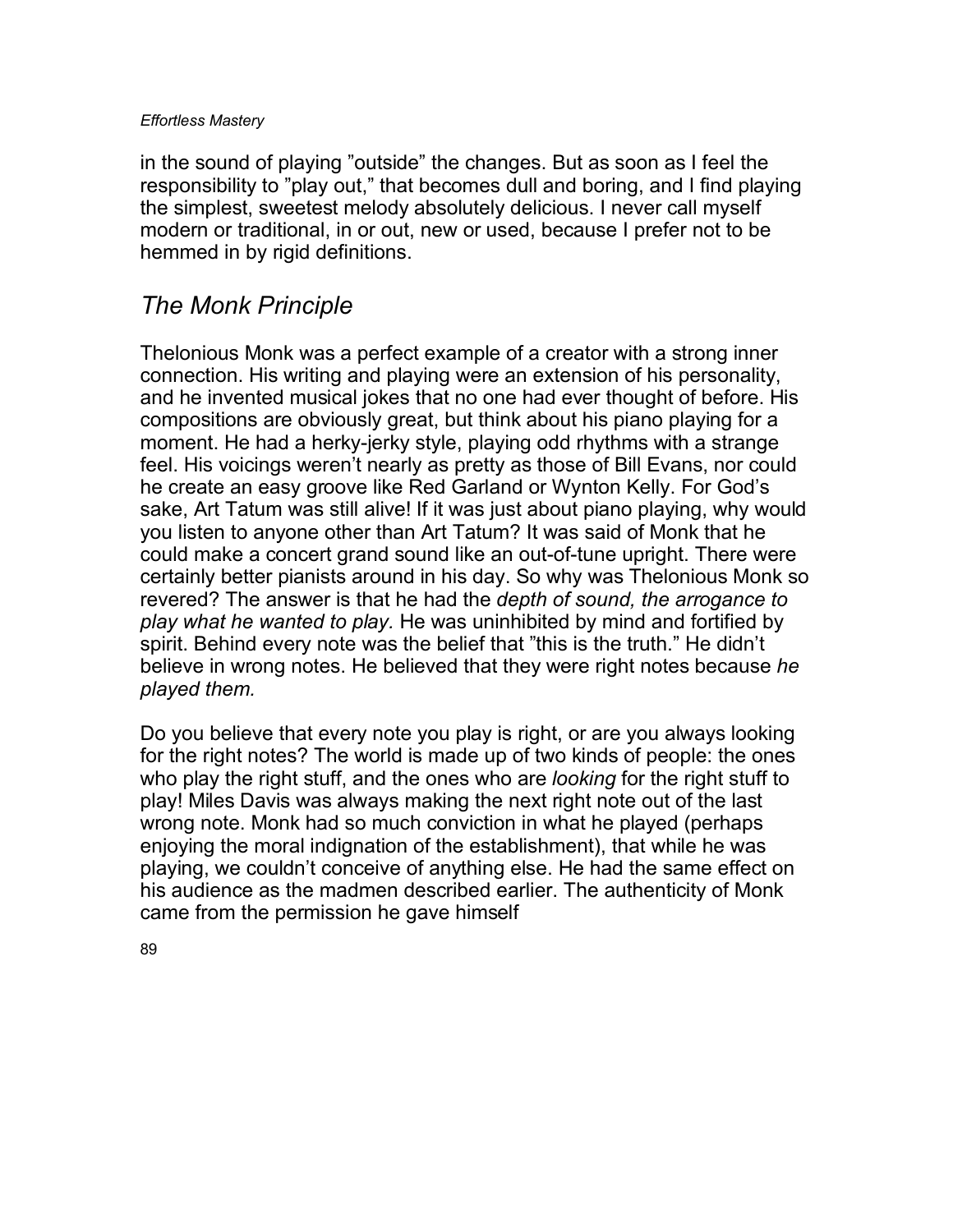to be a genius, to take scraps of junk that most of us wouldn't know what to do with and to proclaim, "This is beautiful."And yet today, when one plays a Monk tune, one instinctively tries to play like Monk. There are many young pianists who can play piano more efficiently than Monk did, but when playing a Monk tune, they try to *devolve* their playing to sound like Monk. That's how powerful his statement was: they can't hear anything else!

However, you can't get power from being Monk; it comes from being yourself. That's the only way a person can summon that kind of strength. You can never get it by recreating. You have to *create. For music to be real, it has to come from a deeper place than the "little mind" and we can hear the difference!*

## *Mind Behave!*

As you play, there must be no intellectual interference. Intellect is good for picking out an instrument, teaching or getting to the gig on time. It's good for academia, it's good for practicing scales, reading books and studying. But it is not good for creating. Intellect has to surrender to instinct when it's time to play.

I have often looked around me on stage and viewed with amusement how others were caught up in a drama of their own making. It was a very transcendent feeling.

Most of us think that the license to create is for others, *not for us.* But inspired people show us by example what is possible for everyone.

William Blake said, "Jesus was all virtue, and acted from impulse not from rules."2 That description sounds a lot like Monk and Miles! Imagine the rarefied air Louis Armstrong must have breathed when he and his contemporaries were developing, without precedent, what would become jazz. It's as though there is a cosmic bank somewhere in the universe where the great ones have their accounts. The currency is unlimited creativity and ideas. The rest of us are always trying to borrow from their

2William Blake, *The Marriage of Heaven and Hell.* London, 1793. 90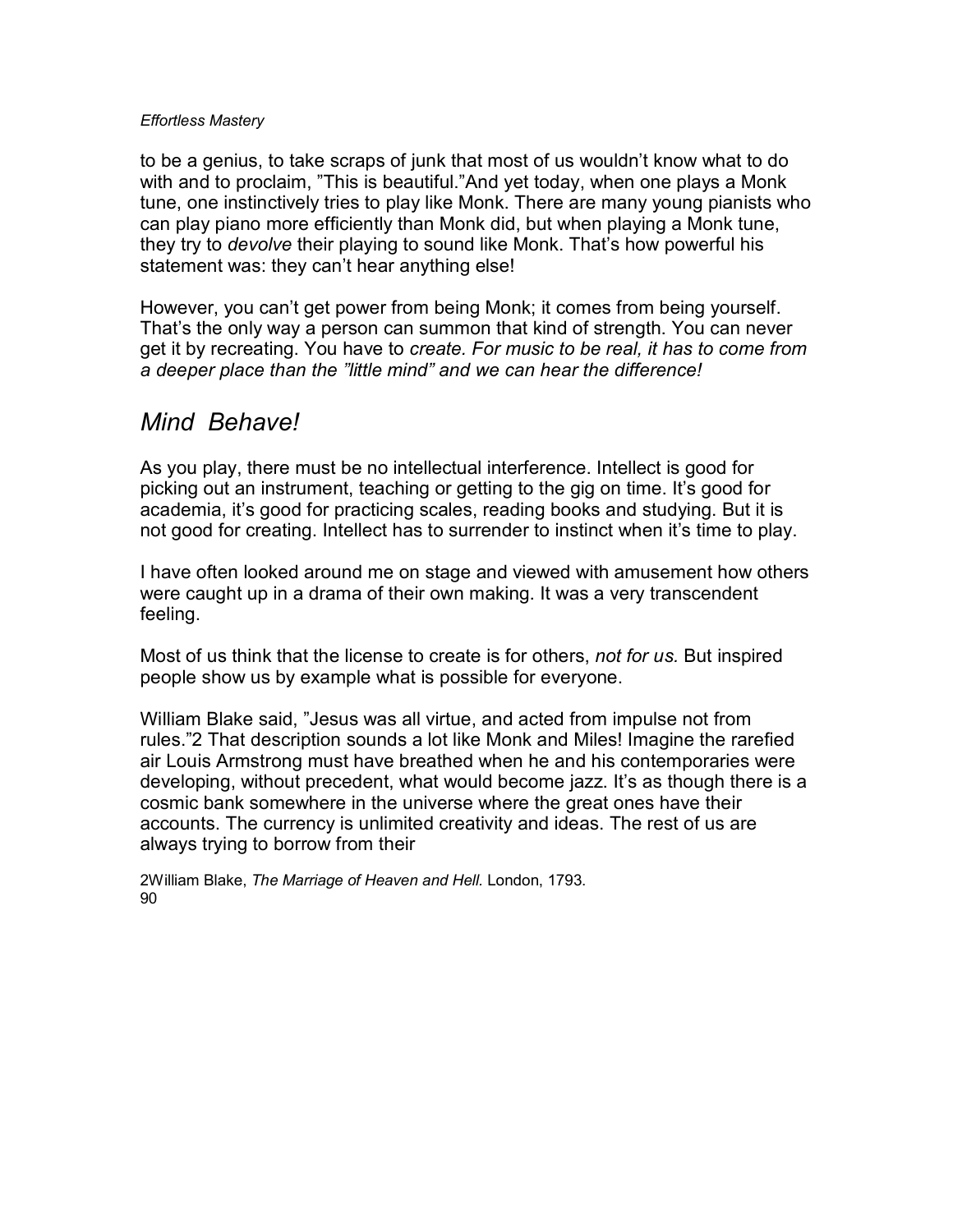accounts. I don't wish to borrow I *want to open my own account!* I don't want to play the way Monk played, I *want to feel the way Monk felt* when he played. I like to feel that no one has ever played this instrument before me; that it's like a blank stone for God to emblazon his commandments on. And there can be new testaments every day!

## *"That's The Most Beautiful Sound I've Ever Heard"*

Some brain-washing is necessary here not in the sense of mind-control, but in the sense that "My brain is really filthy, it needs a good washing!" When I drop my hands on the piano, no matter what comes out, I say, *"That is the most beautiful sound I've ever heard."* Try it on your own instrument. Play a note, and before you have time to evaluate it, proclaim, *"That is the most beautiful sound I've ever heard."* Will you be oppressed by the judgments of good and bad, or will you delight in *"That is the most beautiful sound I've ever heard?"* Which is true? *Neither,* in the objective sense. Sound is neither good or bad, beautiful or ugly. We superimpose those values onto it. Or both statements are true, depending on what you believe. Which belief shall you embrace? It should be the *one that best serves your creativity! You will find yourself far more free and powerful if you assume that all notes you play are the most beautiful sounds you've ever heard!*

This attitude might make you a bit crazy, but it instills a brilliance that makes your music shine. You will joyously receive ideas without narrowing the channel from which music may pour through you.

Wanting to play well and wanting to make an "inner connection" are often contradictory goals. Sometimes it is absolutely necessary to allow yourself to play what your intellect calls "bad music" so that the inner connection can be established.

Saying, *"There are "no wrong notes"* or *"Every note I play is the most beautiful sound I've ever heard" may* sound bit like New Age philosophy, but Miles Davis had another way of putting it: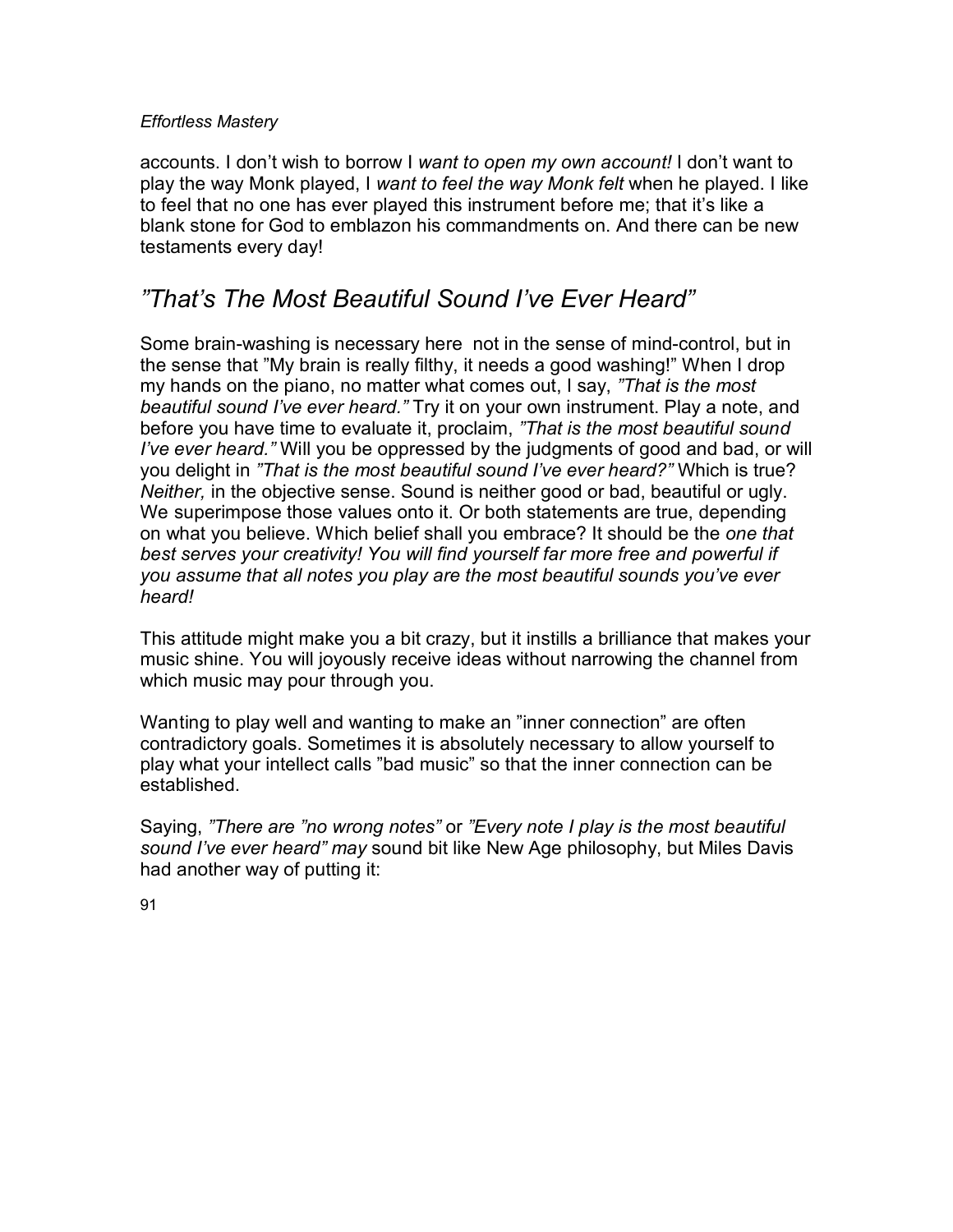"This is the baddest you ever heard, and if you don't think so, I'm going to kick your ass!" That was his way of saying, *"Every note I play is the most beautiful sound I've ever heard."*

Beboppers also tended to be less than philosophical about it, and the issue would often be resolved with fists or even knives and guns! But even though they were not always the nicest people, the essence of their strength contained this same principle. They had full confidence in what they were about to play. This allowed them to form a link to a deeper part of themselves and directly tap the inner waves of inspiration. It must also be said that a person may have great mastery in their music and even possess impressive spiritual power and *not be a nice person!*

The point is: you too can have permission to believe in yourself but that permission has to come from you. No one will give it to you until they see that you already have it. Let us meditate on this.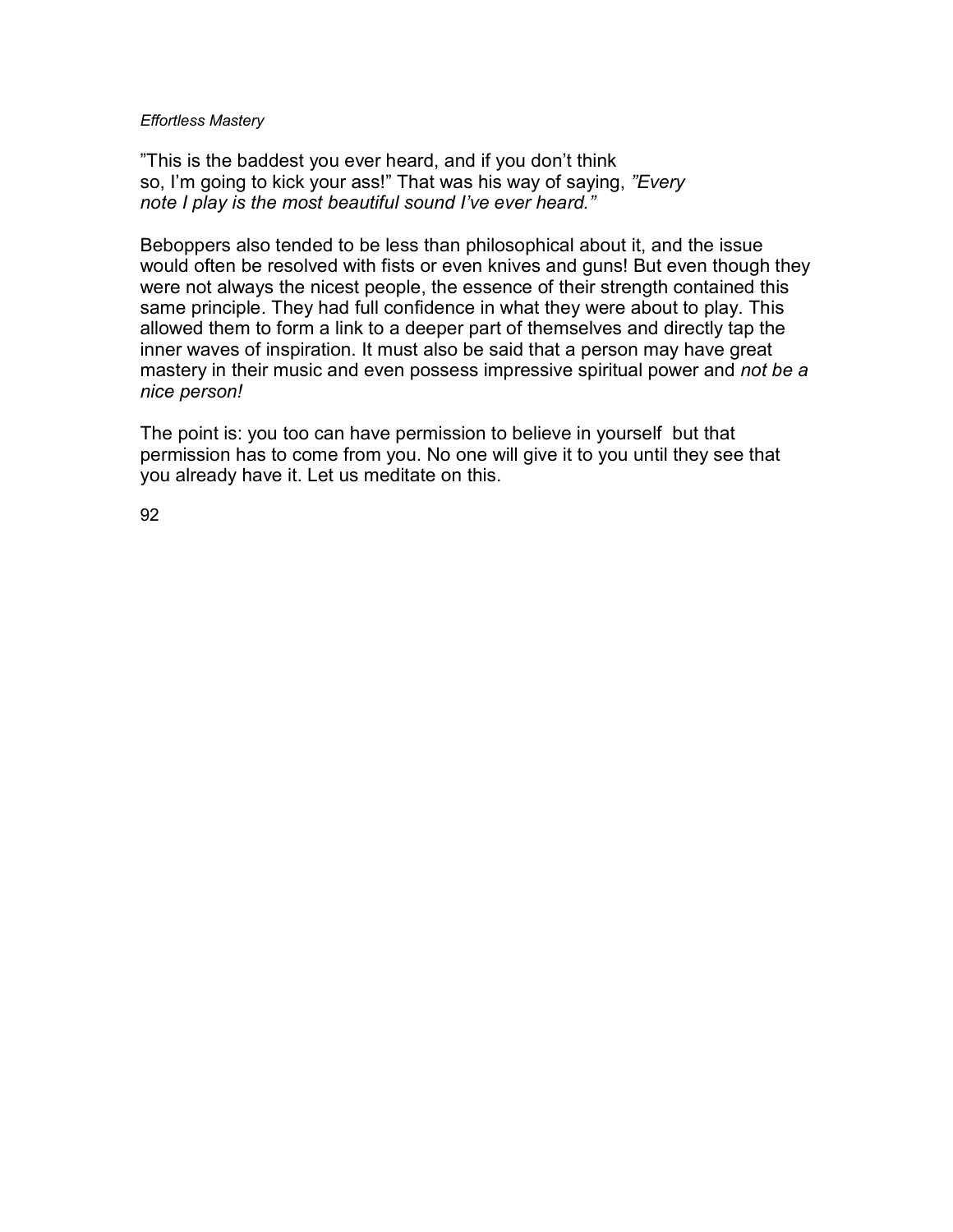*Chapter 12*

# **Meditation #1**

## *(Please listen to Meditation #1 on CD)*

## *I am great. I am a master.*

Root your feet squarely on the floor... Take a nice deep breath ... Take a good one. Don't cheat yourself. Give yourself a beautiful deep breath. Take another deep breath, and breathe it out slowly. As we go through our lives, day by day, the most essential thing is breath, yet we tend to take small ones (a clue that something's wrong). Right now, on this beautiful day in your life, breathe in deeply ... Breathe in your own self ... Breathe in your own greatness. This very day, commit yourself to reclaiming the greatness inside you. Breathe in and connect with the seat of your power and magnificence.

Take another deep breath and really enjoy it, as if I had said, "Have another piece of pie." Imagine I baked a big delicious pie. The piece I gave you really wasn't big enough, and you just have to have some more. Right now, treat the air like that. Treat your next breath as if it were a craving. Begin to relax.

Start to feel your body relaxing. Feel relaxation from the top of your head on down ... If any clothing you're wearing is uncomfortably tight, loosen it a bit. Loosen your belt if necessary. Take off your shoes if they bother you in any way. Make yourself as comfortable as possible. Let this moment be a holiday from perpetual discomfort.

Take another deep breath, and exhale slowly... and another deep breath ... and exhale slowly. Now relax your head and your face ... let your cheeks relax, and your jaw ... and let your eyes relax, and your mouth... tongue ... throat... and ears ... let them relax and imagine the canals are getting wider and wider, until your whole head ... disappears.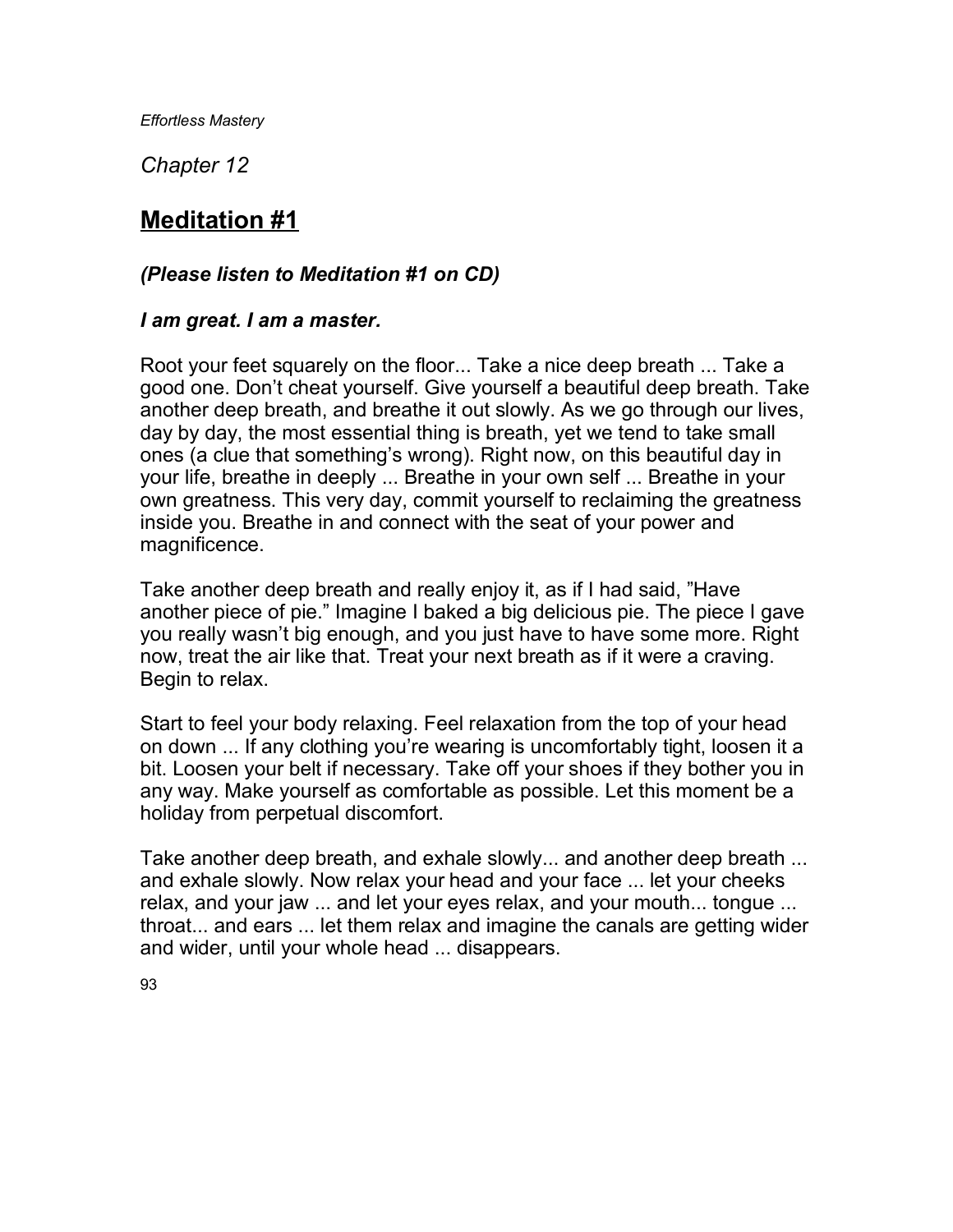Relax your neck ... and your shoulders. Many of you feel a lot of tension in your neck and shoulders because the enemy, fear, keeps them tense. Fear of people ... fear of playing ... fear of sounding bad ... fear of not surviving ... fear of not being well thought of... fear of not being a successful musician ... all this registers itself in the neck and shoulders. Even though you may not be able to rid yourself of this tension, just notice it and be willing to let it go.

As you breathe, notice any pain you feel and just let it go. If it persists, then just observe it. Step back and observe it as if it were someone else's body. Do that with each part of your body as it is mentioned.

Now relax your shoulder blades ... your chest... your upper back .... breathe deeply as you focus on the muscles and the bones and the rib cage, and just let them go ... let them drop. Imagine you were gripping these muscles tightly in your hand ... and then imagine relaxing your grip, opening your hand, and releasing them as you would release a bird into flight.

Relax your stomach ... lower back... and your spine. Now try to sense your inner organs. Relax your liver ... your kidneys ... your lungs. See if you can sense your heart muscle. Sense where it is in your chest. Right now, relax that muscle. Keep breathing deeply and relax even more.

Feel your hips relax ... let them hang loose ... and your buttocks ... thighs ... knees ... your calves ... your ankles ... and your feet. Your feet are usually abused by tight shoes, walking, curling your toes while playing, as well as fear. Fear lodges itself in the feet. Stretch your toes out and then let them just relax.

Take another deep breath and send that breath through your whole body. Hear that breath going in and coming out. Let yourself descend into the deepest, most relaxed place inside your body...

We are establishing a connection from your innermost self to your instrument. From this day forward, we will practice that direct linkage. Begin to focus on your mind ...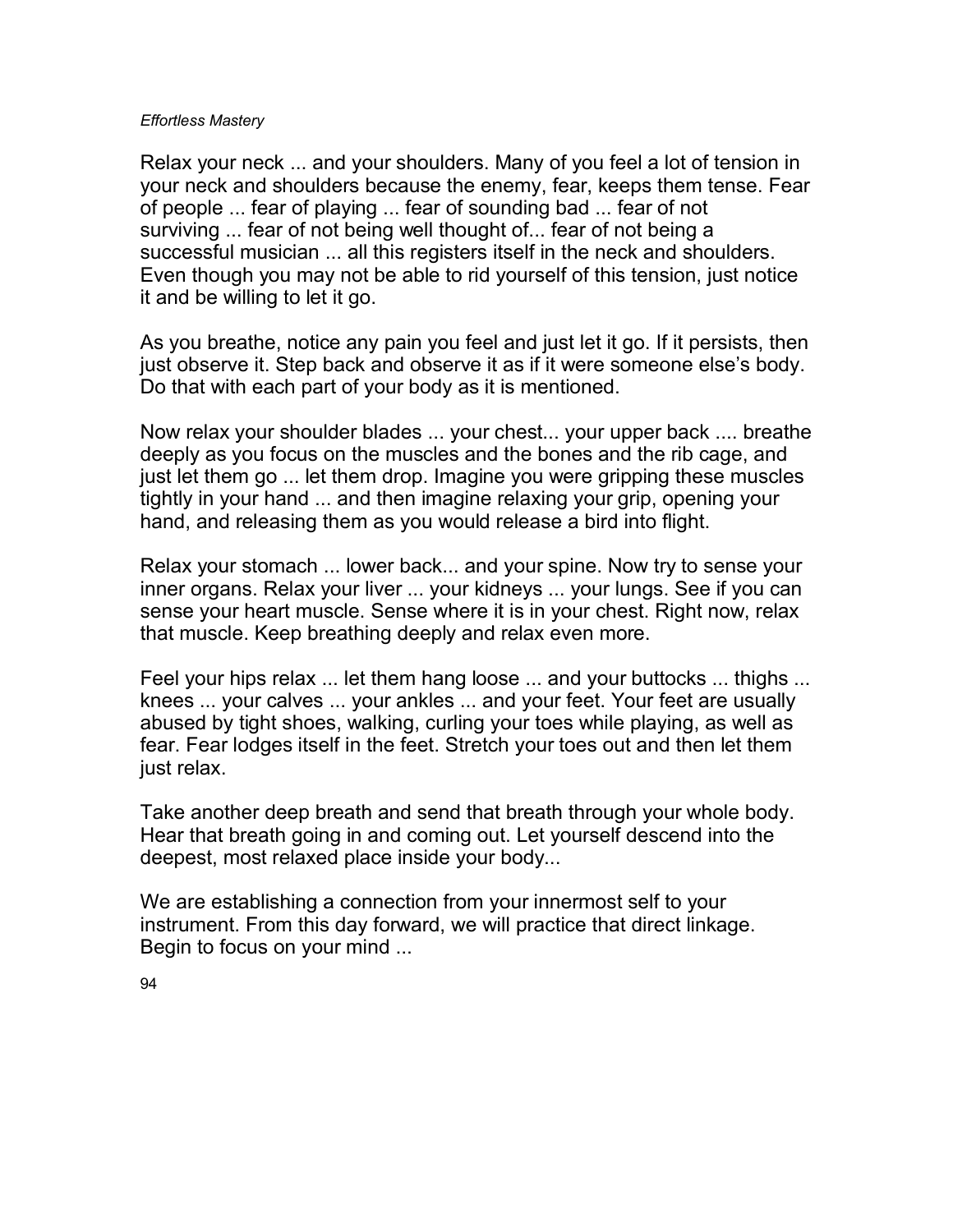Naturally, there are a lot of questions that arise. How could I function from this meditative space? How can I play in time without getting lost? How can I possibly practice at all? The answers to these questions will come, but for now, let us let go of all questions. Relax the mind and observe the thoughts that might be going through it. If there are no thoughts, then are you truly blessed! That is heaven on earth. But if you are having thoughts, don't try to stop them, just observe ... as you observe your thoughts, you might find that your mind is quieting down. Take a breath and let go of the *need to play well...* take another breath, and release all pressures to play music ... release *the need to play music ...* just for a moment ... it won't hurt you ... *you can have all your obsessions back right after this exercise!...* but for right now ... just let it all go ...

Now take another very deep breath and blow out any more thoughts of limitation or negativity. Imagine an incredibly bright light shooting into the top of your head, filling every cell of your head with warmth. This healing light is filling your head, just as a fish bowl is filled with water or a balloon is filled with air. Feel this very bright light entering your neck and shoulders. Imagine it warming every cell in each part of the body of which I speak. The light is now filling your chest and back. Feel the light running down your spine like a bolt of lightning, shooting all the way down to the base of your spine and exploding out through your back and vertebrae. Imagine the light filling your stomach, buttocks and hips, and shooting down your legs. Feel it shooting out of every toe like lasers. Now imagine light pouring down your neck and shoulders, pouring like molten lava into your arms and forearms and wrists and hands. That light is now shooting out of every finger like lasers ... shooting out of your eyes, ears, mouth, nostrils, fingertips, toes and every pore of your body. Light is pouring through your body, and you are an *empty vehicle* for this light.

Let yourself imagine it all. Don't worry if it's true, or if it's working; just *make believe.* Imagine the light is getting brighter and brighter ... hotter and hotter ... and ... now ... you ... disappear! All that is left is light!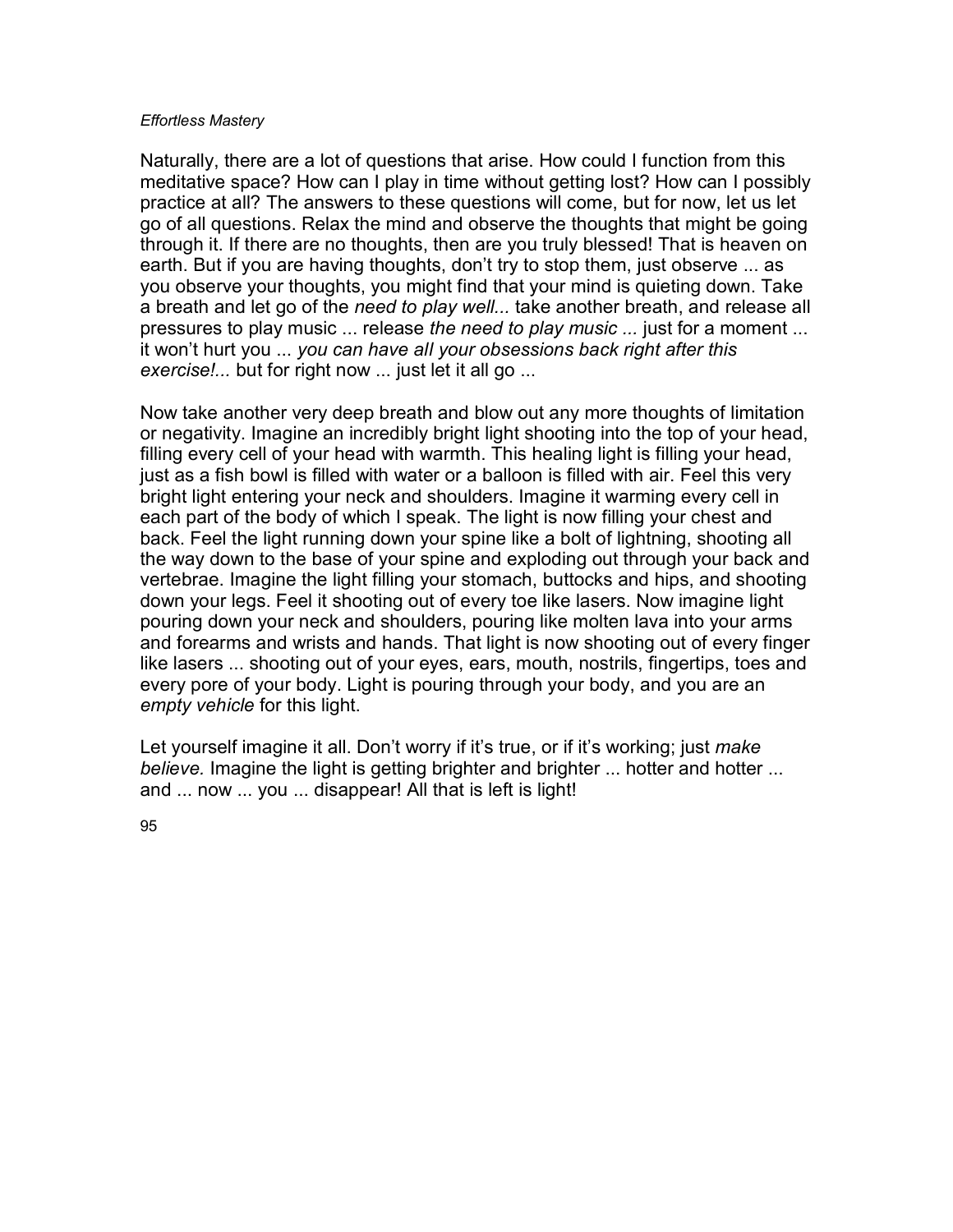Take another deep breath and take in the light as a fish takes in water through its gills. Let yourself become very comfortable in this space. Imagine that it is not some special place you can only go to in meditation, but this is who you really are. Imagine that this is your *real self.*

Inhale this thought: *"I am perfect, I am a master."* And as you exhale, release any thought of unworthiness ... Again, inhale the thought, "I am *a master ."* Exhale any feeling of negativity or low value. Imagine you are blowing out any darkness left inside. And with every inhalation comes the thought, *"I am great, I am a master."*

This new image of yourself may be uncomfortable. We're quite comfortable with our limitations. But right now, put the message in every cell of your body and mind: "I *am great, I am a master."* Scan your body and mind for any remaining negativity, and release it with an exhalation, saying, "I *am great, I am a master."*

Go to the very center of your being ... and breathe in the idea, "I *am a master, I am great."* Repeat it several times softly to yourself. *"I am a master, I am very great."* Let this thought become more and more comfortable. Let it seem more normal every second, not special, not unusual. I *am a master. I am very great. Everything I do is great. Every note I play has greatness.* Let this feeling take over your whole being.

Surrender... give up your imperfections now. Don't wait until Monday. Don't wait until 2:00 on Saturday. Do it now. Become the master you already are ... now. It is the truth that you are already perfect. Surrender to this truth. You are what you think. Fill your head with this fragrance, I *am very great.*

When you do things with limited beliefs, they manifest limited results. So right now, start a practice and maintain it every day for the rest of your life. For just a few moments a day, you will remind yourself, I *am great. I am a master. I don't need my actions to prove this to me, I start my day with this belief.* Take another deep inhalation ...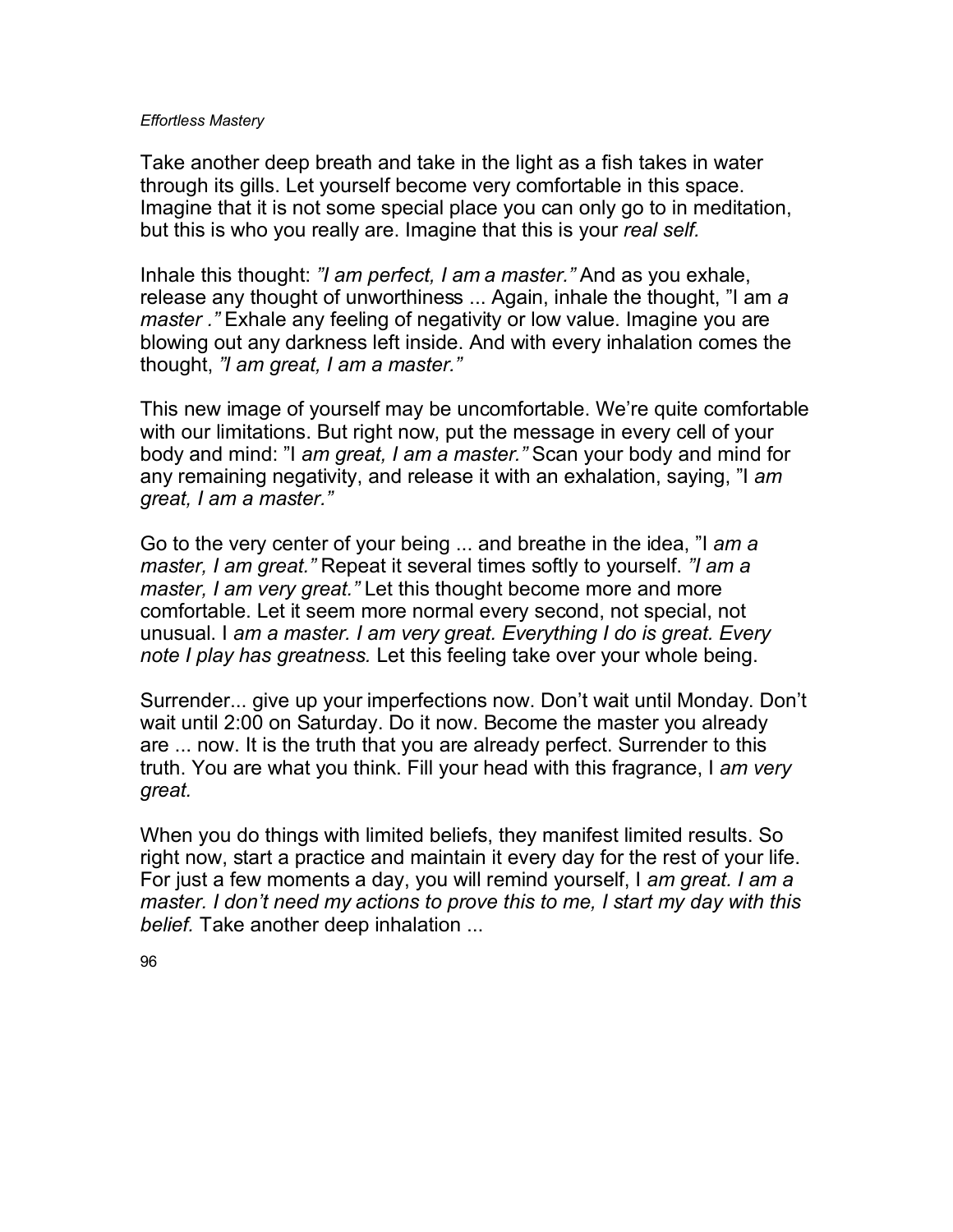Rest in the knowledge of your greatness. Breathe ... deeply ... and exhale ... slowly ... releasing all thoughts ... and loving yourself ... acknowledging the master inside you ... Do not think of it as outside yourself, but as a reality you've never perceived. You don't have to do anything to be great. It is a fact. You were born great, and you've never lost your greatness for a single second. Let this new thought be a place of rest. Imagine that we've just made a lovely bed for you. A warm, soft bed with big fluffy pillows, and as you sink down into it, you sink into your own greatness.

Finally, let's practice, one more time, without any doubts, without embracing any rational arguments to the contrary; pretend fully with all your imagination, like a child might: *"I am perfect. I am great. I am a master."*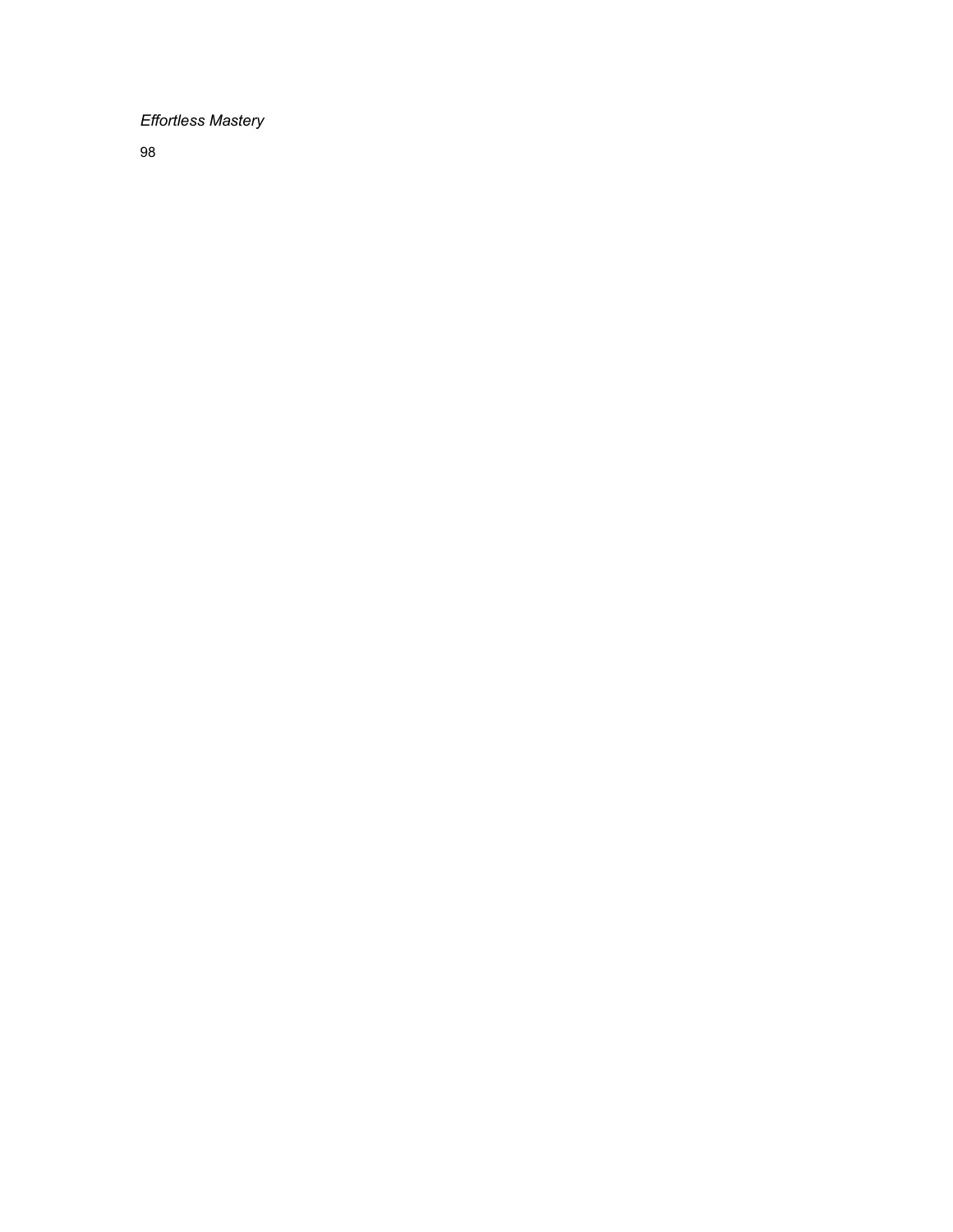*Chapter 13*

## **Effortless Mastery**

The term "effortless mastery" is actually redundant because mastery is the effortless execution of music. It does not refer to how many things one can do, but rather the quality with which one does anything. If something can be done perfectly, every time, without thought, it is said to be mastered.

The jazz master unconsciously calls upon a wealth of information from which he improvises his solos. The classical master performs all aspects of the piece fingering, dynamics, and all the correct notes - without thought. At performance time, the music *plays itself* while the musician *observes.*

Being a master of improvised music does not mean that one is able to play every style or every kind of tune. It doesn't mean being a good Latin player and fusion player, as well as playing great bebop, although such a person may be called a master of styles. The term mastery doesn't refer to playing complex chord changes such as John Coltrane's *Giant Steps,* or being able to play *Flight of the Bumble Bee.*

## *Mastery is playing whatever you're capable of playing* **...** *every time* **...**  *WITHOUT THINKING* **...**

That is why the great ones can do what they do every night without faltering. *It is that easy.* Why do certain jazz artists "burn" every night on every solo? Because burning comes easily to them. They may drool when they speak, have trouble writing their names or tying their shoelaces, but at the instrument, *they burn!*

There are masters of different aspects of music. For example, Wynton Kelly was a master of the groove. He didn't have the chordal development that Bill Evans had, but the way he danced on the groove was transcendent mastery. Miles Davis couldn't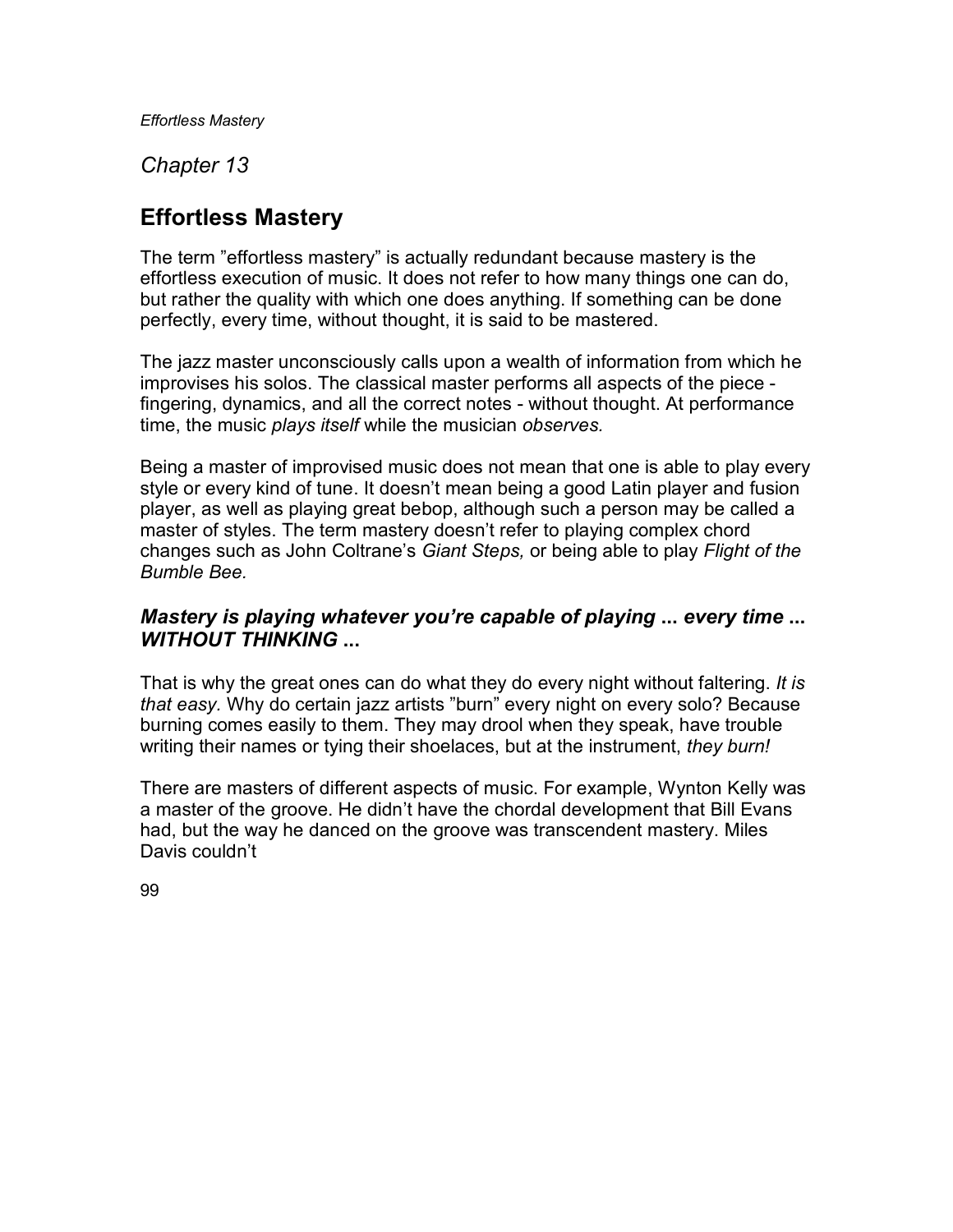play all the notes that Dizzy Gillespie could, but he was a master of deep space, phrasing, and expression. To be perceived as a master, one must stay within the boundaries of what comes naturally and easily. After we hear a great musician, we might be tempted to reach for things that we do not yet understand and play over our heads. It is at that precise moment that we lose our way or lose the inner connection. Tension and pressure have replaced the flow. Ironically, it is when we are trying to sound brilliant that we stumble, whereas when we stay within ourselves, we sound better. There is always a schism between what the ego wants to play and what wants to come out. Although the master player may have great technical ability, you will not sense his attempt to show it; the technique manifests unconsciously. Many of our favorite artists are not overwhelming technicians, but make deep statements. Others may be technical marvels, but we criticize their lack of expression. In Jazz, we have examples of musicians who may not be on the cutting edge technically, but who are undoubtedly masters of *pure music.* While listening to them, you can't conceive of any other way to play.

In sports, it often happens that the team with less "stars" wins it all. The players or coach will always talk about "staying within themselves," or "just doing what they can do." In improvised music, the one who stays within himself may be perceived as a master.

The apex of impressive artistry is the ability to perform technically advanced music with the same ease and inspiration as a simple folk song. If one combines masterful technique with the "channeling" of inspiration directly from within, the result can be awesome (I regard the execution of scales, chords, dynamics and expression as being "technical"). After all is mastered, the inner being may manifest, unimpeded by the vehicle's (i.e., the performer's) lack of knowledge. In this light, training oneself to the highest possible level may be regarded as an act of worship to that inner being.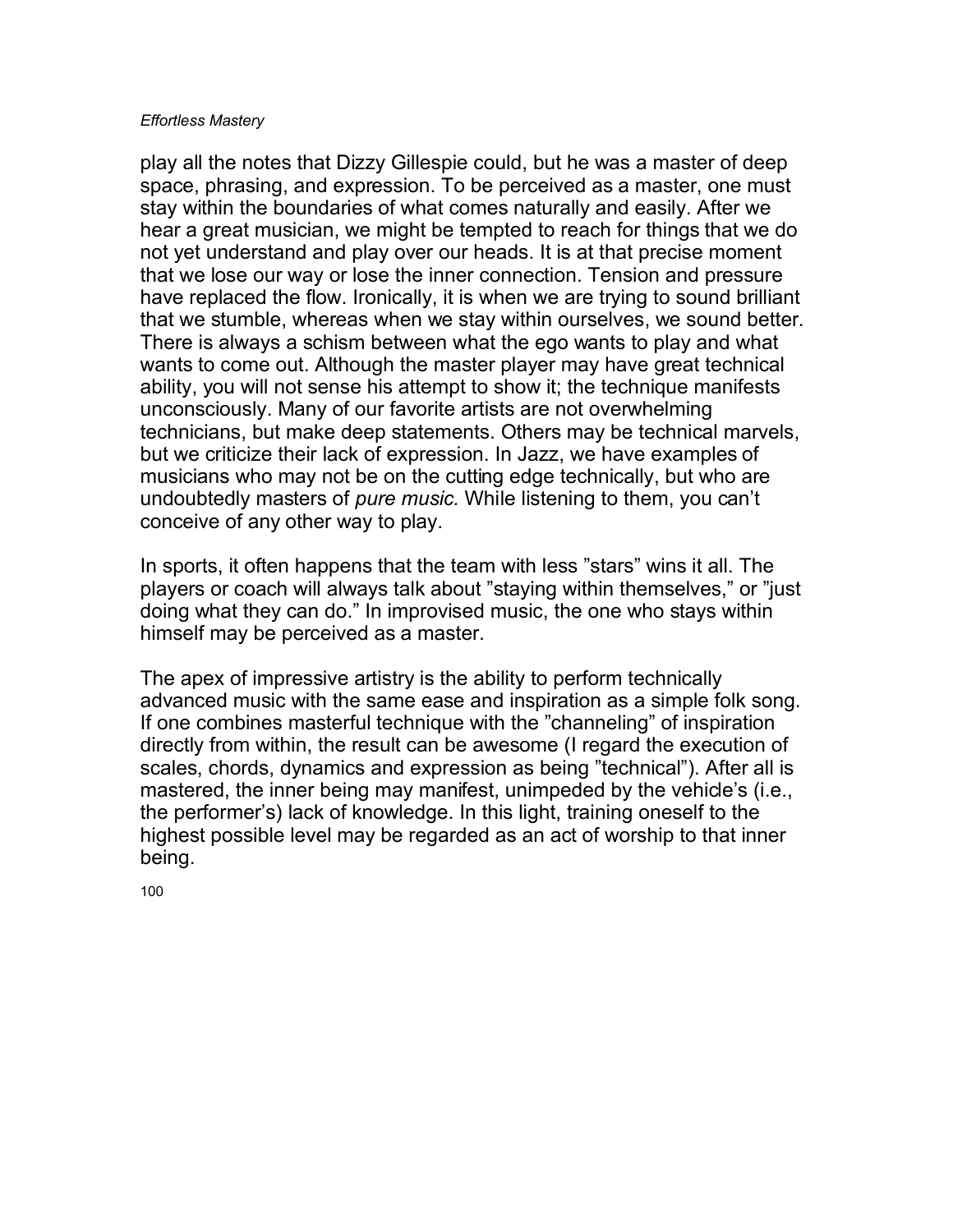## *Effortless Execution*

For something to be mastered on your instrument, it must feel as simple *as play ing one note.* Whether or not you're a pianist, go to the piano and just drop your finger on one note. Notice how easy and thoughtless that is. Even the most difficult passages in classical music should feel this surehanded. Actually, we have many examples of effortless mastery in our lives - we just don't consider them very astounding. For example, we are all masters of using a fork. You could be talking, making love and doing your taxes and you'd never misuse a fork. In all the hundreds of thousands of times you have used a fork, did you ever miss your mouth? Did you ever poke yourself in the eye or stick it in your ear? Nope, bullseye every time! That's the way it feels to have mastered musical material. Professional improvisers, whether Indian tabla players or be-bop saxophonists, can always access their language in this way.

## *Practice To Perfection*

How well should the material be learned? I compare this to a tightrope walker in the circus. He has to learn to walk the rope so well that he could never make a mistake. It has to be easy for him to do it, no matter how hard it looks to the audience. If it is easy, he will perform perfectly every time without much effort. On the other hand, if he learned to walk the tight rope the way some of us have learned to play, he'd be dead by now!

Every instrumentalist makes a case for why his particular instrument requires effort. Again I am reminded of the circus. I once saw the Cirque du Sol, a wonderful circus that also features music and choreography. Their acts are very exciting and unusual. While the performers were engaged in amazing feats, I watched their faces and noticed that through it all, they were so calm, either smiling-at the audience or at each other while their bodies were in such incredible motion that they created optical illusions! I can guarantee that what I saw was at least as hard as playing the trumpet, yet they performed flawlessly for nine or ten shows a week and made it look easy.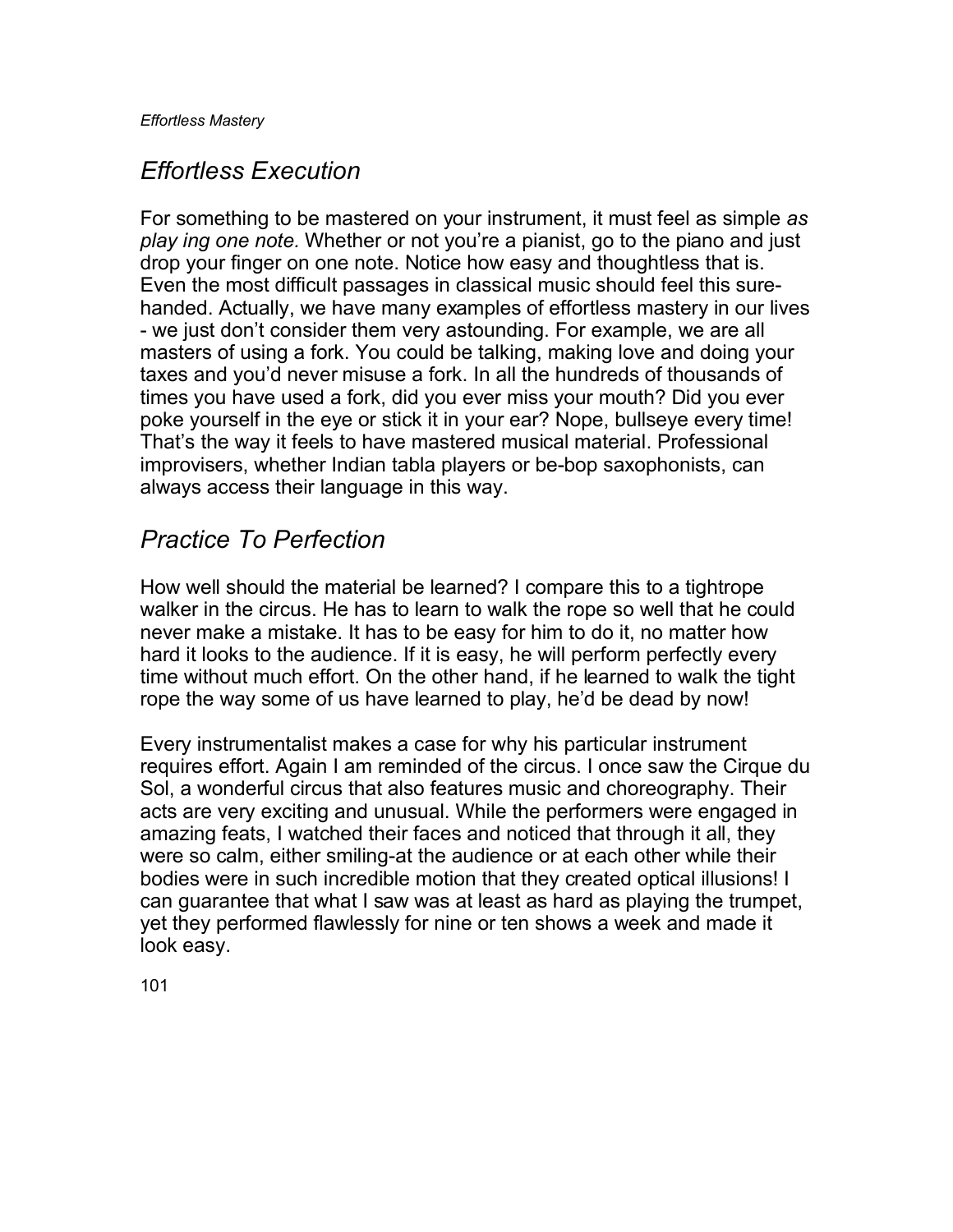If one's life depends on doing something right, as in the case of the tightrope walker, one will practice on a much deeper level. But in fact, many students and professionals are not properly rehearsed in the basics, and so for them music seems much more difficult to play. There are many reasons for this improper preparation. The educational system is partially responsible. As I stated before, we are rushed along through one concept after another (not to mention all the unrelated things we have to study that take time and focus away from mastering music). Only a relatively small percentage of students make it through those hurdles. Many fall by the wayside who might otherwise succeed. But the main culprit is the dysfunctional, fear-based practicing I referred to earlier. That "little voice in your head" won't let you stay with a subject long enough to master it.

## *Unfamiliar, Not Difficult*

It is good to view things as familiar or unfamiliar, rather than as difficult or easy. If you give yourself the message, "This is difficult," the piece may discourage you, and it will still be difficult to play even after you've learned it. However, if you believe that *all music is easy,* then you'll assume that you are unfamiliar with the piece because *"it hasn't become easy yet."*

Sometimes you hear yourself botching things up that you've practiced, and you don't even question it. That's because the mistakes actually agree with your belief that *"I am not a master,"* or *"music is hard."* In fact, the material has not been practiced to the proper level of ease. *Music has to become easy. That's the secret!*

A perfect example can be found in the jazz standard, *All The Things You Are.* What is the most difficult part of that tune? Many musicians would answer that it's the second half of the bridge (the middle part of the tune). Why should that be? It is just II-V-I (a basic chord progression), but it's in the key of E major. So what's the problem? Is one less talented in E major? Less creative? Is E major a harder key? Or is it just *less familiar?* That's the answer. Jazz players don't play in that key very often 102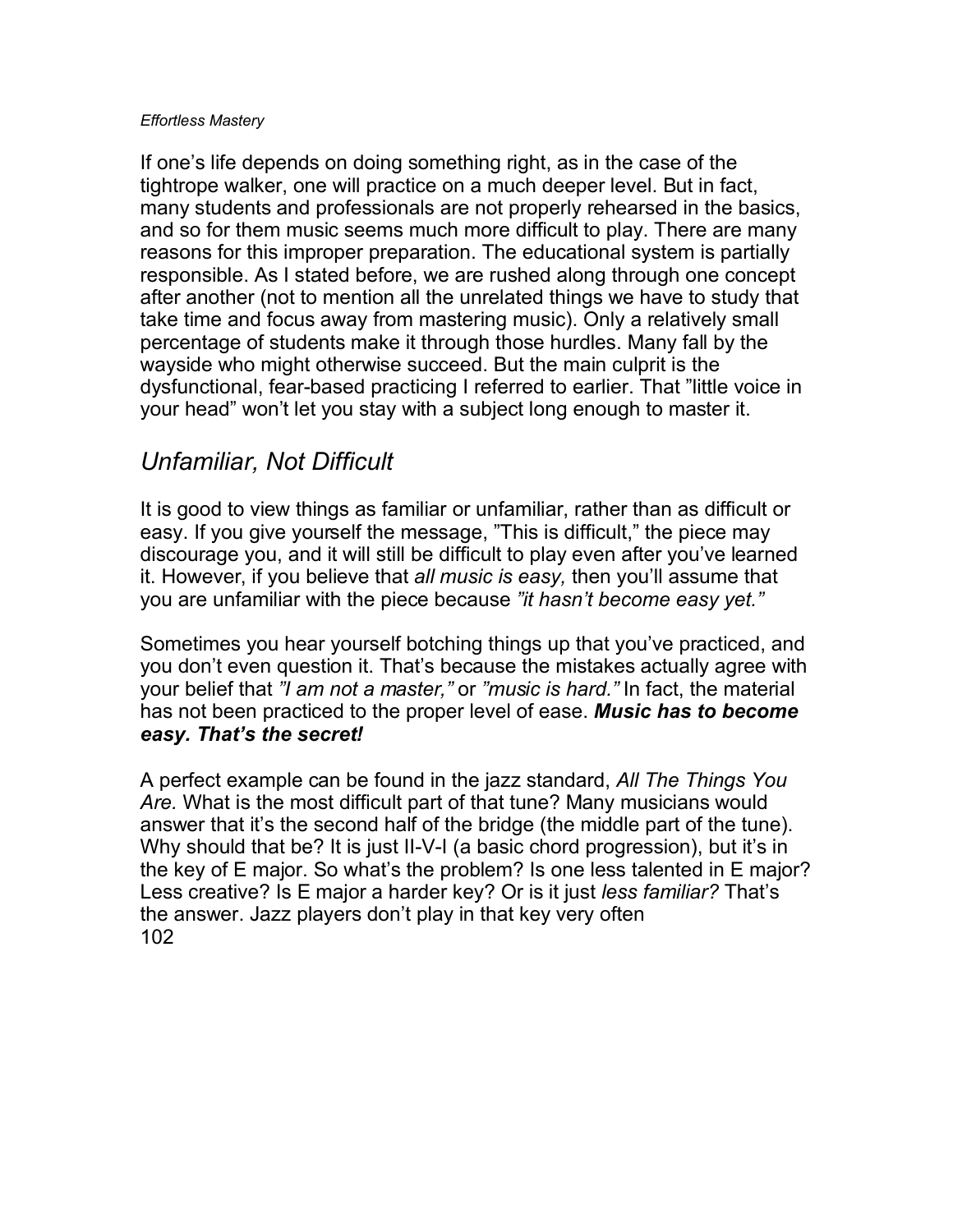(unless they play guitar). A lack of familiarity makes it seem more difficult because we simply haven't practiced that key. Therefore, we fumble looking for the right notes, lose the groove, and our freedom is shattered. For nonmusicians who are *unfamiliar* with what I'm talking about, the main point is that things that have not been mastered seem more difficult than they are. Maybe you delayed buying a computer for many years because of how difficult it seemed to be to use. That's the same idea.

# *Master One Thing First*

You should stay with one exercise until mastery has been achieved. For example, when you practice one line over chords in a difficult key, there are many lessons to be absorbed: the difficult key, the chords, a line that makes more sense than the lines you can play in time, the required rhythmic intensity, the technique and fingering needed to play the line very fast, and the exposure of little glitches that inhibit your playing in general.

It is possible to focus on the "space" while practicing a line and wait for "it" to execute itself perfectly (I will discuss how to do this in the later chapters).

If you did this, many things would improve during the patient practice of this one line. Upon reaching your goal, you would hear yourself playing this one phrase on the level of great players. This would inspire you and give you the confidence that *you might become one of them some day.* You would start expecting that level in other exercises, and notice how improved your playing was in general. Achieving such mastery is like climbing a mountaintop and beholding a new vista. Now you know it's there and that you are capable of reaching it. You achieve an ease of playing that reinforces the message, *"I am a master. Music is easy!"*

# *Mastering The Ego*

We must illuminate the ego's ruses and see how it sabotages our progress. I think that everyone would agree with this concept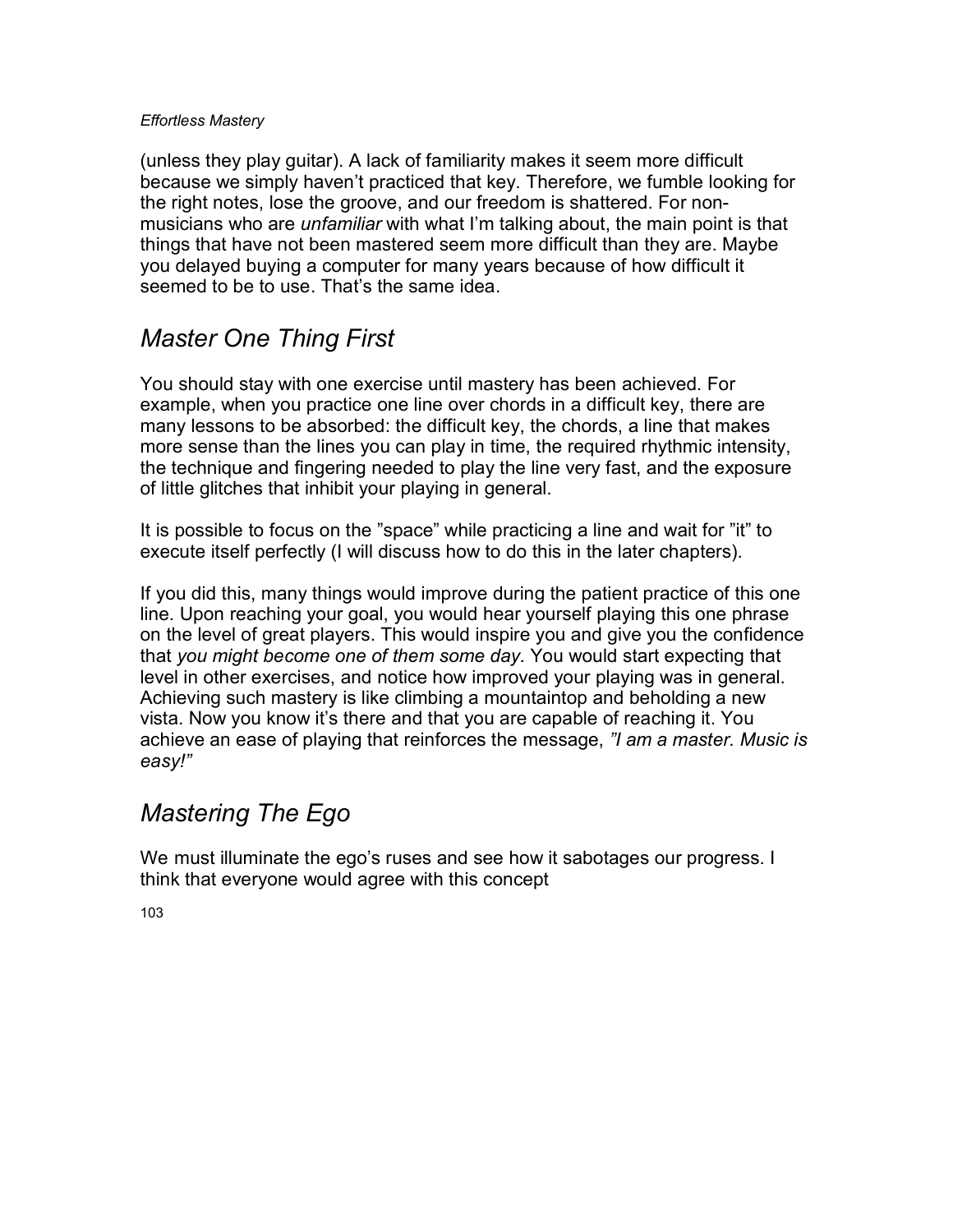of practicing and playing, so why won't we do it? As I said before, it is because we are in a hurry - we need to sound good today, in our quest for a good self-image. We aren't in touch with our own inner beauty and so we seek it in our level of play. Selfcenteredness, which some musicians suffer from in the extreme, is the wall between us and mastery.

This is why the initial practice in this book does not involve music as much as it does centering oneself on the more vast inner space, building an inner structure that will support, not derail, the concentration required to reach the goal. This mode of practicing allows the player to reach heights that his ego could only fantasize about.

## *Technical Mastery Creates Freedom*

As previously discussed, there may be emotional and spiritual barriers to effortless playing. But a lack of technical mastery in the various elements of music may be another reason why we can't let go. You may be flying through an inspired solo when suddenly a gap in your training sends you crashing back to earth! Stream of consciousness is stopped in its tracks because you have to ask, "Where is the next note?" Nothing puts a crimp in spontaneity more than a momentary lapse in knowledge. Most of us never get past the stage of struggling with technique. But we can never experience our deeper feelings in music if we still have to think about rhythm, phrasing, form or the chord changes. The struggle is often attributed to a lack of talent, but it is usually due to a gap something not learned properly. Seeking new levels of technical mastery should be a life long pursuit - not because you want to impress, but to facilitate any direction the great spirit inside you wants to go.

A teacher once told her student to master technique so that he could "soar with the divinity of music." Isn't that beautiful? Once after I played a concert, an interviewer asked me, "If you could add anything to your playing, what would it be?" Without hesitation, I answered, "More technique." He looked at me strangely, because I had shown a lot of different skills in this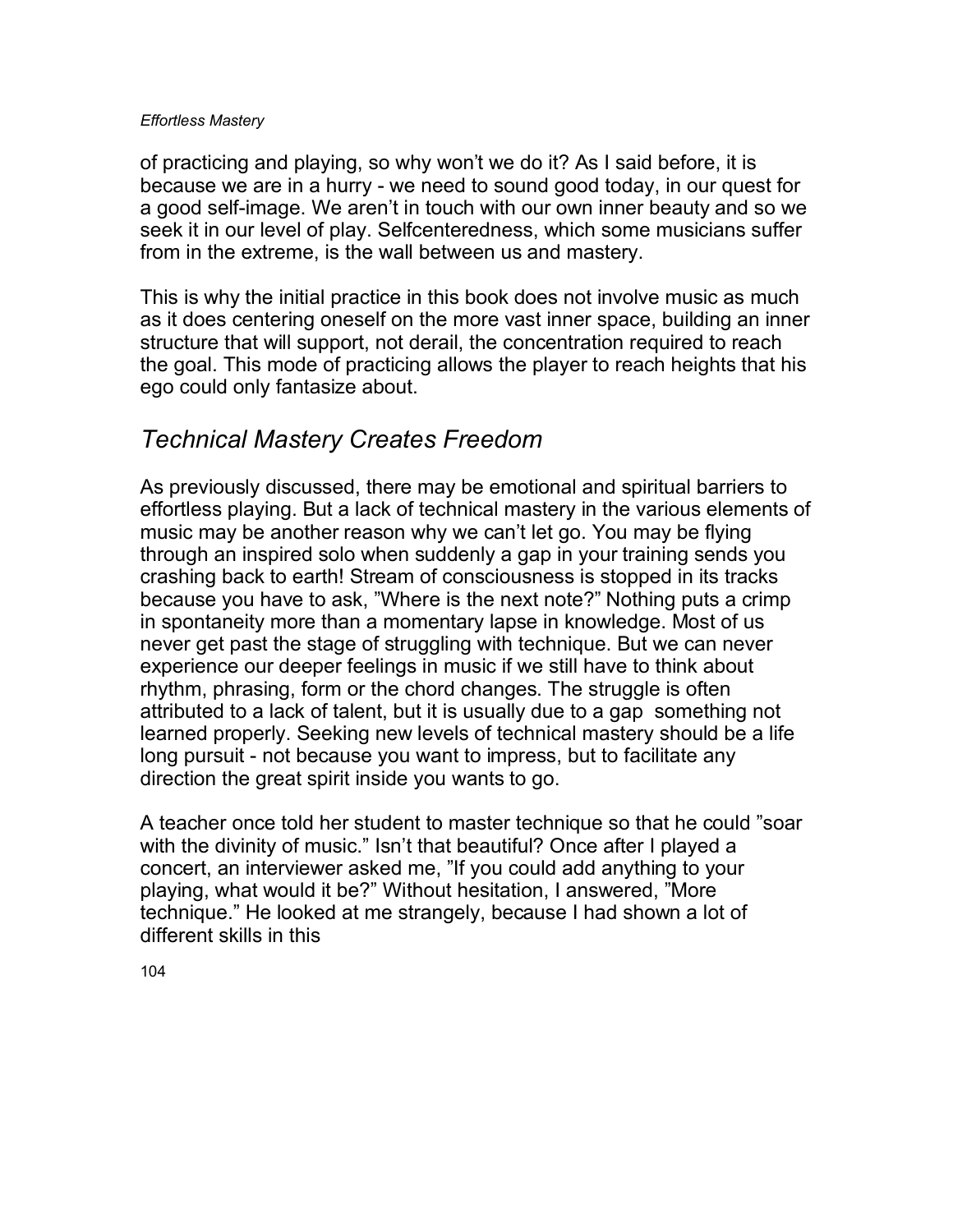performance and that didn't seem to be my most pressing need. Also, it was not the most politically-correct answer. He asked why, and I replied, "Because I love to let the great spirit manifest through me. She only gets stuck when I go for something that's not there technically. That distracts me from the bliss I am receiving."

# *Rhythm*

In America and parts of Europe, the most common gap is a lack of rhythm. We live in a culture that externalizes rhythm by teaching it too late in life. Children growing up in households that play rhythmic music tend to grow up more rhythmic, of course. Effortless mastery of rhythm occurs in certain cultures where it is an integral part of life. In Brazil, the children's first musical experiences are rhythmic. In America, they tend to be more melodic. Is it an accident that the Brazilian people are more naturally rhythmic than we are? I lived with a Brazilian family for a while and at the dinner table, family members would pick up knives and forks and play samba rhythms on the glasses and plates. They always sounded good. I don't think I met anyone in Brazil who was intimidated by rhythm. They knew their various rhythms the way we know our nursery rhymes.

Rhythmic mastery might be more important than harmonic mastery because in jazz, weak melodies and harmonies will sound strong when played with strong rhythm, but even good melodies and harmonies will sound anemic with weak rhythm. For example, some Latin and Afro-Cuban music features the simplest harmony; however, this harmony serves as a vehicle for rhythmic development that is thrilling to hear and see! The music we grow up with will be the most familiar, and therefore the easiest to master. It is a shame that the music we absorb as children, particularly in white America, is so devoid of rhythm (e.g. Christmas carols). It must also be said that most classical players *lack a basic sense of rhythm.* They may have a method of negotiating the most complex rhythms of modern music, but I have been shocked many times at the average string player's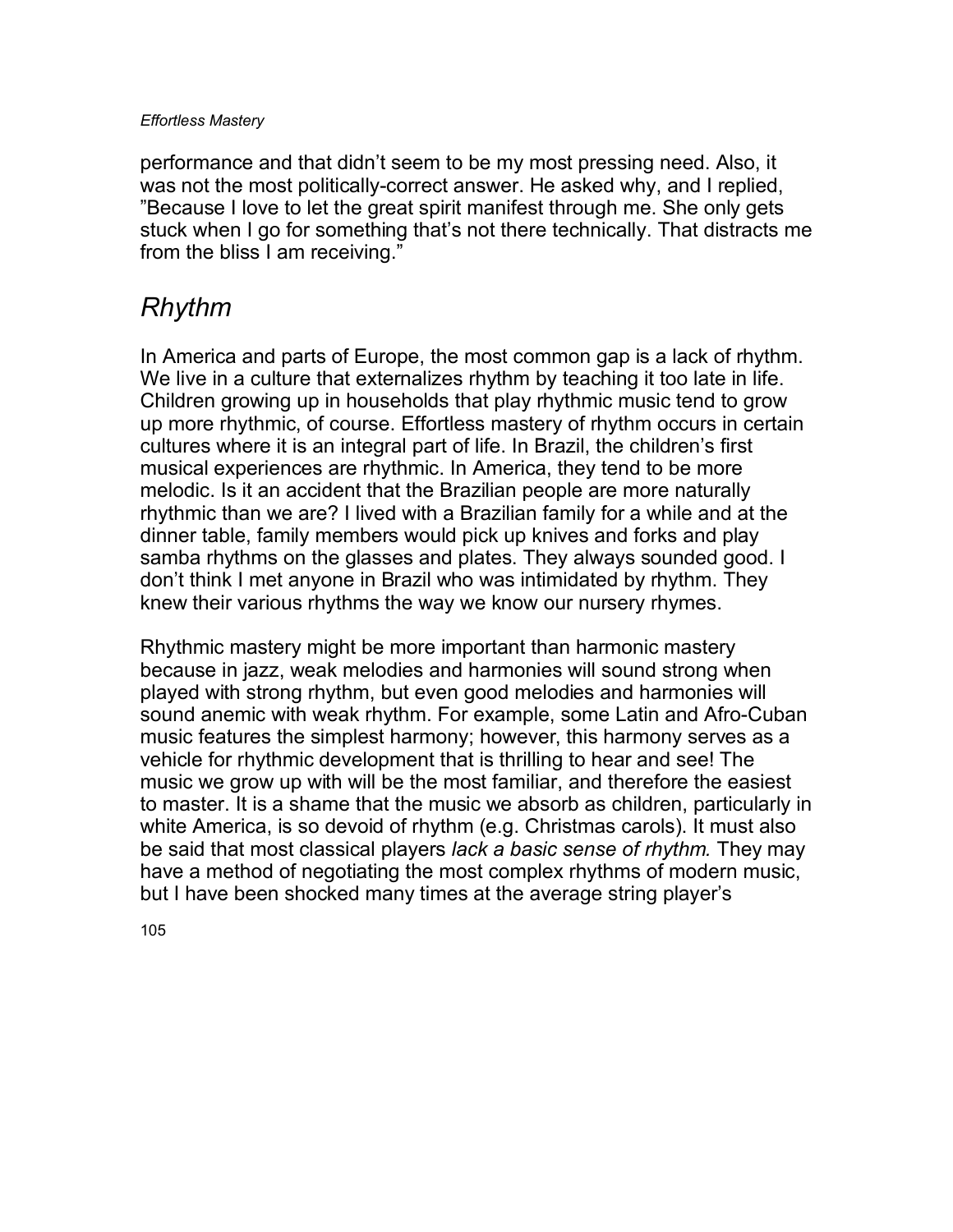inability to play an eighth-note anticipation (a rhythm that anticipates the next bar by one eighth-note). There would be incredible benefits for classical musicians if rhythm classes of all kinds were mandatory in their conservatories. If they had an inner pulse while playing Bartok and Stravinsky, we would hear orchestras that really burn! For them, and for many of us, years of rhythmic indoctrination are in order.

## *Form*

Mastery of form enables one to state form in an increasingly subtle manner. The more the form becomes second nature, the more it becomes a vehicle for free improvisation. That is what we call "stretching." But the desire to be "complex" often drives the musician to a forced attempt to stretch. The result is typically ungrooving, self-conscious music, if not losing one's place in the beat altogether! When I learn a new tune, especially if it has rough spots for me, I often play it for a long time before I learn another one. I stay with the tune and usually don't perform it with my trio until I have "transcended" its form and changes (unless it's a gig that I feel I can practice on). Only then do I take it out of the oven, so to speak. Although I can probably play it fine the first time, I want to reach the level of playing that I am accustomed to before moving on. Only then do I feel as though I'm saying something, using the form of the tune to express myself. Bill Evans described his tunes as vehicles; they are vehicles for self-expression, or expression of the "self."

You can learn more from penetrating the form of one tune than you can by merely "memorizing" many tunes. In the latter case, all you'll do is stumble through the changes, and the level of your playing will not rise. But through deep immersion in that one tune, you will *evolve to another level of playing!* You will then come to expect that level in other situations.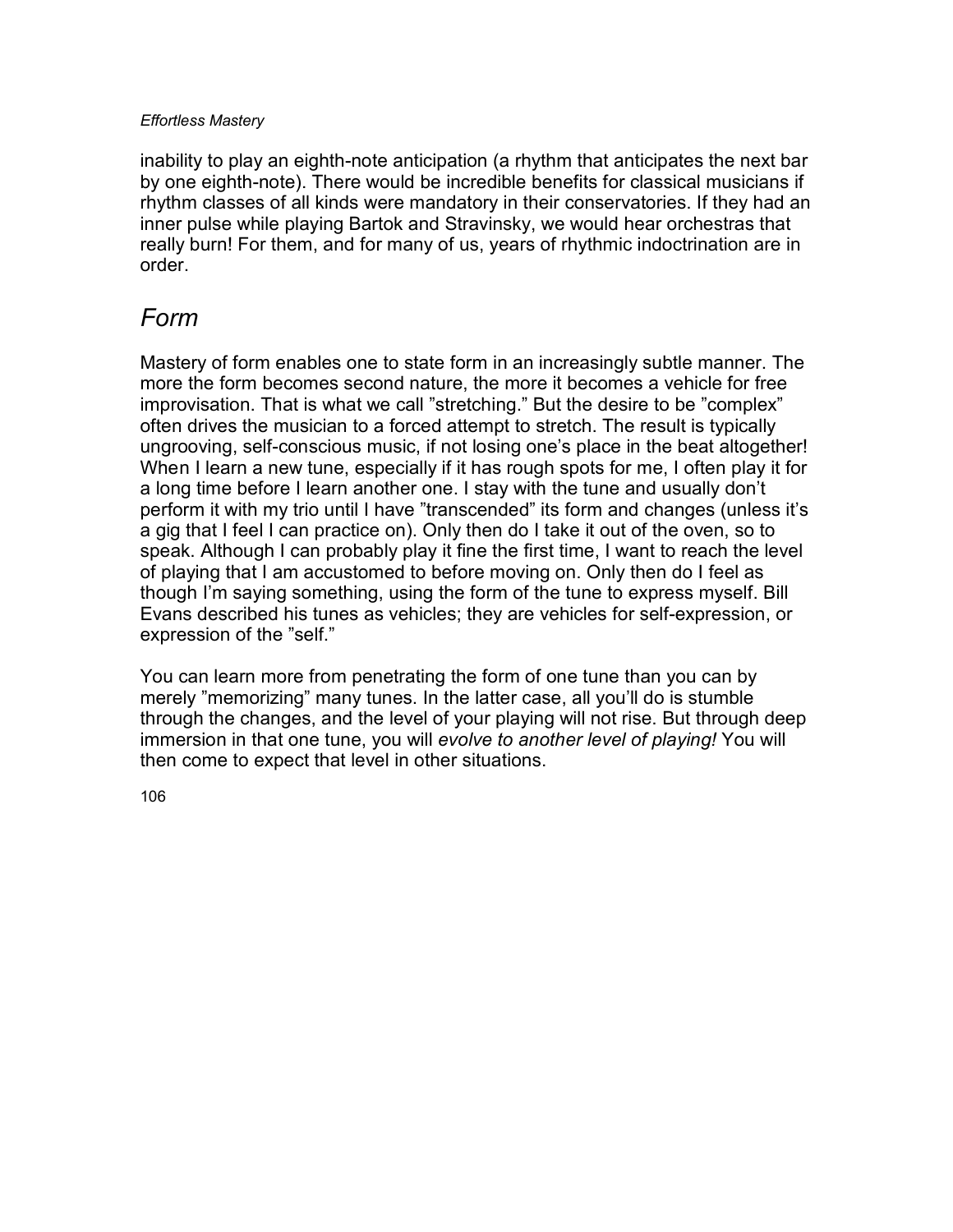# *The Classical*

In classical music, the notes are predetermined. How does this concept apply?

Just as the jazz instrumentalist falters improvising on chords in a strange key, so may the classical musician falter as an interpreter of passages that have not been adequately absorbed. *This happens to both types of musicians for the same reason: with overloaded minds, they rush through their material!*

The lapses in familiarity usually occur later in the piece, almost never in the first eight bars. This is because the player exhibits the most patience at the beginning of a piece. Typically, he starts from the beginning, so that part becomes most familiar. But as he advances, he loses patience, and a small voice in his head hurries him along with the thought that *there is so much else to practice!* He loses consciousness and overlooks the little glitches that are appearing like roaches in the kitchen. If he gets it right once or twice, he rationalizes that he knows it. It doesn't have the cozy feeling of the first eight bars, but he doesn't have time to notice that. When he performs the piece, he will always struggle at the same exact points, because he has only partially learned them. The goal of effortless mastery has not been realized. He never spends enough time slowly and comfortably moving his fingers through the passages. Soon he is hurrying through the passages again and again, giving his mind and body a message of anxiety and discomfort. The message of ease was never adequately sent.

Every time I practice written music, I move slowly enough to play it correctly, while almost in a state of meditation. In that way, I am teaching my fingers to perform by themselves while I soar! The classical player is often required to learn so much in such a short span of time that he practices as if to stave off disaster. Even if the player manages to negotiate troubled waters, he will play with a strain and effort that falls short of greatness.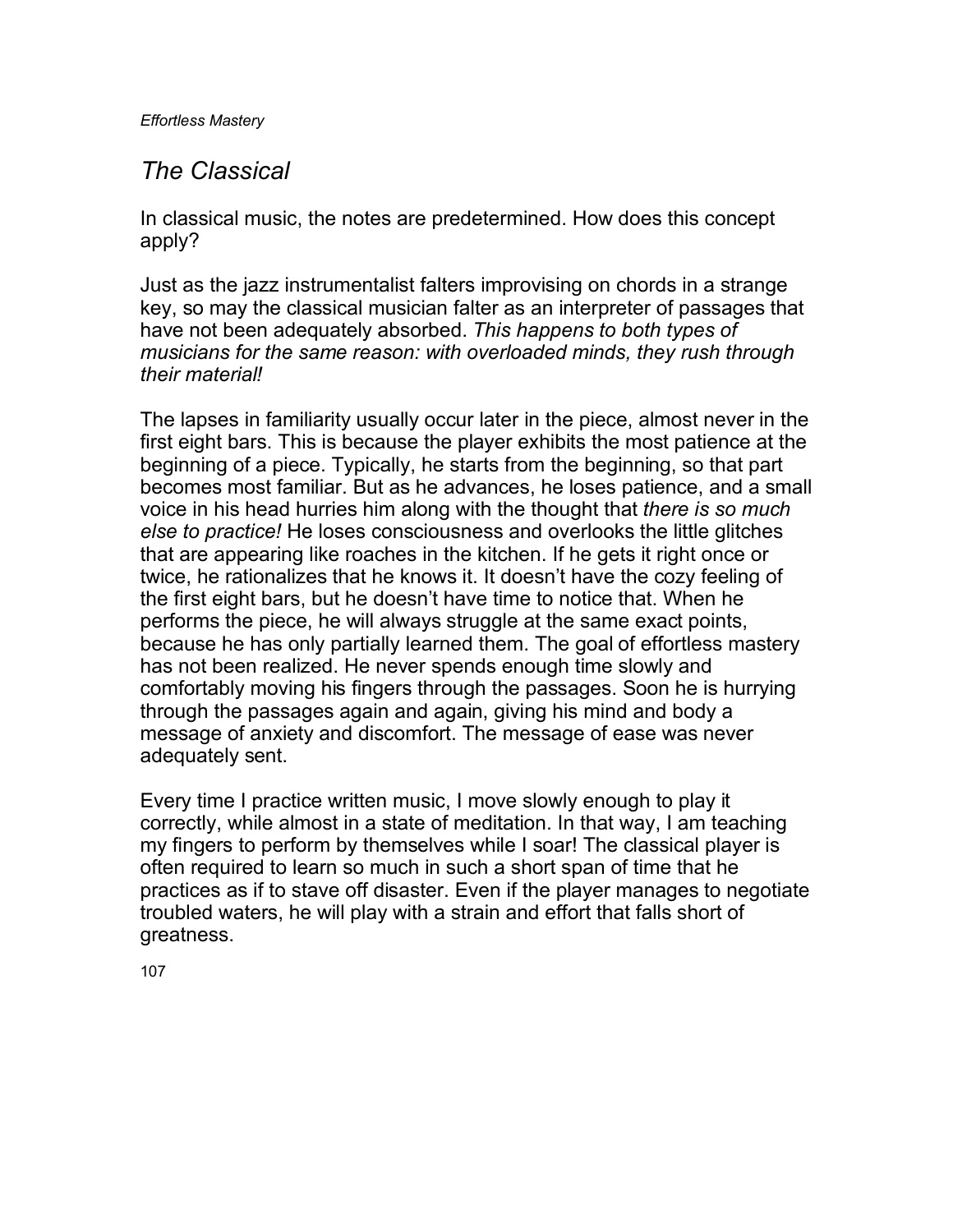That greatness, which he is programmed not to expect anyway, could be his if he would wait for effortlessness to arrive. He might not be ready for a recital very quickly, but his level of playing would improve with each piece he absorbed, in fact, *with every bar.* Like the improviser, he would find that one composition learned on the master level will have more meaning than an entire program learned the ordinary way.

# *Mastery of Sound*

Another quality of mastery is the absolute wisdom with which the artist expresses his notes. They may be simple, but they resonate in a profound way. This depth of tone or phrase has to do with the artist's "inner mastery" of the sounds he's playing. It reflects the character of the player as an evolved being, and the depth with which he unites himself to his notes. He contemplates the different sounds, and forms personal relationships with intervals, chords, rhythms, and so on.

For example, one would think that if two people play the same piano, it should sound the same, because the piano's sound is made through the arbitrary device of a hammer hitting a string. Yet those same notes will have a very different sound from one player to another. I'll never forget attending Bill Evans' fiftieth birthday party. I won't mention any names, but there were more pianists in one room than I can ever remember seeing before. I felt like I was attending a dictator's convention! The pianist who threw the party owned a grand piano. (The piano will also remain nameless.) It was a decent piano, but it sounded bright and metallic, as that particular brand often can. Various young luminaries sat down to play for Bill during the party. They sounded great, and the piano sounded bright and metallic as expected. Then Bill sat down to play, and a miraculous change in the sound took place. Suddenly we were listening to a Steinway B recorded in 1958! The piano seemed to have that dark richness that had become increasingly rare in pianos and even more rare in the touch of young pianists. At one point, he played a duet with another pianist, and the two halves of the piano actually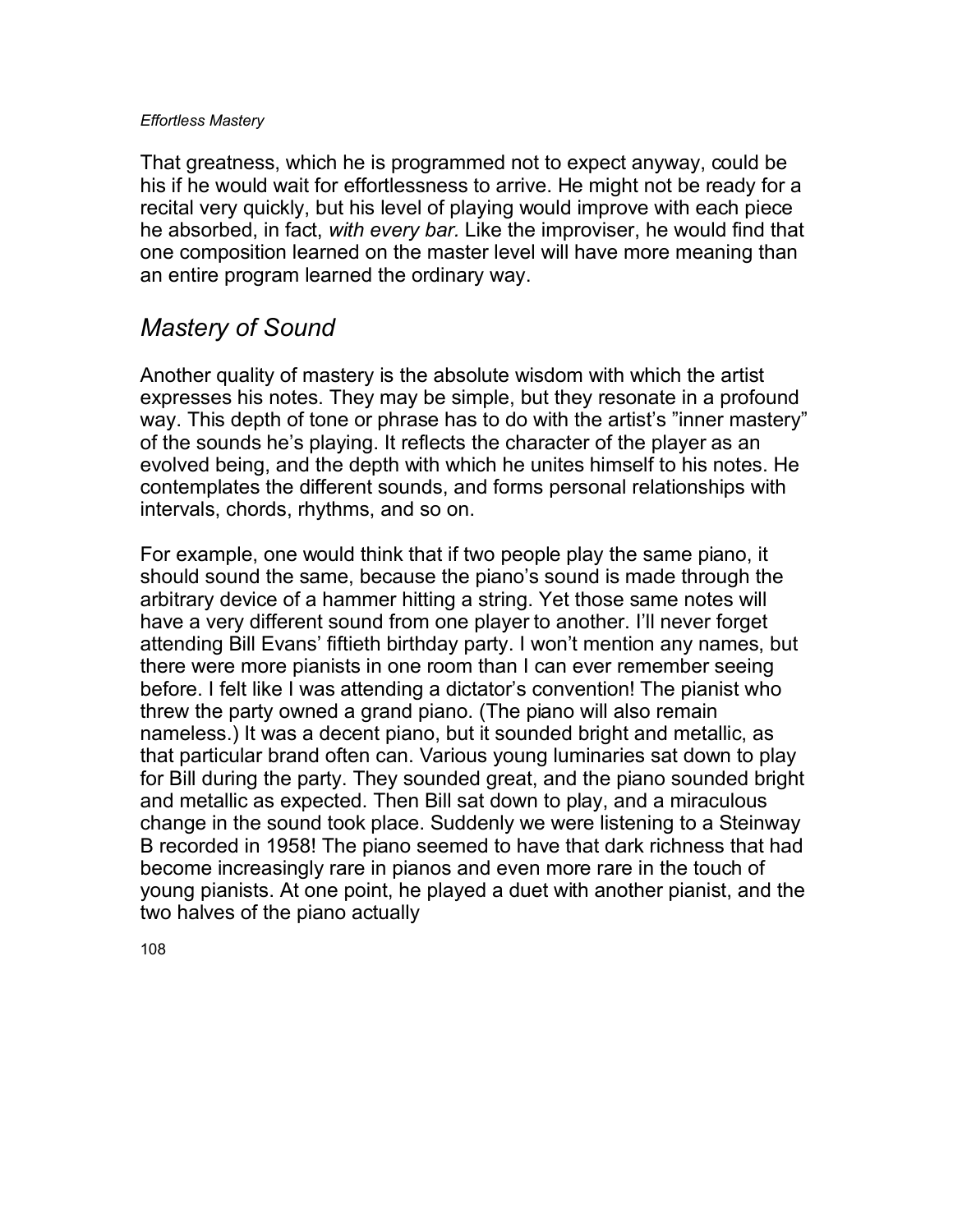sounded different! If he played the upper register, the piano sounded dark and beautiful there, and bright and chunky on the bottom. When he played the bottom, there was an opposite effect. For me, this was a dramatic example of the inner relationship to sound.

I believe there are basically two reasons for Bill's perfect sound under all circumstances. He had perfectly weighted arms with wrists like shock absorbers, so that he could always achieve force without banging; and because of the deep and thorough process by which he absorbed his material, *his hands always knew perfectly well where they were going.* With calm certainty, they would perform what they had been programmed to perform. In this way, his hands didn't need to *lunge* for the notes; they were always right there. His calm focus led him to play what he understood, rather than to reach for things outside his experience. For this reason, his playing always sounded perfect. His sound was the envy of classical and jazz pianists alike. We took it for granted that all the notes would be perfect.

At the party, one of the pianists asked him what he practiced, and he gave us a glimpse at his process. Like one of his musical phrases, his answer was very succinct. "I practice the minimum." He meant the *minimum amount of material, not time.* For me, this was a complete confirmation that focusing on a small amount of material, getting inside it, investigating all its variations, running it through different keys. In short, *mastering it* was what separated Bill Evans from so many others. It was his pathway to mastery.

# *Mastering the Body*

Questions arise such as: "The act of playing instruments takes effort. How can one be effortless while doing it?," or "How does one play fast tempos from this relaxed space?"

The answer can be found by looking at martial arts. Those disciplines require great concentration rather than strength. To focus the body's energy into one act, there is no *extraneous*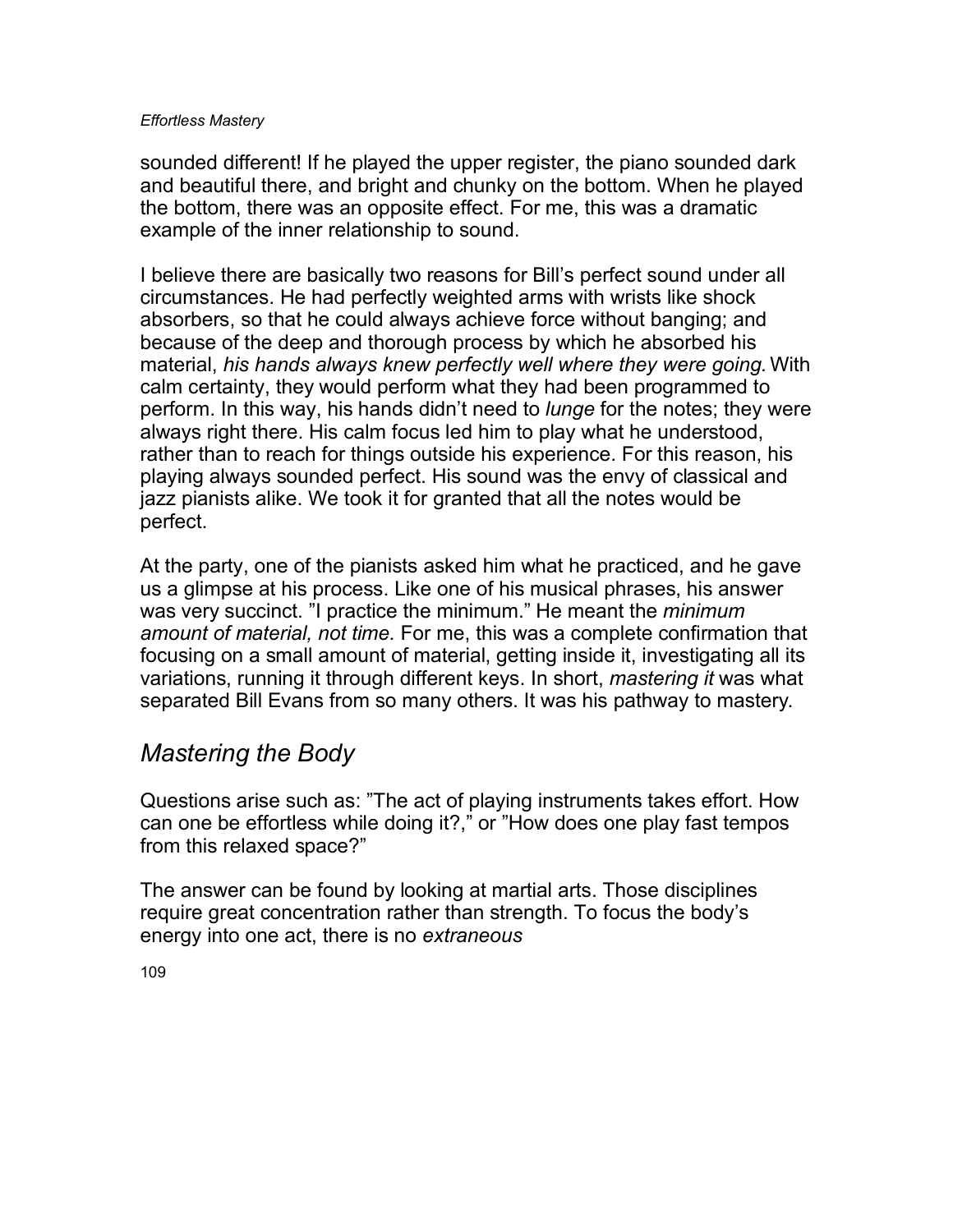*tension.* That's the key. Most musicians play while holding tension in parts of their bodies that don't need to be tense. That tension is the result of their basic relationship to playing: a pattern of struggle. In karate, to break a board, you have to be very focused and very relaxed. Doesn't that seem like a contradiction? How can you be very relaxed and break a board? You have to be so focused that your movement happens by itself. There is great tension, but it is purposeful tension focused exactly where it is needed. You must have the faith that once you start moving, *it's going to happen.* If there is any doubt, the thing that will break will not be the board. If there is fear before the act, that cracking sound might be your bones. Focusing on that level is achieved by absolute relaxation. Herrigel describes this in *Zen In The Art Of Archery,* when he observes his master shoot an arrow. "At least in the case of the Master the loose [releasing of the arrow] looked so simple and undemanding that it might have been child's play."1

We're not talking about the kind of relaxation you experience slouched in a chair watching the football game. We're talking about *relaxed focus* having the discipline to perform arduous tasks while remaining soft and supple on the inside, as muscles not needed for the task are at rest, and the mind is tranquil. This is the intent and spirit of yoga.

If you allow your body to learn without interference from your mind, it will learn what it needs to perform the task. The knowledge that the body has arises at just the right time spontaneously. It knows instinctively how to move. When practicing or playing is forced, you tend to use more muscles than are necessary. The muscles that are needed are also used inefficiently. For example, most saxophonists use much more effort than needed. They strain facial muscles that are not needed for the production of tone. Their facial contortions are often an attempt to *coerce* the music. All you need are the muscles of your embouchure, your lungs, hands and arms. Everything else could be completely at rest or in rapt attention. The back should

'Eugen Herrigel, *Zen In The Art Of Archery* p. 20. 110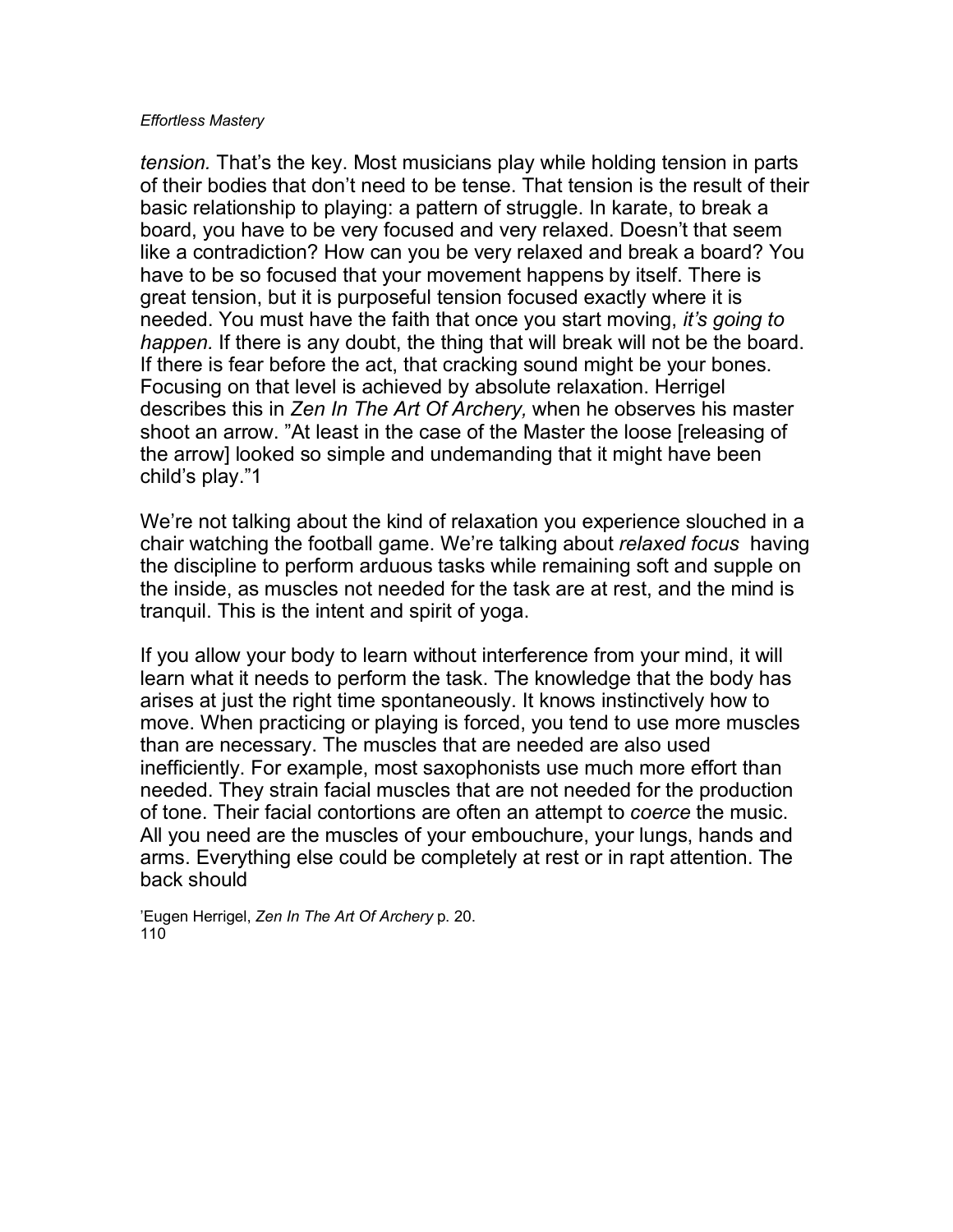be balanced to allow all the body parts to hang from it. If the strap is properly adjusted, the player barely has to hold the instrument. The saxophone can actually become "uncomfortably easy" to play if you're not used to such efficiency. One can do more with less effort. And how many pianists have their shoulders raised up to their ears even while playing a ballad? What purpose do the shoulders serve in that position, except as a depository for fear?

People ask if this means that they have to stay still when they play. Of course not. That would be yet another restriction. In performance, if you want to dance, dance. If you want to scream, scream - for *we never edit ourselves while playing!* There *is* a point, however, where moving becomes a crutch, and one cannot function properly without it. For example, some pianists have to sing their lines and tap their feet or they cannot play clear, clean lines. In this case, *the fingers lack the rhythm in themselves and need coercion from external sources.* Even if you love to move in concert, it would be good to practice this efficiency of movement and stillness of the body at home. Then, while performing in any manner, that body-knowledge will support whatever you want to do.

If you center yourself before approaching the instrument, your body will discover this efficiency instinctively. Once I was teaching a bass player who could not play without stomping his feet as well as leaning over to "dig in." Since he was getting the beat from stomping his feet, he slowed down as his foot got tired. As I said, it's okay to dance and move with joy, but it's not good to *have to stamp your foot to keep time.* I asked him to stand upright, plant his feet on the floor, and let his arms hang down and relax. Then, I put the bass in his hands. He instantly looked more in control. I asked him to play using just his hands, which were now supported by his arms, which were supported by his back. He immediately played better without slowing down, while using *one-third of the energy.* He was relaxed and alert, and could look around at the other musicians and get involved in the music. If being centered had been his priority all along, *he would have slipped into this position automatically!*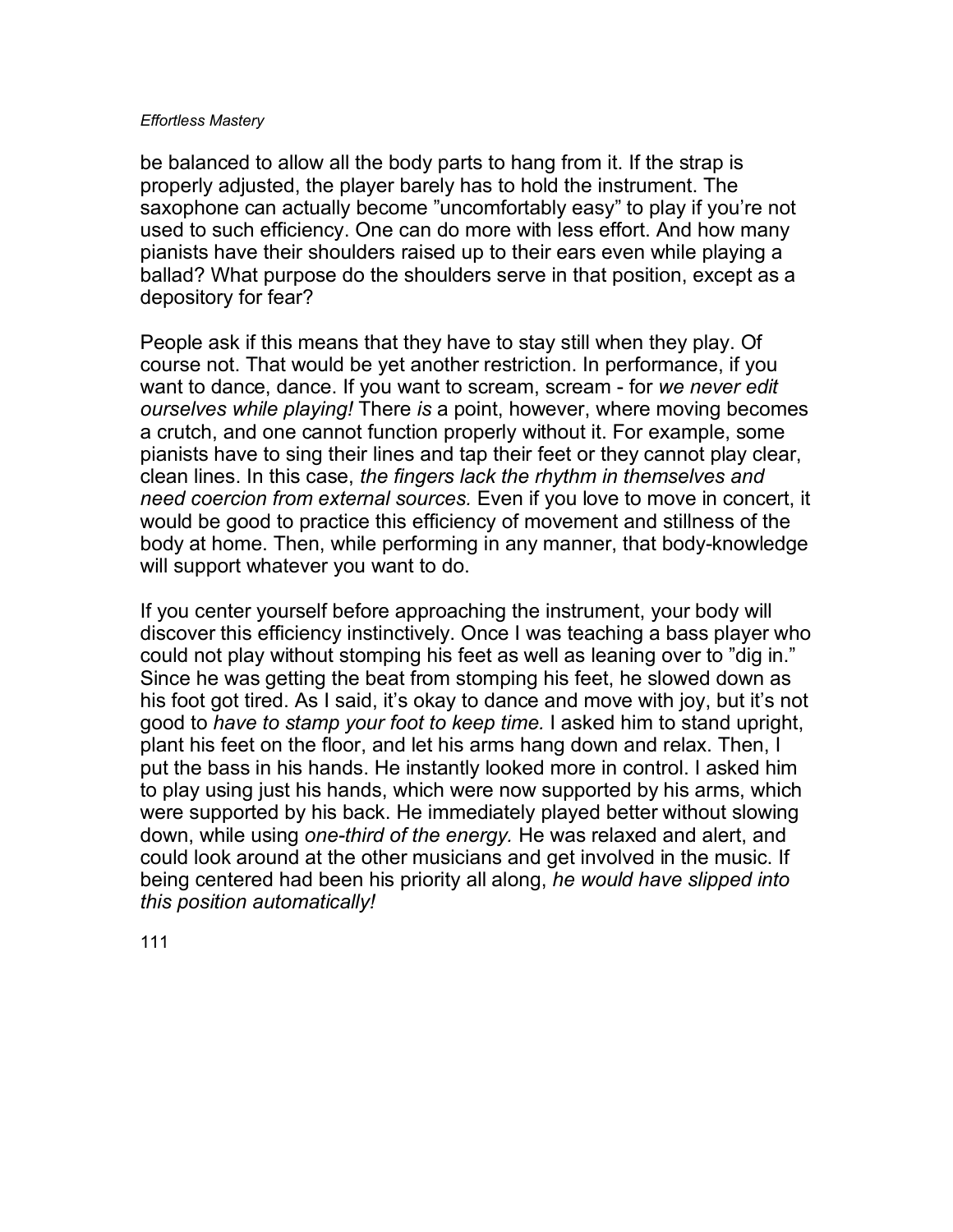While working with another bass player during a lesson, I noticed that his playing felt labored and uninspired. I saw that he was standing on the balls of his feet and shifting from side to side. His eyes were closed, but to me this did not signify deep absorption in the music. It indicated tension and desire, and he seemed overwhelmed by the acoustic bass. I said to him, "You were an electric bass player first, weren't you?" This statement surprised him. It was true and I'm sure he wondered how I knew that. The answer was that the upright bass seemed massive in his hands, and he dealt with it that way. I got him to stand back on his heels in a yoga-like mountain pose and root himself into the floor. Then I told him to take his mind off his playing completely and stare at my eyes - an exercise I do with many students. This causes them to lose consciousness of themselves (the same effect can be achieved by staring into a mirror). I told him to absorb himself completely in my eyes, while his hands played the bass *by themselves.* He immediately had flashes of a new, improved and effortless groove. The difference was quite dramatic, and we both laughed!

In yoga, while surrendering to your inner self, or to God, consumed with devotion, knowledge of your body's natural position arises spontaneously. With few exceptions, great players assume the most beneficial posture for channeling music. Recently, a trumpet player who studied with me said that he had taken a real good lesson with a famous trumpet teacher. I asked him what he had learned. He said that the main point had to do with his posture: he extended his head forward when he played. The teacher told him to keep his head back, which felt much easier. I reminded him that when he went into "the space," relieving his body of all tension and letting go of his mind, his head naturally did that. So you see, you can rehearse choreography of isolated body parts and not quite know why you're doing it, or you can journey to the source of all movement: spontaneous yoga or spontaneous balance the place that puts your body into alignment so as to serve the goal of mastery. Simply go into the space, and add the horn to it. You get much more from dealing with the cause than the effect; and, because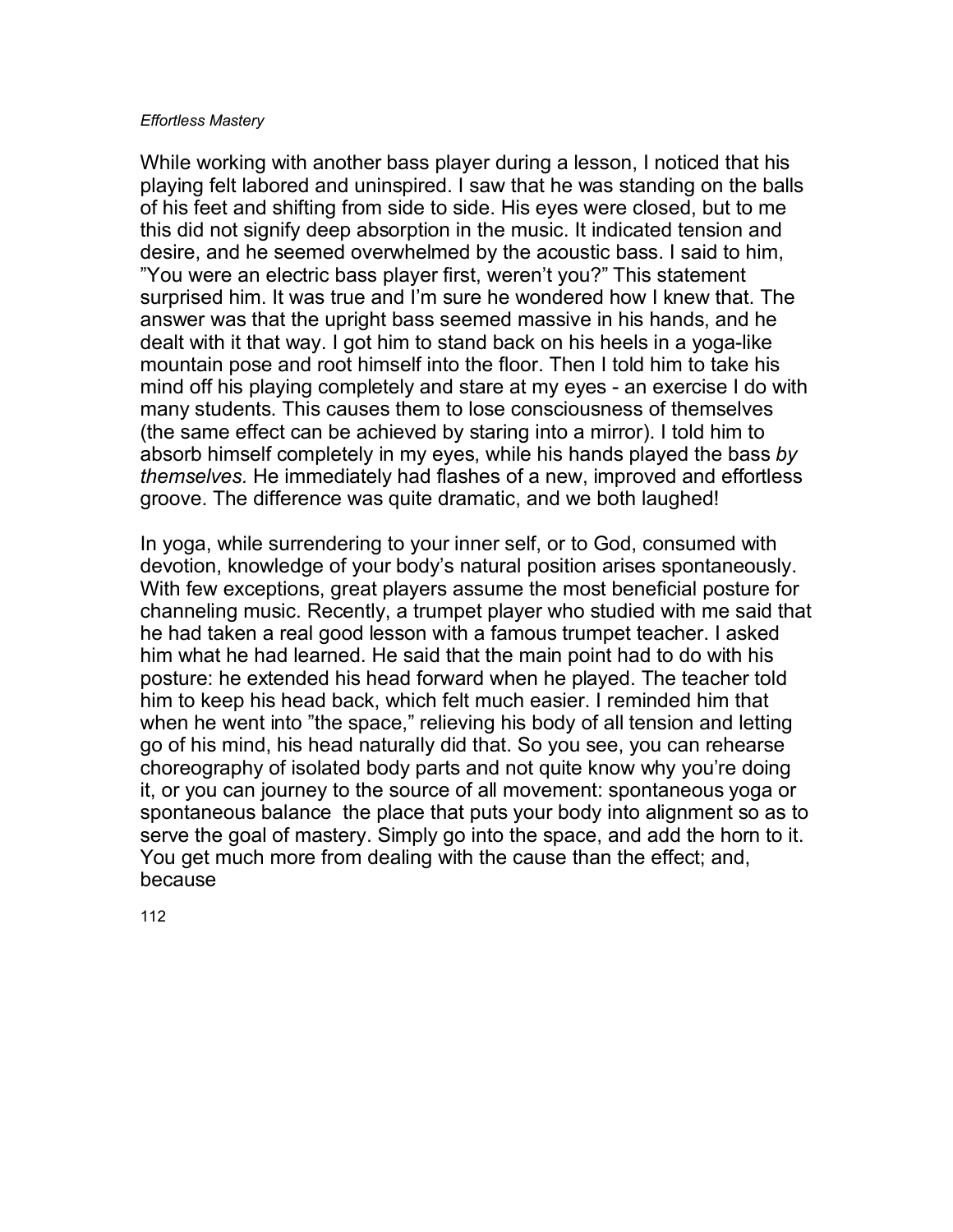of all else that you receive from this center, *your very soul may reveal itself through the music.*

## *Mastery is Available to Everyone*

This should be good news for many of you, because you may have thought that only people like Miles Davis and Thelonious Monk are allowed to be masters. When you speak, you improvise all the time, spouting your ideas freely in perfect sentences. *The same freedom is available with the language of music.* It's true that it comes to some people more easily, but mastery comes to all who wait for it. The ego may taunt you with thoughts like, *"You should have learned that by now,"* or *"You should be playing better by now,"* but focused work habits, determination, and a positive outlook will compensate for talent to a surprising degree. The specially talented are blessed (or cursed?) by the ease with which they can imbibe music, but greatness is not their exclusive property. In fact, many people with extraordinary talent have failed to achieve greatness precisely because they could never focus and lacked discipline. I'm reminded of Donald Erb's comment to me that "the bars are full of incredibly talented people."

Pete Rose, the baseball player, is an example of how hard work and attitude can overcome average talent. He will be the first to say that he was not especially gifted; but he made up for it with a ferocious desire to win and very thorough work habits. As a result, he accumulated more hits than anyone else who ever played the game.

## *The Result: Connection to All Wisdom*

People are always asking me if I studied yoga, Zen, or tai chi, which for years, I did not, although in recent years (from the time of this writing) I have become a student of Siddha Yoga meditation. I've simply decided that effortlessness would be my prime consideration, that anything not played from an effortless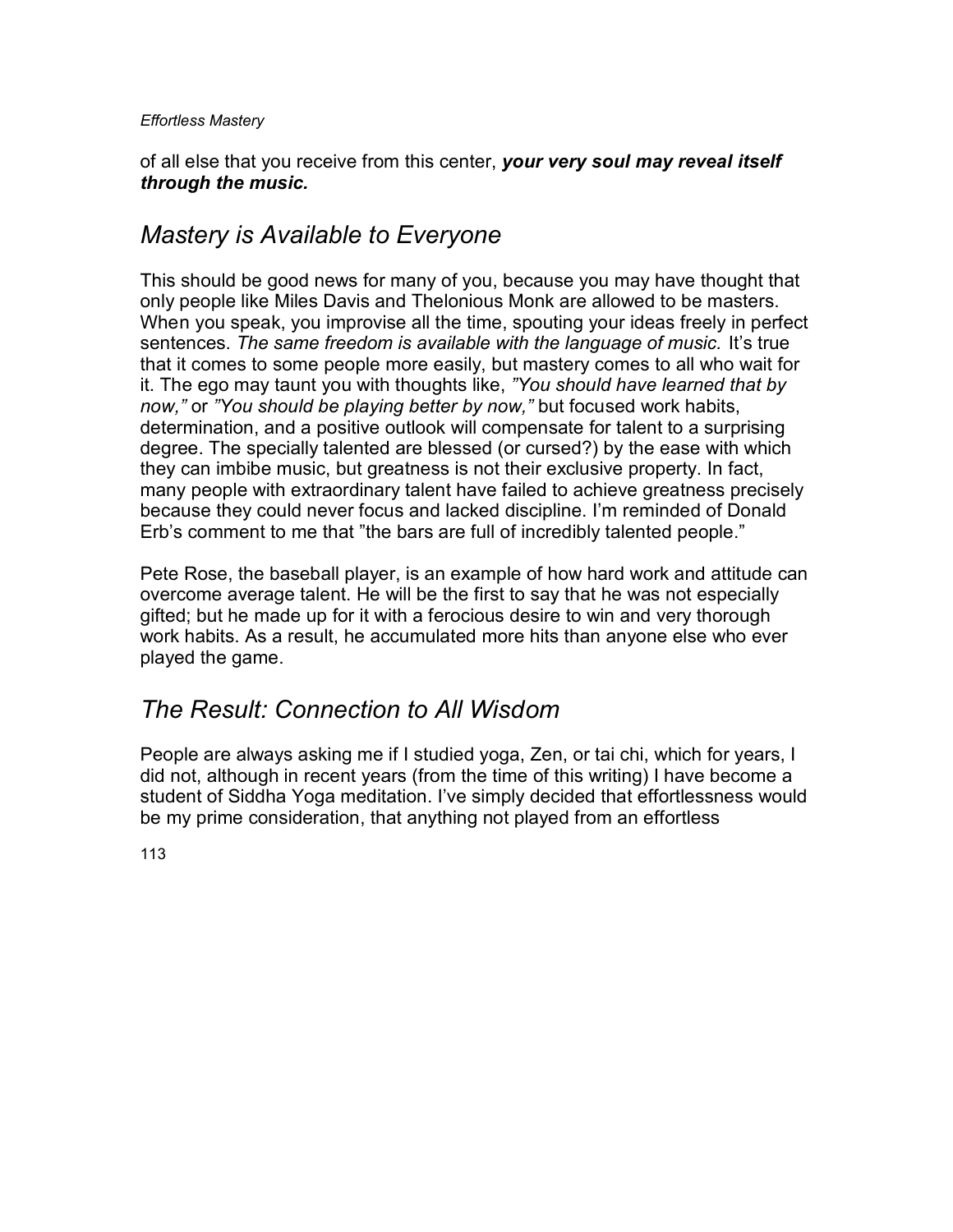place *is not worth playing.* I don't get my technique from studying technique. I get it from *letting my hands and arms find their way without my interference.* In doing so, I have unwittingly connected with the wisdom of the ancients. As I now read the writings of the great sages, I realize that I am on the same path, having the experiences they describe. Effortlessness allows us to become our own teachers, paving the way to mastery. If you get nothing else from this book, hopefully you'll at least walk away with the realization that effort gets in the way of great playing. *Effort and/or lack of preparation blocks true mastery.*

There was a great example of perfect, effortless motion on (of all places) television. One morning there was a live broadcast of Vladimir Horowitz performing in Moscow. Preceding the actual performance was a documentary of his historic return to his homeland. He had not been there in sixty years! Needless to say, there had been many sweeping changes in the Soviet Union during that time. His return was not popular with the Communist regime of Leonid Brezhnev.

As Horowitz arrived at the airport, there were members of his extended family waiting whom he had never met. A cousin who had been four years old when he had left the Soviet Union was now sixty-four! This was, to say the least, an emotional return. The government was not eager to highlight a performance by a "capitalist traitor," and did no promotion for his concert. There was only a simple poster on the wall of the Moscow Conservatory of Music on the day of the performance which read, "Vladimir Horowitz (USA)." Only one poster! 400 seats were available to the general public which were quickly swept up. The other 1800 seats were reserved for government officials and diplomats. There were hundreds more people waiting outside in the rain with their umbrellas. They remained there during the performance just to be near his energy. The concert itself was being broadcast live throughout the world. I think it was fair to say that, given all these factors, there was pressure!

Horowitz came out on stage to a standing ovation. Then he just sat there for a while and gazed into the audience. As everyone settled down, you could tell that he was also settling down: letting 114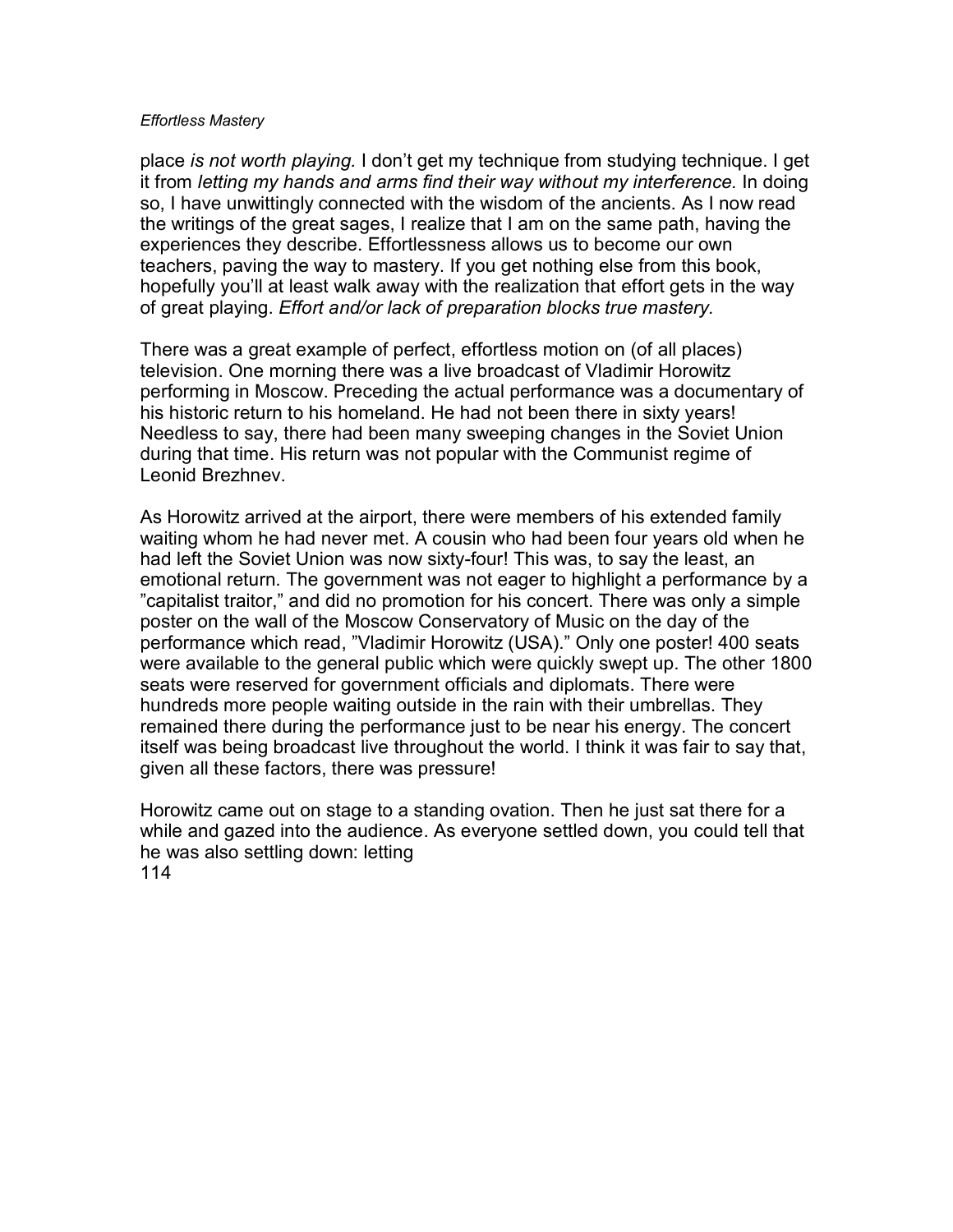all the emotions, all the nerves, all the political implications subside in his mind so that mastery could emerge, and his hands would perform what they had been trained to do so well. Watching him unburden himself in this way was electrifying for me, because I understood what he was doing.

Then, with no warning, his hands began playing the Scarlatti Sonata in E Major. The camera work was wonderful. First, it showed a long shot of him, then zoomed in on his face. He was the picture of concentration. Without seeing his hands, you could hear the music, but you wouldn't have thought he was playing. He looked like a kindly old man waiting for a bus. Then they showed his hands, and that was the strangest thing. No matter how difficult the music was, no matter how fast or slow, no matter what the challenge, the hands looked as though they were hardly moving! They looked like little animals peacefully grazing along the keys. The picture was disorienting because there was absolutely no effort. He was just observing his hands playing the music. What sublime sound they produced, so many colors! He had absorbed the written music to the point of mindlessness, with enough expression to intoxicate the gods! I use a video of this concert frequently in my clinics so that everyone can see and hear a clear manifestation of mastery.

Many of the same traits are evident in a video titled *Bill Evans on the Creative Process.* It was hosted by Bill's brother, Harry, who was also a pianist. To illustrate AABA performance, Harry asked Bill to play *Star Eyes* as simply as possible. It's kind of humorous, because Bill's simplest way of playing it was still very sophisticated, and would require working out and rehearsal by lesser pianists. It was clear that Bill Evans had imbibed his harmonic language so that he played with the same level of ease as others have in playing a simple melody. The tune came out of his hands the same way that the Scarlatti came out of Horowitz's hands.

\*AABA = the form of most standard popular songs before Rock and Roll.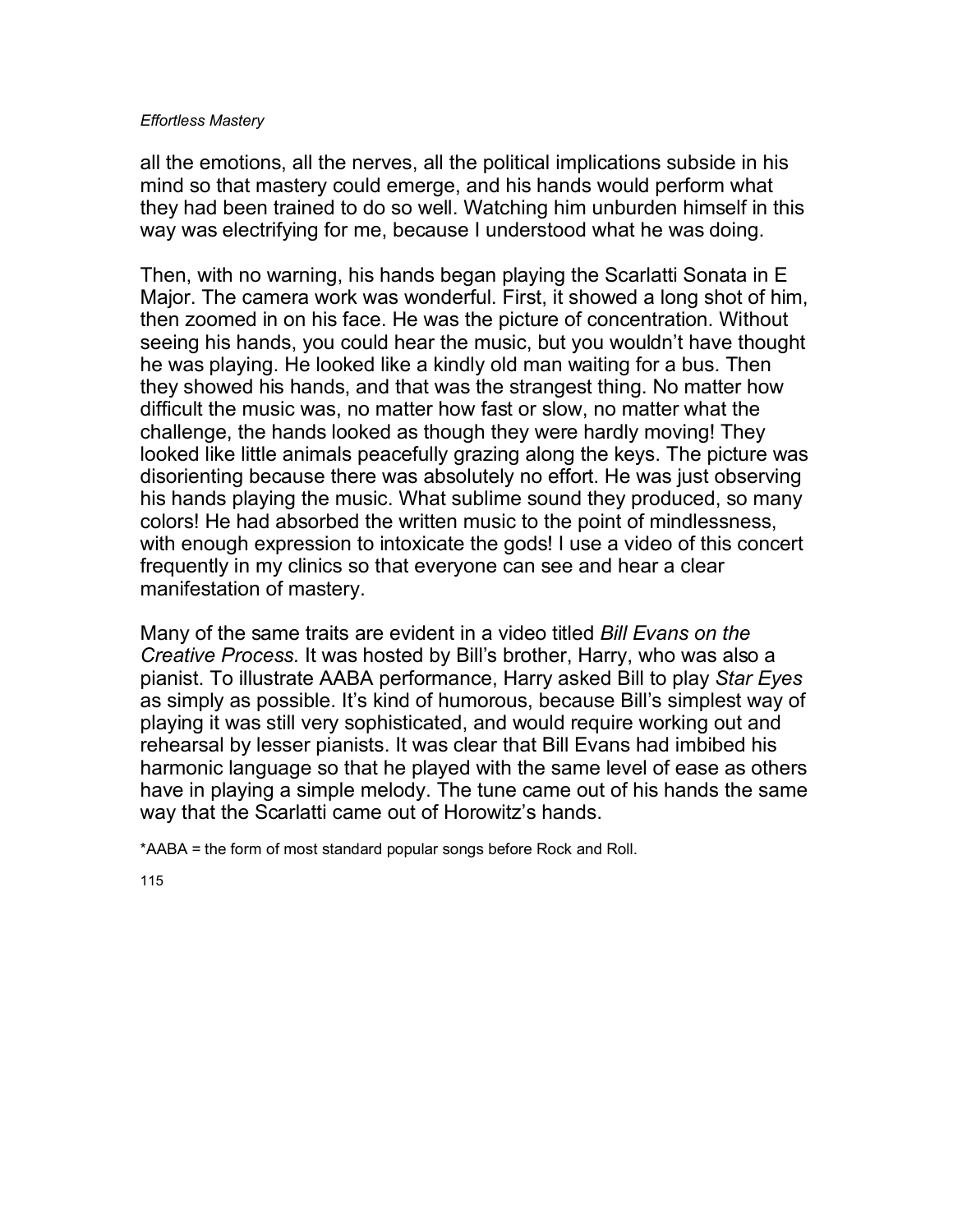Another similarity with Horowitz occurred later in the video, when Harry asked Bill to improvise. This scene was really funny because in those days, Bill looked kind of like a nerd. You almost expected to see a bandaid on the bridge of his glasses, holding them together. When the camera showed his face, as with Horowitz, it looked as if he were just sitting there, not playing. When his hands were shown, they were grooving, playing the language they knew so well. Both artists exemplify the characteristics of effortless mastery.

# *Have Patience*

Once while touring in Spain, I traveled to a beautiful seaside resort town. My room happened to face east with a beautiful view of the ocean. I decided to get up at dawn and do an open-eyed meditation so that I could witness all the stages of the sunrise. At first there was a subtle light that allowed a dim view of the cloud formations and the horizon. I could just make out the line where the ocean met the sky. It stayed like that for a long time: just a distant light signaling that the sun was in range. This light increased so slowly that I could not discern when one view gave way to another; it was liquid evolution. The change in colors and intensity was heralding the slow but unquestionable return of the sun for another day. Even in the later stages of illumination, the sky teased for a very long time, remaining in a fiery state, waiting for its lord. I could sense the absence of ego in all the elements.

The final stage was a hot yellow hue, the aura of father sun himself, with his closest attendants, the clouds, which were glowing from constant exposure to his magnificence. Finally, the lord of light cracked through. Just a sliver was visible, which increased in size at the same slow pace. I wondered if human beings could allow a composition to unfold like that.

For the seeker, this sunrise is a metaphor, to have patience with each stage before it evolves into the next. The sun rose in its own time. It may be slow, *but it always happens.*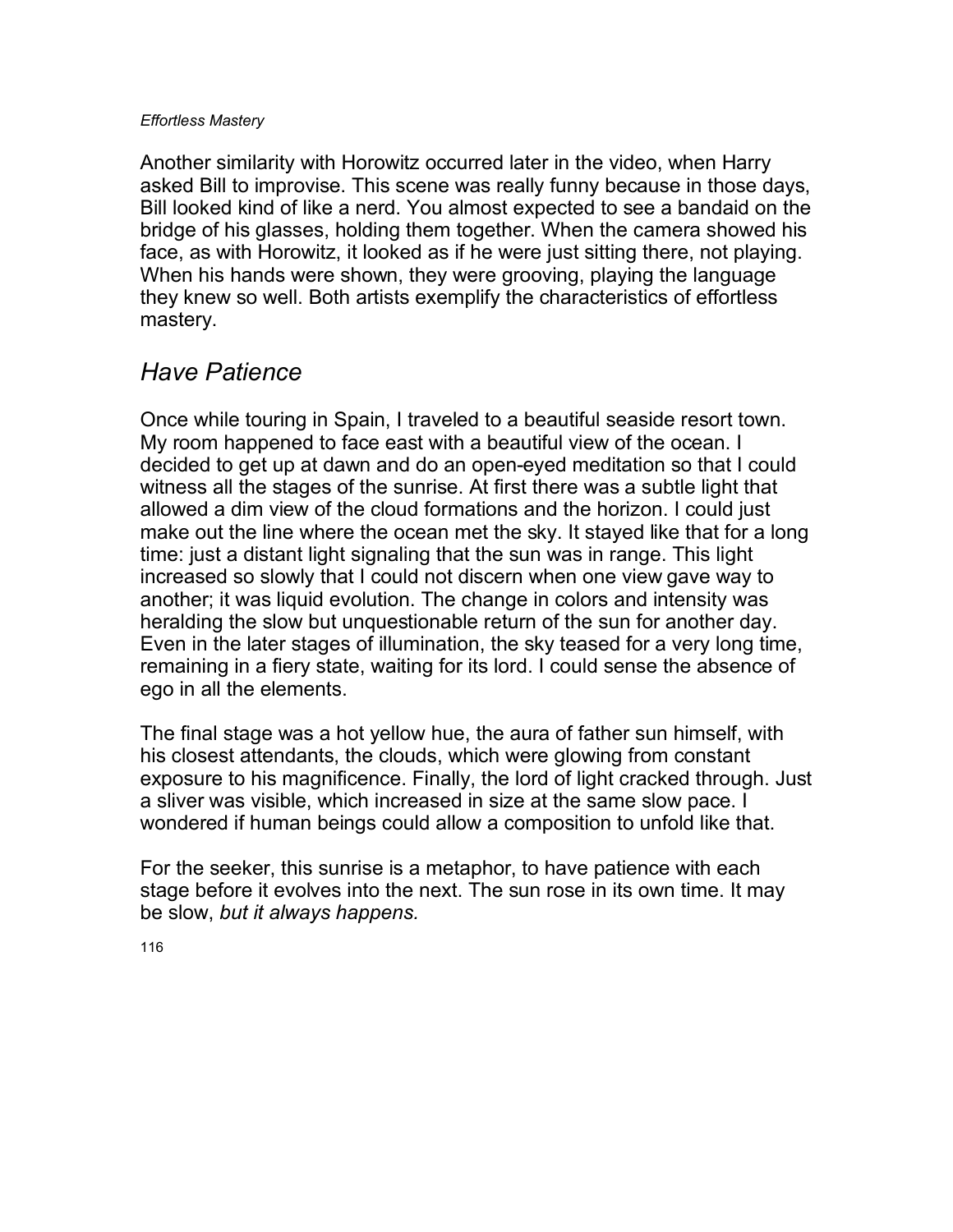Great patience and objectivity emanate from the inner space. You can see clearly what functions well and what doesn't. Also, from that space, you don't berate yourself for lapses in your playing. Without indulging in useless drama, you systematically chip away at your weak points. Longtime problems start to clear up, and you feel on track, perhaps for the first time. The thing is, *it's okay, no matter how long it takes.* If, in trying to move faster, you learn on mediocre levels, what can you expect? Mediocrity, of course.

Remember: barreling through material works for only a very few. The rest are clearly overwhelmed by that pace and fail to develop a relationship to the music, supporting the belief that they are not meant to play well, that they're not very talented. But by practicing small amounts, chewing fully and digesting everything from the lesson, extracting from it all the vitamins possible, one becomes mighty!

# *Summary*

Mastery is comprised of two things:

### *1) Staying out of the way and letting music play itself.*

I accept whatever wants to come out. I accept it *with love.* I accept the good and the bad with *equal love.* Without the drama of needing to sound good, I play from an effortless space. This takes deprogramming and reprogramming.

### *2) Being able to play the material perfectly every time without thought.*

I practice thoroughly and patiently until *the material plays itself.* The ego no longer terrorizes me.When the material is properly digested, it comes out in an organic way and manifests as *my voice.*

Effortless technique, effortless language, total acceptance of what wants to come out: these are the components of the "master space."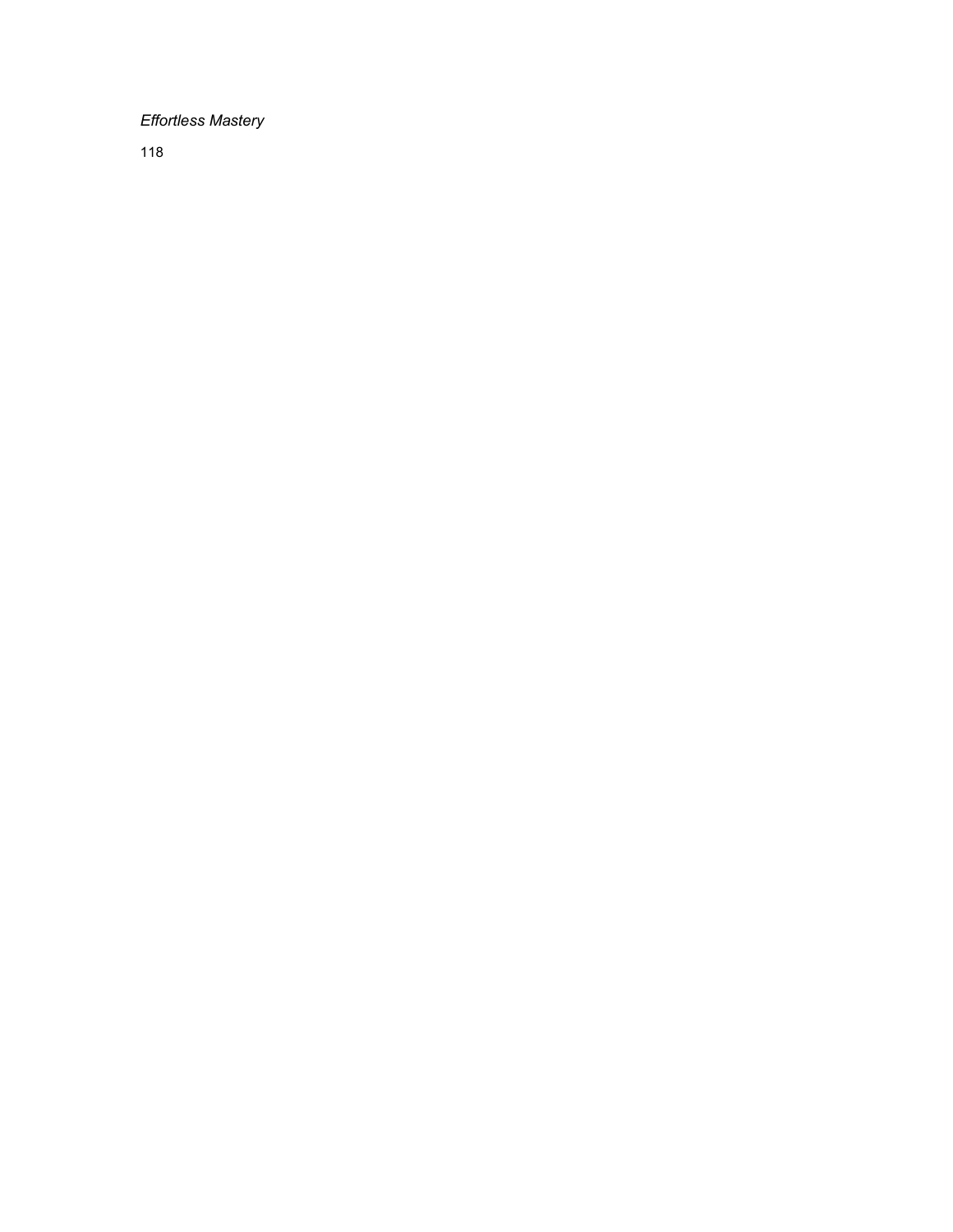*Chapter 14*

# **Meditation #2**

### *(Please listen to Meditation #2 on CD)*

Let yourself get comfortable. Relax, take a few deep breaths. Take another nice deep breath. A long deep breath is the cure for what ails us ... Begin to let your mind get quiet again. Each deep breath is like a wave that you can ride back into the ocean of the inner self. Breathe in ... nice and deep ... exhale ... long and slow ... and again ... let yourself get more and more relaxed. Let yourself get back to the place you reached in the first meditation. Once you design that place inside yourself, it becomes easier to go back there.

Your mind, as always, is filled with questions. Remember, you can have all your baggage back in a few minutes, but just for now, let go of all questions, all desires. You want to experience moments when you're not driven by these desires. Start to imagine what it feels like to play without these desires. Before you can do it while playing, you have to be able to do it *while just sitting.*

Let yourself rest in that comfortable, quiet space ... and imagine that you could do anything from that space. Imagine that you don't have to leave that space to function. See yourself playing your instrument from that effortless space.

Imagine yourself on the stage of Carnegie Hall. A blinding spotlight is on you. There are a hundred-thousand people in the audience. They're all looking at you, and *you're not doing anything but breathing!* You're sitting there and your hands, or lips, or whatever you use to make music, *are working by themselves.* You're sitting there just breathing, and your body is playing the instrument *without your participation. You're not involved.*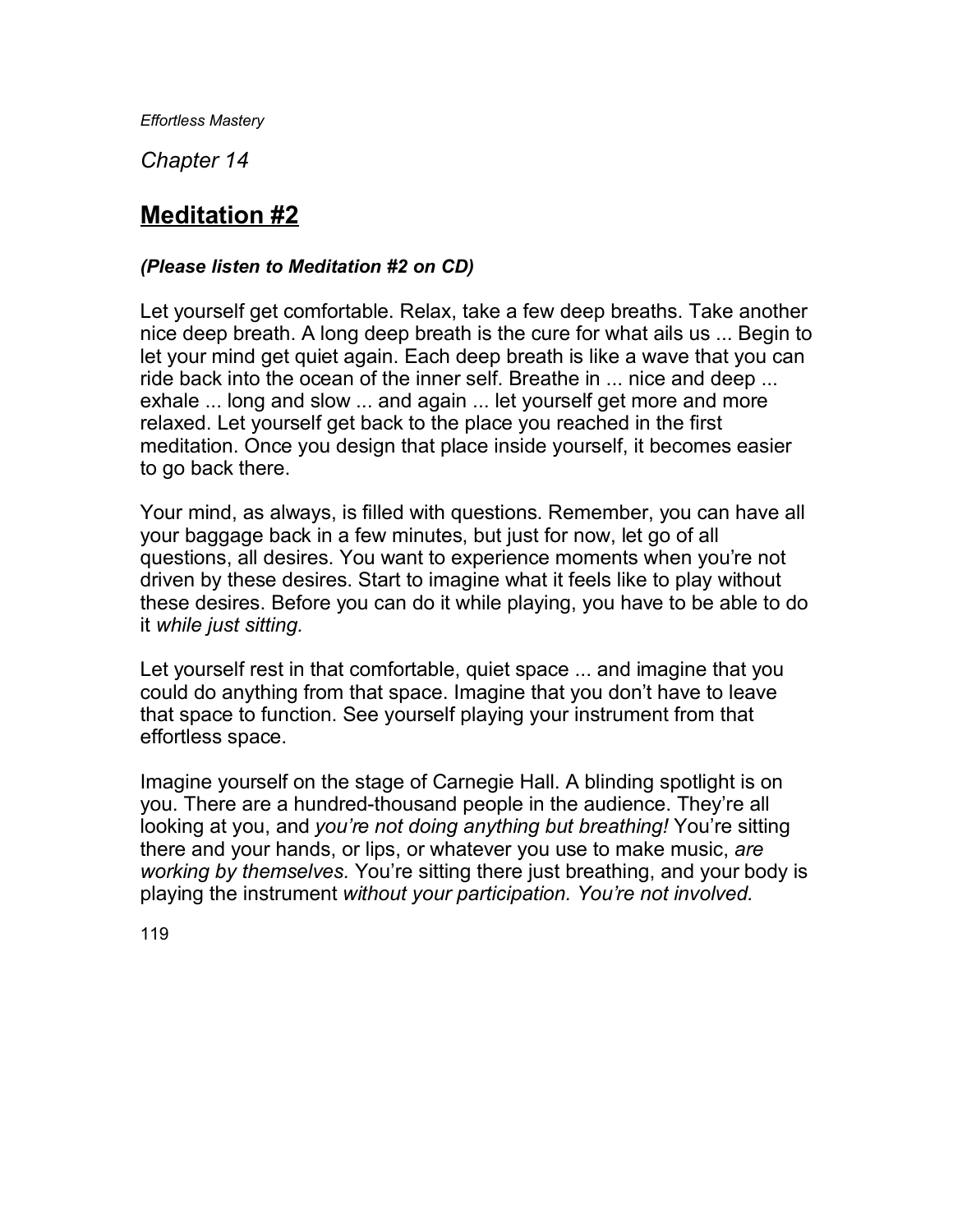Now imagine that what's coming out is *the greatest music you've ever heard!* (This can be an enjoyable visualization.) Take another deep breath ... and go deeper into the world of your imagination. You're trying to imagine what mastery looks and feels like on you.

Again, you're on the stage of Carnegie Hall, and everyone is looking at you. But instead of feeling pressure, you're sitting in your chair or standing and just breathing. And your hands, feet, or lips are making the music for you. Something has taken you over ... and music is being played through you ... *while you rest!...* Imagine that...

You're beaming at the audience, and you're listening right along with them as it comes through you. Along with the audience, you're thinking, "Wow, this is great! *Who's playing this?" ...* The greatest music you've ever heard is coming out of you, and *you're not doing anything.* Imagine that. It's a fun fantasy. But, it is also the highest reality.

You have been receiving music out of a tiny opening for a long time. But now, imagine you are opening up to the ocean of music. Just see it. Get a taste. See it inside you. Taste the salt air of inspiration on your tongue. Imagine that the ocean is infinite sound. Every wave is a brilliant idea that pours through you, breaking down the sea walls of your mind. Imagine the dam bursting and you are drowning in the ecstasy of sound. Now imagine you died and became the ocean. You have no identity, no beginning, no end. You no longer play music. You *ARE* music ... Take a deep breath ... Now imagine yourself opening up to the infinite universe of sound, where music organizes itself through you in a unique way. Your music ... is just .... the music ... that comes through you. Not jazz ... your music ... not bebop ... your music. Music ... not American music ... *YOUR MUSIC.* It's coming from this ocean and you are drowning in it.

Take another deep breath and breathe in the water the way a fish does with his gills. Breathe in the thought, "I have no mind, I have no will, I have no control, I am the vessel, and music pours through me."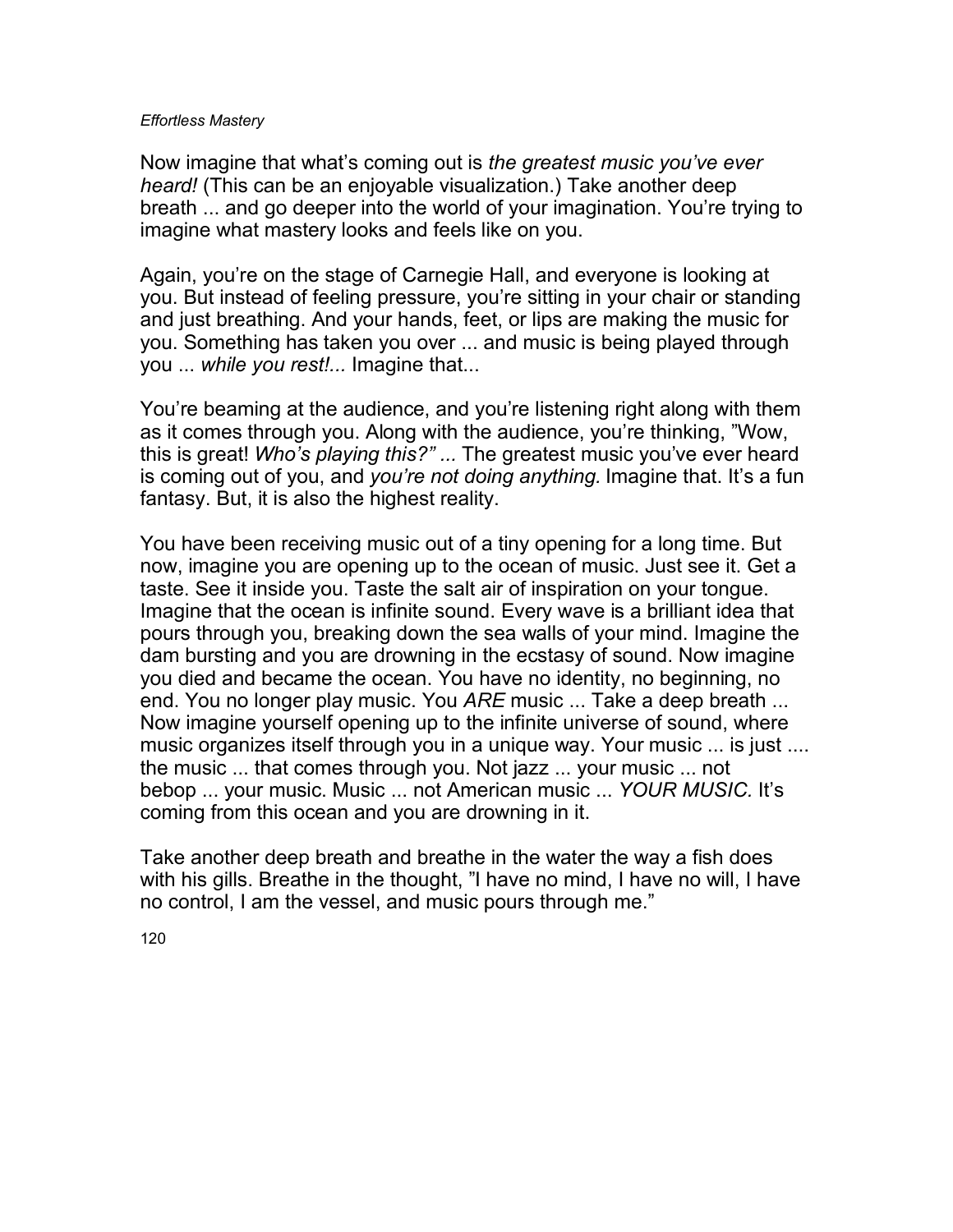Take one more deep breath ...

Go deep inside now ... and see the ocean inside your heart. Call up your most profound memory of an ocean ... and see it in your own heart. Imagine that ocean is made of great, unlimited, brilliant ideas. See it inside you. Now imagine yourself opening up wide ... so wide that the ocean can pour through you. Imagine it pouring through you into and out of your instrument, and if you're a singer, imagine yourself singing wild, *amazing ideas! ...* You are like the mouth of a river: strong, silent and still, but channeling a never-ending current of ideas ... Again, give yourself this thought, *I am a master. I am great!...* Don't tire of that thought. Give it to yourself again ... I *am a master. I am great...*

You may say to yourself, "It's not working! I don't feel like a master. I don't feel great." Don't pay attention to that thought. That is just your mind *spoiling it again for you.* Keep saying it ... I *am a master ...I am great.*

If you would say that to yourself for the next ten years, your life would look very different from the way it looks today. Great things would come to you. You become your thoughts, so mastery would manifest in all aspects of your life. Every day you would be driving the thought in a little deeper through your whole being ... *I AM a master.*

More and more, the things you do would have mastery. More and more, the things you played would have mastery, but you must burn this thought into your consciousness and burn away all falsehoods. You must program yourself.

The thing that becomes true about you is the thing you think the most often.

If you think, "I am limited," that becomes true. If you think, "I am not too good," that becomes true. But if you think, "I *am God,"* that also becomes true. Whatever you think about yourself becomes a self-fulfilling prophecy. If you think, *"Every note I play is the most beautiful sound I've ever heard,"* that becomes true. Take a deep breath now, and inhale this concept.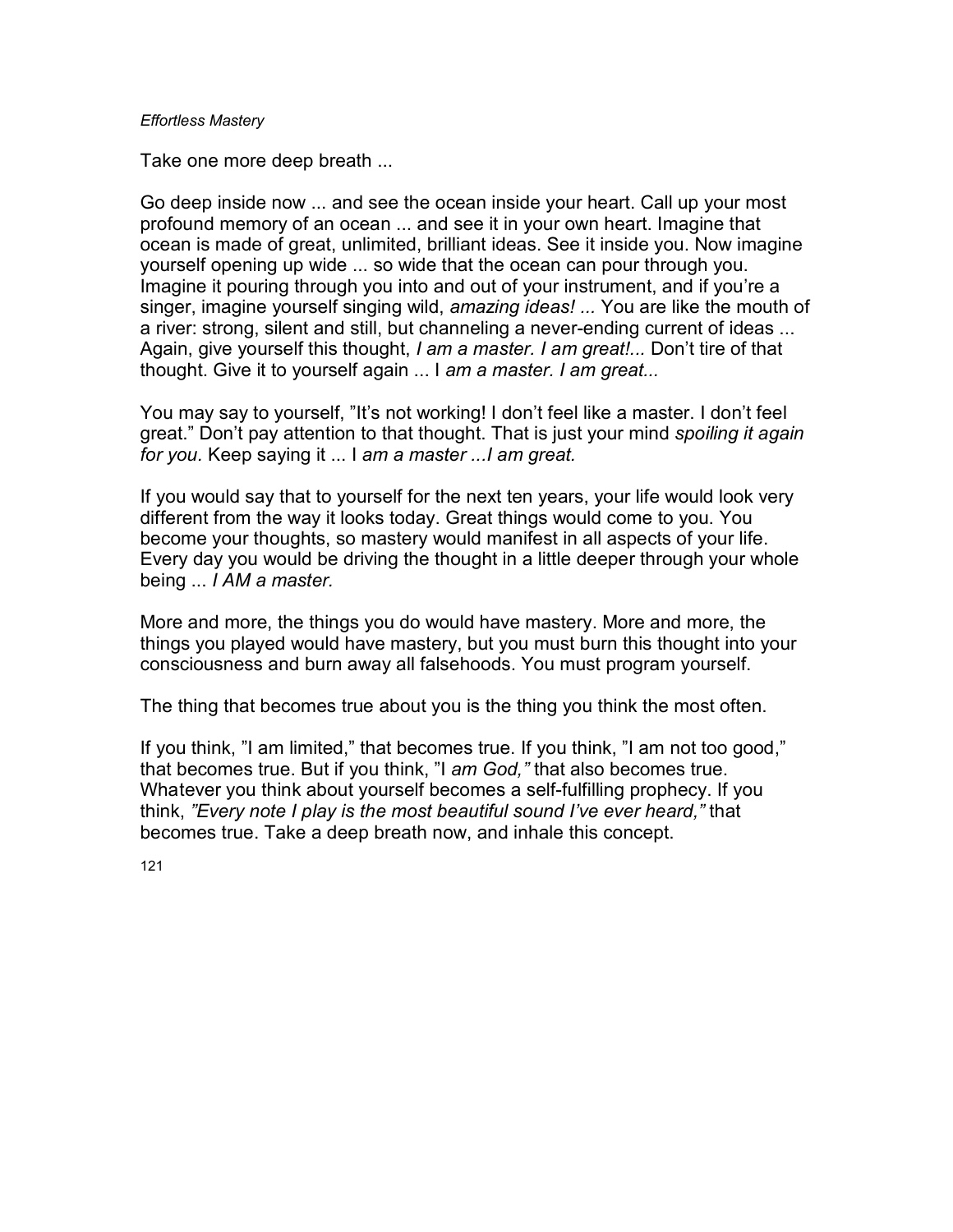Contemplate it...

Right now, in this relaxed state, I am going to give you new thoughts of empowerment. Breathe deeply as you read them. Imagine each thought is on a boat, sailing out of the mouth of the river and into the ocean of your heart. Every thought... put it on the boat... sail it down the river ... through the mouth of the river ... and into the ocean.

Thought #1: I *am a master.* Send that down the river. *I am a master.* See it on the sailboat ... sailing off into the sunset. Imagine the sun is the center of your heart and the boat is sailing towards it. On the boat is the precious cargo: *I am a master.*

Thought #2: *Music is easy.* Send that thought sailing peacefully down the river ... toward the sunset ... into the ocean. *Music is easy.*

Thought #3: *I play music effortlessly.* Send that down.

Thought #4: *I play music masterfully.*

Thought *#5: Every note I play is the most beautiful sound I've ever heard.*

If you could program yourself into believing these things ... you would get a little crazy!... Insane with joy ... insane ... with ecstasy... enjoying every note you play... laughing at the wrong notes ... loving them ... and making everyone believe ... *THAT THEY ARE THE NEW RIGHT NOTES!*

Don't worry if you're not feeling it at this moment *...practice it for five years! ... ten years!...* What do you have to lose?

Take another deep breath ... and return to the room.

## *Reprogramming*

Think about it. Why should practicing this for ten minutes a day scare you? You waste more time than that every day. And you'll happily do that for the rest of your life. Why not borrow time from that hour or two a day that you waste and try saying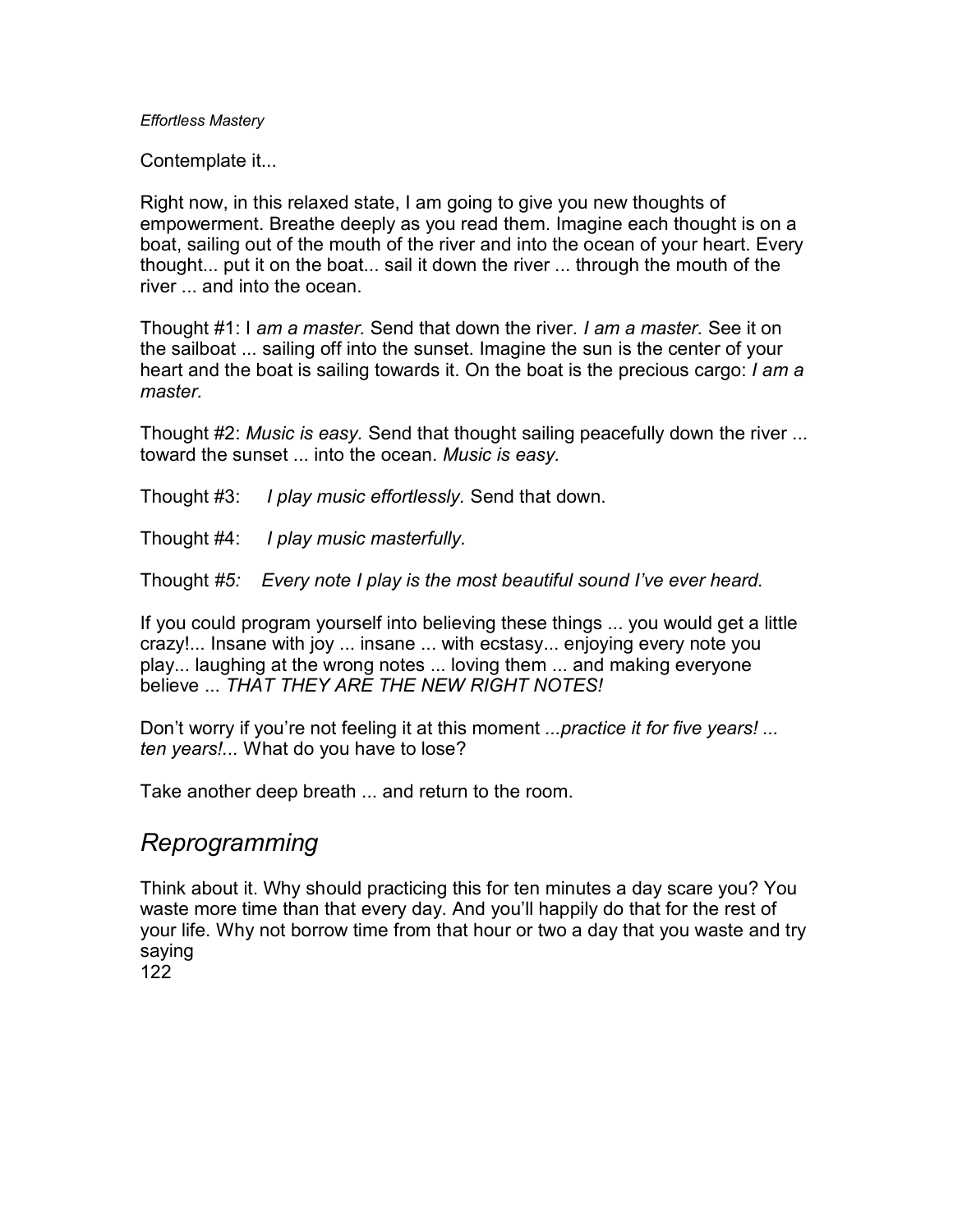these things deeply to yourself? Are you afraid it won't work? So what? You know the time you waste every day is going for naught. Why not try stealing ten minutes from that time to see if it can change the course of your life?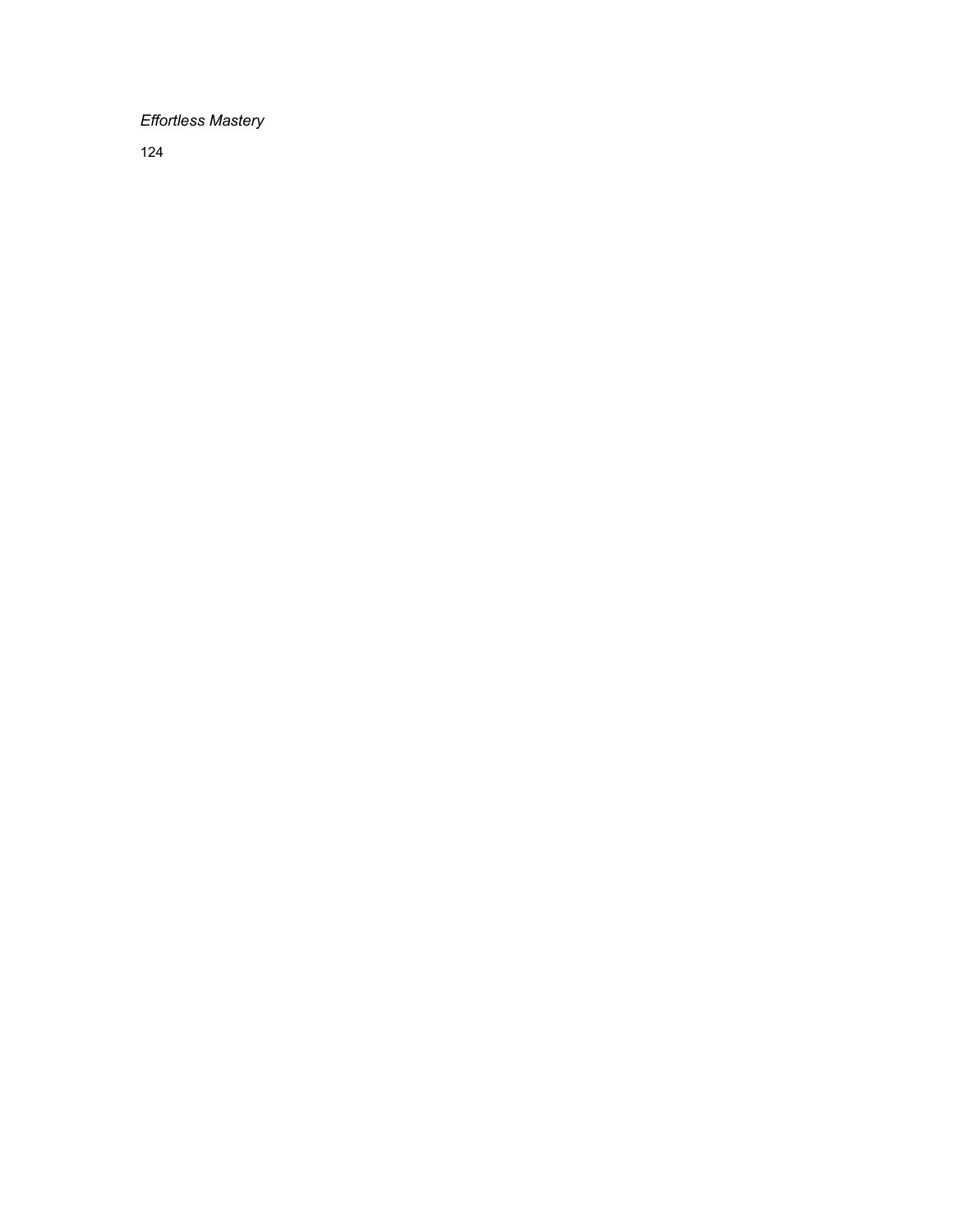*Chapter 15*

# **Affirmations**

# *Affirmations: Programming New Belief Systems*

The experience of playing is colored by what you believe about music and what you believe about yourself. There are positive and negative belief systems. Positive belief systems can be the foundation for success and ease in your endeavors. Negative belief systems can inhibit success and growth. A belief system is not like an intellectual belief, which can be changed by proof to the contrary. Rather, it is a deeply-held and often subconscious belief about the way things are. As shown before, negative beliefs can be detrimental to your success. To change over time, those beliefs need consistent reprogramming. Affirmations are statements used for creating new, positive results. They can be valuable tools of reprogramming.

I've known great players who, no matter how much adulation they received worldwide, deluded themselves in the belief that they play badly, or in some way are not worthy of success. This shows that a belief system, positive or negative, often is not rooted in objective reality (something obvious to the rest of us). It is simply a program that feels comfortable. Even these gifted people may be holding themselves back from a greater career, higher mastery, and a richer life.

Affirmations are messages given over time. They may be true, but they don't have to be. I like to think of them as statements of truths yet unrealized. In this way, I can grow to accept the truth they contain. Affirmations can also be expressed in the form of visualization. You affirm a situation or a program change by "seeing yourself as that." You can literally see yourself in the situation you would like to create. For example, members of a broad jumping team were told to imagine that their arms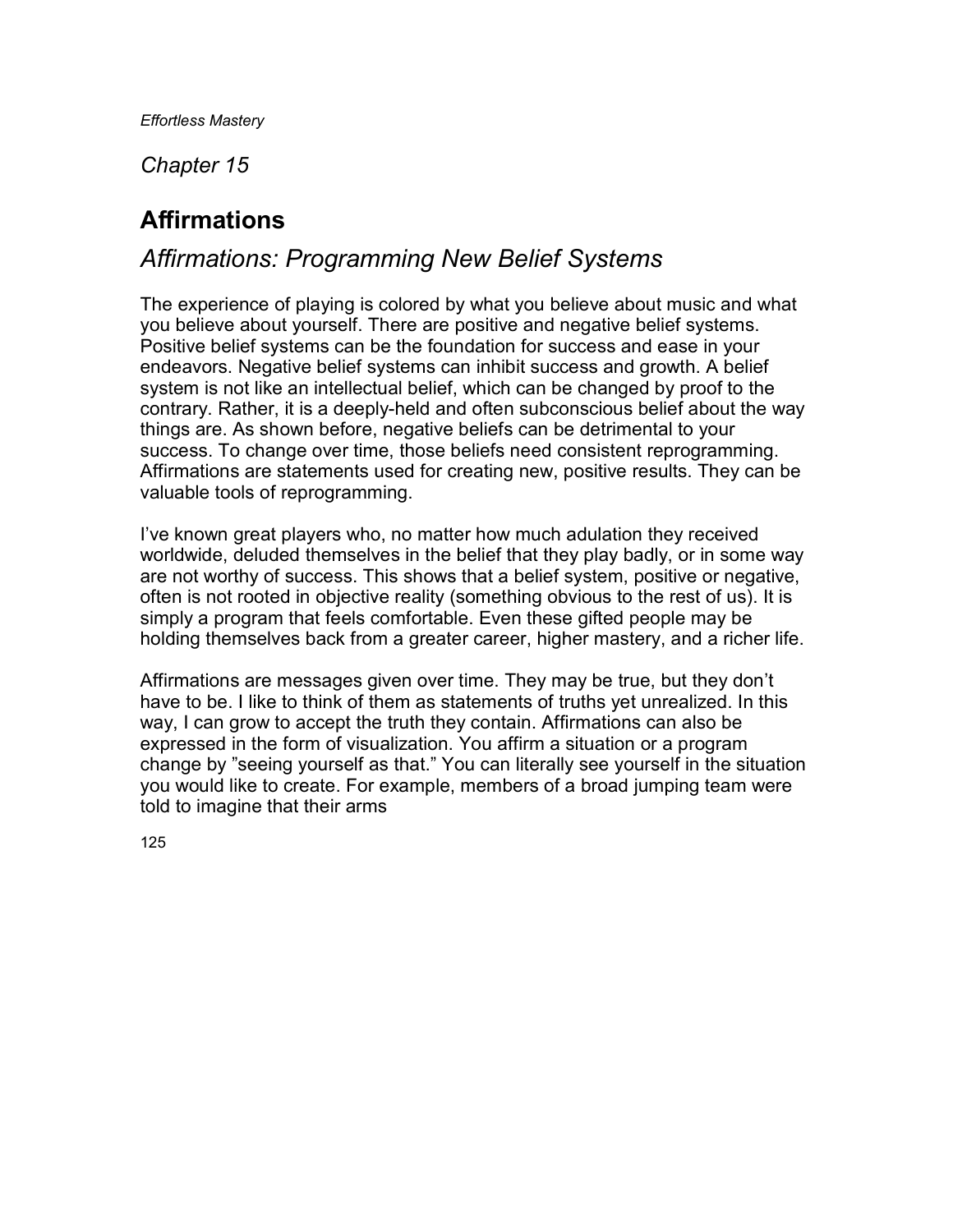and legs were ten feet long. They of course knew that this wasn't true, but by visualizing this image as clearly and realistically as possible, they were able to gain more extension and increase their performance. The sky is the limit on what you want to affirm or create. You don't have to temper your affirmation with what you think is "realistic." That is another trap, because what you think is realistic may well be tainted by a negative belief system. Affirmations given over time can change the program, create something you want, or change the patterns of your life so that you can bring about better results. You have to be patient, give the affirmation time to gestate, and, just as with practicing, detach from the results. Refrain from getting too emotionally involved in their manifestation.

I have used some phrases several times in the book to help with reprogramming. You might have already decided that they were fantasy. Let's contemplate their meaning and see if we can't find a way to accept them intellectually as being possibly true:

## *MUSIC IS EASY*

Children start off life with this belief. If no one shoots them down, they may retain a positive outlook. I myself always believed, perhaps even arrogantly, that music was easy to do and nothing to worry about. If something is hard to play, my gut feeling is that I haven't seen the simplicity in it yet. That reflects my instinctual belief that *all music is easy.*

## *THERE ARE NO WRONG NOTES*

As stated before, this affirmation can free you as an improviser, and if you use it as an interpreter of classical music, you will develop a sure hand. Notes that were not regarded as usable in one time period were used freely in the next, thereby proving that their wrongness only existed in the mind. *Human beings make up this stuff!* There are not, and never have been, any wrong notes. If you live near the ocean, you may hear a seagull squawking in one key, a dog barking in another key, the roar of the ocean out of tune with the other two sounds, and birds singing in clashing rhythms with all of these, and you'll say, "Beautiful!" But if human beings pick up instruments and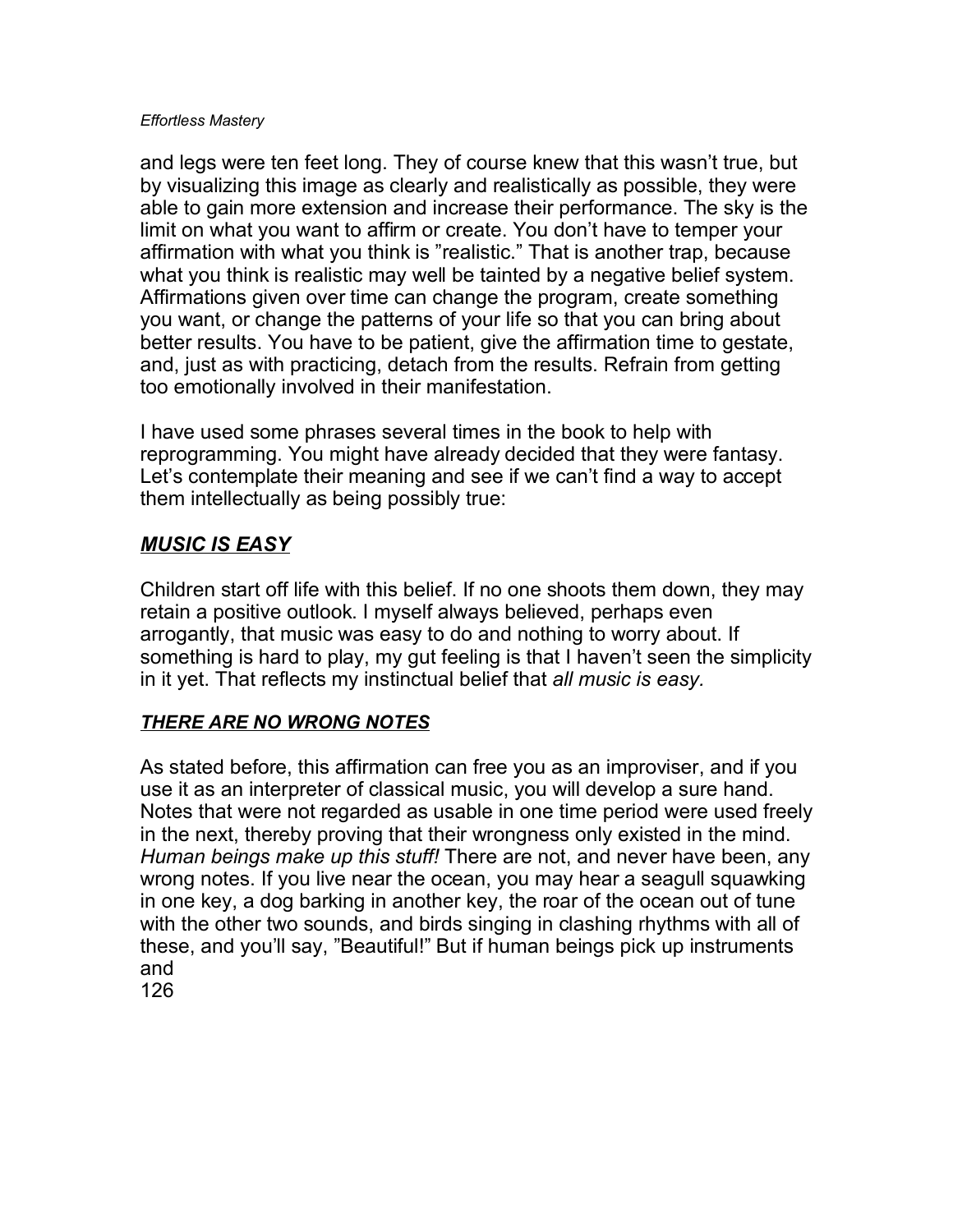do the same thing, the average listener won't be able to stand it! Why? Because his mind says, "This is supposed to be music." The very concept of music is superimposed by humans. Beneath this concept lies the greater reality of sound, and beneath that, the fabric of the entire universe, vibration. It is vibration that makes music; it is vibration that makes matter, including our bodies. We *are vibration,* therefore, it may be said that *we are music.* So vibration is the raw clay. With our minds, we mold it into whatever we want. We may have created a social and moral structure through a thing called music, but the truth is that *any sound goes with any sound.* That can be as troubling to the human mind, with its craving for order, as accepting chaos as a natural state.

We are programmed to believe in a certain order of things musically. Why destroy that programming? *Because that order is confining our spirits.* Too much sensitivity to the Tightness and wrongness of what we're doing makes us tentative and clumsy, releasing uncertainty in the air that robs even the right notes of their power. As I stated earlier, *a note is only as powerful as the player believes it to be.* If the musician has evolved to embrace the belief that there are no wrong notes, then he can play all the wrong notes, and they'll sound right.

One way to practice this is to sit at a piano and play different intervals. Meditate on them as you play them slowly and quietly over and over. Contemplate their sound without forming any opinions. Try to resist all previous attitudes toward the sound and just ... *listen.* The sound will become more and more consonant, more friendly, more personal. Your relationship to it will go through many levels until it is yours. It will be inside you. About the only sound in the twelve tone system that still has any illusion of dissonance is the flat 9 interval, a half-step wider than an octave, generally considered to be a "clashing" sound. So I guess that would be a good place to start. Make that clash the sweetest sound in your mind. Form a personal relationship to every interval, every chord, indeed to every sound in the universe. Consonance is simply a *harmonious relationship with a sound.*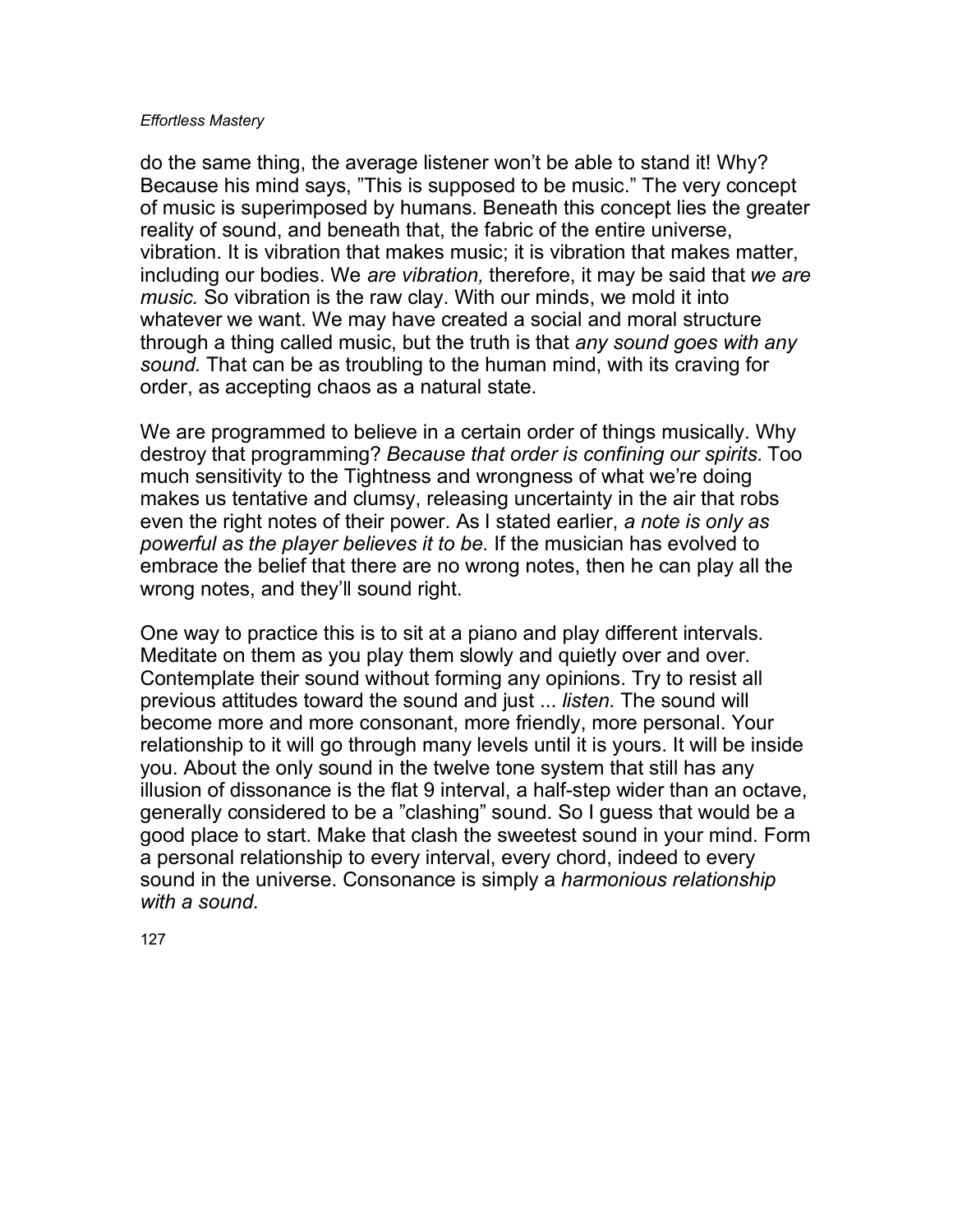A good analogy is the fear we feel towards certain ethnic or socioeconomic groups. We view people who are different with discomfort and distrust. Usually, a personal experience over time with people of different backgrounds wipes away preconceptions and helps us view them as individuals worthy of love and respect. When we transcend such barriers, we feel liberated. It is the same when you transcend musical barriers. You feel as if you are breathing rarefied air, and it's exhilarating.

You may further cleanse your mind of negativity by using this affirmation:

## *EVERY NOTE I PLAY IS THE MOST BEAUTIFUL SOUND I'VE EVER HEARD.*

Examine this statement. At first, it seems absurd. But it has the power to create profound inroads to freedom. Who's to say what is beautiful? Isn't that programming, just like everything else? Haven't the fashion and advertising industries brainwashed us to believe that "bony is beautiful"? Right now, you are programmed to view and hear beauty in a very narrow frequency. The music you hear beyond a limited range seems chaotic. Without preconceptions, you could handle and enjoy much more chaos in music.

In a movie, you might have heard the most dissonant music ever played, but if someone were having their throat cut on the screen, your ears would accept it. Perhaps the dead psychopath on the floor wasn't really dead! As he lunged one more time for the girl's ankles, you might have heard the most frightening sound an orchestra can make Witold Lutoslowski's worst nightmare. With your eyes stimulated by that visual, the ear canals relax and dilate, and you can handle that sound.

If you drop your two hands heavily on the piano and let it ring, you might not be programmed to regard that as the most beautiful sound you ever heard, but what if you hit your refrigerator or stove and it made the same sound? You'd stand there all day like a fool beating your refrigerator, or you'd invite your friends over to hear your stove!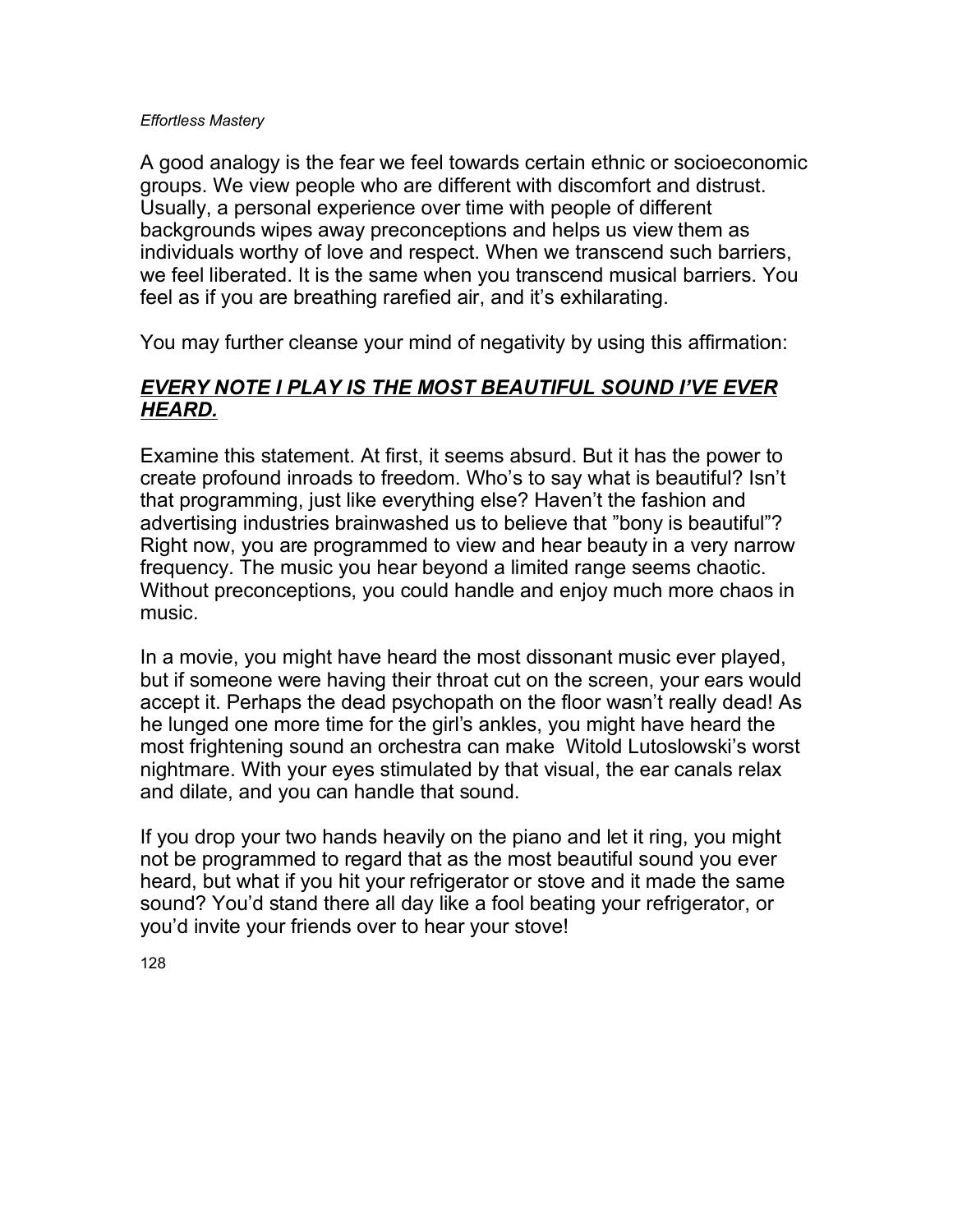Don't forget: music is something we just made up. It doesn't actually exist as anything but a game for us, so how did we get trapped in our own game? By imposing values on it.

Spiritually speaking, is this not considered the enlightened point of view? The Jewish scriptures teach us to regard all men as brothers: to "love thy neighbor as thyself." In Hinduism and other Eastern paths, we are told to see God in ourselves and in each other. Certain Buddhist sects are not allowed to harm even an insect, believing that all things are equally sacred. When, through practice, one adapts that awareness, one exists in heaven while on earth, intoxicated by beauty all around and filled with compassion for all things great and small.

The thing to realize is that everything we think now, every opinion we have about everything - is the result of some kind of programming. We do not possess absolute objectivity. Scientists have been similarly humbled. In the world of physics, they've arrived at the conclusion that they really can't observe anything with total objectivity because, as they shed light on it for the purposes of observation, the light changes its composition. This is known as the "uncertainty principle." All of this shows us that what we think, see, and hear is subjective. Therefore, it might behoove us to adopt the beliefs from which we get the most mileage. Believing that every sound is beautiful will open the way for more inspired playing. Become the Will Rogers of music by saying, "I never met a note I didn't like."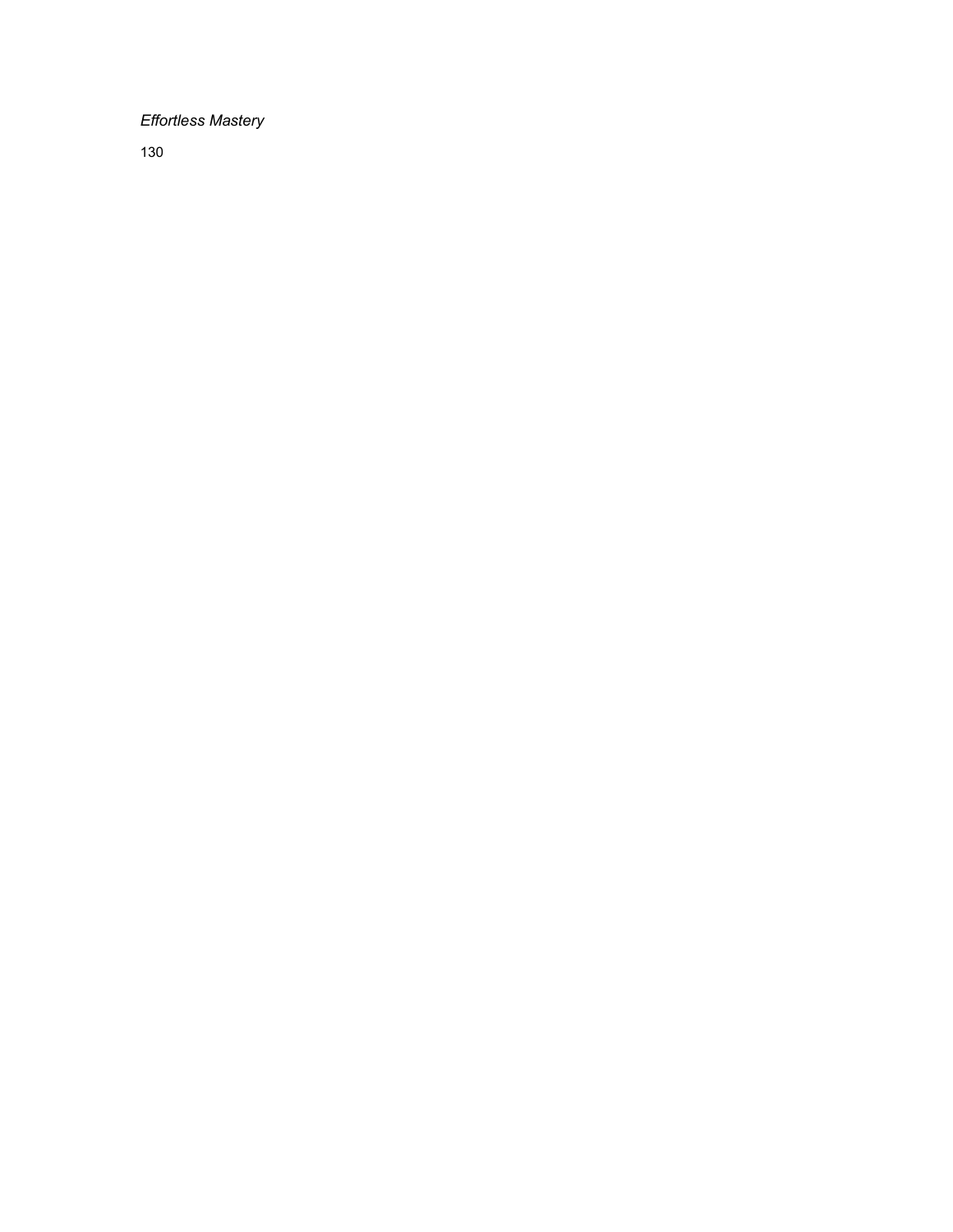### *Chapter 16*

## **The Steps To Change**

*The meaningful* path is a path of action. The goal is achieved through practice. Without practices, a path is mere philosophy. Be careful of that. A philosophy is thought about and talked about, but a path is for walking. A good path is reduced to mere philosophy because one has not done the work to attain its fruits like the alcoholic who can speak eloquently about how to stop drinking, but can't actually do it. Many people *talk the talk,* but don't *walk the walk.* No significant changes occur without practice. Talk is cheap, and in fact may be harmful to growth, because as you talk about the path, you may dissipate its power to change you. You also risk freezing the experience so that you won't be able to recognize the spontaneous way wisdom wants to manifest today. As surely as one practices an instrument, so must one practice the implementation of wisdom.

There are many books and practices that help one attain the "space." As I once heard a wise man say, "There are many boats." However, the exercises I'm about to describe, which I call "steps," are relevant to the execution of music. They will help you develop focus, efficiency and fearlessness, and help you make the inner connection. Remember: you can be aware of all the philosophy and still be unable to attain its fruits while playing. The following steps will help you to let go and improve. You can experience functionality and follow a consistent game plan. Mental health is restored as you learn to stay in the moment. You may even eliminate those endless hours obsessing about your life.

We have talked a lot about the impurities of your purpose, your playing, and your practicing. Now we are going to look at a method of deprogramming and reprogramming. There are four steps in making this change in your life.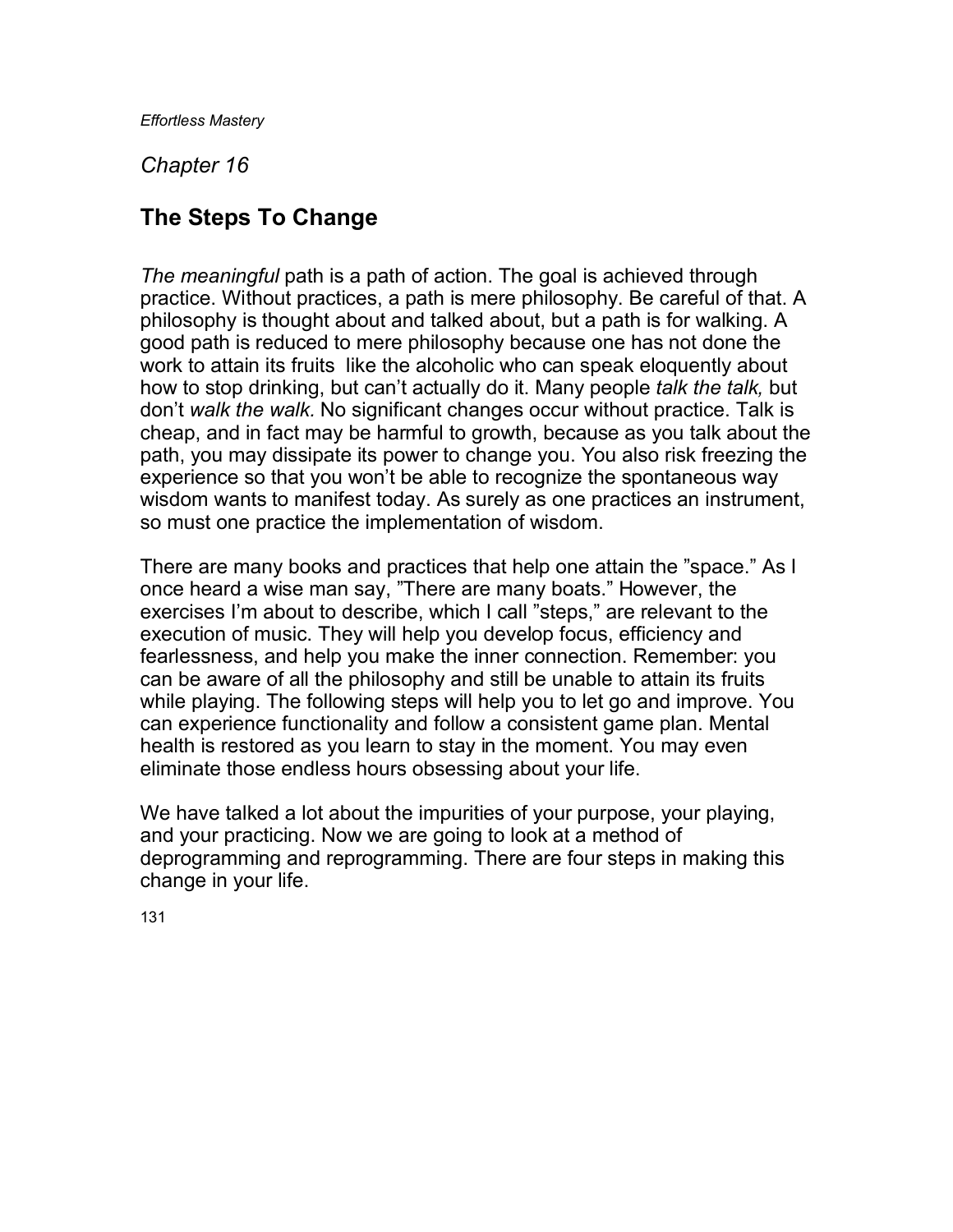Step One introduces you to the inner self. It is a kind of meditation, a sharp contrast to the space people usually play in. As previously stated, many have experienced this state from activities like riding a bicycle, running or swimming, meditating and chanting, various martial arts and ancient tea ceremonies. Zen and yogic traditions are drenched in the awareness of this space. I've met musicians who have studied other disciplines and have attained the fruits of those disciplines, but could not retain the awareness while playing. It is just a matter *of touching the instrument in that state,* but they could never do that because they missed one little point: *you must surrender the need to sound good. Otherwise, you can't really let go!* Simple, but not easy! Leam a way of attaining inner balance and approach your instrument while in that space. The first two steps will help you observe all the thoughts and pressures connected with your instrument. You will learn to let go and love whatever you hear coming out. This is absolutely necessary to escape your dilemma. You can't fake it! Step One will help you get in touch with your intuitive self by bypassing the conscious mind, the epitome of all limited playing. Physically, you will intuitively move towards the most effortless and efficient way of playing your particular instrument. Daily practice will allow you to become familiar with the more effortless stance, or perfect embouchure, head position, or whatever. You will gravitate to the physical position that allows you to play *without leaving the space.*

Step Two is the retention of that awareness while the hands explore the instrument in a free improvisation. I don't mean the style of free jazz, but the intent. Your hands are free to wander, *without your conscious participation.* Again, this is only possible if you can release the need to sound good for a few moments.

If Steps One and Two are analogous to crawling, Step Three is beginning to walk. In Step Three you will learn how to do simple things from this consciousness. The natural space you developed forms a foundation from which you relearn how to play. In this step, music begins to play through you in intelligent form. You start to experience what wants to be played, and what *you can comfortably play.* You learn to stay within yourself and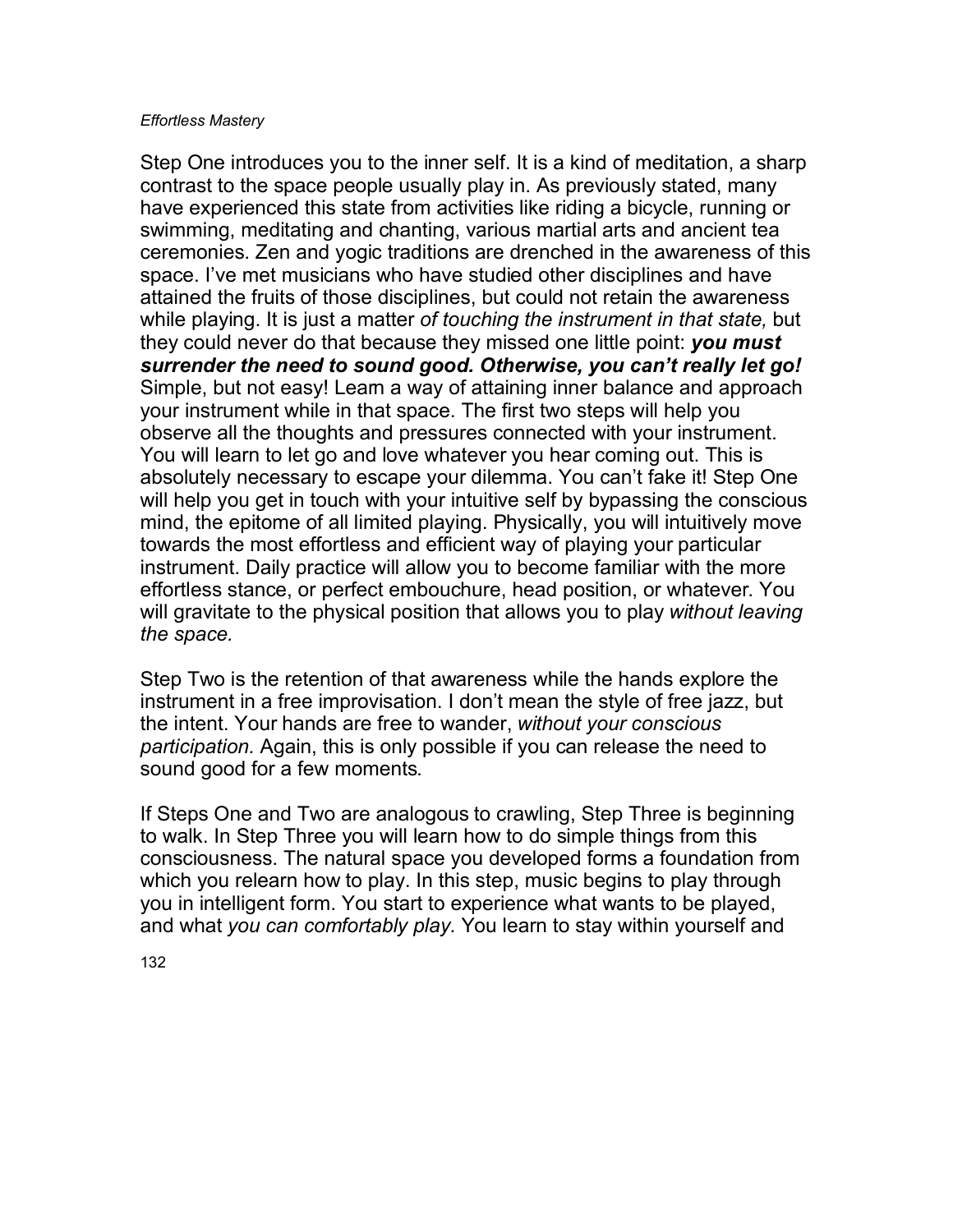not be seduced by your ego. Just as the space established your natural connection to your instrument and sound, it now establishes what can be played effortlessly over form, time, changes, written music or whatever. It will be humbling to discover your true level of play. But it will also be the start of becoming real, and your playing will be built on more solid ground. Leaving the ego out of the playing will remove the drama of trying to play what *you wish you could play.* You will be practicing the wisdom of accepting, with love, *what you can play from the space.*

The space itself is the teacher, and life becomes centered around learning to connect with the space. Music becomes secondary. You remember gigs not by how well you played, but by how much you let go. Those are usually the best gigs anyway, but now the priority has changed. You're no longer bothered by what is out there, but absorbed by *what is in here.*

You are not condemned to your present level of playing for life, however, because in Step Four you begin a process of change and growth. Built on the solid foundation of the first three steps, with detachment and calm, and with selflove, you begin practicing things that can't be played effortlessly. Not only do you practice from the space, but you don't assume you've mastered anything until *it plays itself from that space.* Step Four will help you acquire a taste for absorption into a subject, rather than skimming uselessly over many subjects. The discipline of patience overtakes you as you wait in a detached way for *mastery to occur* on what you are practicing. Every practice session becomes a link in a chain, a patient process that moves you toward your goal.

These steps can be life-transforming. You'll feel as free as *a* bird when you play, yet have great discipline in all your studies. If patiently followed, these four steps will transform your practice and performance.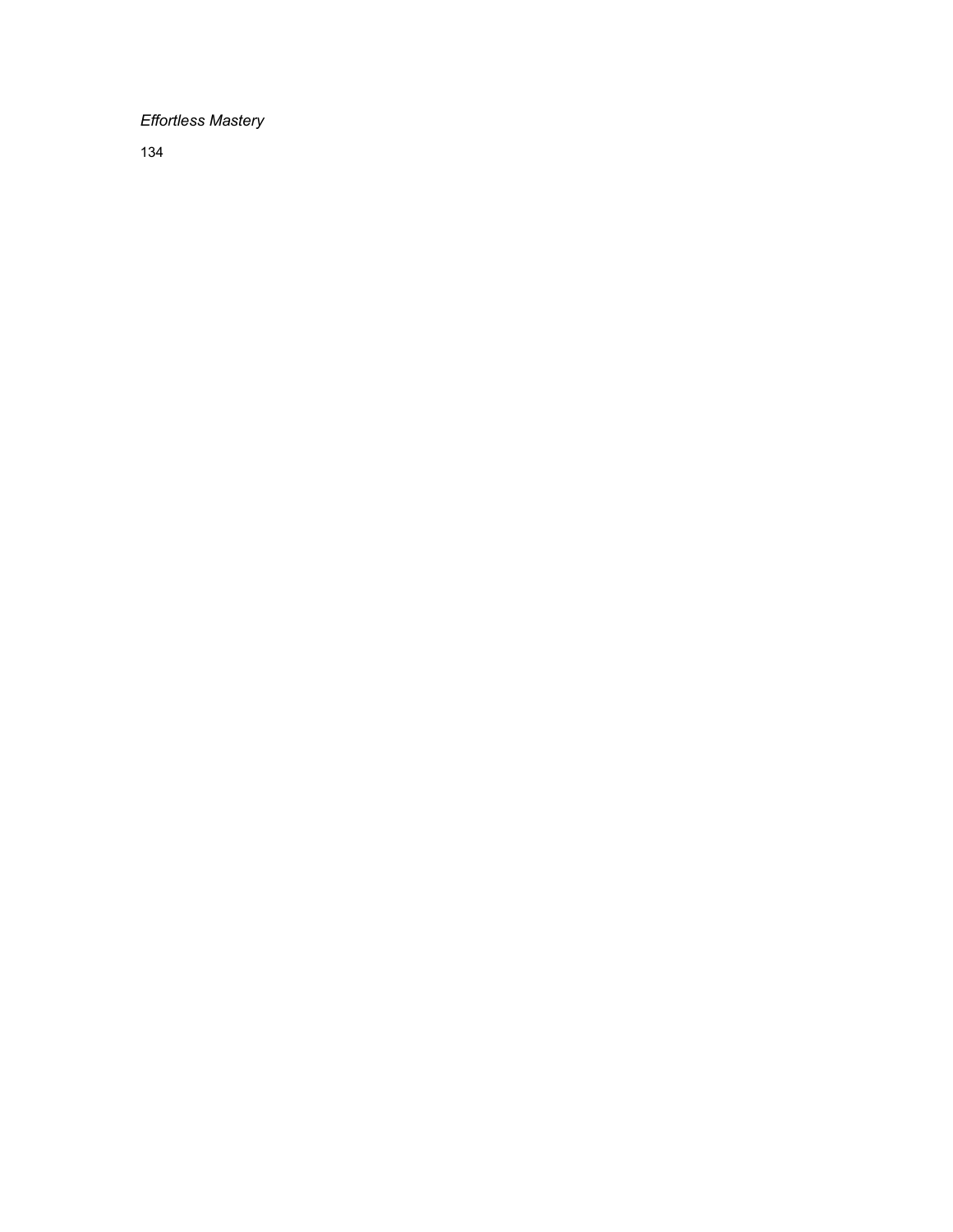*Chapter 17*

# **Step One**

We will describe several ways of doing step one, depending on what instrument you play. Each method calls for a complete relaxation of the body. To begin this step, you could use meditation 1, the "I am a master" meditation. If you start the day with that meditation, you will learn to easily slip into this space. Take a very deep breath and blow out a very long, slow breath. Relax every muscle from the top of your head ... your forehead ... back of the head ... ears ... eyes ... nose ... cheeks ... mouth... tongue ... throat... neck... shoulders ... shoulder blades ... upper back ... chest ... spine ... rib cage ... heart ... lungs ... kidneys ... lower back ... stomach ... upper arms ... elbows ... forearms ...wrists ... hands and fingers.

Take another deep breath and relax your hips ... buttocks ... thighs ... knees ... calves ... ankles and feet.

It is very important to let your mind go as much as you're willing to ... Let go of all thoughts as you breath deeply ... let go of music ... just for a few moments ... and now ... let go of the need to be a great player... If you find you can't do it... then just pretend for now ... See the possibilities of freedom ... as if you just didn't... care!

Now you might feel your body and mind letting go. Inside, there may be a feeling of stillness, focus and inner connection. If you can't quiet your mind, then just try to observe your thoughts. Watch them come and go as if they weren't yours. You will find that with practice, you will slip into a steady space where you feel quite empty. As you enjoy this space, begin to feel as if you're not in control of your body. Imagine that you are like a puppet and someone is moving your muscles.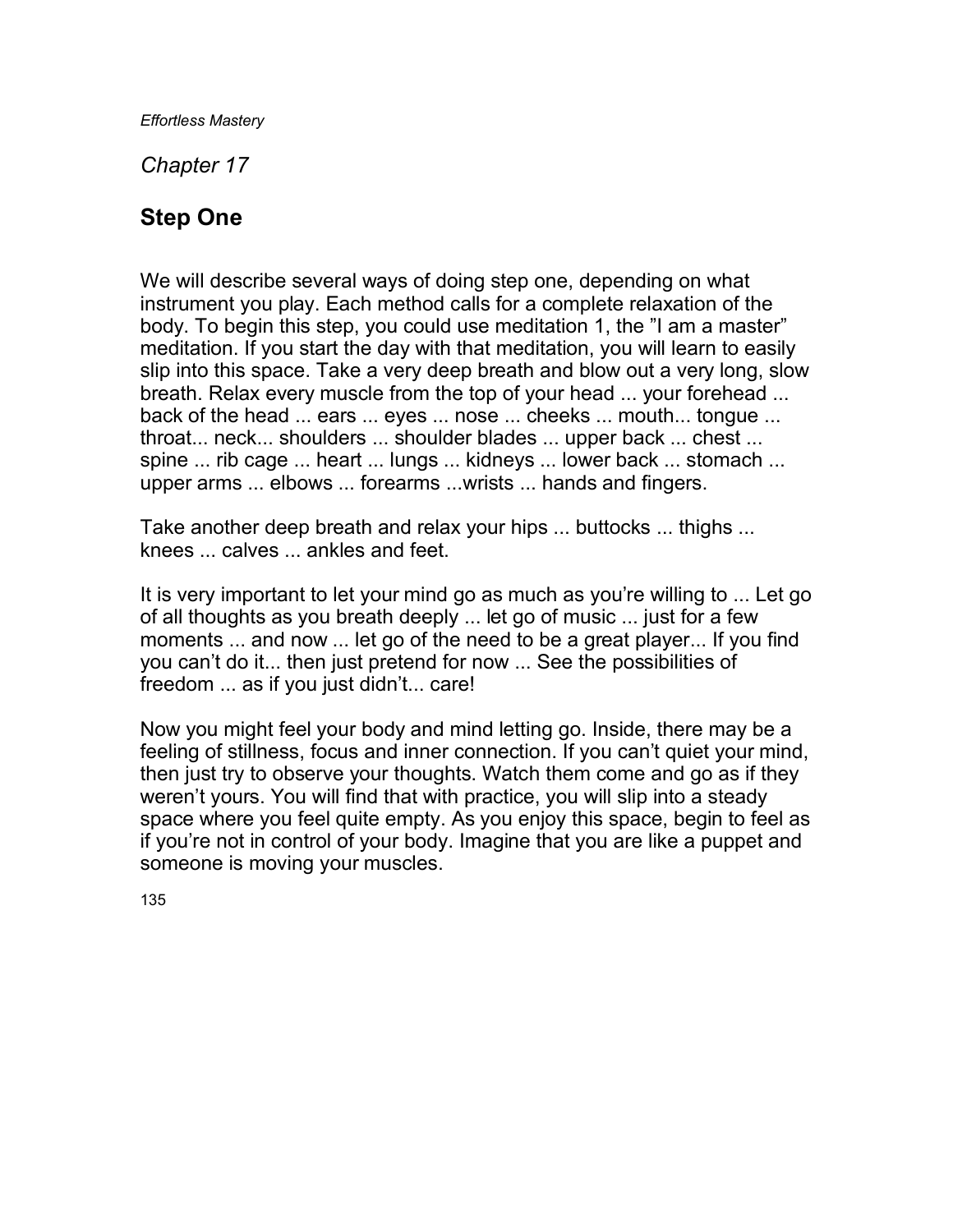If you're relaxed, your body will naturally adjust to the most comfortable position. Your belly might drop as you are relaxing the muscles there. Deep breathing is priceless, and you can learn to drop into this space simply from a deep exhalation, like a sigh.

Assuming you've relaxed yourself through meditation, or by the instructions in this chapter, we will go through step one on a few different instruments:

# *Piano*

Sit in a comfortable position and relax all parts of your body. Let your spine feel elongated, as if it were hanging from an iron pole that is connected directly to the ceiling. In this way, your back is straight. Imagine that the pole is holding you up; you don't have to force yourself to sit straight. Let your arms rest in your lap or hang at your sides.

Now imagine that someone or something is lifting your arm, right or left, and floating it over to the keyboard. Try to imagine as much as possible that *someone else is doing this for you.* Let your hand float up over the keyboard and settle down slowly until the fingertips touch the white keys. Imagine that your arm is filled with helium or is as light as a feather, and that the fingertips touching the keys are enough to keep the arm hovering in mid-air. The arm should be about level with the keyboard. Even though you are relaxed, you shouldn't let the arm hang down with the fingers holding on. The arm should feel as if it is floating in the air, level with the keyboard, while the fingertips "lightly kiss" the white keys. Again, the best result occurs if you imagine someone else is doing this for you while you *are resting.*

Now focus your mind on your thumb, the first finger ... Imagine you are sending your consciousness down into that finger ... Imagine someone is lifting the thumb just a little ... The thumb should be lifted only as high as *it wants to go.* There should be no sense of stretch or strain. At first, you may feel that the fingers hardly want to move. They are so used to being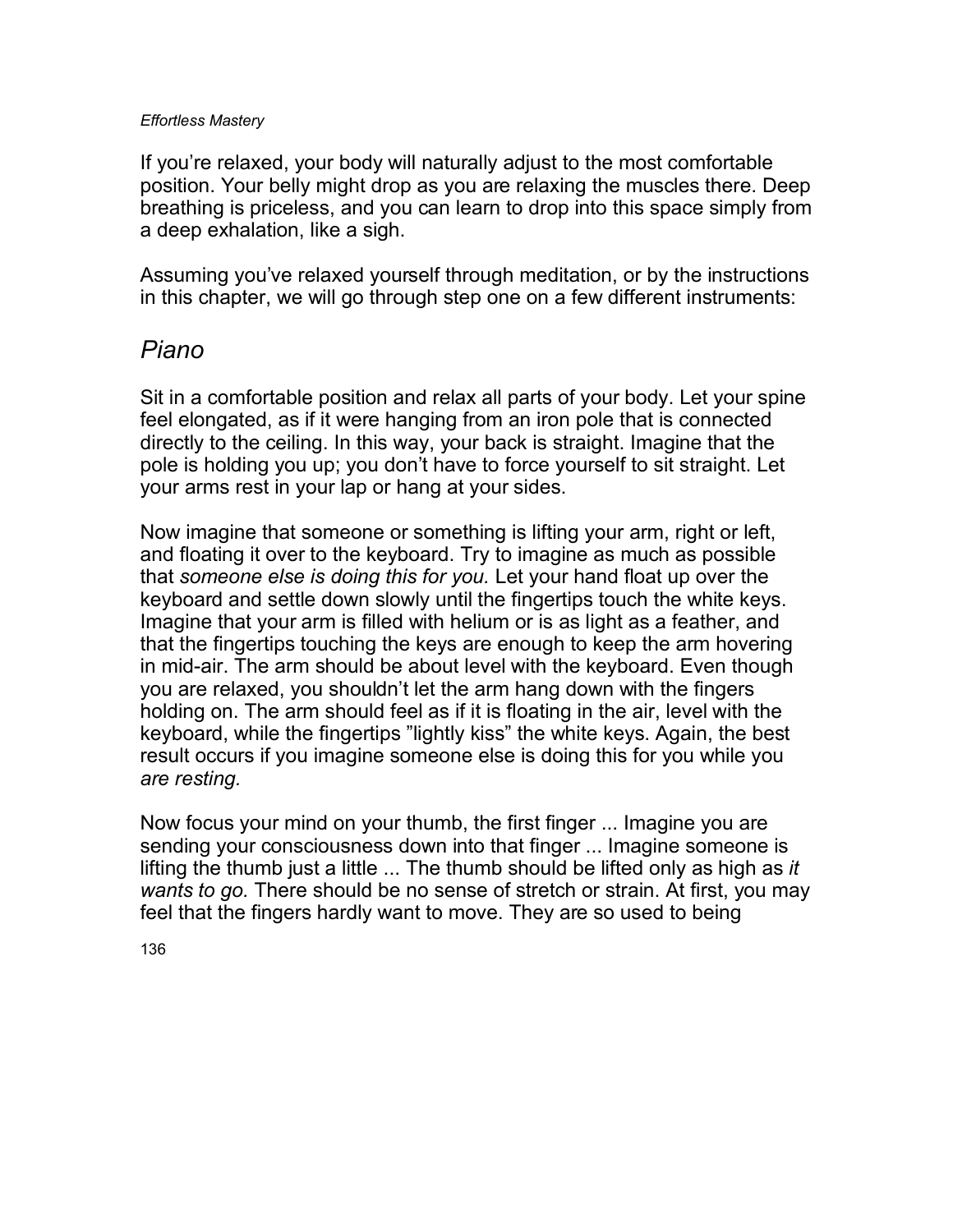forced to move by you. Now to whatever extent the thumb is willing to move, let it do so. It might be helpful to breath in slowly as you raise the thumb and hold it up for a moment, while staying as conscious as you can (staying in the space). Then just drop the finger onto the key... It may hardly move the key, but that doesn't matter. Just drop it and exhale with the dropping ... You might also imagine your finger sinking into the key as a means of depressing it, but refrain from using force of any kind. You are learning the effortlessness of movement, the Zen-like technique of a finger dropping by itself, while you observe.

Next, apply this awareness to the second finger, imagining your consciousness to be contained in that little finger ... Then, with as much focus and attention as possible, watch as the second finger is lifted for you, as high as it wants to go ... Inhale as you do this, then hold it there for a few moments, making sure that you have not left your center; then drop or sink the finger into that key while you exhale ... Repeat the same actions with the third finger ... and so on ...

Before lifting, be sure to take the time to focus your attention on each finger. You will actually be practicing great levels of awareness and focus. This alone will affect your playing in ways you can't imagine. You'll feel this focus creep into your playing over time. The trick is to give it time.

Repeat the process with each finger. Thumb to fifth finger, then fifth finger to thumb. After you finish one hand, if you still have the patience and concentration for it, you may start the other hand. Begin the whole process again, but if you are short of the patience, awareness or stillness necessary for this exercise, then please STOP! It would be better to do only two fingers completely from the space than all the fingers from a compromised space. You can always break up the exercise into little two-to-five-minute practices in your day. That way you can avoid frustration or bum-out from such concentration.

It may seem like a heavy or difficult thing you're doing, but it is not. *Keep it light.* Treat it as a moment to relax and tune in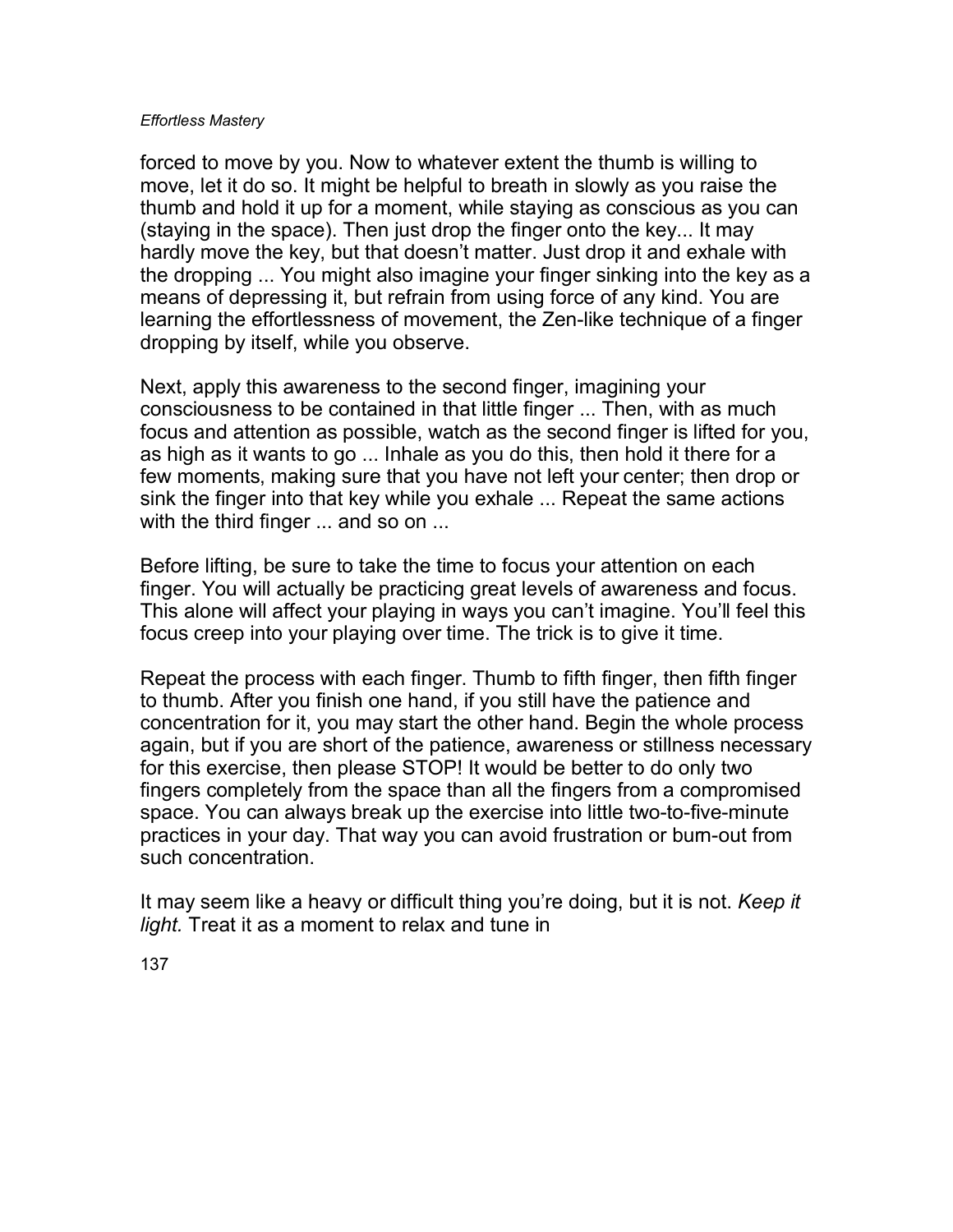gently to your inner self while touching the piano. You may actually feel invigorated from these little moments.

# *Horn Players*

Sit in a comfortable chair and start to relax ... Do one of the meditations or anything you know to gently descend into the space ... Have the horn sitting nearby on a chair, a stand or on the floor ... Now surrender control of your body completely ... Imagine that someone is using your body like one would use a puppet ... He or she is moving your arm and reaching over to pick up the horn. Remember to pretend that it's not you. This will result in a feeling of effortlessness and detachment. Now go back to the previous position with your horn in hand and let it rest on your lap ... You will notice that whatever calm you were able to achieve has been stirred by just holding the horn. There will be a definite increase in mental activity and overall agitation. This is because you have so many old messages as to what it means to touch your horn. It might be a totally new experience to just *hold it with no desire.* You've learned to think, to try, and even to obsess from the moment you touch it. Previously programmed thoughts emerge every time to stir up your mind. But now ... *let everything quiet down ...* Breathe deeply while holding the horn in your lap ... It will begin to feel different than ever before ... Pretend it is just a piece of metal. Let your fingers and hands notice things about it. Is it rough or smooth? Is it cold or hot? Noticing these general things will take you further from the idea that it's your horn, and hence further away from the obsession. When you've completely returned to that quiet space, you're ready to move forward ... Take this very slowly, because you are likely to lose this space the closer you get to playing, so you must be careful to keep returning to it between every move.This absolute consciousness will pay off in a big way later on. You will eventually retain this state throughout every phase of practice and play. That is why it is extremely important to experience it fully from the beginning.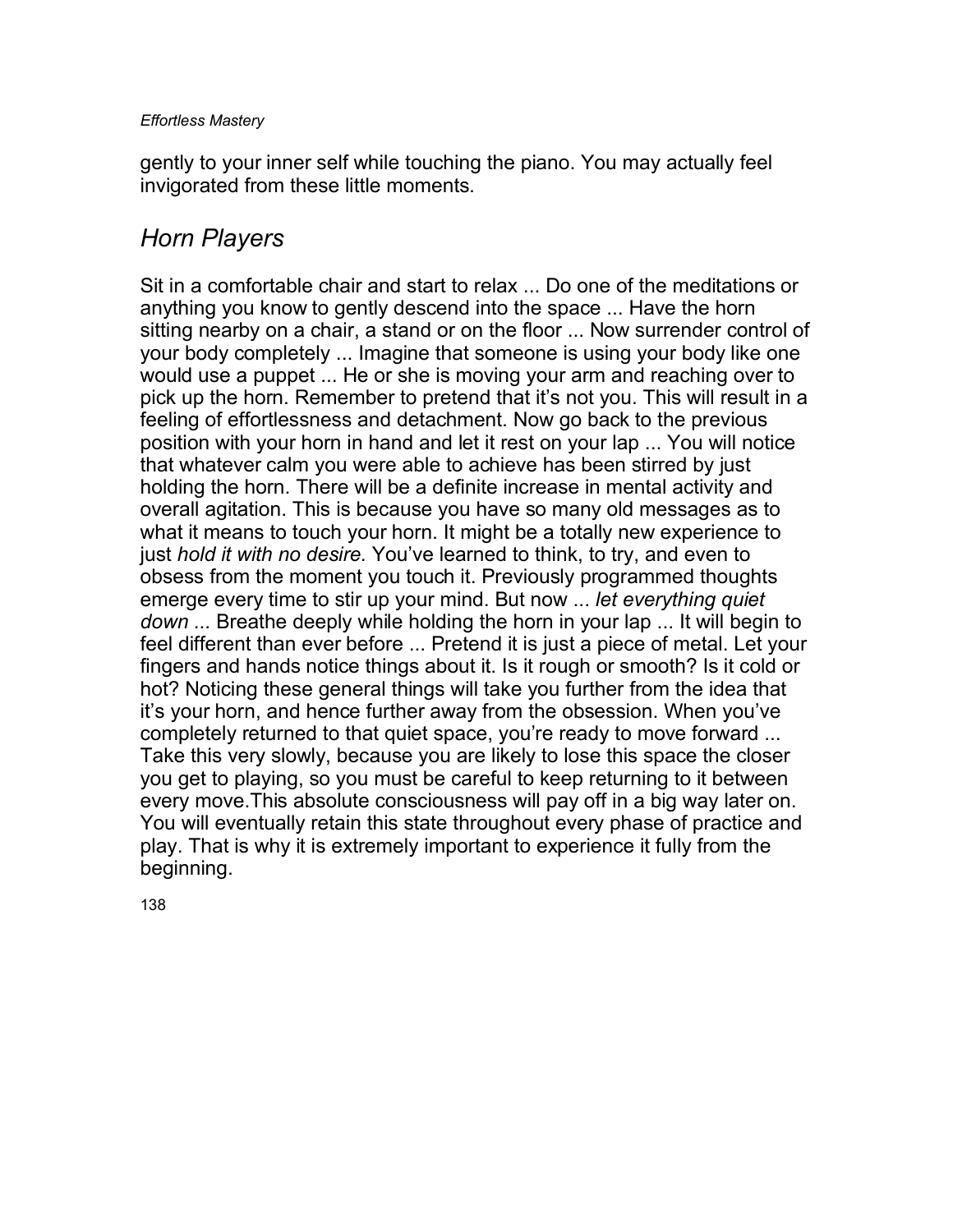Now you are ready to bring the horn to your mouth. No matter how you like to play the horn, for this exercise, *let the horn come to your mouth; don't move your head towards the mouthpiece.*

## *Note to Saxophonists:*

I've worked with a number of saxophone players, and we almost always find that the strap has not been placed in the most natural position for air to move through the horn. The strap is usually too low, forcing the saxophonist to reach down with his neck, much like an ostrich. This causes him to lose the "space" before getting the horn to his lips. In its most natural position, the neck is usually elongated. In addition, the spine tends to be straight and the upper torso balances on the hips. You should find that position and simply *add the horn to that posture, wherever your head is.* When you do so, the horn suddenly becomes easier to blow, and your face and neck relax. Even if you don't choose to play this way, try this posture when practicing the first step. Air moves through the horn with greater ease if you don't cut it off at the neck. It will help establish an effortless connection and the feeling that *someone is playing you playing the horn.*

Bring the horn to your mouth and, again, pause ... As you bring the horn to your lips, your mind will again become active with petty considerations, and the space will be lost. You simply have to hold the horn in your mouth - or, in the case of brass players, against your lips - take a deep breath, and again let go of all thoughts. You will feel something new. You can feel the mouthpiece on a sensory level. Is it rough or smooth? Cool or warm? Eventually you will sink into a oneness with the mouthpiece, not really noticing where your mouth ends and the mouthpiece begins. You will feel more connected to the horn than ever before. Then it will be time to stir the mind once again with the thought *of playing it!*

Take your deepest breath and hold it as long as you can. Imagine that someone else is using your lungs to take the breath.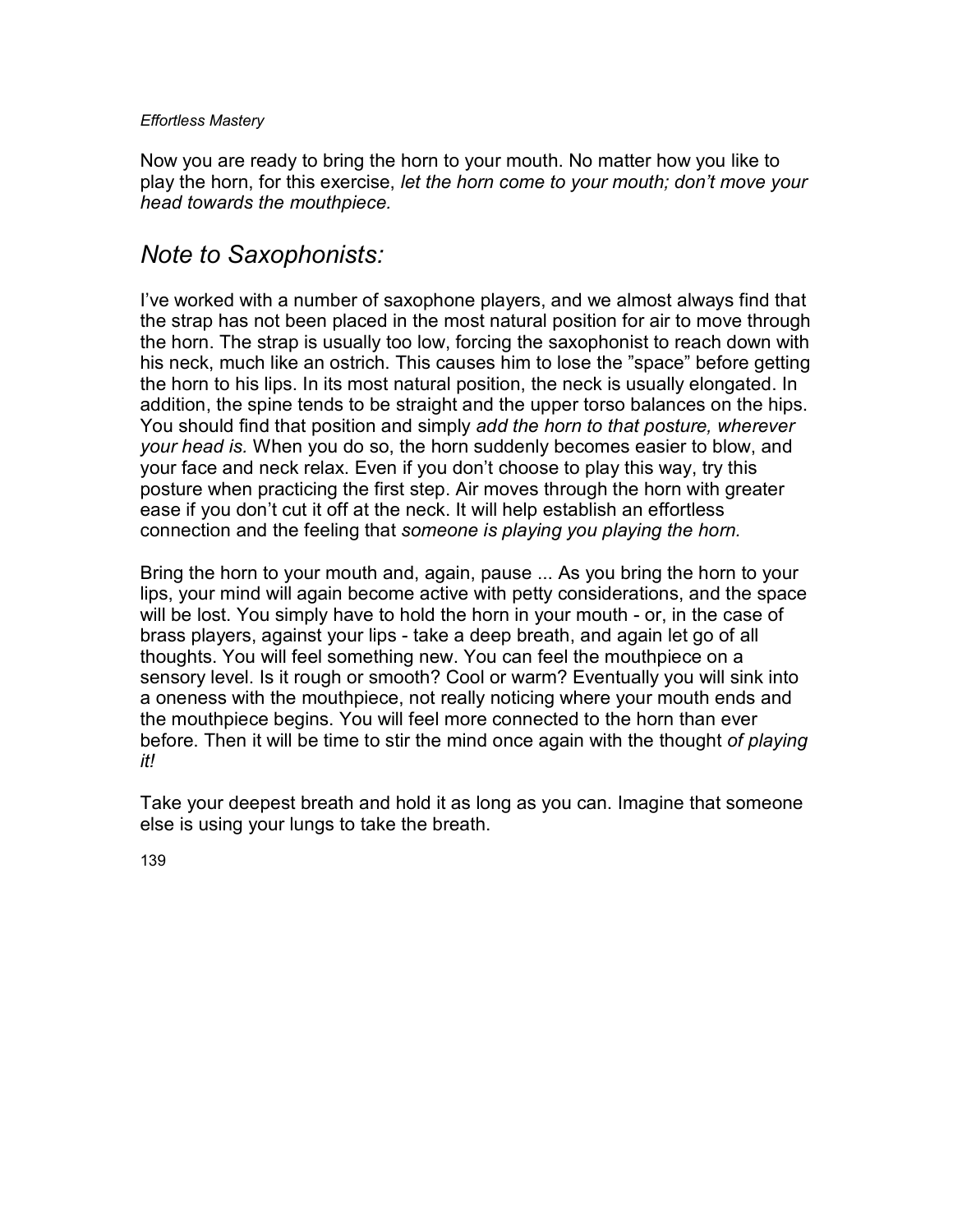Every time you do that, it will have the effect of relaxing every other part of you, while only the muscles needed will be used. It will also reinforce the notion that *someone is doing this for you.* That notion can have profound spiritual implications. So take that breath and hold it, and when you can't hold it any longer, release it through the mouthpiece. *Don't attempt to control the sound at all!* Let it be as ugly as it wants to be!

After that one note, rest the horn in your lap again and *go back into the space.* You'll find that the act of playing has stirred the mind yet again. What we are trying to learn is how to play and practice without leaving the space. How will you ever do that if you can't even stay there through one note? Step One is about learning how to move from within the space.

Rest the horn on your lap, take a deep breath and *let go of the previous experience.* Don't think about it, evaluate it or even remember it. Just return to as quiet and focused a place as possible ...

When you've quieted down again, imagine that someone is again bringing the horn to your mouth. Hold it there and breathe to release any thoughts or agitation. From that still state, take a breath, not so deep this time, and blow through the horn while accepting whatever sound comes out without conscious control or evaluation. You are building consciousness. You are practicing getting to and remaining in an ancient state of inner wisdom that is not compromised by the desire to play well.

In the beginning, it is better to play one note and then put the horn down. You are not trying to play. You are just trying to stay detached, to stay in the space while playing anything. Repeat this a few times and put the horn down. That is the end of step one.

## *Vocalists*

Stand straight and balance yourself well on the balls of your feet. Then let your feet root themselves into the ground (the mountain pose, a yogic posture, might be very helpful). Do the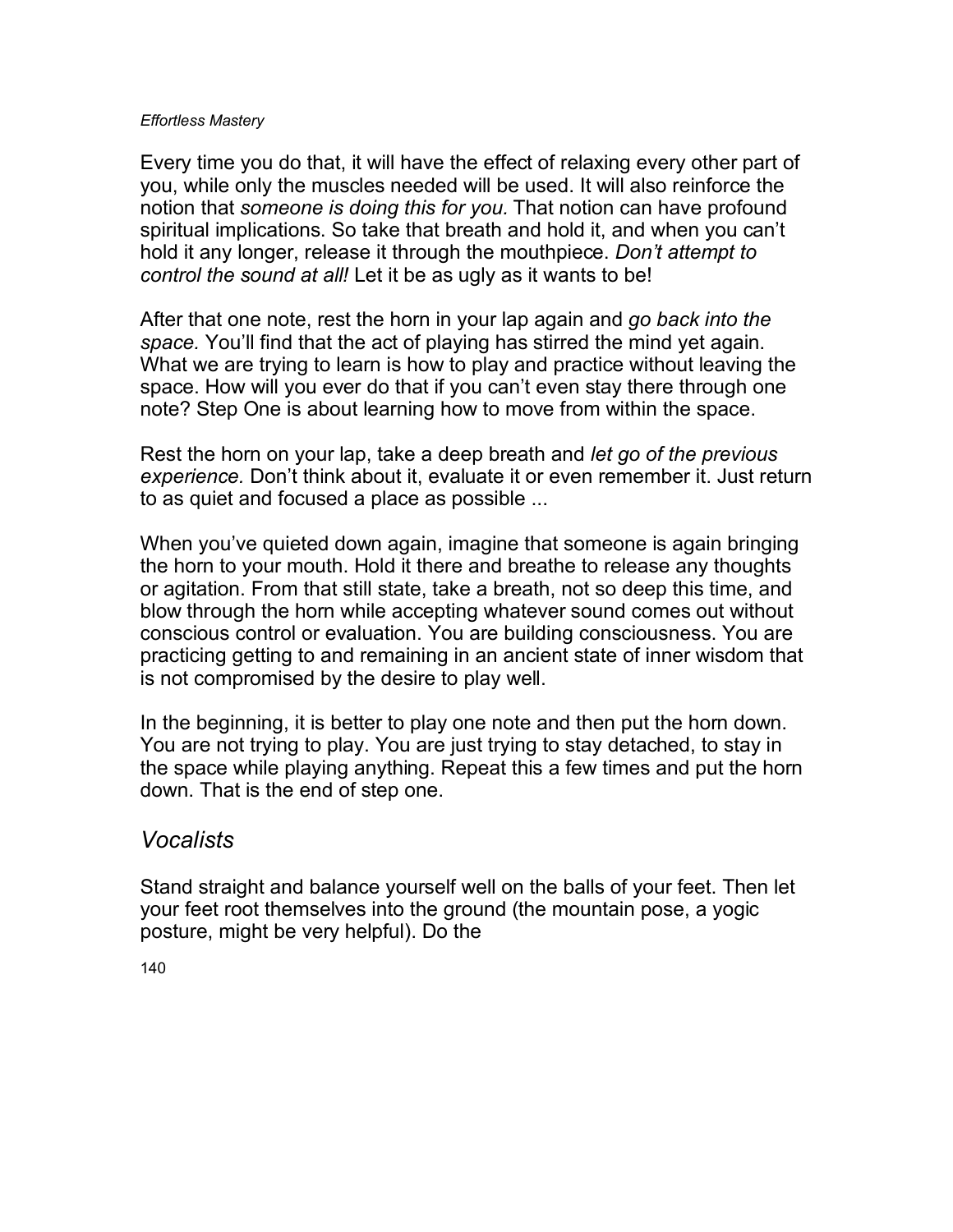relaxation technique of your choice, and close your eyes ... Begin to take a slow, deep breath and imagine that someone else is doing it for you ... Feel your chest swell and your lungs slowly inflate ... When you can't inhale any longer, hold your breath ... Hold it and feel the pressure to release it build. While you are holding it, imagine that you have no control of your voice once you exhale ... Imagine that the exhalation is going to be sung... Finally, let go of the breath and let the force of the exhalation release a note into the air. Stay focused on your center while the note sings itself. Imagine that it is not your voice. As you hear the sound (it may be loud or soft), don't be afraid of its crudeness or force. That sound contains the seeds of your true voice, not the one you've been "stylizing" for "correctness."

Relax after that note ... It can be a traumatic experience for some ... Let your breathing be regular and easy for a few moments. If you left the space (which you probably have), take a moment to bring yourself back into the space. The idea concerning your instrument, as it is with all others, is to let the note come from that space. Let it bypass all the fear and feeling of inadequacy that is so typical of singers, especially in jazz. Jazz singers often don't feel appreciated by other jazz musicians. Rather than honor themselves for the special thing they can do that the others can't, they often lose self-respect in the classroom while trying to learn theory, harmony or scat singing. They feel invalid unless they can do what the instrumentalists can do, when the truth is that they have an instrument that the other musicians cannot come close to: the voice. And they also have the added dimension of words with which they can communicate. In the old days, instrumentalists had more respect for the power of the singer; but today, they are so preoccupied with their next solo that they don't have any interest in vocalists. They lay head trips on the vocalists and imply that they are inferior for not being able to solo. The vocalists internalize this negativity, besides any that they had received as children, and the result is a lot of singers who don't have any confidence. A singer with that mind-set sings with such timidity that there is nothing compelling to listen to. *That singer cannot commit to the sound of his or her own voice. Hence the fear...*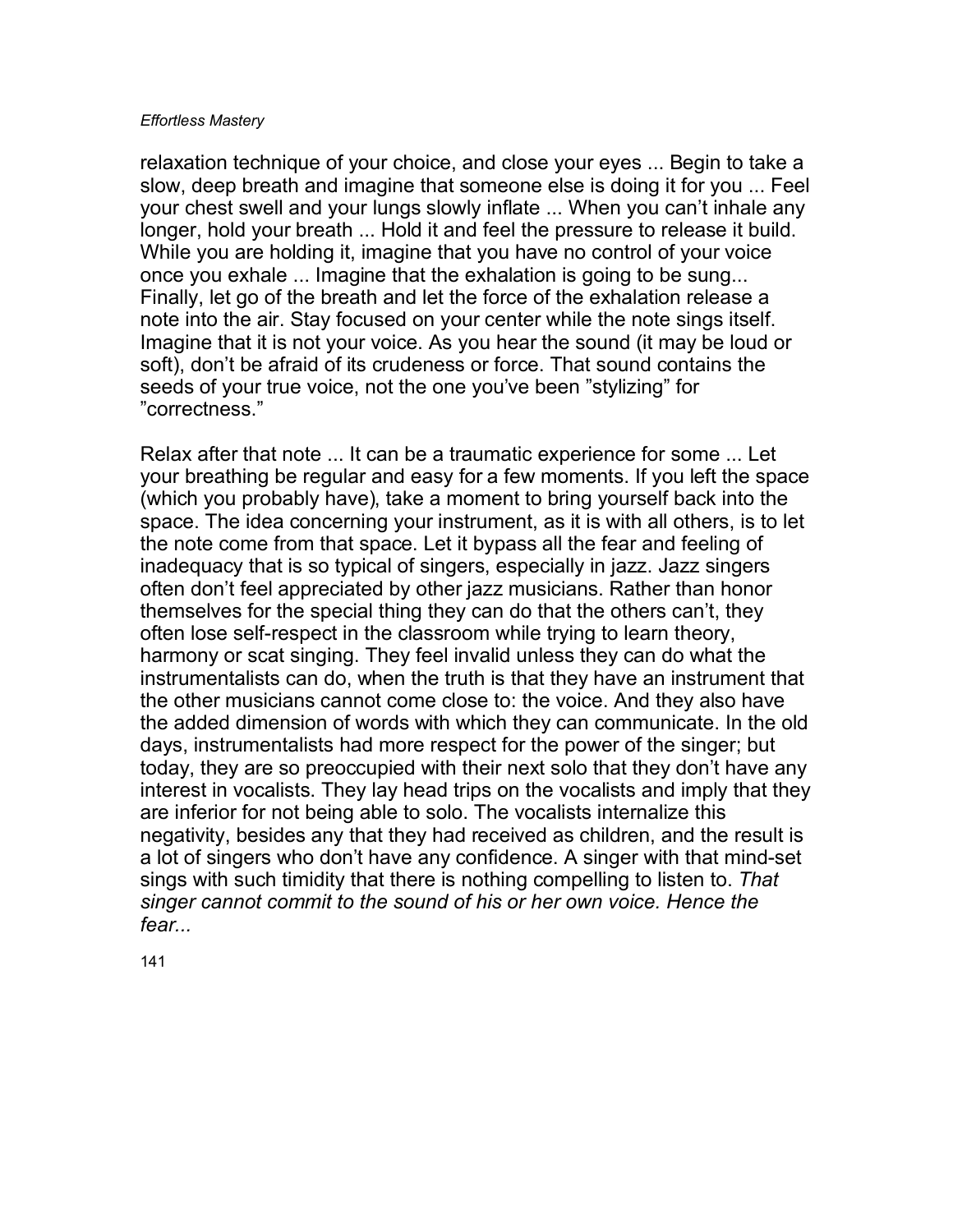So let's gear up for that next deep breath. And this time, let go of some of that fear, and loathing, and, perhaps anger, and hitch a ride on this next note! Keep doing the exercise until the note is freely escaping your control. React to it with unqualified joy and acceptance, and resist any urge to judge it. And be assured: that urge will come. Resisting it is like trying not to scratch an itch!

For any instrument, practice letting go and getting relaxed while touching your instrument. Over time, these exercises will have the residual effect of reversing your attachment to your performance, *and you will become light and relaxed!* All problems will fade as you merge with the instrument. For many of you, it is presently the other way around. You may be relatively calm, but anxiety rises within you because *it's time to play!*

# *Summing Up*

These practices and contemplations have taken me to a nice place. No matter what head space I'm in (and believe me, I get into some strange ones), when I touch the piano, I go into a space where everything is beautiful. There is no sin, no wrong notes, all there is is love and joy (and usually a lot of laughs.) I wish I could have a piano strapped around my neck at all times. I might even become sane! Mildred Chase speaks about this state of mind in her book, *Just Being At The Piano: "It is impossible to be self-conscious and totally involved in the music at the same time. Consciousness of the self is a barrier between the player and the instrument. As I forget my own presence, I attain a state of oneness with the activity and become absorbed in a way that defies the passage of time."1* If you program effortlessness into your connection with your instrument, the result will be that when you play, *you will drop into that space.* You will slip into your most open, effective and concentrated space by playing. Instead of it being an instrument of torture,

'Chase, Mildred *Just Being at the Piano.* Berkeley Creative Arts Books. 142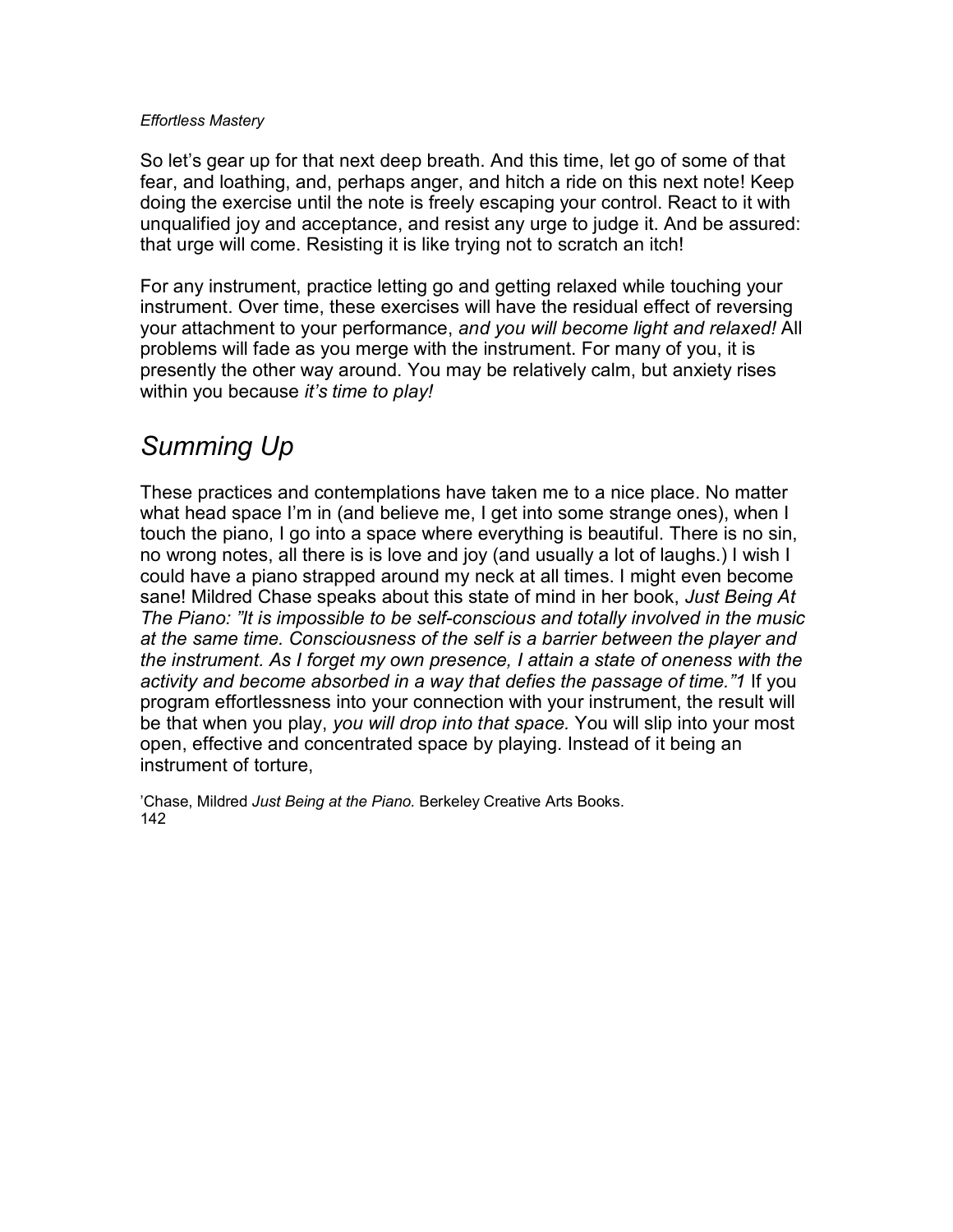as it is for many, it will be an instrument of ecstasy! Playing will become as natural as breathing. Many people I've worked with have immediately felt from this letting go that their instrument was easier to play than they ever thought! How important is that? As I stated before, the easier it is to physically play the instrument, the more you will be able to play, and the freer you will feel. If you have an exercise that reminds you daily how easy it is to play, you will see dramatic improvement from that alone. From the concert stage to the sports arena, the people who really excel are those for whom the activity is easier than for others. For some, it is so easy! When I began this process myself, all I had was this first step. It was enough to change my playing and, eventually, my life.

I like to say that the most comfortable seat in my house psychically, physically, mentally and otherwise - is the piano seat. After some years of letting your inner self take over, you will feel that same relationship with your instrument. Step One is a focusing of the mind and a release of the spirit from prison. Start to unlock that spirit now.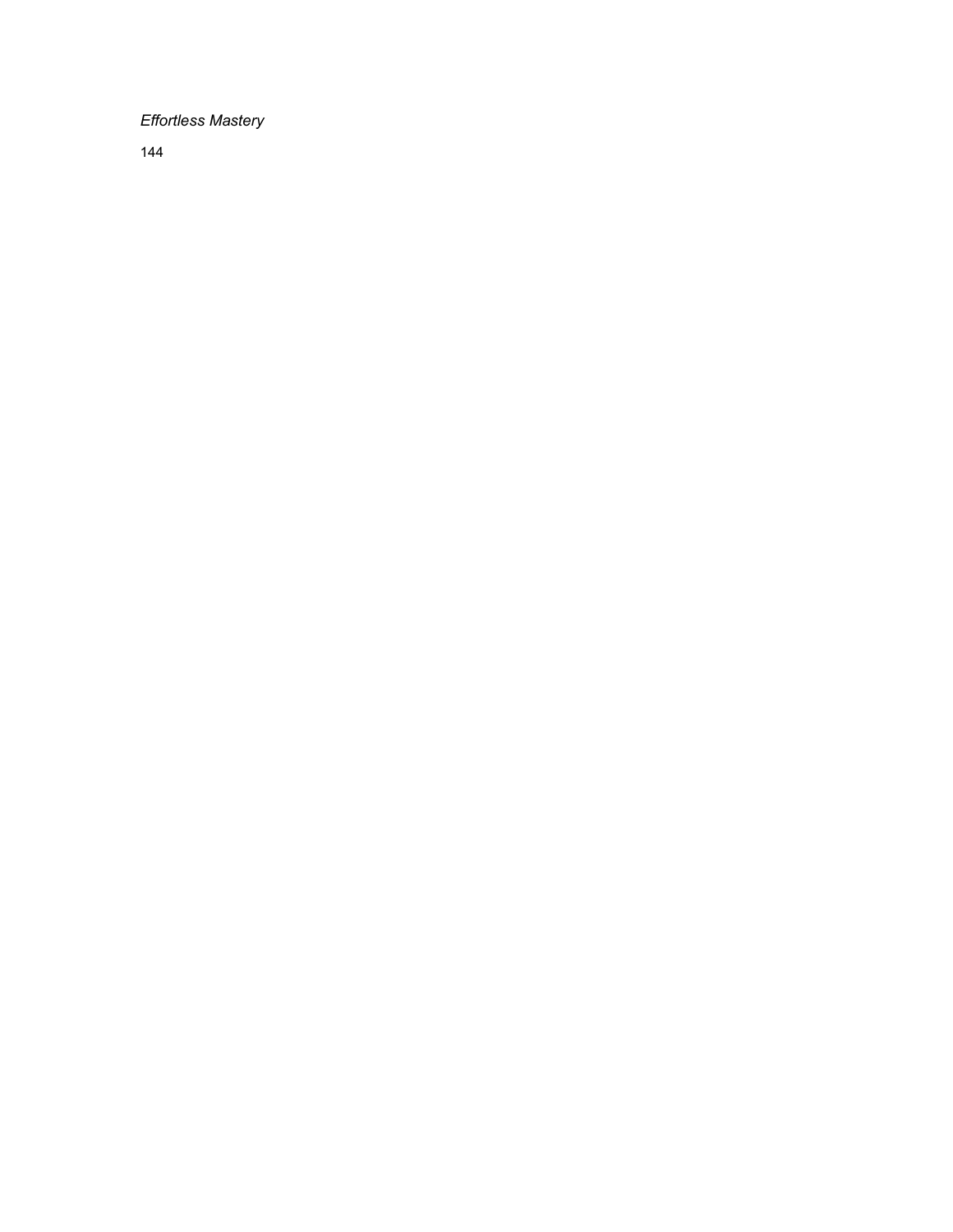*Chapter 18*

## **Step Two**

*"The Way [The Great Too] is not difficult, just avoid picking and choosing."*

Seng-Tsan1

After practicing Step One for a while, you will have become comfortable going into the space and touching your instrument. Now comes the time to turn the heat up a bit. Although you have learned how to free yourself from attachment when playing one note, can you stay detached while moving around the instrument? How long before your mind takes the bait and starts trying to make musical sense? How long before you start "picking and choosing"? You need to be able to play freely on the instrument without consequences. Stephen Nachmanavich makes this point eloquently: "There is a time to do just anything, to experiment without fear of consequences, to have a play space safe from fear of criticism, so that we can bring out our unconscious material without censoring it."2 In Step Two, we can practice flying without worrying about flight patterns.

Simply allow your hands to make random choices. Whether it be free improvisation, the repetition of one chord, or the simplest diatonic melody, those choices will be made from your hands, lips or vocal chords - but not from your head. There will be no intentionality to them. Rather, it will be as if you are asleep, but your hands are moving around the instrument. Or you could imagine your hands having their own consciousness and running

'Seng-Tsan. *Hsin Hsm Meng.* [eighth century]. Translated by D.T. Suzuki in *Essays in Zen Buddhism.* London: Rider, 1951.

2Nachmanovich, Stephen. *Free Play,* Los Angeles: Jeremy P. Tarcher, Inc., 1990. (p. 69).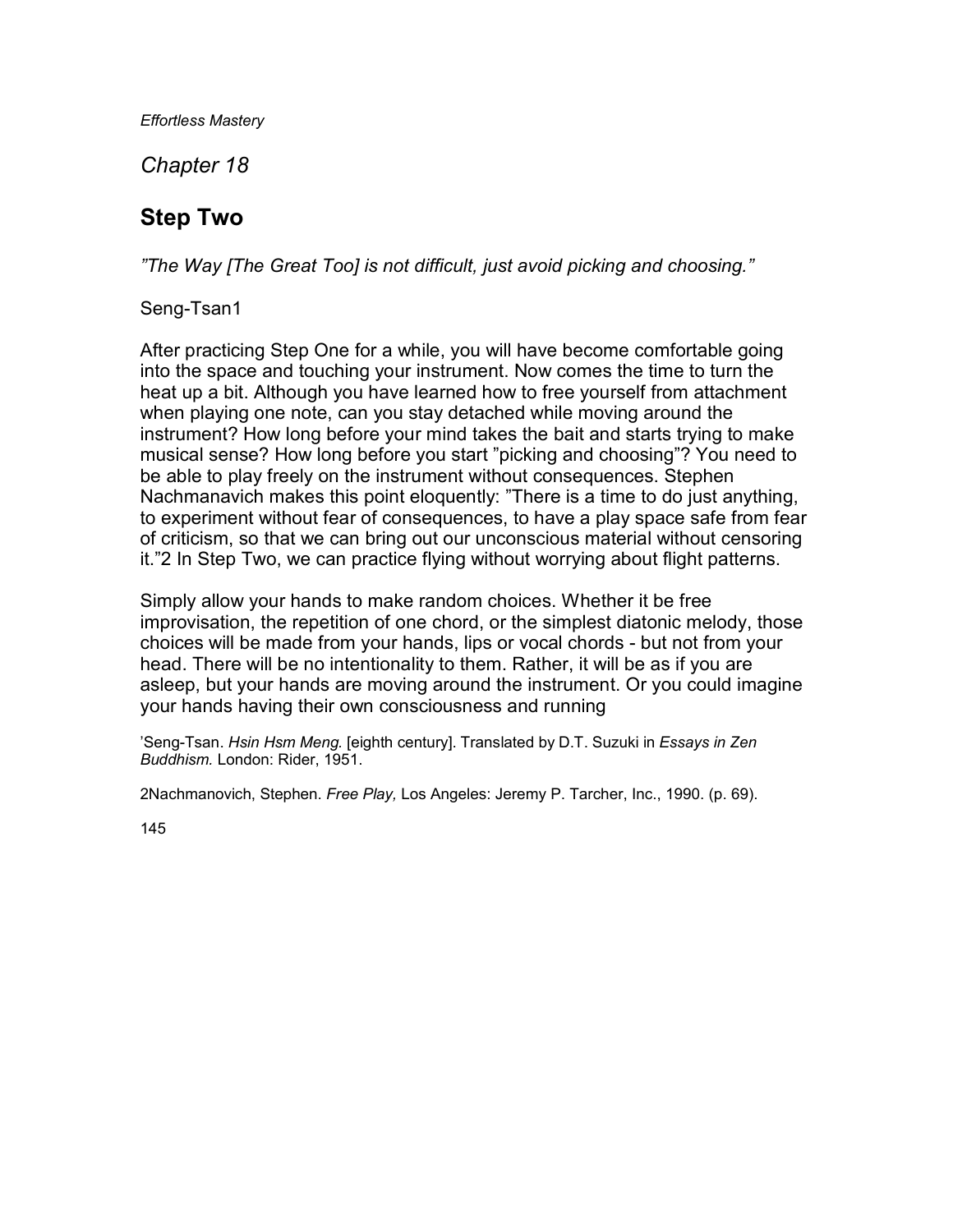the show while you observe. If you are singing, you could let your voice wander without worrying about pitch or tone. With horn players, it would be a matter of letting your hands and embouchure do what they want to do. Drummers could imagine their arms waving around and bumping into drums and cymbals. On the piano, I sometimes imagine that my hands are little animals grazing the pastures of the keyboard, or little mice running up and down. While they are doing their thing, I am *just watching.* That's the point: you aren't involved. You are only an observer.

This step develops the ability to detach from controlled playing so that creation may manifest itself, using you as the vehicle, yet unimpeded by you. Step Two allows you to appreciate what's coming out as if you were the listener, not the player. As I've stated many times, this level of consciousness is the goal. It is the true goal of art and music disciplines. In *Zen In The Art Of Archery,* the master explains to his student the value of detachment: "The right art is purposeless, aimless! The more obstinately you try to learn how to shoot the arrow for the sake of hitting the goal, the less you will succeed in the one, and the further the other will recede. What stands in your way is that you have a much too willful will. You think that what you do not do yourself does not happen."3 Isn't that our experience in music? The more we try to play, the more the play eludes us. This "purposelessness" and "aimlessness" can be practiced right here in Step Two. It is a means of establishing ourselves as the channel. Just let your hands move, slowly or quickly.

You can see that some of the fruits of the first step are already required here:

- 1. the ability to detach and observe;
- 2. imagining that your body is working by itself while you rest in the space;

3. the space itself.

```
3Eugen Herrigel, Zen In The Art Of Archery p. 31
146
```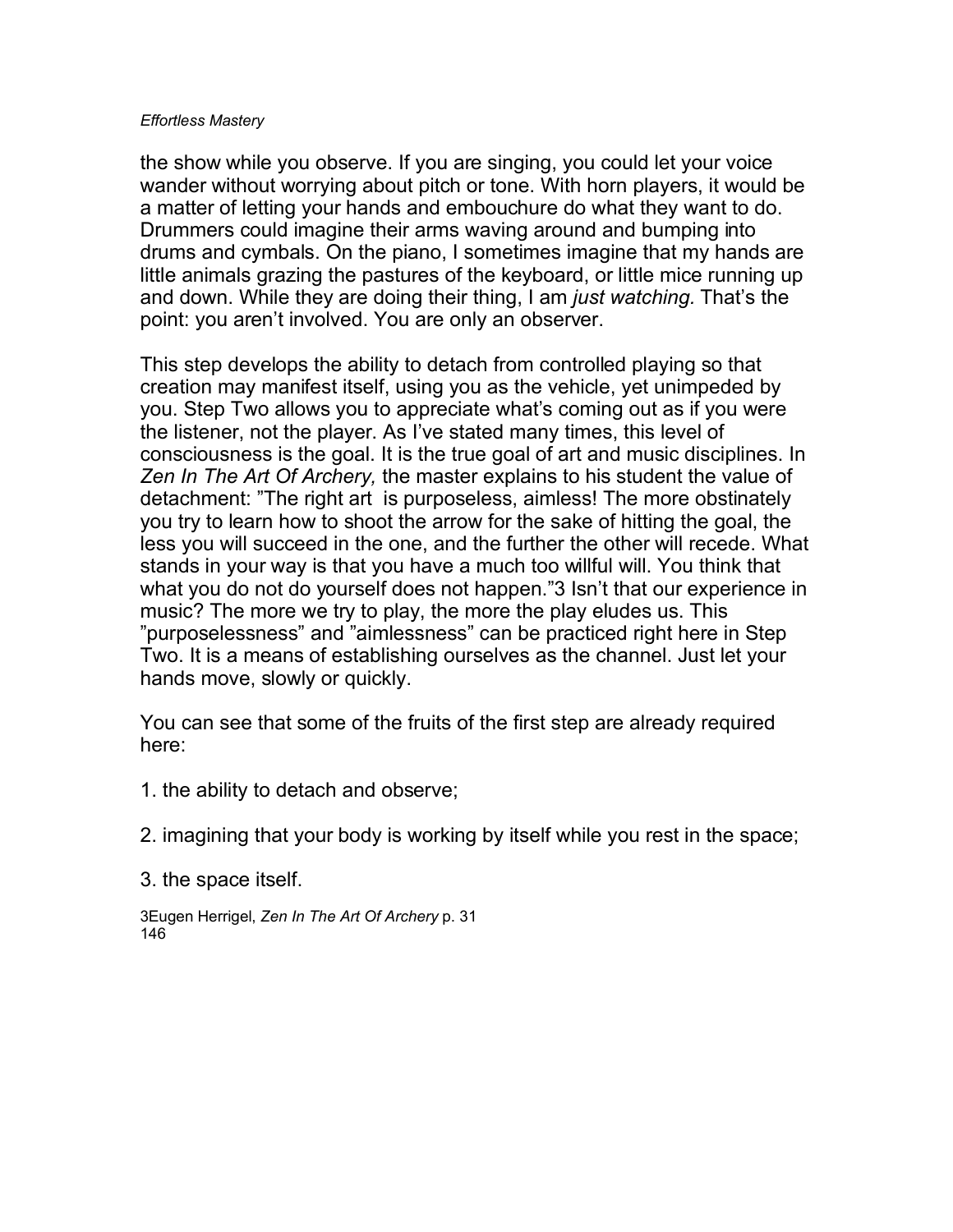There are absolutely no requirements with regard to tempo, key, or anything else. All you do is to allow whatever *wants to happen.* It is not as easy as it sounds, however, for as soon as your hands start to move, you'll feel your mind on the move again. Because of all its previous programming, the mind will try to lure you into "picking and choosing," in its programmatic search for "acceptable music." When the mind does this, *take your hands off the instrument!* In the case of portable instruments, *put them down.* Release the instrument and go back to the space ... Take a deep breath and just settle back into the stillness of nondoership ... Get out of the swirl of the hurricane and back into the eye ... where everything is peaceful ... Detach ...

In other words, re-apply the fruits of Step One.

Every time you move off the instrument and return to the space, you will bring more of the space back to the instrument.

In all the steps, and in all forms of practice, one should *remove one's hands from the instrument often.* I can't stress this strongly enough. That is the only way to go back to the space, or to find out if you've left the space. You need to step back and regain a perspective. The periodic act of releasing the instrument from your grasp also sends a message of detachment. Remember: *you don't need this instrument!* Paradoxically, the more you feel as though you can walk away at any time, *the more powerful your playing becomes!* This is the essence of Step Two. Moving around the instrument without trying, without caring. Your feeling for sound and touch will be revitalized.

We have to re-program the urge to control. We are so used to analyzing everything that we play in narrow, unforgiving terms. Some people think that this is dedication and humility, but it is just plain inhibition. There is a very positive way to analyze what you play, which will be discussed in the third step. But for now, let me just say that *analysis should not come during the playing, but well after the whole experience is over.* Music should occur totally devoid of thought. Nachmanavich says, "Fear of failure, and frustration; these are society's defenses against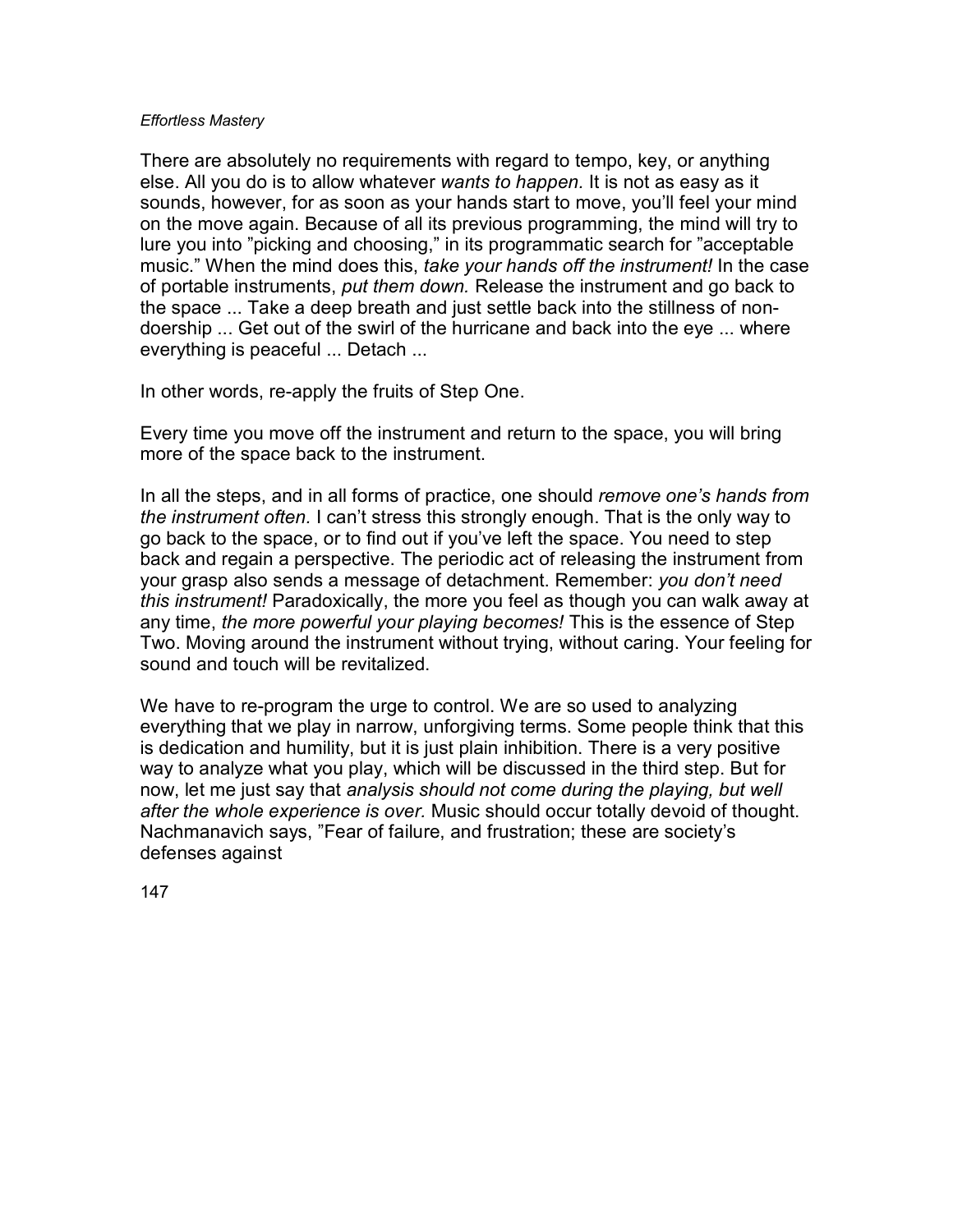creativity."41 say, *"It is better to make bad music from a liberated state than to make reasonably good music from a state of bondage."*

# *STEP 2A The Monk Principle*

We must block out the self-judging voice in our head with absolute faith. I call this Step 2A, because it still involves the unrestrained playing of notes by the hands. But it is all really part of the second step. You drop your hands anywhere on the piano, or anywhere on the drums, or play any note on any instrument; and before the mind has a chance to evaluate it, you say to yourself, *"That is the most beautiful sound I've ever heard."* This is the positive brainwashing I was talking about earlier. If you can hear your notes as beautiful, they will *be beautiful. Even the ugly ones!* I call this the Monk Principle. because I believe this to be Monk's great secret power. He enjoyed exploring the realm of the incorrect, and his inner acceptance convinced us all. I think the reason he quit playing could have been that he couldn't find any more wrong notes to play!

When you say to yourself, *"That is the most beautiful sound I've ever heard,"* make sure you don't get the words *that* and is turned around to say *"Is that the most beautiful sound?"* Before you have a chance to evaluate it, say *that is ...* Now do that for eight hours! Play notes with the abandon of a fool!

# *Step 2B*

Imagine you could step out of your body and see the back of your head ... Then step back again and see the back of both heads ... Then step out out of that head ... and watch the hair in the back of that head ... then again, watch the back of that head. Keep doing this until you see a row of heads in front of you ... It will feel as though you are sending your consciousness to the

4Nachmanovich, Stephen *Free Play,* Los Angeles- Jeremy P. Tarcher, Inc., 1990 (p. 138)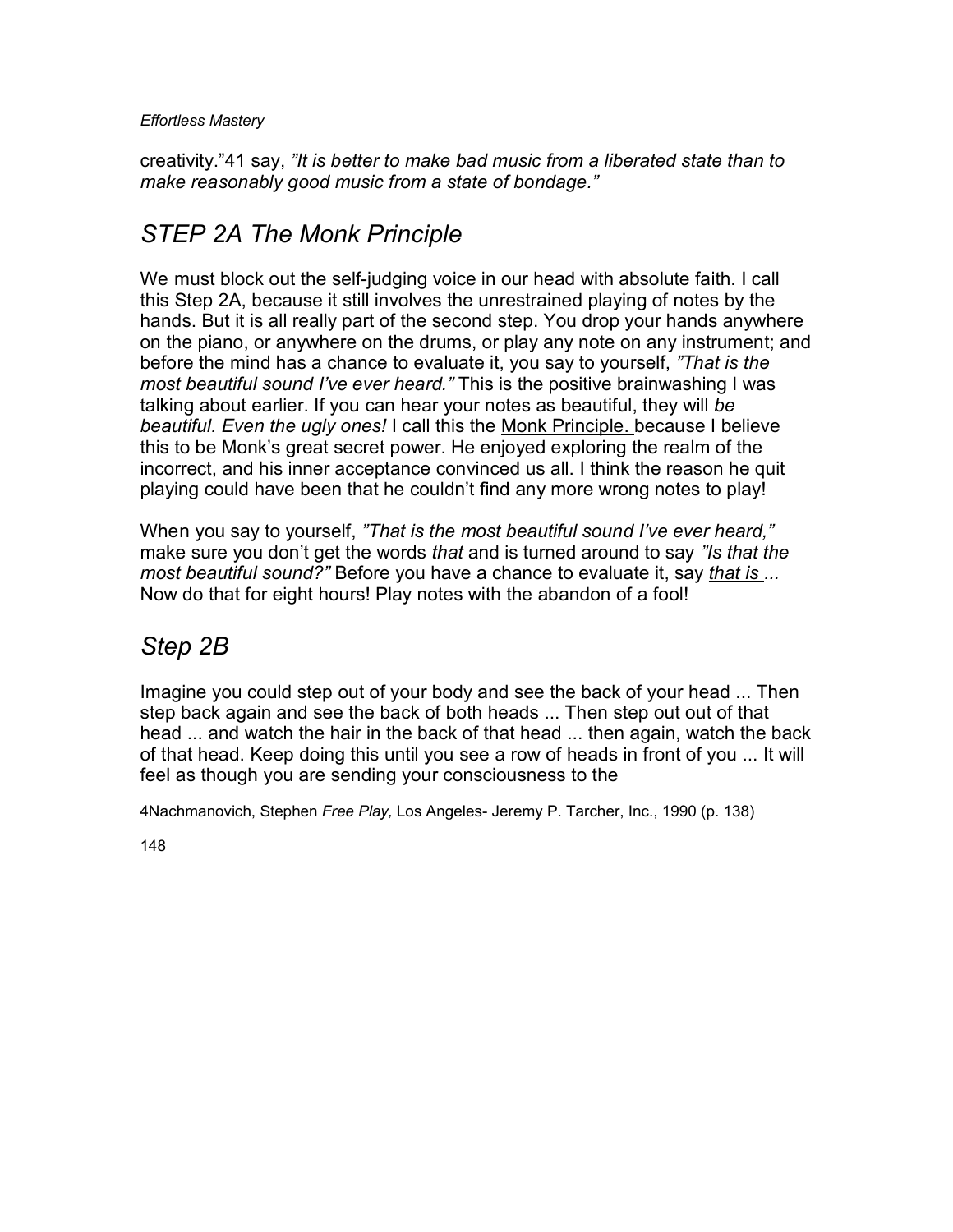back of the room ... This is an old technique for slipping into meditation. Your mind will get quiet, and you might feel a bit high. You will also find that you are not able to control your playing from that state. With your mind way behind your body, put your hands on the instrument. Your hands have no choice but to move freely and independently. You will then hear and receive the sound with the thought, *"That is the most beautiful sound."*

# *Step 2C: Playing Fast*

Some people feel that they can never play fast because their fingers are not exercised enough. I was once reading about a certain method for finger technique, and although I did not agree with all of it, I did read one thing that was very interesting. A study was done in which the finger speed of a well-trained concert pianist was measured against that of a non-pianist. He found that there wasn't much difference between two. What slows the fingers down is being unsure of where to drop them. After years of study and playing, a pianist may be so constricted that he cannot let go and experience the finger speed of a nonpianist! For that reason, this exercise can be very therapeutic, both physically and psychologically.

Go into the space (by now, you know what that means), let your arms approach the instrument, and then with no thought to right or wrong notes, just move your fingers as fast as possible. Wiggle them over the keys! If you are a horn player, take the deepest breath, hold it as long as possible, and release it into the horn while you move your fingers as fast as possible over the keys. You will be surprised at how truly fast you are, and it will liberate your technique for more specific playing later. You'll feel fluidity, and you'll know what fast playing should feel like!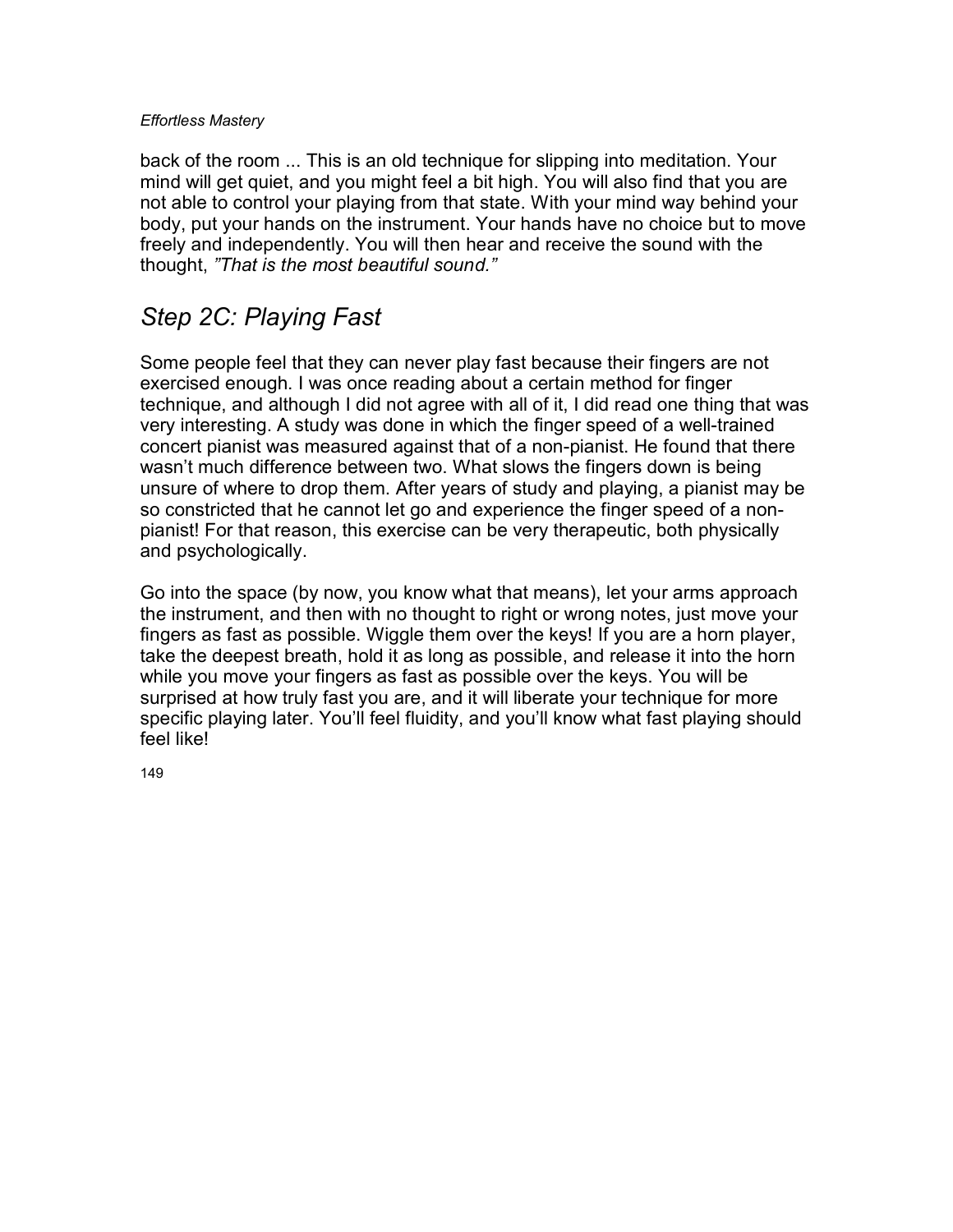# *2D Mimic Playing*

Some will always find it hard not to react to what they are hearing. For this reason, it is very liberating to play in the air. A horn player should imagine that the horn is in the hands and just freely play it. Don't be concerned with what you are playing, or the actual correctness of playing the horn. Just mimic the act of playing that instrument in the air, the general feeling of wiggling your fingers and blowing. In this way without being hooked into what you're hearing, you will experience the freedom of movement that you are looking for with the horn in your hands! If you play piano, let your hands float in the air while your arms move from side to side and your fingers wiggle, either quickly or slowly. One good thing about this is that it can be practiced anywhere, even on the subway! You begin to feel unbelievably free. I say *unbelievably* because, due to old belief systems, you'll probably have trouble believing it! This is what it feels like to play fast with a free spirit.

Now we will mold this freedom into form.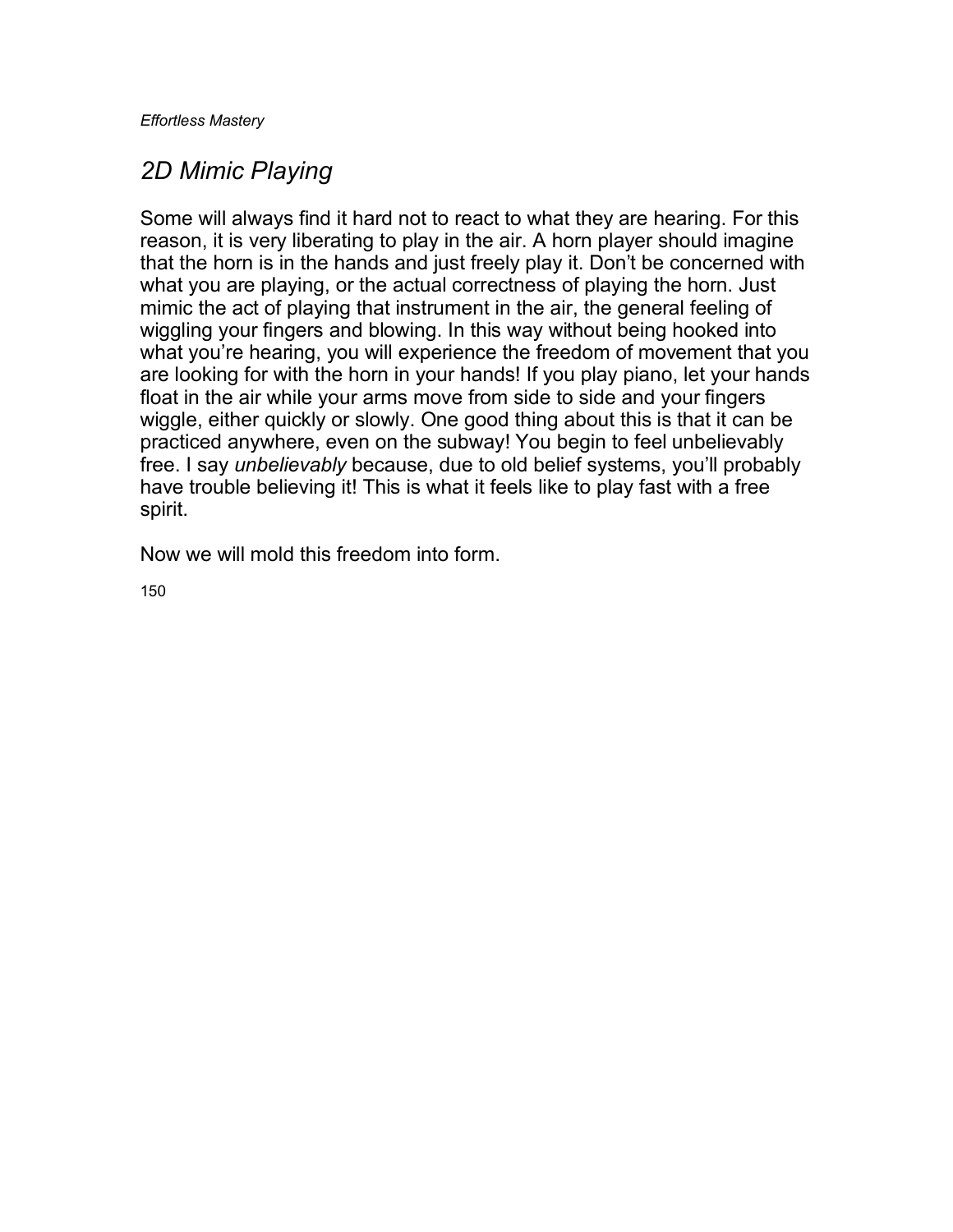*Chapter 19*

## **Step Three**

Now we can touch our instrument with complete abandon. We can let our hands roam, blissfully unaware of their destination, and we can proclaim anything that we hear come out as ultimately beautiful. Now what? It's time to play!

Oh no! Not that. How on earth can I keep this space if I have to obey a tempo, key area, or - even worse - chord changes? This is truly a dilemma!

Remember the fear of giving up control that we addressed in Steps One and Two? That fear asserts itself anew when trying Step Three. Don't we need to control ourselves to play in time and in form? No, not if time and form are as comfortable as the timeless and formless. When classical performers play, don't they need to retain some rigidity to execute all the parameters of the piece? No, not in a piece well learned. As stated before, nothing in music is hard, just unfamiliar. Once you are familiar with something, it is no longer difficult. This is where Step Three can be humbling. Remember that mastery was defined as the perfect, effortless execution of whatever you are playing. Whatever you know on that level will manifest when you play from the space. *The humbling part is finding out how little you really do know from there.*

Believe it or not, this is really good news. It finally explains the difference between you and the masters. It isn't race, religion, size, shape or even talent. It is how deeply the material is known. Step Three exposes all the glitches and gremlins in your knowledge that have been sabotaging your playing. The technical reasons for why you didn't swing or burn, for why you lack fluidity or cannot create on the level of your desires are exposed to you. Consider this equation: *The effort it takes for you to perform music equals the distance between you and mastery.*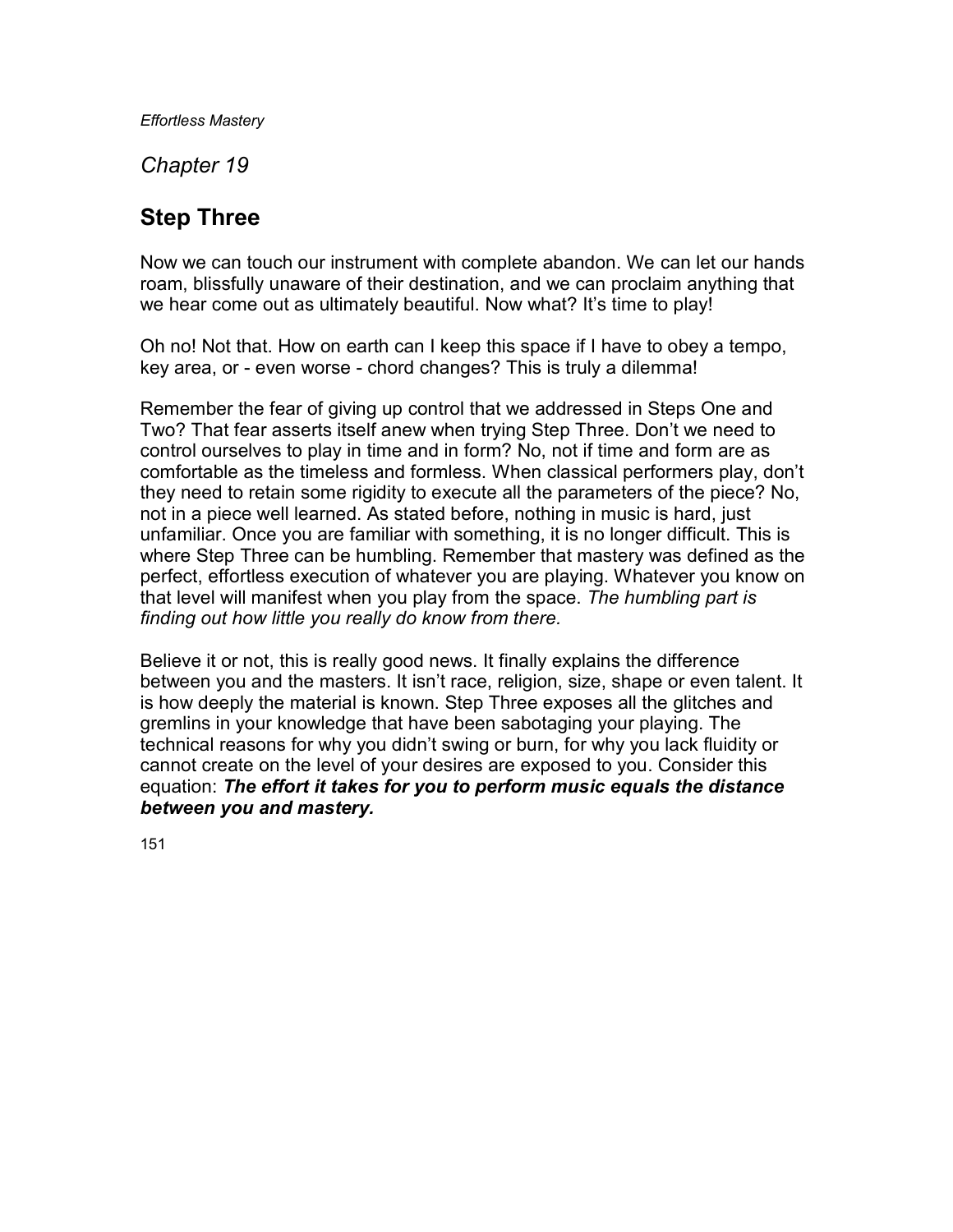For example, if you play a tune from this space, you will notice that you play some parts perfectly. Perhaps you are occasionally playing the right changes, or the melody comes out correctly from time to time. Check to see if those aren't the places in the tune where you also improvise best.

Our ability to shine is very much dependent on our familiarity with the material. This holds true in absorbing a classical piece. But, because of the shoddy way we have practiced in the past, our game is full of holes, full of things that we don't know as well as we thought we did.

Step Three is get-real time. It is a soul-searching inventory of what we have learned and what we haven't: of what we own and what we *think is ours.* This inventory should be taken as dispassionately as if checking on our supply of groceries or toilet paper. We just want to find out what works and what doesn't, and design our practicing accordingly. This is why we have been cultivating detachment in the previous steps. We need to detach so that we can be honest without becoming depressed.

For improvisers, this step is also about honest expression, the stripping down of our playing to only that which wants to be expressed - not that which the ego strives for. Ego usually leads us beyond our capabilities of the moment, creating sloppy, overplayed music. When one dwells in that "still small place inside," observing from a detached place, the music that emanates is essential, creating great depth of expression. This is the illusive quality of the true masters that I talked about earlier. Surrendering to the "inner notes" could be called the Miles Principle, for that was his gift and his magic.

In Step Two, you had to learn not to interfere, but to observe. The process here is the same: get into the space employing any method you've found to get there, such as the meditations in this book, and do Step One. (That should be a daily practice.) Decide in advance what specific piece or improvisation you are going to play. Then imagine someone lifting your hands to the instrument. Then, simply start to play. Don't try to play the piece in time or out of time. Don't try to play the right changes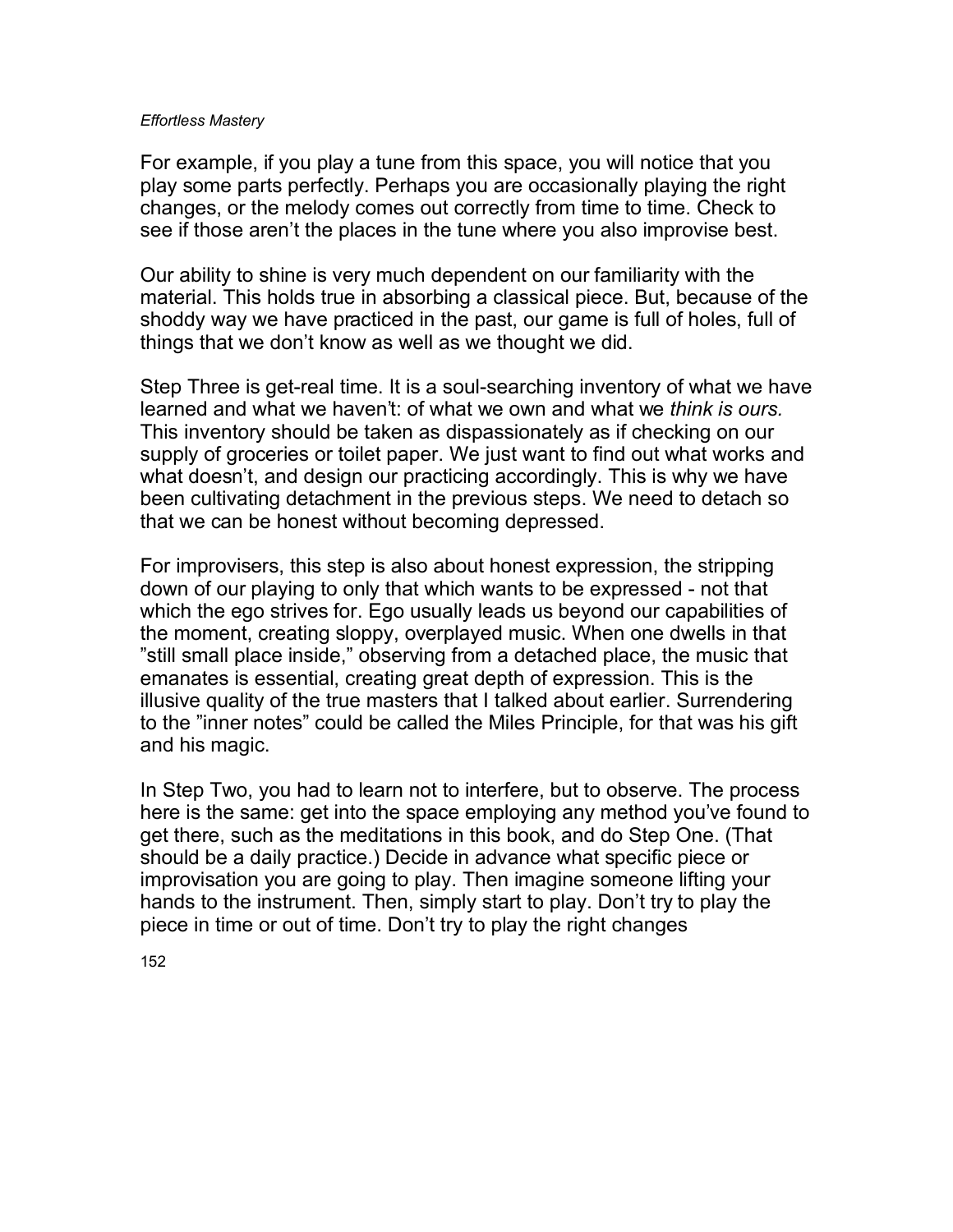or notes, but instead see which ones come out correctly. If the only thing that wants to come is the melody, do just that. If it's simple changes or voicings way beneath your taste or the most un-clever playing you've ever done, *just go with it.* Don't embellish what's happening; just observe from a detached place. As soon as you get seduced into trying to play, STOP. *Stop and go back to the space.* That is the most important part. You must stop, no matter how much your ego is screaming at you to *save this solo;* just stop and put down the instrument! Once you've returned to the space, you may go back to the instrument and do it again. You may start from the place you stopped, or at the beginning. Bring your playing back into the space as if you were towing a ship into the harbor. If you're playing a classical piece, put your hands on the instrument from the space, and just start playing it without caution. The mistakes that result are fine, and, as with the improviser, as soon as your detachment erodes and you can feel yourself tensing to perform the piece correctly, stop, return to the space, and with trust embark upon the piece again. When playing the piece from the space, sacrifice the tempo rather than the correct notes. In that case, let your hands float over the notes of the piece effortlessly while you remain in a semi-meditative state. This is a very powerful way of programming your hands to know the piece without your conscious control. Later, you can just let the piece fly and you might be amazed at *how much your hands have remembered by themselves!*

Now, you might only play a couple of bars, either written or improvised, before the mind jumps in. In fact, you might not play more than a couple of notes. It doesn't matter. *You must stop right there, take a deep breath, and then resume.* It is very difficult to catch the moment when your mind has jumped in. Having tried to make music for so many years, you're not even sure what "not trying" feels like. That is why it is so important to learn the first two steps very thoroughly, so that you have firm connection to the space. Then, if you can keep from caring too much about the sounds you're making, you have a chance to succeed. You have to *stay focused on the space and not on the*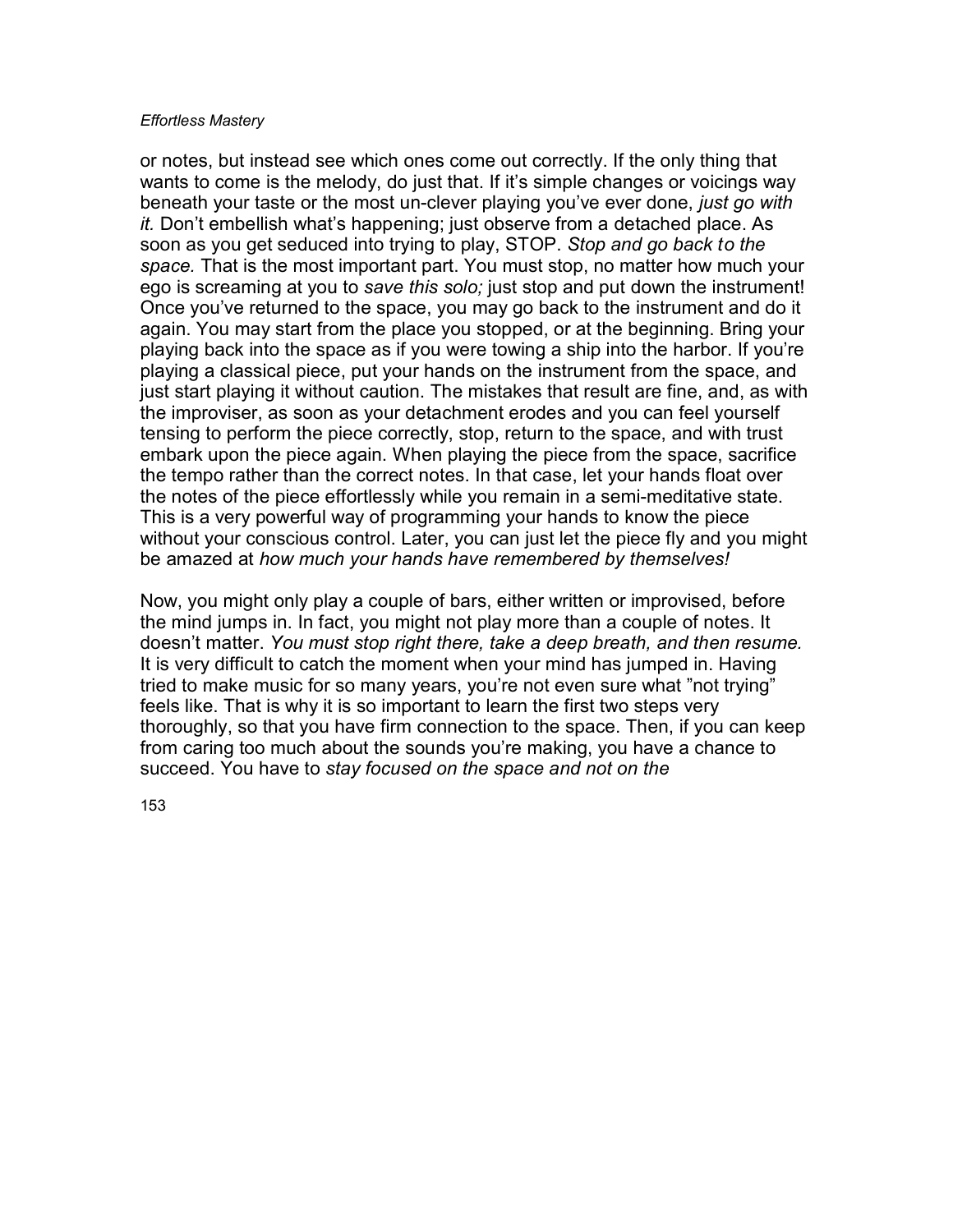*playing.* This is best accomplished with the help of an auditor. But for now, let's try to describe the necessary attributes for you to begin practicing alone.

As I said, it will be absolutely necessary to have created, built, and strengthened your sense of surrender through the first step, your connection to the space, and your ability to let your hands move without your interference. Then, treat the playing in Step Three as if it were a fact-finding mission. You could tape record your playing and take note of everything that didn't work. These are the things that you would begin to work on in the fourth step. Don't worry if some of your problems are very basic. It is actually a boon to find the basic flaws that are holding you back. You are not used to playing without control, so it is much like a baby learning to crawl.

As I said before, the first time you approach Step Three, you may do remarkably little; perhaps after the first bar of a tune, you will already start trying. As painful as this might be, you have to stop and practice letting the first bar play itself. For example, if you are playing the standard composition *Stella By Starlight,* after you play E-7b5 (the first chord of *Stella),* you may have to think about where A7b13 (the second chord *of Stella)* is. If that is so, just practice moving your hands from the E-7b5 to the A7b13 without thinking. You'll notice a feeling of surehandedness that you've never felt, a feeling that your hands are playing those two chords by themselves. You will want to expand the things you can play like that.

If you grow to the point where you can play a simple melody with all the chord changes from that space, that will be a great start. Then see if you can keep time, or if any improvisation on the changes wants to happen or not. If you still find that you can't be rhythmic, that you lose the time, or that you can't find the right notes over the changes, these are the "unfamiliar things" that you can deal with in Step Four. The classical musician will find the execution of simple passages on that level very seductive and liberating. As technique *asserts itself,* the player is *free to feel something while playing!* He or she will be motivated to find that level of ease in more demanding passages. 154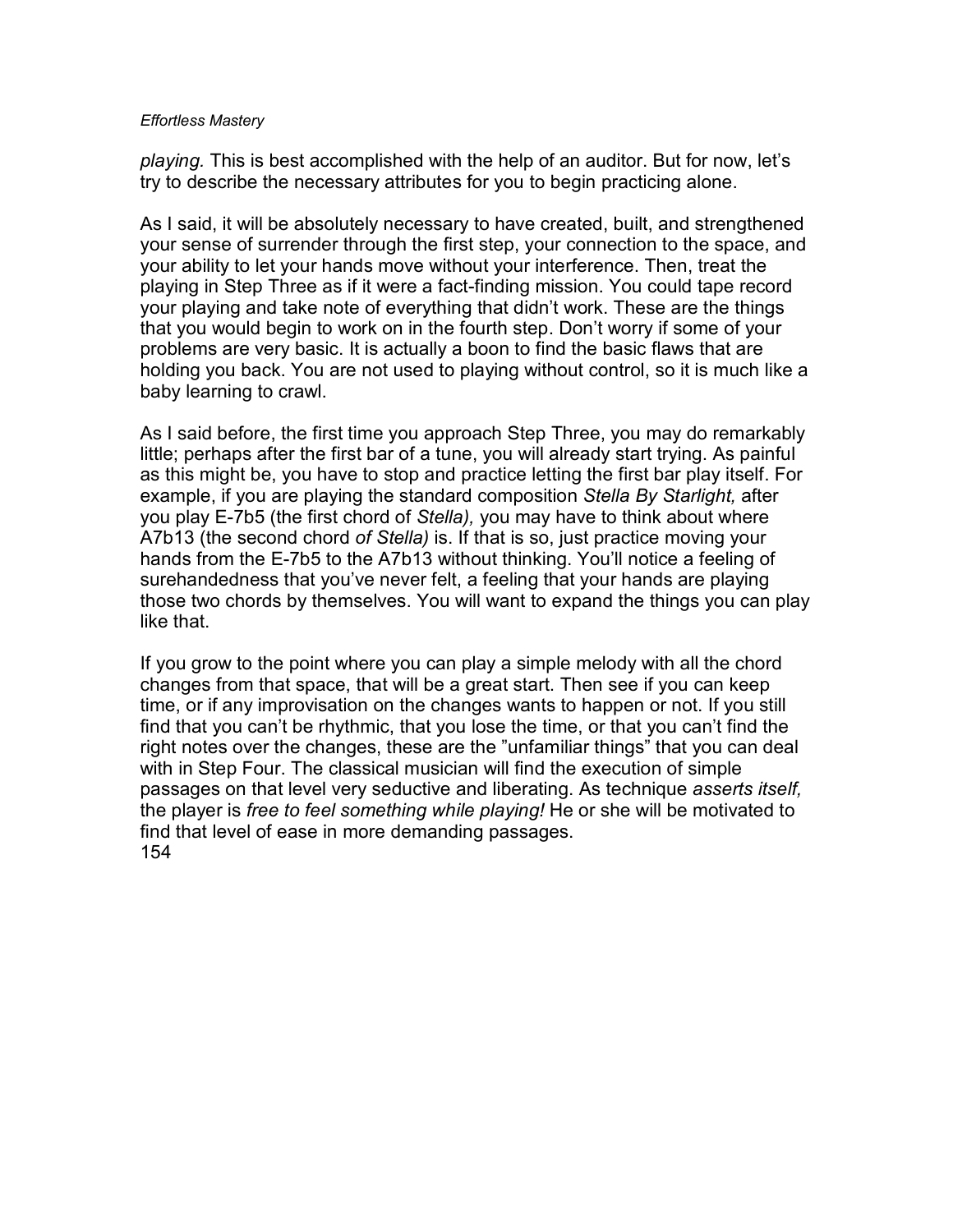# *Another Way of Doing Step Three*

Although many musicians are used to playing in a muddy, out-of-focus way, they do know the essence of the melody. In such a case, you can go into the space and, with total trust, play four bars of the melody. No matter what it sounded like, you should take your hands off the instrument, return to the space ... put your hands on the instrument and let them play those four bars ... again remove your hands and let go, and so forth. Each time, without trying, you will experience more clarity, because you will be playing the same passage over and over. The key to this approach is removing the hands and letting go mentally. That means *being willing to play the passage sloppily, or even incorrectly.* The feeling of sure-handedness must be achieved at any cost (not that playing incorrectly is much of a price to pay for effortlessness - it just *seems that way).* Upon returning to the passage over and over again, you will experience a sense of your hands being magnetically drawn to better notes and rhythms, or to the correct notes and interpretation of the written piece. Each time it will become clearer and clearer. You aren't yet working on new or demanding material, but the material previously known to you is coming into greater focus.

Step Three is about doing what you can do and no more. As you get into this step, you may find your musical conception affected in interesting ways. Instead of playing tunes the way you think they should be played, you might naturally opt for the way you're ready to play them. For example, everyone thinks that *Cherokee\** has to be played at a very fast tempo. Do you stop to ask yourself if you are ready to play so fast at that particular moment? Are you ever ready to play that tempo? Just as water seeks its own level, relaxation seeks its own tempo. Your feeling on that tune may seem so natural that it might persuade other musicians that this is a new way to play it. You might have unwittingly created a new conception for that tune. Isn't it ironic that the naturalness of the feeling could cause a

*\*Cherokee* is another old standard song.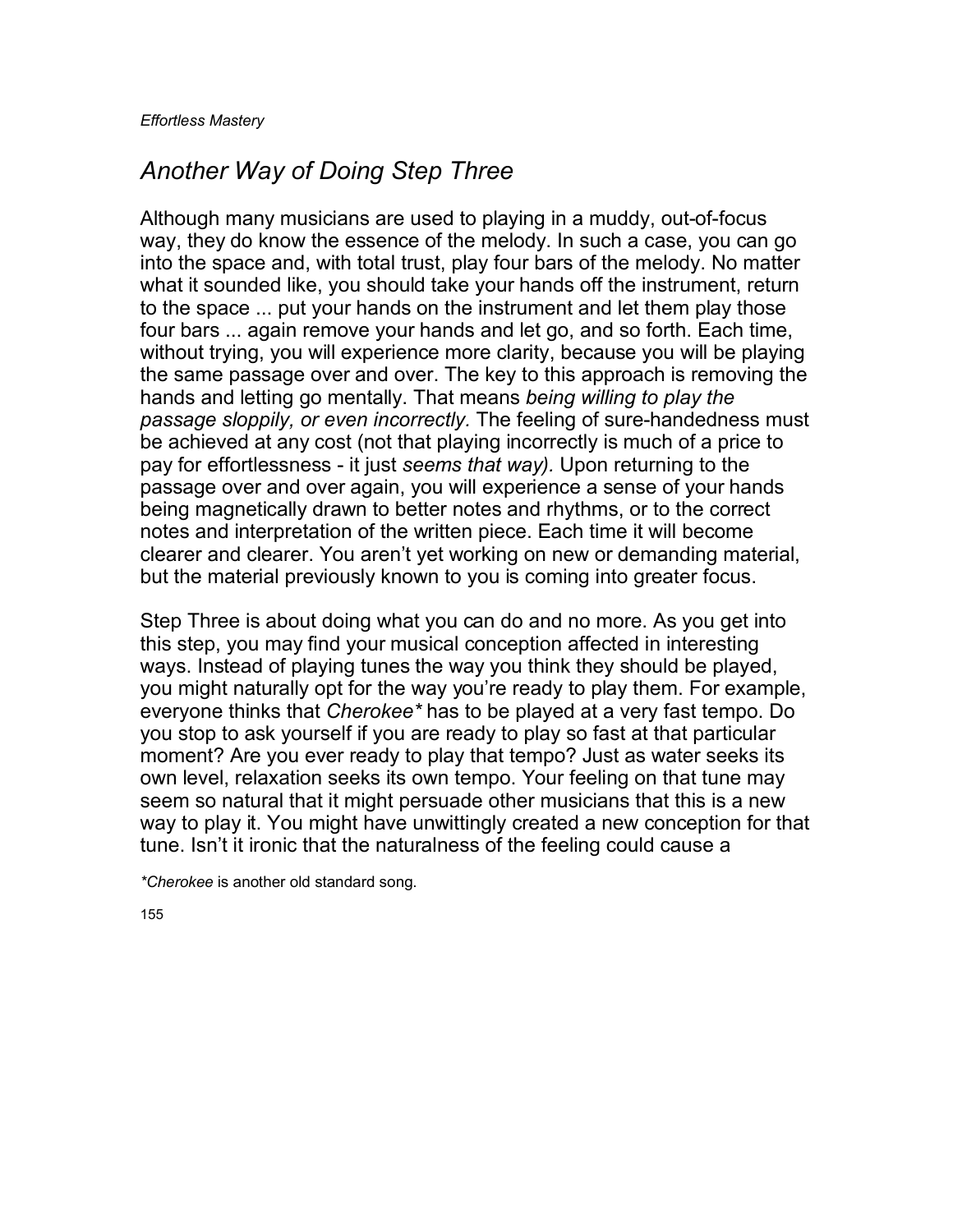listener to think, "Wow, what a hip idea he had," when the strength was coming as a result of doing what was natural for you at that moment? Also, you don't always have the same abilities at all times. A tune might warrant a different conception at seven o'clock in the morning than at ten o'clock at night. If you're going with that flow, the tune might go through the same changes that your day went through, or even reflect those changes. Instead of people sensing your limitations, they might marvel at how many ways you can conceive of playing the same tune. If you obey your inner self too much, someone might call you a genius! The same is true when you play a week at a club. Different versions of the tunes are likely to develop naturally as the week goes on, but you might thwart the natural development by trying to do too much on the first night. These days, many players have so much trouble getting gigs that when they have one, they want to force the music to sound as if they had been touring for six weeks. The result is usually a lot of over-playing, or strained music. *The most honest way to play is to stay out of the way.* This is one of the essential teachings of Step Three. You may have heard this said by many great players in one way or another, but have you ever been able to take this knowledge to your instrument?

Step Three is the practice of just that: staying out of the way while playing the tune, and accepting what happens. In doing so, you may allow deeper feelings to find a voice; or, because there are no barriers between you and the inner self, you may be able to express pure consciousness, so that we may have a look inside ourselves. Kurt Vonnegut said about his friend, abstract expressionist painter, Syd Solomon:

"He meditates. He connects his hand and paintbrush to the deeper, quieter, more mysterious parts of his mind and he paints pictures of what he sees and feels down there. This accounts for the pleasurable shock of recognition we experience when we look at what he does."1

Build a bridge from the finite to the infinite. Face your

'Vonnegut, Kurt. *Palm Sunday, An Autobiographical Collage* New York Dell Publishing Co, 1981.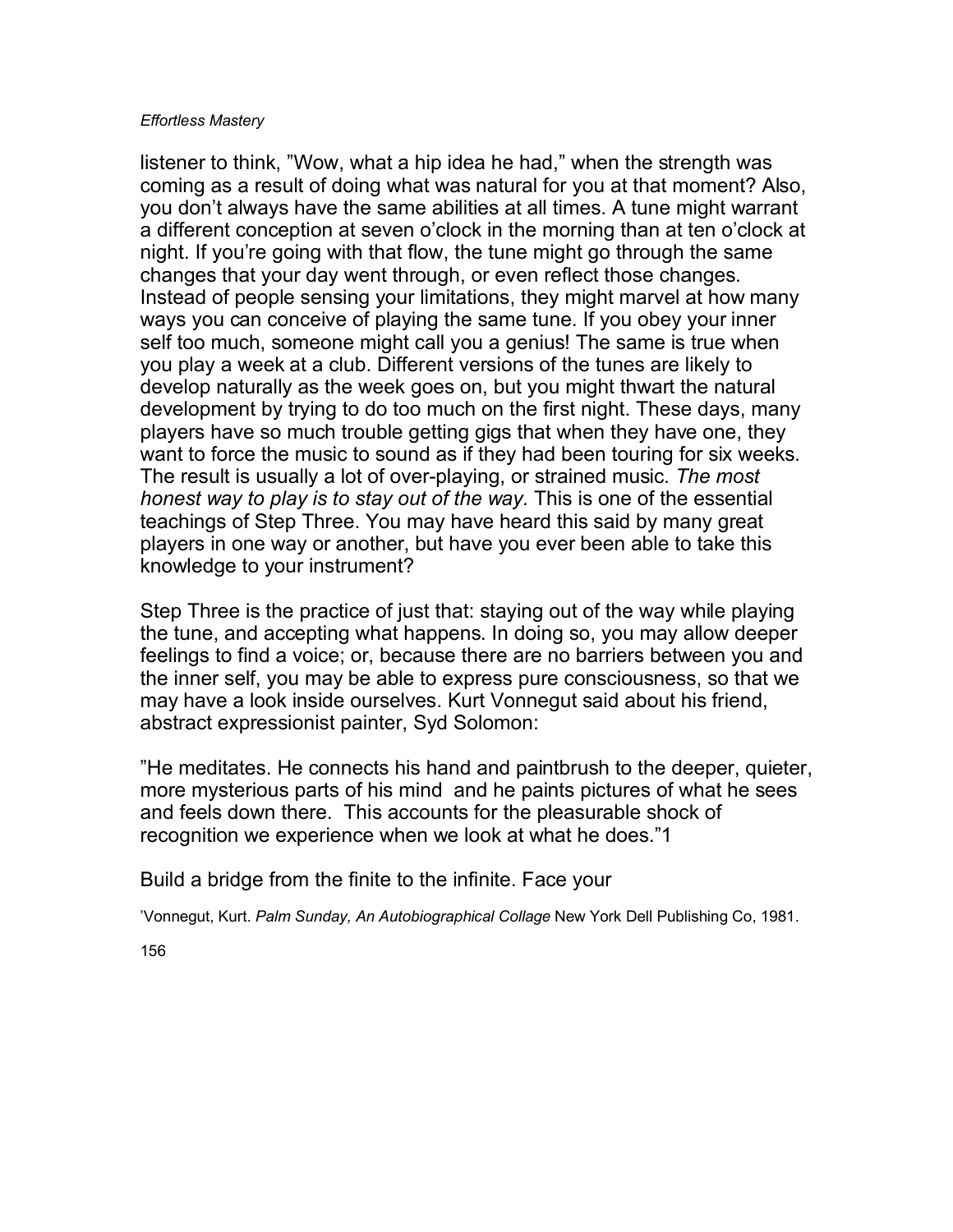demons! Let yourself sound bad! Celebrate it! Like diving into the water, you may at first sink, but you always rise to the top and then float effortlessly. Go from a dry, intellectual and unsatisfying experience to a new, exciting ride every time you play. The depth of your playing may well change the course of your future, as you are developing an attractive light for others to follow. Just remember to be very gentle with yourself during this process. Don't think of it as some kind of test of your past achievements, or it will invalidate you in your own mind. Instead, think of it as the beginning of coming to terms with what's been holding you back, and taking powerful, positive steps to correct that and move forward. Be brave, be patient, and most of all, be loving to yourself throughout.

*"When they leave behind the imperfections of the self, they dance.*

*Their minstrels play music from within; and whole oceans of passion foam on the crest of the waves."*

### Rumi Jallaludin2

*"If you forget yourself, you become the universe."*

Hakuin Ortegama3

2Rumi Jallaludin. *The Mathnam.* [1260]. Translated by R. A. Nicholson. 6 vols. Cambridge: Cambridge University Press, 1934. Fragments translated by Daniel Liebert. Santa Fe: Source Books, 1981.

3 *Zen Master Hakuin: Selected Writings.* [1748]. Translated by Philip Yampolsky. New York: Columbia University Press, 1971.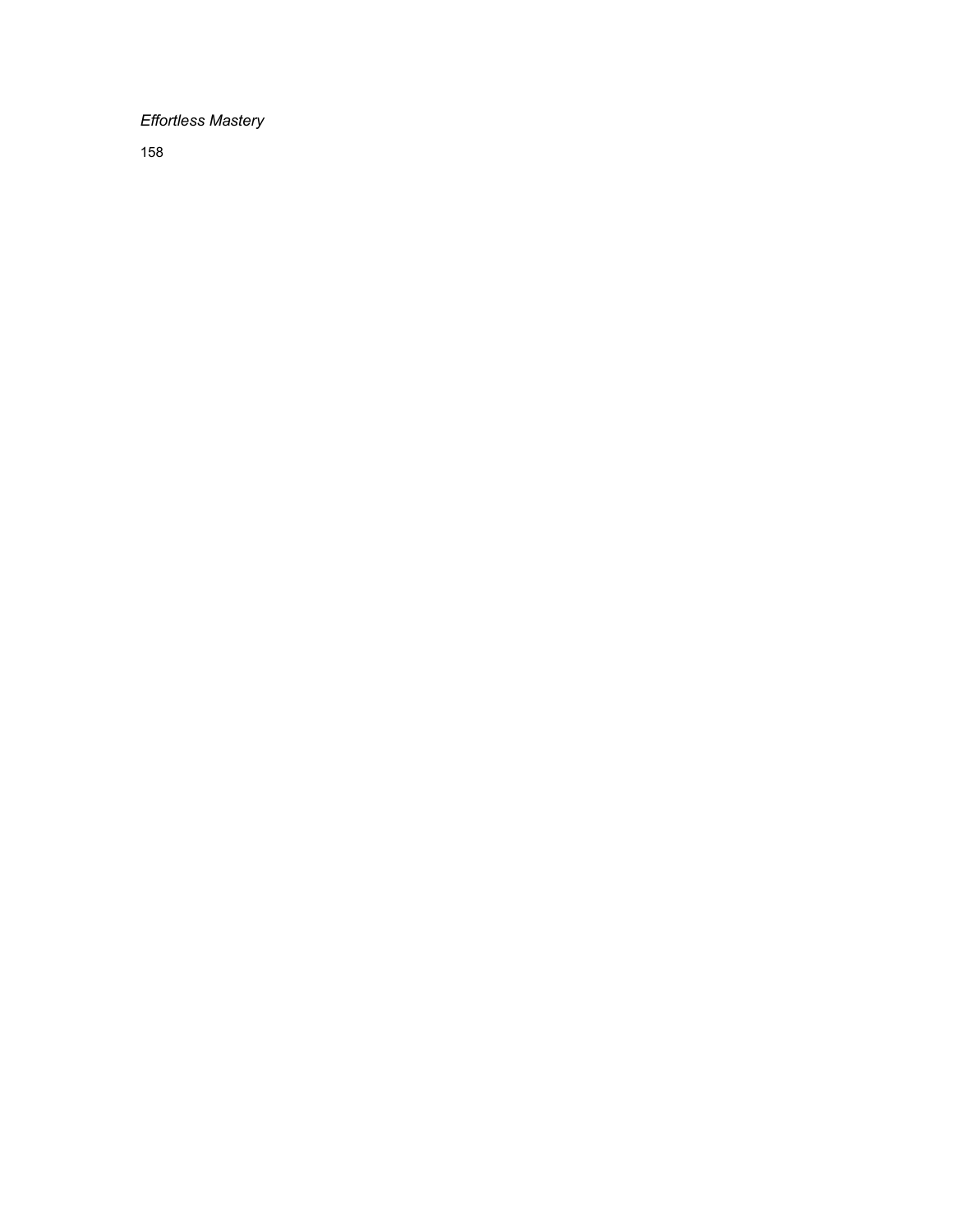*Chapter 20*

## **Step Four**

By now, you will have built a foundation of effortlessness and detachment. In Step One, you learned to touch your instrument from that effortless space, to play a note or a few notes while allowing the connection to be made. In Step Two, you practiced staying in that space while your hands roamed around, making their own choices. You resisted the temptation to "organize" the material into musical ideas. Step Three showed you the absolute economy of what you can play in form, be it a tune or whatever. You were able to let your body take control and do only what it knows how to do. You also found that this was much less than you thought you could do. You might have found that meaningless, ill-fitting flourishes were replaced by real and meaningful phrases. Step Three showed you what you really knew and what was still in need of mastering.

After all that, the question naturally comes up: "If I'm to accept whatever wants to come out, then how do I improve on what I am playing?" Can one actually stay in the space while being absorbed in the rigors of practice? Obviously, I think so, or I wouldn't have written this book.

As stated earlier, mastery is not about being able to play something correctly most of the time, or even all of the time. Mastery is being able to play it perfectly every time *without thought.* Now that you're able to retain the awareness of "the inner space" while performing actions, achieving mastery over new technical things really becomes possible. "This state of unconsciousness is realized only when, completely empty and rid of the self, he becomes one with the perfecting of his technical skill."1

'Eugen Herrigel, *Zen In The Art Of Archery* p. 35.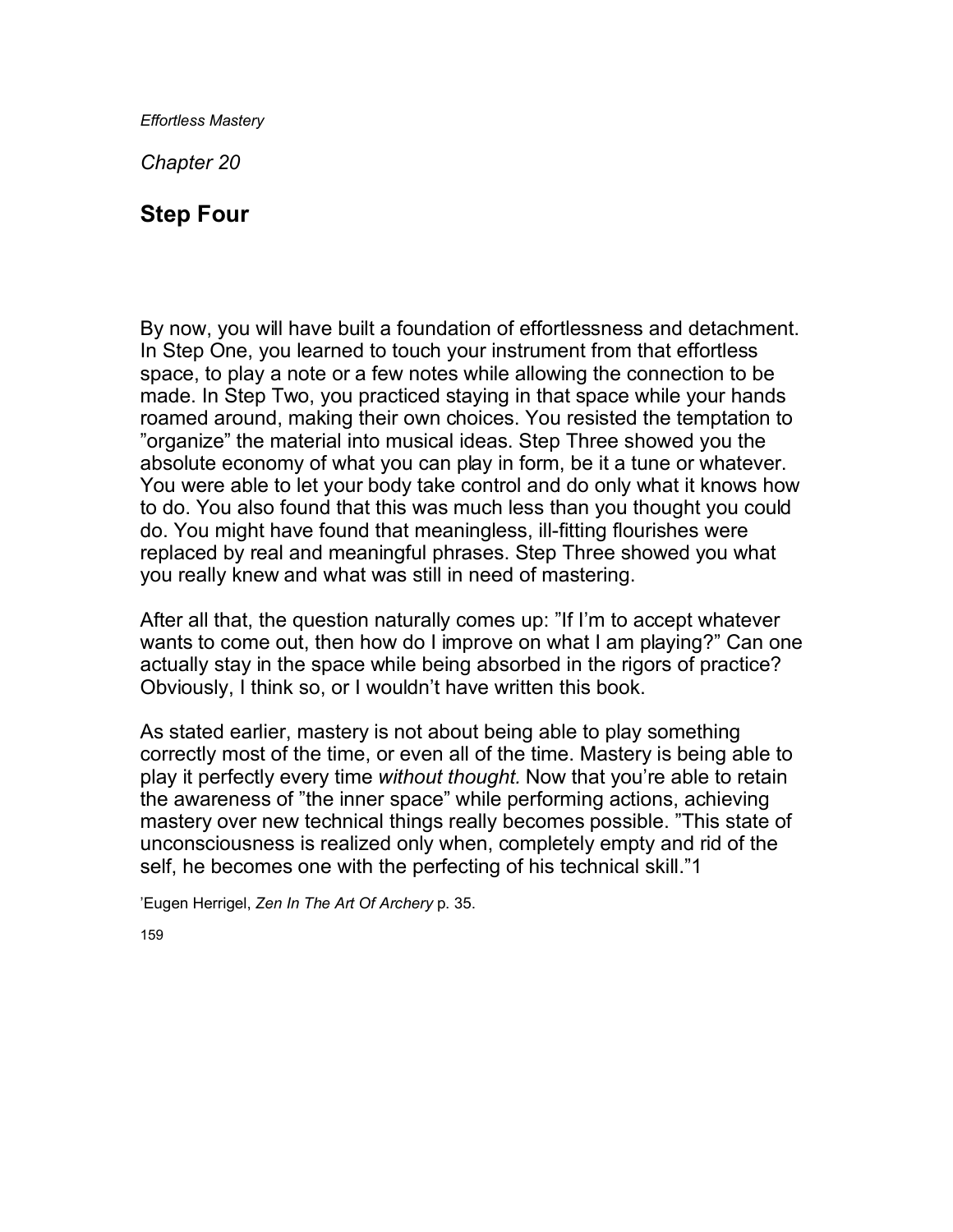Step Four requires you to take small samples of things you can't quite execute, and absorb them on a level of mastery. It combines the effortlessness of Step One and the freedom of movement of Step Two, and applies these to specific examples of things you can't do - familiarizing yourself with something rhythmic, harmonic, or melodic on such a deep level that it feels as though you are just wiggling your fingers.

This practicing must be very focused, very intentional. The length of time you practice must be limited to the length of time you can remain in the space. Then you must STOP! or you will compromise the deliberateness of the practice. In this way, five or ten minutes of practice is preferable to two hours of rambling.

This is important: *the player must be willing to put the instrument down often!* This could mean releasing the instrument after each repetition, if necessary. The drummer puts his sticks down, the horn player puts the horn on the floor or on a chair, the pianist takes his hands off the keyboard. Here again, the practice of releasing the instrument and starting again says that the player is not attached to the goal, though he patiently strives for it day after day. He will find that if he plays once or twice and releases the instrument, takes a deep breath and starts again, the very next time will be easier and more familiar, as the information "seeps in." Though he is drawn towards effort, by stopping, he retreats into the stillness and guides his technique into effortlessness. His ego will seduce him into trying harder, but *he should actually try less the next time.* Perfection is something you surrender to. It overcomes you. When ready to resume practicing, one should go in the opposite direction mentally. Instead of wanting to do better, the musician might even think, *"I hope I play it wrong!"* As weird as it sounds, such a thought may trick the mind into letting go, resulting in surprising ease of execution.

The objective is nothing less than complete perfection. When the passage is perfectly executed from the space, mastery has occurred. No matter how difficult the example seemed at the beginning, it is now performed with the mindlessness of using a fork. I cannot over-emphasize that although your practicing 160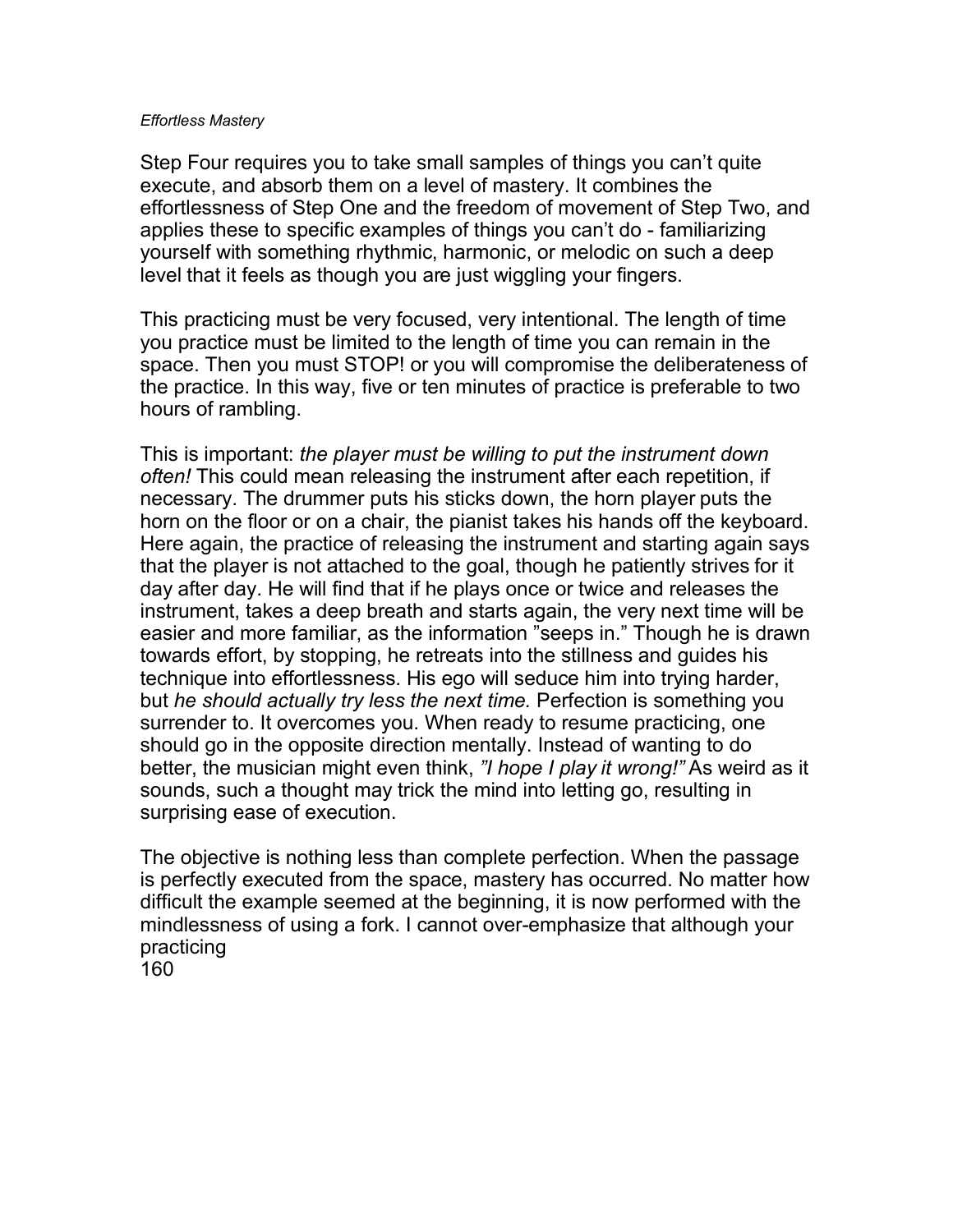seems unbearably slow, your playing really takes off! That kind of concentration and infinite patience makes the act of playing feel like a release. You feel as if you were riding a bicycle with the wind at your back. It may seem as *if someone is playing for you while you're watching!* Don't judge your progress by daily measure, but notice improvement in your playing over time. More maneuverability, more freedom and more creativity will result.

In order to practice in this absolute space, the material must be absorbed in an exact way. You must limit the length of time, size of the example, and all parameters of the practice to *that which you can do from the space.* For this purpose, I have constructed a model of practicing that I call *The Learning Diamond.* It breaks your practicing down into four basic considerations:

Play Effortlessly

Play Perfectly

Play the Entire Example

*Play effortlessly -* This one consideration is more important than the others. If the example isn't practiced from the effortless space, you can't be sure you've mastered it. So no matter what you are practicing, we will agree on this consideration. However, the other three corners of the square are interchangeable. That is to say, if you want to do any two of them, you have to sacrifice one of them. For example, if you are going to play the entire example perfectly and effortlessly, then you must sacrifice tempo: *don't play it fast.* You don't necessarily have to play it slow, either. Play it as *slow as:* as slow as needed to play it effortlessly and perfectly, while playing the whole thing.

If you want to play the exercise perfectly and very fast, and, of course, effortlessly, then you have to sacrifice the amount of it you play. In other words, you *can't play the whole example.* How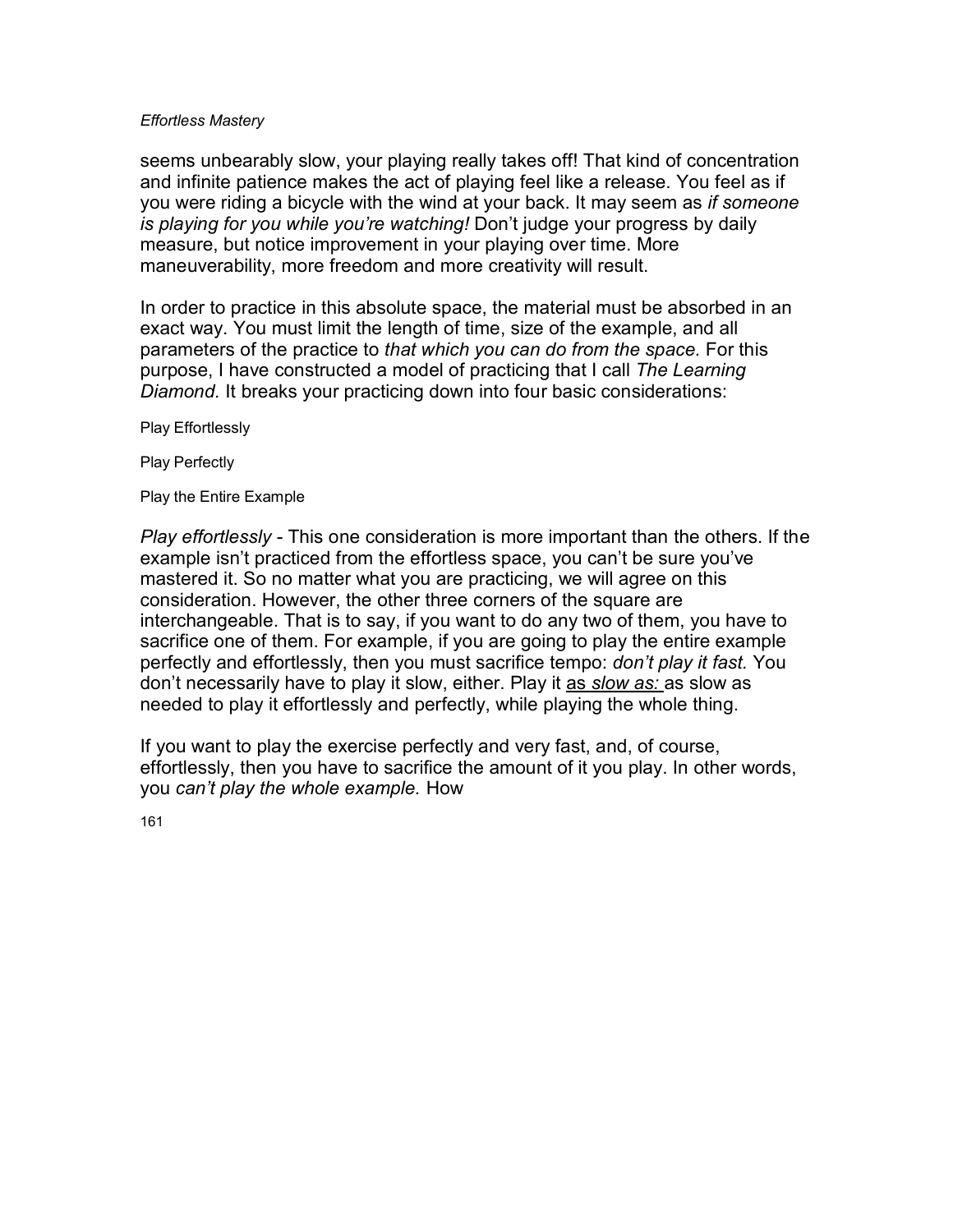much of it should you play? As *much as:* as much as you can play effortlessly, perfectly and very fast.

If you want to play the exercise from beginning to end very fast, and, as always, effortlessly, then you must sacrifice *playing it perfectly.* It may sound strange, but there is therapeutic value in letting your fingers rip on a difficult passage while playing many wrong notes. It gives the feeling of what effortless execution *will feel like.* Admittedly, this should only be done occasionally, but it does have a purpose.

If speed is not an issue, there may still be a tempo at which the passage needs to be played. In this case "playing in time" would replace the "playing fast" corner of the diamond.

The trickiest scenario is practicing something fast and perfectly, but not the whole example. If you're really in the space, the amount of the passage playable may be as little as one note. You may even find that playing the first two notes quickly requires effort. Achieve absolute mastery over the first note, then add the second note. Stay in the space and wait for the two notes to flow. Those two notes should feel as if they are being played automatically before you add a third. It is a feeling of perfect natural motion, like something you've done all you life. You will come to recognize when you are really "in there." You must stay very alert, very aware. People tend not to notice when the first two notes are not yet "in there." They are consumed with wanting to get it done, probably due to their fear of dying before they've mastered the passage! It is amazing how many little technical things surface to be mastered in the playing of just two notes. Remember that these two notes must be as easy and reliable as playing one (or using a fork). When you are on such firm ground, you may add the third note, and so on. You may want to stop after four or five notes and begin with fresh concentration on the sixth, connecting it to the previous four or five. By all means, do so. Through all of this, you often take your hands off the instrument and breathe into the space. You'll usually notice that progress has been made immediately following these "minibreaks." If you lose patience for this kind of conscious approach,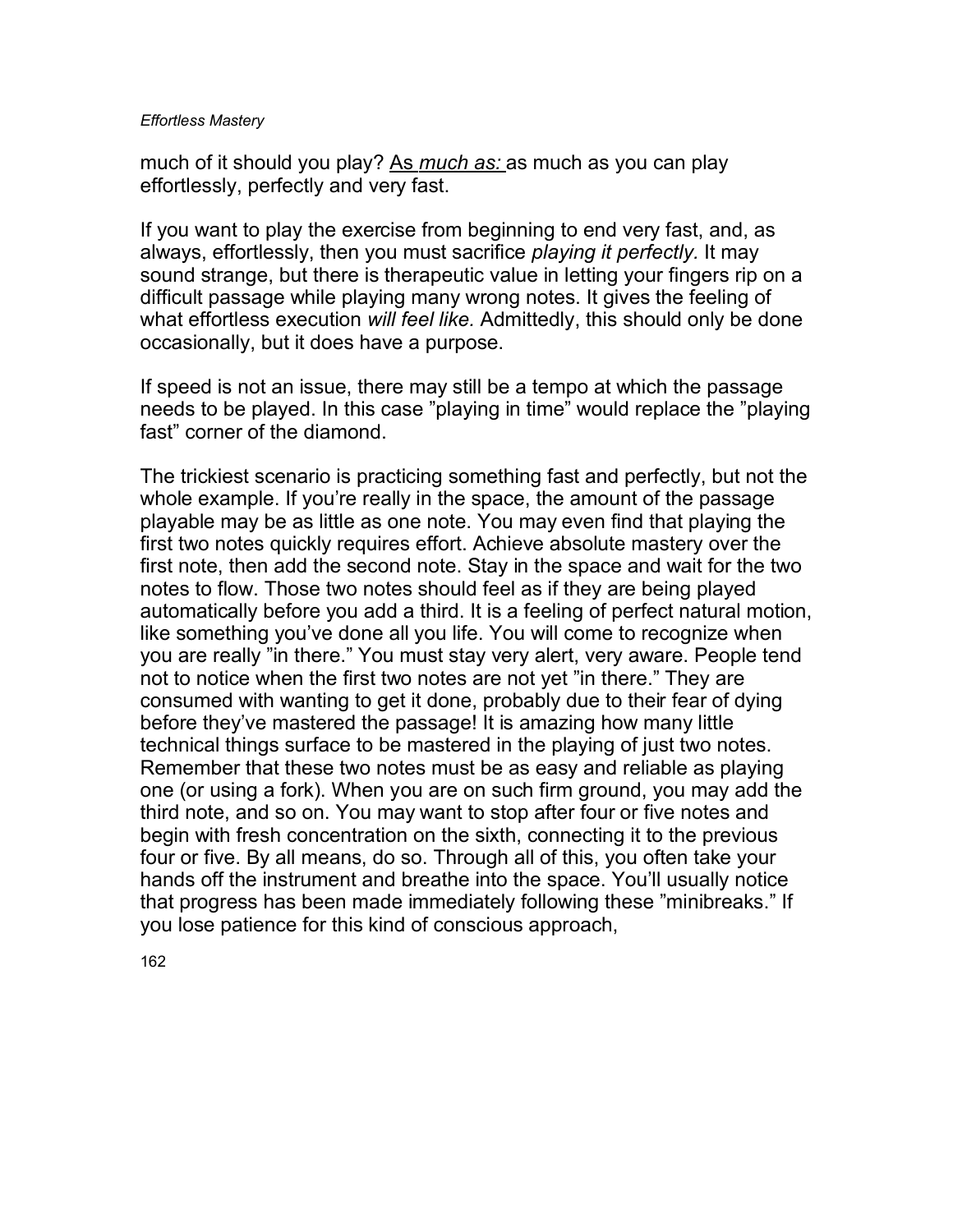*you should stop.* This is true whether you like it or not, even if you've scheduled four hours for practicing; and have three hours and fifty-five minutes left. *Mastery will overtake you in the quickest possible fashion if your practicing is limited to only what you can do in that space!*

Your next practice should be a continuation of your last. If you were working on a passage and were up to the third note, then you should review those three notes to make sure that the absorption took place. If not, start over as *if you hadn't done it the first time!* If you find that you have absorbed those three notes, then go on to the forth note. This strings all your minipractice sessions into one long practice, and removes the anxiety over what to practice. Always start where you left off. It's that simple. Ask yourself, "What was I practicing? Was it mastered?" Put your hands on the instrument and find out. If not, then you should start again on the same material. You should focus on only one thing to practice, as if nothing else existed in the music world. You may have two or three exercises: perhaps one rhythmic, one melodic and one harmonic exercise, or one to three short written passages. *The feeling that you should be practicing more should be ignored! Know that the level of concentration you are employing is changing your playing in the fastest possible way!* That is why learning to work from the space is so important: *you have to reach a zone where time is timeless and effort is effortless, and becoming great is not important!*

To summarize, the way you would practice under this system is to:

- **1) try it once, notice the glitch;**
- **2) take your hands off the instrument;**
- **3) take a deep breath and go back to the space;**
- **4) approach the instrument with detachment again; and**
- *5) try less.*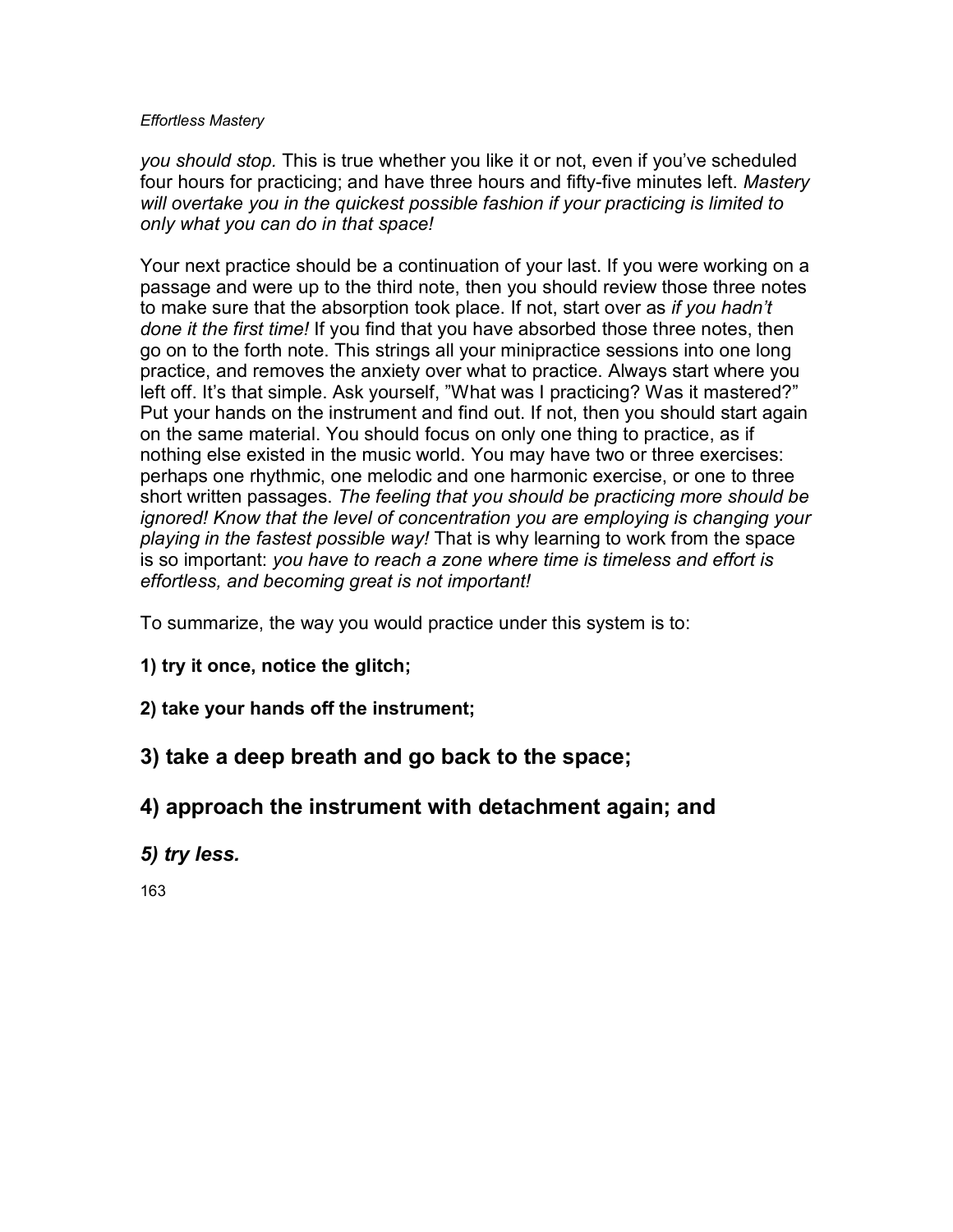Of all things, this last idea is the hardest to understand. How are you going to perfect the example by *trying less?* The less you try, the more you withdraw into the space, the more you enter a consciousness that feels as though your hands, embouchure or whatever, *are absorbing the lessons without thinking.* You are settling into the master-like consciousness of nondoership, and *watching it happen.* On the other hand by trying; (1) you are obscuring the reasons why you *have to try;* (2) you are covering up glitches that probably plague you in other situations; and (3) whatever you accomplish will be flawed and, therefore, *undone* later. If you can learn to stay in observation mode while your hands learn their choreography, they will show you the most efficient, most effortless way of executing the example. When in that state, *knowledge arises spontaneously.* Hence, there is no need to hold the body in any position, or even think of positioning. The body will surrender to the perfect position. People who do various physical therapies and disciplines may disagree, but I have found this to be quite true. By removing all anxiety-producing desires from the heart, all that's left is *perfection.*

Remember: to practice three corners of the Learning Diamond perfectly, one corner has to be sacrificed. And of the four corners, the one that is never sacrificed *is playing effortlessly.*

## *Examples of Things to Practice*

To learn a great line, start with a great line. Transcribe it, or get it out of a book (there are so many now), or figure it out yourself. Then practice it by using the Learning Diamond to the point of mastery. After you master that line in one key, change the key or the line, and follow the same process carefully towards mastery. Work on the different lines and keys one at a time, maintaining the standard of excellence every time. All sorts of glitches will be exposed and remedied. Your playing will improve with every problem solved. There is nothing earth-shattering here. The question is not what to practice, which can be found everywhere, but *how to practice.* The radical idea is to stay with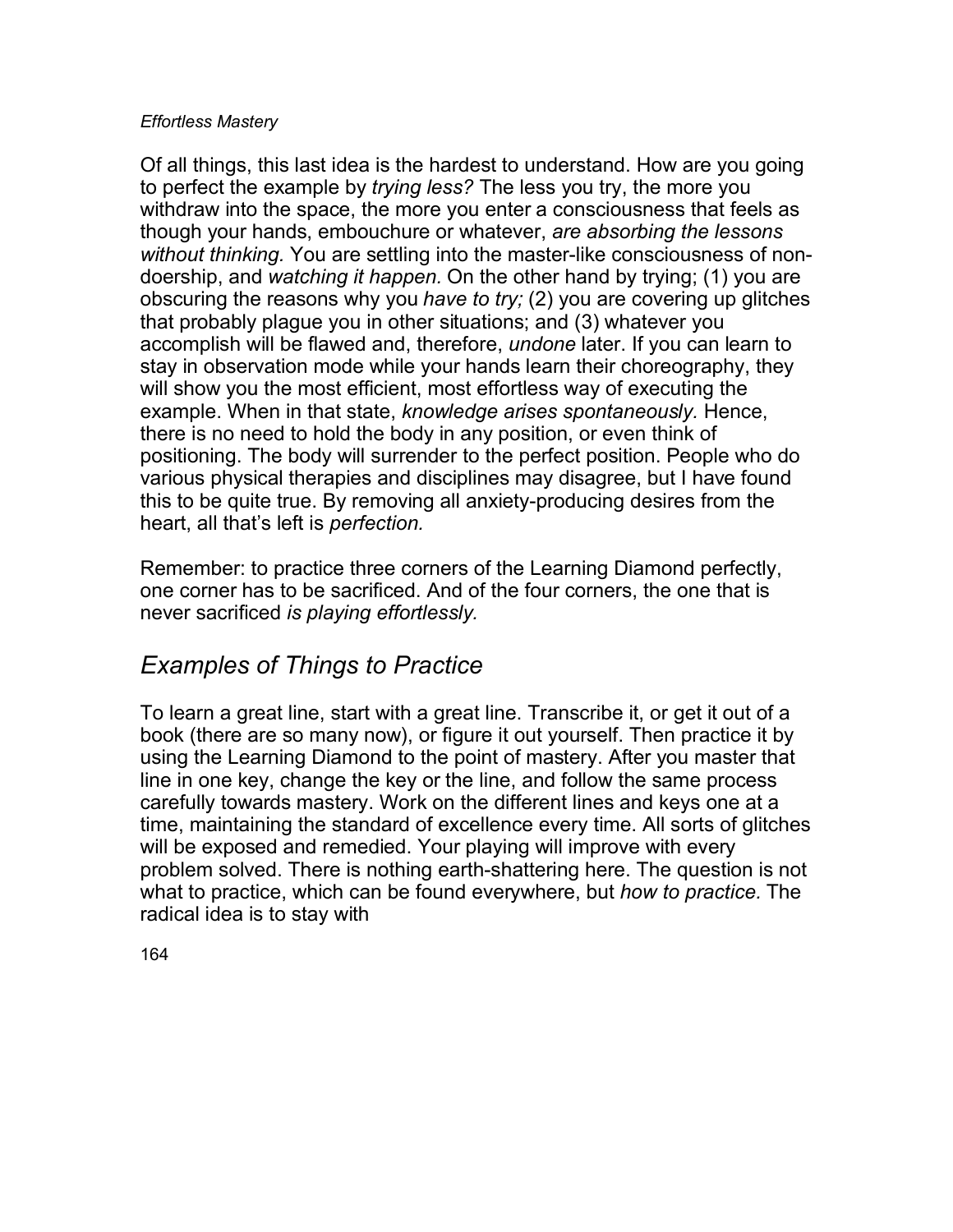the example until it is effortlessly mastered. Then work on the next line until *that line sounds as good as the last.* You might work on lines for two years, but the good news is that *in only two years your lines will be great,* or at least vastly improved. Practicing the old way, it could take ten years, or not happen at all.

After each line is mastered, ask yourself, "Is my playing in general on that level yet?" If the answer is no, learn another line. If you stay with this method for as long as it takes, your ability to play great lines *will have to happen!* It's not a matter of talent. You'd have to have some sort of brain malfunction, something that actually inhibits learning, for it not to happen!

If you're a person who likes to work with music books, you can do that. However, don't think of the whole book when working with it. Instead, center on a certain page or a specific item that interests you while adopting the attitude that *nothing else in the book matters until that one item is mastered.* In this way you might very well study one book for twenty-five years if it has that much in it for you! Time doesn't matter, because you will be noticing more improvement than ever before. The practicing may lack instant gratification, but your overall progress will be undeniable. Don't we all have stacks of books that we've been meaning to tackle, but which instead sit on the shelf gathering dust? That is because we can't fathom the enormousness of the task. *All those books!* With this focused approach, you can center on one thing as a place to begin. You may feel exhilaration at having finally begun! Remember, the greatest musicians in jazz have not mastered most of the things in those books. They have mastered a few things and made a career out of playing them!

Some people have played tunes for years, but still haven't memorized many. This is a perfect example of overload. Your mind tells you that there are so *many tunes!* If you were to study the tunes one at a time with the approach described here, you simply wouldn't leave a composition until the task was complete. This experience would give you more confidence in your ability to memorize, and you would memorize more easily in the future.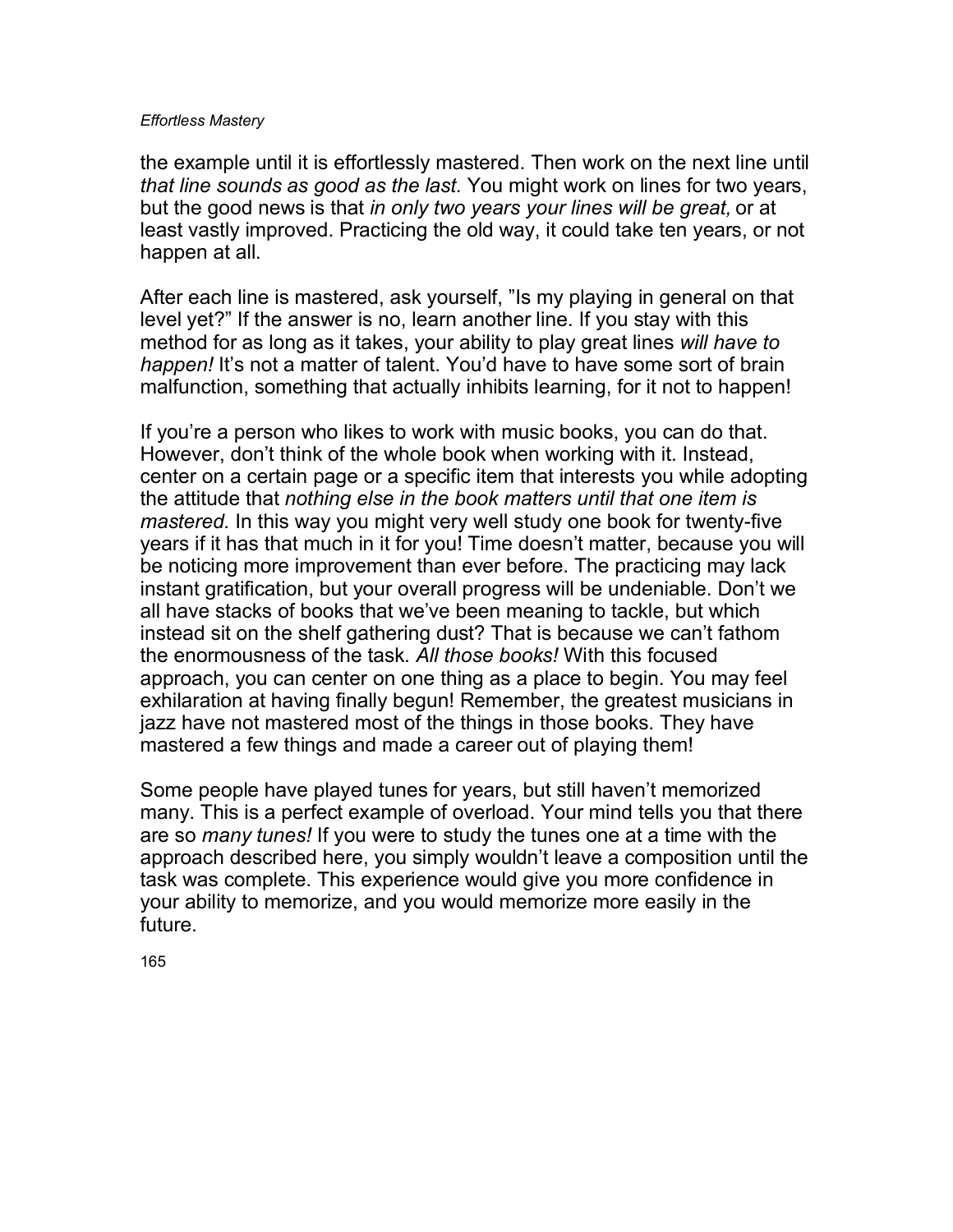The tune should be digested on all levels, before moving on. The changes, scales and melody should come to you easily. How many of you have played certain tunes for twenty or thirty years and still play wrong changes or have trouble spots? Don't you think you're intelligent enough to straighten these things out after twenty years? The point is *that you don't!* As with other issues, you might think that this is the result of a lack of talent, but it is simply the result of trying to learn tunes in bulk. If you take them one at a time, *you will finally memorize tunes!* Some of you older musicians know exactly what I'm talking about. Wouldn't it be better to fix a few things once and for all, than be permanently disabled? Of course it would, but we are more comfortable with old habits than dealing with change.

For example, in *All the Things You Are\*,* you could isolate the II-V-I\*\* in E major and practice until it was your most comfortable key. Then, when playing that tune, you would be one of the few musicians for whom that was the easiest part of the tune! It is the inability to focus that causes the same dysfunction year after year.

The steps to mastery are simple, but not easy to follow because the mind plays tricks on you. For example, practicing a single idea for one year feels like a lifetime, and you succumb to the illusion that no progress is being made. In reality, you might be progressing for the first time in a long time, but it doesn't feel like it, because you're not changing the direction of the practice every few weeks. Although it may take a long time to perfect one item, you will notice that the focus and patience you've exhibited has clearly improved your playing, even before the first example is mastered. Many of my students told me that even though they were practicing less than ever, their playing had improved in areas that they had almost given up on. Let me be clear about this: I am not advising anyone to only practice a little bit; I am just saying that exhausting your patience, focus, and thoroughness is counter-productive. If you can develop your inner space and study from there, you will do

*\*All the Things You Are* is another standard. \*\*"!!-V-I" is a basic chord progression or succession of chords used in jazz.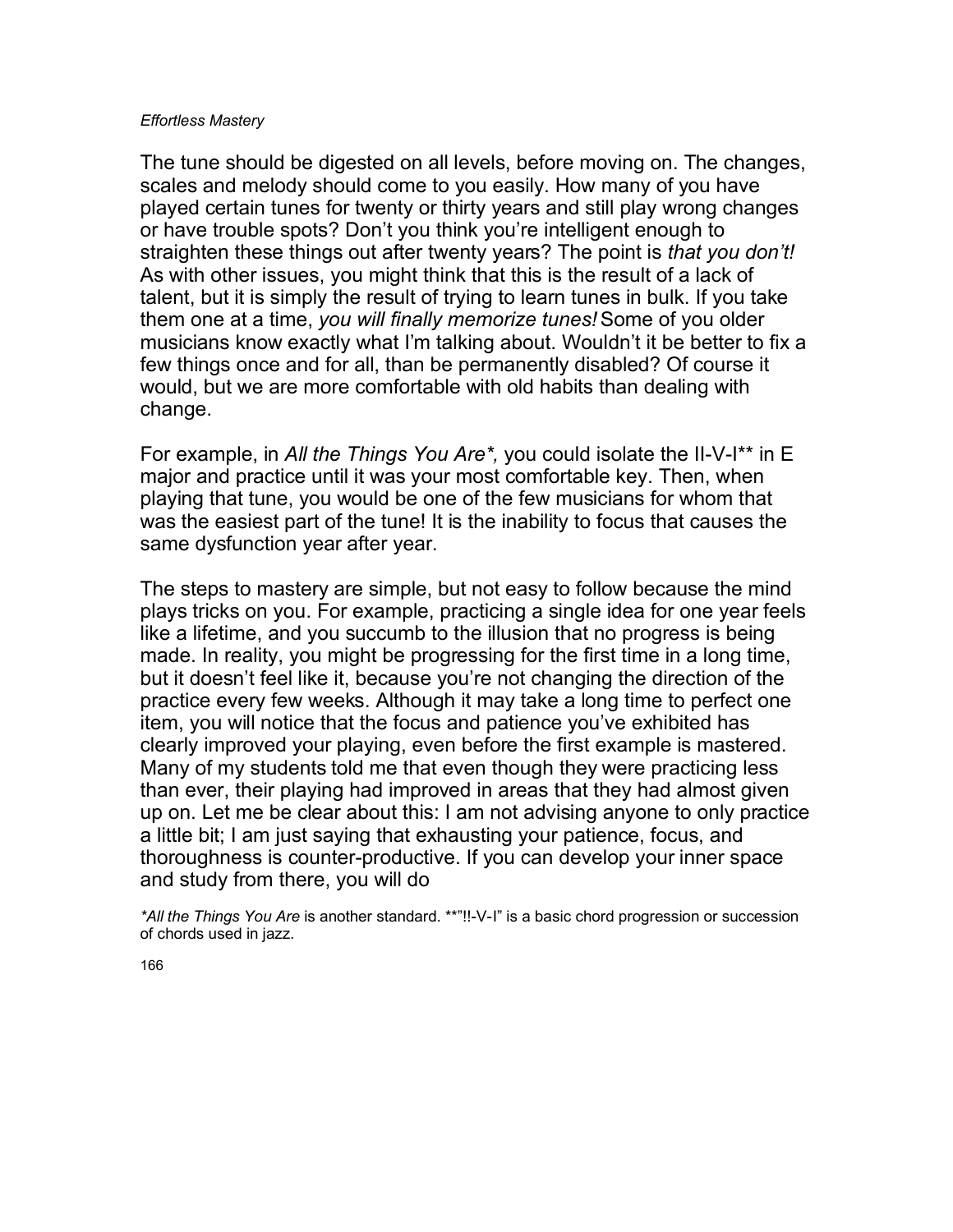your best work, and the time spent in that concentrated state *will increase.* Go for that depth, and don't rate the practice in measurements of time. Try not to even be aware of the time. The key to good practicing is having a laser-like focus on the material, and not leaving it until your playing has derived the full benefits. These are the fruits of Step Four.

The mind; ah, the blessed mind! It will talk to you during this process. It will tell you, "Come on! We gotta move on. We're wasting so much time!" But look at it rationally. You have practiced things in the past and seen little or no improvement. This is because you didn't stay with it long enough for the information to penetrate. If you practiced something for two weeks and didn't see much improvement but moved on, *didn't you truly waste your time?* The only way you don't waste time is by moving toward your goal until it is accomplished. You are not wasting your time as long as you *stay with it!*

If you weren't so concerned about your level of playing, you'd hang in for as long as it took. It would be like a hobby. That's why this book stresses again and again developing a detachment to what you're doing while you are doing it. However, it is so easy to become discouraged. All you need is one night when you didn't play what you wanted to hear, and the ego says, "Screw it! It's not happening." Again and again, this needs to be said: you probably cannot develop this level of patience if you are *vain about your playing!*

If you are practicing a certain line on a certain chord change, this passive way of practicing will let the sound of that chord and scale seep in, and you will become familiar with the sound on a very intimate level. That is tantamount to deep ear-training, meditating on a sound so deeply that you now recognize it whenever you hear it. I've had many students tell me that in the process of working on an example to achieve technical ease, they noticed for the first time that they could really hear what others were playing; they could recognize what they were practicing when it showed up in another player's solo. That is why I try to center the linear exercises around II-V-I for relatively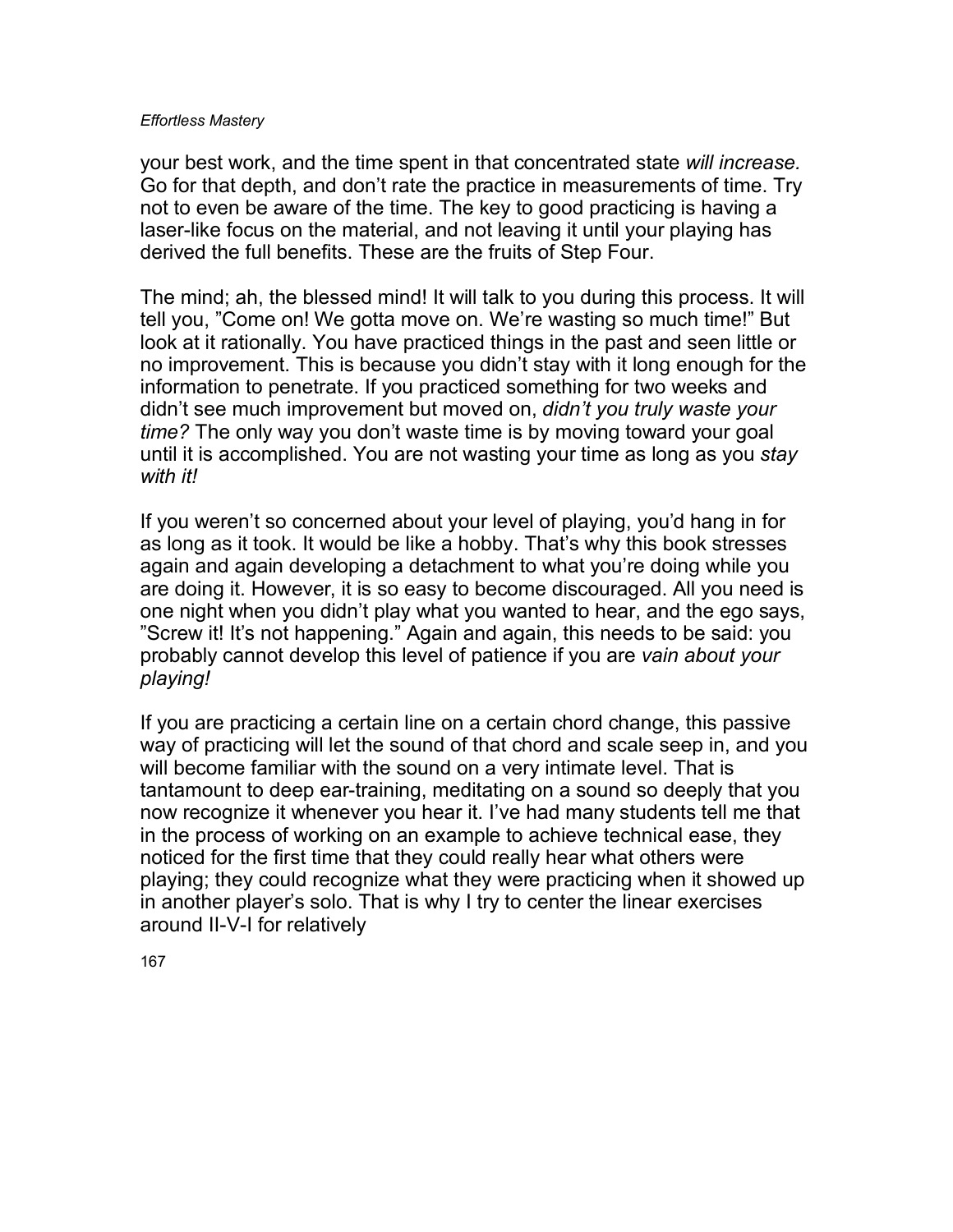new people. A novice may think that there is so much to learn to hear that he becomes blocked and afraid. But if he really absorbs II-V-I, he will hear much more of what's being played. This gives him a new confidence, like becoming a member of a club that previously wouldn't have him. As a result of such positive programming, subsequent things go better. If you find that you have a good command over this progression, then it is truly time to look at other progressions, perhaps *Giant Steps\** or some other post-bebop progression. The next step might be tunes that are increasingly sophisticated in one way or another, or even the music of other cultures. You'll find that the melodic lessons you learn by studying II-V-I's will apply, and you will not be hampered in your study of newer chords. The ability to tastefully blow on the II-V-I progression will give you the necessary skills for employability, since this is still the language most musicians speak. It allows you to get gigs and "get in the life." It will attract other players to you. You will form unions with them and eventually find your own sound together. Speaking intelligently on II-V-I will allow you to take your musical journey to the next level through sessions, gigs and collaborations. The basic components to be mastered, as I've stated before, are 4/4 time, 3/4 time, the II-V-I progression, rhythm and time, and four and eight bar phrases. Mastery of these issues will take you very far indeed!

The greats in our music do not totally improvise from moment to moment. They are actually playing rehearsed lines and improvising their juxtaposition. Like any human being, a master gets in the habit of using the same phrases. This doesn't sound redundant in his hands, but identifies his voice.

Mastering the basic mechanics of "inside" jazz is only a suggestion. It maximizes your compatibility with the greatest amount of players at the beginning of your career. However, you may want to go your own way from the start, perhaps identifying with more exotic elements in music. Your path may be ethnic, esoteric, spiritual or hedonistic, and that's okay, because music

*\*Giant Steps* is one of John Coltrane's most famous compositions. 168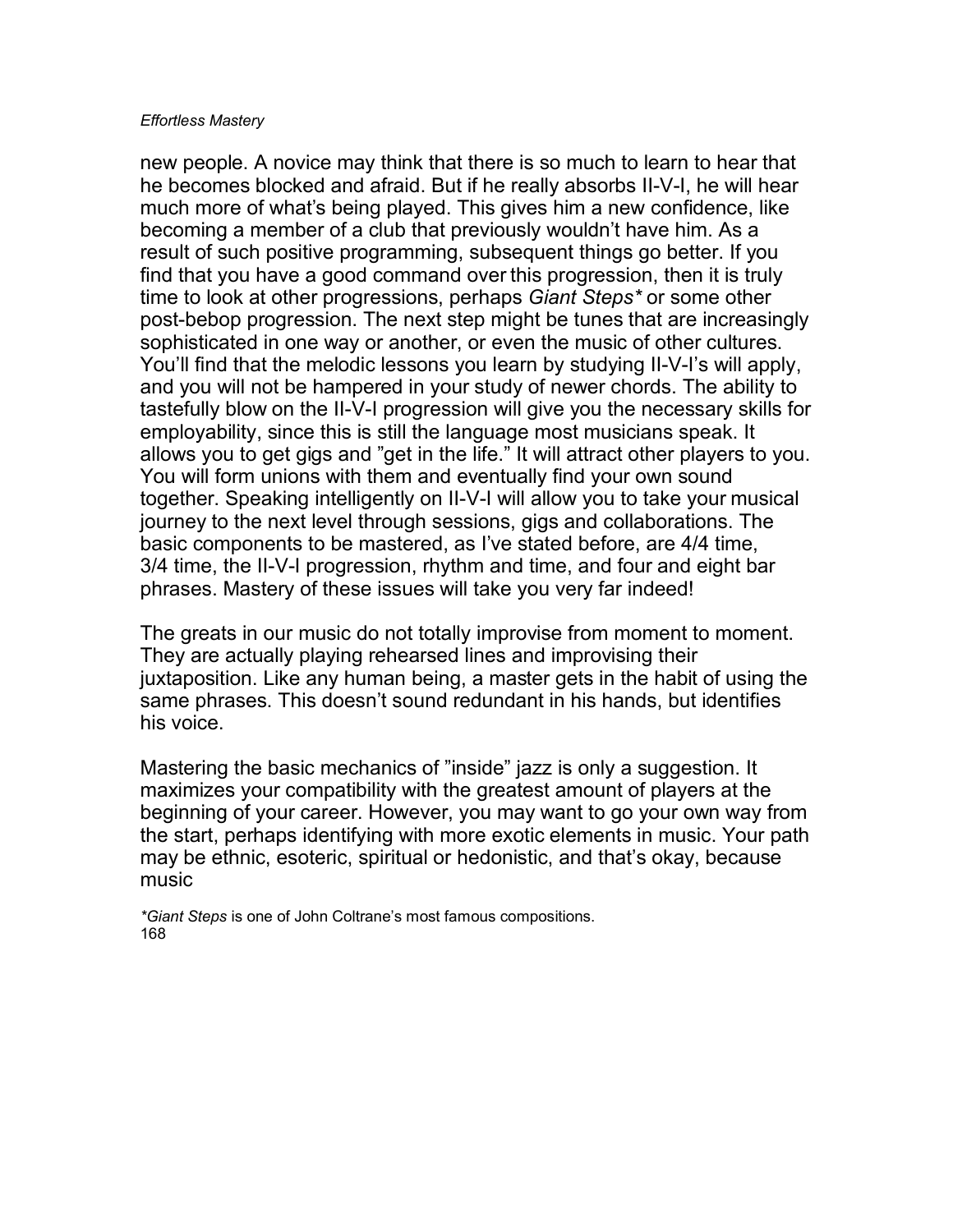is the haven for all of that. Even anger has beauty and color when expressed in musical tone. Be prepared, however, for the possibility of having a tougher road to travel. You will have to be shown where your avenues of expression lie and be united with kindred spirits by unseen forces. In that case, it is even more important to have a connection to the divine or intuitive self. You might need guidance from within to carry you through possible bleak times and help you make choices. Contemplate on the deepest level why you are playing music and what you love most in music.

In any case, your music will require learning of some kind. Whether it be classical or any other style, you will have to study. Step Four is the most conscious, perfection-oriented method of practice you could adopt. Its intention is nothing less than mastery. Mastery is the standard to achieve over more and more material. It would be difficult to imagine students in most cases being able to practice on this level without the foundation of the first three steps. I'm sure there are some people that fall into deep concentration naturally, but most of us have to be led out of the mediocre funk we've been taught to identify with. The first three steps will do that.

Indeed, this standard of mastery resembles a process more common in other cultures. Studying with the masters of those traditions, one had better not be in a hurry, because the teacher doesn't allow one to move on until the goal at that level has been achieved. Also, in those traditions, *the teacher is a master!* That is often not the case in the West.

As I said before, anyone can tell you what to practice, but there is almost no guidance as to how to practice. Some teachers let you move on regardless of how poorly you've learned the last lesson, and that standard becomes encoded in your subconscious. It's time to change now. These four steps are designed to let you grow into mastery *in'your own time.* Mastery is achievable if you'll wait for it.

At this point in my clinics, many students have mentioned that they know that what I'm saying is absolutely true that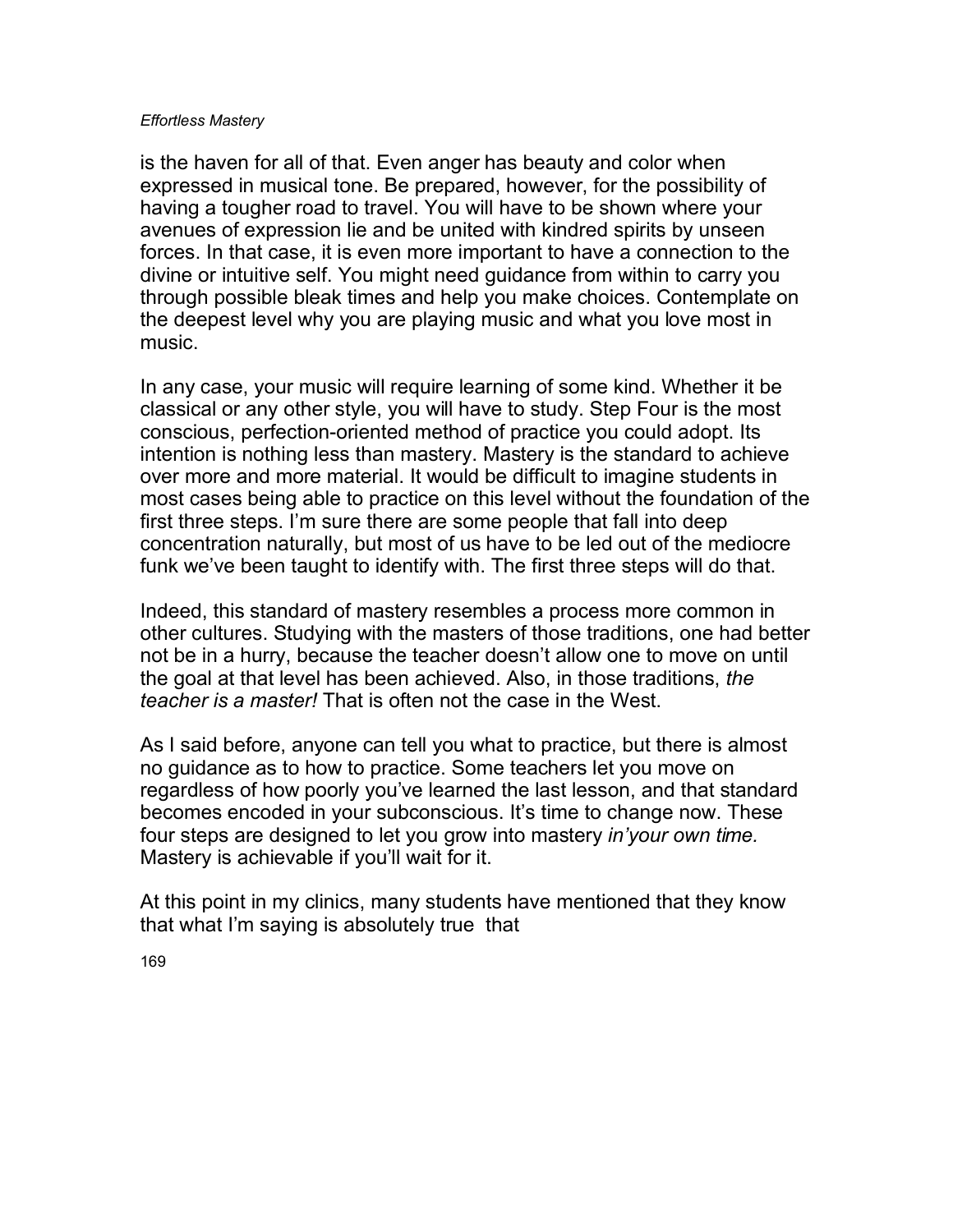they practice too much material, or don't stay with it long enough, or don't practice at all because they are overwhelmed for the reasons I have identified. The problem, they say, is that they can't stop everything they are doing in the real world and just practice one thing. They have juries (there's that *word* again!) or ensembles for which to prepare. Those who are out of school complain that they have gigs to prepare for or jobs that take all their time. I work with students who are teachers and even heads of music departments, and they say that they can't do it because they are too busy teaching or administrating. It is a problem that I acknowledge, and there is an answer.

You must have a "secret compartment" in your day of five, ten or twenty minutes. It could be several pockets of five minutes each. These compartments are reserved only for practicing from the effortless space. If you are working on Steps One, Two or Three, then these times are reserved for that. If you have decided on a Step Four exercise, then you would get into the space and consciously work on that for a small length of time. After those few minutes, you could close that secret compartment and move on through the other realities of your day. In this way, you will be effecting fundamental changes in your playing that will cause other things in your musical life to improve.

Don't forget that the weak aspects of your game, so to speak, will hamper your musical activities. For example, if you don't read music very well, that will affect the type of gigs you can take. If your rhythm or time is bad, every rehearsal or gig will bring unwanted adventure. Wouldn't it be great if, in your secret compartment, you were mastering one rhythmic exercise after another and feeling all your rhythm improve?

You can't practice everything on this level there just isn't enough time. Many things come up in your career that require you to practice as quickly as possible and hope for the best. You cannot repeat *CANNOT consciously force this focus in your playing or practicing.* The mind creates a funny twist on the situation, and you start *trying not to try,* and get caught in the middle. It's Hell! The results are usually disastrous, and will scare you into diluting the methods greatly. 170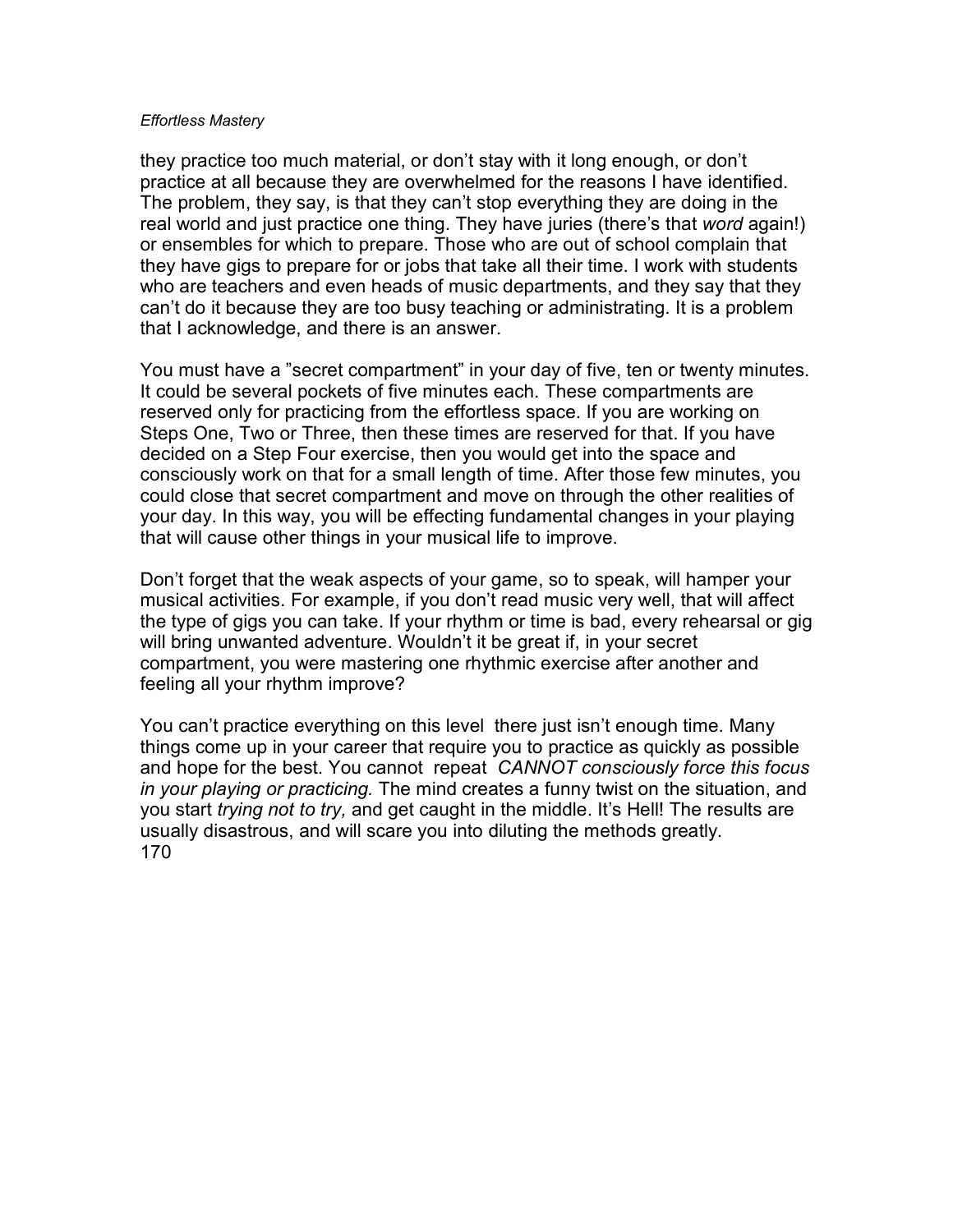Enter your secret compartment and for that time, let all deadlines and pressures cease to be. The only thing that matters is the quality of your focus and concentration. The superior concentration you build will bleed into your gigs and other practice responsibilities. You will notice, after some time, that even when you're not practicing in the space, you are almost in it anyway. Even though you have to learn something on deadline, you are much more focused while doing it and much more successful in absorbing what you're practicing. Eventually, there will be no difference in states of mind. To approach your instrument for any reason will inspire calm, focus, inner connection and great concentration.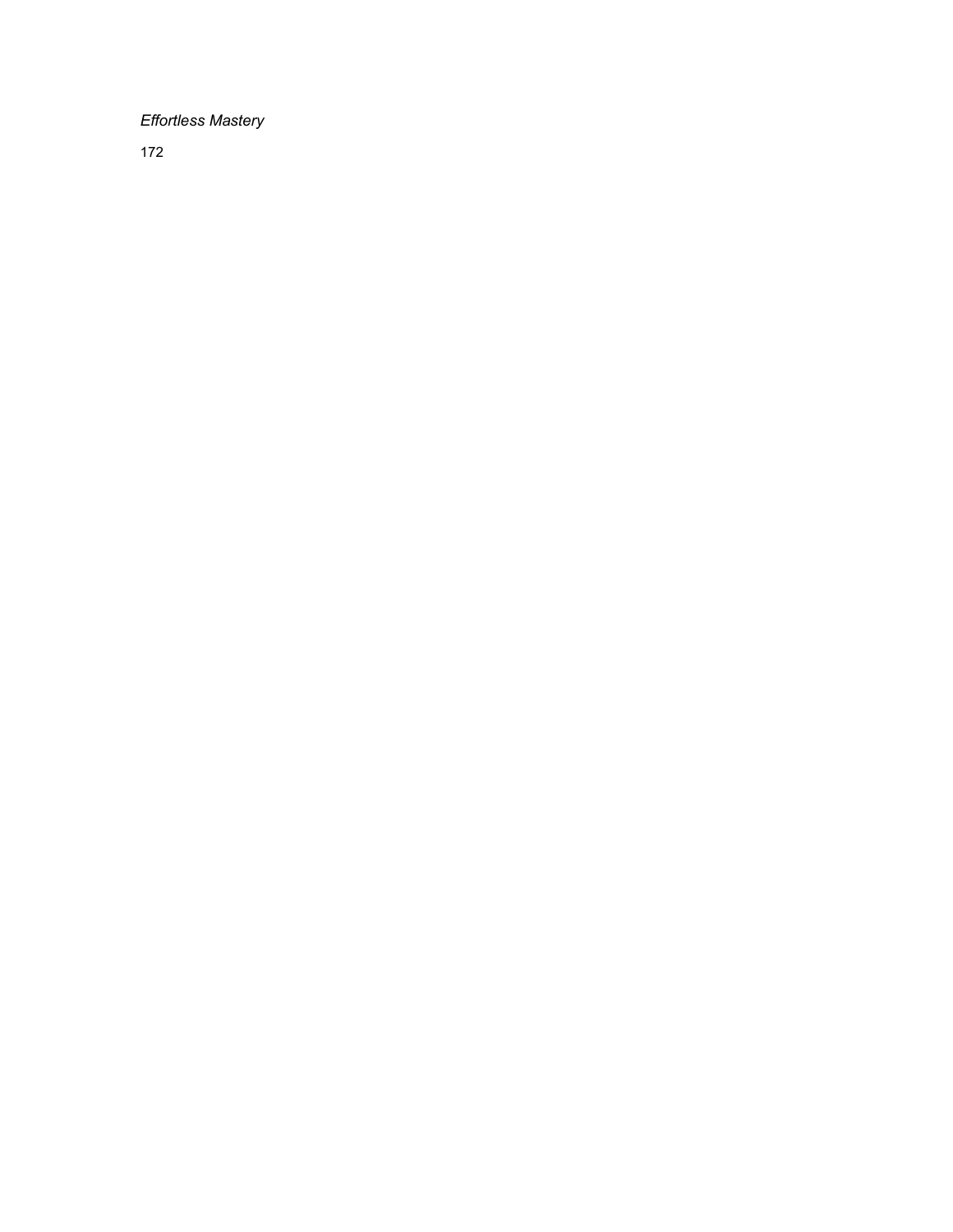*Chapter 21*

# **An Afterthought**

Just as impatience upsets concentration, success may also lead to your undoing. The "hit" you get from periodic "jumps" in your playing level may throw your inner state out of whack. You'll be thinking, "Yeah, I've really got it now! Let's forget all this Zen stuff and really burn!"

Alas, the ego will have tricked you once again, and your practicing will decay into the ordinary. It's okay for this to happen. In a sense, it has to happen. You will mature in this process by your own experience: losing patience, forsaking the space in frustration, or being unable to focus because of your sudden success. After you realize that everything has again become dry, you will become willing to review the steps and reenter the space. You may think you've blown it or lost time, but you will have been following the same pattern everyone does in trying to learn. Your own experience will confirm the wisdom of the process every time you return to it. You will regain your center and feel connected again. Then, just when you think you understand it all, it will change again, and you will feel more bewildered than ever. You will go through this cycle many times: holding the space, losing the space, relishing the space, hating the space. The more times you go around, the more hip you become to the game. It is a game or a play, and if you understand that, you can witness all the phases you go through with more compassion.

Understand that progress is not linear. It zig-zags: "two steps forward, one step back." This happens with anything you practice. However, you can view a step backwards as an opportunity to start over. This is always a blessing in disguise. Plodding on the same path drives it deeper into the subconscious, making it more *unconscious,* like breathing. Imagine drawing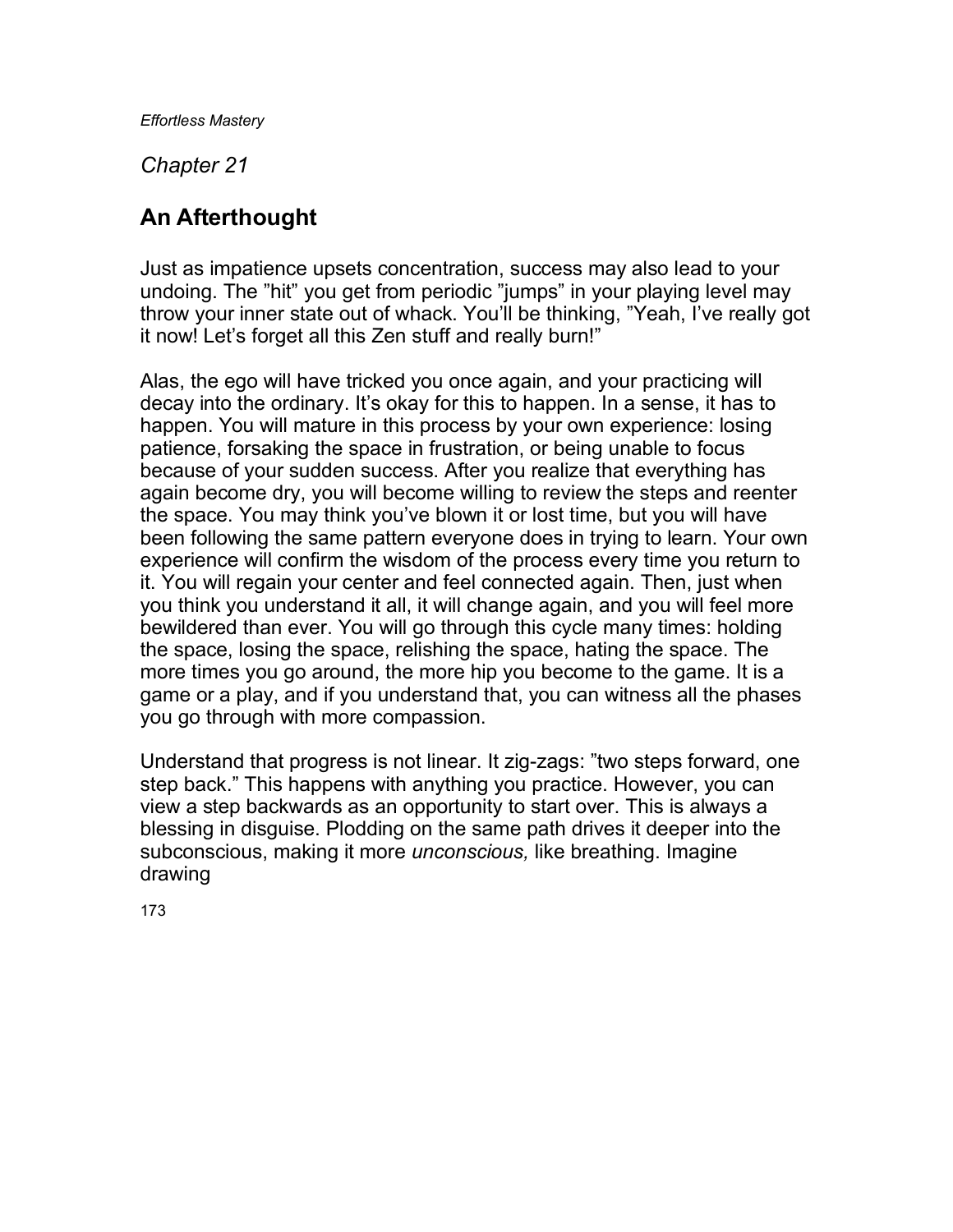lines in the sand with your foot. Which is progress drawing new lines, or dragging your foot over the same line? The former results in more lines, which seems like progress - but do those lines last, or do they blow away with the first breeze? In the latter approach, the line *gets deeper.* The progress achieved is more long-lasting.

As I said before, you can free your mind from superficial thoughts by surrendering the need to accomplish anything when practicing. Play with the thought that it is not necessary to be a great player. If you don't really feel that this is true, then just pretend that it is. I know, of course, that you care. I care, but as I'm about to practice or play, I give myself the message that nothing matters. Imposing fewer conditions on your practicing disarms the ego and brings you into the moment.

Imposing fewer conditions on your playing also frees you to rise to the occasion. A CD I recorded with Joe Lovano called *Universal Language* is a good case in point. It was my first time playing with the two great icons of jazz, bassist Charlie Haden and drummer Jack DeJohnette. The first fear I had was that Jack, Charlie and Joe, being total road warriors, would be "burning" from continuous touring. At that time, I had had a long layoff between tours, which included a lot of talking, teaching and arranging, but not much playing. In fear mode, I might have spent the weekend practicing Joe's pieces furiously, trying to "burn" right there in my home. In other words, I would be trying to simulate the moment when I would be playing with these guys. The worst thing that could have happened is that *I would be burning!* That would have raised my expectations about achieving the same level at the recording. Instead, I sat down at the piano for many short periods, going into the space and letting my hand hover around the notes and tonalities it wanted to play, never worrying about finishing a thought or playing well at all. I would calmly look over Joe's tunes and let my fingers lightly move over the notes, but never simulating the performance. I knew that my strength could come from nothing tangible, but entirely from within. The point is, my practice consisted entirely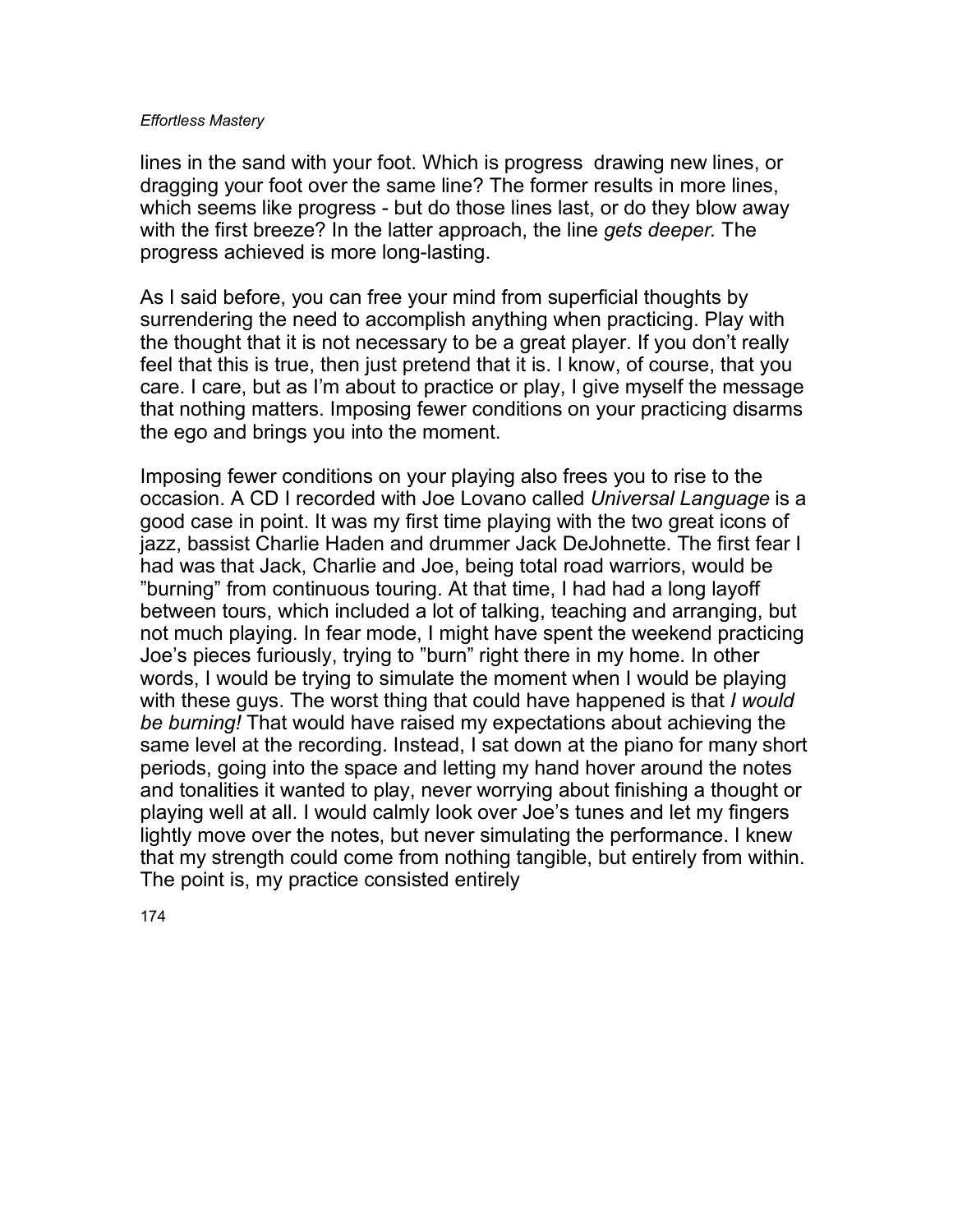of *connecting with the inner self.* I knew that that connection was more important than the music!

When I got to the studio, I was aware of wanting Haden and DeJohnette to like me. I was even conscious of wanting to say something deep and profound so that everyone would respect me as a deep thinker. However, having practiced witness-consciousness for quite a while, I observed that urge and kept relatively quiet.

When we went into the studio to play, DeJohnette and I were placed on either side of a wall with a window. I was facing him with about fifteen feet between us. With musicians like Charlie and Jack, the temptation to think of the great Keith Jarrett is strong, as they had both been members of Jarrett's historic groups at different times. I realized that thinking of that was a losing proposition. Instead of succumbing to the urgings of the mind, I went into the space I had honored in myself all weekend, the space I have now dedicated my life to, and stared at Jack with an in-drawn awareness while *my hands played the music.*

Later, when we listened back to the track, I realized that everything had happened that I had wanted to happen. I was burning on the level of the other guys, as if I was as road-ripe as they were. I had my own voice and could feel my heart in the music. The musicians reacted to my playing in the way that my ego had originally craved. For me, it was a ringing endorsement of the life I have chosen and the method I have embraced.

These exercises never stop working. It is we who stop giving ourselves to the practice. As I said, a little success satiates us, and we stop giving. If you do Step One with all your heart, you will reach great levels of focus. Once you reach it, you will not remember what you were giving to it, but only the results that were created. The next time you do Step One, you may say to the exercise, "Come on, get me high again," and you will forget to give everything you have to the experience. You will have expectations and, therefore, not be open to how the exercise might manifest that particular time. Then you will complain that "it's not working." It's not that it isn't working; it's *that you*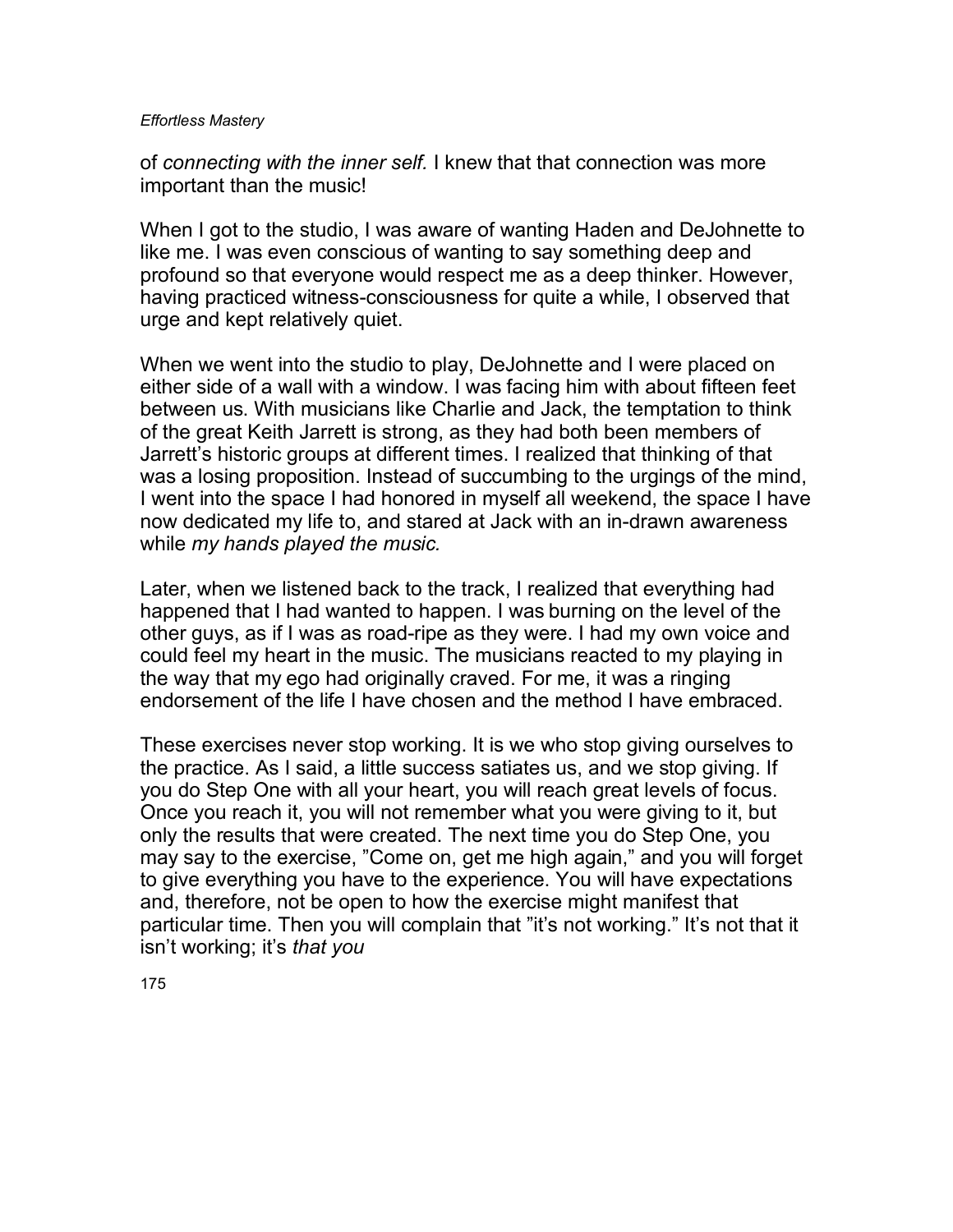*stopped giving!* You can become lazy and careless as you attain the fruits of this practice and desire slips away. Don't identify with success or failure.

When you give yourself to the space, you get much in return, so *don't forget to give as much as you can!* Another paradox: *the way to get high is by giving.* It takes quite a few times around the block before you realize this. When the experience leaves you, *ask for the willingness to give yourself again,* and it will be granted. If you return with an open, willing heart, you go right back to the pot of gold. Through humility, you become teachable again. When you lose the way, go back to the practices; not just these practices, but whatever you discover for yourself, and rededicate yourself to surrender. That wonderful energy returns, convincing you that you are on the right path.

When you do lose the space, the thing to do is *go back to Step One.* Don't be afraid to start all over. Do it with great joy. It is not really starting over, but turning a page. Steps Two and Three would also be good to review, but Step One is to music what meditation is to a spiritual path: a renewal, a reaffirmation and a deepening of commitment and understanding. It puts you in much greater balance to do Step Four. When you lose your way, take one week and practice Step One, and perhaps Two, with all the heart and focus you can summon. The feeling will return, and that feeling is almost more desirable than playing itself. In fact, for me, it is more desirable. It brings the glow back into my playing and practicing, and I am grateful for it. You really won't want to return to Step One, but whenever you've lost patience for the whole process, it means that the process itself needs some watering at the root. If you don't keep going back to the root, you will probably lose this process. When you are not centered, the exercises become boring, and you quit. I have taught many students over the last ten years, and I've seen how it goes. Believe me, *you need to go back to Step One.*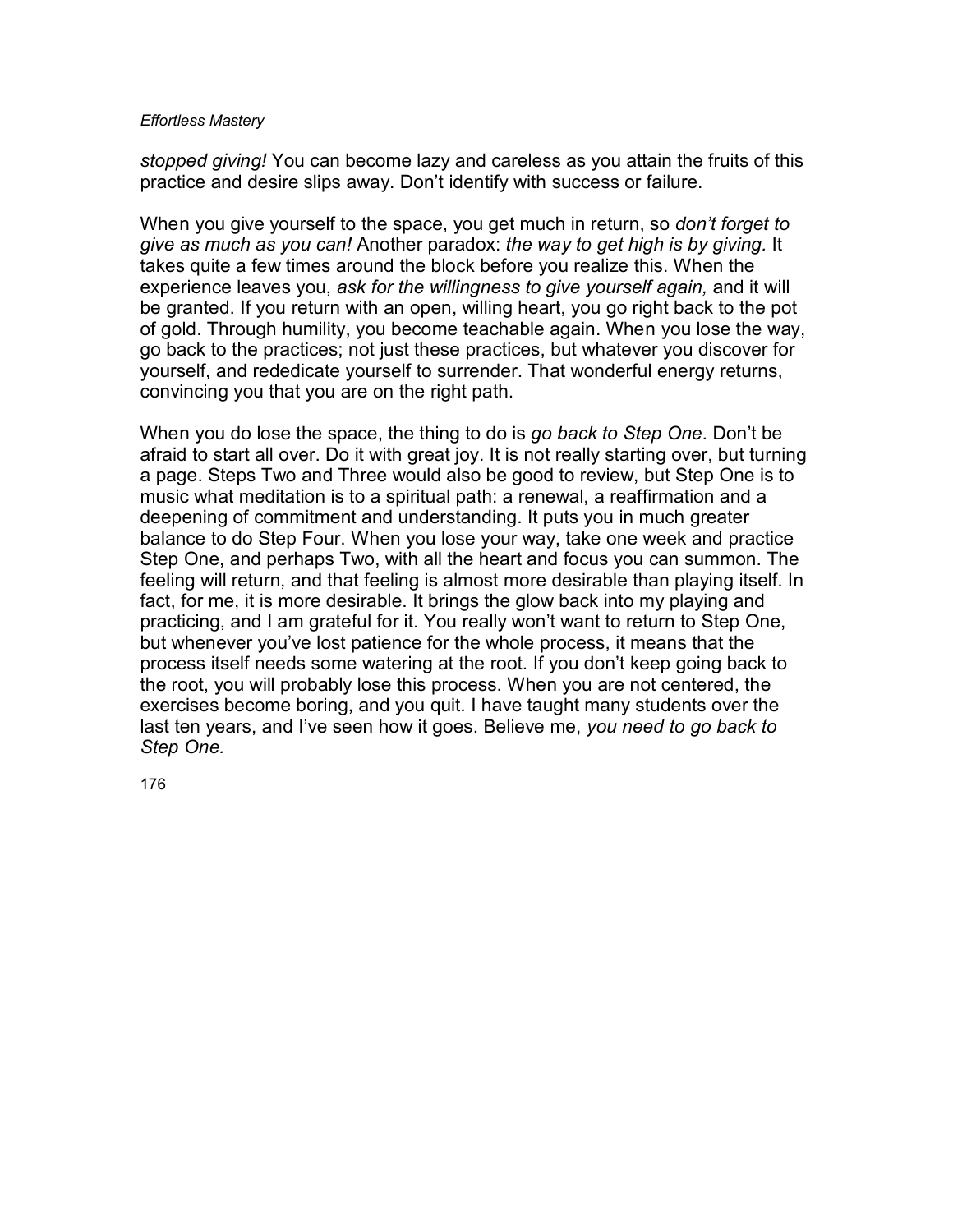## *Five Minute Technique*

As I pointed out before, some people don't practice unless they can spend two or three hours at it. Since they often don't have that amount of time, they don't practice. Some do have the time but are overwhelmed by the thought of it all. Here is a little mental trick to get you going. Just tell yourself that *you are only going to practice for five minutes.* Every time you begin, be sure to stop after five minutes, regardless of what's been accomplished. You'll find that if you think "It's only five minutes," then it will be easy to start. The problem is often not practicing, *but starting.* Once you've started, you may want to continue, but let your intention be only five minutes. You can always deal with that. Without your noticing, five minutes becomes ten, ten becomes twenty, and so on. However once you start expecting longer periods, *you may stop practicing again!* That feeling of being overwhelmed will return. Always make it five, and consider any more to be a bonus. As I expressed it earlier, five minutes can be most useful indeed. You can reach your goal with surprising efficiency through a series of five-minute practices. You just need a clear idea of what you're going to focus on.

Mildred Chase writes about the power of a short practice in her book, *Just Being At The Piano:* "I no longer feel tormented as I used to when I am unable to fit in my hours of practice. Now even if I have only fifteen minutes at the piano on an extremely busy day, if I can reach this state of harmony in my playing even briefly, I leave the instrument knowing that I have experienced the heightened moment, and to touch on it will nourish the rest of the day."1

Through these precious moments of perfect action, you delineate this clear concentration from all other states you experience in your day. That state will expand and the feeling of perfection will become increasingly familiar. As you continue practicing, it will feel le'ss like an attitude adjustment, and more like the "real you." The less you react to the change, the more

Chase, Mildred, *Just Being at the Piano.* Berkeley: Creative Arts Books.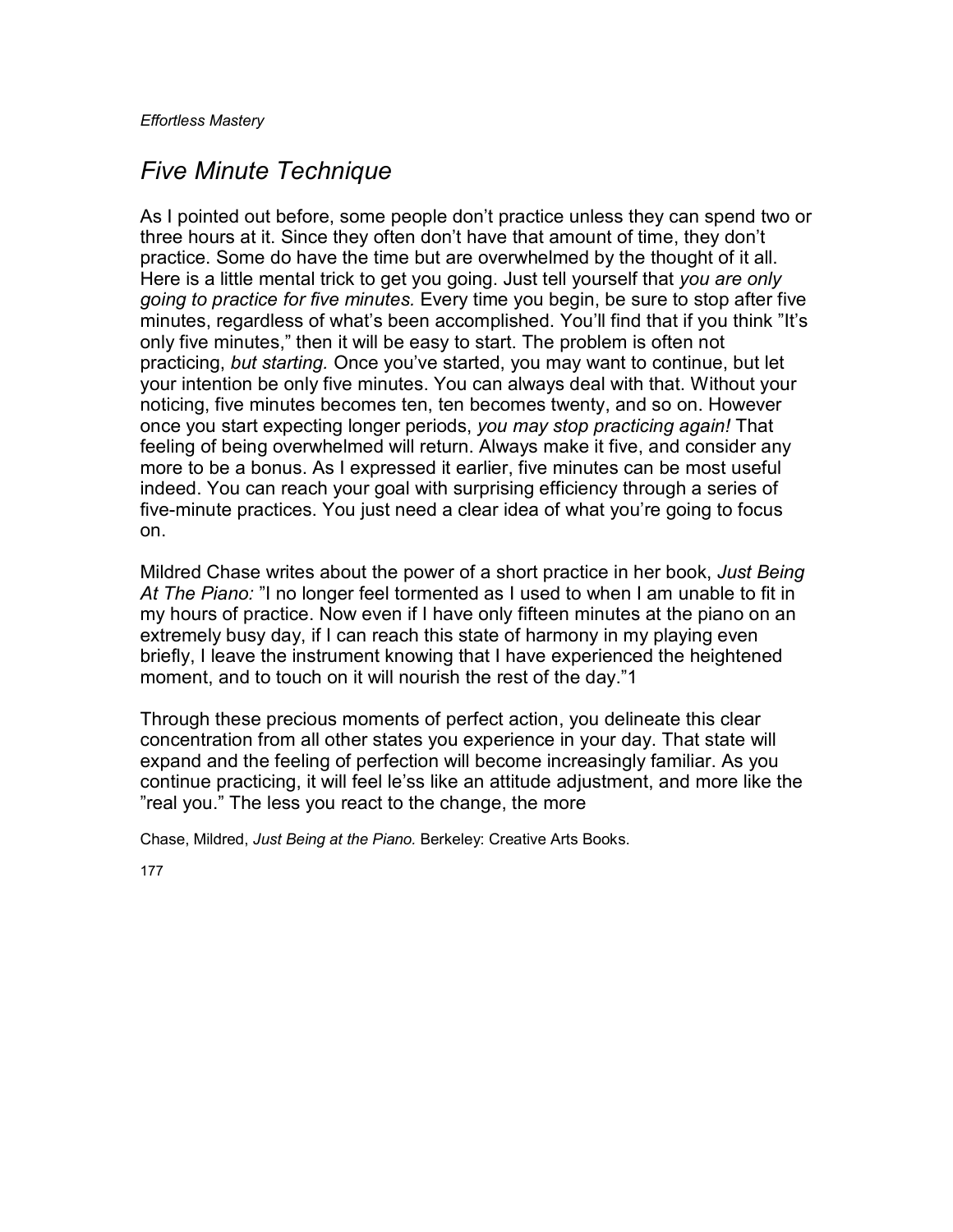natural it becomes ... and it all grows together.

When you feel as though you've lost it, wave it goodbye with gratitude, calmly assured that it will return to you again soon, like a celestial visitor with you being the devoted host. William Blake said it beautifully:

*He who binds to himself a joy Doth the winged life destroy; But he who kisses the joy as it flies Lives in Eternity's sunrise.2*

You never really lose it, you know. It is who you really are. It is the "real you." All your days will be filled with effortless action, masterful work, blessed detachment. You will have achieved your goal while being less attached to it than you could have ever imagined.

*"He who loves does not think about his own life ... Love is the very marrow of beings ... Love will open the door ... Go forward then without fear. Forsake childish things and, above all, take courage."3*

2William Blake. "The Pickering Manuscript" in *Blake, Complete Writings.* Edited by Geoffrey Keynes, Oxford: Oxford University Press, 1989. 3"Conference of the Birds" by Sufi poet and mystic, Attar.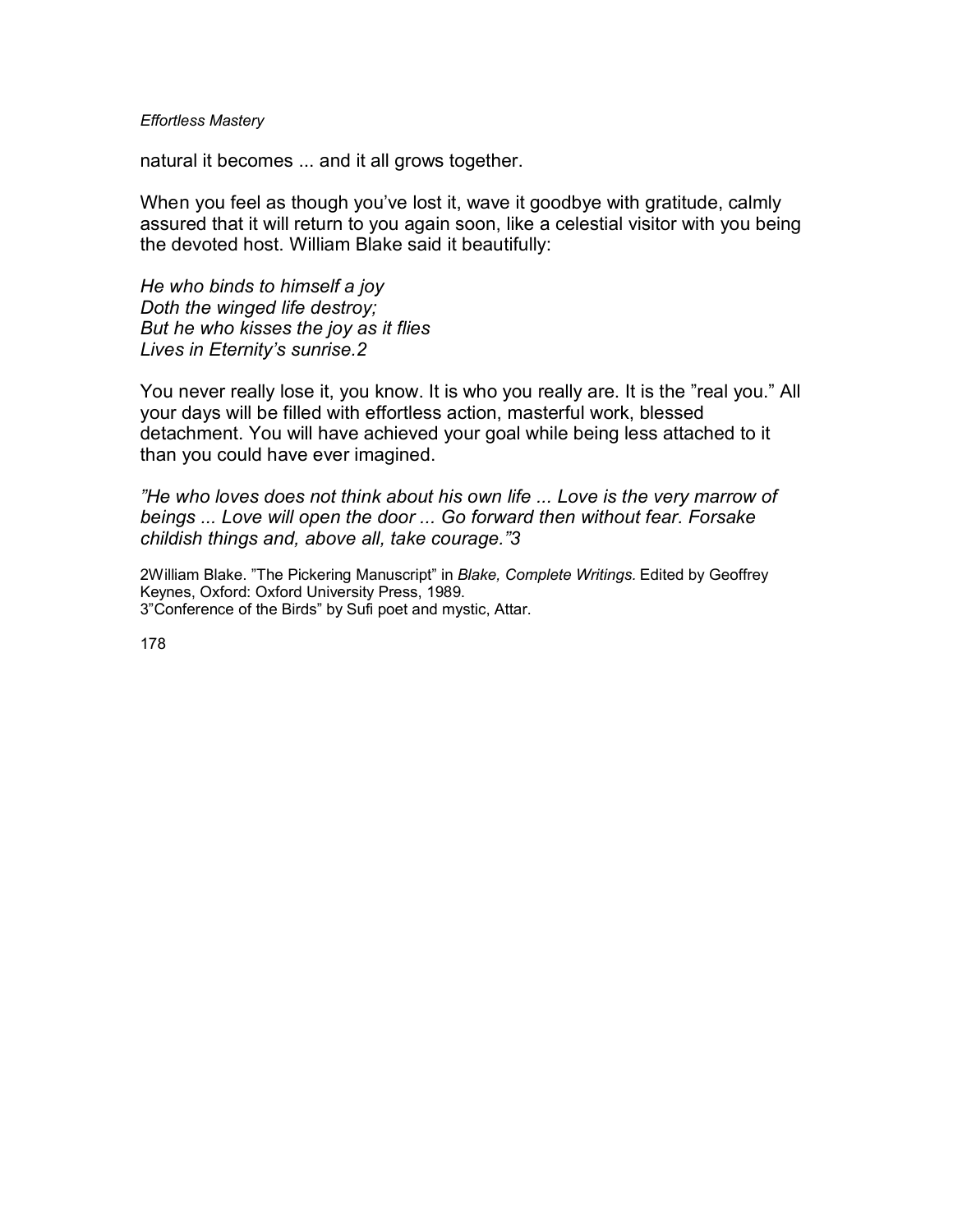*Chapter 22*

# **Meditation #3:I Am Great, I Am A Master**

### *(Please listen to Meditation #3 on CD)*

Do it and relax. When *you* do these meditations without the book, you should also close your eyes. Breathe in and let this be like your first meditation. Imagine looking at your life with joy, anticipation and excitement, because you don't know what's coming. As you accept whatever comes, your life becomes truly exciting. The music becomes truly exciting. Breathe that idea in ... Breathe it in ... *deeper than you want to...* Breathe through all your resistance now ... Breathe through the shell of your ego. As powerful as the ego seems, it cannot withstand the power of a good deep breath, so ... breathe deeply ... It is so simple ... that is why we always miss it!

Right now, let's rejoice in the simplicity of it all.... How simple it is to play... how simple it is to create ... how simple it is to live and ... *breathe.* Let yourself realize how little we really need ...

And now breathe in this thought as if for the first time ... I *am great...* Just let that thought swim around your head. I *am a master... I am great.* Let it swim around your head like a fish in a fish bowl... and swim down through your neck and shoulders ... and down your spine and through your chest and stomach ... and through your arms and hands ... these two thoughts *...I am* great... I *am a master ...*

You have nothing to lose by surrendering to that thought completely ... could it possibly serve you more to think ... I *am not a master ... I am not great...?*

In what way does that serve you? ... And yet, for many, it can be more comfortable to think that, than to just go for this thought: ... *I am great... I am a master ... I am great... I am a master ...*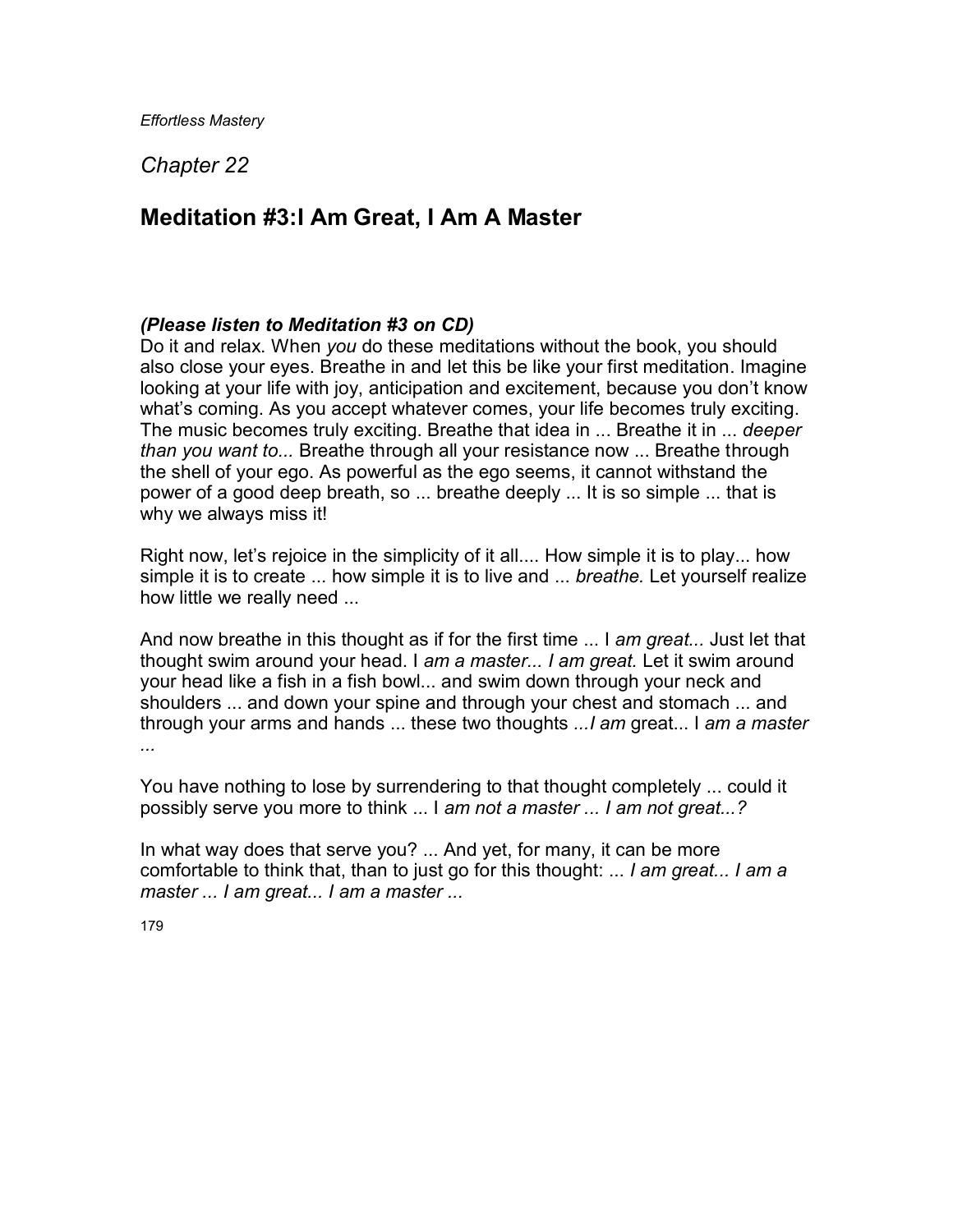*I am great ...I am a master ...* The Infinite Force of the universe is waiting for us to realize ... we don't have to kill... we don't have to conquer ... we don't have to do anything ... *we are great! ...we are masters...* See the day when everyone walks the earth ... firm in the knowledge that... *they are masters!...* But now ... for you ... let's practice seeing ourselves as masters ... today.

*I am great... I am a master...*

Breathe that in as you relax your face ... your mouth ... your tongue ... throat... relax your ears ... widen the canals in your ears ... so wide that your head disappears!

*I am great... I am a master ...*

Feel your eyes ... ears ... nose ... and throat widen.

*I am* great... I *am a master ...*

Feel your neck and shoulders melt into effortless relaxation ... a warm melting feeling that moves down into your upper back ... your chest... ribcage ... your heart... liver and kidneys ... all your inner organs ... picture your intestines relaxing and expanding, widening until your stomach disappears ... and in the pit of your stomach, put this thought...

I *am* great... I *am a master...*

Focus on your spine ... feel every vertebra ... imagine your spine lengthening now and reaching up to the sky! You're not stretching it, your spine is stretching you, reaching up higher and higher... feel the space between each vertebra getting wider ... feel a laser of light shooting into your head and down your spine ... your spine looks like a lightning rod, burning with light! ... Imagine now that the light in your spine has exploded and your whole upper body has disappeared ... all that exists where your upper body used to be is a blinding light... See an incredible explosion of light! ... The light explodes and across the sky is written in light... blazing light...

I *am great... I am a master ...*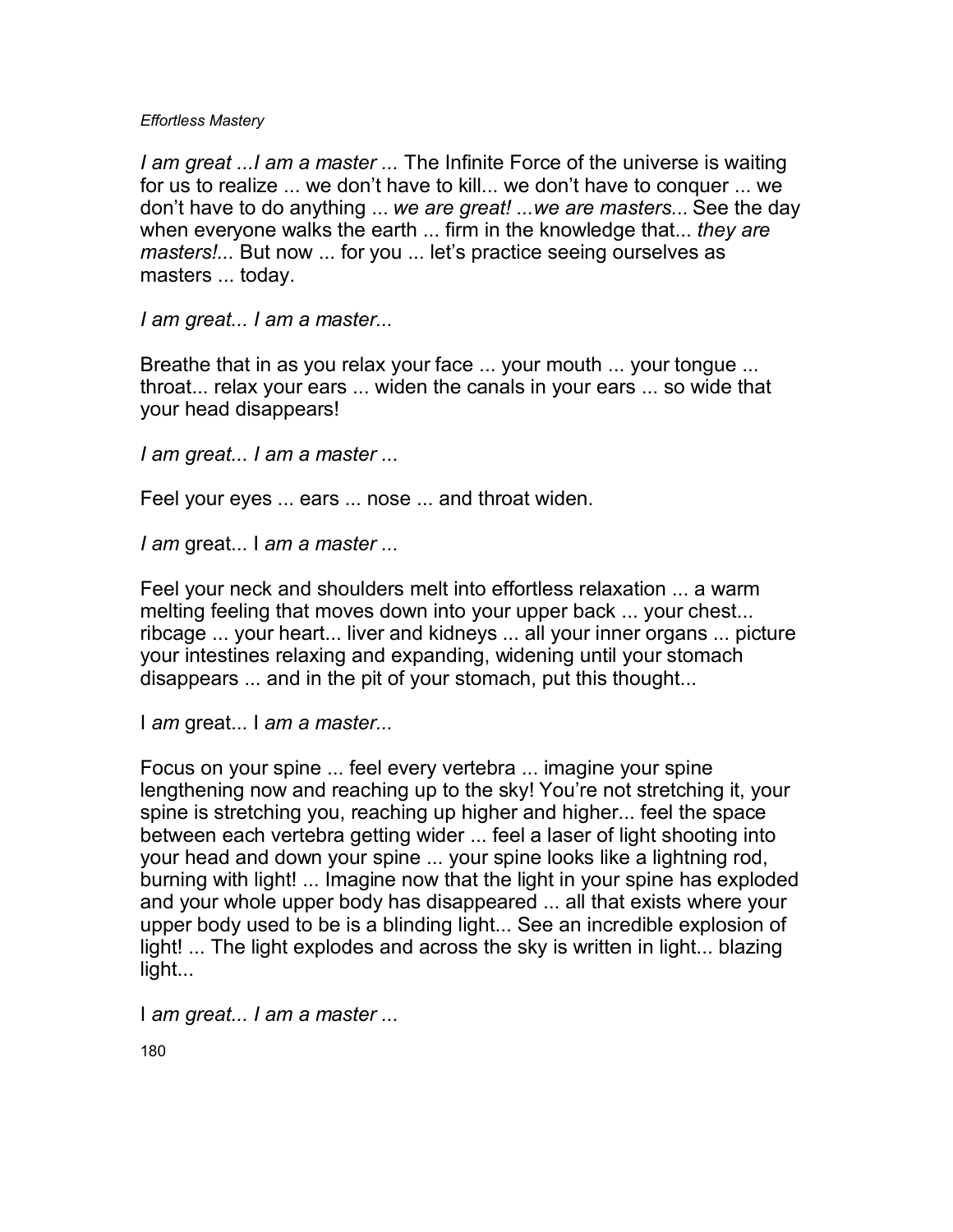And now that light goes shooting into your buttocks and legs ... and your knees and ankles and feet... warming every cell... burning every cell... exploding every cell!... All pains ... all illness ... burned away by the brilliance of this light.... The light is now shooting into your arms, elbows and hands ... exploding every cell... as more and more of your body disappears ... and all there is is blazing light... you are that blazing light!... breathe in that light ... deeply ... and the words you can see inscribed in that light...

*I am great... I am a master...*

Say this in your mind:

I now dedicate my life to realizing ... I *am great* ... I *am a master...*

Every note I play will sing ... I *am great... I am a master ...*

Every piece I compose will be a celebration of the truth ... *We are all great ...We are all masters ...*

*And every time we hear your music, we will feel great ...we will feel like masters ... Your music will spread the realization that we all are masters.*

You don't have to worry about how you will achieve this, or how you will manipulate everyone into believing it ... you're simply programming yourself into thinking ... I *am great* ... I *am a* master...

Take this message into the depths of your being ... ignore all other messages ... keep reaffirming ... I *am* great... I *am a master...*

Other thoughts have limited value ... you may say thank you for those thoughts ... you don't have to fear those thoughts .... thank you for sharing ... but the truth is ... I *am* great... I *am a master ...*

If you still feel resistance to that thought, ask yourself, "Why would I possibly want to resist that thought? What would I have to gain by denying that thought?" That is worth contemplating. What do you gain by proving that thought to be wrong! Even if you can do it... what would you gain?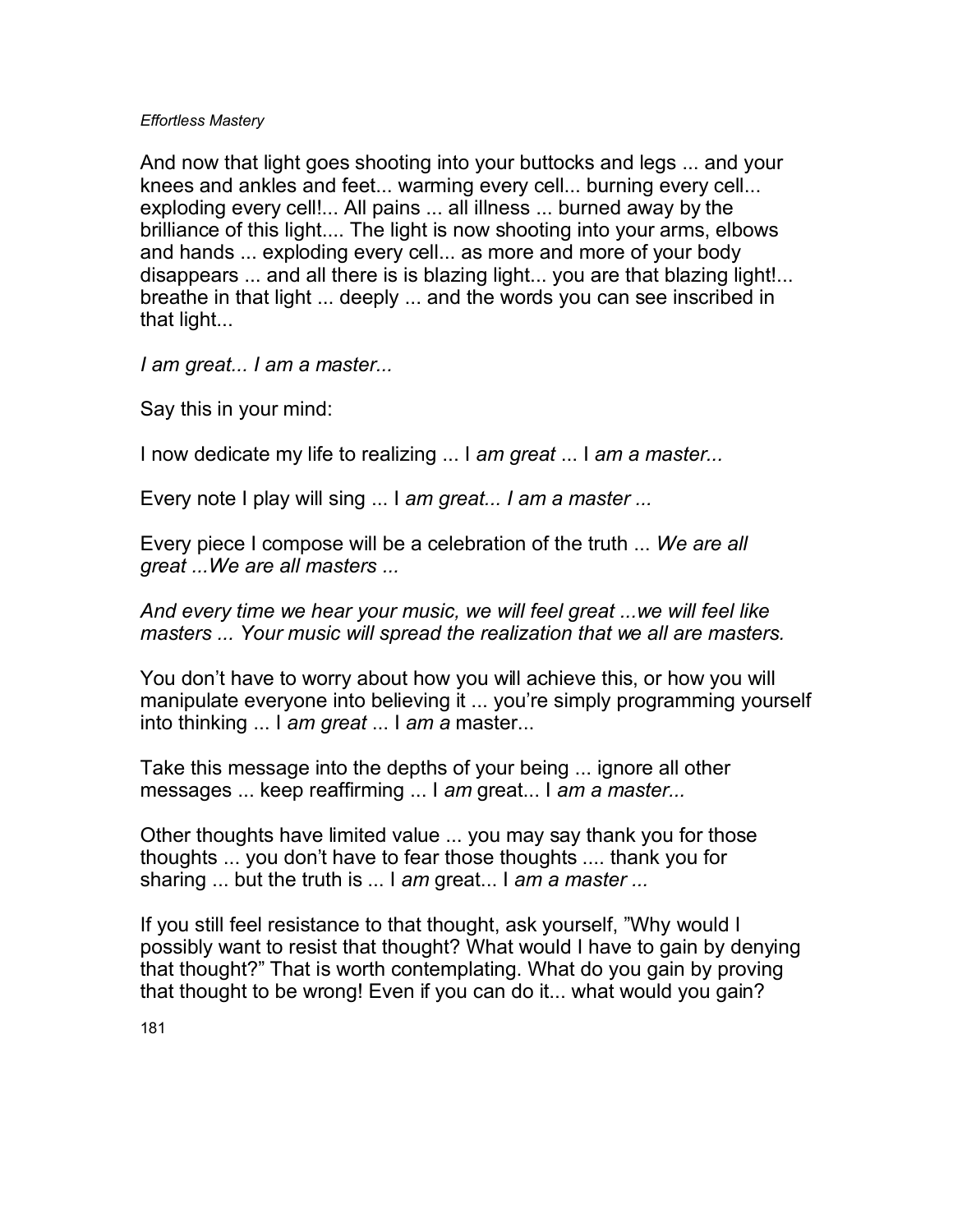So go for it... one more time ...

I *am great... I am a master...*

When you see the sun, see your own greatness ... when you see your reflection on the water, feel your own mastery ... look at other people and see nothing but masters around you ... it will only be to the good ... learn not to view them competitively, but celebrate their greatness ... honor the masters around you ... celebrate the greatness around you and that greatness will reflect back to you ... You'll have negative thoughts, you'll trip and fall along the way, we know that... but keep reaffirming ... at every opportunity ... at every glimmer of willingness ... I *am great ...I am a master ...*

*I am great... I am a master...*

You may experience many more cloudy moments than sunny moments, but whenever there is the slightest hole in the clouds and the sun can peek through ... reaffirm ...

I *am great... I am a master ...*

Be open to any moment in which you are willing to accept the truth ...

Take a very deep breath ... then take five more and as you inhale, inhale the thought... I *am great... I am a master...* and exhale any imperfection or negative thought you have about your self...

*I am great I am great I am great I am a master... I am a master ... I am a master ... I am great... I am a master ...* 182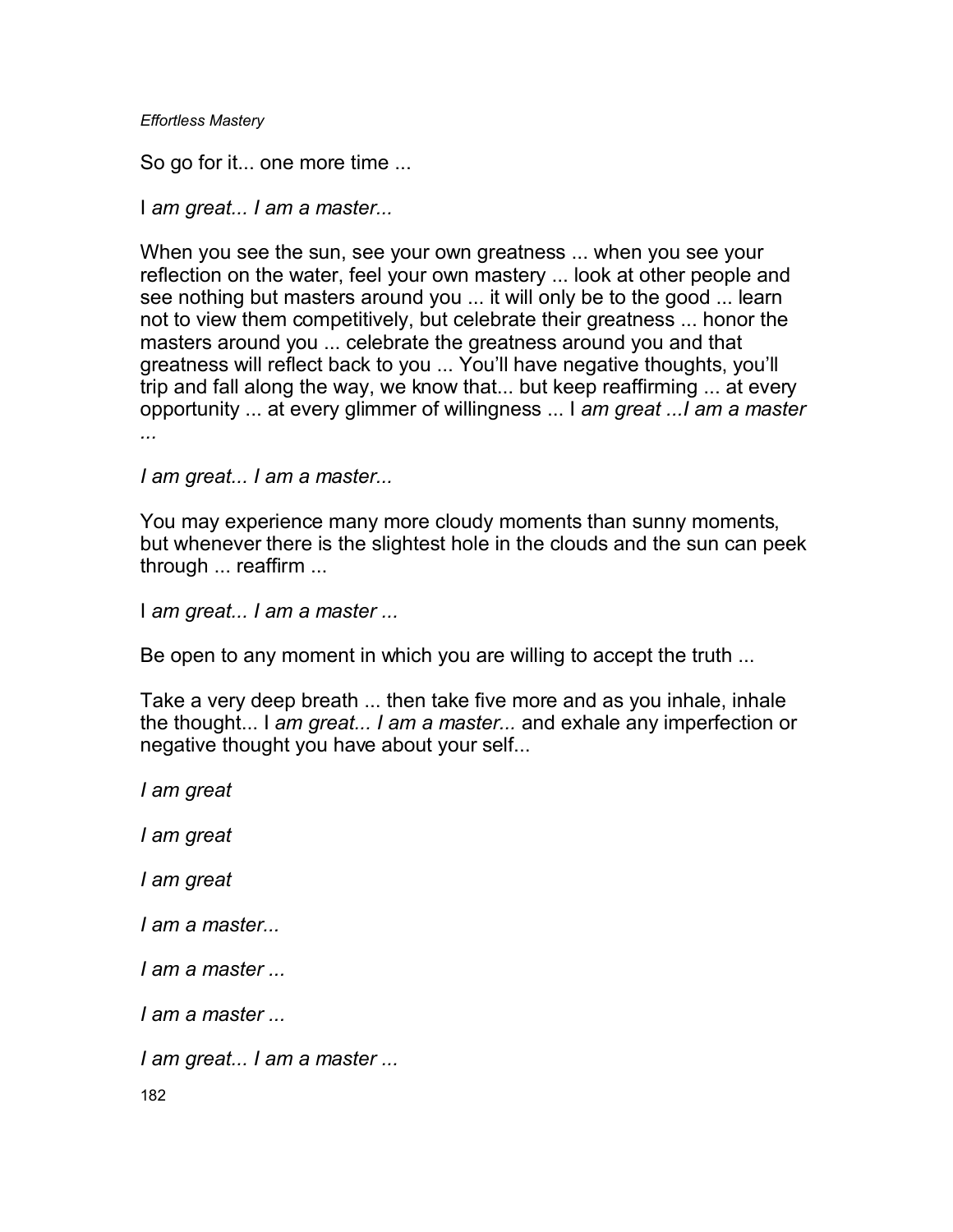## *Chapter 23*

# **Stretching The Form**

*The* pinnacle of development in a human being is the full expression of his animal, intellectual, and spiritual nature. John Coltrane exemplified this ideal as a musician. I think he reached the apex of all three through music. His animal nature was expressed on the bandstand. He would be soaked in sweat as he played incredibly long and burning solos. Had his intellect been active at that moment, it would have surely drained his energy. Trane attacked the tune like a cat stalking prey, with total singlemindedness.

However, his intellectual contribution to the music is undeniable. It is welldocumented that he revolutionized the way the tenor saxophone is played. His lines constituted a new way of playing on and stretching chord progressions. Other saxophonists felt that they had to relearn their horns. With the invention of tunes like *Giant Steps* and *Countdown,,* he actually gave us a new chord progression to deal with. All instrumentalists found themselves practicing a new dance step. How many players have had that effect on the entire community?

As for the spiritual, he was the most notable of the musicians of his time to bring African awareness to jazz. Along with Elvin Jones and others, he reinstituted the 12/8 rhythm inherent in traditional African music. Late in his life, he had forsook all drugs for the austerity of a spiritual path. His last quest was for the recognition of his inner being. I've talked to a few musicians who played with or hung out with him, and they've all said the same thing; that being with him was like being around a messianic figure. He evidently radiated that level of spirituality. All those who came in contact with him tended to live more in that awareness. He was like a lamp that lit other lamps. A musician can have that effect on people. Hazrat Inayat Khan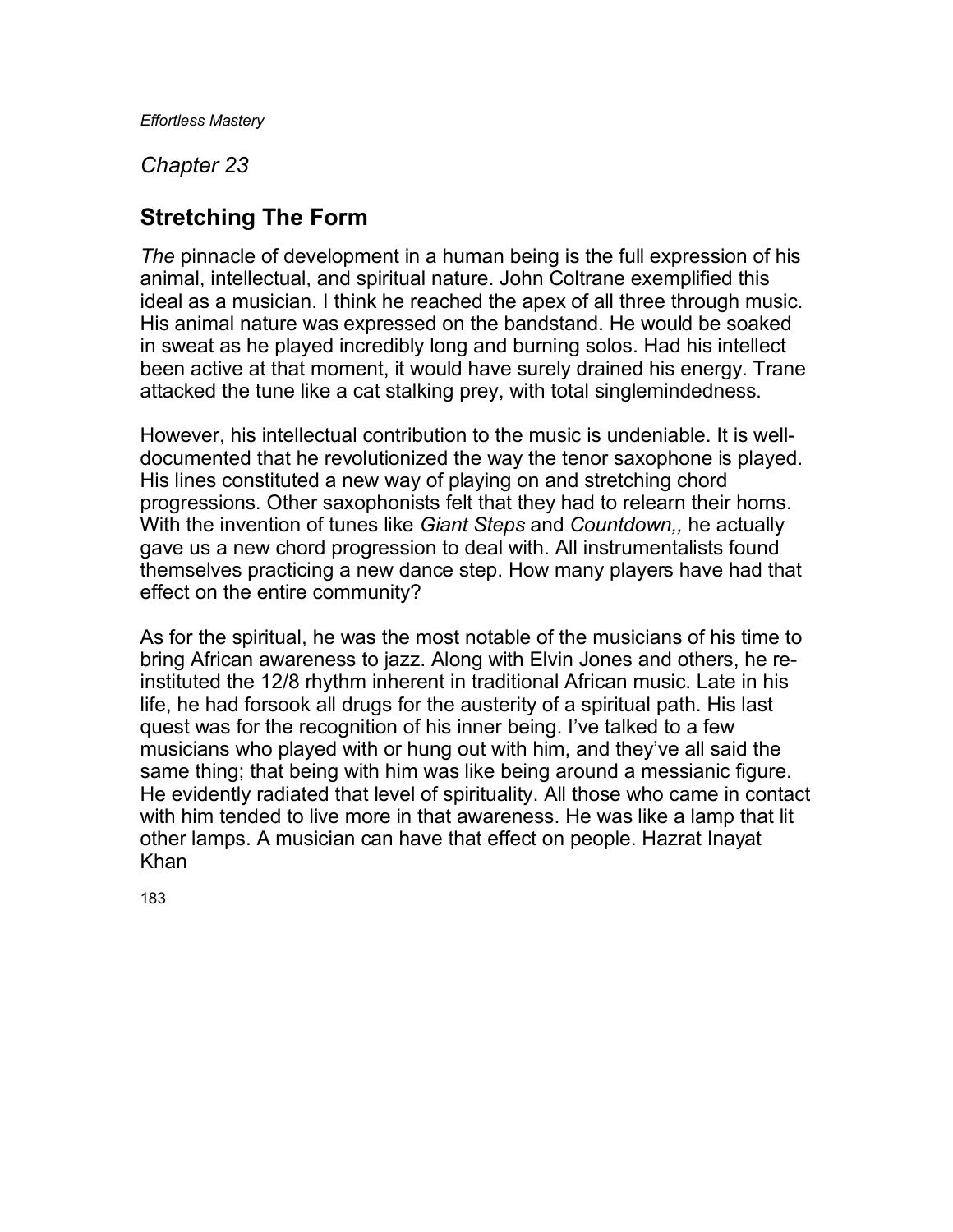said: "He who gradually progresses along the path of music, in the end attains the highest perfection."1

I can't promise you that if you practice Step One you'll inspire people to such levels, but you'll become a deeper person and a deeper musician as you move beyond shallow goals and closer to the divinity within you.

John Coltrane stretched the form of his life as well. He is a shining example of working on oneself, of changing and growing. He searched through heroin to psychedelics and finally found God before he died. Trane's path was a classic struggle to discover Self, to be a master of the Self.

When I made the decision to go to school on myself, a wonderful process evolved over a ten-year period. From practicing the effortless approach to piano, I had realized that it took ten years to really absorb a good lesson. This was an advantage as I didn't expect things to change overnight. That's not to say that I wasn't constantly impatient with myself, but knowing the time it takes helped me not to give up.

As I changed my conception of myself, outer results in my life also changed. Since then, many good things have continued to happen, and I am becoming more and more successful at what I do. If you ask me what changed, what did I do, whom did I call, to bring about this success, I can only reply, "Nothing." Nothing externally but the new inroads I made in my belief structure preceded the outward changes and, in my mind, are absolutely responsible for everything. Begin your new programming now, have patience, and the seeds will grow into new inner and outer gifts.

In his book, *The Path Of Least Resistance,* Robert Fritz writes, "Once a structure exists, energy moves through that structure by the path of least resistance. In other words, *energy moves where it is easiest to go."* That explains the recurring failures that I have experienced in my life. Failure and despair were *the path of least resistance!*

'Hazrat Inayat Khan, *The Sufi Message,* p. 53. 184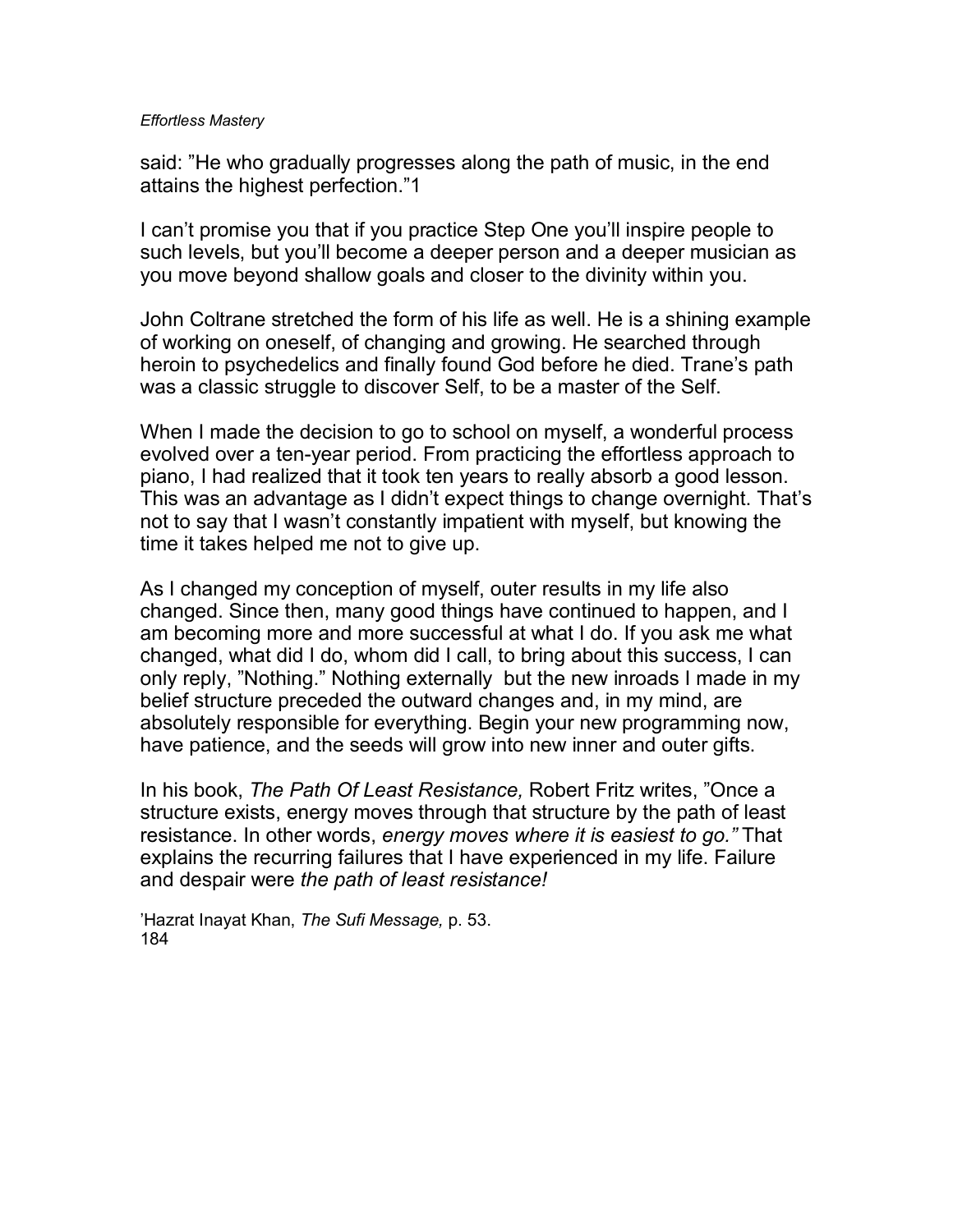I recently read a quote by Samuel Smiles that inspired me greatly. It said:

### *Sow an act, reap a habit, sow a habit, reap a character, sow a character, reap a destiny.*

If you are building new patterns of success in your life, BE PATIENT. There is a time delay between planting new messages and their coming into fruition. A farmer does not go into his fields to tug on the shoots of his crops. He knows that growth happens in its own time.

During the middle and late eighties, I started to practice new patterns of thought that would eventually yield the successful results I had craved all my life. When new opportunities came my way, I maintained my interest in selfimprovement, higher consciousness and growth in general, and those opportunities came to fruition.

I then knew that the curse was finally over! I could attract abundance and success into my life! Lo and behold, it works! I'm functional! I can learn!

My first big band chart took a year-and-a-half to complete, because I could only work on it for little bits at a time, when the right drug was available. Then I wouldn't write for weeks. In 1993, I proved to myself that a "new me" had been created by writing eleven big band charts - doing it on computer while learning the computer program. I worked ten or twelve hours a day for many days. That kind of concentration would have been impossible for me a few years earlier. That reward is the fruit of my labor on myself. Spiritual development had brought with it mental development in the form of concentration. Now I believe that there is no limit to how far I can go. The greatest thing is that I *am detaching from the results more and more.*

I became particularly aware of how deep my commitment to my spirit had become. on one occasion when, while meditating, I received a call from a great musician for a great gig. I accepted it, put down the phone, and went back to my meditation as if nothing had happened. In previous days, my meditation would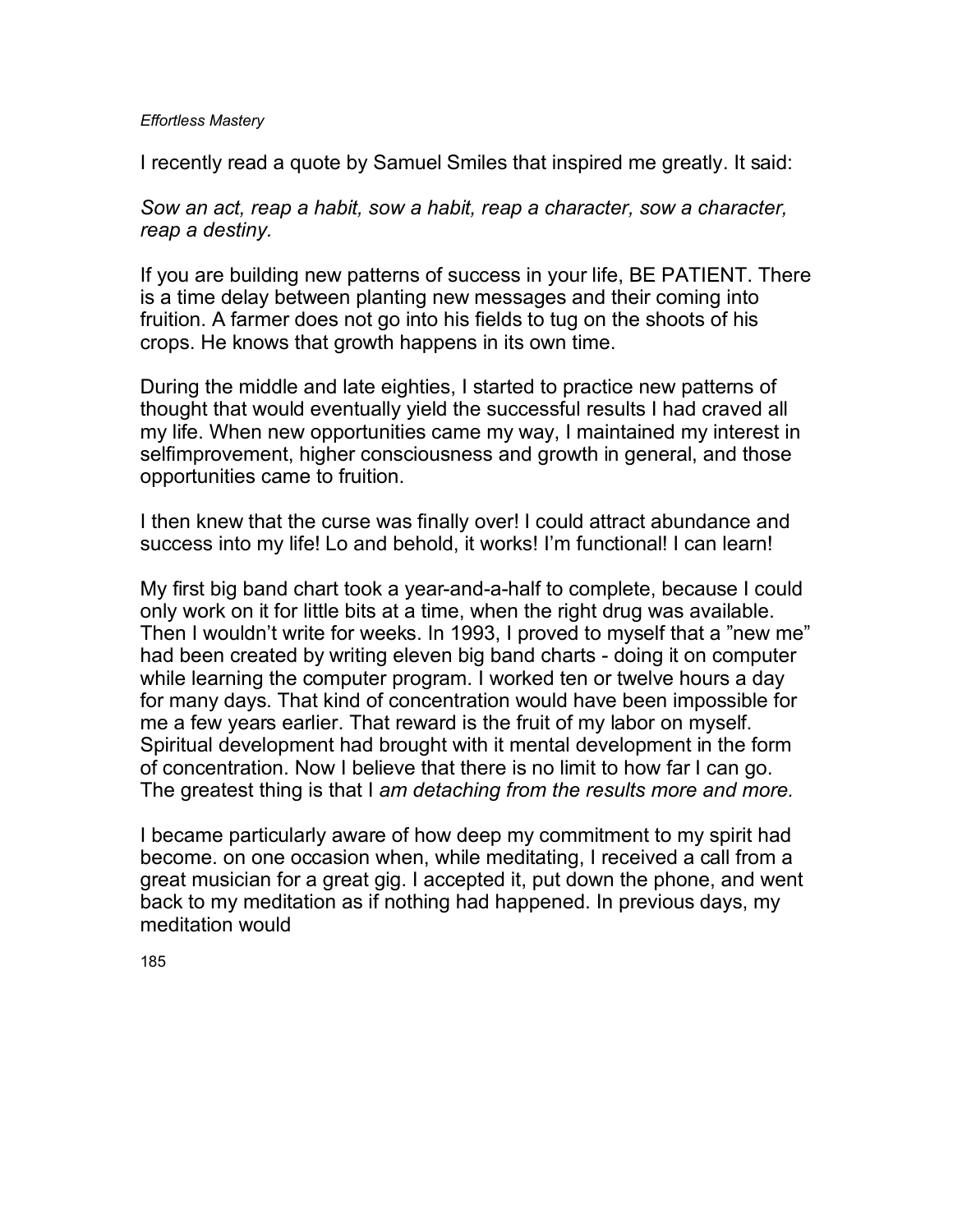have been ruined as my mind, stimulated by the gig, would have raced. But instead I was just slightly annoyed that my meditation had been interrupted. That's a stretch!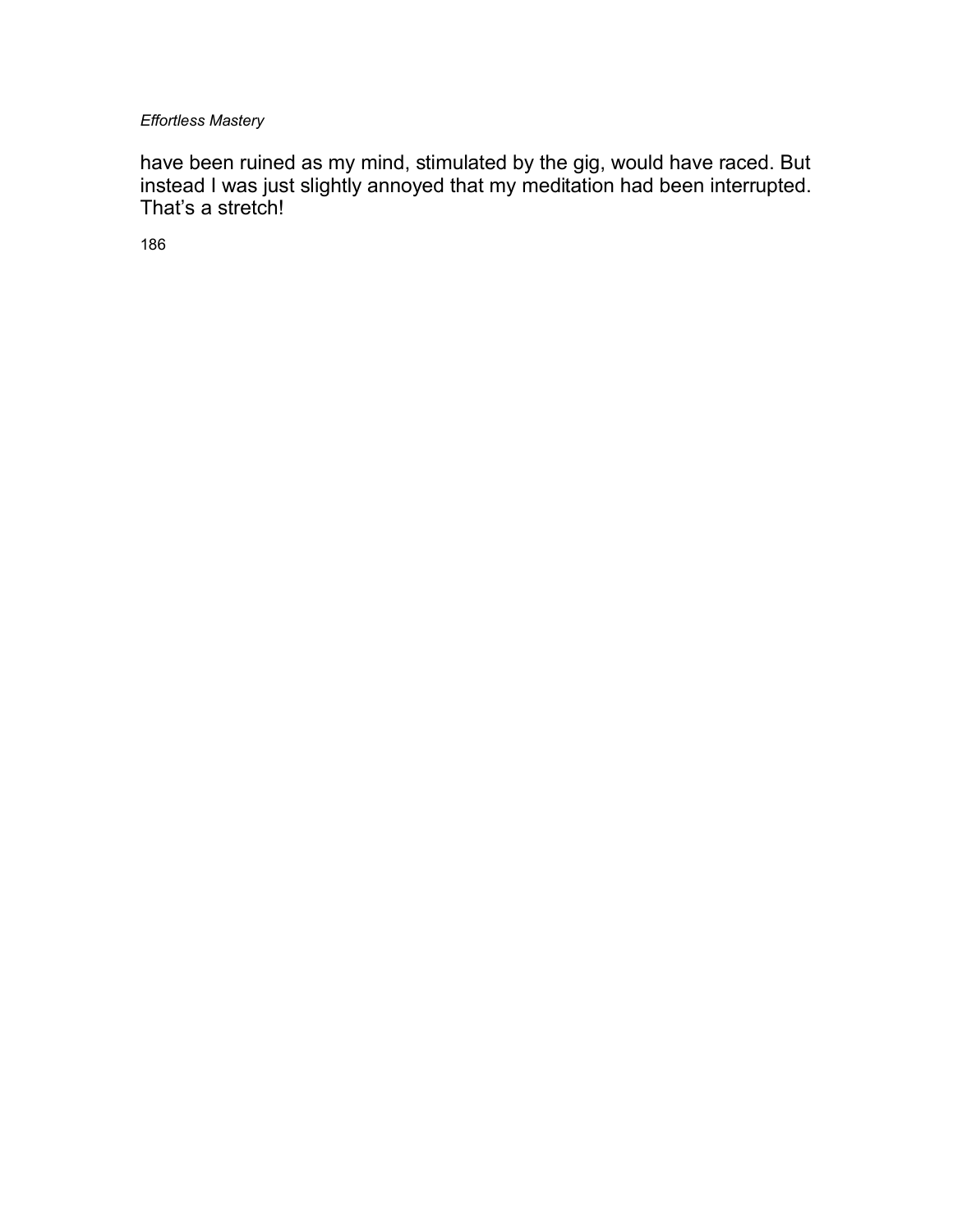*Chapter 24*

# **The Spiritual (Reprise)**

Once, I went *away* to a place of worship and meditation. Bowing was very common there. It was part of the practice. I thought it to be very weird, and I had trouble with bowing to anyone or anything. After awhile, I thought to myself, "You know, I paid a lot of money to be here, and if I don't get this, I don't want it to be because of something I didn't do!" I could see someone asking me later, "How did you like it?"and I would say, "It wasn't too great for me." "Well, did you bow?" "Well, uh, no," then they would say, "Ah, too bad! That's why you didn't get it." I *didn't want them to have any excuses.* So I proceeded to get my money's worth. If they bowed, I bowed; if they sang, I sang; if they prayed, I prayed. And a funny thing happened: I started to really dig bowing! Just the humble act of bowing started to feel more and more freeing. It felt good to be down there!

I became a bowing fool! I would go to rooms and bow to everything in sight. It felt as though I were freeing myself of some constriction, my ego. I didn't know where this was going, but I knew I felt great.

When I left, I was happy I had done it, and thought that maybe I'd come back again sometime and cool out this way. But I felt the real fruits when I returned home. It happened that I had a gig in New York City that night after not playing for awhile, and I went straight there. I'll never forget this experience. It was at Zinno's, a restaurant-jazz club that features piano and bass duos, and I was playing with Rufus Reid, a great jazz bassist. We were about to play for a week there, and I hadn't played for two weeks. I didn't know what to expect, but I felt so good that I couldn't imagine any problem. I sat down on the piano bench, put my hands on the piano, and instinctively I *bowed.* As I did this, I lovingly descended into the sweetest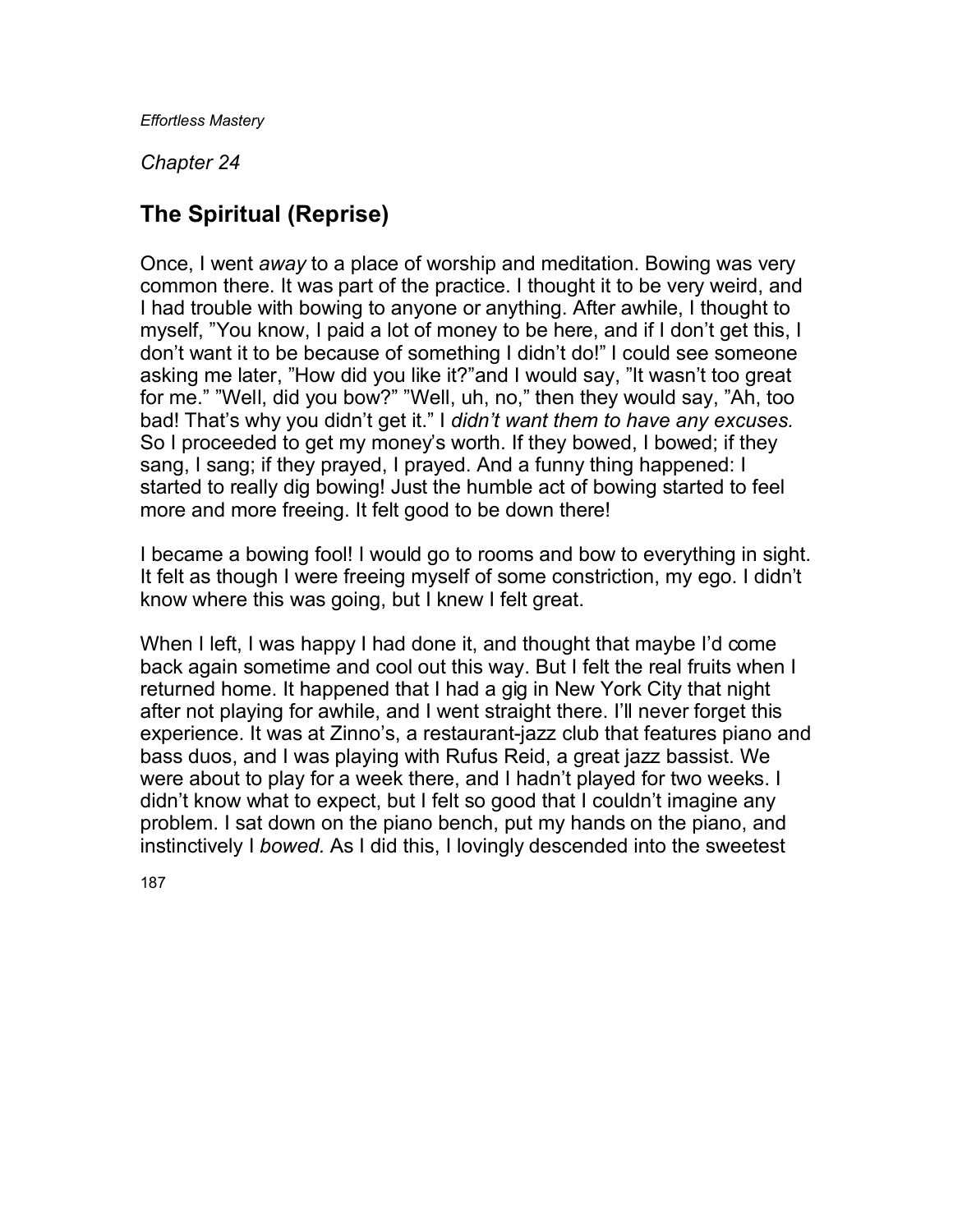concentration I've ever known. I was receiving everything with gratitude, and the sound filled me with ecstasy. We played *My Romance\** just simply and soulfully. I think we were both swaying back and forth as we played. It was a very profound experience for me, and I suddenly knew what that experience was all about. Just as the players in the forties and fifties had descended into the heroin state, I descended into a *state of grace.* When I bowed, I received everything, and I stayed in that bow for the whole tune. When it was over, I remained in this state a while longer, when I opened my eyes, I looked up at Rufus, and he was just hanging on his bass and swaying back and forth. He looked just like all the people in this place I had just been at. With eyes wide, he said in an intoxicated voice, "This is going to be fun, isn't it?" With equal intoxication, I nodded, yes. This was another of many experiences I've had that prove to me, beyond the shadow of a doubt, that *surrender is the greatest practice.* Through surrender, you will receive more than you ever dreamed of!

The only thing to add to this story is that later in the week, the feeling wore off. The gig became merely about good piano playing, and less about bowing. Something had worn off, but the desire to have that experience again burned in me brighter than ever. Having experiences like that makes you more thirsty for the inner nectar.

Many people assume that if you play music, your life has meaning; but many of us who play know that that's not necessarily true. Once I was talking to a jazz musician, who shall remain anonymous because he is famous. He had just come from a dinner, attended by some other great jazz musicians. It was a male bonding kind of dinner as they talked about their fathers, their careers, and their feelings. He told me something that was very revealing. Even though they were all great players and very successful, what did it all mean? I could really identify with the question, and I felt compassion for him. I didn't say anything, though I had an answer in my mind. The answer could

*\*My Romance* is a jazz standard. 188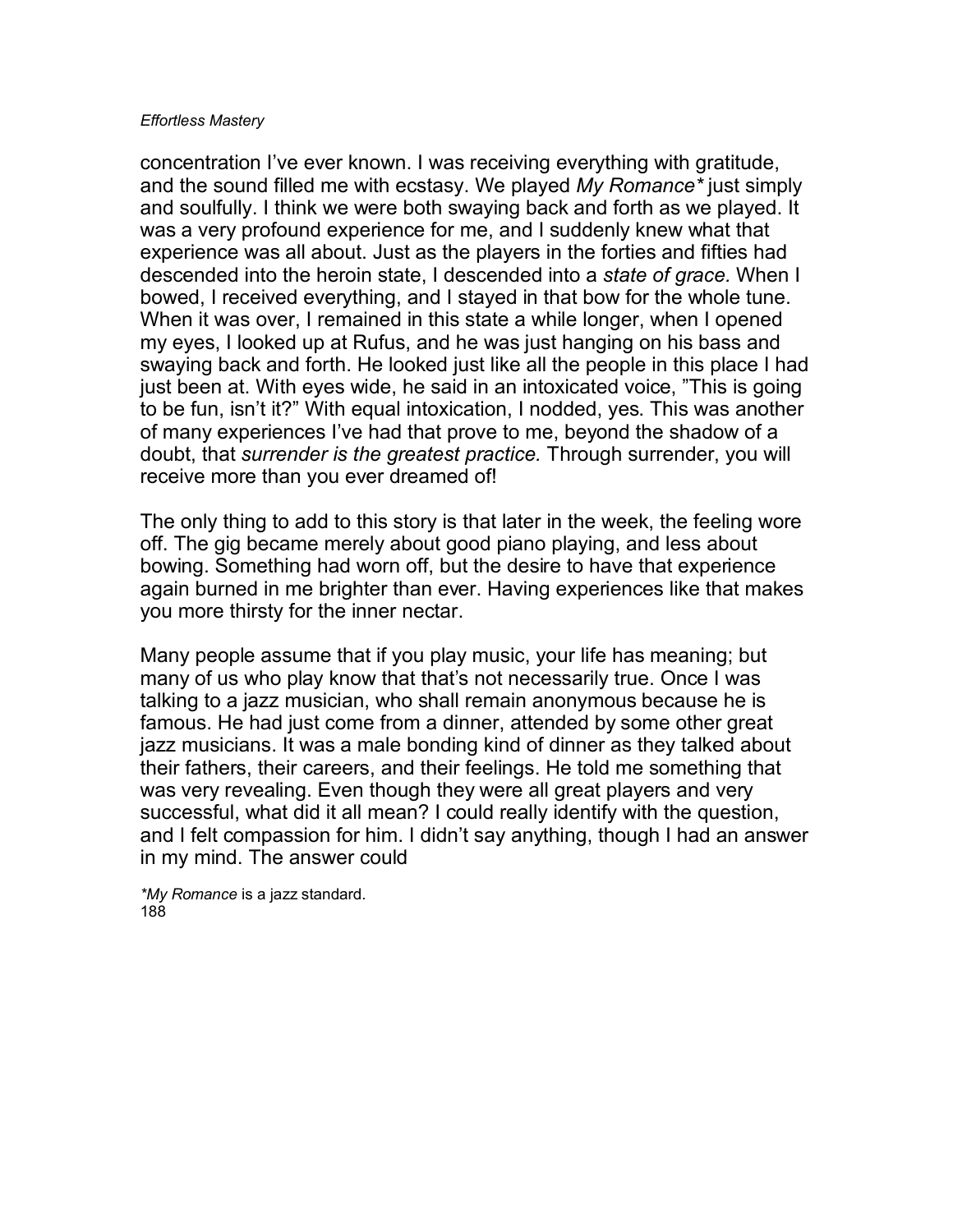be that nothing really does have meaning, no matter how much success you achieve, no matter how much of a master you become at what you do, if you do not offer it up to the divine power God, if you like. Without the desire to know this part of myself, or my *true Self,* I would be groping for meaning at every second. It would be very hard to please me, no matter how good things were going. I am grateful for the pain that led to the pursuit of a higher Self.

Every spiritual teaching confirms that *it is better to give than to receive.* This is a well-known but little-followed teaching. By giving as much as you can to something, you become a channel to receive. The Christian bible also says, "I do not speak on my own authority, but the Father who dwells in me does his work."1 I feel the same way about my solos. Whether you believe in the Father or not, this is the principle of effortless action: *Let the higher power play the music!*

Don't let the light of your search dim. Take a course, or a workshop, or surround yourself with people who are fighting the same battle as you are. Take big leaps when necessary to restore your willingness to continue on the path. When your mind won't let you go, you may need the strength of a group. When people congregate, they can accomplish more than individuals sitting alone. A hip lick I heard is, "An addict alone is in bad company." How true that is! And remember, we are all addicts in the sense that we are addicted to our limited vision of ourselves.

Be open to the possibility that rituals can restore your power. Rituals are the indispensable tool for nurturing our higher selves. Society has become weaker for lack of them. Many people are now seeking rituals to recover their lost identities. Musicians should not ignore society's search but take the lead, as in former times. You can make a ritual out of Step One, for example. Wear ceremonial garb, silks perhaps, or light candles, and seek out ways to increase the grace with which you surrender. In this way, you can prevent the decay of its meaning.

'Revised Standard Bible, John 14:10.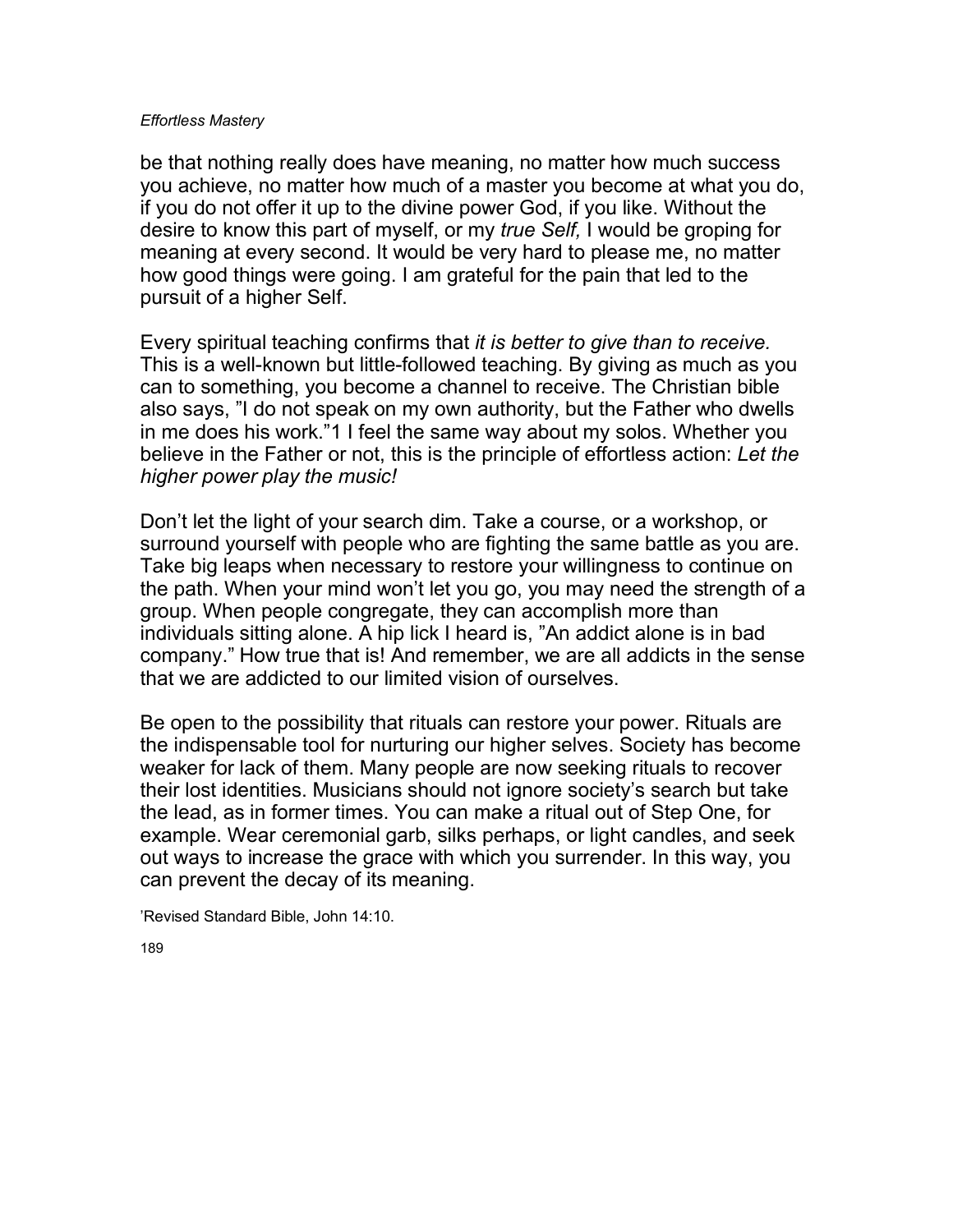Once I was asked, "What is the next stage of evolution in music for the next century?" My answer was that the evolution of music is not the issue. It is the evolution of the musician that's most important. The artist must take his rightful place in society as a teacher, metaphysician and visionary. By alchemistic processes, base metal is turned into gold. Similarly, we human beings may be transformed into gods and goddesses. Ask for this change to occur in your life.

*"The harp gives forth murmurous music; and the dance goes on without hands and feet. It is played without fingers, it is heard without ears; for He is the ear; and He is the listener."*

## Kabir2

"I *played the Vina until my heart turned into this very instrument; then I offered this instrument to the divine musician, the only musician existing. Since then I have become His flute; and when he chooses, He plays his music. The people give me credit for this music, which is in reality not due to me but to the musician who plays his own instrument."*

Hazrat Inayat Khan3

# *Joke*

There were two monks in a monastery doing their daily rituals. They were about to bow to their deity. One got on his knees and said, "Oh master, I am nothing, I don't exist, all there is is You." The next monk bowed down even lower and said, "Oh great one, I am less than nothing! I don't exist and I never did. You are all there is!" In the corner, a janitor was sweeping the temple and watching the monks. He thought to himself, "Hmmm, that looks pretty good! I think I'll try that." He walked over to the deity and bowed while the monks watched him. He said, "Oh mighty one, I too am nothing, you are everything." As the two monks looked on with disdain, one said to the other, "Humph! How dare he! *Look who thinks he's nothing!"*

## *Don't forget to renew your humility!*

2Kabir, a fifteenth century poet-saint in India who worked as a weaver in Benares.

3Hazrat Inayat Khan, *The Sufi Message-Preface.*